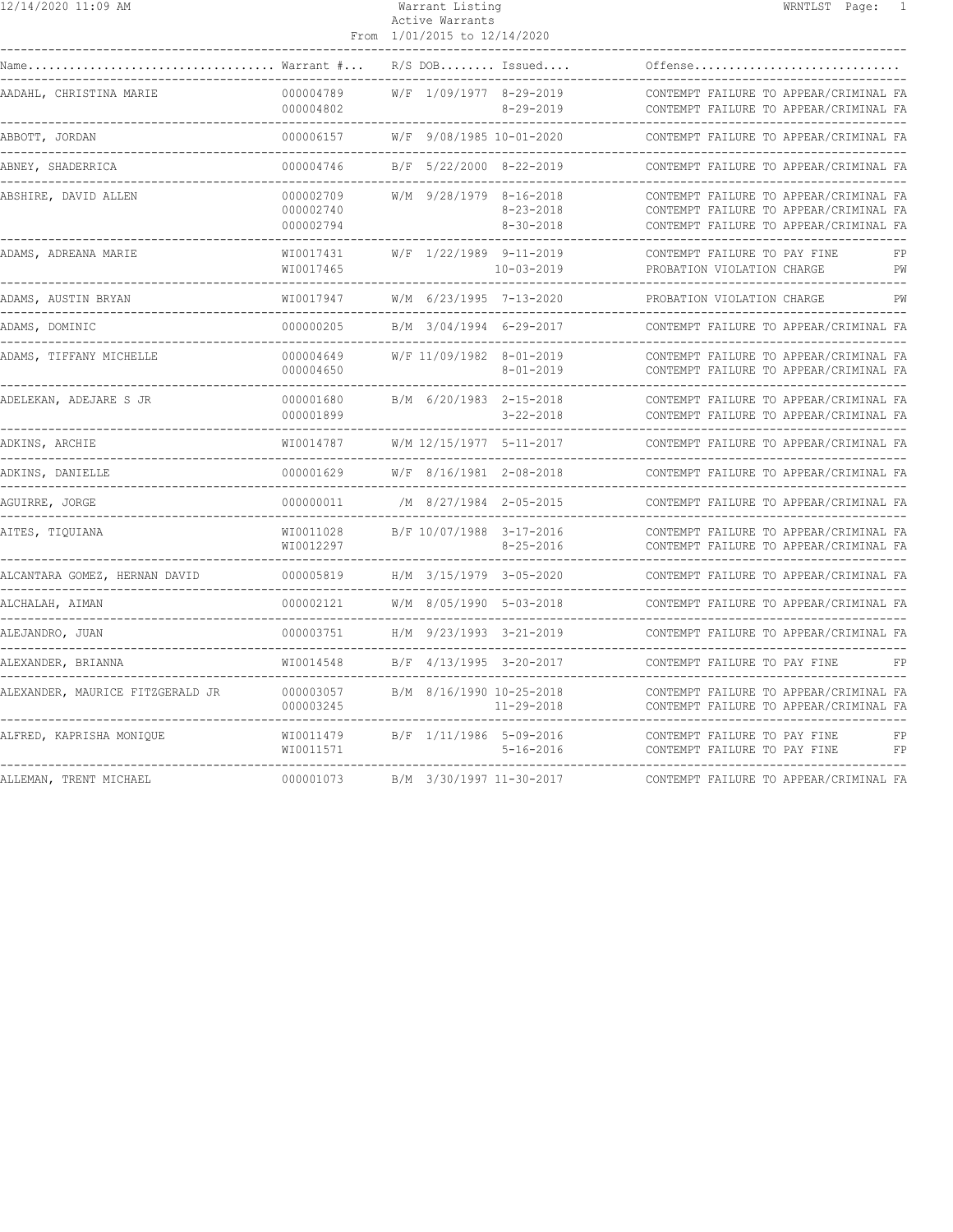| 12/14/2020 11:09 AM                                |                                                 | Warrant Listing<br>Active Warrants<br>From 1/01/2015 to 12/14/2020 | WRNTLST Page: 2                                                                                                            |
|----------------------------------------------------|-------------------------------------------------|--------------------------------------------------------------------|----------------------------------------------------------------------------------------------------------------------------|
|                                                    |                                                 |                                                                    | Offense                                                                                                                    |
| ALLEN, ANGELA SCHREE DORSEY                        | WI0017917                                       | B/F 7/26/1971 6-17-2020                                            | CONTEMPT FAILURE TO PAY FINE<br>FP                                                                                         |
| ALLEN, DARVIS KENDEL                               | WI0018099                                       | B/M 5/13/1989 10-05-2020                                           | CONTEMPT FAILURE TO PAY FINE<br>FP                                                                                         |
| ALLEN, DUSTIN WAYNE                                | WI0010707<br>WI0010708                          | B/M 10/26/1982 2-11-2016<br>$2 - 11 - 2016$<br>----------------    | CONTEMPT FAILURE TO APPEAR/CRIMINAL FA<br>CONTEMPT FAILURE TO PAY FINE<br>FA                                               |
| ALLEN, HENRY A                                     | WI0009299                                       | W/M 2/06/1961 8-06-2015                                            | CONTEMPT FAILURE TO PAY FINE<br>FP                                                                                         |
| ALLEN, IETISHEA MARIE                              | 2015005440                                      | B/F 2/14/1989 9-03-2015                                            | CONTEMPT FAILURE TO APPEAR/CRIMINAL FA                                                                                     |
| ALLEN, MILLICENT                                   | WI0012737                                       | B/F 12/28/1985 10-13-2016                                          | CONTEMPT FAILURE TO APPEAR/CRIMINAL FA                                                                                     |
| ALLEN, MITZI                                       | 000002660                                       | W/F 10/10/1976 8-09-2018                                           | CONTEMPT FAILURE TO APPEAR/CRIMINAL FA                                                                                     |
| ALLEN, MOHUMAD<br>-------------------------------- | 000003126                                       | W/M 9/15/1986 11-15-2018                                           | CONTEMPT FAILURE TO APPEAR/CRIMINAL FA                                                                                     |
| ALLEN, TAMYRA LEA                                  | WI0016706<br>WI0016787                          | B/F 9/07/1985 1-03-2019<br>1-22-2019                               | PROBATION VIOLATION CHARGE<br>PW<br>CONTEMPT FAILURE TO PAY FINE<br>FP                                                     |
| ALLEN, TATE                                        | WI0017419<br>WI0007863                          | B/M 8/19/1991 3-04-2015<br>$3 - 11 - 2015$                         | FP<br>CONTEMPT FAILURE TO PAY FINE<br>PROBATION VIOLATION CHARGE<br>PW                                                     |
| ALLEN, TRACY                                       | 000004221<br>000004251<br>--------------------- | W/M 1/16/1998 6-13-2019<br>6-13-2019                               | CONTEMPT FAILURE TO APPEAR/CRIMINAL FA<br>CONTEMPT FAILURE TO APPEAR/CRIMINAL FA                                           |
| ALTENBERGER, AMY MARIE                             | 000005918                                       | W/F 1/08/1973 7-16-2020                                            | CONTEMPT FAILURE TO APPEAR/CRIMINAL FA                                                                                     |
| AMBROSE, DESIREE A                                 | WI0017597<br>WI0017619                          | W/F 4/04/1990 10-28-2019<br>12-06-2019                             | CONTEMPT FAILURE TO PAY FINE<br>FP<br>PROBATION VIOLATION CHARGE<br>PW                                                     |
| AMONS, KRISTI                                      | 000006197                                       | W/M 7/30/1990 9-17-2020                                            | CONTEMPT FAILURE TO APPEAR/CRIMINAL FA                                                                                     |
| ANDERSON, ALEXIS                                   | WI0016039<br>WI0016223                          | B/M 11/27/1987 5-07-2018<br>$7 - 20 - 2018$                        | CONTEMPT FAILURE TO PAY FINE<br>FP<br>PROBATION VIOLATION CHARGE<br>PW                                                     |
| ANDERSON, CHRISTOPHER LORENZO                      | 000000950<br>000000951<br>000000952             | B/M 4/10/1980 11-02-2017<br>$11 - 02 - 2017$<br>$11 - 02 - 2017$   | CONTEMPT FAILURE TO APPEAR/CRIMINAL FA<br>CONTEMPT FAILURE TO APPEAR/CRIMINAL FA<br>CONTEMPT FAILURE TO APPEAR/CRIMINAL FA |
| ANDERSON, CONEKA YVETTE                            | WI0007671<br>WI0012688                          | B/F 12/12/1984 1-27-2015<br>$10 - 13 - 2016$                       | CONTEMPT FAILURE TO PAY FINE<br>FP<br>PROBATION VIOLATION CHARGE<br>PW                                                     |
| ANDERSON, EARNEST III                              | 000005064<br>000005069<br>000005087             | B/M 8/18/1976 10-10-2019<br>10-10-2019<br>$10 - 10 - 2019$         | CONTEMPT FAILURE TO APPEAR/CRIMINAL FA<br>CONTEMPT FAILURE TO APPEAR/CRIMINAL FA<br>CONTEMPT FAILURE TO APPEAR/CRIMINAL FA |
|                                                    |                                                 |                                                                    |                                                                                                                            |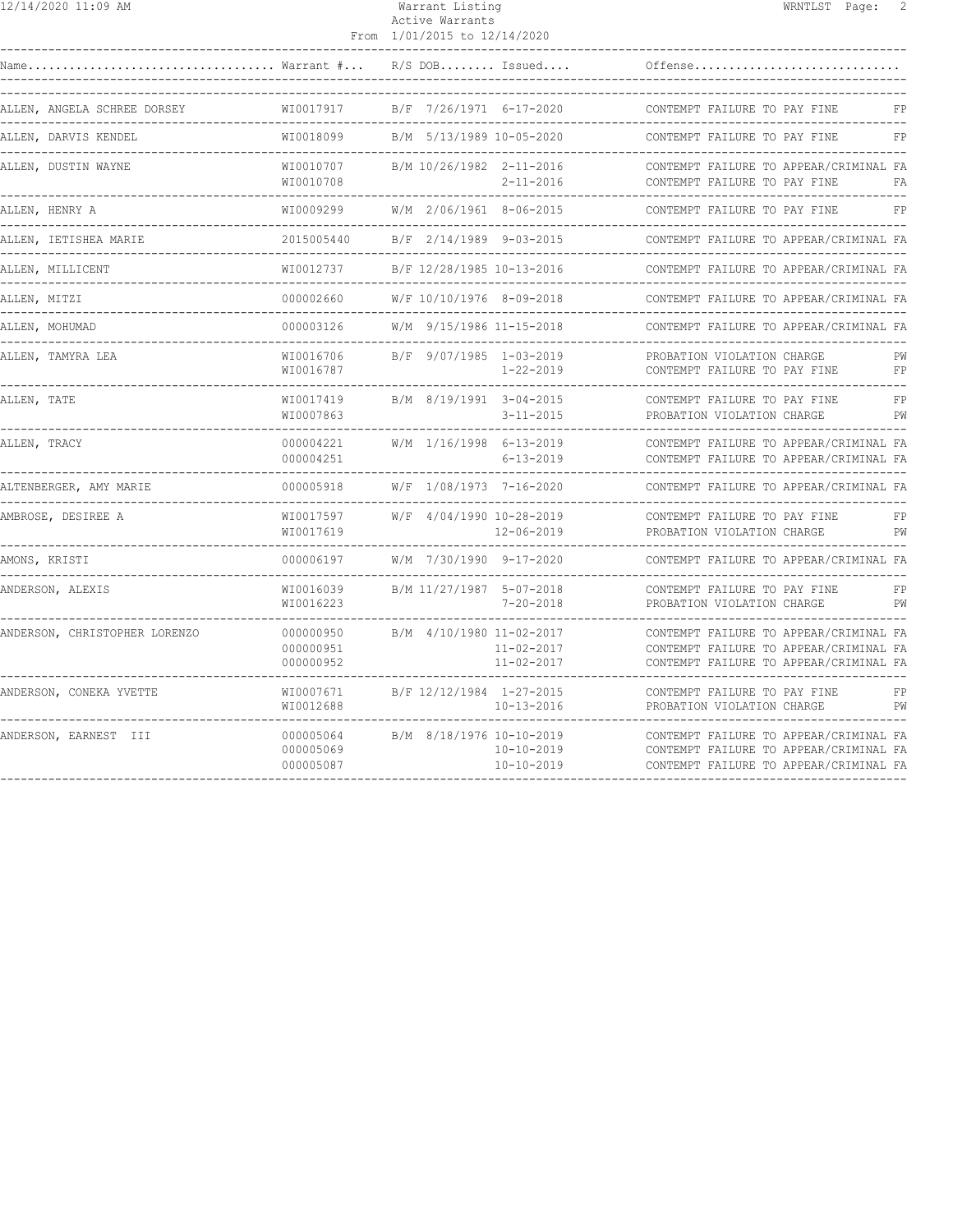| 12/14/2020 11:09 AM        |                                     | Warrant Listing<br>Active Warrants<br>From 1/01/2015 to 12/14/2020 |                                                                  | WRNTLST Page:                                                                                                  | 3        |
|----------------------------|-------------------------------------|--------------------------------------------------------------------|------------------------------------------------------------------|----------------------------------------------------------------------------------------------------------------|----------|
| Warrant #                  |                                     |                                                                    | $R/S$ DOB Issued                                                 | Offense                                                                                                        |          |
| ANDERSON, ETHAN DEON       | 000006039                           | B/M 6/29/1999 8-13-2020                                            |                                                                  | CONTEMPT FAILURE TO APPEAR/CRIMINAL FA                                                                         |          |
| ANDERSON, LATONYA          | 000000825                           |                                                                    | B/F 5/31/1981 10-05-2017                                         | CONTEMPT FAILURE TO APPEAR/CRIMINAL FA                                                                         |          |
| ANDERSON, LATONYA MONIQUE  | 000005070                           |                                                                    | B/F 10/28/1983 10-10-2019                                        | CONTEMPT FAILURE TO APPEAR/CRIMINAL FA                                                                         |          |
| ANDERSON, MARY             | WI0012456                           | W/F 3/21/1995 9-15-2016                                            |                                                                  | CONTEMPT FAILURE TO APPEAR/CRIMINAL FA<br>-----------------------------                                        |          |
| ANDERSON, WILLIAM DEMETRI  | WI0011109<br>WI0011230              | B/M 8/27/1978 3-21-2016                                            | $4 - 14 - 2016$                                                  | CONTEMPT FAILURE TO PAY FINE<br>PROBATION VIOLATION CHARGE                                                     | FP<br>PW |
| ANDREWS, XZAVION REED      | 000004613<br>000004767              | B/M 4/24/1992 8-01-2019                                            | $8 - 22 - 2019$                                                  | CONTEMPT FAILURE TO APPEAR/CRIMINAL FA<br>CONTEMPT FAILURE TO APPEAR/CRIMINAL FA                               |          |
| ANTHONY, BERNADETTE SHUNTA | WI0017420<br>WI0008080              | B/F 7/02/1968 4-01-2015                                            | $4 - 02 - 2015$                                                  | CONTEMPT FAILURE TO PAY FINE<br>PROBATION VIOLATION CHARGE                                                     | FP<br>PW |
| AORA, TARENISHA            | 000005808                           | B/F 1/02/1993 3-05-2020                                            |                                                                  | CONTEMPT FAILURE TO APPEAR/CRIMINAL FA                                                                         |          |
| ARAMDA-DOAZ, RAUL E        | 000004482                           |                                                                    | W/M 9/03/1996 7-18-2019                                          | CONTEMPT FAILURE TO APPEAR/CRIMINAL FA<br>___________________________                                          |          |
| ARCHINARD, TERRY RASHIEE   | WI0015325                           |                                                                    | B/M 8/16/1979 9-25-2017                                          | CONTEMPT FAILURE TO PAY FINE                                                                                   | FP       |
| ARLEDGE, LAKESHIA L        | 000003210                           |                                                                    | W/F 6/17/1984 11-29-2018                                         | CONTEMPT FAILURE TO APPEAR/CRIMINAL FA                                                                         |          |
| ARMSTEAD, KEVIN DRAY       | 000005156<br>000005164<br>WI0017531 |                                                                    | B/M 9/22/1994 10-24-2019<br>$10 - 24 - 2019$<br>$10 - 31 - 2019$ | CONTEMPT FAILURE TO APPEAR/CRIMINAL FA<br>CONTEMPT FAILURE TO APPEAR/CRIMINAL FA<br>PROBATION VIOLATION CHARGE | PW       |
| ARNETT, TAWNY NICOLE       | WI0017434<br>WI0017443              | W/F 2/13/1986 9-11-2019                                            | 9-26-2019                                                        | CONTEMPT FAILURE TO PAY FINE<br>PROBATION VIOLATION CHARGE                                                     | FP<br>PW |
| ARNOLD, MILDA JOHNSON      | 000003180                           | W/F 9/01/1946 11-15-2018                                           |                                                                  | CONTEMPT FAILURE TO APPEAR/CRIMINAL FA                                                                         |          |
| ARNOLD, STEPHANIE          | 000003432                           |                                                                    | W/F 10/25/1981 1-10-2019                                         | CONTEMPT FAILURE TO APPEAR/CRIMINAL FA                                                                         |          |
| ASHBY, ALEXANDER CHRISTIAN | 000006421                           |                                                                    | /M 3/12/1998 12-03-2020                                          | CONTEMPT FAILURE TO APPEAR/CRIMINAL FA                                                                         |          |
| ASHLEY, ANTWAR             | WI0013059                           |                                                                    | B/M 1/25/1994 11-17-2016                                         | CONTEMPT FAILURE TO APPEAR/CRIMINAL FA                                                                         |          |
| ASHMORE, JAMES MICHAEL     | 000005334                           | W/M 6/16/1988 11-21-2019                                           |                                                                  | CONTEMPT FAILURE TO APPEAR/CRIMINAL FA                                                                         |          |
| ATKINS, CHERICKA SADA      | 000002684                           |                                                                    | /F 12/12/1991 8-09-2018                                          | CONTEMPT FAILURE TO APPEAR/CRIMINAL FA                                                                         |          |
| ATKINS, DAVION JAVONTE     | WI0012515                           |                                                                    | B/M 3/06/1996 9-29-2016                                          | CONTEMPT FAILURE TO APPEAR/CRIMINAL FA                                                                         |          |
| ATKINS, KELVIA             | WI0011332 B/M 9/17/1991 4-21-2016   |                                                                    |                                                                  | CONTEMPT FAILURE TO APPEAR/CRIMINAL FA<br>----------------------                                               |          |
|                            |                                     |                                                                    |                                                                  |                                                                                                                |          |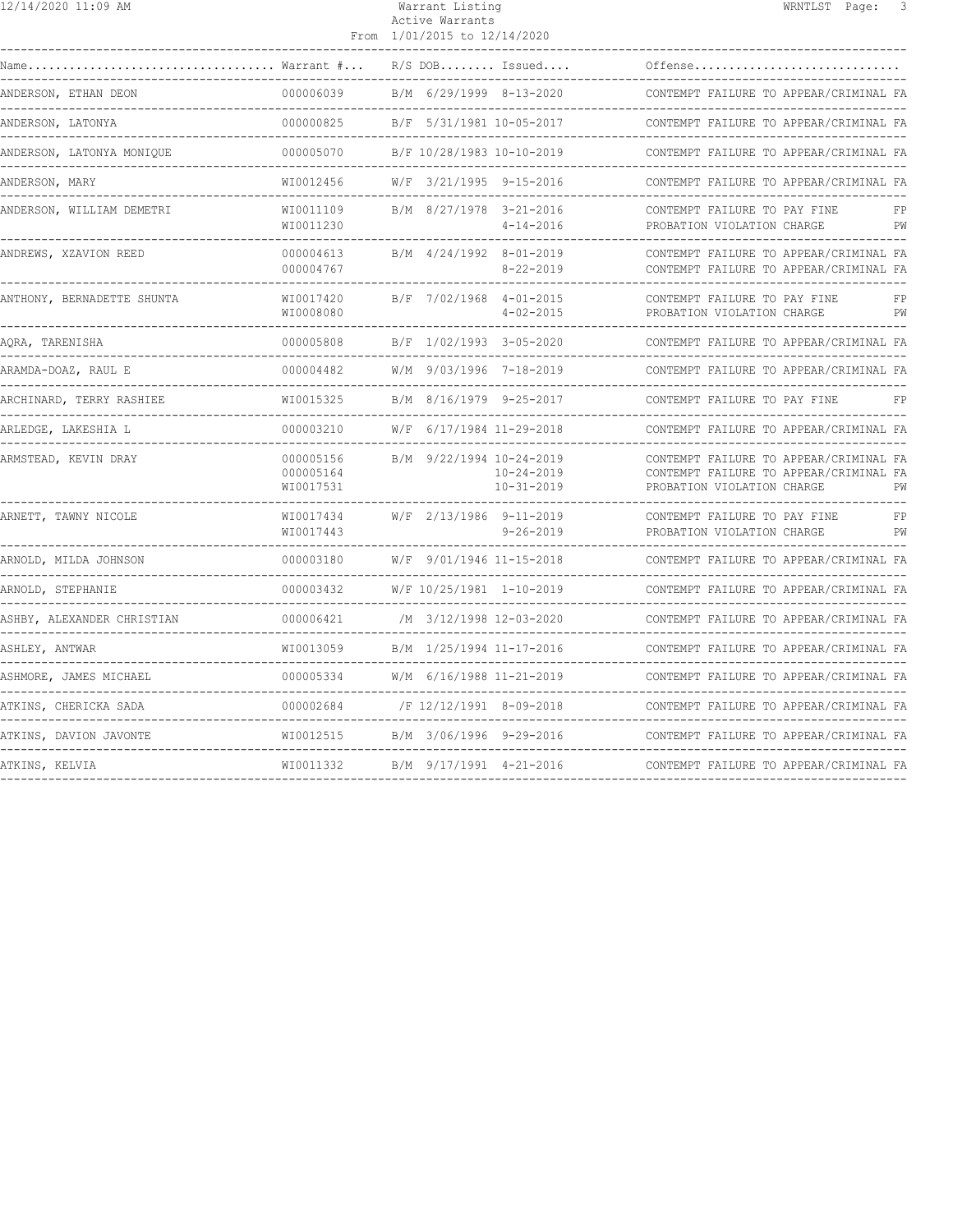| 12/14/2020 11:09 AM                                              |                              | Warrant Listing<br>Active Warrants<br>From 1/01/2015 to 12/14/2020 | WRNTLST Page: 4                                                                  |
|------------------------------------------------------------------|------------------------------|--------------------------------------------------------------------|----------------------------------------------------------------------------------|
| Warrant #<br>Name                                                |                              | $R/S$ DOB Issued                                                   | Offense                                                                          |
| ATKINS, KENDEREK                                                 | WI0014412                    | B/M 2/11/1994 4-13-2017                                            | CONTEMPT FAILURE TO APPEAR/CRIMINAL FA                                           |
| ATWOOD, DEBRA ANN                                                | WI0016321                    | W/F 10/05/1959 8-21-2018                                           | PROBATION VIOLATION CHARGE                                                       |
| AUGHT, RONALD LEWIS                                              | 000004062                    | B/M 7/22/1991 5-16-2019                                            | CONTEMPT FAILURE TO APPEAR/CRIMINAL FA                                           |
| AUGURSON, JAMES C JR<br>---------------                          | 000006347                    | B/M 12/20/1965 10-29-2020                                          | CONTEMPT FAILURE TO APPEAR/CRIMINAL FA                                           |
| AUGUSTINE, BLANCE LASHAUN<br>. _ _ _ _ _ _ _ _ _ _ _ _ _ _ _ _ _ | 000004786                    | B/M 4/11/1983 8-22-2019                                            | CONTEMPT FAILURE TO APPEAR/CRIMINAL FA                                           |
| AUSTIN, DEZARAY CORTELL<br>--------------------------------      | 000005532<br>000006139       | B/M 6/15/1985 1-16-2020<br>$1 - 16 - 2020$                         | CONTEMPT FAILURE TO APPEAR/CRIMINAL FA<br>CONTEMPT FAILURE TO APPEAR/CRIMINAL FA |
| AUSTIN, DONDRICK D                                               | WI0013173                    | B/M 12/28/1988 12-01-2016                                          | CONTEMPT FAILURE TO APPEAR/CRIMINAL FA                                           |
| AUSTIN, MICHAEL W.                                               | 000005676<br>--------------- | B/M 8/18/1968 2-06-2020                                            | CONTEMPT FAILURE TO APPEAR/CRIMINAL FA<br>----------------------------------     |
| AVANT, CHARLES JR                                                | 000006007<br>000006027       | W/M 11/30/1978 8-06-2020<br>$8 - 13 - 2020$                        | CONTEMPT FAILURE TO APPEAR/CRIMINAL FA<br>CONTEMPT FAILURE TO APPEAR/CRIMINAL FA |
| AYCOCK, ASHLEY LYNN                                              | WI0015824                    | W/F 8/21/1987 3-16-2018                                            | PROBATION VIOLATION CHARGE                                                       |
| AYCOCK, BRETT PAUL                                               | WI0011329                    | W/M 8/13/1988 4-21-2016                                            | CONTEMPT FAILURE TO APPEAR/CRIMINAL FA                                           |
| AYCOCK, KIMBERLY A                                               | 000003664                    | W/F 2/23/1970 2-28-2019                                            | CONTEMPT FAILURE TO APPEAR/CRIMINAL FA                                           |
| AYMOND, ANTHONY                                                  | 000005990                    | W/M 1/22/1987 8-06-2020<br>-------------------------------         | CONTEMPT FAILURE TO APPEAR/CRIMINAL FA                                           |
| AYMOND, ASHLEY MARIE                                             | WI0014148                    | W/F 10/20/1979 3-16-2017                                           | CONTEMPT FAILURE TO APPEAR/CRIMINAL FA                                           |
| BABIN, APRIL LYNN                                                | WI0014903                    | U/F 4/13/1989 5-30-2017                                            | CONTEMPT FAILURE TO PAY FINE                                                     |
| BAGGETT, LUVENIA ANN                                             | 000005833                    | B/F 12/20/1985 5-21-2020                                           | CONTEMPT FAILURE TO APPEAR/CRIMINAL FA                                           |
| BAILEY, AUSTIN JONAH                                             | 000000874                    | B/M 6/22/1994 10-19-2017                                           | CONTEMPT FAILURE TO APPEAR/CRIMINAL FA                                           |
| BAILEY, CARMEN                                                   | 000004144                    | W/F 7/28/1977 5-30-2019                                            | CONTEMPT FAILURE TO APPEAR/CRIMINAL FA                                           |
| BAILEY, JO TAYLOR TAYLOR                                         | WI0010705<br>WI0010717       | W/F 9/11/1988 2-11-2016<br>$2 - 11 - 2016$                         | CONTEMPT FAILURE TO APPEAR/CRIMINAL FA<br>CONTEMPT FAILURE TO APPEAR/CRIMINAL FA |
| BAILEY, WILLIAM RANDALL                                          | 000001208                    | B/M 10/20/1985 12-14-2017                                          | CONTEMPT FAILURE TO APPEAR/CRIMINAL FA                                           |
| BAILLIO, ROBERT MCCLENDON                                        | 000005870<br>000005882       | W/M 3/08/1989 6-25-2020<br>$6 - 25 - 2020$                         | CONTEMPT FAILURE TO APPEAR/CRIMINAL FA<br>CONTEMPT FAILURE TO APPEAR/CRIMINAL FA |
| BAINES, ADRIENNE RANA                                            | WI0017928                    | B/F 12/09/1982 7-06-2020                                           | PW<br>PROBATION VIOLATION CHARGE                                                 |
|                                                                  |                              |                                                                    |                                                                                  |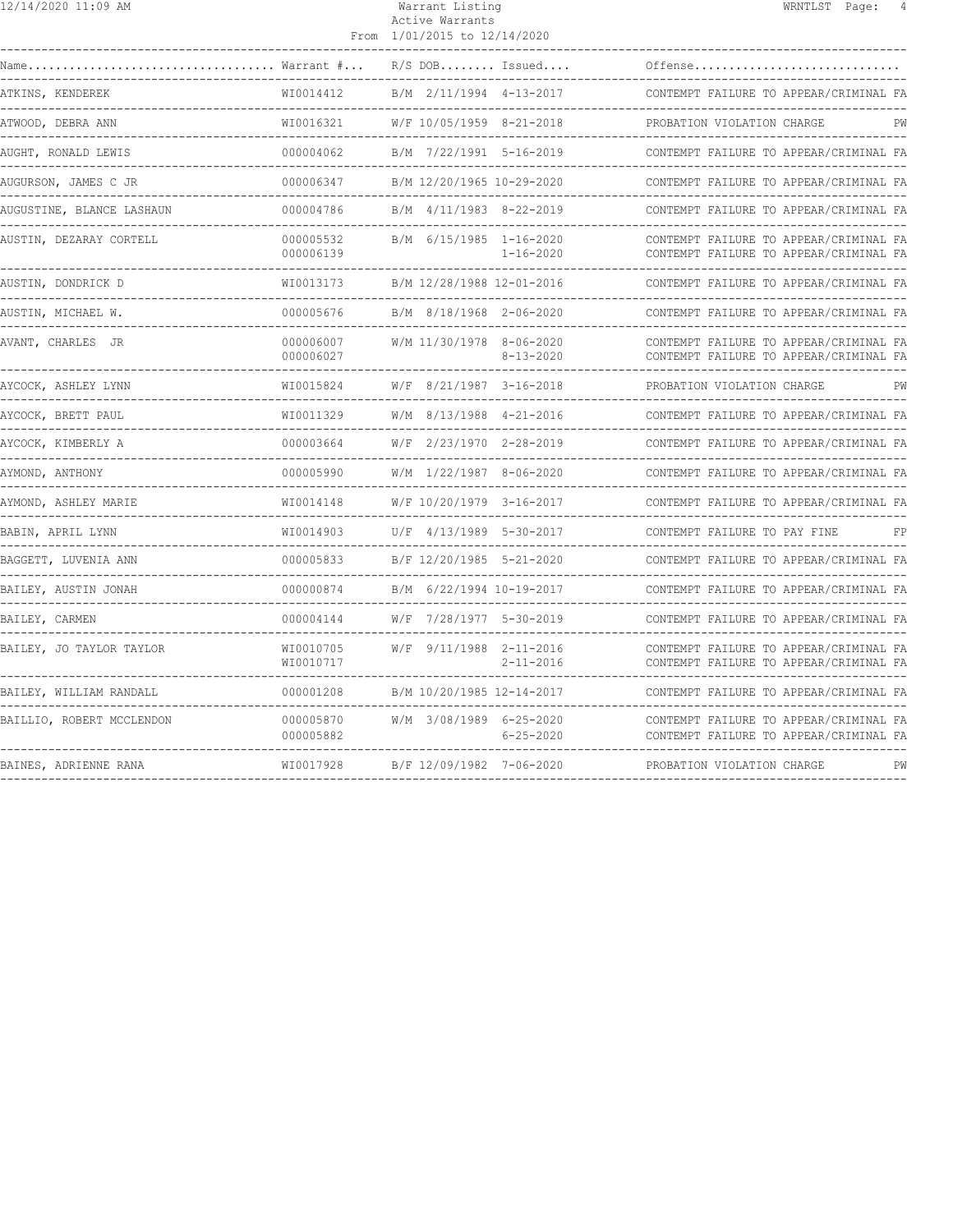| 12/14/2020 11:09 AM                                      |                                            | Warrant Listing<br>Active Warrants<br>From 1/01/2015 to 12/14/2020       | WRNTLST Page:<br>-5                                                                                                        |
|----------------------------------------------------------|--------------------------------------------|--------------------------------------------------------------------------|----------------------------------------------------------------------------------------------------------------------------|
| $\ldots$ Warrant $\#$<br>Name                            |                                            | $R/S$ DOB Issued                                                         | Offense                                                                                                                    |
| BAINES, BILLYONTE DEVEON                                 | WI0017397<br>WI0017389                     | B/M 1/11/1999 7-31-2019<br>$9 - 06 - 2019$                               | CONTEMPT FAILURE TO PAY FINE<br>FP<br>PROBATION VIOLATION CHARGE<br>PW                                                     |
| BAINES, JARELLE MAURICE                                  | 000004486<br>000004487<br>000004493        | B/M 11/05/1986 7-18-2019<br>$7 - 18 - 2019$<br>$7 - 18 - 2019$           | CONTEMPT FAILURE TO APPEAR/CRIMINAL FA<br>CONTEMPT FAILURE TO APPEAR/CRIMINAL FA<br>CONTEMPT FAILURE TO APPEAR/CRIMINAL FA |
| BAKER, PHILLIP SEAN                                      | WI0015466<br>--------------                | B/M 10/12/1991 11-17-2017                                                | PROBATION VIOLATION CHARGE<br>PW                                                                                           |
| BAKER, THOMAS EDWARD JR<br>---------------               | 000006010                                  | W/M 8/25/1976 8-06-2020                                                  | CONTEMPT FAILURE TO APPEAR/CRIMINAL FA                                                                                     |
| BALCH, JACOB W                                           | WI0017179<br>WI0017181<br>WI0017338        | W/M 6/01/1987 6-05-2019<br>$6 - 25 - 2019$<br>$7 - 29 - 2019$            | CONTEMPT FAILURE TO PAY FINE<br>FP<br>PROBATION VIOLATION CHARGE<br>PW<br>CONTEMPT FAILURE TO PAY FINE<br>FP               |
| BARBEE, JEFFERY DALE JR<br>----------------              | WI0014400                                  | W/M 11/10/1995 4-13-2017                                                 | CONTEMPT FAILURE TO APPEAR/CRIMINAL FA                                                                                     |
| BARBER, MARKITA RENEE                                    | 000001053<br>-----------                   | B/F 3/23/1987 11-16-2017                                                 | CONTEMPT FAILURE TO APPEAR/CRIMINAL FA                                                                                     |
| BARDWELL, JOSEPH                                         | WI0016122                                  | W/M 2/19/1948 5-14-2018                                                  | CONTEMPT FAILURE TO PAY FINE                                                                                               |
| BARFIELD, BRIAN KEITH                                    | 000005364                                  | B/M 7/12/1981 12-05-2019                                                 | CONTEMPT FAILURE TO APPEAR/CRIMINAL FA                                                                                     |
| BARFIELD, JAMES                                          | WI0015624                                  | B/M 6/26/1990 1-12-2018                                                  | PROBATION VIOLATION CHARGE<br>PW                                                                                           |
| BARKER, ABIGAL MARIE                                     | 000005894<br>-----------                   | W/F 11/11/2000 7-02-2020                                                 | CONTEMPT FAILURE TO APPEAR/CRIMINAL FA<br>________________________                                                         |
| BARKER, CHRISTOPHER ROBERT                               | 000003340                                  | W/M 1/23/1980 12-20-2018                                                 | CONTEMPT FAILURE TO APPEAR/CRIMINAL FA                                                                                     |
| BARKIN, ANOUANETTE LASHAY                                | 000003121                                  | B/F 2/18/1990 11-15-2018                                                 | CONTEMPT FAILURE TO APPEAR/CRIMINAL FA                                                                                     |
| BARKSDALE, AKAI OREA                                     | 000005627                                  | B/M 1/01/1982 1-30-2020                                                  | CONTEMPT FAILURE TO APPEAR/CRIMINAL FA                                                                                     |
| BARNARD, JACLYN<br>------------------------------------- | WI0011537<br>WI0012273<br>---------------- | W/F 1/10/1993 5-15-2016<br>$8 - 18 - 2016$<br>-------------------------- | CONTEMPT FAILURE TO APPEAR/CRIMINAL FA<br>CONTEMPT FAILURE TO APPEAR/CRIMINAL FA                                           |
| BARNES, JVAUGHN DOMINICK                                 | 000006389                                  | W/M 12/05/1998 11-19-2020                                                | CONTEMPT FAILURE TO APPEAR/CRIMINAL FA                                                                                     |
| BARNES, TIJUAN A                                         | WI0012291<br>------------                  | B/M 9/15/1994 8-08-2016                                                  | CONTEMPT FAILURE TO PAY FINE<br>FP<br>-----------------------------                                                        |
| BARNFIELD, KOBY                                          | 000005109<br>000005119                     | W/M 8/10/1993 10-17-2019<br>$10 - 17 - 2019$                             | CONTEMPT FAILURE TO APPEAR/CRIMINAL FA<br>CONTEMPT FAILURE TO APPEAR/CRIMINAL FA                                           |
| BARRIENTOS, DANIEL ZAPATA                                | WI0012370                                  | A/M 3/22/1987 8-29-2016                                                  | CONTEMPT FAILURE TO PAY FINE<br>FP                                                                                         |
| BARRON, BRIAN BURKE                                      | WI0017543<br>WI0017496                     | B/M 8/27/1968 10-14-2019<br>$10 - 15 - 2019$                             | CONTEMPT FAILURE TO PAY FINE<br>FP<br>PW<br>PROBATION VIOLATION CHARGE                                                     |
|                                                          |                                            |                                                                          |                                                                                                                            |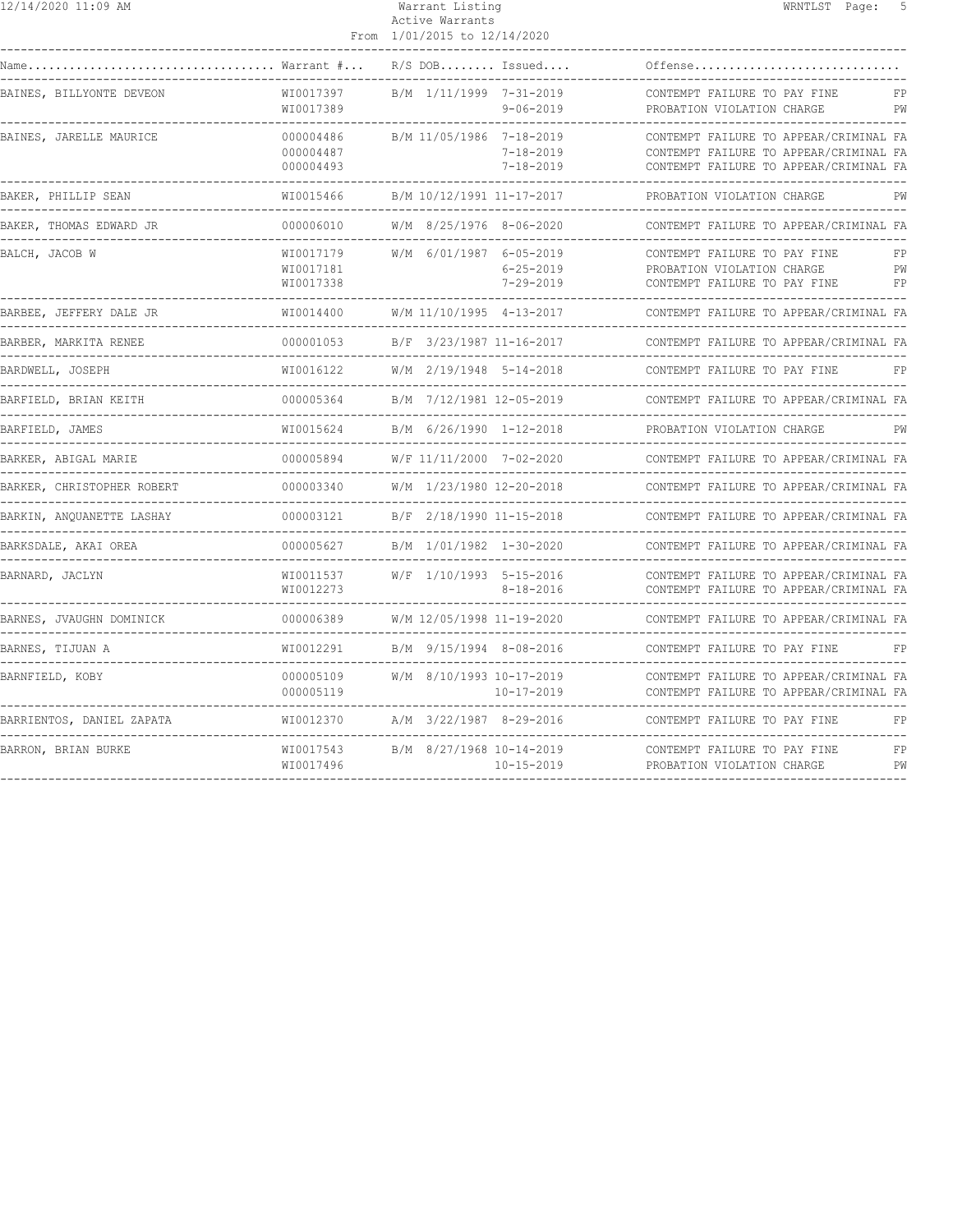| 12/14/2020 11:09 AM          |                                     | Warrant Listing<br>Active Warrants<br>From 1/01/2015 to 12/14/2020 | WRNTLST Page: 6                                                                                                  |
|------------------------------|-------------------------------------|--------------------------------------------------------------------|------------------------------------------------------------------------------------------------------------------|
|                              |                                     | $R/S$ DOB Issued                                                   | Offense                                                                                                          |
| BARRON, JAMES SHAWN          | WI0016584<br>WI0016616              | W/M 9/30/1978 11-20-2018<br>11-26-2018                             | PROBATION VIOLATION CHARGE<br>PW<br>CONTEMPT FAILURE TO PAY FINE<br>FP                                           |
| BARRON, SHAWN JAMES          | 000003206                           | W/M 9/30/1978 11-29-2018                                           | CONTEMPT FAILURE TO APPEAR/CRIMINAL FA                                                                           |
| BARRON, TORI LYNN            | 000006084<br>WI0018027<br>WI0018115 | B/F 2/21/1988 9-10-2020<br>$9 - 14 - 2020$<br>$9 - 21 - 2020$      | CONTEMPT FAILURE TO APPEAR/CRIMINAL FA<br>PROBATION VIOLATION CHARGE<br>PW<br>CONTEMPT FAILURE TO PAY FINE<br>FP |
| BARTIE, DARIEN A             | WI0016414                           | B/M 5/21/1993 9-17-2018                                            | PROBATION VIOLATION CHARGE<br>PW                                                                                 |
| BARTLETT, LACEY RENEE GEORGE | 000002078                           | W/F 4/13/1982 4-26-2018                                            | CONTEMPT FAILURE TO APPEAR/CRIMINAL FA                                                                           |
| BARTOLOME, MARIA             | WI0014838                           | W/F 12/13/1967 5-18-2017                                           | CONTEMPT FAILURE TO APPEAR/CRIMINAL FA                                                                           |
| BARTON, CASEY                | 000000202                           | W/F 8/18/1987 6-29-2017                                            | CONTEMPT FAILURE TO APPEAR/CRIMINAL FA                                                                           |
| BARTON, MALCOM RODNEY        | 000002327<br>----------------       | W/M 4/27/1989 6-14-2018                                            | CONTEMPT FAILURE TO APPEAR/CRIMINAL FA                                                                           |
| BARTON, PAULA                | 000006033<br>000006036              | B/F 2/28/1983 8-13-2020<br>8-13-2020                               | CONTEMPT FAILURE TO APPEAR/CRIMINAL FA<br>CONTEMPT FAILURE TO APPEAR/CRIMINAL FA                                 |
| BARTON, RICHARD              | 000000918<br>000001004              | B/M 2/07/1987 10-26-2017<br>11-16-2017                             | CONTEMPT FAILURE TO APPEAR/CRIMINAL FA<br>CONTEMPT FAILURE TO APPEAR/CRIMINAL FA                                 |
| BASCO, JEANNE MAE            | 000006228                           | W/F 1/29/1963 10-15-2020                                           | CONTEMPT FAILURE TO APPEAR/CRIMINAL FA                                                                           |
| BATES, AARON CHARLES III     | WI0018028                           | B/M 6/25/1993 9-14-2020                                            | PROBATION VIOLATION CHARGE<br>PW                                                                                 |
| BATES, ROBERT LEE JR         | 000005377                           | B/M 2/25/1997 12-05-2019                                           | CONTEMPT FAILURE TO APPEAR/CRIMINAL FA                                                                           |
| BATISTE, CARANDUS JERMINE    | 000001165                           | B/M 12/31/1984 12-07-2017                                          | CONTEMPT FAILURE TO APPEAR/CRIMINAL FA                                                                           |
| BATTISTE, DANIEL CLAUDELL    | WI0018135<br>WI0018136              | B/M 12/15/1988 11-16-2020<br>$11 - 16 - 2020$                      | PROBATION VIOLATION CHARGE<br>PW<br>PW<br>PROBATION VIOLATION CHARGE                                             |
| BAUDRY, MONICA J             | 000005097                           | W/F 11/20/1974 10-10-2019                                          | CONTEMPT FAILURE TO APPEAR/CRIMINAL FA                                                                           |
| BAXTER, KATRINA              | WI0016963<br>WI0016975              | B/F 1/30/1983 4-08-2019<br>4-15-2019                               | PROBATION VIOLATION CHARGE<br>PW<br>FP<br>CONTEMPT FAILURE TO PAY FINE                                           |
| BEARD, KARI ELAINE           | WI0018061                           | W/F 4/08/1983 9-29-2020<br>---------------                         | PROBATION VIOLATION CHARGE<br>PW<br>----------------------------                                                 |
| BEATTIE, CARISSA DAVIN       | 000004917                           | W/F 5/07/1992 9-19-2019                                            | CONTEMPT FAILURE TO APPEAR/CRIMINAL FA                                                                           |
| BEATTY, RENA MAY             | WI0013355                           | W/F 5/04/1960 12-15-2016                                           | CONTEMPT FAILURE TO APPEAR/CRIMINAL FA                                                                           |
| BEAUBOUEF, AMANDA PAULINE    | 000003662                           | W/F 10/28/1980 2-28-2019                                           | CONTEMPT FAILURE TO APPEAR/CRIMINAL FA                                                                           |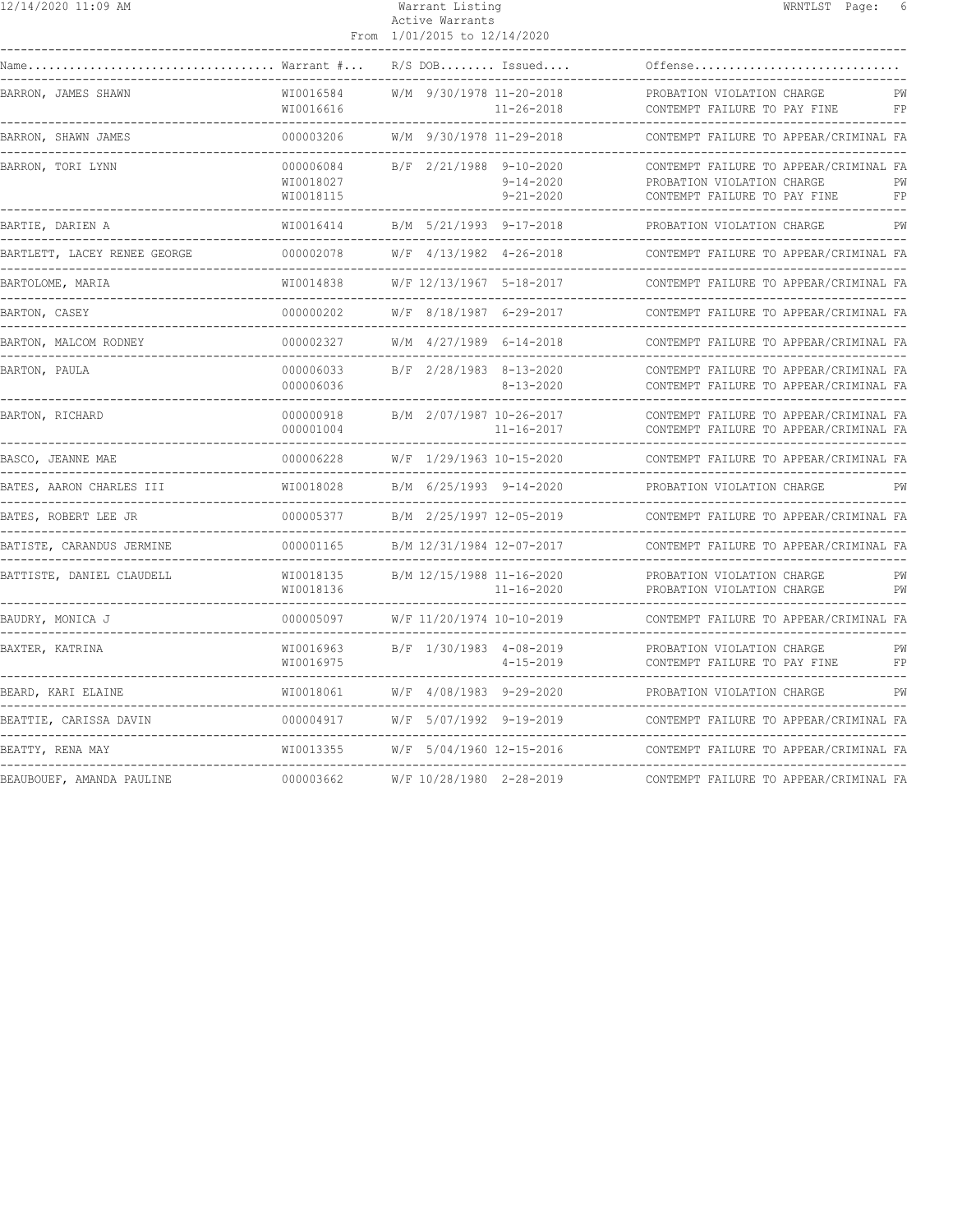| 12/14/2020 11:09 AM                  |                                               | Warrant Listing<br>Active Warrants<br>From 1/01/2015 to 12/14/2020 | WRNTLST Page:                                                                                                           |
|--------------------------------------|-----------------------------------------------|--------------------------------------------------------------------|-------------------------------------------------------------------------------------------------------------------------|
| Warrant #<br>Name                    |                                               | $R/S$ DOB Issued                                                   | Offense                                                                                                                 |
| BEAUBOUEF, DEVIN RYAN                | WI0015613                                     | W/M 1/04/1987 1-05-2018                                            | PROBATION VIOLATION CHARGE<br>PW                                                                                        |
| BEAUBOUEF, ROBIN GAIL                | 000004516                                     | W/F 10/02/1988 7-18-2019                                           | CONTEMPT FAILURE TO APPEAR/CRIMINAL FA                                                                                  |
| BEAUDION, AMIRA                      | 000005091                                     | B/F 5/31/1988 10-10-2019                                           | CONTEMPT FAILURE TO APPEAR/CRIMINAL FA                                                                                  |
| BEAVERS, NICHOLAS ROSHAUN            | WI0018020                                     | B/M 7/06/1994 8-13-2020                                            | CONTEMPT FAILURE TO PAY FINE<br>FP                                                                                      |
| BEEBE, KATLYNN JOANN<br>------------ | 000006220                                     | W/F 10/26/1999 10-08-2020                                          | CONTEMPT FAILURE TO APPEAR/CRIMINAL FA                                                                                  |
| BELGARD, ROXANNE                     | WI0015756<br>WI0015768                        | W/F 7/16/1981 2-27-2018<br>$2 - 27 - 2018$                         | CONTEMPT FAILURE TO PAY FINE<br>FP<br>PROBATION VIOLATION CHARGE<br>PW                                                  |
| BELL, AARON D                        | 000005171                                     | B/M 10/07/1996 10-24-2019                                          | CONTEMPT FAILURE TO APPEAR/CRIMINAL FA                                                                                  |
| BELL, CHRISTOPHER                    | 000001906<br>000001907                        | B/M 8/01/1991 3-29-2018<br>$3 - 29 - 2018$                         | CONTEMPT FAILURE TO APPEAR/CRIMINAL FA<br>CONTEMPT FAILURE TO APPEAR/CRIMINAL FA                                        |
| BELL, CHRISTOPHER WAYNE              | WI0014198<br>WI0014528                        | B/M 7/21/1967 3-23-2017<br>$4 - 03 - 2017$                         | PROBATION VIOLATION CHARGE<br>PW<br>CONTEMPT FAILURE TO PAY FINE<br>F P                                                 |
| BELL, FREDERICK MIKAL                | 000001000<br>000001016<br>___________________ | B/M 5/15/1993 11-16-2017<br>11-16-2017                             | CONTEMPT FAILURE TO APPEAR/CRIMINAL FA<br>CONTEMPT FAILURE TO APPEAR/CRIMINAL FA<br>----------------------------------- |
| BELL, GARY LYNN                      | 000002966                                     | B/M 7/07/1966 10-08-2018                                           | CONTEMPT FAILURE TO APPEAR/CRIMINAL FA                                                                                  |
| BELL, KENNETH                        | WI0017725                                     | B/M 7/21/1983 1-29-2020                                            | PROBATION VIOLATION CHARGE<br>PW                                                                                        |
| BELL, ROY LEE                        | WI0011662                                     | B/M 3/04/1972 6-02-2016                                            | CONTEMPT FAILURE TO APPEAR/CRIMINAL FA                                                                                  |
| BELLANGER, CORNELIUS REGINAL JR      | 000002014                                     | B/M 9/05/1937 4-12-2018                                            | CONTEMPT FAILURE TO APPEAR/CRIMINAL FA                                                                                  |
| BENJAMIN, DAYMON                     | 000001503                                     | B/M 9/02/1993 1-25-2018                                            | CONTEMPT FAILURE TO APPEAR/CRIMINAL FA                                                                                  |
| BENJAMIN, JAMARIA                    | WI0016995                                     | B/F 7/23/1988 4-22-2019                                            | PROBATION VIOLATION CHARGE<br>PW                                                                                        |
| BENJAMIN, JOHNNIKA                   | 000000600                                     | B/F 1/13/2000 8-24-2017                                            | CONTEMPT FAILURE TO APPEAR/CRIMINAL FA                                                                                  |
| BENJAMIN, LASHITA                    | WI0015345<br>WI0015157                        | B/F 7/02/1980 8-14-2017<br>$8 - 18 - 2017$                         | CONTEMPT FAILURE TO PAY FINE<br>FP<br>PROBATION VIOLATION CHARGE<br>PW                                                  |
| BENJAMIN, MICHAEL STEFON DEWAYNE     | 000002921                                     | B/M 11/23/1999 10-08-2018                                          | CONTEMPT FAILURE TO APPEAR/CRIMINAL FA                                                                                  |
| BENJAMIN, MORTEZ                     | WI0013803                                     | B/M 2/12/1998 2-09-2017                                            | CONTEMPT FAILURE TO APPEAR/CRIMINAL FA                                                                                  |
| BENJAMIN, WINTER MARIE               | 000004018<br>000004032                        | B/F 1/03/1966 5-16-2019<br>$5 - 16 - 2019$                         | CONTEMPT FAILURE TO APPEAR/CRIMINAL FA<br>CONTEMPT FAILURE TO APPEAR/CRIMINAL FA                                        |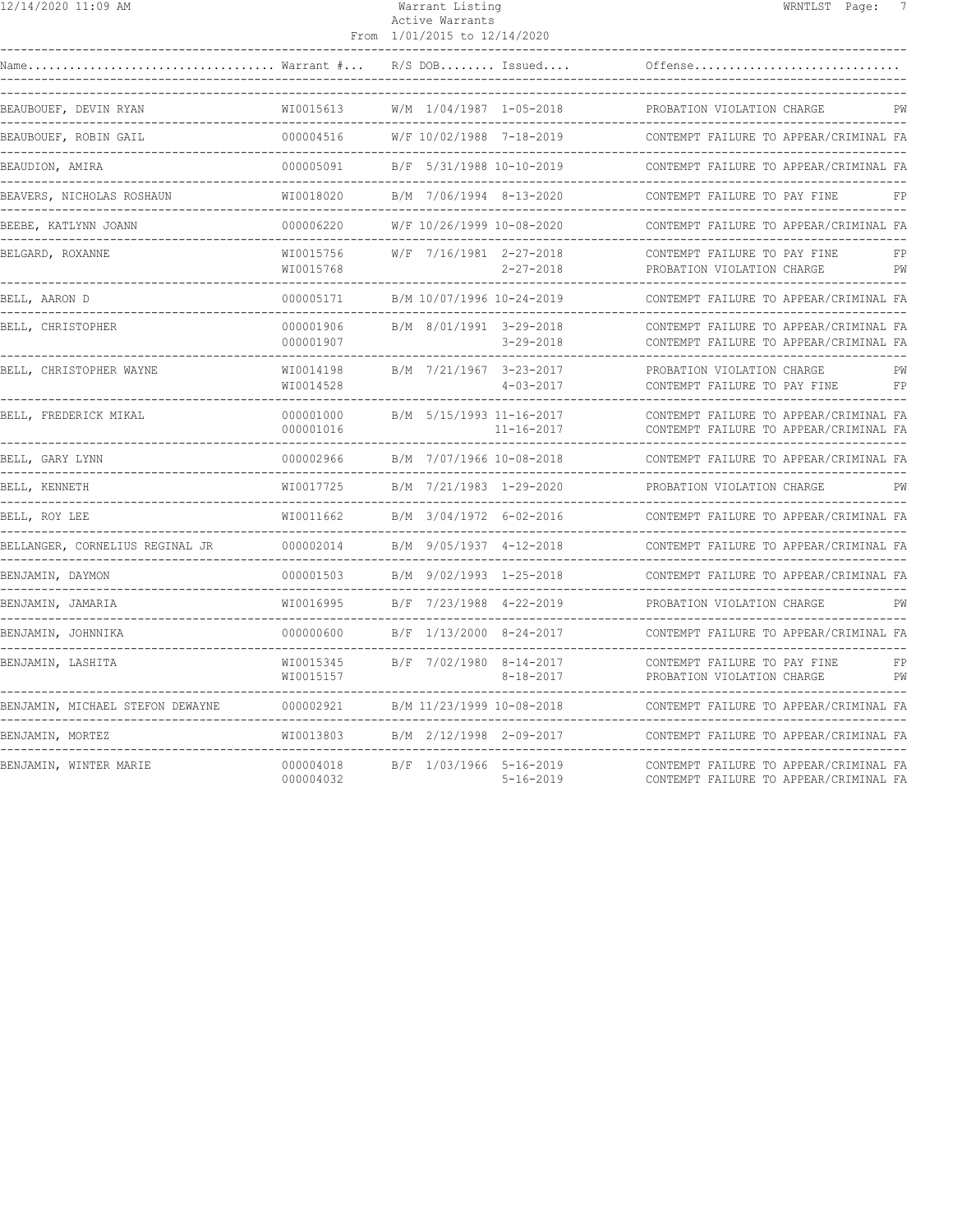|--|

#### 12/14/2020 11:09 AM Warrant Listing WRNTLST Page: 8 Active Warrants From 1/01/2015 to 12/14/2020

| Name                       | $\ldots \ldots \ldots$ Warrant $\# \ldots$ |                           | $R/S$ DOB Issued                   | Offense                                                                                                                    |    |
|----------------------------|--------------------------------------------|---------------------------|------------------------------------|----------------------------------------------------------------------------------------------------------------------------|----|
| BENNETT, ALYSSA            | 000005803                                  |                           | B/F 3/10/1997 3-05-2020            | CONTEMPT FAILURE TO APPEAR/CRIMINAL FA                                                                                     |    |
| BENSON, SHARONDA           | WI0008417                                  | 2/06/1995 5-08-2015       |                                    | CONTEMPT FAILURE TO APPEAR/CRIMINAL FA                                                                                     |    |
| BERARD, MATHEW JAMES SR    | WI0017929                                  | B/M 1/10/1971 7-06-2020   |                                    | PROBATION VIOLATION CHARGE                                                                                                 | PW |
| BERCEHEAY, DAIDRA          | 000006074                                  | W/F 11/26/1971 8-20-2020  |                                    | CONTEMPT FAILURE TO APPEAR/CRIMINAL FA                                                                                     |    |
| BERG, LINDY SUE            | WI0018126                                  | W/F 9/07/1976 11-05-2020  |                                    | CONTEMPT FAILURE TO APPEAR FOR FAIL MW                                                                                     |    |
| BERGER, MEGHAN MICHELLE    | 000001520                                  | W/F 4/07/1993 1-25-2018   |                                    | CONTEMPT FAILURE TO APPEAR/CRIMINAL FA                                                                                     |    |
| BERGERON, KELLYE SMITH     | WI0017771                                  | W/F 5/19/1981 2-21-2020   |                                    | PROBATION VIOLATION CHARGE                                                                                                 | PW |
| BERNARD, LISA              | 000001433                                  | W/F 3/28/1974 1-11-2018   |                                    | CONTEMPT FAILURE TO APPEAR/CRIMINAL FA                                                                                     |    |
| BERNARD, PAUL              | 000004156                                  | B/M 9/14/1999 5-30-2019   |                                    | CONTEMPT FAILURE TO APPEAR/CRIMINAL FA                                                                                     |    |
| BERNARD, TRACIE ELIZABETH  | 000003792<br>000003798<br>000003805        | W/F 4/21/1970 4-04-2019   | $4 - 04 - 2019$<br>$4 - 04 - 2019$ | CONTEMPT FAILURE TO APPEAR/CRIMINAL FA<br>CONTEMPT FAILURE TO APPEAR/CRIMINAL FA<br>CONTEMPT FAILURE TO APPEAR/CRIMINAL FA |    |
| BERRY, DIAMOND             | 000004865                                  | B/F 3/19/1995 9-05-2019   |                                    | CONTEMPT FAILURE TO APPEAR/CRIMINAL FA                                                                                     |    |
| BERRY, JASON LOGAN         | WI0009953                                  | W/M 6/11/1975 10-22-2015  |                                    | CONTEMPT FAILURE TO APPEAR/CRIMINAL FA                                                                                     |    |
| BERRY, JOHNATHAN           | 000000659                                  | B/M 9/13/1996 8-31-2017   |                                    | CONTEMPT FAILURE TO APPEAR/CRIMINAL FA                                                                                     |    |
| BERRY, LAQUEISHA           | 000005807                                  | B/F 7/15/1986 3-05-2020   |                                    | CONTEMPT FAILURE TO APPEAR/CRIMINAL FA                                                                                     |    |
| BETHLEY, RAINEE E          | 000005926                                  | B/F 5/03/1991 7-16-2020   |                                    | CONTEMPT FAILURE TO APPEAR/CRIMINAL FA                                                                                     |    |
| BETTEVY, JOHN              | WI0018137                                  | W/M 3/31/1967 11-16-2020  |                                    | PROBATION VIOLATION CHARGE                                                                                                 | PW |
| BEVERLY, ANGELA            | WI0007493                                  | B/F 7/11/1978 1-13-2015   |                                    | CONTEMPT FAILURE TO APPEAR/CRIMINAL FA                                                                                     |    |
| BEVERLY, BIANCA ALEXUS     | 000004066                                  | B/F 4/30/1994 5-16-2019   |                                    | CONTEMPT FAILURE TO APPEAR/CRIMINAL FA                                                                                     |    |
| BIDDLE, BENJAMIN MICHAEL   | 000003363                                  | W/M 6/21/1987 12-20-2018  |                                    | CONTEMPT FAILURE TO APPEAR/CRIMINAL FA                                                                                     |    |
| BILBO, DAVID AUSTIN        | WI0012576<br>000006445                     | W/M 10/04/1970 8-15-2016  | $12 - 03 - 2020$                   | CONTEMPT FAILURE TO PAY FINE<br>CONTEMPT FAILURE TO APPEAR/CRIMINAL FA                                                     | FP |
| BILLEAUDEAU, RONALD TROY   | WI0013357<br>___________                   | W/M 1/25/1966 12-22-2016  |                                    | PROBATION VIOLATION CHARGE                                                                                                 | PW |
| BILLINGS, CASSIE MIKOLASUK | WI0018086                                  | W/F 11/24/1981 11-09-2020 |                                    | PROBATION VIOLATION CHARGE                                                                                                 | PW |
|                            |                                            |                           |                                    |                                                                                                                            |    |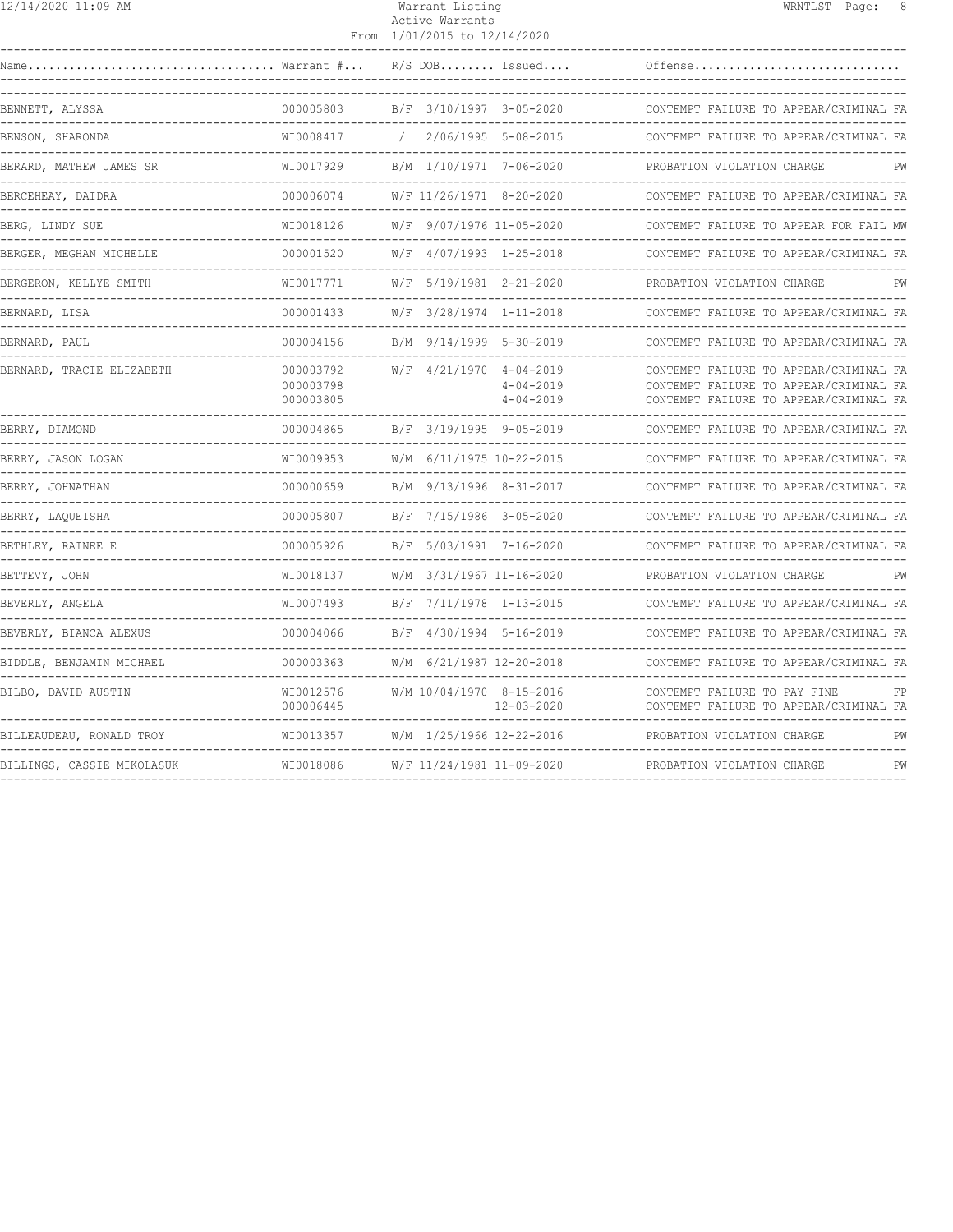| 12/14/2020 11:09 AM           |                                                                          | Warrant Listing<br>Active Warrants<br>From 1/01/2015 to 12/14/2020               | - 9<br>WRNTLST Page:                                                                                                                                                                                  |
|-------------------------------|--------------------------------------------------------------------------|----------------------------------------------------------------------------------|-------------------------------------------------------------------------------------------------------------------------------------------------------------------------------------------------------|
|                               |                                                                          | $R/S$ DOB Issued                                                                 | Offense                                                                                                                                                                                               |
| BISHOP, APRIL MARIE           | 000006420                                                                | W/F 5/04/1979 12-03-2020                                                         | CONTEMPT FAILURE TO APPEAR/CRIMINAL FA                                                                                                                                                                |
| BISHOP, TERRY JOSEPH II       | 000002423                                                                | B/M 1/06/1989 6-28-2018                                                          | CONTEMPT FAILURE TO APPEAR/CRIMINAL FA                                                                                                                                                                |
| BIVENS, CARLOS DOMINIC        | 000005631                                                                | B/M 12/29/1980 1-30-2020                                                         | CONTEMPT FAILURE TO APPEAR/CRIMINAL FA                                                                                                                                                                |
| BLACKWELL, JASON LAMAR        | WI0017223<br>WI0017315                                                   | B/M 7/04/1983 6-28-2019<br>$8 - 13 - 2019$                                       | CONTEMPT FAILURE TO PAY FINE<br>PW<br>PROBATION VIOLATION CHARGE                                                                                                                                      |
| BLACKWELL, PATRICK            | WI0015798                                                                | B/M 6/02/1984 3-05-2018                                                          | FP<br>CONTEMPT FAILURE TO PAY FINE                                                                                                                                                                    |
| BLACKWELL, TANYA R            | 000002649<br>000002650<br>000002655<br>000002657<br>-------------------- | B/F 4/09/1968 8-09-2018<br>$8 - 09 - 2018$<br>$8 - 09 - 2018$<br>$8 - 09 - 2018$ | CONTEMPT FAILURE TO APPEAR/CRIMINAL FA<br>CONTEMPT FAILURE TO APPEAR/CRIMINAL FA<br>CONTEMPT FAILURE TO APPEAR/CRIMINAL FA<br>CONTEMPT FAILURE TO APPEAR/CRIMINAL FA<br>----------------------------- |
| BLADE, DEANTWAN               | WI0014078                                                                | B/M 1/03/1982 3-08-2017                                                          | PROBATION VIOLATION CHARGE<br>PW                                                                                                                                                                      |
| BLADE, RICHARD                | 000005930                                                                | B/M 11/30/1948 7-23-2020                                                         | CONTEMPT FAILURE TO APPEAR/CRIMINAL FA                                                                                                                                                                |
| BLANKENSHIP, SADIE DAWN       | 000006231                                                                | W/F 3/27/1996 10-15-2020                                                         | CONTEMPT FAILURE TO APPEAR/CRIMINAL FA                                                                                                                                                                |
| BLASINGAME, WENDY LEIAN       | WI0012716<br>WI0012717<br>-------------------                            | W/F 8/09/1987 10-13-2016<br>10-13-2016                                           | CONTEMPT FAILURE TO APPEAR/CRIMINAL FA<br>CONTEMPT FAILURE TO APPEAR/CRIMINAL FA                                                                                                                      |
| BLOUNT, NICOLE ILES           | 000000992                                                                | B/F 10/09/1985 11-16-2017                                                        | CONTEMPT FAILURE TO APPEAR/CRIMINAL FA                                                                                                                                                                |
| BOLTON, THOMAS ALEXANDER JR   | 000006287                                                                | W/M 6/24/1969 10-22-2020                                                         | CONTEMPT FAILURE TO APPEAR/CRIMINAL FA                                                                                                                                                                |
| BONDS, THOMAS                 | WI0014585                                                                | B/M 4/03/1980 4-27-2017                                                          | CONTEMPT FAILURE TO APPEAR/CRIMINAL FA                                                                                                                                                                |
| BONHOMME, RANDY R             | WI0014153<br>WI0014185                                                   | B/M 4/23/1956 3-16-2017<br>$3 - 16 - 2017$                                       | CONTEMPT FAILURE TO APPEAR/CRIMINAL FA<br>CONTEMPT FAILURE TO APPEAR/CRIMINAL FA                                                                                                                      |
| BONIER, FREDRICK S            | WI0017550                                                                | B/M 12/05/1969 11-12-2019                                                        | PROBATION VIOLATION CHARGE<br>PW<br>----------------------------------                                                                                                                                |
| BONNET, RONALD                | 2015000658<br>2015000783                                                 | W/M 11/24/1960 9-17-2015<br>$9 - 17 - 2015$                                      | CONTEMPT FAILURE TO APPEAR/CRIMINAL FA<br>CONTEMPT FAILURE TO APPEAR/CRIMINAL FA                                                                                                                      |
| BOOK, DONALD LEE              | 000005191                                                                | W/M 12/16/1971 11-05-2019                                                        | CONTEMPT FAILURE TO APPEAR/CRIMINAL FA                                                                                                                                                                |
| BOOKLESS, JERIMIAH JOSEPH     | WI0009419                                                                | W/M 10/23/1982 8-13-2015                                                         | CONTEMPT FAILURE TO APPEAR/CRIMINAL FA                                                                                                                                                                |
| BOOMS, DETRA                  | WI0017384                                                                | B/F 11/30/1979 8-19-2019                                                         | CONTEMPT FAILURE TO PAY FINE<br>FP                                                                                                                                                                    |
| BOOZE, GREGORY<br>----------- | 000001199                                                                | B/M 10/03/1967 12-14-2017                                                        | CONTEMPT FAILURE TO APPEAR/CRIMINAL FA                                                                                                                                                                |
| BOOZE, JAVEON                 | WI0013063                                                                | B/M 4/23/1995 11-17-2016                                                         | CONTEMPT FAILURE TO APPEAR/CRIMINAL FA                                                                                                                                                                |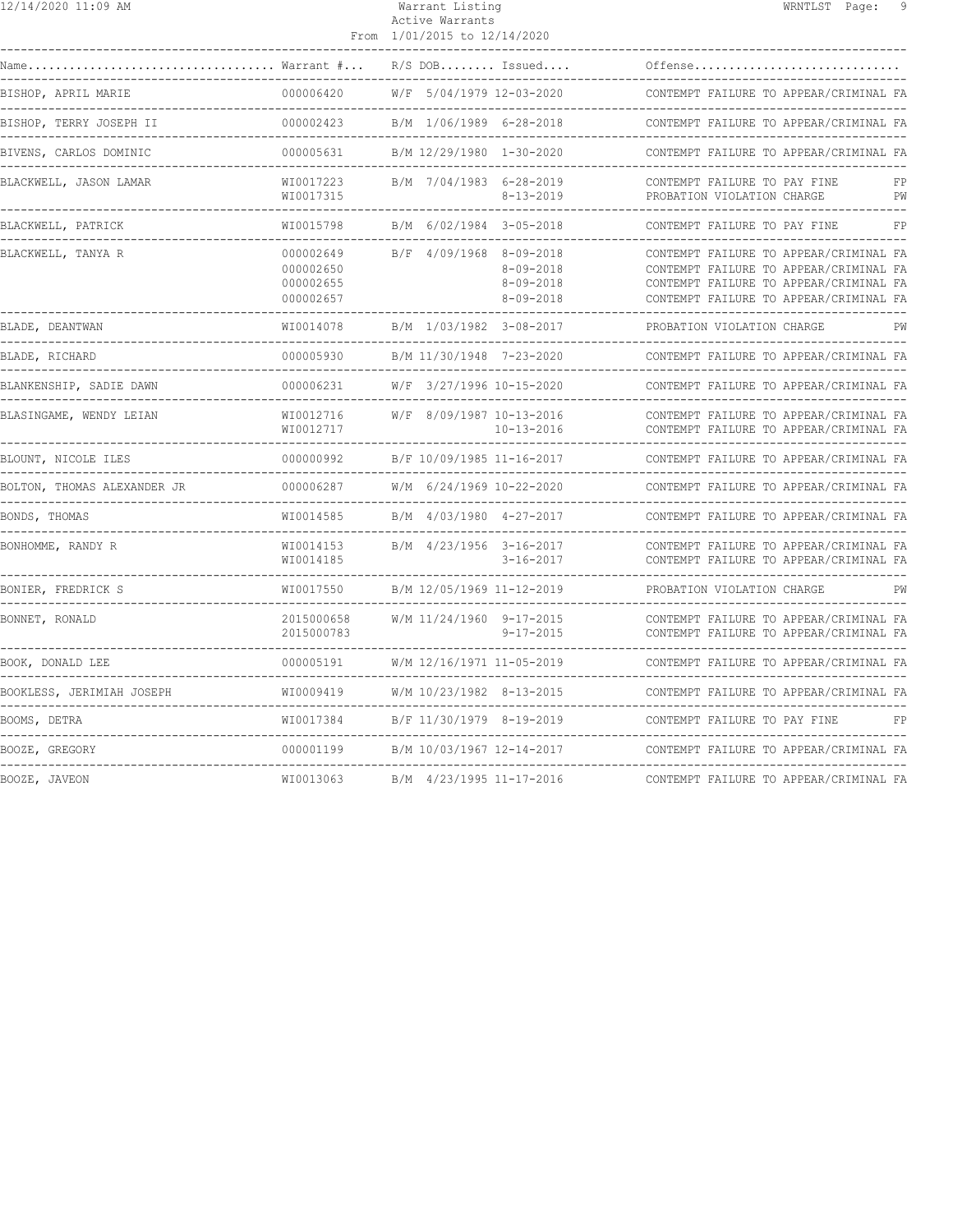| 12/14/2020 11:09 AM |  |  |
|---------------------|--|--|
|---------------------|--|--|

# Active Warrants

|                                                      |                                                               | From 1/01/2015 to 12/14/2020                                                                       |                                                                                                                                                                                                                |
|------------------------------------------------------|---------------------------------------------------------------|----------------------------------------------------------------------------------------------------|----------------------------------------------------------------------------------------------------------------------------------------------------------------------------------------------------------------|
|                                                      |                                                               |                                                                                                    | Offense                                                                                                                                                                                                        |
| BOOZE, MAROUEZ DUONTE                                | WI0015849                                                     | B/M 3/16/1994 3-27-2018                                                                            | PROBATION VIOLATION CHARGE<br>PW                                                                                                                                                                               |
| BOOZE, TALONDA SHALON                                | 000006023                                                     | B/F 10/20/1985 8-13-2020                                                                           | CONTEMPT FAILURE TO APPEAR/CRIMINAL FA                                                                                                                                                                         |
| BOOZE, TAVARUS JOKEEM TAJHE                          | 000006198<br>000006200<br>000006201<br>000006205<br>000006208 | B/M 1/01/1991 10-08-2020<br>$10 - 08 - 2020$<br>10-08-2020<br>$10 - 08 - 2020$<br>$10 - 08 - 2020$ | CONTEMPT FAILURE TO APPEAR/CRIMINAL FA<br>CONTEMPT FAILURE TO APPEAR/CRIMINAL FA<br>CONTEMPT FAILURE TO APPEAR/CRIMINAL FA<br>CONTEMPT FAILURE TO APPEAR/CRIMINAL FA<br>CONTEMPT FAILURE TO APPEAR/CRIMINAL FA |
| -----------------------------------<br>BOOZE, TINKLA | WI0012130                                                     | B/F 5/25/1989 7-28-2016                                                                            | CONTEMPT FAILURE TO APPEAR/CRIMINAL FA                                                                                                                                                                         |
| BORDELON, HUNTER PAUL                                | WI0017442                                                     | W/M 7/02/1998 9-19-2019                                                                            | CONTEMPT FAILURE TO APPEAR FOR FAIL MW                                                                                                                                                                         |
| BORDELON, JENNIFER LEE                               | 000005396                                                     | W/F 5/07/1978 12-05-2019                                                                           | CONTEMPT FAILURE TO APPEAR/CRIMINAL FA                                                                                                                                                                         |
| BORDELON, MICHAEL                                    | 000006227                                                     | W/M 11/29/1980 10-08-2020                                                                          | CONTEMPT FAILURE TO APPEAR/CRIMINAL FA                                                                                                                                                                         |
| BORDELON, SHERRY LYNN                                | WI0017921                                                     | W/F 4/13/1960 6-17-2020                                                                            | CONTEMPT FAILURE TO PAY FINE<br>FP                                                                                                                                                                             |
| BOUGES, JERMAINE DEOUARIUS                           | 000000161                                                     | B/M 10/25/1989 6-22-2017                                                                           | CONTEMPT FAILURE TO APPEAR/CRIMINAL FA                                                                                                                                                                         |
| BOUGES, QUEDASHA PATRIKA                             | 000005161<br>000006219                                        | B/F 10/21/1992 10-24-2019<br>10-08-2020                                                            | CONTEMPT FAILURE TO APPEAR/CRIMINAL FA<br>CONTEMPT FAILURE TO APPEAR/CRIMINAL FA                                                                                                                               |
| BOWEN, TERRI                                         | 000002850                                                     | W/F 11/21/1969 9-13-2018                                                                           | CONTEMPT FAILURE TO APPEAR/CRIMINAL FA                                                                                                                                                                         |
| BOWIE. TREMAINA RASHELL REED                         | 000004536                                                     | B/F 6/11/1980 7-25-2019                                                                            | CONTEMPT FAILURE TO APPEAR/CRIMINAL FA                                                                                                                                                                         |
| BOYD, TAMIKA JOHNSON                                 | WI0016426<br>WI0016448                                        | B/F 8/03/1988 9-18-2018<br>$10 - 01 - 2018$                                                        | CONTEMPT FAILURE TO PAY FINE<br>FP<br>PROBATION VIOLATION CHARGE<br>PW                                                                                                                                         |
| BOYD, TERREL                                         | WI0012421                                                     | W/M 10/10/1994 9-08-2016                                                                           | CONTEMPT FAILURE TO APPEAR/CRIMINAL FA<br>_____________________________________                                                                                                                                |
| BOYD, TYRANEISHA M                                   | WI0014760<br>WI0014766<br>WI0014775<br>000000367              | B/F 3/02/1991 5-11-2017<br>$5 - 11 - 2017$<br>$5 - 11 - 2017$<br>$7 - 20 - 2017$                   | CONTEMPT FAILURE TO APPEAR/CRIMINAL FA<br>CONTEMPT FAILURE TO APPEAR/CRIMINAL FA<br>CONTEMPT FAILURE TO APPEAR/CRIMINAL FA<br>CONTEMPT FAILURE TO APPEAR/CRIMINAL FA                                           |
| BOYER, JESSICA COLE                                  | 000003001                                                     | W/F 6/30/1981 10-11-2018                                                                           | CONTEMPT FAILURE TO APPEAR/CRIMINAL FA                                                                                                                                                                         |
| ________________<br>BOYER, MACKIE RAY                |                                                               | 000003545 /M 5/10/1955 1-31-2019<br>-------------------------- <sup>-----</sup> -                  | CONTEMPT FAILURE TO APPEAR/CRIMINAL FA                                                                                                                                                                         |
| BOYER, MICHELLE RENEE                                | 000002476                                                     | W/F 5/04/1989 7-12-2018                                                                            | CONTEMPT FAILURE TO APPEAR/CRIMINAL FA                                                                                                                                                                         |
| BRADEN, TRAVIS LEONARD                               | 000000547<br>000000548                                        | B/M 2/10/1989 8-17-2017<br>$8 - 17 - 2017$                                                         | CONTEMPT FAILURE TO APPEAR/CRIMINAL FA<br>CONTEMPT FAILURE TO APPEAR/CRIMINAL FA                                                                                                                               |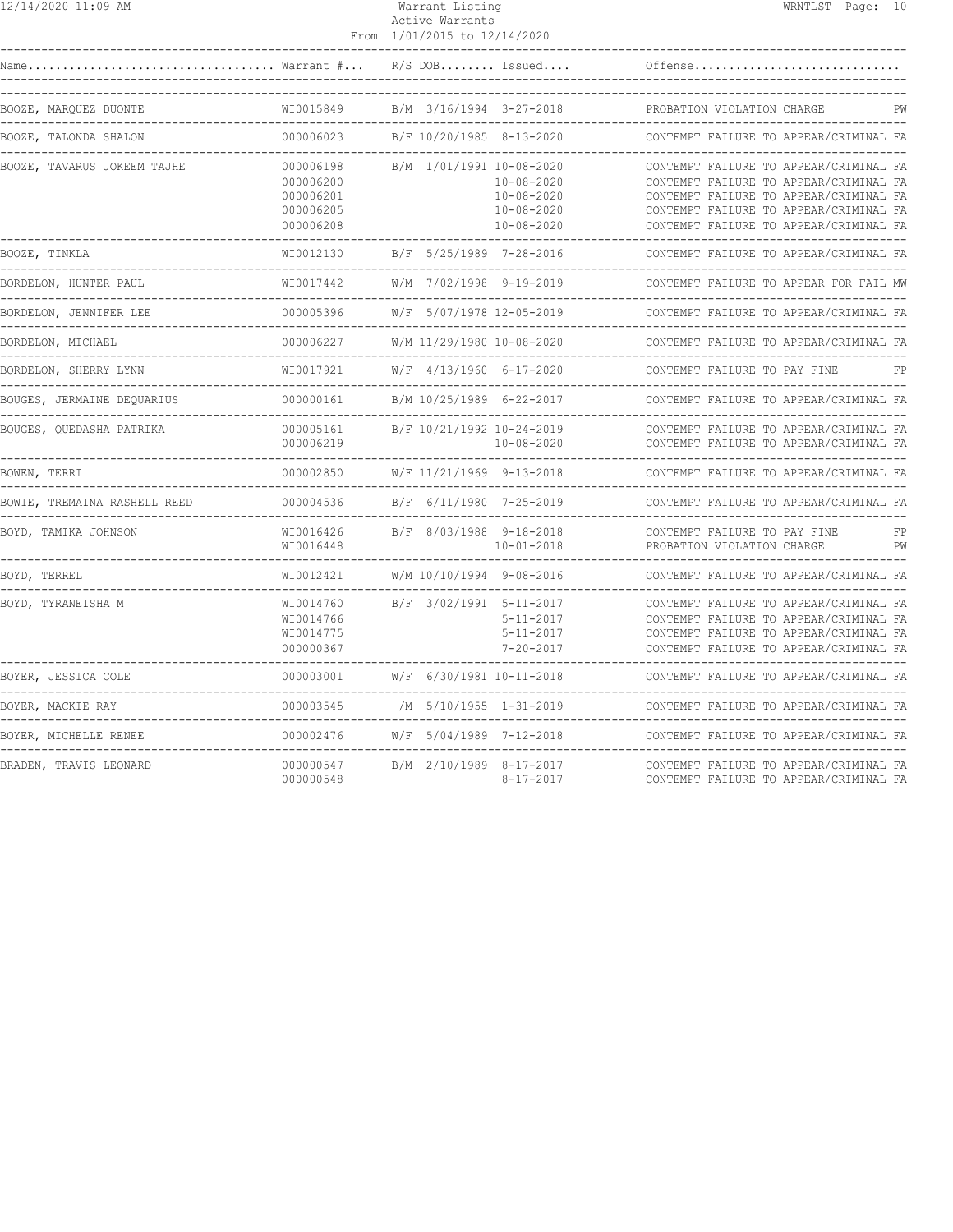|  | 2/14/2020 11:09 AM |  |  |
|--|--------------------|--|--|
|--|--------------------|--|--|

#### 12/14/2020 11:09 AM Warrant Listing WRNTLST Page: 11 Active Warrants

|                                                                  |                          | From 1/01/2015 to 12/14/2020                    |                                        |                                                                                   |          |
|------------------------------------------------------------------|--------------------------|-------------------------------------------------|----------------------------------------|-----------------------------------------------------------------------------------|----------|
| $\ldots \ldots \ldots \ldots \ldots$ Warrant $\# \ldots$<br>Name |                          |                                                 | $R/S$ DOB Issued                       | Offense                                                                           |          |
| BRADFORD, DANNY W                                                | WI0016389<br>WI0016445   |                                                 | 8/31/1959 9-10-2018<br>$9 - 26 - 2018$ | PROBATION VIOLATION CHARGE<br>CONTEMPT FAILURE TO PAY FINE                        | РW<br>FP |
| BRADFORD, MIRACLE DENISE                                         | 000002728                | B/F 1/18/1986 8-23-2018                         |                                        | CONTEMPT FAILURE TO APPEAR/CRIMINAL FA                                            |          |
| BRADLEY, DAVID TERRAIL                                           | WI0011789                | B/M 5/06/1977 6-23-2016                         |                                        | CONTEMPT FAILURE TO APPEAR/CRIMINAL FA                                            |          |
| BRANCH, MARY L<br>-----------                                    | WI0010491<br>----------- | B/F 6/27/1985 1-07-2016                         |                                        | CONTEMPT FAILURE TO APPEAR/CRIMINAL FA                                            |          |
| BRANCH, TAYLA EDWARD                                             | WI0016677                | B/M 7/08/1992 12-12-2018                        |                                        | CONTEMPT FAILURE TO PAY FINE                                                      | FP       |
| BRANNON, JAMES BEVERLYN                                          | 000000823                | W/M 3/20/1981 10-05-2017                        |                                        | CONTEMPT FAILURE TO APPEAR/CRIMINAL FA                                            |          |
| BRANT, PHILIP                                                    | WI0012757                | W/M 10/01/1957 10-20-2016                       |                                        | PROBATION VIOLATION CHARGE                                                        | PW       |
| BREITHAUPT, ALICIA B                                             | WI0017482                | W/F 2/17/1975 9-23-2019                         |                                        | CONTEMPT FAILURE TO PAY FINE                                                      | FP       |
| BREVELLE, AARIONNE                                               | WI0017157                | B/F 11/27/1992 6-18-2019                        |                                        | PROBATION VIOLATION CHARGE                                                        | PW       |
| BREVELLE, BRADY PAUL                                             | WI0016981                | W/M 3/16/1985 4-16-2019                         |                                        | PROBATION VIOLATION CHARGE                                                        | PW       |
| BREVELLE, MELISSA RENE                                           | WI0017316                | W/F 2/11/1977 8-13-2019                         |                                        | PROBATION VIOLATION CHARGE                                                        | PW       |
| BRICE, ANGELA                                                    | WI0009274                | B/F 5/20/1983 7-30-2015                         |                                        | CONTEMPT FAILURE TO APPEAR/CRIMINAL FA                                            |          |
| BRIGGS, BRIAN K                                                  | WI0017040<br>WI0017062   | W/M 10/02/1967 5-08-2019                        | $5 - 14 - 2019$                        | PROBATION VIOLATION CHARGE<br>CONTEMPT FAILURE TO PAY FINE                        | PW<br>FP |
| BRIGGS, CHRISTINE                                                | WI0017383<br>WI0017486   | B/F 8/26/1974 8-14-2019                         | $10 - 08 - 2019$                       | CONTEMPT FAILURE TO PAY FINE<br>PROBATION VIOLATION CHARGE                        | FP<br>PW |
| BRINSON, PAMELA SUE                                              | 000005536                | B/F 4/23/1977 1-16-2020<br>-------------------- |                                        | CONTEMPT FAILURE TO APPEAR/CRIMINAL FA                                            |          |
| BRISTER, AMANDA                                                  | WI0013194                | W/F 11/22/1978 12-01-2016                       |                                        | CONTEMPT FAILURE TO APPEAR/CRIMINAL FA                                            |          |
| BRISTER, DAKOTA KEITH                                            | 000005906                | W/M 5/28/1994 7-09-2020                         |                                        | CONTEMPT FAILURE TO APPEAR/CRIMINAL FA                                            |          |
| BRISTER, MELINDA GAYLE                                           | WI0015124<br>WI0015086   | W/F 7/13/1976 7-17-2017                         | $7 - 20 - 2017$                        | CONTEMPT FAILURE TO PAY FINE<br>PROBATION VIOLATION CHARGE<br>------------------- | FP<br>PW |
| BROADDOS, CHRIS                                                  | WI0015651<br>WI0015713   | W/M 4/02/1973 2-02-2018                         | $2 - 05 - 2018$                        | PROBATION VIOLATION CHARGE<br>CONTEMPT FAILURE TO PAY FINE                        | PW<br>FP |
| BROOK, MADELINE                                                  | WI0018150                | W/F 10/18/1998 11-30-2020                       |                                        | PROBATION VIOLATION CHARGE                                                        | PW       |
| BROOKS, TERESA                                                   | WI0017713<br>WI0017733   | B/F 5/18/1977 1-23-2020                         | $2 - 03 - 2020$                        | CONTEMPT FAILURE TO APPEAR FOR FAIL MW<br>PROBATION VIOLATION CHARGE              | PW       |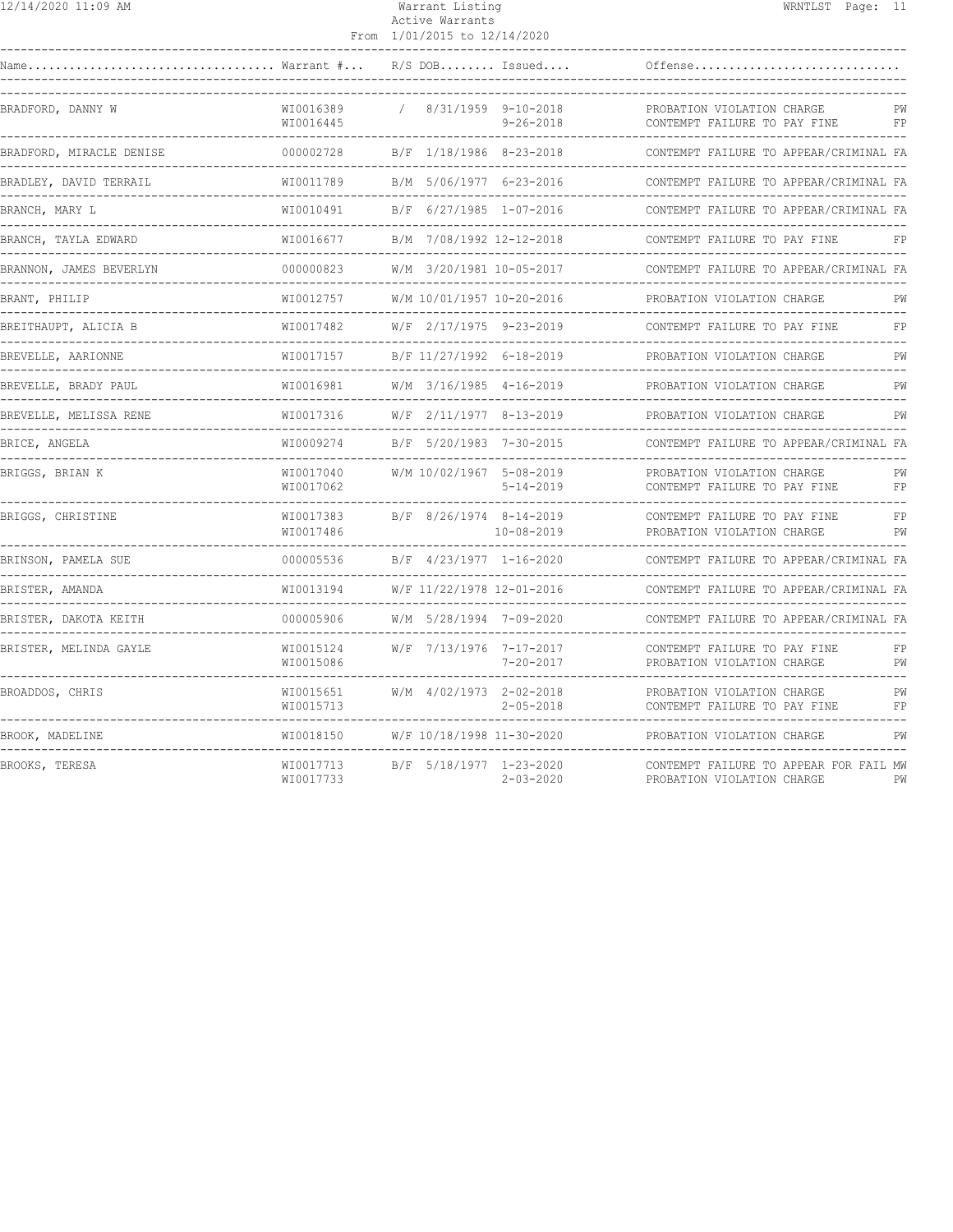| 12/14/2020 11:09 AM                     |                                                | Warrant Listing<br>Active Warrants<br>From 1/01/2015 to 12/14/2020 | WRNTLST Page: 12                                                                                                     |
|-----------------------------------------|------------------------------------------------|--------------------------------------------------------------------|----------------------------------------------------------------------------------------------------------------------|
| Warrant #<br>Name                       |                                                | $R/S$ DOB Issued                                                   | Offense                                                                                                              |
| BROSSETT, TIMOTHY BLAKE                 | 000006022                                      | W/M 5/16/1985 8-13-2020                                            | CONTEMPT FAILURE TO APPEAR/CRIMINAL FA                                                                               |
| BROSSETTE, COREY BRANDON                | 000001519                                      | W/M 10/14/1993 1-25-2018                                           | CONTEMPT FAILURE TO APPEAR/CRIMINAL FA<br><u>.</u>                                                                   |
| BROSSETTE, RICKIE D                     | WI0015399<br>000000964<br>000002042            | W/M 11/26/1956 10-26-2017<br>$11 - 02 - 2017$<br>$4 - 19 - 2018$   | PROBATION VIOLATION CHARGE<br>РW<br>CONTEMPT FAILURE TO APPEAR/CRIMINAL FA<br>CONTEMPT FAILURE TO APPEAR/CRIMINAL FA |
| BROUILLETTE, BRADY WAYNE                | WI0017977<br>WI0017979                         | W/M 12/27/1977 7-08-2020<br>$8 - 04 - 2020$                        | CONTEMPT FAILURE TO PAY FINE<br>FP<br>PROBATION VIOLATION CHARGE<br>PW                                               |
| BROUILLETTE, BRIANNA NICOLE             | 000006412                                      | W/F 11/29/1993 12-03-2020                                          | CONTEMPT FAILURE TO APPEAR/CRIMINAL FA                                                                               |
| BROUILLETTE, CHRISTINA A                | 000002345                                      | W/F 11/12/1976 6-14-2018                                           | CONTEMPT FAILURE TO APPEAR/CRIMINAL FA                                                                               |
| BROUILLETTE, RACHAEL ANN                | WI0016174                                      | W/F 12/30/1981 7-02-2018                                           | PROBATION VIOLATION CHARGE<br>РW                                                                                     |
| BROUSSARD, CHRISTOPHER V                | 000003537                                      | W/M 9/28/1966 1-31-2019                                            | CONTEMPT FAILURE TO APPEAR/CRIMINAL FA                                                                               |
| BROWN, AARON BONJA<br>_________________ | 000003591                                      | /M 3/21/1969 2-07-2019                                             | CONTEMPT FAILURE TO APPEAR/CRIMINAL FA                                                                               |
| BROWN, BRANDON DEWAYNE                  | 000006047<br>000006048<br>-------------------- | B/M 12/21/1988 8-20-2020<br>8-20-2020                              | CONTEMPT FAILURE TO APPEAR/CRIMINAL FA<br>CONTEMPT FAILURE TO APPEAR/CRIMINAL FA                                     |
| BROWN, CASSANDRA<br>----------------    | WI0014310<br>---------------                   | B/F 3/08/1989 3-30-2017                                            | CONTEMPT FAILURE TO APPEAR/CRIMINAL FA                                                                               |
| BROWN, CURTIS RAY                       | 000006409                                      | B/M 5/29/1978 12-03-2020                                           | CONTEMPT FAILURE TO APPEAR/CRIMINAL FA                                                                               |
| BROWN, DANNIEL                          | 000000974                                      | W/F 4/16/1989 11-02-2017                                           | CONTEMPT FAILURE TO APPEAR/CRIMINAL FA                                                                               |
| BROWN, DAVIAUNA                         | 000006332<br>000006336                         | B/F 10/01/1999 10-29-2020<br>$10 - 29 - 2020$                      | CONTEMPT FAILURE TO APPEAR/CRIMINAL FA<br>CONTEMPT FAILURE TO APPEAR/CRIMINAL FA                                     |
| BROWN, DEMETRIA                         | 000002125<br>000002177                         | B/F 10/10/1984 5-03-2018<br>$5 - 10 - 2018$                        | CONTEMPT FAILURE TO APPEAR/CRIMINAL FA<br>CONTEMPT FAILURE TO APPEAR/CRIMINAL FA                                     |
| BROWN, ELSIE                            | WI0017073<br>WI0017041                         | B/F 5/17/1991 4-18-2019<br>$5 - 08 - 2019$                         | CONTEMPT FAILURE TO APPEAR FOR FAIL MW<br>PROBATION VIOLATION CHARGE<br>PW                                           |
| BROWN, FIERRA S                         | 000001974                                      | B/F 3/30/1992 4-05-2018                                            | CONTEMPT FAILURE TO APPEAR/CRIMINAL FA                                                                               |
| BROWN, HILDA ATWELL                     | WI0010061                                      | W/F 3/08/1963 11-05-2015                                           | CONTEMPT FAILURE TO APPEAR/CRIMINAL FA                                                                               |
| BROWN, JAVON EDWARD                     | 000006418                                      | B/M 10/25/1989 12-03-2020                                          | CONTEMPT FAILURE TO APPEAR/CRIMINAL FA                                                                               |
| BROWN, JEAN PIERRE                      | WI0017433<br>WI0017445                         | B/M 11/04/1979 9-11-2019<br>$9 - 26 - 2019$                        | CONTEMPT FAILURE TO PAY FINE<br>FP<br>PW<br>PROBATION VIOLATION CHARGE                                               |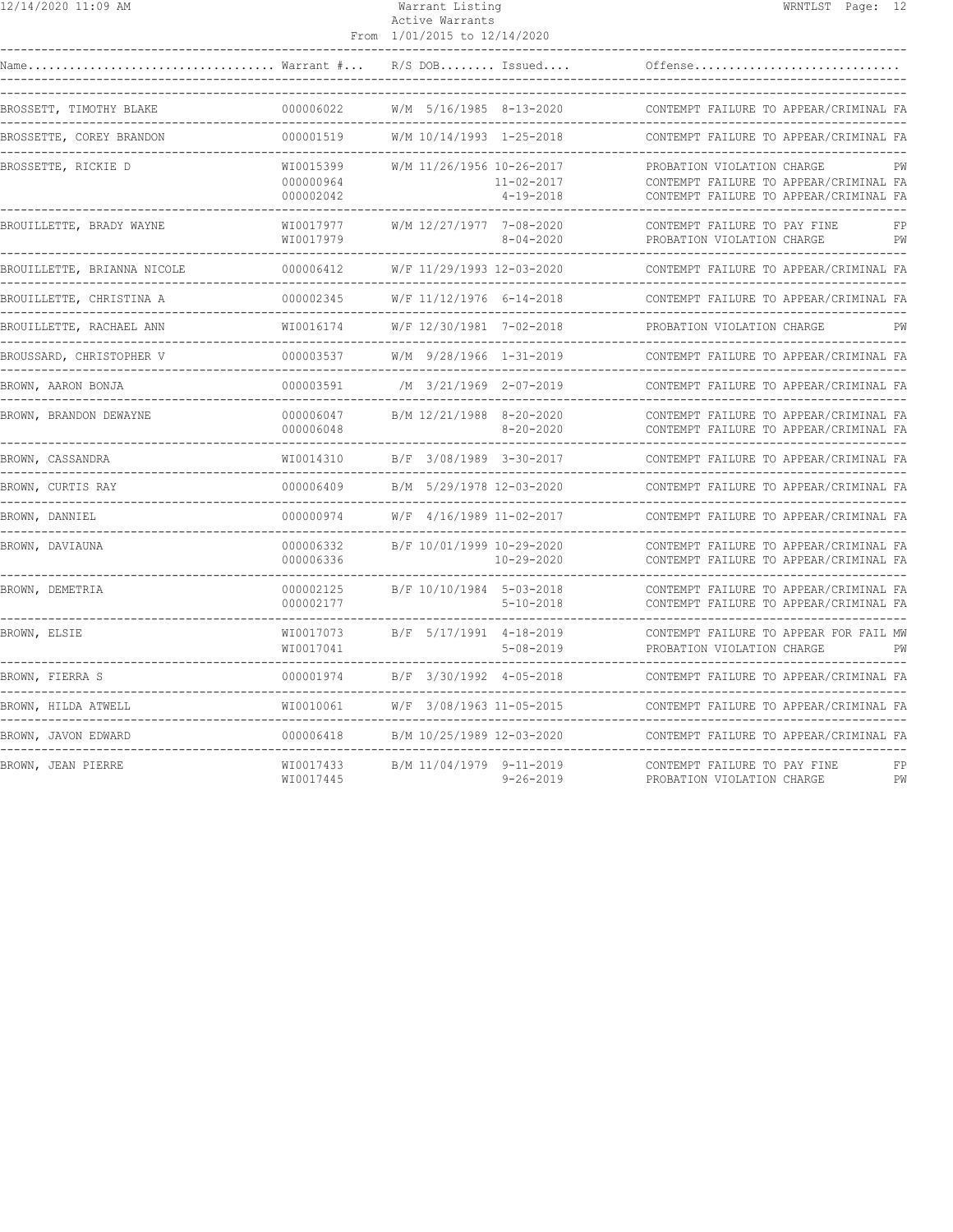| 12/14/2020 11:09 AM                           |                        | Warrant Listing<br>Active Warrants<br>From 1/01/2015 to 12/14/2020 |                                              |                                                                                  | WRNTLST Page: 13 |          |
|-----------------------------------------------|------------------------|--------------------------------------------------------------------|----------------------------------------------|----------------------------------------------------------------------------------|------------------|----------|
| Warrant #                                     |                        |                                                                    | $R/S$ DOB Issued                             | Offense                                                                          |                  |          |
| BROWN, JOHN FREDERICK JR                      | 000006449              |                                                                    | B/M 4/24/2000 12-03-2020                     | CONTEMPT FAILURE TO APPEAR/CRIMINAL FA                                           |                  |          |
| BROWN, KIMBERLY SHONTA                        | 000004891              |                                                                    | B/F 10/05/1984 9-12-2019                     | CONTEMPT FAILURE TO APPEAR/CRIMINAL FA                                           |                  |          |
| BROWN, LACORIONNE DEONTEZ                     | 000006243              |                                                                    | B/M 11/05/1999 10-15-2020                    | CONTEMPT FAILURE TO APPEAR/CRIMINAL FA                                           |                  |          |
| BROWN, LEON                                   | 000005826              |                                                                    | B/M 1/02/1986 3-05-2020                      | CONTEMPT FAILURE TO APPEAR/CRIMINAL FA                                           |                  |          |
| BROWN, MARCOS                                 | 000002083<br>000002084 |                                                                    | B/M 10/14/1988 4-26-2018<br>$4 - 26 - 2018$  | CONTEMPT FAILURE TO APPEAR/CRIMINAL FA<br>CONTEMPT FAILURE TO APPEAR/CRIMINAL FA |                  |          |
| BROWN, MICHAEL D<br>____________              | WI0012363              |                                                                    | B/M 10/02/1979 9-01-2016                     | CONTEMPT FAILURE TO PAY FINE                                                     |                  | FP       |
| BROWN, MICHAEL WAYNE                          | 000005858              |                                                                    | $W/M$ 4/14/1959 6-18-2020                    | CONTEMPT FAILURE TO APPEAR/CRIMINAL FA                                           |                  |          |
| BROWN, RANDY DEWAYNE                          | 000005937<br>000005939 |                                                                    | B/M 5/03/1983 7-23-2020<br>$7 - 23 - 2020$   | CONTEMPT FAILURE TO APPEAR/CRIMINAL FA<br>CONTEMPT FAILURE TO APPEAR/CRIMINAL FA |                  |          |
| BROWN, REGINA NASH                            | 000006419              |                                                                    | B/F 10/07/1964 12-03-2020                    | CONTEMPT FAILURE TO APPEAR/CRIMINAL FA                                           |                  |          |
| BROWN, ROYGALA ANGELA<br>-------------------- | WI0014192              |                                                                    | B/F 6/25/1977 3-13-2017                      | CONTEMPT FAILURE TO PAY FINE                                                     |                  | FP       |
| BROWN, SHERMAN LOUIS                          | WI0013676<br>WI0013684 |                                                                    | W/M 12/03/1985 1-26-2017<br>$1 - 26 - 2017$  | CONTEMPT FAILURE TO APPEAR/CRIMINAL FA<br>CONTEMPT FAILURE TO APPEAR/CRIMINAL FA |                  |          |
| BROWN, TROY E.                                | WI0012473              |                                                                    | B/M 1/15/1980 9-15-2016                      | CONTEMPT FAILURE TO APPEAR/CRIMINAL FA                                           |                  |          |
| BROWN, TRUTORIA ARNESS                        | 000006427              |                                                                    | B/F 8/23/1996 12-03-2020                     | CONTEMPT FAILURE TO APPEAR/CRIMINAL FA                                           |                  |          |
| BROWN, WILLIE III                             | WI0012165<br>WI0012375 |                                                                    | B/M 4/07/1991 8-04-2016<br>$8 - 29 - 2016$   | PROBATION VIOLATION CHARGE<br>CONTEMPT FAILURE TO PAY FINE                       |                  | PW<br>FP |
| BROWN-SALDANA, TIFFANY RENEE                  | WI0016654              |                                                                    | W/F 11/20/1992 12-11-2018                    | PROBATION VIOLATION CHARGE                                                       |                  | PW       |
| BRUFF, TERRENCE B.                            | WI0013358              |                                                                    | W/M 5/21/1978 12-22-2016                     | PROBATION VIOLATION CHARGE                                                       |                  | PW       |
| BRUINS, AARONN                                | WI0008173<br>WI0008446 |                                                                    | B/M 12/31/1988 4-23-2015<br>$5 - 12 - 2015$  | PROBATION VIOLATION CHARGE<br>CONTEMPT FAILURE TO PAY FINE                       |                  | PW<br>FP |
| BRUMFIELD, LEAH NICHOLE                       | 000006163<br>WI0018130 |                                                                    | W/F 1/23/1974 10-01-2020<br>$10 - 01 - 2020$ | CONTEMPT FAILURE TO APPEAR/CRIMINAL FA<br>CONTEMPT FAILURE TO APPEAR FOR FAIL MW |                  |          |
| BRUMFIELD, TYLER CHRISTIAN                    | WI0016736<br>WI0016738 |                                                                    | B/M 9/04/1995 1-04-2019<br>$1 - 04 - 2019$   | CONTEMPT FAILURE TO PAY FINE<br>CONTEMPT FAILURE TO PAY FINE                     |                  | FP<br>FP |
| BRYAN, ASHTON TAYLOR                          | 000001285<br>WI0015611 |                                                                    | W/M 11/20/1997 1-04-2018<br>$1 - 05 - 2018$  | CONTEMPT FAILURE TO APPEAR/CRIMINAL FA<br>PROBATION VIOLATION CHARGE             |                  | PW       |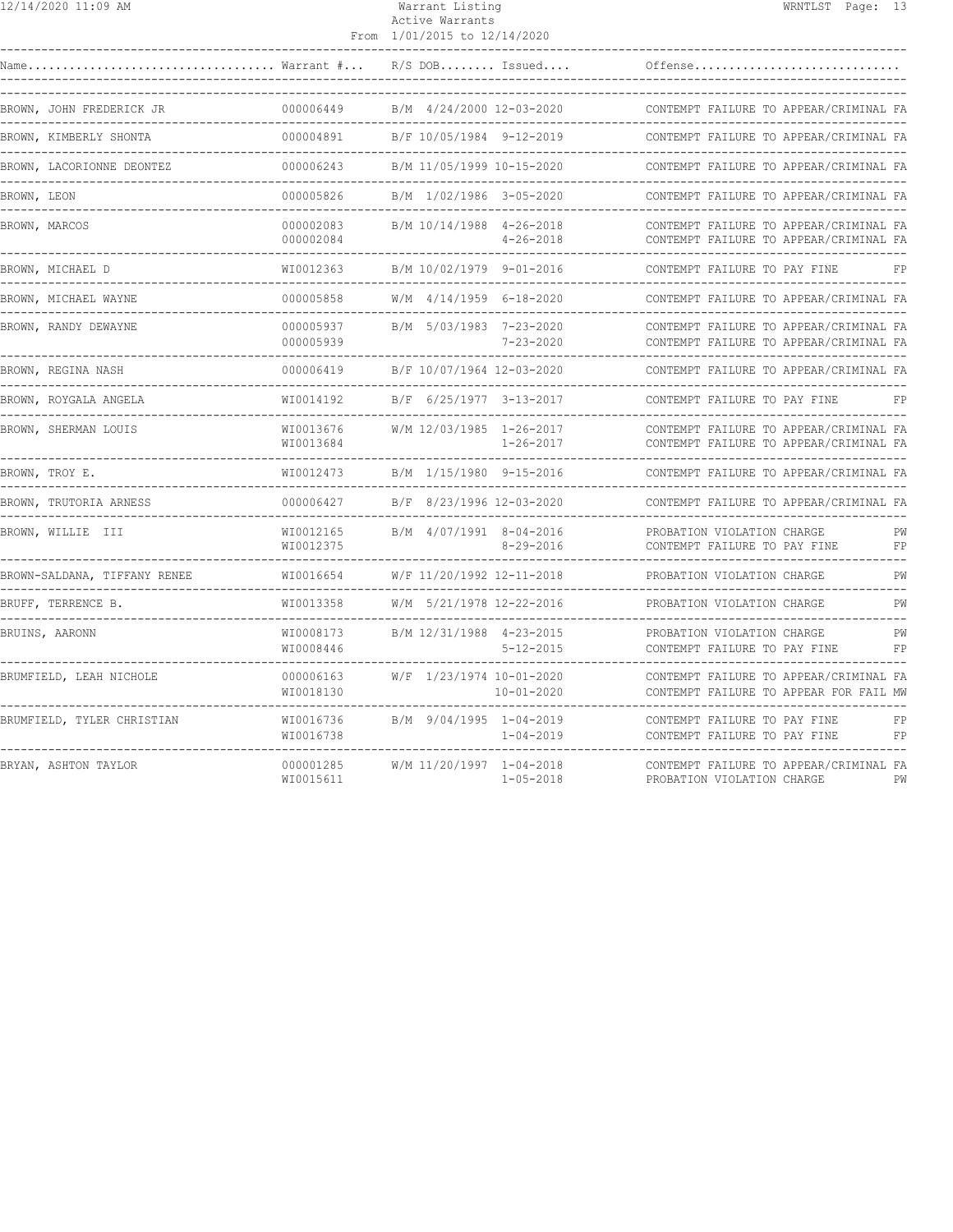| 12/14/2020 11:09 AM |
|---------------------|
|---------------------|

## Warrant Listing WRNTLST Page: 14 Active Warrants

|                                                                               |                                     | From 1/01/2015 to 12/14/2020 |                                    |                                                                                                                            |                |
|-------------------------------------------------------------------------------|-------------------------------------|------------------------------|------------------------------------|----------------------------------------------------------------------------------------------------------------------------|----------------|
|                                                                               |                                     |                              | $R/S$ DOB Issued                   | Offense                                                                                                                    |                |
|                                                                               | WI0015643<br>000001690<br>.         |                              | $1 - 22 - 2018$<br>2-22-2018       | CONTEMPT FAILURE TO PAY FINE<br>CONTEMPT FAILURE TO APPEAR/CRIMINAL FA                                                     | FP             |
| BRYANT, DARRIAN                                                               | 000000464                           | B/M 6/12/1994 8-03-2017      |                                    | CONTEMPT FAILURE TO APPEAR/CRIMINAL FA                                                                                     |                |
| BRYANT, DAVID HOUSTON                                                         | WI0017685                           | W/M 9/27/1991 12-23-2019     |                                    | CONTEMPT FAILURE TO PAY FINE                                                                                               | FP             |
| BRYANT, KELVIN WAZIR                                                          | WI0013594                           | B/M 3/21/1990 1-19-2017      |                                    | PROBATION VIOLATION CHARGE                                                                                                 | PW             |
| BRYANT, RASHAAN ALEXANDER                                                     | 000004194                           | B/M 6/15/1998 5-30-2019      |                                    | CONTEMPT FAILURE TO APPEAR/CRIMINAL FA                                                                                     |                |
| BRYANT, SHAMIKA SHONTA                                                        | WI0016635<br>WI0016664              | B/F 5/19/1978 12-04-2018     | $12 - 12 - 2018$                   | PROBATION VIOLATION CHARGE<br>CONTEMPT FAILURE TO PAY FINE                                                                 | PW<br>FP       |
| BRYANT, TAYLOR D                                                              | WI0011669                           | B/M 4/23/1990 6-02-2016      |                                    | CONTEMPT FAILURE TO APPEAR/CRIMINAL FA                                                                                     |                |
| BRYANT, TINA MARIE                                                            | WI0016218<br>WI0016220<br>WI0016226 | W/F 9/07/1981 7-17-2018      | $7 - 17 - 2018$<br>$7 - 20 - 2018$ | CONTEMPT FAILURE TO PAY FINE<br>CONTEMPT FAILURE TO PAY FINE<br>PROBATION VIOLATION CHARGE                                 | FP<br>FP<br>PW |
| BUCKHALTER, ALISA                                                             | WI0012000<br><u> Liberalis Libe</u> | W/F 6/14/1982 7-14-2016      |                                    | CONTEMPT FAILURE TO APPEAR/CRIMINAL FA                                                                                     |                |
| BUCKNER, JAMARIA AKILAH                                                       | WI0018109                           | B/F 7/23/1988 9-21-2020      |                                    | CONTEMPT FAILURE TO PAY FINE                                                                                               | FP             |
| BUIE, GROVER                                                                  | 000000503                           | B/M 1/19/1991 8-10-2017      |                                    | CONTEMPT FAILURE TO APPEAR/CRIMINAL FA                                                                                     |                |
| BUMGARDEN, JOSHUA B<br>---------------------                                  | WI0008960                           | W/M 6/24/1989 6-25-2015      |                                    | CONTEMPT FAILURE TO APPEAR/CRIMINAL FA                                                                                     |                |
| BURBANK, WILLQUELLE                                                           | WI0015695<br>WI0015852              | B/F 12/30/1999 2-05-2018     | 3-27-2018                          | CONTEMPT FAILURE TO PAY FINE<br>PROBATION VIOLATION CHARGE                                                                 | FP<br>PW       |
| BURCH, PASSION                                                                | WI0012830                           | B/F 9/05/1992 10-20-2016     |                                    | CONTEMPT FAILURE TO APPEAR/CRIMINAL FA                                                                                     |                |
| BURGESS, JOSEPH                                                               | WI0010069                           | W/M 12/11/1959 11-10-2015    |                                    | PROBATION VIOLATION CHARGE                                                                                                 | PW             |
| BURKS, MICHAEL RESHARD<br>--------------------------------<br>--------------- | 000003565                           | B/M 6/04/1996 1-31-2019      |                                    | CONTEMPT FAILURE TO APPEAR/CRIMINAL FA                                                                                     |                |
| BURNHAM, EDWARD C                                                             | WI0008368<br>WI0008779              | /M 11/13/1957 5-08-2015      | $6 - 11 - 2015$                    | CONTEMPT FAILURE TO PAY FINE<br>PROBATION VIOLATION CHARGE                                                                 | FP<br>PW       |
| BURNS, ARNESIA                                                                | WI0011009                           | B/F 3/16/1985 3-17-2016      |                                    | PROBATION VIOLATION CHARGE                                                                                                 | PW             |
| BURNS, DAYLAN                                                                 | 000004833<br>000004836<br>000004855 | B/M 12/21/1998 9-05-2019     | $9 - 05 - 2019$<br>$9 - 05 - 2019$ | CONTEMPT FAILURE TO APPEAR/CRIMINAL FA<br>CONTEMPT FAILURE TO APPEAR/CRIMINAL FA<br>CONTEMPT FAILURE TO APPEAR/CRIMINAL FA |                |
| BURNS, JOSEPH HENRY                                                           | WI0017907<br>WI0017991              | B/M 3/03/1971 6-17-2020      | $8 - 11 - 2020$                    | CONTEMPT FAILURE TO PAY FINE<br>PROBATION VIOLATION CHARGE                                                                 | FP<br>PW       |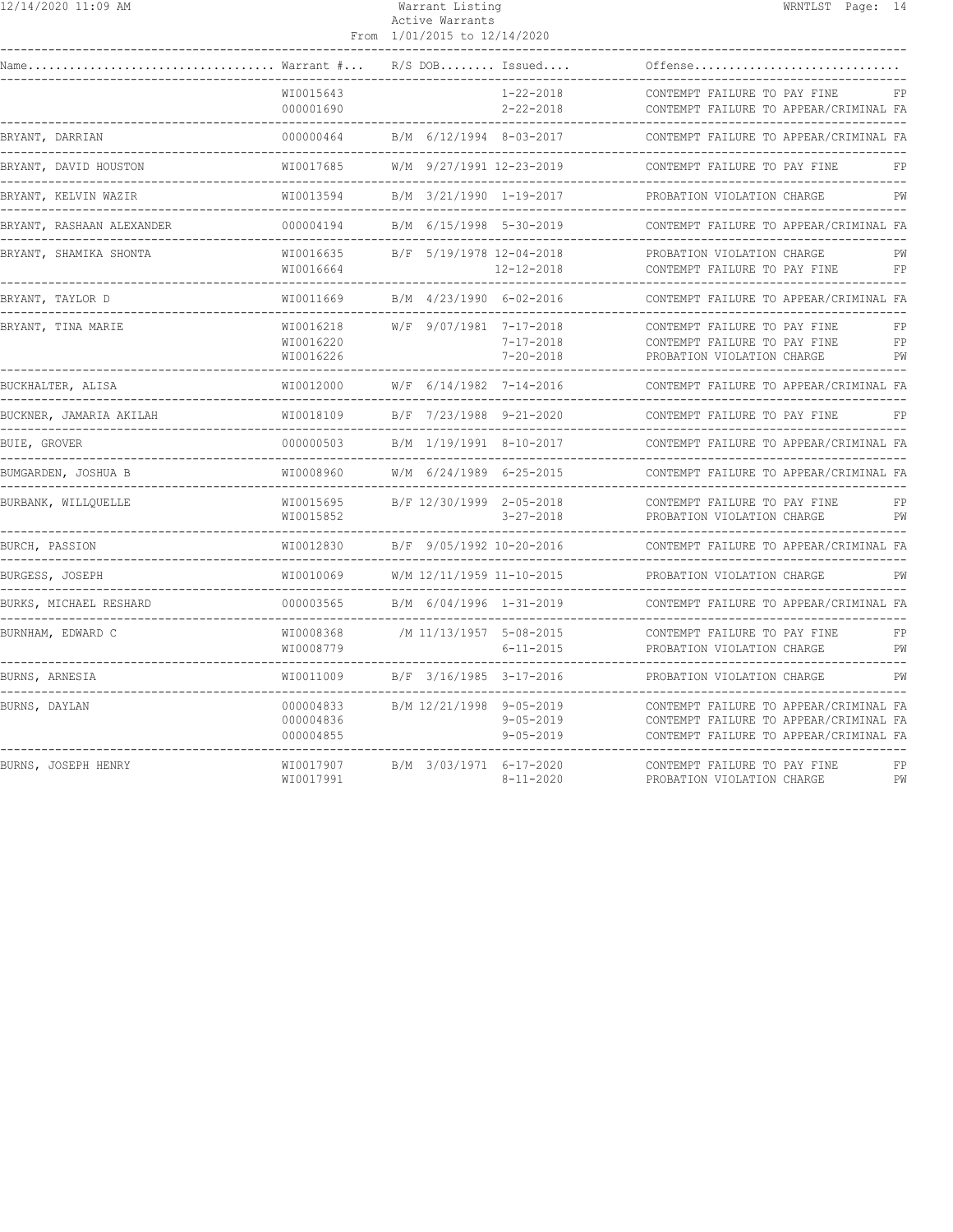| 2/14/2020 11:09 AM |
|--------------------|
|--------------------|

## 12/14/2020 11:09 AM Warrant Listing WRNTLST Page: 15 Active Warrants

|                                                 |                                     | From 1/01/2015 to 12/14/2020                     |                                    |                                                                                                                                                               |                  |
|-------------------------------------------------|-------------------------------------|--------------------------------------------------|------------------------------------|---------------------------------------------------------------------------------------------------------------------------------------------------------------|------------------|
|                                                 |                                     |                                                  |                                    | Offense                                                                                                                                                       |                  |
| BURNS, LANNY DEWAYNE                            | 000003817                           | W/M 11/06/1976 4-04-2019                         |                                    | CONTEMPT FAILURE TO APPEAR/CRIMINAL FA                                                                                                                        |                  |
| BURNS, NATHANIEL L                              | WI0017920                           | B/M 3/21/1984 6-17-2020                          |                                    | CONTEMPT FAILURE TO PAY FINE<br>-------------------------------                                                                                               | FP               |
| BURNS, TERACE JAYE<br>------------------------  | 000002352                           | W/F 6/20/1978 6-14-2018                          |                                    | CONTEMPT FAILURE TO PAY FINE<br>-------------------                                                                                                           | FA               |
| BUSH, JAMIKA ANNTONETTE                         | WI0014870<br>WI0014730              | B/F 11/28/1986 4-04-2017                         | $5 - 11 - 2017$                    | CONTEMPT FAILURE TO PAY FINE<br>PROBATION VIOLATION CHARGE                                                                                                    | FP<br>PW         |
| BUSH, JESSICA                                   | WI0017195<br>WI0017208<br>000004576 | B/F 2/22/1987 6-12-2019                          | $7 - 08 - 2019$<br>$8 - 01 - 2019$ | CONTEMPT FAILURE TO PAY FINE<br>PROBATION VIOLATION CHARGE<br>CONTEMPT FAILURE TO APPEAR/CRIMINAL FA                                                          | FP<br>PW         |
| BUSHNELL, KENDRICK                              | 000006338                           | B/M 8/15/1998 10-29-2020<br>-------------------- |                                    | CONTEMPT FAILURE TO APPEAR/CRIMINAL FA                                                                                                                        |                  |
| BUTCHERL, ELIZABETH M                           | WI0011720                           | W/F 11/25/1991 6-16-2016                         |                                    | CONTEMPT FAILURE TO APPEAR/CRIMINAL FA                                                                                                                        |                  |
| BUTLER, LANCE WAYNE                             | 000004572                           | W/M 8/18/1983 7-25-2019                          |                                    | CONTEMPT FAILURE TO APPEAR/CRIMINAL FA<br>_________________________                                                                                           |                  |
| BUTLER, RICHARD                                 | WI0009639<br>WI0009650              | B/M 4/06/1971 9-17-2015                          | $9 - 21 - 2015$                    | PROBATION VIOLATION CHARGE<br>CONTEMPT FAILURE TO PAY FINE                                                                                                    | PW<br>${\rm FP}$ |
| BUTLER, RODNEY EUGENE                           | 000005537                           | W/M 2/27/1965 1-16-2020                          |                                    | CONTEMPT FAILURE TO APPEAR/CRIMINAL FA                                                                                                                        |                  |
| BUTTS, DANA NICOLE                              | 000003859                           | W/F 9/19/1973 4-18-2019                          |                                    | CONTEMPT FAILURE TO APPEAR/CRIMINAL FA                                                                                                                        |                  |
| BYAS, PATRICK D<br>____________________________ | 000001128                           | B/M 12/25/1966 12-07-2017                        |                                    | CONTEMPT FAILURE TO APPEAR/CRIMINAL FA                                                                                                                        |                  |
| BYNOG, BRADLEY WARNER<br>------------           | 000006065                           | W/M 5/10/1991 8-20-2020                          |                                    | CONTEMPT FAILURE TO APPEAR/CRIMINAL FA                                                                                                                        |                  |
| BYRD, BRITTANY                                  | 000000840                           | B/F 1/21/1992 10-05-2017                         |                                    | CONTEMPT FAILURE TO APPEAR/CRIMINAL FA                                                                                                                        |                  |
| BYRD, DEWAYNE                                   | 000005653<br>------------           | B/M 10/31/1988 2-06-2020                         |                                    | CONTEMPT FAILURE TO APPEAR/CRIMINAL FA                                                                                                                        |                  |
| BYRD, LINDSEY SASHAE                            | WI0017621                           | W/F 6/28/1989 12-06-2019                         |                                    | PROBATION VIOLATION CHARGE                                                                                                                                    | PW               |
| BYRD, WILLIE LEE                                | 000004417<br>WI0017289<br>000004544 | B/M 12/05/1990 7-11-2019                         | $7 - 11 - 2019$<br>$7 - 25 - 2019$ | CONTEMPT FAILURE TO APPEAR/CRIMINAL FA<br>CONTEMPT FAILURE TO APPEAR FOR FAIL MW<br>CONTEMPT FAILURE TO APPEAR/CRIMINAL FA<br>------------------------------- |                  |
| CABRERA BARAHONA, ENIO                          | WI0008429                           | W/M 6/04/1979 5-08-2015                          |                                    | CONTEMPT FAILURE TO APPEAR/CRIMINAL FA<br>--------------------------                                                                                          |                  |
| CAGE, CRYSTAL RENEE                             | 000005213<br>000005248              | B/F 12/07/1989 11-05-2019                        | $11 - 14 - 2019$                   | CONTEMPT FAILURE TO APPEAR/CRIMINAL FA<br>CONTEMPT FAILURE TO APPEAR/CRIMINAL FA                                                                              |                  |
| CALHOUN, BRANDON                                | WI0015794                           | W/M 5/19/1995 3-02-2018                          |                                    | CONTEMPT FAILURE TO PAY FINE                                                                                                                                  | FP               |
|                                                 |                                     |                                                  |                                    |                                                                                                                                                               |                  |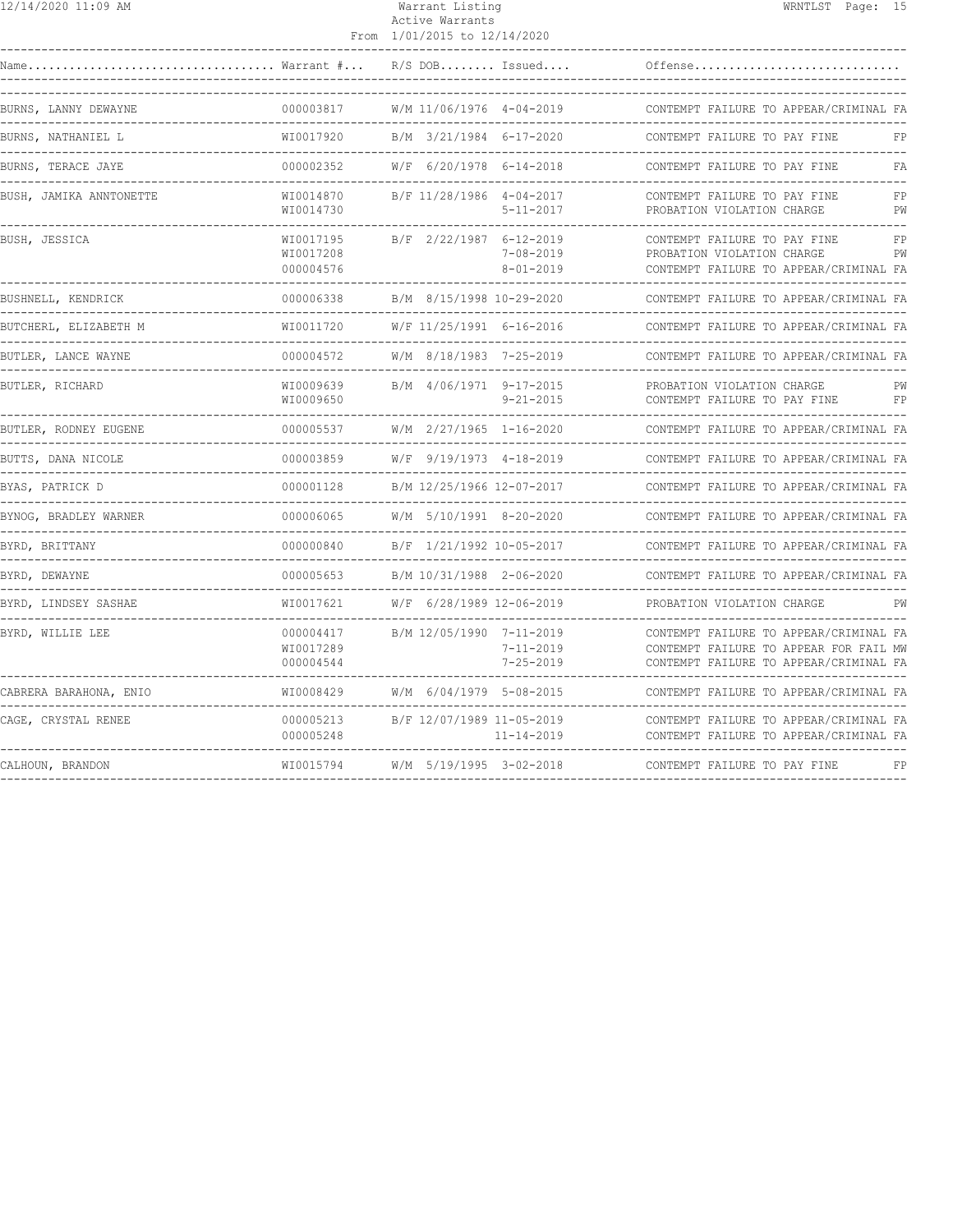| 12/14/2020 11:09 AM                            |                              | Warrant Listing<br>Active Warrants<br>From 1/01/2015 to 12/14/2020                   | WRNTLST Page: 16                                                                 |
|------------------------------------------------|------------------------------|--------------------------------------------------------------------------------------|----------------------------------------------------------------------------------|
|                                                | Warrant #                    | $R/S$ DOB Issued                                                                     | Offense                                                                          |
| CALHOUN, DESTINEY                              | WI0015733<br>WI0015770       | W/F 11/12/1983 2-22-2018<br>$2 - 27 - 2018$<br>------------------------------------- | CONTEMPT FAILURE TO PAY FINE<br>FP<br>PROBATION VIOLATION CHARGE<br>PW           |
| CALK, JAY III                                  | 000004179                    | W/M 10/31/1988 5-30-2019                                                             | CONTEMPT FAILURE TO APPEAR/CRIMINAL FA                                           |
| CALLENS, CALEB CLARK                           | 000002118                    | W/M 11/28/1990 4-26-2018                                                             | CONTEMPT FAILURE TO APPEAR/CRIMINAL FA                                           |
| CAMPBELL, AAERION D                            | 000006357<br>---------       | B/F 9/28/2001 11-05-2020                                                             | CONTEMPT FAILURE TO APPEAR/CRIMINAL FA                                           |
| CAMPBELL, BRIANNA LYNNE                        | 000002671                    | B/F 7/03/1995 8-09-2018                                                              | CONTEMPT FAILURE TO APPEAR/CRIMINAL FA                                           |
| CAMPBELL, MINDY SUE                            | WI0017764                    | W/F 7/15/1984 2-03-2020                                                              | CONTEMPT FAILURE TO PAY FINE<br>FP                                               |
| CAMPBELL, STEVEN                               | 000006404<br>000006442       | B/M 6/17/1996 11-19-2020<br>$12 - 03 - 2020$                                         | CONTEMPT FAILURE TO APPEAR/CRIMINAL FA<br>CONTEMPT FAILURE TO APPEAR/CRIMINAL FA |
| CAMPBELL, TIFFANY SUE NONE                     | 000003439                    | W/M 6/05/1975 1-10-2019                                                              | CONTEMPT FAILURE TO APPEAR/CRIMINAL FA                                           |
| CAMPBELL, TRAVEZ                               | WI0015909                    | B/M 11/10/1994 4-10-2018                                                             | CONTEMPT FAILURE TO PAY FINE<br>FP                                               |
| CANNON, MANDIE RENE                            | 000006177                    | W/F 1/08/1994 10-01-2020                                                             | CONTEMPT FAILURE TO APPEAR/CRIMINAL FA                                           |
| CANNON, TIMOTHY<br>. Le celle de la cal        | 000000713                    | B/M 4/07/1992 9-14-2017                                                              | CONTEMPT FAILURE TO APPEAR/CRIMINAL FA                                           |
| CANTU, MATTHEW DEAN<br>----------------------- | 000006391                    | U/M 6/17/1982 11-19-2020                                                             | CONTEMPT FAILURE TO APPEAR/CRIMINAL FA                                           |
| CARDWELL, SARAH                                | 000000694                    | W/F 3/08/1972 9-07-2017                                                              | CONTEMPT FAILURE TO APPEAR/CRIMINAL FA                                           |
| CARNEY, JOHNATHAN                              | 000006256                    | W/M 10/28/1984 10-15-2020                                                            | CONTEMPT FAILURE TO APPEAR/CRIMINAL FA                                           |
| CARPENTER, DEVIN D                             | 000006073                    | B/M 11/30/1977 8-20-2020                                                             | CONTEMPT FAILURE TO APPEAR/CRIMINAL FA                                           |
| CARPENTER, TASHA                               | 000001289                    | W/F 7/24/1987 1-04-2018                                                              | CONTEMPT FAILURE TO APPEAR/CRIMINAL FA                                           |
| CARRAWAY, JOYCE                                | WI0017790                    | W/F 9/02/1982 2-03-2020                                                              | CONTEMPT FAILURE TO PAY FINE<br>FP                                               |
| CARROLL, AMANDA GABRIELLE                      | 000006454                    | W/F 10/26/1987 12-03-2020                                                            | CONTEMPT FAILURE TO APPEAR/CRIMINAL FA                                           |
| CARROLL, DAWN                                  | 000001639<br>--------------- | W/F 10/23/1974 2-15-2018                                                             | CONTEMPT FAILURE TO APPEAR/CRIMINAL FA                                           |
| CARTER, ALEXIS JONAE                           | WI0016152<br>WI0016204       | B/F 12/24/1997 6-25-2018<br>$7 - 13 - 2018$                                          | CONTEMPT FAILURE TO PAY FINE<br>FP<br>PROBATION VIOLATION CHARGE<br>PW           |
| CARTER, BENJAMIN                               | 000000787                    | W/M 6/24/1986 10-05-2017                                                             | CONTEMPT FAILURE TO APPEAR/CRIMINAL FA                                           |
| CARTER, CHRIS M                                | WI0010473<br>WI0010501       | B/F 8/30/1978 1-07-2016<br>$1 - 07 - 2016$                                           | CONTEMPT FAILURE TO APPEAR/CRIMINAL FA<br>CONTEMPT FAILURE TO APPEAR/CRIMINAL FA |
|                                                |                              |                                                                                      |                                                                                  |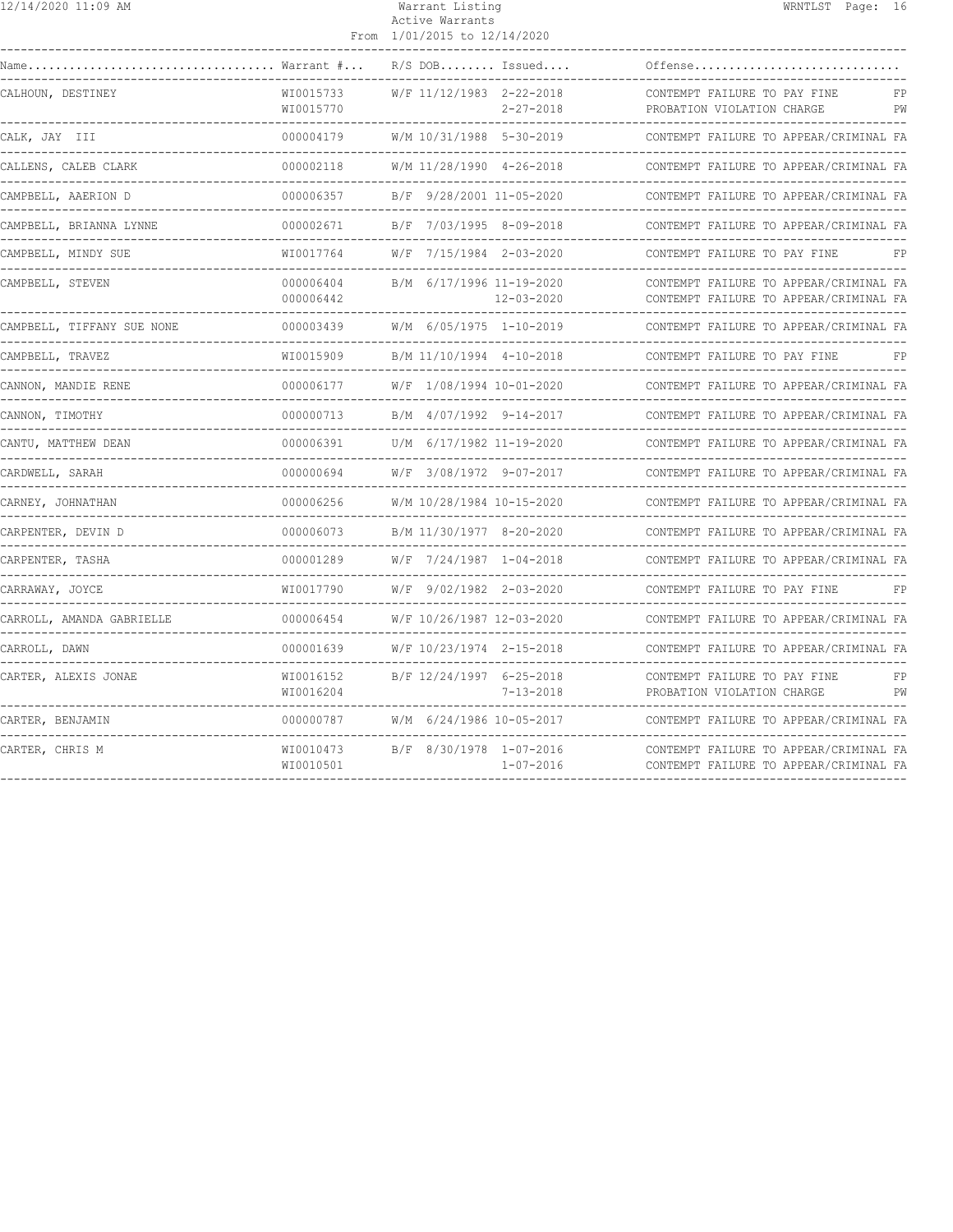| 12/14/2020 11:09 AM                                       |                        | Warrant Listing<br>Active Warrants<br>From 1/01/2015 to 12/14/2020 |                                              | WRNTLST Page: 17                                                                 |          |
|-----------------------------------------------------------|------------------------|--------------------------------------------------------------------|----------------------------------------------|----------------------------------------------------------------------------------|----------|
| $\ldots \ldots \ldots \ldots$ Warrant $\# \ldots$<br>Name |                        |                                                                    | $R/S$ DOB Issued                             | Offense                                                                          |          |
| CARTER, DARIO MONTRE                                      | WI0015030              |                                                                    | B/M 12/25/1994 7-06-2017                     | PROBATION VIOLATION CHARGE<br>----------------------------                       | PW       |
| CARTER, JAQUELL MELON                                     | WI0018087              |                                                                    | B/ 10/10/1994 11-09-2020                     | PROBATION VIOLATION CHARGE                                                       | PW       |
| CARTER, LOGAN                                             | WI0017866              |                                                                    | $W/M$ 9/06/1995 6-16-2020                    | PROBATION VIOLATION CHARGE                                                       | PW       |
| CARTER, MALIK                                             | 000006153              |                                                                    | B/M 9/03/1997 9-24-2020                      | CONTEMPT FAILURE TO APPEAR/CRIMINAL FA<br>-------------------------------        |          |
| CARTER, TASHYLIA                                          | WI0013018<br>WI0012888 |                                                                    | B/F 5/14/1993 10-27-2016<br>$11 - 03 - 2016$ | CONTEMPT FAILURE TO PAY FINE<br>PROBATION VIOLATION CHARGE                       | FP<br>PW |
| CASCIO, CHRISTINA<br>. <u>.</u> .                         | WI0012713              |                                                                    | W/F 9/20/1981 10-13-2016                     | CONTEMPT FAILURE TO APPEAR/CRIMINAL FA                                           |          |
| CASEY, CHRISTOPHER                                        | 000000378              |                                                                    | B/M 2/07/1986 7-27-2017                      | CONTEMPT FAILURE TO APPEAR/CRIMINAL FA                                           |          |
| CASEY, DANIEL L                                           | 000005441              |                                                                    | B/M 12/14/1984 12-12-2019                    | CONTEMPT FAILURE TO APPEAR/CRIMINAL FA                                           |          |
| CASEY, JEFFERY                                            | 000000387              |                                                                    | B/M 2/07/1986 7-27-2017                      | CONTEMPT FAILURE TO APPEAR/CRIMINAL FA                                           |          |
| CASH, AMANDA CHAMBLEE                                     | 000005846              |                                                                    | W/F 4/09/1982 6-04-2020                      | CONTEMPT FAILURE TO APPEAR/CRIMINAL FA                                           |          |
| CASON, JOHN PHILIP                                        | WI0017418<br>WI0017446 |                                                                    | W/M 8/06/1987 8-28-2019<br>$9 - 26 - 2019$   | CONTEMPT FAILURE TO PAY FINE<br>PROBATION VIOLATION CHARGE                       | FP<br>PW |
| CASSON, BRUCE JERMAINE                                    | 000003990              |                                                                    | B/M 9/26/1981 5-09-2019                      | CONTEMPT FAILURE TO APPEAR/CRIMINAL FA                                           |          |
| CASTILLO VERA, CHRISTIAN A                                | 000003116              |                                                                    | /M 5/02/1999 11-15-2018                      | CONTEMPT FAILURE TO APPEAR/CRIMINAL FA                                           |          |
| CECIL, TYLER MATTHEW                                      | WI0015652<br>WI0015714 |                                                                    | W/M 8/07/1996 2-02-2018<br>$2 - 05 - 2018$   | PROBATION VIOLATION CHARGE<br>CONTEMPT FAILURE TO PAY FINE                       | PW<br>FP |
| CELESTINE, ANTOINETTE                                     | WI0010314              |                                                                    | B/F 3/29/1992 12-10-2015                     | CONTEMPT FAILURE TO APPEAR/CRIMINAL FA                                           |          |
| CELESTINE, JASMINE T                                      | WI0012800              |                                                                    | B/F 11/28/1992 10-20-2016                    | CONTEMPT FAILURE TO APPEAR/CRIMINAL FA                                           |          |
| CHALFANT, MICHAEL R                                       | 000003791              |                                                                    | /M 11/01/1967 3-28-2019                      | CONTEMPT FAILURE TO APPEAR/CRIMINAL FA                                           |          |
| CHAMPAGNE, AIDEN                                          | 000006361              |                                                                    | W/M 6/13/2002 11-05-2020                     | CONTEMPT FAILURE TO APPEAR/CRIMINAL FA                                           |          |
| CHAPLIN, TABITHA                                          | 000006045              |                                                                    | W/F 1/24/1995 8-13-2020                      | CONTEMPT FAILURE TO APPEAR/CRIMINAL FA                                           |          |
| CHAPMAN, ASHLEY                                           | 000006260<br>000006271 |                                                                    | B/F 6/12/1987 10-22-2020<br>$10 - 22 - 2020$ | CONTEMPT FAILURE TO APPEAR/CRIMINAL FA<br>CONTEMPT FAILURE TO APPEAR/CRIMINAL FA |          |
| CHAPMAN, DEBBIE                                           | 000001400              |                                                                    | B/F 4/18/1976 1-11-2018                      | CONTEMPT FAILURE TO APPEAR/CRIMINAL FA                                           |          |
| CHAPMAN, ODELL                                            | WI0017707              |                                                                    | B/M 4/05/1983 12-23-2019                     | CONTEMPT FAILURE TO PAY FINE                                                     | FP       |
|                                                           |                        |                                                                    |                                              |                                                                                  |          |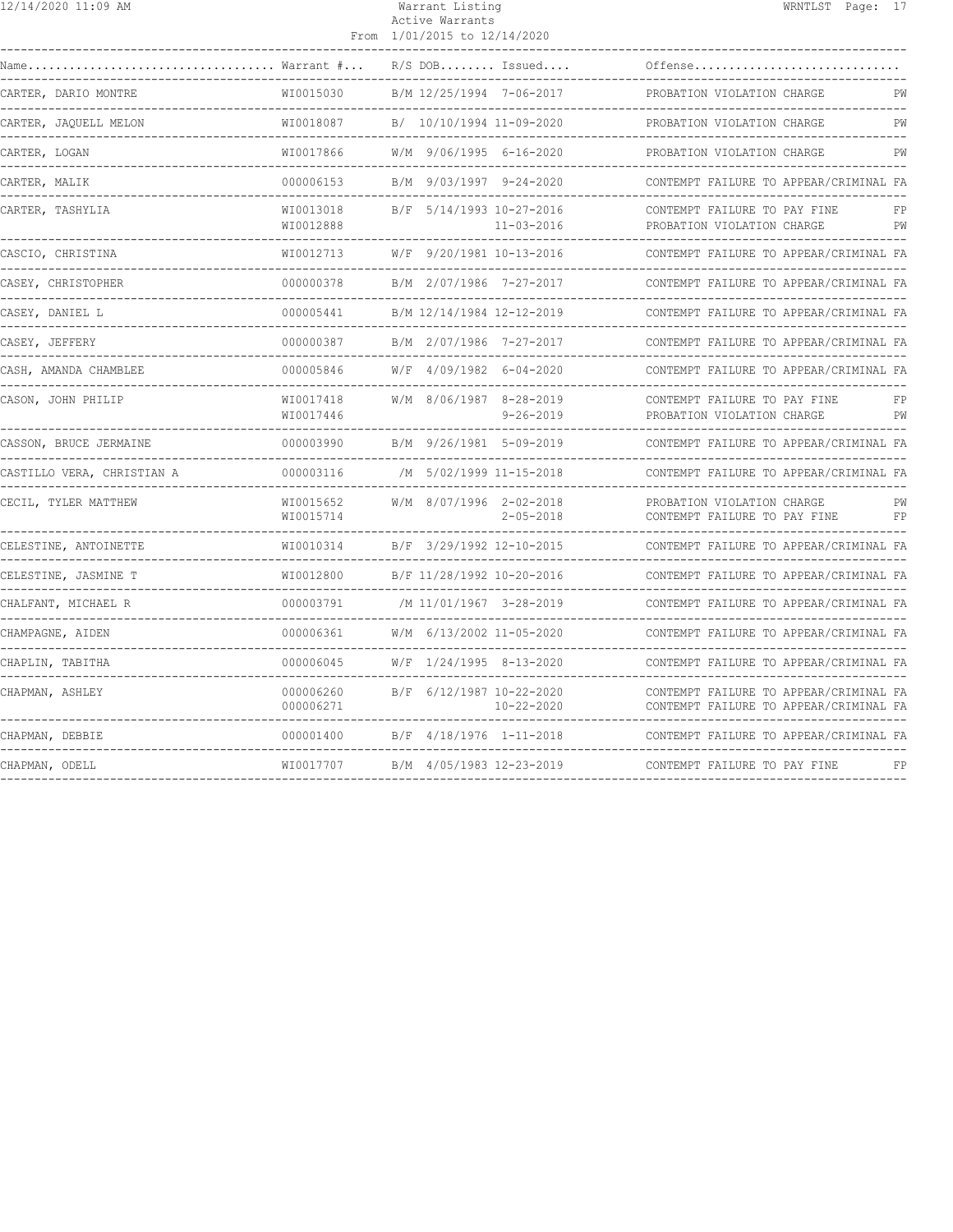| 12/14/2020 11:09 AM        |                        | Warrant Listing<br>Active Warrants<br>From 1/01/2015 to 12/14/2020 | WRNTLST Page: 18                                                                 |
|----------------------------|------------------------|--------------------------------------------------------------------|----------------------------------------------------------------------------------|
|                            |                        | $R/S$ DOB Issued                                                   | Offense                                                                          |
| CHAPMAN, WILLIE JOHN       | WI0018133<br>WI0018151 | B/M 5/28/1980 10-15-2020<br>$11 - 30 - 2020$                       | CONTEMPT FAILURE TO APPEAR FOR FAIL MW<br>PROBATION VIOLATION CHARGE<br>PW       |
| CHARLES, HENRY             | WT0013309              | B/M 11/15/1982 12-15-2016                                          | CONTEMPT FAILURE TO APPEAR/CRIMINAL FA                                           |
| CHARLES, LIONEL JR         | WI0016741              | B/M 9/11/1973 1-04-2019                                            | CONTEMPT FAILURE TO PAY FINE<br>FP                                               |
| CHARLES, RODNEY CONRAD     | 000001697              | B/M 12/12/1969 2-22-2018                                           | CONTEMPT FAILURE TO APPEAR/CRIMINAL FA                                           |
| CHATMAN, SHARON PERKINS    | 000006207              | B/F 6/18/1970 10-08-2020                                           | CONTEMPT FAILURE TO APPEAR/CRIMINAL FA                                           |
| CHAUVIN, SHAUNA M          | 000006252              | W/F 12/17/1979 10-15-2020                                          | CONTEMPT FAILURE TO APPEAR/CRIMINAL FA                                           |
| CHELETTE, DUSTIN           | 000005431              | W/M 6/07/1983 12-12-2019                                           | CONTEMPT FAILURE TO APPEAR/CRIMINAL FA                                           |
| CHENEY, BOBBY RAY JR       |                        |                                                                    | CONTEMPT FAILURE TO PAY FINE<br>FP.                                              |
| CHENEY, VINCENT D.         | 000000403              | B/M 8/19/1963 7-27-2017                                            | CONTEMPT FAILURE TO APPEAR/CRIMINAL FA                                           |
| CHITTOM, RACHAEL MARIE     |                        | 000003224 W/F 5/21/1984 11-29-2018                                 | CONTEMPT FAILURE TO APPEAR/CRIMINAL FA                                           |
| CHOTE, RACHAEL MICHELLE    | WI0009912              | W/F 9/12/1988 10-15-2015                                           | CONTEMPT FAILURE TO APPEAR/CRIMINAL FA                                           |
| CHRISTIAN, ANTONIO MAURICE | WI0017819<br>WI0017776 | B/M 5/31/1983 2-24-2020<br>$3 - 02 - 2020$                         | CONTEMPT FAILURE TO PAY FINE<br>FP.<br>PROBATION VIOLATION CHARGE<br>PW          |
| CHRISTIAN, JOSHUA BLAKE    | WI0013720              | W/M 7/04/1995 2-02-2017                                            | PROBATION VIOLATION CHARGE<br>PW                                                 |
| CHRISTIAN, LOGAN ROYAL IV  | WI0017610              | B/M 12/17/1975 11-08-2019                                          | FP<br>CONTEMPT FAILURE TO PAY FINE                                               |
| CHRISTIAN, NEKIA           | WI0012143              | B/F 9/16/1992 7-28-2016                                            | CONTEMPT FAILURE TO APPEAR/CRIMINAL FA                                           |
| CHRISTMAS, CARLOS ANDRE    |                        | 000004242 B/M 3/22/1979 6-13-2019                                  | CONTEMPT FAILURE TO APPEAR/CRIMINAL FA                                           |
| CIUDAD, MATIAS ROMERA DAY  | WI0010837              | /F 4/09/1988 2-25-2016                                             | CONTEMPT FAILURE TO APPEAR/CRIMINAL FA                                           |
| CLAIBORNE, DANIEL          | 000005960              | B/M 5/04/1993 7-30-2020                                            | CONTEMPT FAILURE TO APPEAR/CRIMINAL FA                                           |
| CLARIUS, STEVEN P          | WI0015562              | W/M 3/09/1972 12-18-2017                                           | CONTEMPT FAILURE TO PAY FINE                                                     |
| CLARK, ANNAH               | WI0016364<br>WI0016403 | B/F 11/06/1988 9-05-2018<br>$9 - 12 - 2018$                        | PROBATION VIOLATION CHARGE<br>PW<br>CONTEMPT FAILURE TO PAY FINE<br>FP           |
| CLARK, JOSEPHY E           | WI0017976<br>000006120 | W/M 7/04/1990 7-13-2020<br>$9 - 17 - 2020$                         | CONTEMPT FAILURE TO PAY FINE<br>FP<br>CONTEMPT FAILURE TO APPEAR/CRIMINAL FA     |
| CLARK, KENDRICK            | 000003302<br>000003332 | B/M 12/27/1994 12-13-2018<br>$12 - 13 - 2018$                      | CONTEMPT FAILURE TO APPEAR/CRIMINAL FA<br>CONTEMPT FAILURE TO APPEAR/CRIMINAL FA |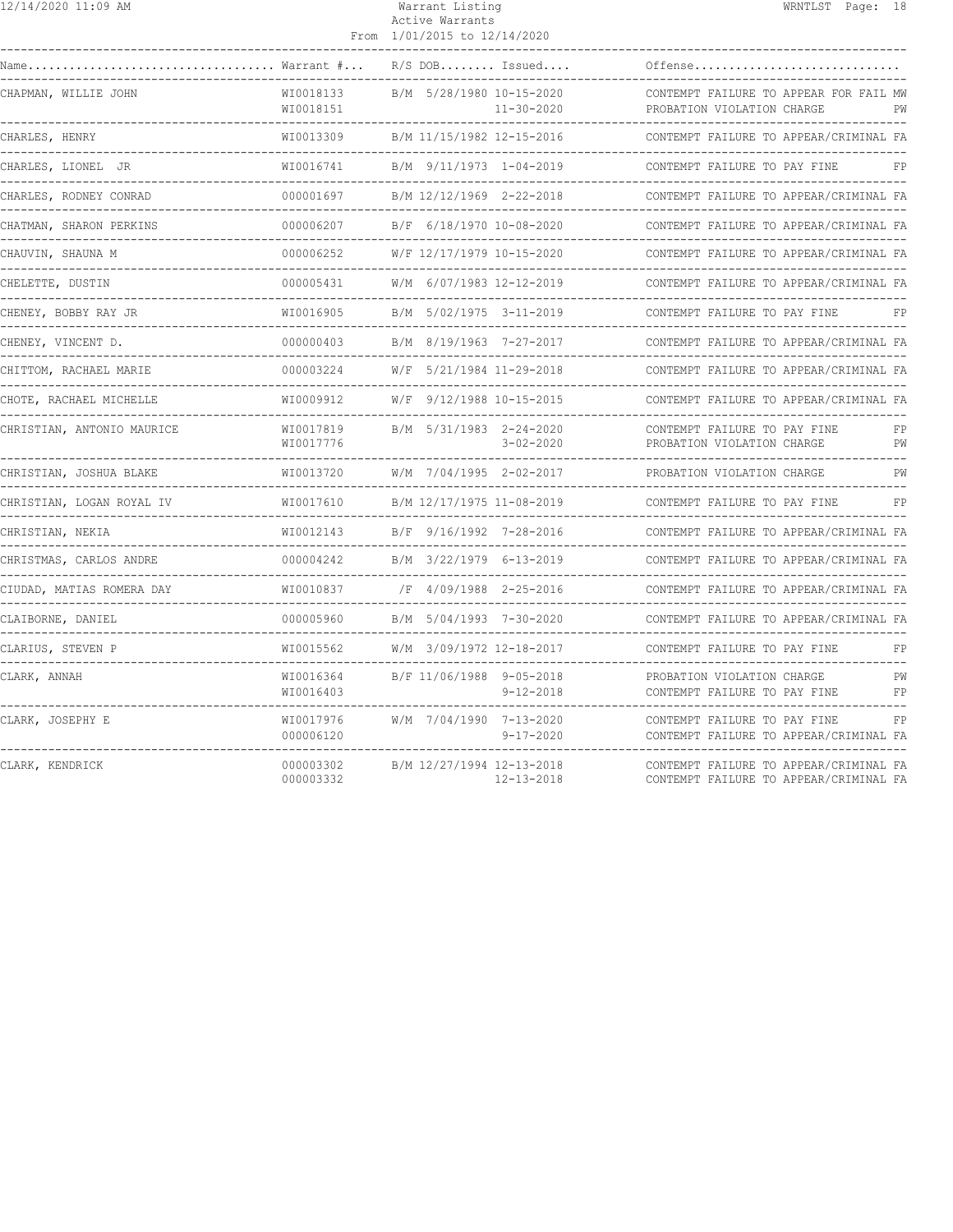| 12/14/2020 11:09 AM                                                                    |                        | Warrant Listing<br>Active Warrants<br>From 1/01/2015 to 12/14/2020 | WRNTLST Page: 19                                                             |
|----------------------------------------------------------------------------------------|------------------------|--------------------------------------------------------------------|------------------------------------------------------------------------------|
|                                                                                        |                        |                                                                    | Offense                                                                      |
| CLARK, RODERICK L                                                                      |                        | WI0009814 B/M 12/21/1987 9-30-2015                                 | PROBATION VIOLATION CHARGE<br><b>PW</b>                                      |
| CLAYTON, ANTONIA BREANNA                                                               | 000003873              | B/ 7/17/1991 4-18-2019<br>---------------------                    | CONTEMPT FAILURE TO APPEAR/CRIMINAL FA                                       |
| CLIFFORD, JOHN<br>--------------------------                                           | WI0013898              | W/M 3/30/1979 2-16-2017                                            | CONTEMPT FAILURE TO APPEAR/CRIMINAL FA                                       |
| CLIFT, BRITTANY NICOLE                                                                 | 000004889              | W/F 12/03/1986 9-12-2019                                           | CONTEMPT FAILURE TO APPEAR/CRIMINAL FA                                       |
| CLIFTON, DONALD RAY JR<br>________________________________                             | WI0015906<br>WI0015907 | B/M 7/04/1987 4-10-2018<br>$4 - 10 - 2018$                         | CONTEMPT FAILURE TO PAY FINE<br>FP<br>CONTEMPT FAILURE TO PAY FINE FP        |
| CLINTON, JASON ERIC                                                                    | 000003291              | W/M 2/01/1977 12-06-2018                                           | CONTEMPT FAILURE TO APPEAR/CRIMINAL FA                                       |
| CLOUD, SHERRY AUGUSTA                                                                  | WI0018152              | W/F 2/11/1969 11-30-2020                                           | PROBATION VIOLATION CHARGE<br>PW                                             |
| CLOVIS, JAIISHINIQUE KEAZIA JACXTERR      000005989          B/F  8/05/1999  8-06-2020 |                        |                                                                    | CONTEMPT FAILURE TO APPEAR/CRIMINAL FA                                       |
| COATS, LEONARD ROOSEVELT                                                               | WI0013082              | B/F 4/10/1964 11-17-2016<br>--------------------                   | CONTEMPT FAILURE TO APPEAR/CRIMINAL FA                                       |
| COBB, ROBERT EARL<br>-----------------------------                                     | WI0017959              | B/M 11/21/1992 6-30-2020                                           | CONTEMPT FAILURE TO PAY FINE<br>FP                                           |
| COBURN, NATALIE C                                                                      | WI0009720              | W/F 11/10/1987 9-24-2015                                           | CONTEMPT FAILURE TO APPEAR/CRIMINAL FA                                       |
| COCKERHAM, CHRISTIAN KADE                                                              | 000006169<br>WI0018107 | W/M 3/10/1995 10-01-2020<br>10-19-2020                             | CONTEMPT FAILURE TO APPEAR/CRIMINAL FA<br>CONTEMPT FAILURE TO PAY FINE<br>FP |
| COCO, RAQUEL L                                                                         | 000006009              | W/F 8/18/1979 8-06-2020                                            | CONTEMPT FAILURE TO APPEAR/CRIMINAL FA                                       |
| COFFMAN, JEREMY MERRILL                                                                | 000002490              | W/M 10/13/1979 7-12-2018                                           | CONTEMPT FAILURE TO APPEAR/CRIMINAL FA                                       |
| COHEN, LYAISHA KEWANNA<br>------------------------------------                         | WI0012346              | B/F 4/14/1997 9-01-2016                                            | CONTEMPT FAILURE TO APPEAR/CRIMINAL FA                                       |
| COKER, RONALD RAY JR                                                                   |                        | 000004864 W/M 4/02/1980 9-05-2019<br>--------------------          | CONTEMPT FAILURE TO APPEAR/CRIMINAL FA                                       |
| COLAR, SHANE CHARLES<br>------------------------------                                 |                        | 000001967 B/M 10/23/1989 4-05-2018                                 | CONTEMPT FAILURE TO APPEAR/CRIMINAL FA                                       |
| COLCLASURE, VIRGINIA ELIZABETH                                                         | WI0017191<br>WI0017829 | W/F 10/15/1977 6-12-2019<br>$5 - 18 - 2020$                        | CONTEMPT FAILURE TO PAY FINE<br>FP<br>PW<br>PROBATION VIOLATION CHARGE       |

------------------------------------------------------------------------------------------------------------------------------------ COLDIRON, ROBERT CODY WI0014661 W/M 2/22/1980 5-04-2017 CONTEMPT FAILURE TO APPEAR/CRIMINAL FA ------------------------------------------------------------------------------------------------------------------------------------

------------------------------------------------------------------------------------------------------------------------------------ COLEMAN, ALLISON MARIE WI0017949 B/F 8/09/1993 7-13-2020 PROBATION VIOLATION CHARGE PW ------------------------------------------------------------------------------------------------------------------------------------ COLEMAN, INDIRA DIXON WI0017244 B/F 9/29/1976 7-01-2019 CONTEMPT FAILURE TO PAY FINE FP

 $W10009091$   $W/M$  5/22/1951 7-09-2015 CONTEMPT FAILURE TO APPEAR/CRIMINAL FA WI0009093 7-09-2015 CONTEMPT FAILURE TO APPEAR/CRIMINAL FA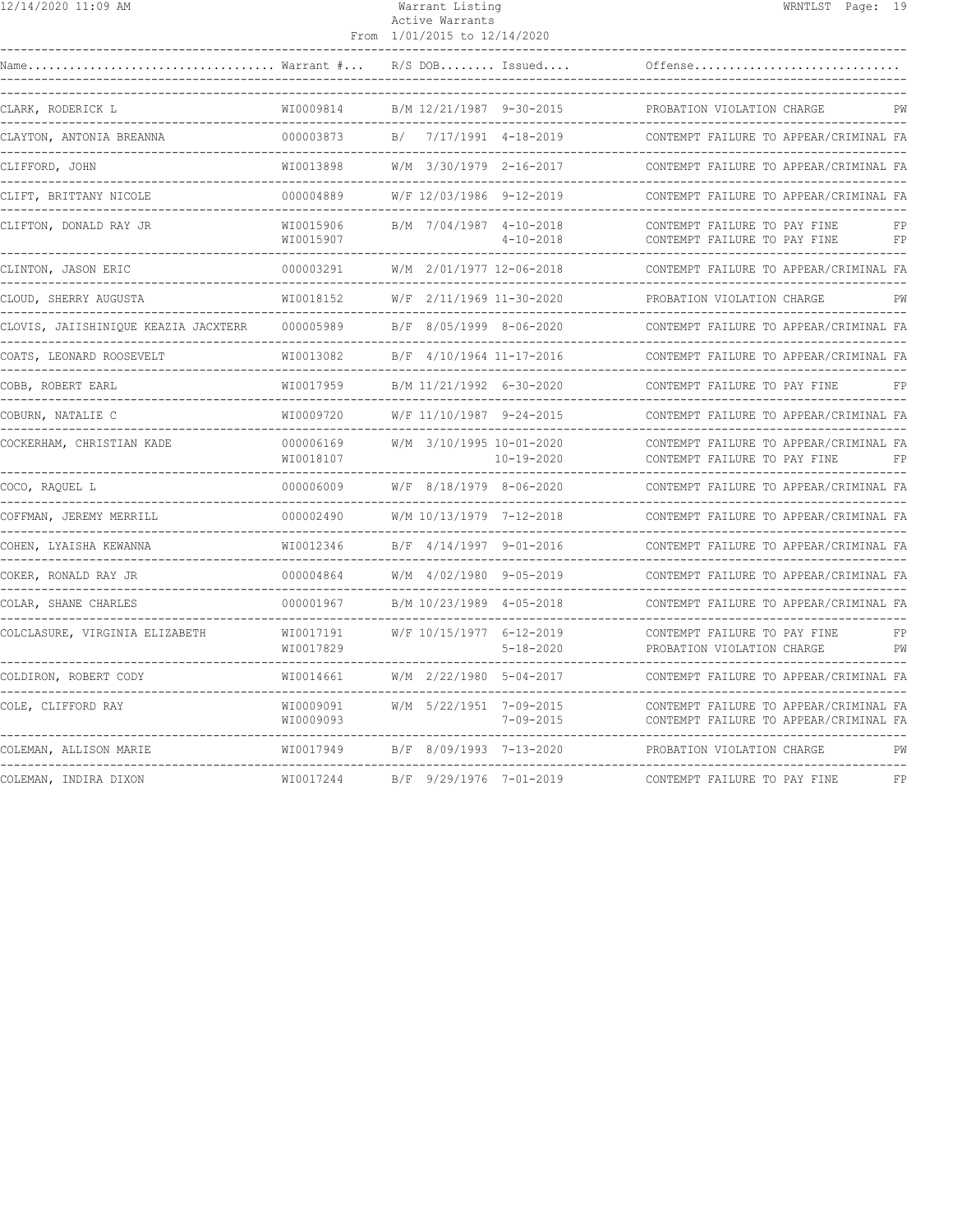## Warrant Listing **WRNTLST** Page: 20 Active Warrants

|                           |                        | From 1/01/2015 to 12/14/2020                       |                                  |                                                                                  |          |
|---------------------------|------------------------|----------------------------------------------------|----------------------------------|----------------------------------------------------------------------------------|----------|
| Warrant #<br>Name         |                        | $R/S$ DOB Issued                                   |                                  | Offense                                                                          |          |
| COLEMAN, JUSTIN           | 000005651              | W/M 11/15/1988 2-06-2020                           | -------------------------------- | CONTEMPT FAILURE TO APPEAR/CRIMINAL FA                                           |          |
| COLEMAN, SONYA            | 000000110<br>000000117 | W/F 8/24/1970 6-15-2017                            | $6 - 15 - 2017$                  | CONTEMPT FAILURE TO APPEAR/CRIMINAL FA<br>CONTEMPT FAILURE TO APPEAR/CRIMINAL FA |          |
| COLEMAN, TYNECCIA         | 000004668              | B/F 2/18/1980 8-08-2019                            |                                  | CONTEMPT FAILURE TO APPEAR/CRIMINAL FA                                           |          |
| COLEMAN, ZAVION           | WI0009755              | B/M 12/21/1989 9-24-2015                           |                                  | CONTEMPT FAILURE TO APPEAR/CRIMINAL FA                                           |          |
| COLLEY, ETHAN ALAN        | 000006422              | /M 6/10/2002 12-03-2020                            |                                  | CONTEMPT FAILURE TO APPEAR/CRIMINAL FA                                           |          |
| COLLINS, FERRELL LAWRENCE | 000004798              | W/M 6/14/1977 8-29-2019                            |                                  | CONTEMPT FAILURE TO APPEAR/CRIMINAL FA                                           |          |
| COLLINS, GEORGE M         | WI0013331              | B/M 10/14/1997 12-15-2016                          |                                  | CONTEMPT FAILURE TO APPEAR/CRIMINAL FA                                           |          |
| COLLINS, JAMES RODNEY JR  | 000001949              | W/M 9/01/1983 4-05-2018                            |                                  | CONTEMPT FAILURE TO APPEAR/CRIMINAL FA                                           |          |
| COLLINS, JOHN LUKE JR     | 000005678              | B/M 7/06/1977 2-06-2020                            |                                  | CONTEMPT FAILURE TO APPEAR/CRIMINAL FA                                           |          |
| COLLINS, KARA             | WI0016944<br>WI0017174 | W/F 4/05/1990 4-02-2019                            | $4 - 04 - 2019$                  | PROBATION VIOLATION CHARGE<br>CONTEMPT FAILURE TO PAY FINE                       | РW<br>FP |
| COLLINS, MICHAEL W        | WI0017633<br>WI0017697 | B/M 7/19/1982 12-05-2019                           | $1 - 22 - 2020$                  | CONTEMPT FAILURE TO APPEAR/CRIMINAL FP<br>PROBATION VIOLATION CHARGE             | PW       |
| COLLIS, BRANDY            | WI0015259              | W/F 11/25/1976 9-22-2017                           |                                  | PROBATION VIOLATION CHARGE                                                       | PW       |
| COLVIS, KENDORA           | WI0010371              | B/M 3/08/1980 12-17-2015                           |                                  | CONTEMPT FAILURE TO APPEAR/CRIMINAL FA                                           |          |
| COMEAUX, SUMMER           | WI0016781<br>WI0016794 | W/F 11/17/1997 1-22-2019                           | $1 - 23 - 2019$                  | CONTEMPT FAILURE TO PAY FINE<br>PROBATION VIOLATION CHARGE                       | FP<br>PW |
| COMPTON, TYRONE           | 000006362              | B/M 10/07/1999 11-05-2020                          |                                  | CONTEMPT FAILURE TO APPEAR/CRIMINAL FA                                           |          |
| CONANT, JERMONE           | 000000415              | B/M 8/18/1985 7-27-2017                            |                                  | CONTEMPT FAILURE TO APPEAR/CRIMINAL FA                                           |          |
| CONSTANT, ELIZABETH A     | 000005424              | W/F 4/16/1967 12-12-2019<br>---------------------- |                                  | CONTEMPT FAILURE TO APPEAR/CRIMINAL FA<br>---------------------------------      |          |
| CONSTON, LISA MARIE       | 000004874<br>000004888 | B/F 11/29/1970 9-12-2019                           | $9 - 12 - 2019$                  | CONTEMPT FAILURE TO APPEAR/CRIMINAL FA<br>CONTEMPT FAILURE TO APPEAR/CRIMINAL FA |          |
| COOK, BRYAN A             | 000005122              | W/M 10/02/1984 10-17-2019                          |                                  | CONTEMPT FAILURE TO APPEAR/CRIMINAL FA                                           |          |
| COOK, JAMIE               | WI0013452              | W/F 3/20/1993 1-05-2017                            |                                  | CONTEMPT FAILURE TO APPEAR/CRIMINAL FA                                           |          |
| COOKS, MARIO DE'ANCULO    | WI0008453<br>WI0014699 | B/M 8/19/1987 5-12-2015                            | $5 - 04 - 2017$                  | CONTEMPT FAILURE TO PAY FINE<br>CONTEMPT FAILURE TO APPEAR/CRIMINAL FA           | FP       |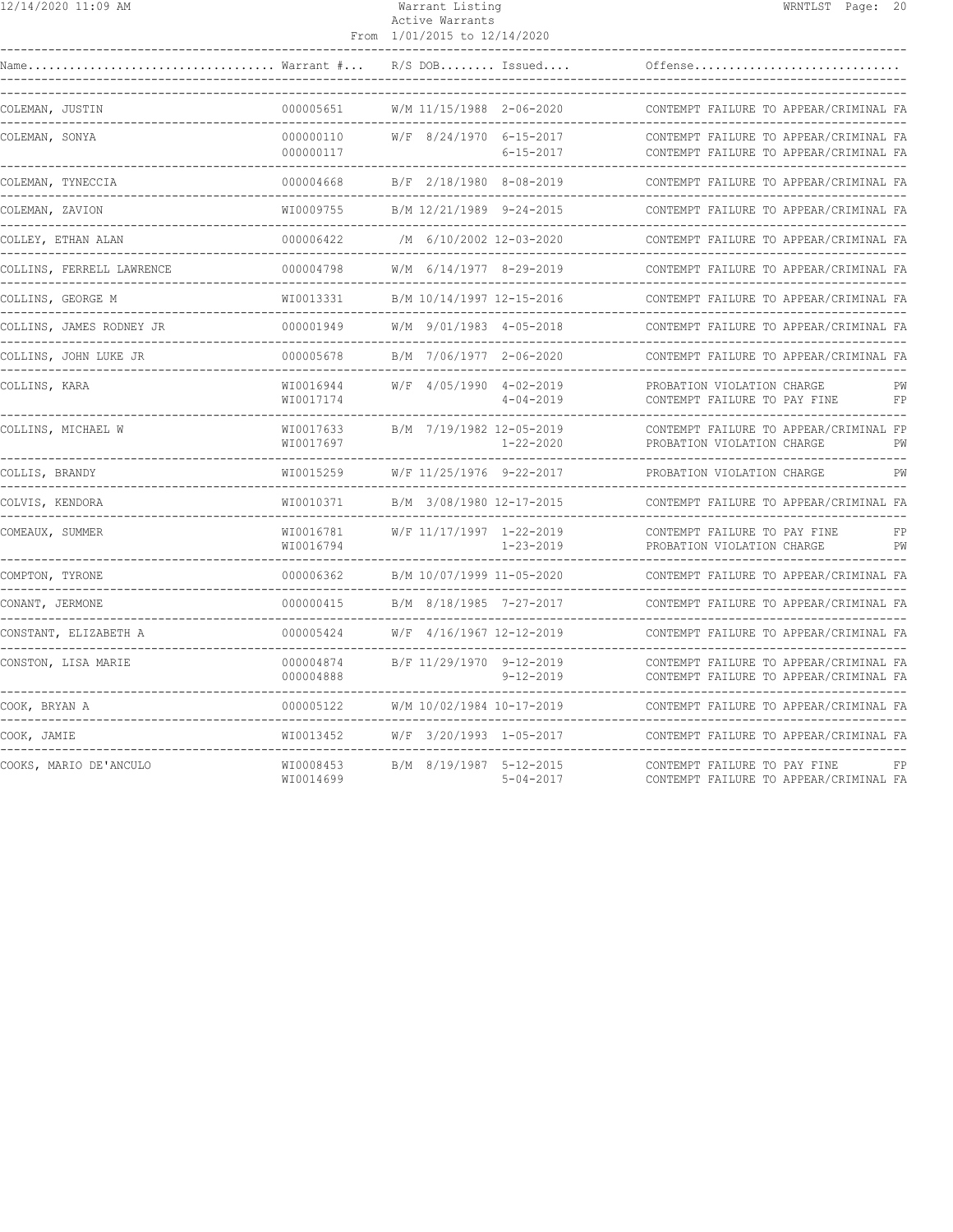| 12/14/2020 11:09 AM                                                |                                    | Warrant Listing<br>Active Warrants<br>From 1/01/2015 to 12/14/2020 |                                             |                                                                                  | WRNTLST Page: 21 |          |
|--------------------------------------------------------------------|------------------------------------|--------------------------------------------------------------------|---------------------------------------------|----------------------------------------------------------------------------------|------------------|----------|
|                                                                    |                                    |                                                                    | $R/S$ DOB Issued                            | Offense                                                                          |                  |          |
| COOKS, RONALD RAMONE                                               | WI0017219<br>WI0017209             |                                                                    | B/M 5/16/1991 6-19-2019<br>$7 - 08 - 2019$  | CONTEMPT FAILURE TO PAY FINE<br>PROBATION VIOLATION CHARGE                       |                  | FP<br>PW |
| COOLEY, BETHANY D                                                  | 000003186                          |                                                                    | W/F 3/29/1982 11-15-2018                    | CONTEMPT FAILURE TO APPEAR/CRIMINAL FA                                           |                  |          |
| COOLEY, CAREY MICHAEL                                              | 000005027<br>000005041             |                                                                    | /M 4/28/1981 10-03-2019<br>10-03-2019       | CONTEMPT FAILURE TO APPEAR/CRIMINAL FA<br>CONTEMPT FAILURE TO APPEAR/CRIMINAL FA |                  |          |
| COOPER, LAMAR                                                      | WI0017616<br>WI0017622             |                                                                    | B/M 2/09/1990 11-20-2019<br>12-06-2019      | CONTEMPT FAILURE TO PAY FINE<br>PROBATION VIOLATION CHARGE                       |                  | FP<br>PW |
| COOPER, LORETTA LEVETTE                                            | 000006071                          |                                                                    | B/F 9/13/1987 8-20-2020                     | CONTEMPT FAILURE TO APPEAR/CRIMINAL FA                                           |                  |          |
| COOPER, SYLVIA LASHONDA                                            | WI0008174                          |                                                                    | B/F 1/04/1984 4-23-2015                     | PROBATION VIOLATION CHARGE                                                       |                  | PW       |
| COSEY, DANIELLE<br>------------<br>------------------------------- | 000000342                          |                                                                    | W/F 8/16/1981 7-20-2017                     | CONTEMPT FAILURE TO APPEAR/CRIMINAL FA                                           |                  |          |
| COSEY, DEMETRIUS REMAIL                                            | WI0015585                          |                                                                    | B/M 12/21/1973 12-29-2017                   | PROBATION VIOLATION CHARGE                                                       |                  | PW       |
| COULTER, TREVON S                                                  | 000000438                          |                                                                    | B/M 7/20/1994 8-03-2017                     | CONTEMPT FAILURE TO APPEAR/CRIMINAL FA                                           |                  |          |
| COUTEE, AUBREY S                                                   | 000005743                          |                                                                    | W/M 11/13/1988 2-20-2020                    | CONTEMPT FAILURE TO APPEAR/CRIMINAL FA                                           |                  |          |
| COUTEE, GLEN J                                                     | WI0017752                          |                                                                    | B/M 11/09/1982 1-20-2020                    | CONTEMPT FAILURE TO PAY FINE                                                     |                  | FP       |
| COUTEE, KIMBERLY M                                                 | WI0014289                          |                                                                    | W/F 1/18/1985 3-30-2017                     | CONTEMPT FAILURE TO APPEAR/CRIMINAL FA                                           |                  |          |
| COUTEE, MISTY MICHELLE                                             | 000005616                          |                                                                    | B/F 9/09/1989 1-30-2020                     | CONTEMPT FAILURE TO APPEAR/CRIMINAL FA<br>------------------------------         |                  |          |
| COUTURE, JARROD                                                    | WI0018025<br>WI0018078             |                                                                    | W/M 8/01/1997 8-19-2020<br>$10 - 27 - 2020$ | CONTEMPT FAILURE TO PAY FINE<br>PROBATION VIOLATION CHARGE                       |                  | FP<br>PW |
| COUVILLION, CASEY MAURICE                                          | WI0007633                          |                                                                    | W/F 6/26/1978 1-26-2015                     | CONTEMPT FAILURE TO APPEAR/CRIMINAL FA                                           |                  |          |
| CRABLE, IMANNI                                                     | 000006232                          |                                                                    | B/F 1/20/2000 10-15-2020                    | CONTEMPT FAILURE TO APPEAR/CRIMINAL FA                                           |                  |          |
| CRAFT, OMEGA                                                       | 000003818<br><u>______________</u> |                                                                    | B/F 11/29/1998 4-04-2019                    | CONTEMPT FAILURE TO APPEAR/CRIMINAL FA                                           |                  |          |
| CRAIG, JESSICA<br>-----------                                      | WI0009796                          |                                                                    | W/F 3/13/1981 10-01-2015                    | CONTEMPT FAILURE TO APPEAR/CRIMINAL FA                                           |                  |          |
| CRAIG, KEVIN J                                                     | 000005496<br>000005502             |                                                                    | W/M 2/11/1969 1-09-2020<br>$1 - 09 - 2020$  | CONTEMPT FAILURE TO APPEAR/CRIMINAL FA<br>CONTEMPT FAILURE TO APPEAR/CRIMINAL FA |                  |          |
| CRAWFORD, LINDZAY LOREAD                                           | WI0014255                          |                                                                    | W/F 3/17/1991 3-23-2017                     | CONTEMPT FAILURE TO APPEAR/CRIMINAL FA                                           |                  |          |
| CRAWFORD, TAD EUGENE SR                                            | 000005854                          |                                                                    | W/M 10/25/1973 6-18-2020                    | CONTEMPT FAILURE TO APPEAR/CRIMINAL FA                                           |                  |          |
|                                                                    |                                    |                                                                    |                                             |                                                                                  |                  |          |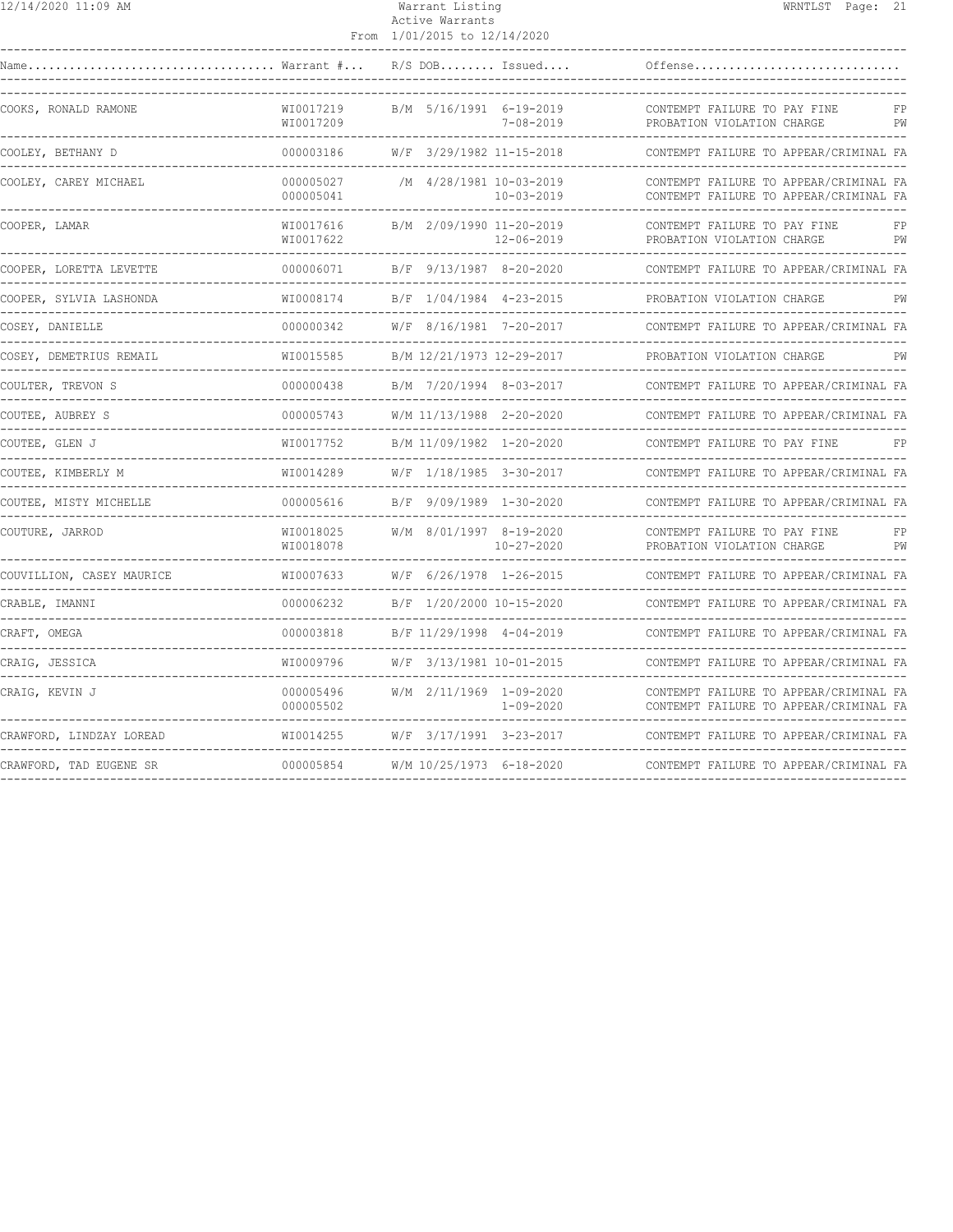| 12/14/2020 11:09 AM                                     |                              | Warrant Listing<br>Active Warrants<br>From 1/01/2015 to 12/14/2020 | WRNTLST Page: 22                                                                 |
|---------------------------------------------------------|------------------------------|--------------------------------------------------------------------|----------------------------------------------------------------------------------|
| Warrant #<br>Name                                       |                              | $R/S$ DOB Issued                                                   | Offense                                                                          |
| CREEKKILLER, COREY WAYNE                                | 000000251                    | W/M 3/03/1984 7-13-2017                                            | CONTEMPT FAILURE TO APPEAR/CRIMINAL FA                                           |
| CROCHET, AMANDA                                         | 000005315                    | W/F 5/07/1978 11-21-2019                                           | CONTEMPT FAILURE TO APPEAR/CRIMINAL FA                                           |
| CROCHET, SEGAN PATRICK                                  | WI0018079                    | W/M 7/02/1972 10-27-2020                                           | PROBATION VIOLATION CHARGE<br>PW                                                 |
| CROOKS, LEROY JR                                        | 000003804                    | W/M 4/15/1973 4-04-2019                                            | CONTEMPT FAILURE TO APPEAR/CRIMINAL FA                                           |
| -------------------------------<br>CROOKS, SARANNE E    | 000006037                    | $W/F$ 9/22/1996 8-13-2020                                          | CONTEMPT FAILURE TO APPEAR/CRIMINAL FA                                           |
| CROOKS, TINA MESHELL                                    | 000003610                    | W/F 9/29/1971 2-14-2019                                            | CONTEMPT FAILURE TO APPEAR/CRIMINAL FA                                           |
| CROSS, JACOB DYLAN<br>--------------------------------- | WI0017533                    | W/M 2/14/1992 10-31-2019                                           | PROBATION VIOLATION CHARGE<br>PW                                                 |
| CRUSE, SHAWN ALLEN                                      | WI0014769                    | W/M 2/13/1971 5-11-2017                                            | CONTEMPT FAILURE TO APPEAR/CRIMINAL FA                                           |
| CUCCIA, GLEN                                            | 000004932<br>000004939       | W/M 12/16/1981 9-19-2019<br>$9 - 19 - 2019$                        | CONTEMPT FAILURE TO APPEAR/CRIMINAL FA<br>CONTEMPT FAILURE TO APPEAR/CRIMINAL FA |
| CULLIVAN, LANCE COREDAY                                 | 000000594                    | W/M 8/10/1986 8-24-2017                                            | CONTEMPT FAILURE TO APPEAR/CRIMINAL FA                                           |
| CUMMINS, MARY PALERMO                                   | 000006248                    | W/F 4/03/1973 10-15-2020                                           | CONTEMPT FAILURE TO APPEAR/CRIMINAL FA                                           |
| CUNNINGHAM, ERROL HAKEEM                                | WI0017992                    | B/M 2/15/1990 8-11-2020                                            | PROBATION VIOLATION CHARGE<br>PW                                                 |
| CURRENT, CARLYLE                                        | WI0008538<br>--------------- | W/M 7/27/1993 5-22-2015                                            | CONTEMPT FAILURE TO APPEAR/CRIMINAL FA                                           |
| CURRY, WARREN                                           | 000000262                    | W/M 12/29/1960 7-13-2017                                           | CONTEMPT FAILURE TO APPEAR/CRIMINAL FA                                           |
| CURTIS, YOLANDA MICHELE                                 | WI0011114                    | B/F 8/06/1978 3-21-2016                                            | CONTEMPT FAILURE TO PAY FINE<br>FP                                               |
| CYRIAK, MOKEDRIC KEONTE                                 | WI0017898<br>WI0017930       | B/M 7/07/1994 6-17-2020<br>$7 - 06 - 2020$                         | CONTEMPT FAILURE TO PAY FINE<br>FP<br>PW<br>PROBATION VIOLATION CHARGE           |
| CYRIAKQUE, DANIEL RAY                                   | 000003452<br>000003462       | B/M 5/06/1966 1-17-2019<br>$1 - 17 - 2019$                         | CONTEMPT FAILURE TO APPEAR/CRIMINAL FA<br>CONTEMPT FAILURE TO APPEAR/CRIMINAL FA |
| DAIGREPONT, JASON P                                     | WI0010916                    | W/M 10/05/1965 3-03-2016                                           | CONTEMPT FAILURE TO APPEAR/CRIMINAL FA<br>----------------------                 |
| DAILEY, DARRELL WAYNE                                   | WI0017225<br>WI0017275       | W/M 10/31/1970 7-11-2019<br>$7 - 18 - 2019$                        | PROBATION VIOLATION CHARGE<br>PW<br>FP<br>CONTEMPT FAILURE TO PAY FINE           |
| DANIELS, ANTHONY II                                     | WI0017504<br>WI0017497       | B/M 1/29/1986 10-02-2019<br>$10 - 15 - 2019$                       | CONTEMPT FAILURE TO PAY FINE<br>FP<br>PW<br>PROBATION VIOLATION CHARGE           |
| DANIELS, JAMES                                          | WI0015346                    | W/M 1/14/1980 7-31-2017                                            | FP<br>CONTEMPT FAILURE TO PAY FINE                                               |
| DANIELS, RODERICK                                       | 000004228                    | B/M 12/21/1986 6-13-2019                                           | CONTEMPT FAILURE TO APPEAR/CRIMINAL FA                                           |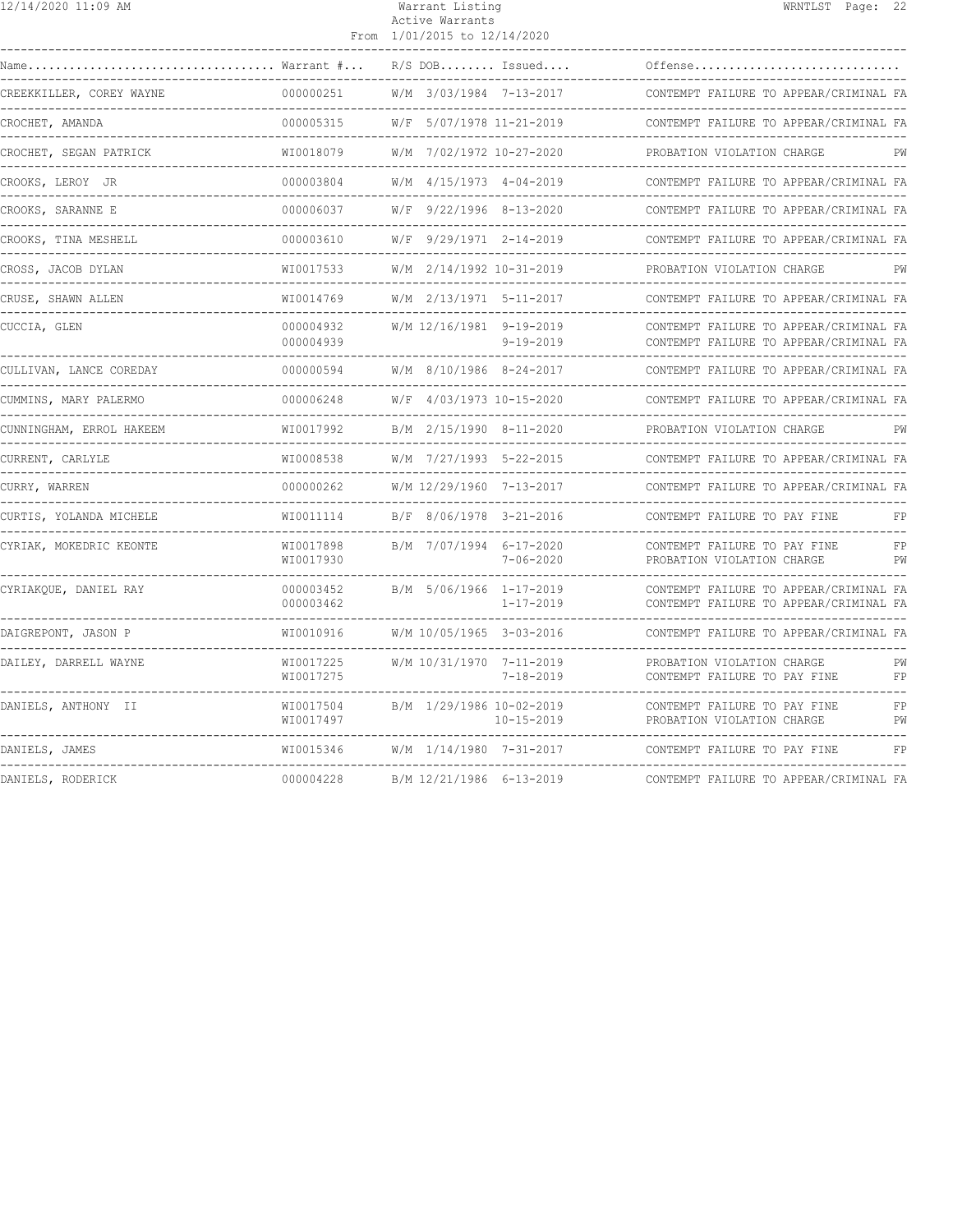| $\frac{12}{14}$ /14/2020 11:09 AM                     |                                            | Warrant Listing<br>Active Warrants           | WRNTLST Page: 23                                                                 |
|-------------------------------------------------------|--------------------------------------------|----------------------------------------------|----------------------------------------------------------------------------------|
|                                                       |                                            | From 1/01/2015 to 12/14/2020                 |                                                                                  |
| Name                                                  | $\ldots \ldots \ldots$ Warrant $\# \ldots$ | $R/S$ DOB Issued                             | Offense                                                                          |
| DARAMNEH, HAYTHAM                                     | WI0016416<br>---------------               | W/M 7/19/1998 9-17-2018                      | PROBATION VIOLATION CHARGE<br>PW                                                 |
| DARTEZ, JACKIE MANCUSO                                | 000002543                                  | W/F 5/09/1977 7-19-2018                      | CONTEMPT FAILURE TO APPEAR/CRIMINAL FA                                           |
| DASPIT, BENJAMIN                                      | WI0011339                                  | W/M 12/23/1994 4-21-2016                     | CONTEMPT FAILURE TO APPEAR/CRIMINAL FA                                           |
| DAUM, ALICIA M                                        | WI0014537                                  | W/F 6/29/1990 3-27-2017                      | CONTEMPT FAILURE TO PAY FINE                                                     |
| DAUZAT, CHRIS ANTHONEY                                | WI0017489<br>WI0017636                     | W/M 9/26/1968 10-08-2019<br>$11 - 25 - 2019$ | PROBATION VIOLATION CHARGE<br>PW<br>FP<br>CONTEMPT FAILURE TO PAY FINE           |
| DAUZAT, CHRIS ANTHONY JR                              | 000005995                                  | $W/M$ 6/04/1993 8-06-2020                    | CONTEMPT FAILURE TO APPEAR/CRIMINAL FA<br>____________________________           |
| DAUZAT, HAROLD JR                                     | WI0017850<br>WI0017915                     | W/M 5/24/1990 6-10-2020<br>$6 - 17 - 2020$   | PROBATION VIOLATION CHARGE<br>PW<br>CONTEMPT FAILURE TO PAY FINE<br>FP           |
| DAUZAT, KAYLA                                         | WI0013278                                  | W/F 9/20/1986 11-28-2016                     | CONTEMPT FAILURE TO PAY FINE<br>FP                                               |
| DAUZAT, LESLIE PAUL JR                                | 000005988<br>000006001                     | W/M 3/19/1984 8-06-2020<br>$8 - 06 - 2020$   | CONTEMPT FAILURE TO APPEAR/CRIMINAL FA<br>CONTEMPT FAILURE TO APPEAR/CRIMINAL FA |
| DAUZAT, MARTY                                         | 000005017                                  | W/M 7/06/1977 9-26-2019                      | CONTEMPT FAILURE TO APPEAR/CRIMINAL FA                                           |
| ------------<br>DAUZAT, MATTHEW CHASE                 | . _ _ _ _ _ _ _ _ _ _<br>WI0017746         | W/M 7/26/1986 2-07-2020                      | PW<br>PROBATION VIOLATION CHARGE                                                 |
| DAUZAT, MICHAEL JAY                                   | WI0016296                                  | W/M 7/25/1960 8-06-2018                      | CONTEMPT FAILURE TO PAY FINE<br>FP                                               |
| DAUZAT, STEVEN D                                      | 000005538                                  | W/M 7/02/1981 1-16-2020                      | CONTEMPT FAILURE TO APPEAR/CRIMINAL FA                                           |
| DAUZAT, TRACY D                                       | WI0014212                                  | W/F 2/20/1976 3-23-2017                      | CONTEMPT FAILURE TO APPEAR/CRIMINAL FA                                           |
| DAUZAT, WENDY ANN<br>____________                     | 000004907                                  | W/F 7/03/1983 9-19-2019                      | CONTEMPT FAILURE TO APPEAR/CRIMINAL FA                                           |
| DAVIS, ADAM NILES                                     | WI0011459                                  | W/M 10/11/1989 5-12-2016                     | PROBATION VIOLATION CHARGE<br>PM                                                 |
| DAVIS, AYANNA ANI<br>-------------------------------- | 000006145                                  | /F 5/23/1995 9-24-2020                       | CONTEMPT FAILURE TO APPEAR/CRIMINAL FA                                           |
| DAVIS, CHARLES JEROME JR                              | 000006438                                  | B/M 3/18/1996 12-03-2020                     | CONTEMPT FAILURE TO APPEAR/CRIMINAL FA                                           |
| DAVIS, CONSQUELA KENEATRIA                            | 000004386                                  | B/F 12/15/1985 6-27-2019                     | CONTEMPT FAILURE TO APPEAR/CRIMINAL FA                                           |
| DAVIS, DENNIS EARL                                    | 000000700                                  | W/M 2/06/1984 9-07-2017                      | CONTEMPT FAILURE TO APPEAR/CRIMINAL FA                                           |
| DAVIS, DEREK PAUL                                     | 000002311                                  | W/M 2/15/1985 5-31-2018                      | CONTEMPT FAILURE TO APPEAR/CRIMINAL FA                                           |
| DAVIS, ERICA RENEE                                    | WI0016954                                  | B/F 6/13/1995 10-17-2018                     | CONTEMPT FAILURE TO PAY FINE<br>FP                                               |
|                                                       |                                            |                                              |                                                                                  |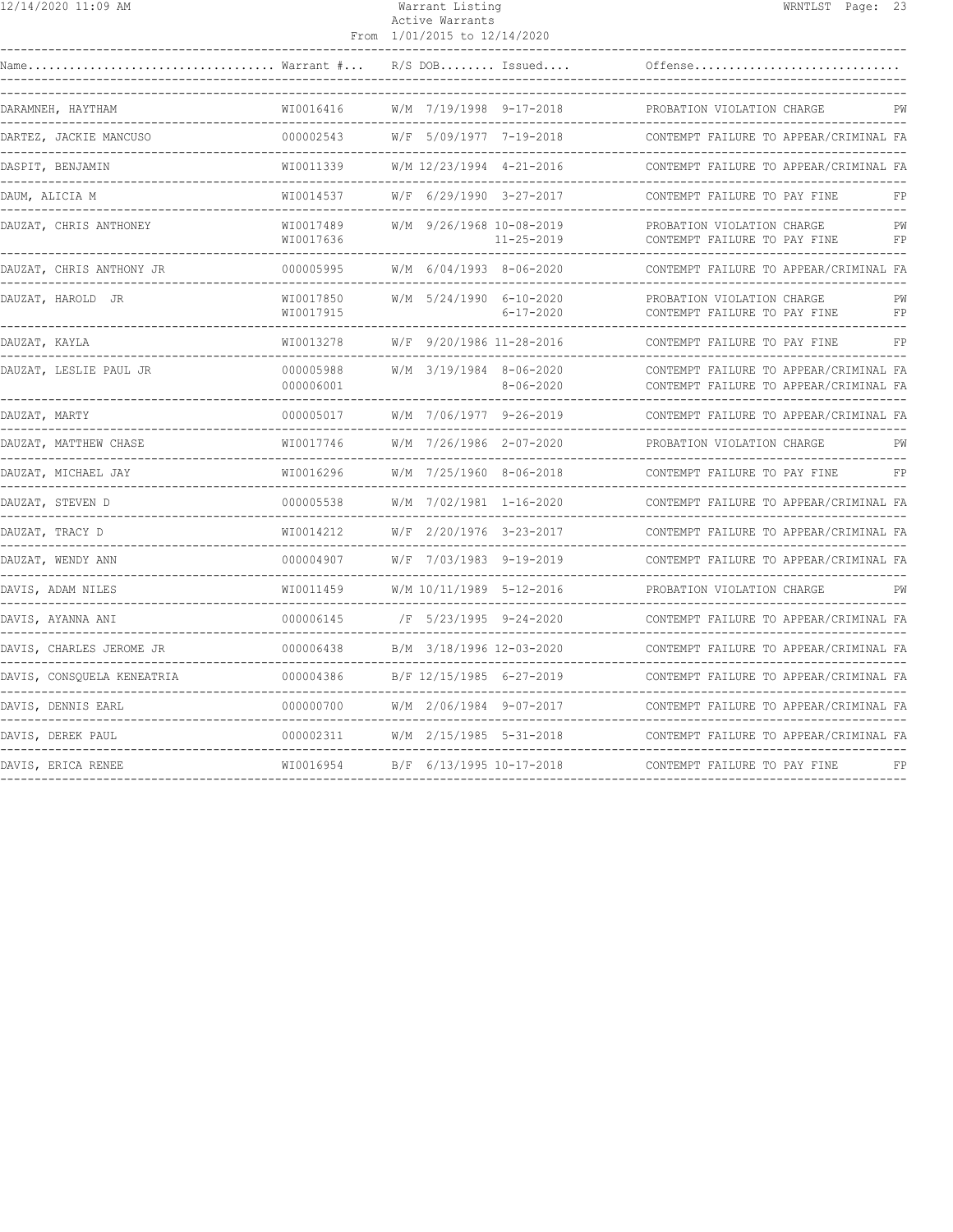| 12/14/2020 11:09 AM                               |                               | Warrant Listing<br>Active Warrants<br>From 1/01/2015 to 12/14/2020  | WRNTLST Page: 24                                                                 |
|---------------------------------------------------|-------------------------------|---------------------------------------------------------------------|----------------------------------------------------------------------------------|
|                                                   | $\ldots$ Warrant $\#$         | $R/S$ DOB Issued                                                    | Offense                                                                          |
| DAVIS, GARRY OUINTAE                              | 000005022                     | B/M 9/30/1982 9-26-2019                                             | CONTEMPT FAILURE TO APPEAR/CRIMINAL FA                                           |
| DAVIS, JACK E. I                                  | WI0010398<br>WI0011771        | W/M 11/11/1994 12-29-2015<br>$6 - 23 - 2016$                        | PROBATION VIOLATION CHARGE<br>PW<br>PW<br>PROBATION VIOLATION CHARGE             |
| DAVIS, JAMES CHARLES<br>. _ _ _ _ _ _ _ _ _ _ _ _ | 000006204                     | B/M 1/28/1975 10-08-2020                                            | CONTEMPT FAILURE TO APPEAR/CRIMINAL FA                                           |
| DAVIS, JANA POOLE                                 | WI0010692                     | W/F 11/26/1981 2-11-2016                                            | PROBATION VIOLATION CHARGE<br>PW                                                 |
| DAVIS, JENNIFER B                                 | 000005073                     | W/F 3/31/1978 10-10-2019                                            | CONTEMPT FAILURE TO APPEAR/CRIMINAL FA                                           |
| DAVIS, JODY RANDALL                               | WI0013888                     | W/M 1/28/1981 2-16-2017                                             | CONTEMPT FAILURE TO APPEAR/CRIMINAL FA<br>-----------------------------          |
| DAVIS, JOSHUA BLAKE                               | WI0017483<br>WI0017448        | W/M 9/04/1989 9-23-2019<br>$9 - 26 - 2019$                          | CONTEMPT FAILURE TO PAY FINE<br>FP<br>PROBATION VIOLATION CHARGE<br>PW           |
| DAVIS, LADONNA KAYE                               | WI0010640                     | W/F 8/25/1988 1-28-2016                                             | CONTEMPT FAILURE TO APPEAR/CRIMINAL FA                                           |
| DAVIS, RAFAEL ANTIONETTE                          | 000005007                     | B/F 10/11/1986 9-26-2019                                            | CONTEMPT FAILURE TO APPEAR/CRIMINAL FA                                           |
| DAVIS, REBECCA J                                  | WI0014839                     | B/F 2/11/1992 5-18-2017                                             | CONTEMPT FAILURE TO APPEAR/CRIMINAL FA                                           |
| DAVIS, RODRICK RAYNEL                             | WI0010142<br>WI0010446        | B/M 10/28/1988 11-19-2015<br>$12 - 28 - 2015$                       | PROBATION VIOLATION CHARGE<br>PW<br>CONTEMPT FAILURE TO PAY FINE<br>FP           |
| DAVIS, TAKIYAH<br>. _ _ _ _ _ _ _ _ _ _ _ _ _ _   | 000006181<br>---------------- | B/F 12/04/1999 10-01-2020<br>-------------------------------------- | CONTEMPT FAILURE TO APPEAR/CRIMINAL FA                                           |
| DAVIS, VERONICA T                                 | 000004397                     | W/F 3/02/1959 6-27-2019                                             | CONTEMPT FAILURE TO APPEAR/CRIMINAL FA                                           |
| DAVIS, WANDA MIRANDA                              | 000000168<br>000000273        | B/F 3/12/1978 6-22-2017<br>$7 - 13 - 2017$                          | CONTEMPT FAILURE TO APPEAR/CRIMINAL FA<br>CONTEMPT FAILURE TO APPEAR/CRIMINAL FA |
| DAVISON, TYSHAELA TASHON                          | WI0017950                     | B/F 8/23/1999 7-13-2020                                             | PROBATION VIOLATION CHARGE<br>PW                                                 |
| DAWSON, JERRY WAYNE JR                            | 000006325                     | B/M 6/16/1982 10-29-2020                                            | CONTEMPT FAILURE TO APPEAR/CRIMINAL FA                                           |
| DAWSON, JOAN LYNETTE                              | 000006431                     | B/F 6/22/1976 12-03-2020                                            | CONTEMPT FAILURE TO APPEAR/CRIMINAL FA                                           |
| DAZA, FRANCISCO                                   | 000000507                     | /M 12/28/1991 8-10-2017                                             | CONTEMPT FAILURE TO APPEAR/CRIMINAL FA                                           |
| DEAL, COREY LEE                                   | 000006244                     | B/M 2/17/1993 10-15-2020                                            | CONTEMPT FAILURE TO APPEAR/CRIMINAL FA                                           |
| DEAN, EARNESTINE                                  | 000002296                     | B/F 9/06/1974 5-31-2018                                             | CONTEMPT FAILURE TO APPEAR/CRIMINAL FA                                           |
| DEAN, RAVEN SYMONE                                | WI0010623                     | B/F 2/06/1991 1-21-2016                                             | CONTEMPT FAILURE TO APPEAR/CRIMINAL FA                                           |
| DEARMON, RAYBURN                                  | WI0012634                     | W/M 1/06/1983 10-06-2016                                            | CONTEMPT FAILURE TO APPEAR/CRIMINAL FA                                           |
|                                                   |                               |                                                                     |                                                                                  |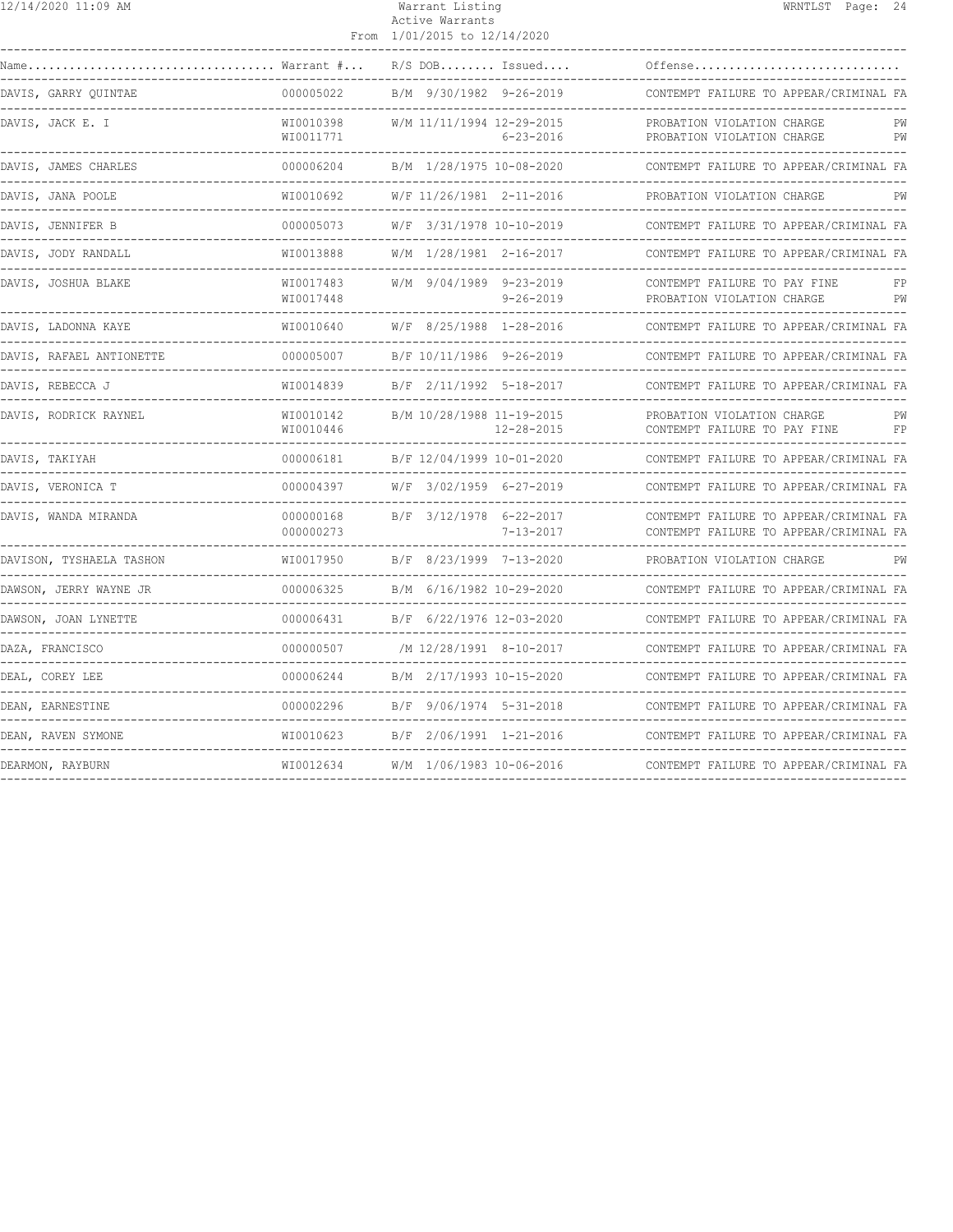| 12/14/2020 11:09 AM         |                                         | Warrant Listing<br>Active Warrants<br>From 1/01/2015 to 12/14/2020 | WRNTLST Page: 25                                                                 |
|-----------------------------|-----------------------------------------|--------------------------------------------------------------------|----------------------------------------------------------------------------------|
|                             | Warrant #                               | $R/S$ DOB Issued                                                   | Offense                                                                          |
| DEDEAUX, PAUL EDWARD        | WI0017913                               | W/M 9/23/1969 6-17-2020                                            | CONTEMPT FAILURE TO PAY FINE<br>FP                                               |
| DELACERDA, MASON QUINTON    | 000003442                               | /M 10/21/1996 1-10-2019                                            | CONTEMPT FAILURE TO APPEAR/CRIMINAL FA                                           |
| DELANEY, ELIZABETH PAIGE    | WI0018004                               | W/F 8/26/1996 8-20-2020                                            | PW<br>PROBATION VIOLATION CHARGE                                                 |
| DELANEY, JOSHUA E           | 000000776                               | W/M 10/15/1981 9-28-2017                                           | CONTEMPT FAILURE TO APPEAR/CRIMINAL FA                                           |
| DELANEY, SAMANTHA C         | 000004431                               | W/F 8/23/1983 7-11-2019                                            | CONTEMPT FAILURE TO APPEAR/CRIMINAL FA                                           |
| DELAUNE, ROBERT J           | 000005147                               | W/M 10/30/1969 10-24-2019                                          | CONTEMPT FAILURE TO APPEAR/CRIMINAL FA                                           |
| DELCASTILLO, ANNIEBEL       | 000001677                               | W/F 10/13/1985 2-15-2018                                           | CONTEMPT FAILURE TO APPEAR/CRIMINAL FA                                           |
| DELCOUR, SHAUNDA Y          | 000002400                               | W/F 5/29/1981 6-28-2018                                            | CONTEMPT FAILURE TO APPEAR/CRIMINAL FA                                           |
| DELRIE, BRITNEY O           | 000004886                               | W/F 3/06/2000 9-12-2019                                            | CONTEMPT FAILURE TO APPEAR/CRIMINAL FA                                           |
| DELRIE, JAMES PAUL JR       | 000004141<br>000004457                  | W/M 11/25/1988 5-30-2019<br>$7 - 11 - 2019$                        | CONTEMPT FAILURE TO APPEAR/CRIMINAL FA<br>CONTEMPT FAILURE TO APPEAR/CRIMINAL FA |
| DELRIE, ROBERT WILLIAM JR   | WI0016621                               | W/M 2/28/1988 11-26-2018                                           | CONTEMPT FAILURE TO PAY FINE<br>FP                                               |
| DEMARS, LATATYANA SHMICHEAL | WI0008993                               | B/F 11/20/1995 6-25-2015                                           | CONTEMPT FAILURE TO APPEAR/CRIMINAL FA                                           |
| DEMOUY, DANA TROY           | WI0010588                               | B/M 3/08/1980 1-21-2016                                            | CONTEMPT FAILURE TO APPEAR/CRIMINAL FA                                           |
| DENNIS, DEAQUAN LADARIUS    | WI0018080                               | B/M 7/01/1996 10-27-2020                                           | PROBATION VIOLATION CHARGE<br>PW                                                 |
| DENSER, WILLIAM CADE        | WI0016637<br>WI0017068<br>------------- | W/M 9/17/1994 12-04-2018<br>$5 - 09 - 2019$                        | PROBATION VIOLATION CHARGE<br>PW<br>CONTEMPT FAILURE TO APPEAR FOR FAIL FP       |
| DENTON, ELISHA MARION       | 000002485                               | W/M 7/24/1984 7-12-2018                                            | CONTEMPT FAILURE TO APPEAR/CRIMINAL FA                                           |
| DESCANT, ASHLY H. LEITCH    | WI0009344                               | W/F 6/01/1983 8-06-2015                                            | CONTEMPT FAILURE TO APPEAR/CRIMINAL FA<br>--------------------------             |
| DESOTO, JAKUB RAY           | WI0018043                               | W/M 9/03/2001 8-31-2020                                            | CONTEMPT FAILURE TO PAY FINE<br>FP                                               |
| DESOTO, JAYLEEN MARIE       | 000005642                               | W/F 8/21/1983 1-30-2020                                            | CONTEMPT FAILURE TO APPEAR/CRIMINAL FA                                           |
| DESOTO, JOSEPH ANTHONY JR   | 000004252<br>000004253                  | W/M 10/26/1988 6-13-2019<br>$6 - 13 - 2019$                        | CONTEMPT FAILURE TO APPEAR/CRIMINAL FA<br>CONTEMPT FAILURE TO APPEAR/CRIMINAL FA |
| DESOTO, JOSEPH ANTHONY SR   | WI0017657                               | W/M 9/21/1966 12-26-2019                                           | PROBATION VIOLATION CHARGE<br>PW                                                 |
| DESOTO, MEGAN MARIE WILEY   | WI0015904<br>WI0015915                  | W/F 2/01/1989 4-10-2018<br>$4 - 16 - 2018$                         | CONTEMPT FAILURE TO PAY FINE<br>FP<br>PROBATION VIOLATION CHARGE<br>PW           |
|                             |                                         |                                                                    |                                                                                  |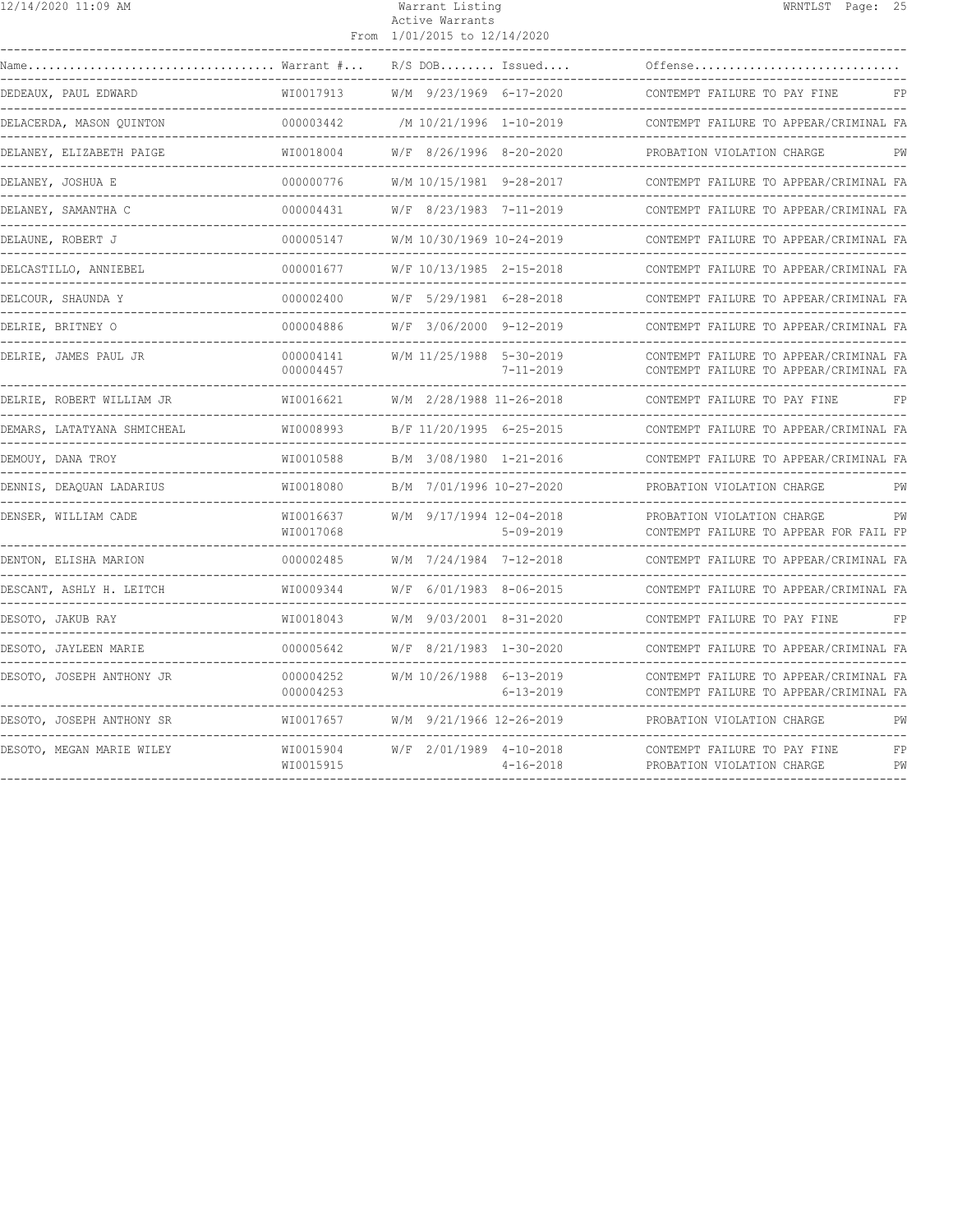| 12/14/2020 11:09 AM                            |                                             | Warrant Listing<br>Active Warrants<br>From 1/01/2015 to 12/14/2020 | WRNTLST Page: 26                                                                 |
|------------------------------------------------|---------------------------------------------|--------------------------------------------------------------------|----------------------------------------------------------------------------------|
| Name                                           | Warrant #                                   | $R/S$ DOB Issued                                                   | Offense                                                                          |
| DESOTO, MICHAEL PAUL                           | WI0014063<br>WI0014200                      | W/M 7/10/1993 2-27-2017<br>$3 - 23 - 2017$                         | CONTEMPT FAILURE TO PAY FINE<br>FP<br>PROBATION VIOLATION CHARGE<br>PW           |
| DESOTO, THERESA RENEE                          | 000000896                                   | W/F 5/31/1988 10-12-2017                                           | CONTEMPT FAILURE TO APPEAR/CRIMINAL FA                                           |
| DESOTO, TONYA<br>. _ _ _ _ _ _ _ _ _ _ _ _ _ _ | 000002635                                   | /F 9/24/1976 8-02-2018                                             | CONTEMPT FAILURE TO APPEAR/CRIMINAL FA                                           |
| DESOTO, TONYA MARIE                            | WI0016084<br>WI0016057                      | W/F 9/24/1976 5-21-2018<br>$5 - 29 - 2018$                         | CONTEMPT FAILURE TO PAY FINE<br>FP<br>PROBATION VIOLATION CHARGE<br>PW           |
| DESSELLE, BRYANT PAUL                          | 000005031<br>000005044<br>--------------    | W/M 11/30/1994 10-03-2019<br>$10 - 03 - 2019$                      | CONTEMPT FAILURE TO APPEAR/CRIMINAL FA<br>CONTEMPT FAILURE TO APPEAR/CRIMINAL FA |
| DESSELLE, KENNETH JEREMY                       | 000005628<br>_______________                | W/M 7/02/1997 1-30-2020<br>--------------------------------------  | CONTEMPT FAILURE TO APPEAR/CRIMINAL FA                                           |
| DEVILLE, CHEYENNE KATHERINE                    | WI0007904                                   | W/F 7/24/1996 3-16-2015                                            | CONTEMPT FAILURE TO APPEAR/CRIMINAL FA                                           |
| DEVILLE, KRISTEN                               | 000003152                                   | I/F 7/24/1984 11-15-2018                                           | CONTEMPT FAILURE TO APPEAR/CRIMINAL FA                                           |
| DEVILLE, THERESA M                             | 000006308                                   | W/F 11/01/1989 10-22-2020                                          | CONTEMPT FAILURE TO APPEAR/CRIMINAL FA                                           |
| DEVITO, SAMANTHA                               | WI0015707                                   | W/F 6/05/1984 2-05-2018                                            | CONTEMPT FAILURE TO PAY FINE<br>FP                                               |
| DINGLE, MICHELLE                               | WI0011522<br>___________                    | W/F 12/15/1967 5-15-2016                                           | CONTEMPT FAILURE TO APPEAR/CRIMINAL FA                                           |
| DINSMORE, LAIRD DAVID                          | 000000132                                   | 3/29/1990 6-22-2017                                                | CONTEMPT FAILURE TO APPEAR/CRIMINAL FA                                           |
| DIXON, TODDARIUS JAQUAN                        | 000005417                                   | B/M 6/02/1993 12-12-2019                                           | CONTEMPT FAILURE TO APPEAR/CRIMINAL FA<br>------------------------------------   |
| DOBBELS, RAYMOND GLEN                          | WI0017250<br>WI0017236<br>----------------- | W/M 5/13/1964 7-03-2019<br>7-16-2019                               | CONTEMPT FAILURE TO PAY FINE<br>FP<br>PROBATION VIOLATION CHARGE<br>PW           |
| DODGE, JACKIE MARIE                            | 000004083                                   | W/F 1/03/1976 5-23-2019                                            | CONTEMPT FAILURE TO APPEAR/CRIMINAL FA<br>____________________________           |
| DOMINGUE, RACHELLE MARIE                       | 000004692<br>000004710                      | W/F 3/27/1982 8-15-2019<br>$8 - 15 - 2019$                         | CONTEMPT FAILURE TO APPEAR/CRIMINAL FA<br>CONTEMPT FAILURE TO APPEAR/CRIMINAL FA |
| DORSEY, JEROME                                 | WI0017552                                   | B/M 4/19/1991 11-12-2019                                           | PROBATION VIOLATION CHARGE<br>PW<br>-------------------------                    |
| DOTSON, CALVIN                                 | WI0014526<br>WI0014380                      | B/M 7/30/1967 4-03-2017<br>$4 - 13 - 2017$                         | CONTEMPT FAILURE TO PAY FINE<br>FP<br>PROBATION VIOLATION CHARGE<br>PW           |
| DOUGET, CHAD                                   | WI0012040                                   | W/M 3/27/1988 7-11-2016                                            | CONTEMPT FAILURE TO PAY FINE<br>FP                                               |
| DOUGHTY, ROBERT L                              | 000005543                                   | B/M 1/24/1948 1-16-2020                                            | CONTEMPT FAILURE TO APPEAR/CRIMINAL FA                                           |
| DRAYTON, JAMES KIMBLE                          | 000004862<br>000004902                      | B/M 7/25/1979 9-05-2019<br>$9 - 12 - 2019$                         | CONTEMPT FAILURE TO APPEAR/CRIMINAL FA<br>CONTEMPT FAILURE TO APPEAR/CRIMINAL FA |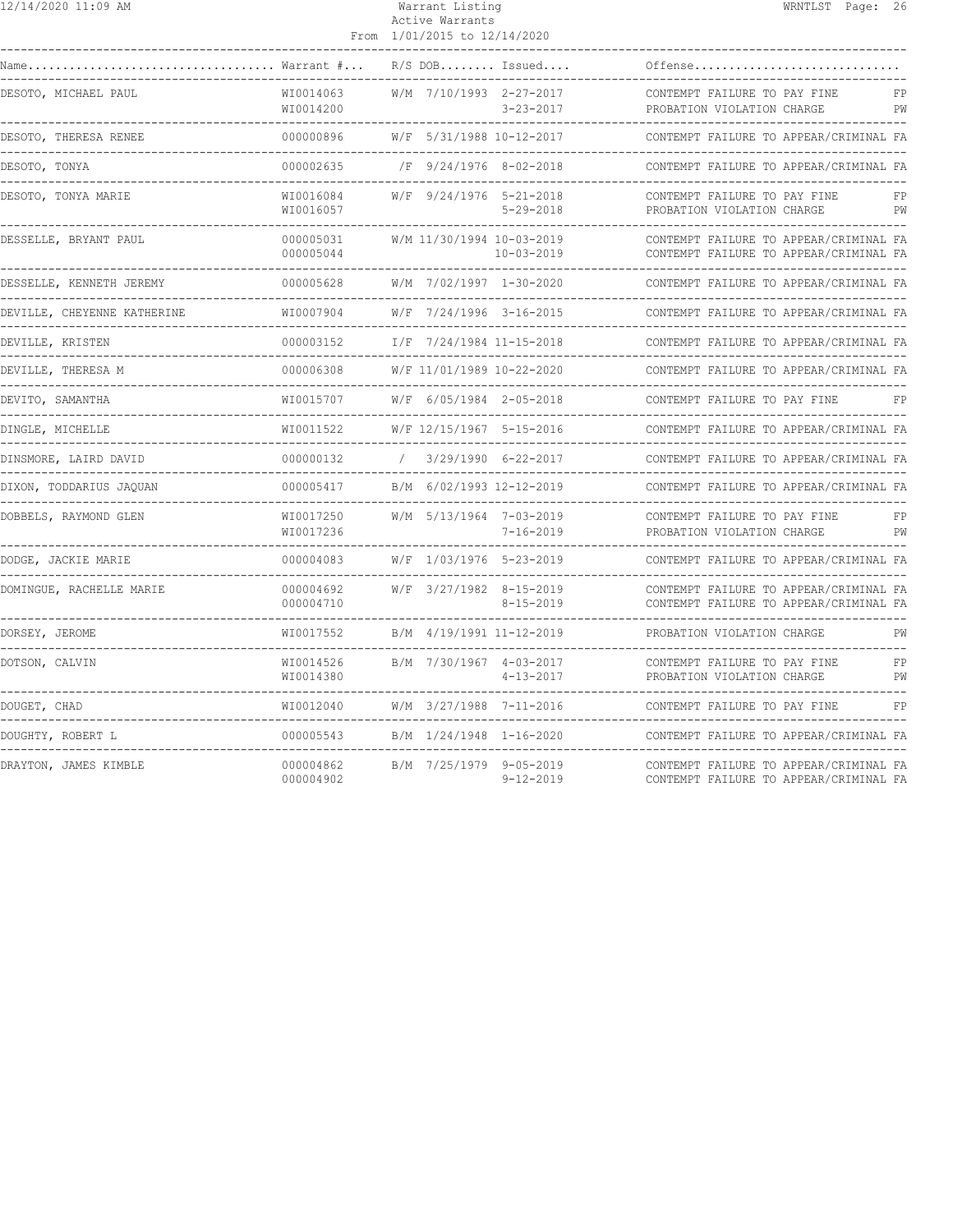| 12/14/2020 11:09 AM                    |                                                               | Warrant Listing<br>Active Warrants<br>From 1/01/2015 to 12/14/2020                                       | WRNTLST Page: 27                                                                                                                                                                                               |
|----------------------------------------|---------------------------------------------------------------|----------------------------------------------------------------------------------------------------------|----------------------------------------------------------------------------------------------------------------------------------------------------------------------------------------------------------------|
| Name                                   |                                                               | $\ldots \ldots \ldots \ldots \ldots$ Warrant $\# \ldots$ R/S DOB Issued                                  | Offense                                                                                                                                                                                                        |
| DROUIN, DWIGHT PAUL                    | 000006318                                                     | W/M 7/16/1983 10-29-2020                                                                                 | CONTEMPT FAILURE TO APPEAR/CRIMINAL FA                                                                                                                                                                         |
| DRUMGOOLE, KEITH LEONELL               | 000005821                                                     | B/M 8/14/1964 3-05-2020                                                                                  | CONTEMPT FAILURE TO APPEAR/CRIMINAL FA                                                                                                                                                                         |
| DUBEA, JONATHON ROSS                   | WI0015986                                                     | W/M 12/03/1996 5-07-2018                                                                                 | PROBATION VIOLATION CHARGE<br>PW                                                                                                                                                                               |
| DUBER, SONIA                           | WI0010859                                                     | W/F 10/06/1958 2-22-2016                                                                                 | CONTEMPT FAILURE TO PAY FINE<br>FP                                                                                                                                                                             |
| DUBOIS, KALEN                          | WI0018031                                                     | B/M 10/12/2000 9-14-2020                                                                                 | PROBATION VIOLATION CHARGE<br>PW                                                                                                                                                                               |
| DUBROC, MESHA DAWN CLARK               | 000006160<br>000006162<br>000006164<br>000006172<br>WI0018129 | W/F 6/02/1972 10-01-2020<br>$10 - 01 - 2020$<br>$10 - 01 - 2020$<br>$10 - 01 - 2020$<br>$10 - 01 - 2020$ | CONTEMPT FAILURE TO APPEAR/CRIMINAL FA<br>CONTEMPT FAILURE TO APPEAR/CRIMINAL FA<br>CONTEMPT FAILURE TO APPEAR/CRIMINAL FA<br>CONTEMPT FAILURE TO APPEAR/CRIMINAL FA<br>CONTEMPT FAILURE TO APPEAR FOR FAIL MW |
| DUCOTE, AMY MICHELLE                   | 000004387                                                     | W/F 6/09/1981 6-27-2019                                                                                  | CONTEMPT FAILURE TO APPEAR/CRIMINAL FA                                                                                                                                                                         |
| DUCOTE, CAROL LYNN                     | 000000908                                                     | W/F 1/06/1962 10-26-2017                                                                                 | CONTEMPT FAILURE TO APPEAR/CRIMINAL FA                                                                                                                                                                         |
| DUCOTE, CHRISTOPHER JOSEPH             | 000004982                                                     | W/M 7/25/1979 9-26-2019                                                                                  | CONTEMPT FAILURE TO APPEAR/CRIMINAL FA                                                                                                                                                                         |
| DUCOTE, CLINT NORRIS                   |                                                               | 000005299 W/M 6/18/1997 11-21-2019                                                                       | CONTEMPT FAILURE TO APPEAR/CRIMINAL FA                                                                                                                                                                         |
| DUFFIE, MAROUETTA M<br>--------------- | WI0018015                                                     | B/F 10/14/1988 8-10-2020                                                                                 | CONTEMPT FAILURE TO PAY FINE<br>FP                                                                                                                                                                             |
| DUFOUR, MICHAEL TILLMAN                | WI0013147                                                     | W/M 3/18/1963 11-30-2016                                                                                 | PW<br>PROBATION VIOLATION CHARGE                                                                                                                                                                               |
| DUHON, RAY ALLEN II                    | 000002369                                                     | W/M 9/14/1978 6-21-2018                                                                                  | CONTEMPT FAILURE TO APPEAR/CRIMINAL FA                                                                                                                                                                         |
| DUKES, DARLENE                         | WI0013131<br>WI0013112                                        | B/F 12/29/1974 11-17-2016<br>$11 - 23 - 2016$                                                            | CONTEMPT FAILURE TO PAY FINE<br>FP<br>PROBATION VIOLATION CHARGE<br>PW                                                                                                                                         |
| DUNBAR, MARY LEE                       | WI0014873                                                     | B/F 5/15/1951 6-01-2017<br>--------------------                                                          | PROBATION VIOLATION CHARGE<br>PW                                                                                                                                                                               |
| DUNCAN, RELISHA NINET                  | 000004661<br>WI0017687                                        | B/F 10/05/1977 8-08-2019<br>$1 - 09 - 2020$                                                              | CONTEMPT FAILURE TO APPEAR/CRIMINAL FA<br>CONTEMPT FAILURE TO APPEAR FOR FAIL MW                                                                                                                               |
| DUNCAN, SUZANNE ANTIONETTE             |                                                               | 000004007 /F 5/29/1970 5-09-2019                                                                         | CONTEMPT FAILURE TO APPEAR/CRIMINAL FA<br>----------------------------------                                                                                                                                   |
| DUNCANTEL, FLORA DENISE                | WI0017675<br>WI0017658                                        | B/F 11/05/1980 12-09-2019<br>$12 - 26 - 2019$                                                            | CONTEMPT FAILURE TO PAY FINE<br>FP<br>PROBATION VIOLATION CHARGE<br>PW                                                                                                                                         |
| DUNN, ASHLEY YVETTE                    | WI0015586<br>WI0015640                                        | B/F 3/10/1985 12-29-2017<br>1-22-2018                                                                    | PROBATION VIOLATION CHARGE<br>PW<br>CONTEMPT FAILURE TO PAY FINE<br>FP                                                                                                                                         |
| DUNN, JEREMY LEVINE                    | 000005959                                                     | /M 12/08/1980 7-30-2020                                                                                  | CONTEMPT FAILURE TO APPEAR/CRIMINAL FA                                                                                                                                                                         |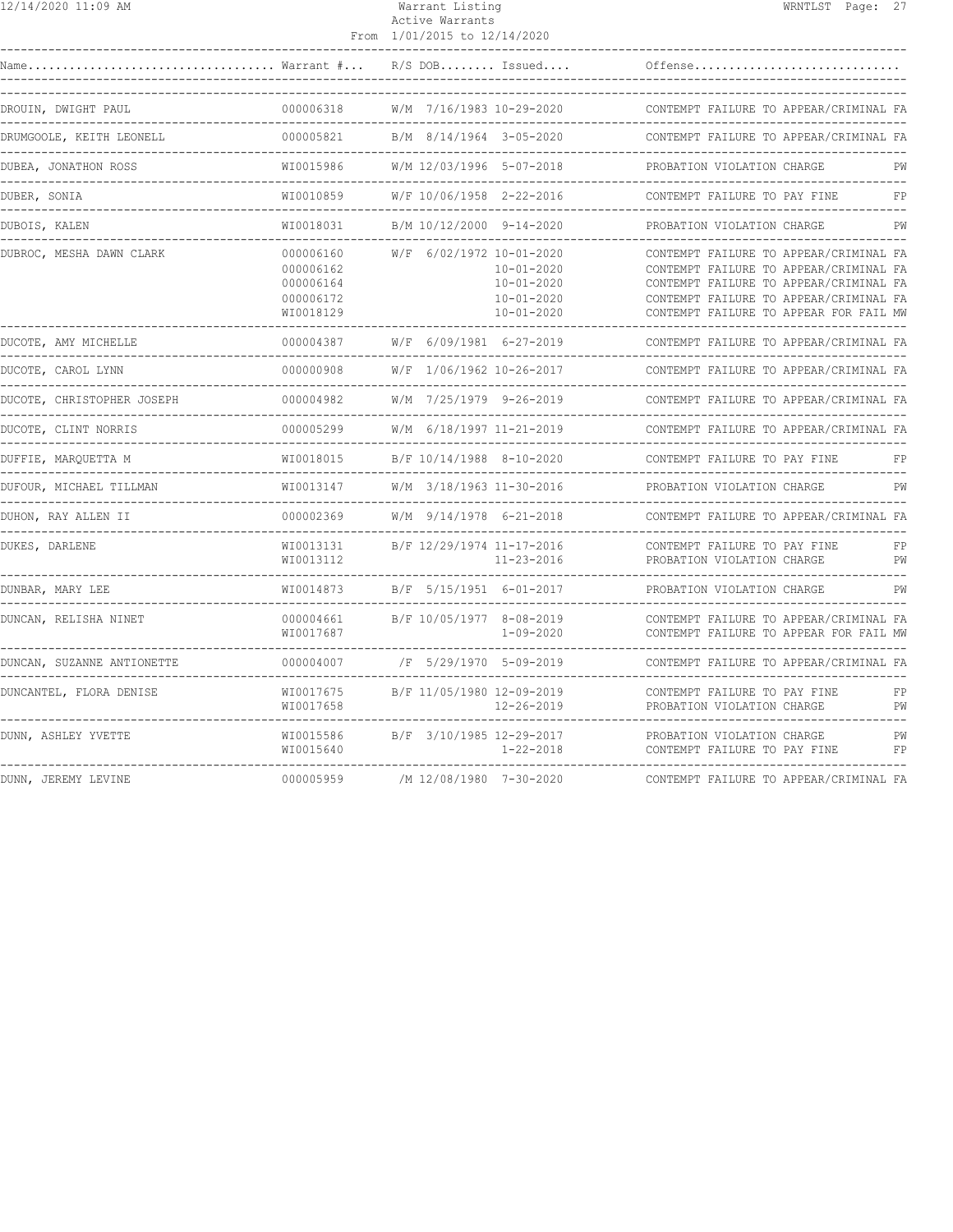| 12/14/2020 11:09 AM                           |                                 | Warrant Listing<br>Active Warrants<br>From 1/01/2015 to 12/14/2020 |                                              | WRNTLST Page: 28                                                                 |  |          |  |
|-----------------------------------------------|---------------------------------|--------------------------------------------------------------------|----------------------------------------------|----------------------------------------------------------------------------------|--|----------|--|
| Warrant #<br>Name                             |                                 |                                                                    | R/S DOB Issued                               | Offense                                                                          |  |          |  |
| DUNNING, CHRISTOPHER<br>___________________   | WI0010025                       |                                                                    | W/M 4/25/1986 11-05-2015                     | CONTEMPT FAILURE TO APPEAR/CRIMINAL FA                                           |  |          |  |
| DUNNING, CHRISTOPHER                          | WI0013696                       |                                                                    | W/M 4/25/1986 1-26-2017                      | CONTEMPT FAILURE TO APPEAR/CRIMINAL FA                                           |  |          |  |
| DUPREE, DAVID M JR                            | WI0012902                       |                                                                    | W/M 9/10/1976 11-03-2016                     | CONTEMPT FAILURE TO APPEAR/CRIMINAL FA                                           |  |          |  |
| DURANT, JACOB                                 | 000001954                       |                                                                    | W/M 9/18/1983 4-05-2018                      | CONTEMPT FAILURE TO APPEAR/CRIMINAL FA                                           |  |          |  |
| DURISON, REBECCA J                            | WI0016431<br>WI0016444          |                                                                    | W/F 5/07/1976 9-24-2018<br>$9 - 26 - 2018$   | PROBATION VIOLATION CHARGE<br>CONTEMPT FAILURE TO PAY FINE                       |  | PW<br>FP |  |
| DURISSEAU, JAMES DONALD                       | WI0013568<br>WI0013497          |                                                                    | B/M 5/18/1959 1-03-2017<br>$1 - 12 - 2017$   | CONTEMPT FAILURE TO PAY FINE<br>PROBATION VIOLATION CHARGE                       |  | FP<br>PW |  |
| DUROCHER, KARISSA J                           | WI0015987                       |                                                                    | W/F 1/24/1979 5-07-2018                      | PROBATION VIOLATION CHARGE                                                       |  | PW       |  |
| EAKINS, ANTOINE KENTRELL                      | 000003082<br><u>uuuuuuuuuuu</u> |                                                                    | B/M 12/13/1982 10-25-2018                    | CONTEMPT FAILURE TO APPEAR/CRIMINAL FA<br>_____________________________          |  |          |  |
| EARNEST, DANA LASHAE                          | 000005374<br>WI0017643          |                                                                    | W/F 10/09/1986 12-05-2019<br>12-13-2019      | CONTEMPT FAILURE TO APPEAR/CRIMINAL FA<br>PROBATION VIOLATION CHARGE             |  | PW       |  |
| EBARB, SHARON L                               | WI0013149<br>WI0013582          |                                                                    | W/F 4/30/1957 11-30-2016<br>1-09-2017        | PROBATION VIOLATION CHARGE<br>CONTEMPT FAILURE TO PAY FINE                       |  | PW<br>FP |  |
| EBERT, LAKEN L                                | 000006326<br>000006355          |                                                                    | W/F 7/22/1987 10-29-2020<br>$11 - 05 - 2020$ | CONTEMPT FAILURE TO APPEAR/CRIMINAL FA<br>CONTEMPT FAILURE TO APPEAR/CRIMINAL FA |  |          |  |
| EBEY, REBECCA LYNN                            | WI0018032                       |                                                                    | W/F 11/28/1984 9-14-2020                     | PROBATION VIOLATION CHARGE                                                       |  | PW       |  |
| EDDIE, ANTONIO ORLANDO                        | 000005130                       |                                                                    | B/M 9/16/1988 10-17-2019                     | CONTEMPT FAILURE TO APPEAR/CRIMINAL FA                                           |  |          |  |
| EDEN, ERIC RYAN                               | 000000191                       |                                                                    | W/M 6/11/1983 6-29-2017                      | CONTEMPT FAILURE TO APPEAR/CRIMINAL FA                                           |  |          |  |
| EDWARDS, BROGAN BLUE                          | WI0017624                       |                                                                    | W/M 9/12/1984 12-06-2019                     | PROBATION VIOLATION CHARGE                                                       |  |          |  |
| EDWARDS, JENNY<br>--------------------------- | WI0013711                       |                                                                    | W/F 9/30/1953 1-26-2017                      | CONTEMPT FAILURE TO APPEAR/CRIMINAL FA                                           |  |          |  |
| EDWARDS, LINDSEY CAUTHEN                      | WI0017870                       |                                                                    | W/F 9/05/1984 6-16-2020                      | PROBATION VIOLATION CHARGE                                                       |  | PW       |  |
| EDWARDS, MICHELLE LEE                         | 000001359                       |                                                                    | W/F 10/19/1970 1-04-2018                     | CONTEMPT FAILURE TO APPEAR/CRIMINAL FA                                           |  |          |  |
| EDWARDS, TERRI A.                             | WI0008200                       |                                                                    | W/F 3/21/1972 4-30-2015                      | CONTEMPT FAILURE TO APPEAR/CRIMINAL FA                                           |  |          |  |
| EDWARDS, VERNON L JR                          | 000005275                       |                                                                    | B/M 4/08/1996 11-14-2019                     | CONTEMPT FAILURE TO APPEAR/CRIMINAL FA                                           |  |          |  |
| EGGINS, LASHARNA                              | 000005867                       |                                                                    | B/F 6/24/1971 6-17-2020                      | CONTEMPT FAILURE TO PAY FINE                                                     |  | FA       |  |
|                                               |                                 |                                                                    |                                              |                                                                                  |  |          |  |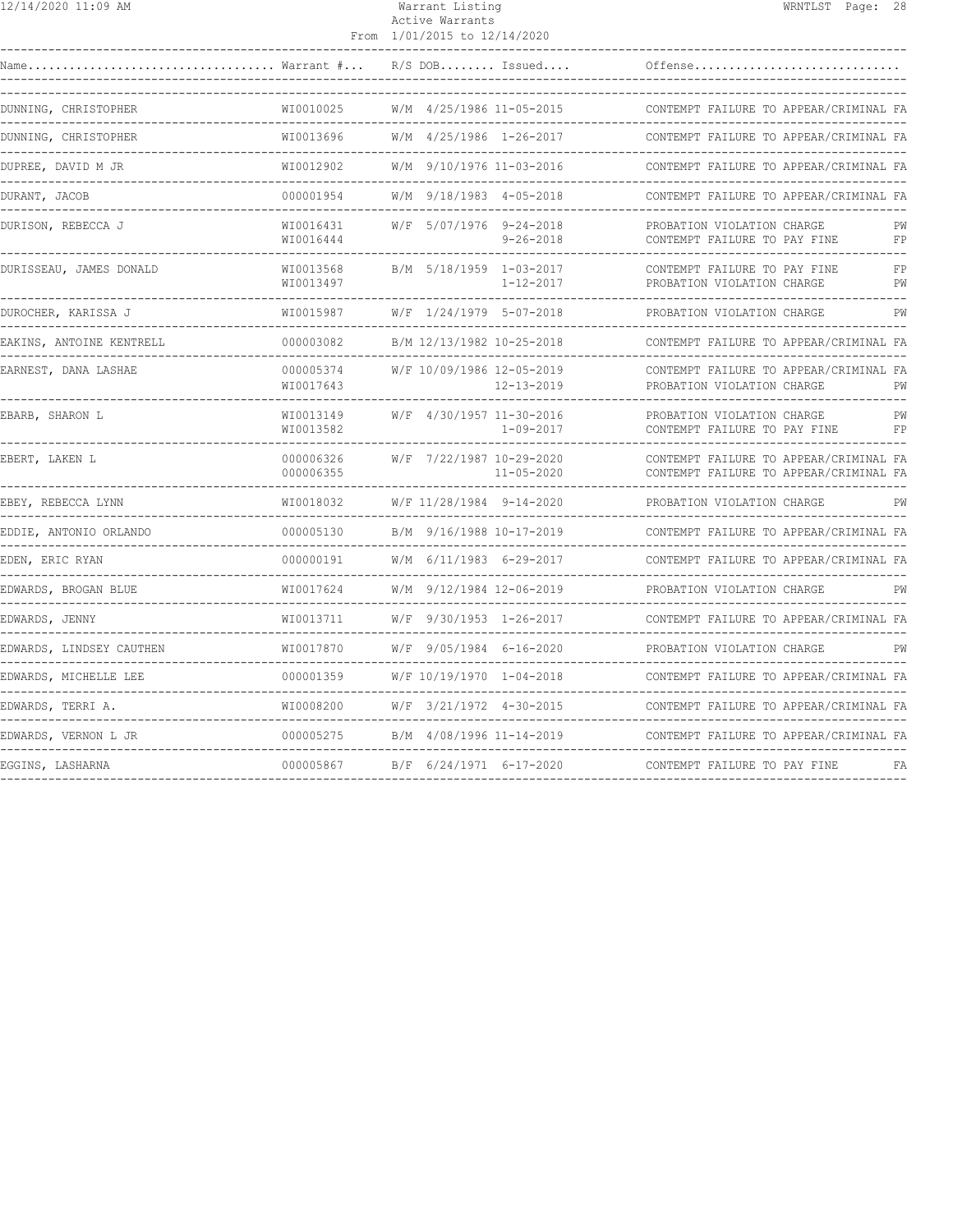| 12/14/2020 11:09 AM                |                           | Warrant Listing                                 | WRNTLST Page: 29                                                                 |
|------------------------------------|---------------------------|-------------------------------------------------|----------------------------------------------------------------------------------|
|                                    |                           | Active Warrants<br>From 1/01/2015 to 12/14/2020 |                                                                                  |
| Name                               | Warrant #                 | $R/S$ DOB Issued                                | Offense                                                                          |
| EGGINS, SHARON                     | WI0008469                 | B/F 3/06/1966 5-14-2015                         | PROBATION VIOLATION CHARGE<br>PW                                                 |
| EGGINS, SHAUNIC                    | 000003523<br>___________  | B/F 4/17/1985 1-24-2019                         | CONTEMPT FAILURE TO APPEAR/CRIMINAL FA                                           |
| EHRKE, STEVEN JOSEPH               | 000002953<br>------------ | /M 2/03/1995 10-08-2018                         | CONTEMPT FAILURE TO APPEAR/CRIMINAL FA                                           |
| ELDER, CHAD Y                      | WT0017449                 | W/M 4/29/1971 9-26-2019                         | PROBATION VIOLATION CHARGE                                                       |
| ELIE, JAMES II                     | WI0012216                 | B/M 4/18/1999 8-04-2016                         | CONTEMPT FAILURE TO APPEAR/CRIMINAL FA                                           |
| ELLIS, ADAM DANIEL                 | WI0016879                 | W/M 7/25/1987 2-25-2019                         | CONTEMPT FAILURE TO PAY FINE<br>FP                                               |
| ELLIS, WALTER LOUIS                | 000005900                 | W/M 7/16/1972 7-02-2020                         | CONTEMPT FAILURE TO APPEAR/CRIMINAL FA                                           |
| ELLISON, EITHRIA M                 | 000004094                 | B/F 9/15/1979 5-23-2019                         | CONTEMPT FAILURE TO APPEAR/CRIMINAL FA                                           |
| ELMORE, KELVIN                     | WT0008588                 | B/M 9/10/1961 5-22-2015                         | CONTEMPT FAILURE TO APPEAR/CRIMINAL FA                                           |
| EPNETT, DYLAN SCOTT                | WI0018026<br>WI0018062    | W/M 1/27/1997 8-19-2020<br>$9 - 29 - 2020$      | CONTEMPT FAILURE TO PAY FINE<br>FP<br>PROBATION VIOLATION CHARGE<br>PW           |
| ERVIN, DAKOTA LEE                  | 000006202                 | W/M 6/05/1995 10-08-2020                        | CONTEMPT FAILURE TO APPEAR/CRIMINAL FA                                           |
| ESOUIVEL-HERNANDEZ, CARLOS EDUARDO | 000006089                 | H/M 1/01/1988 9-10-2020                         | CONTEMPT FAILURE TO APPEAR/CRIMINAL FA                                           |
| ESTES, AMANDA                      | WI0012382<br>WI0012496    | W/F 0/00/0000 8-29-2016<br>$9 - 22 - 2016$      | CONTEMPT FAILURE TO PAY FINE<br>FP<br>PROBATION VIOLATION CHARGE<br>PW           |
| ESTRELLA, JOAN                     | WI0015108                 | B/M 1/18/1980 7-10-2017                         | FP<br>CONTEMPT FAILURE TO PAY FINE                                               |
| ESTRELLA, JUAN DEDIOS              | 000002197                 | /M 1/18/1980 5-10-2018                          | CONTEMPT FAILURE TO APPEAR/CRIMINAL FA<br>---------------------------------      |
| EVANS, ALFRED JARROD               | WI0015975                 | B/M 10/01/1982 5-01-2018                        | CONTEMPT FAILURE TO PAY FINE<br>FP                                               |
| EVANS, ASHLEY MICHELLE             | 000004851                 | B/F 8/05/1991 9-05-2019                         | CONTEMPT FAILURE TO APPEAR/CRIMINAL FA                                           |
| EVANS, BRANDIE LEIGH               | WI0016560                 | W/F 8/11/1989 11-08-2018                        | PROBATION VIOLATION CHARGE<br>PW                                                 |
| EVANS, EUGENE O                    | 000006413<br>000006462    | B/M 12/17/1960 12-03-2020<br>$12 - 03 - 2020$   | CONTEMPT FAILURE TO APPEAR/CRIMINAL FA<br>CONTEMPT FAILURE TO APPEAR/CRIMINAL FA |
| EVANS, JEANIE NYOKA HEBERT         | 000006107<br>000006137    | W/F 11/27/1981 9-17-2020<br>$9 - 17 - 2020$     | CONTEMPT FAILURE TO APPEAR/CRIMINAL FA<br>CONTEMPT FAILURE TO APPEAR/CRIMINAL FA |
| EVANS, KERON                       | 000003749                 | B/M 1/15/1995 3-21-2019                         | CONTEMPT FAILURE TO APPEAR/CRIMINAL FA                                           |
| EVANS, LAKETRA D                   | WI0010554                 | B/F 8/22/1987 1-28-2016                         | CONTEMPT FAILURE TO PAY FINE<br>FP                                               |
|                                    |                           |                                                 |                                                                                  |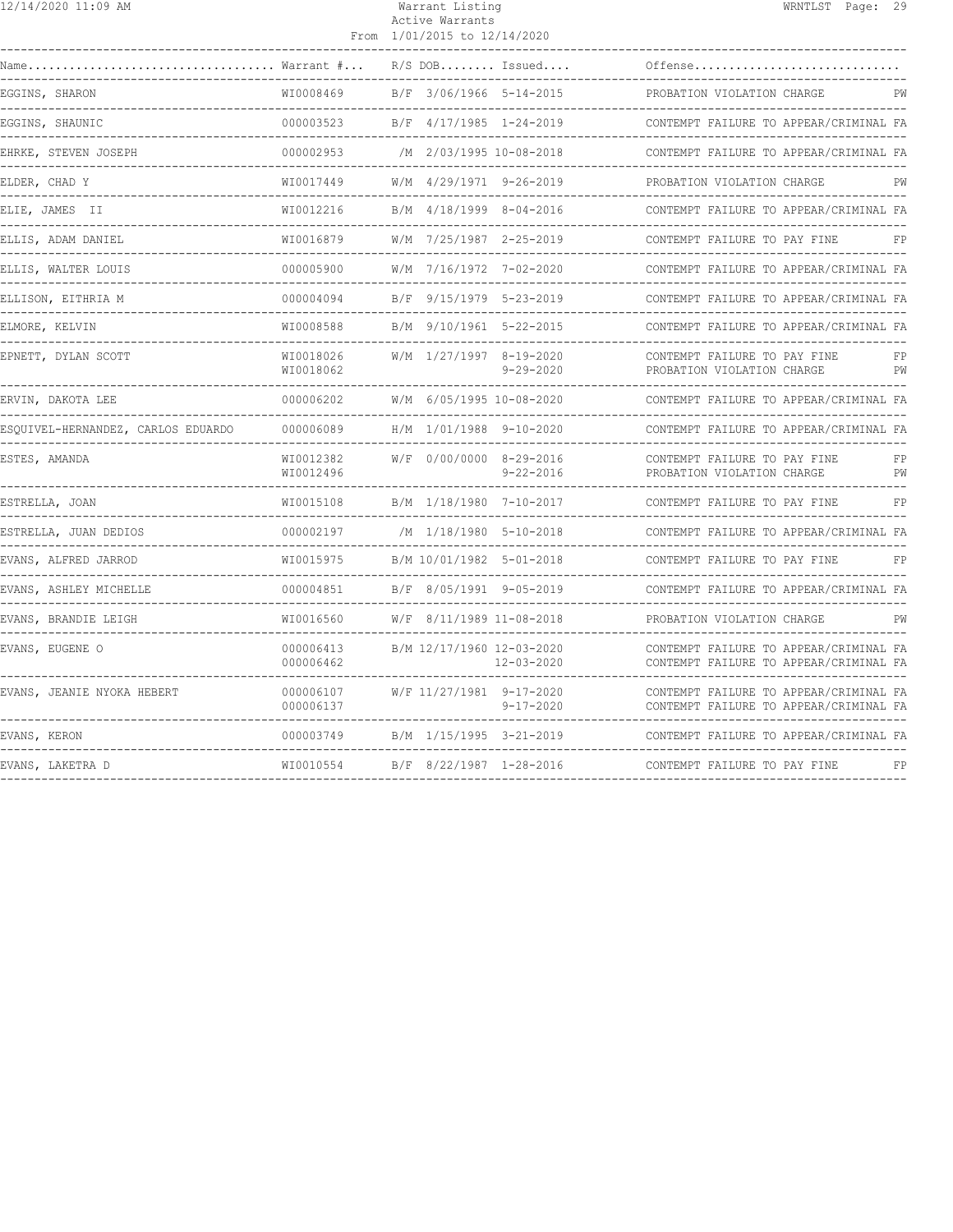| 12/14/2020 11:09 AM      |                                     | Warrant Listing<br>Active Warrants<br>From 1/01/2015 to 12/14/2020 |                                      | WRNTLST Page: 30                                                                                                     |  |
|--------------------------|-------------------------------------|--------------------------------------------------------------------|--------------------------------------|----------------------------------------------------------------------------------------------------------------------|--|
| Name                     | Warrant #                           |                                                                    | $R/S$ DOB Issued                     | Offense                                                                                                              |  |
| EVANS, REBEKAH           | 000002729                           | W/F 7/25/1986 8-23-2018                                            |                                      | CONTEMPT FAILURE TO APPEAR/CRIMINAL FA                                                                               |  |
| EVERT, DANIEL            | 2015005388                          | B/M 4/22/1979 9-17-2015                                            |                                      | CONTEMPT FAILURE TO APPEAR/CRIMINAL FA                                                                               |  |
| FAGOT, PIERRE JOSEPH III | 000003768                           | W/M 4/27/1993 3-28-2019                                            |                                      | CONTEMPT FAILURE TO APPEAR/CRIMINAL FA                                                                               |  |
| FAHRENBACHER, MARY M     | 000003875                           | $W/F$ 4/05/1966 4-18-2019                                          |                                      | CONTEMPT FAILURE TO APPEAR/CRIMINAL FA                                                                               |  |
| FAIN, JEFFREY MARTIN JR  | 000005256                           | W/M 11/13/1999 11-14-2019                                          |                                      | CONTEMPT FAILURE TO APPEAR/CRIMINAL FA                                                                               |  |
| FAIR, DEMETRES           | WI0011981<br>WI0012043              | B/M 10/27/1991 6-27-2016                                           | $7 - 21 - 2016$                      | CONTEMPT FAILURE TO PAY FINE<br>FP<br>PROBATION VIOLATION CHARGE<br>PW<br>-------------------------------            |  |
| FAIR, GLADYS             | WI0016207                           | B/F 9/13/1961 7-13-2018                                            |                                      | PROBATION VIOLATION CHARGE<br>PW                                                                                     |  |
| FAMBRO, MELVIN           | WI0010056                           | B/M 6/28/1992 11-05-2015                                           |                                      | CONTEMPT FAILURE TO APPEAR/CRIMINAL FA<br>----------------------------------                                         |  |
| FAROUHAR, TONIA JOYCE    | 000005731                           | W/F 9/15/1973 2-20-2020                                            |                                      | CONTEMPT FAILURE TO APPEAR/CRIMINAL FA                                                                               |  |
| FARRIS, SHAVADREA        | 000001497                           | B/F 8/13/1991 1-25-2018                                            |                                      | CONTEMPT FAILURE TO APPEAR/CRIMINAL FA                                                                               |  |
| FARRIS, TERRAL DESHUN    | WI0016294                           | /M 5/30/1985 8-06-2018                                             |                                      | CONTEMPT FAILURE TO PAY FINE<br>FP                                                                                   |  |
| FAUSPHOUL, TODD O        | WI0011734<br>.                      |                                                                    | W/M 6/27/1962 6-16-2016              | CONTEMPT FAILURE TO APPEAR/CRIMINAL FA                                                                               |  |
| FEAZELL, KAREE LEA       | WI0016740                           |                                                                    | W/F 10/12/1979 1-04-2019             | CONTEMPT FAILURE TO PAY FINE<br>FP                                                                                   |  |
| FELIX, JALEEL LASHAWN    | WI0017544<br>000005178<br>WI0017553 | B/M 6/03/1998 10-31-2019                                           | $11 - 05 - 2019$<br>$11 - 12 - 2019$ | CONTEMPT FAILURE TO APPEAR FOR FAIL MW<br>CONTEMPT FAILURE TO APPEAR/CRIMINAL FA<br>PROBATION VIOLATION CHARGE<br>PW |  |
| FERGUSON, JONATHON       | WI0008672                           | B/M 11/09/1983 5-29-2015                                           |                                      | CONTEMPT FAILURE TO APPEAR/CRIMINAL FA                                                                               |  |
| FERRIER, DONALD JOSEPH   | 000003279                           | W/M 11/23/1984 12-06-2018                                          |                                      | CONTEMPT FAILURE TO APPEAR/CRIMINAL FA                                                                               |  |
| FIELD, CHARLES JOSEPH    | 000001127<br>WI0015556              | W/M 3/04/1961 12-07-2017                                           | $12 - 18 - 2017$                     | CONTEMPT FAILURE TO APPEAR/CRIMINAL FA<br>CONTEMPT FAILURE TO PAY FINE<br>FP                                         |  |
| FIELDS, ALVIN Y          | 000004092<br>WI0017111              | B/M 2/11/1958 5-23-2019                                            | $5 - 23 - 2019$                      | CONTEMPT FAILURE TO APPEAR/CRIMINAL FA<br>CONTEMPT FAILURE TO APPEAR FOR FAIL MW                                     |  |
| FIELDS, BRANDON          | 000001479                           | B/M 2/01/1983 1-18-2018                                            |                                      | CONTEMPT FAILURE TO APPEAR/CRIMINAL FA                                                                               |  |
| FIELDS, EDWIN RONDALE II | WI0017916<br>WI0017885              | B/M 3/01/1995 6-17-2020                                            | $6 - 25 - 2020$                      | CONTEMPT FAILURE TO PAY FINE<br>FP<br>PROBATION VIOLATION CHARGE<br>PW                                               |  |
| FIELDS, NIESHA NICOLE    | WI0017980                           | B/F 2/12/1990 8-04-2020                                            |                                      | PW<br>PROBATION VIOLATION CHARGE                                                                                     |  |
|                          |                                     |                                                                    |                                      |                                                                                                                      |  |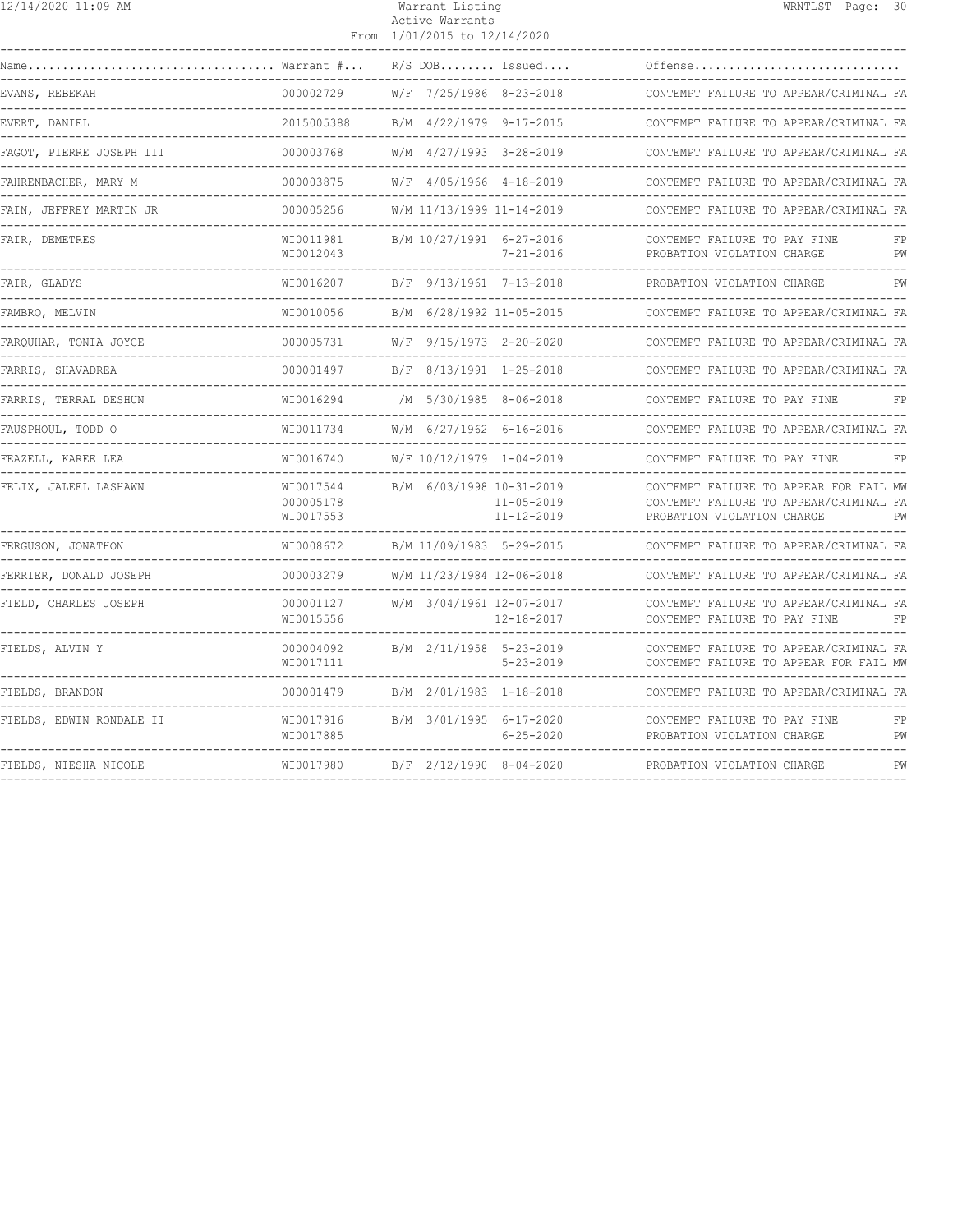| 12/14/2020 11:09 AM       |                          | Warrant Listing<br>Active Warrants<br>From 1/01/2015 to 12/14/2020 | WRNTLST Page: 31                                                           |
|---------------------------|--------------------------|--------------------------------------------------------------------|----------------------------------------------------------------------------|
| Warrant #                 |                          | $R/S$ DOB Issued                                                   | Offense                                                                    |
| FISHER, BOBBY             | WI0011963                | B/M 3/29/1960 7-07-2016                                            | CONTEMPT FAILURE TO APPEAR/CRIMINAL FA                                     |
| FISHER, KENDRICK LEE      | 000005116                | B/M 7/27/1986 10-17-2019                                           | CONTEMPT FAILURE TO APPEAR/CRIMINAL FA                                     |
| FISHER, MICHAEL PAUL      | 000001533                | B/M 6/08/1977 2-01-2018                                            | CONTEMPT FAILURE TO APPEAR/CRIMINAL FA                                     |
| FISHER, ROBERT            | WI0017689                | B/M 4/03/1998 1-09-2020                                            | CONTEMPT FAILURE TO APPEAR FOR FAIL MW                                     |
| FISHER, ROBERT QUATERIUS  | 000005506                | B/M 4/03/1998 1-09-2020                                            | CONTEMPT FAILURE TO APPEAR/CRIMINAL FA<br>-------------------------------- |
| FLANAGAN, KATRAIL         | WI0010055                | B/M 8/28/1996 11-05-2015                                           | CONTEMPT FAILURE TO APPEAR/CRIMINAL FA<br>_______________________________  |
| FLEMING, LEE CHESTER      | WI0008646                | B/M 1/16/1984 5-22-2015                                            | CONTEMPT FAILURE TO PAY FINE<br>FP                                         |
| FLEMING, ROLAND           | WI0015298                | B/M 2/23/1980 8-28-2017                                            | CONTEMPT FAILURE TO PAY FINE<br>FP                                         |
| FLORA, JOSEPH RYAN        | 000004504                | W/M 5/24/1976 7-18-2019                                            | CONTEMPT FAILURE TO APPEAR/CRIMINAL FA                                     |
| FLORES-AMAYA, LUCIA       | 000005521                | /F 5/25/1978 1-09-2020                                             | CONTEMPT FAILURE TO APPEAR/CRIMINAL FA                                     |
| FLOWERS, TERANCE          | 000005899                | B/M 10/18/1994 7-02-2020                                           | CONTEMPT FAILURE TO APPEAR/CRIMINAL FA                                     |
| FLOYD, JEREMY JAMES       | 000005619                | W/M 1/24/1995 1-30-2020                                            | CONTEMPT FAILURE TO APPEAR/CRIMINAL FA                                     |
| FONDONG, MAXCINE          | 000006302                | B/F 12/14/1987 10-22-2020                                          | CONTEMPT FAILURE TO APPEAR/CRIMINAL FA                                     |
| FONTANEZ, ERINALDO L      | WI0016561                | H/M 10/30/1960 11-08-2018                                          | PROBATION VIOLATION CHARGE<br>PW                                           |
| FORD, CARLOS MANUEL       | WI0017548                | B/M 8/05/1959 10-21-2019                                           | CONTEMPT FAILURE TO PAY FINE<br>FP                                         |
| FORD, CYRIL ANTHONY JR    | 000005680<br>----------- | /M 1/02/1973 2-06-2020                                             | CONTEMPT FAILURE TO APPEAR/CRIMINAL FA                                     |
| FORD, DEVIN PATRICK       | 000006096                | W/M 5/11/1993 9-10-2020                                            | CONTEMPT FAILURE TO APPEAR/CRIMINAL FA                                     |
| FORD, DONNIE DREW         | WI0016530<br>WI0016595   | W/M 1/20/1978 10-29-2018<br>$11 - 20 - 2018$                       | PROBATION VIOLATION CHARGE<br>PW<br>CONTEMPT FAILURE TO PAY FINE<br>FP     |
| FORD, NICHOLAS TREVOR     | 000004927                | W/M 11/16/1997 9-19-2019                                           | CONTEMPT FAILURE TO APPEAR/CRIMINAL FA                                     |
| FORD, WHITNEY LEBOUEF     | WI0016750<br>WI0016836   | W/F 10/29/1987 1-08-2019<br>$2 - 05 - 2019$                        | PROBATION VIOLATION CHARGE<br>PW<br>CONTEMPT FAILURE TO PAY FINE<br>FP     |
| FORTENBERRY, JOE TYLER    | 000006038                | W/M 12/01/1982 8-13-2020                                           | CONTEMPT FAILURE TO APPEAR/CRIMINAL FA                                     |
| FOSS, MELISSA RENEE HAYES | WI0017931                | W/F 1/13/1985 7-06-2020                                            | PROBATION VIOLATION CHARGE<br>PW                                           |
| FOSTER, ANGELINA MICHELLE | WI0016869                | B/F 3/24/1974 2-19-2019                                            | FP<br>CONTEMPT FAILURE TO PAY FINE                                         |
|                           |                          |                                                                    |                                                                            |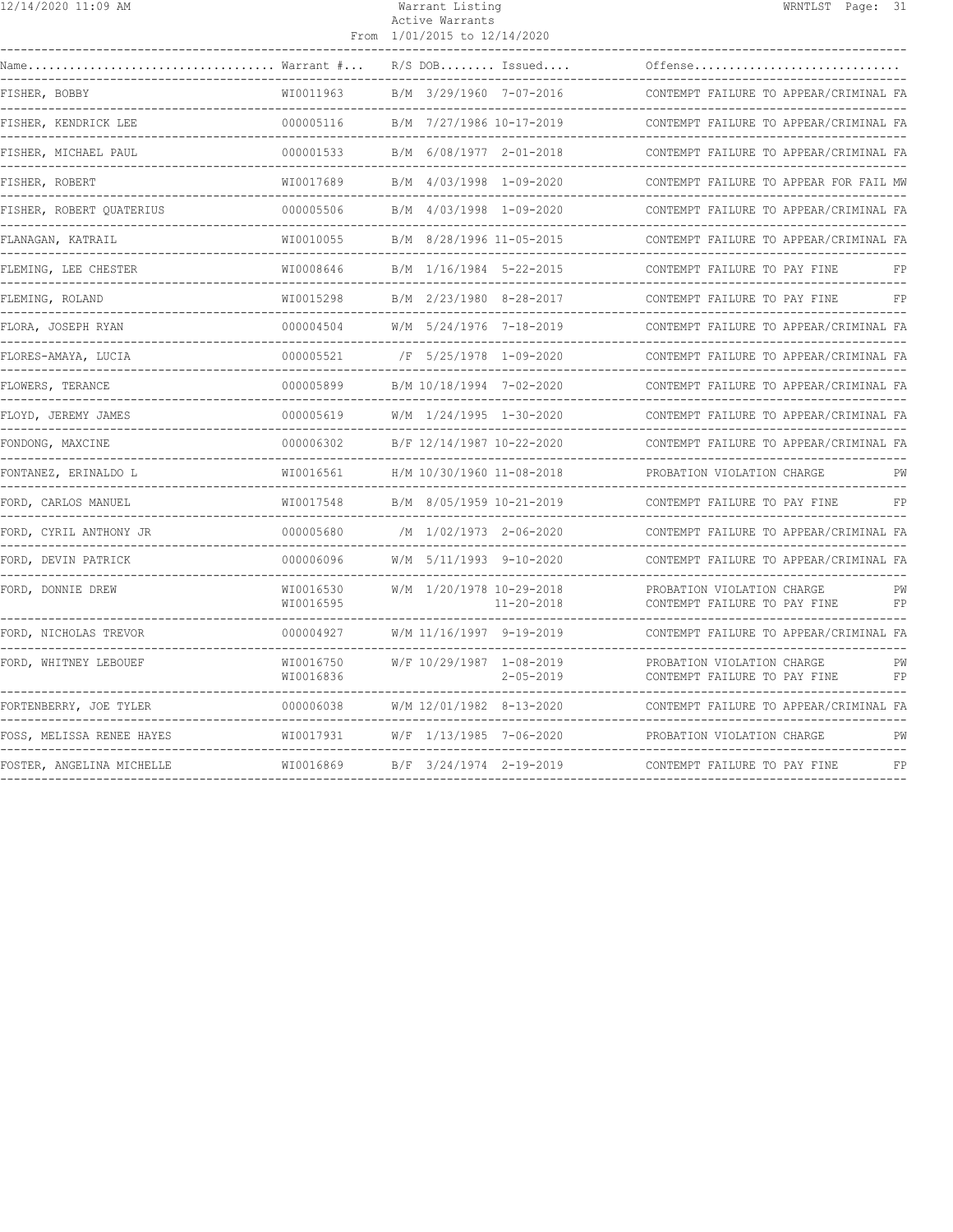| 12/14/2020 11:09 AM         |                        | Warrant Listing<br>Active Warrants<br>From 1/01/2015 to 12/14/2020 | WRNTLST Page: 32                                                                                                     |
|-----------------------------|------------------------|--------------------------------------------------------------------|----------------------------------------------------------------------------------------------------------------------|
| Name                        | Warrant #              | $R/S$ DOB Issued                                                   | Offense                                                                                                              |
| FOSTER, ISIAH               | 000001288              | U/M 11/03/1986 1-04-2018                                           | CONTEMPT FAILURE TO APPEAR/CRIMINAL FA                                                                               |
| FOSTER, KEIJANEA ZACOREA    | WI0018121              | B/F 12/02/2000 10-15-2020                                          | -------------------------------<br>CONTEMPT FAILURE TO PAY FINE<br>FP                                                |
| FOSTER, RASHAAD             | 000001583              | B/M 11/16/1982 2-08-2018                                           | CONTEMPT FAILURE TO APPEAR/CRIMINAL FA<br>----------------------------                                               |
| FOSTER, RUSSELL ALAN        | WI0018068              | W/M 9/25/1967 10-16-2020                                           | PROBATION VIOLATION CHARGE<br>РW                                                                                     |
| FOSTER, STEPHAN DARNELL JR  | WI0018125<br>WI0018140 | B/M 1/26/2002 9-18-2020<br>$11 - 16 - 2020$                        | FP<br>CONTEMPT FAILURE TO PAY FINE<br>PROBATION VIOLATION CHARGE<br>PW                                               |
| FOUNTAIN, AZELIN            | WI0018091              | B/F 6/30/1996 11-09-2020<br>----------------                       | PROBATION VIOLATION CHARGE<br>PW                                                                                     |
| FOX, DONOVAN A              | WI0009057              | B/M 9/23/1992 7-08-2015                                            | CONTEMPT FAILURE TO PAY FINE<br>FP                                                                                   |
| FOX, JAMES                  | WI0011555              | W/M 6/19/1967 5-15-2016                                            | CONTEMPT FAILURE TO APPEAR/CRIMINAL FA                                                                               |
| FOY, JASON                  | 000005844              | W/M 8/31/1978 5-28-2020                                            | CONTEMPT FAILURE TO APPEAR/CRIMINAL FA                                                                               |
| FRANCIS, NAKIA KATRISE      | 000000630              | B/F 5/10/1977 8-31-2017                                            | CONTEMPT FAILURE TO APPEAR/CRIMINAL FA                                                                               |
| FRANCOIS, MEGEN ANN         | 000006064<br>WI0018113 | W/F 9/20/1980 8-20-2020<br>$10 - 05 - 2020$                        | CONTEMPT FAILURE TO APPEAR/CRIMINAL FA<br>CONTEMPT FAILURE TO APPEAR/CRIMINAL FP                                     |
| FRANK, JARRELL              | WI0008882              | B/M 3/01/1992 6-18-2015<br>_________________                       | CONTEMPT FAILURE TO APPEAR/CRIMINAL FA<br>------------------------------                                             |
| FRANKLIN, BRITTANY          | 000005970<br>WI0017830 | W/F 4/04/1996 2-13-2020<br>$5 - 18 - 2020$                         | CONTEMPT FAILURE TO APPEAR FOR FAIL FA<br>PROBATION VIOLATION CHARGE<br>PW<br>______________________________________ |
| FRANKS, DRUITTE L JR        | 000004000              | W/M 10/12/1953 5-09-2019                                           | CONTEMPT FAILURE TO APPEAR/CRIMINAL FA                                                                               |
| FRAZIER, LEODIES CHARLES JR | WI0018097<br>WT0018141 | B/M 4/12/1978 10-19-2020<br>$11 - 16 - 2020$                       | CONTEMPT FAILURE TO PAY FINE<br>FP<br>PROBATION VIOLATION CHARGE<br>PW                                               |
| FRAZIER, MEAGAN ELIZABETH   | 000006180              | W/F 5/04/1988 10-01-2020                                           | CONTEMPT FAILURE TO APPEAR/CRIMINAL FA                                                                               |
| FRAZIER, TYRANESHA ALEXUSS  | WI0017911              | B/F 1/15/1999 6-17-2020                                            | CONTEMPT FAILURE TO PAY FINE<br>FP                                                                                   |
| FREE, DANIEL WAYLAND        | WI0016859              | /M 8/02/1977 2-19-2019                                             | PROBATION VIOLATION CHARGE<br>PW                                                                                     |
| FREE, MARSHALL GENE         | WI0013872              | $W/M$ 2/28/1975 2-16-2017                                          | CONTEMPT FAILURE TO APPEAR/CRIMINAL FA                                                                               |
| FREEMAN, CLASSIE Q          | WI0017958<br>WI0017964 | B/F 1/02/1981 6-30-2020<br>7-22-2020                               | CONTEMPT FAILURE TO PAY FINE<br>FP<br>PROBATION VIOLATION CHARGE<br>PW                                               |
| FRENCH, JASON PAUL          | 000000041              | W/M 5/02/1977 5-25-2017                                            | CONTEMPT FAILURE TO APPEAR/CRIMINAL FA                                                                               |
| FRIEND, BILLY               | 000006394              | W/M 9/04/1990 11-19-2020                                           | CONTEMPT FAILURE TO APPEAR/CRIMINAL FA                                                                               |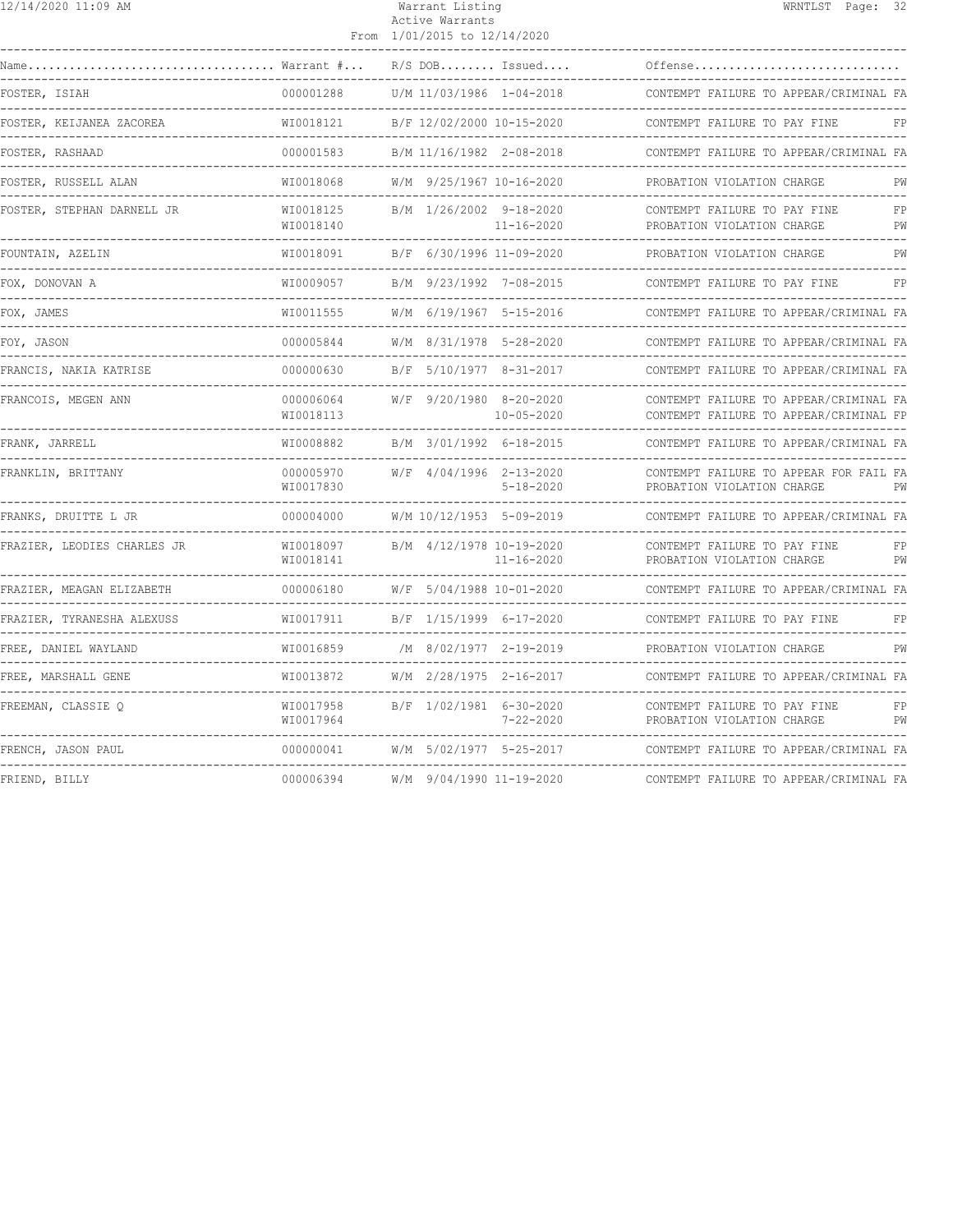|  | 12/14/2020 11:09 AM |  |  |  |
|--|---------------------|--|--|--|
|--|---------------------|--|--|--|

#### Warrant Listing National Communication of MRNTLST Page: 33 Active Warrants

|                                    |                                     | From 1/01/2015 to 12/14/2020 |                                     |                                                                                            |                |
|------------------------------------|-------------------------------------|------------------------------|-------------------------------------|--------------------------------------------------------------------------------------------|----------------|
| Name. $\ldots$                     | $\ldots$ Warrant $\# \ldots$        |                              | $R/S$ DOB Issued                    | Offense                                                                                    |                |
| FRUGE, JASON<br>---------------    | 000005727<br>------------           | W/M 10/10/1980 2-13-2020     |                                     | CONTEMPT FAILURE TO APPEAR/CRIMINAL FA                                                     |                |
| FULLER, PAUL ANTHONY               | WI0012455                           | B/M 5/29/1984 9-15-2016      |                                     | CONTEMPT FAILURE TO APPEAR/CRIMINAL FA                                                     |                |
| FULTON, CRYSTAL NICOLE             | 000004322                           | B/F 4/12/1985 6-27-2019      |                                     | CONTEMPT FAILURE TO APPEAR/CRIMINAL FA                                                     |                |
| FULTON, WILLIAM J<br>.             | WI0007480                           | B/M 8/15/1972 1-13-2015      |                                     | CONTEMPT FAILURE TO APPEAR/CRIMINAL FA                                                     |                |
| FULTON, WILLIAM J<br>------------- | WI0014241                           | B/M 8/15/1972 3-23-2017      |                                     | CONTEMPT FAILURE TO APPEAR/CRIMINAL FA<br>--------------------------                       |                |
| FUTRELL, DANIEL J<br>-----------   | WI0007602                           | W/M 5/31/1988 1-26-2015      |                                     | PROBATION VIOLATION CHARGE                                                                 | PW             |
| FUTRELL, LISA F                    | 000003308                           | W/F 5/30/1974 12-13-2018     |                                     | CONTEMPT FAILURE TO APPEAR/CRIMINAL FA                                                     |                |
| GADISON, CARLINA WINTERA           | 000004718                           | $W/F$ 4/06/1996 8-15-2019    |                                     | CONTEMPT FAILURE TO APPEAR/CRIMINAL FA                                                     |                |
| GAGNARD, CHAD JULES                | WI0013347<br>WI0013776              | W/M 1/04/1977 12-15-2016     | $1 - 23 - 2017$                     | CONTEMPT FAILURE TO APPEAR/CRIMINAL FA<br>CONTEMPT FAILURE TO PAY FINE                     | FP             |
| GAGNARD, CODY                      | WI0013768                           | W/M 3/09/1999 2-02-2017      |                                     | CONTEMPT FAILURE TO APPEAR/CRIMINAL FA                                                     |                |
| GAGNARD, COREY PAUL                | WI0013597                           | W/M 5/07/1986 1-19-2017      |                                     | PROBATION VIOLATION CHARGE                                                                 | PW             |
| GAGNARD, JASON PAUL                | WI0009187                           | W/M 1/22/1982 7-23-2015      |                                     | CONTEMPT FAILURE TO PAY FINE                                                               | FP             |
| GAGNARD, JEANNIE M                 | 000000146                           | W/F 6/13/1963 6-22-2017      |                                     | CONTEMPT FAILURE TO APPEAR/CRIMINAL FA                                                     |                |
| GAGNARD, TINA                      | 000002726                           |                              | $9/30/1983$ $8-23-2018$             | CONTEMPT FAILURE TO APPEAR/CRIMINAL FA                                                     |                |
| GAILES, BREANNCO                   | WI0015382<br>WI0015493<br>WI0016168 | B/M 1/03/1992 9-14-2017      | $11 - 27 - 2017$<br>$7 - 02 - 2018$ | CONTEMPT FAILURE TO PAY FINE<br>CONTEMPT FAILURE TO PAY FINE<br>PROBATION VIOLATION CHARGE | FP<br>FP<br>PW |
| GAINES, DEVARUS DEVON              | WI0017993                           | B/M 3/23/1992 8-11-2020      |                                     | PROBATION VIOLATION CHARGE                                                                 | PW             |
| GAINES, MARCUS                     | WI0014265                           | B/M 9/25/1994 3-23-2017      |                                     | CONTEMPT FAILURE TO APPEAR/CRIMINAL FA                                                     |                |
| GALAHAN, JON HASTINGS              | WI0017683<br>WI0017698              | W/M 6/26/1986 12-18-2019     | $1 - 22 - 2020$                     | CONTEMPT FAILURE TO PAY FINE<br>PROBATION VIOLATION CHARGE                                 | FP<br>PW       |
| GALBERTH, KEITHAN T                | 000006298                           | B/M 2/19/1999 10-22-2020     |                                     | CONTEMPT FAILURE TO APPEAR/CRIMINAL FA                                                     |                |
| GALLAND, MICHELLE R                | WI0017965                           | W/F 12/06/1998 7-22-2020     |                                     | PROBATION VIOLATION CHARGE                                                                 | PW             |
| GALLAWAY, KATLIN TENOLA            | 000001859                           | B/M 11/15/1989 3-15-2018     |                                     | CONTEMPT FAILURE TO APPEAR/CRIMINAL FA                                                     |                |
| GALLIEN, WHITNEY                   | WI0017932                           | W/F 7/05/1993 7-06-2020      |                                     | PROBATION VIOLATION CHARGE                                                                 | PW             |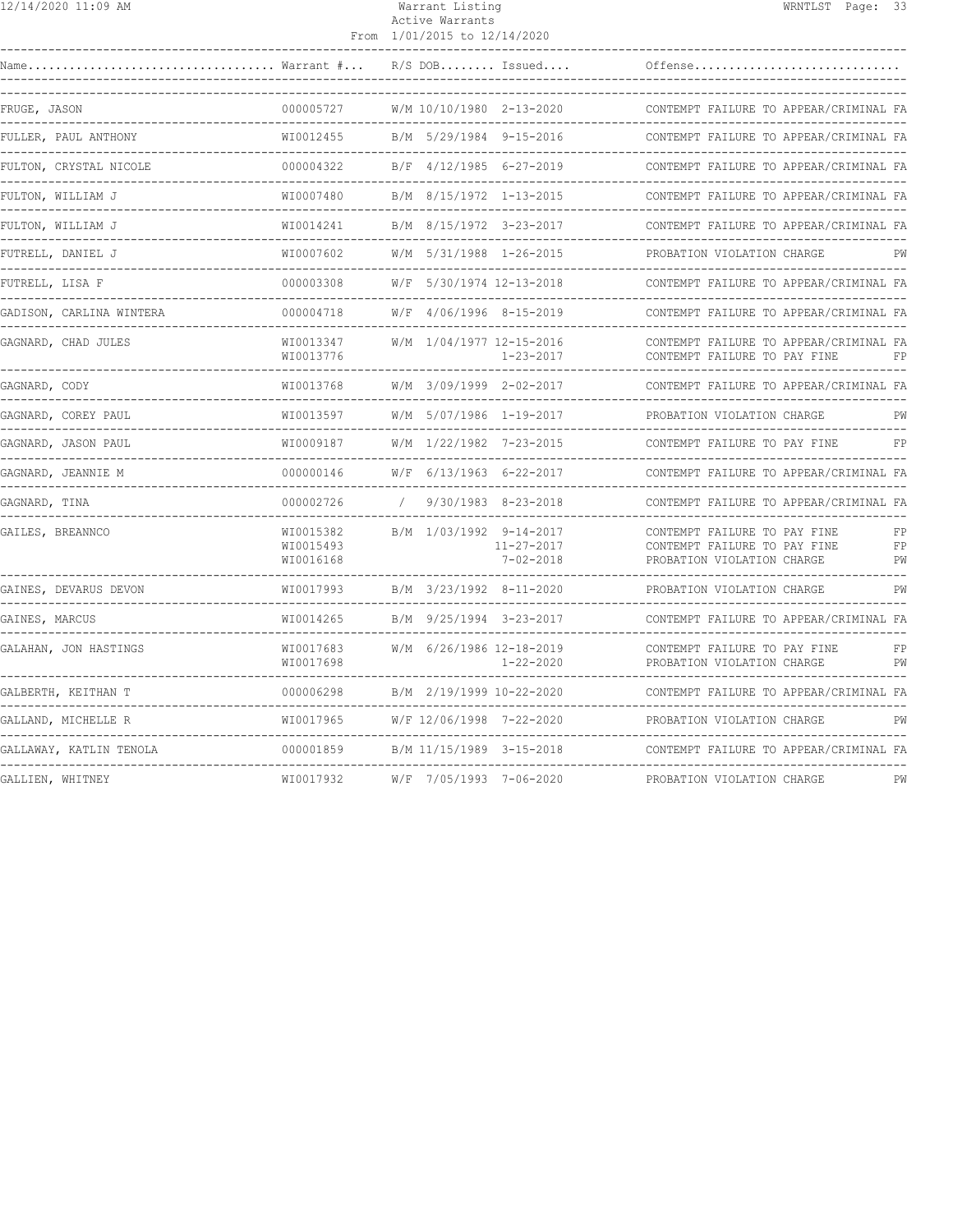| $12/14/2020$ 11:09 AM                |                                            | Warrant Listing<br>Active Warrants<br>From 1/01/2015 to 12/14/2020 | WRNTLST Page: 34                                                                                                  |
|--------------------------------------|--------------------------------------------|--------------------------------------------------------------------|-------------------------------------------------------------------------------------------------------------------|
|                                      |                                            | $R/S$ DOB Issued                                                   | Offense                                                                                                           |
| GALLOWAY, KEIAYRA DINYAE             | 000000135                                  | B/F 10/07/1993 6-22-2017                                           | CONTEMPT FAILURE TO APPEAR/CRIMINAL FA                                                                            |
| GALLOWAY, TITNANA R                  | 000000394                                  | B/F 2/17/1988 7-27-2017                                            | CONTEMPT FAILURE TO APPEAR/CRIMINAL FA                                                                            |
| GAMBLE, RICHARD C                    | 000002498                                  | B/M 10/31/1962 7-12-2018                                           | CONTEMPT FAILURE TO APPEAR/CRIMINAL FA                                                                            |
| GAMBRELL, KRISTY LYNN                | 000005853<br>000005880                     | W/F 11/14/1981 6-18-2020<br>$6 - 25 - 2020$                        | CONTEMPT FAILURE TO APPEAR/CRIMINAL FA<br>CONTEMPT FAILURE TO APPEAR/CRIMINAL FA                                  |
| GAMBRELL, TIFFANY LEIGH ANN          | 000002430                                  | W/F 7/03/1988 6-28-2018                                            | CONTEMPT FAILURE TO APPEAR/CRIMINAL FA                                                                            |
| GAMBRELL, TIMOTHY WAYNE              | 000003796<br>. _ _ _ _ _ _ _ _ _ _ _ _ _ _ | W/M 4/13/1966 4-04-2019                                            | CONTEMPT FAILURE TO APPEAR/CRIMINAL FA<br>--------------------------------                                        |
| GANSON, DELLA                        | 000004016<br>000004017                     | W/F 11/15/1958 5-16-2019<br>$5 - 16 - 2019$                        | CONTEMPT FAILURE TO APPEAR/CRIMINAL FA<br>CONTEMPT FAILURE TO APPEAR/CRIMINAL FA<br>----------------------------- |
| GARNER, VALRE MICHEL LEOPARD         | WI0015349<br>WI0015188                     | W/F 11/06/1982 8-21-2017<br>$9 - 05 - 2017$                        | CONTEMPT FAILURE TO PAY FINE<br>FP<br>PROBATION VIOLATION CHARGE<br>PW                                            |
| GARRARD, GAGE S                      | WI0018153<br><u>___________</u>            | W/M 6/30/1995 11-30-2020                                           | PROBATION VIOLATION CHARGE<br>PW                                                                                  |
| GARVIN, RYAN ANTHONY                 | 000001943<br>.                             | W/M 12/10/1981 4-05-2018                                           | CONTEMPT FAILURE TO APPEAR/CRIMINAL FA                                                                            |
| GASPARD, AUSTIN TAYLOR               | 000006126                                  | W/M 5/22/1996 9-17-2020                                            | CONTEMPT FAILURE TO APPEAR/CRIMINAL FA                                                                            |
| GASPARD, CHRISTOPHER ADAM            | WI0018069                                  | W/M 3/01/1978 10-16-2020                                           | PROBATION VIOLATION CHARGE                                                                                        |
| GASPARD, NATASHA HOPE DEVILLE        | 000005193                                  | W/F 8/16/1975 11-05-2019                                           | CONTEMPT FAILURE TO APPEAR/CRIMINAL FA                                                                            |
| GASTON, SHANTERICA DEWAYONE          | WI0011068<br>--------------                | B/F 3/11/1982 3-17-2016 CONTEMPT FAIL                              | CONTEMPT FAILURE TO APPEAR/CRIMINAL FA                                                                            |
| GATES, ASHLEY ANN<br>_______________ | 000004467                                  | W/F 1/14/1989 7-11-2019                                            | CONTEMPT FAILURE TO APPEAR/CRIMINAL FA                                                                            |
| GATSON, CHRISTOPHER TYRONE           | 000006214                                  | B/M 2/20/1987 10-08-2020                                           | CONTEMPT FAILURE TO APPEAR/CRIMINAL FA                                                                            |
| GAUTHIER, CAROL                      | 000003195                                  | W/F 4/17/1950 11-15-2018                                           | CONTEMPT FAILURE TO APPEAR/CRIMINAL FA                                                                            |
| GAUTHIER, CHRISTIAN L                | WI0017469<br>________________              | B/M 5/31/2000 10-03-2019                                           | PROBATION VIOLATION CHARGE<br>PW                                                                                  |
| GAUTHIER, CORY                       | 000003511                                  | B/M 7/14/1996 1-24-2019                                            | CONTEMPT FAILURE TO APPEAR/CRIMINAL FA                                                                            |
| GAUTHIER, HALEY                      | WI0009208                                  | $W/F$ 4/13/1993 7-30-2015                                          | PROBATION VIOLATION CHARGE<br>PW                                                                                  |
| GAUTHIER, KIMBERLY ANN               | WI0013727                                  | W/F 8/04/1974 2-02-2017                                            | CONTEMPT FAILURE TO APPEAR/CRIMINAL FA                                                                            |
| GAY, TONY LEE                        |                                            |                                                                    | CONTEMPT FAILURE TO APPEAR/CRIMINAL FA                                                                            |
|                                      |                                            |                                                                    |                                                                                                                   |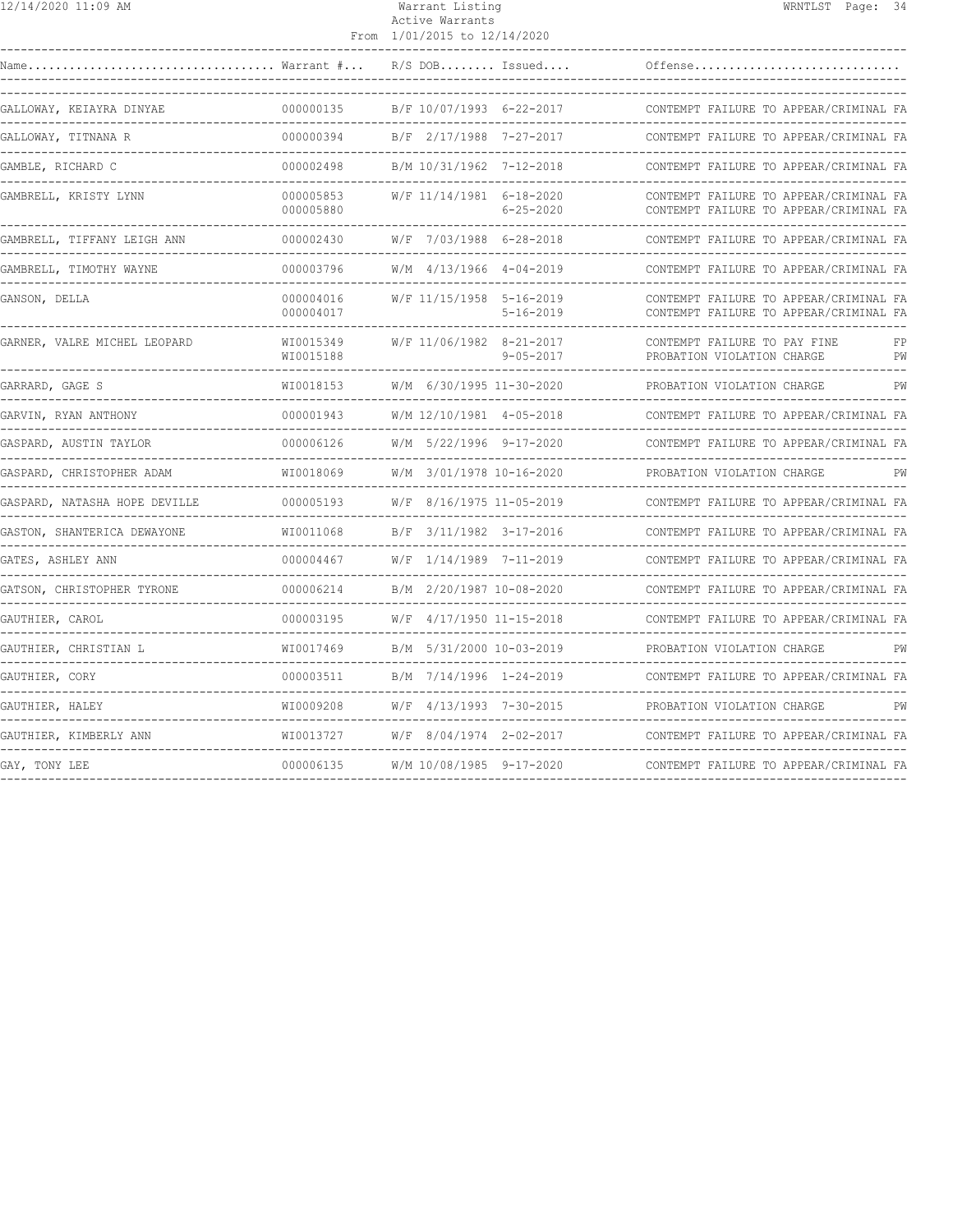| $12/14/2020$ 11:09 AM                                     |                                     | Warrant Listing<br>Active Warrants<br>From 1/01/2015 to 12/14/2020 | WRNTLST Page: 35                                                                                                           |
|-----------------------------------------------------------|-------------------------------------|--------------------------------------------------------------------|----------------------------------------------------------------------------------------------------------------------------|
| Warrant #<br>Name                                         |                                     | $R/S$ DOB Issued                                                   | Offense                                                                                                                    |
| GENTLE, CADARRION                                         | 000001998<br>000002010<br>000005009 | B/M 8/04/1993 4-12-2018<br>$4 - 12 - 2018$<br>$9 - 26 - 2019$      | CONTEMPT FAILURE TO APPEAR/CRIMINAL FA<br>CONTEMPT FAILURE TO APPEAR/CRIMINAL FA<br>CONTEMPT FAILURE TO APPEAR/CRIMINAL FA |
| GENTRY, JAMIE<br>-----------------                        | WI0017871<br>------------           | W/M 12/20/2000 6-16-2020                                           | PROBATION VIOLATION CHARGE<br>PW                                                                                           |
| GENTRY, JOHN                                              | 000006378                           | W/M 8/26/1988 11-12-2020                                           | CONTEMPT FAILURE TO APPEAR/CRIMINAL FA                                                                                     |
| GEORGE, TIFFANI                                           | WI0017237<br>WI0017337              | $0/00/0000$ 7-16-2019<br>$7 - 25 - 2019$                           | PROBATION VIOLATION CHARGE<br>PW<br>CONTEMPT FAILURE TO PAY FINE<br>FP                                                     |
| GERACI, JOSEPH JOHN<br>---------------------------------- | WI0011909                           | W/M 8/16/1980 7-07-2016                                            | CONTEMPT FAILURE TO APPEAR/CRIMINAL FA                                                                                     |
| GHANNAM, HANDI                                            | WI0013531                           | W/M 4/24/1997 1-12-2017                                            | CONTEMPT FAILURE TO APPEAR/CRIMINAL FA                                                                                     |
| GIBBS, SANDRA L                                           | 000005775                           | B/F 10/24/1971 2-27-2020                                           | CONTEMPT FAILURE TO APPEAR/CRIMINAL FA                                                                                     |
| GIDDENS, BRANDON STEWART                                  | WI0015404<br>WI0015429              | W/M 10/12/1980 10-26-2017<br>$11 - 06 - 2017$                      | PROBATION VIOLATION CHARGE<br>PW<br>CONTEMPT FAILURE TO PAY FINE<br>FP                                                     |
| GIDDINGS, ANTOINE DUANE                                   | WI0013559<br>. <u>.</u> .           | B/M 3/17/1989 1-12-2017                                            | CONTEMPT FAILURE TO APPEAR/CRIMINAL FA                                                                                     |
| GILBERT, EDGAR LEE                                        | 000005886                           | B/M 6/10/1993 7-02-2020<br>---------------------------------       | CONTEMPT FAILURE TO APPEAR/CRIMINAL FA                                                                                     |
| GILLETTE, MARK ALLEN II                                   | WI0018082                           | W/M 2/17/1989 10-27-2020                                           | PROBATION VIOLATION CHARGE<br>PW                                                                                           |
| GILLIAM, JON DANIEL                                       | 000004277                           | W/M 9/16/1984 6-20-2019                                            | CONTEMPT FAILURE TO APPEAR/CRIMINAL FA                                                                                     |
| GILMER, CHRISTOPHER                                       | WI0017566                           | B/M 12/31/1982 10-30-2019                                          | CONTEMPT FAILURE TO PAY FINE<br>FP                                                                                         |
| GIRARD, DEVIN MICHEAL                                     | 000002063                           | W/M 8/21/1991 4-19-2018                                            | CONTEMPT FAILURE TO APPEAR/CRIMINAL FA                                                                                     |
| GIROUX, JEWEL ELIZABETH                                   | 000006345                           | W/F 4/24/2001 10-29-2020                                           | CONTEMPT FAILURE TO APPEAR/CRIMINAL FA                                                                                     |
| GIVENS, SHAUNA MOINQUE                                    | WI0012437                           | B/F 6/03/1970 9-15-2016                                            | PROBATION VIOLATION CHARGE                                                                                                 |
| GODDARD, AUSTIN REMINGTON                                 | 000006147                           | W/M 7/08/1984 9-24-2020                                            | CONTEMPT FAILURE TO APPEAR/CRIMINAL FA                                                                                     |
| GOFF, TERRANCE RAY                                        | 000005202                           | B/M 12/04/1991 11-05-2019                                          | CONTEMPT FAILURE TO APPEAR/CRIMINAL FA                                                                                     |
| GOLD, CHRISTOPHER DEAN JR                                 | 000006008<br>000006011              | B/M 4/10/1994 8-06-2020<br>$8 - 06 - 2020$                         | CONTEMPT FAILURE TO APPEAR/CRIMINAL FA<br>CONTEMPT FAILURE TO APPEAR/CRIMINAL FA                                           |
| GOLD, CHYNA YASMINE                                       | 000004831                           | B/F 1/24/1993 9-05-2019                                            | CONTEMPT FAILURE TO APPEAR/CRIMINAL FA                                                                                     |
| GOLD, JACOLYN S                                           | 000005309<br>000005688              | B/F 3/04/1988 11-21-2019<br>$2 - 06 - 2020$                        | CONTEMPT FAILURE TO APPEAR/CRIMINAL FA<br>CONTEMPT FAILURE TO APPEAR/CRIMINAL FA                                           |
|                                                           |                                     |                                                                    |                                                                                                                            |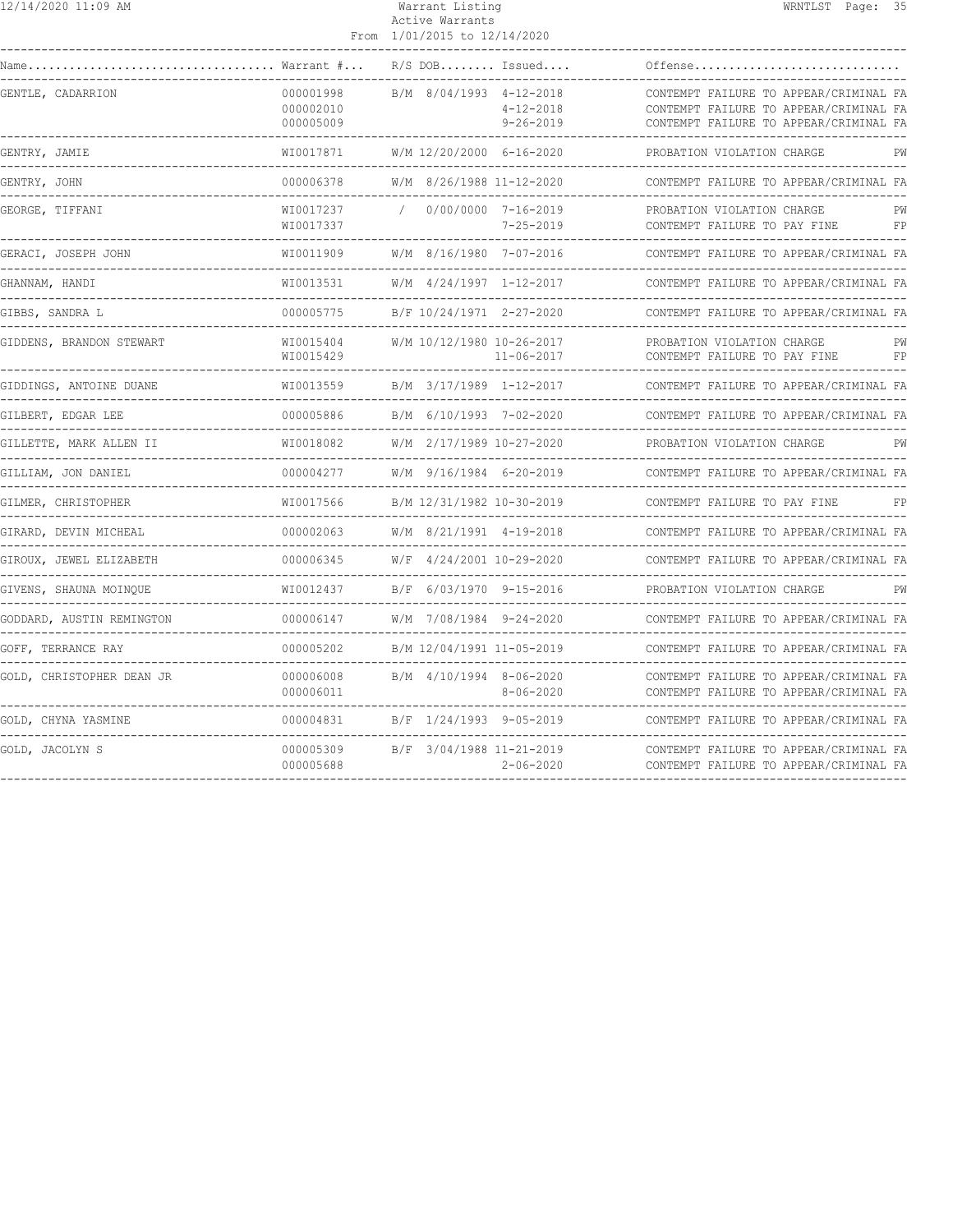| 12/14/2020 11:09 AM |  |
|---------------------|--|
|---------------------|--|

#### Warrant Listing WRNTLST Page: 36 Active Warrants

|                            |                                                               | From 1/01/2015 to 12/14/2020 |                                                                          |                                                                                                                                                                                                  |
|----------------------------|---------------------------------------------------------------|------------------------------|--------------------------------------------------------------------------|--------------------------------------------------------------------------------------------------------------------------------------------------------------------------------------------------|
|                            |                                                               |                              | $R/S$ DOB Issued                                                         | Offense                                                                                                                                                                                          |
| GOLD, SHYWONE              | WI0017336<br>WI0017317                                        | B/M 3/12/1991 7-31-2019      | $8 - 13 - 2019$                                                          | CONTEMPT FAILURE TO PAY FINE<br>FP<br>PROBATION VIOLATION CHARGE<br>PW                                                                                                                           |
| GOLD, TAMESCHA L           | 000002587<br>WI0016250<br>WI0016306<br>WI0016307<br>000002838 | B/F 11/26/1986 7-26-2018     | $7 - 27 - 2018$<br>$8 - 13 - 2018$<br>$8 - 13 - 2018$<br>$9 - 06 - 2018$ | CONTEMPT FAILURE TO APPEAR/CRIMINAL FA<br>PROBATION VIOLATION CHARGE<br>PW<br>CONTEMPT FAILURE TO PAY FINE<br>FP<br>CONTEMPT FAILURE TO PAY FINE<br>FP<br>CONTEMPT FAILURE TO APPEAR/CRIMINAL FA |
| GOLD, TAMESCHO L           | 000002687                                                     |                              |                                                                          | B/F 11/26/1986 8-09-2018 CONTEMPT FAILURE TO APPEAR/C<br>CONTEMPT FAILURE TO APPEAR/CRIMINAL FA                                                                                                  |
| GOLEMAN, JESSE PAUL        | 000006406                                                     | W/M 8/18/1967 12-03-2020     |                                                                          | CONTEMPT FAILURE TO APPEAR/CRIMINAL FA                                                                                                                                                           |
| GONZALES, BRITTANY LAICE   | 000005957                                                     |                              | W/F 9/10/1989 7-30-2020                                                  | CONTEMPT FAILURE TO APPEAR/CRIMINAL FA                                                                                                                                                           |
| GONZALES, SHARELL MIGNON   | 000001830<br>WI0015838                                        | B/M 3/11/1980 3-15-2018      | $3 - 26 - 2018$                                                          | CONTEMPT FAILURE TO APPEAR/CRIMINAL FA<br>CONTEMPT FAILURE TO PAY FINE<br>FP                                                                                                                     |
| GOODMAN, CHRISTINE MARIE   | 000000863                                                     | W/F 2/20/1959 10-19-2017     |                                                                          | CONTEMPT FAILURE TO APPEAR/CRIMINAL FA                                                                                                                                                           |
| GORDON, ASHLEY KEON        | WI0016113                                                     | B/F 1/20/1985 5-29-2018      |                                                                          | CONTEMPT FAILURE TO PAY FINE<br>FP                                                                                                                                                               |
| GORDON, FRED JR            | 000005977                                                     | B/M 9/04/1979 7-30-2020      |                                                                          | CONTEMPT FAILURE TO APPEAR FOR FAIL FA                                                                                                                                                           |
| GORDON, NEKEYIA D          | WI0009687<br>WI0009691                                        | B/M 11/18/1991 9-23-2015     | $9 - 24 - 2015$                                                          | CONTEMPT FAILURE TO PAY FINE<br>FP<br>PROBATION VIOLATION CHARGE<br>PW                                                                                                                           |
| GORDON, SHASTA DIANE       | WI0017686                                                     |                              | W/F 9/12/1979 12-23-2019                                                 | CONTEMPT FAILURE TO PAY FINE<br>FP                                                                                                                                                               |
| GORDON, STEVEN R           | WI0017243                                                     | /M 10/31/1986 7-01-2019      |                                                                          | CONTEMPT FAILURE TO PAY FINE<br>FP                                                                                                                                                               |
| GORE, EDWARD D             | WI0008569<br>WI0008840                                        | W/M 4/10/1964 5-22-2015      | $6 - 18 - 2015$                                                          | CONTEMPT FAILURE TO APPEAR/CRIMINAL FA<br>CONTEMPT FAILURE TO APPEAR/CRIMINAL FA                                                                                                                 |
| GORRELL, SEADRICK DEWAYNE  | WI0017112                                                     |                              | B/M 8/07/1972 5-23-2019                                                  | CONTEMPT FAILURE TO APPEAR FOR FAIL MW                                                                                                                                                           |
| GOSS, DAVID LEON           | WI0017802<br>WI0017777<br>--------------                      | W/M 7/19/1957 2-12-2020      | $3 - 02 - 2020$                                                          | CONTEMPT FAILURE TO PAY FINE<br>FP<br>PROBATION VIOLATION CHARGE<br>PW                                                                                                                           |
| GOSSETT, LAQUANTIA MONIQUE | 000005245                                                     |                              | B/F 4/27/1989 11-14-2019                                                 | CONTEMPT FAILURE TO APPEAR/CRIMINAL FA                                                                                                                                                           |
| GOUDEAU, LAWANDA N         | 000006440                                                     |                              | B/F 10/08/1982 12-03-2020                                                | CONTEMPT FAILURE TO APPEAR/CRIMINAL FA<br>_______________________                                                                                                                                |
| GOURGUES, PAMELA RENEA     | 000001054<br>000004360                                        | W/F 2/15/1967 11-16-2017     | 6-27-2019                                                                | CONTEMPT FAILURE TO APPEAR/CRIMINAL FA<br>CONTEMPT FAILURE TO APPEAR/CRIMINAL FA                                                                                                                 |
| GOVERNOR, JOSEPH WAYNE     |                                                               |                              | 000001710 B/M 5/31/1977 2-22-2018                                        | CONTEMPT FAILURE TO APPEAR/CRIMINAL FA                                                                                                                                                           |
|                            |                                                               |                              |                                                                          |                                                                                                                                                                                                  |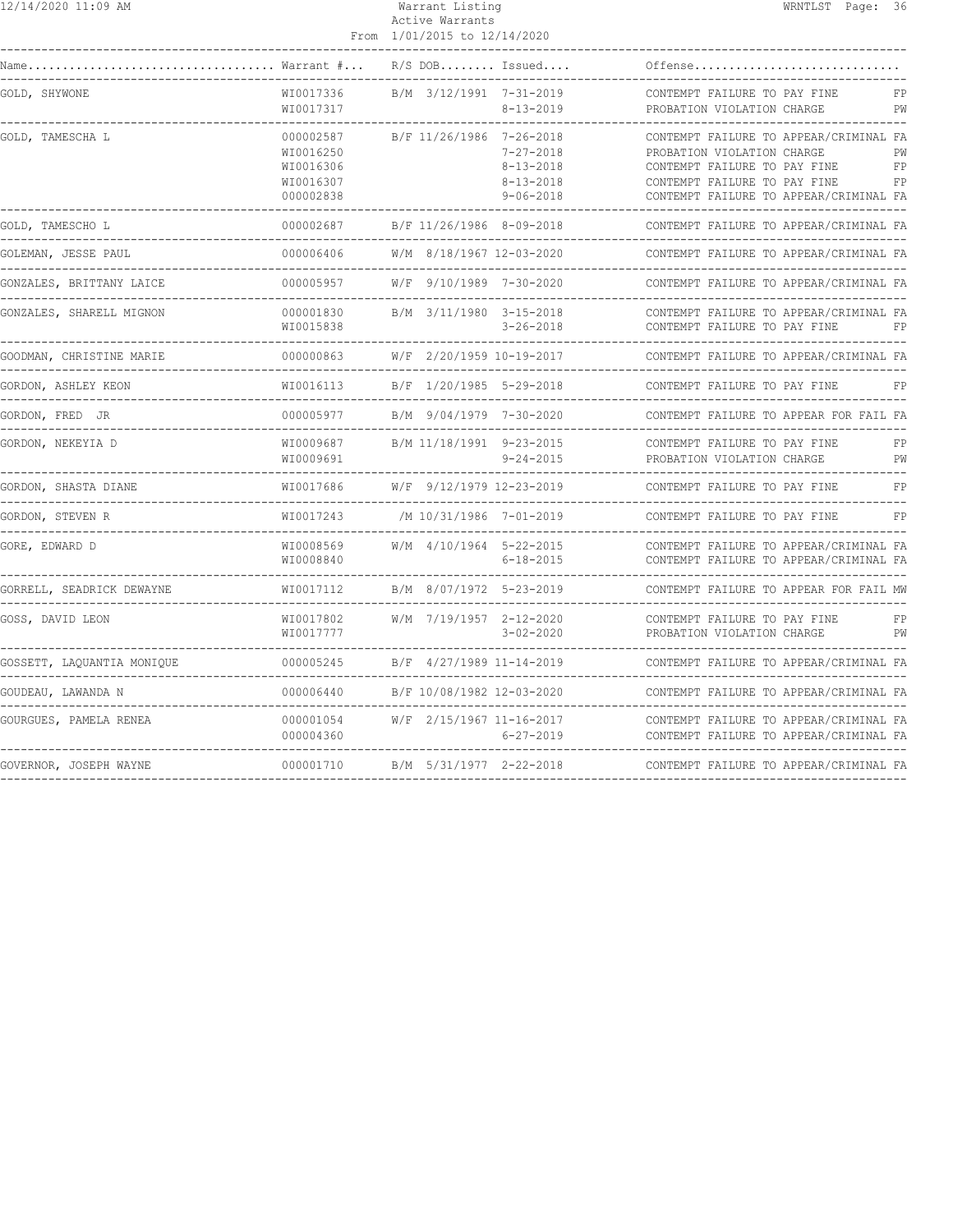| 12/14/2020 11:09 AM                                       |                                  | Warrant Listing<br>Active Warrants<br>From 1/01/2015 to 12/14/2020 |                         |                                                                                  | WRNTLST Page: 37 |          |
|-----------------------------------------------------------|----------------------------------|--------------------------------------------------------------------|-------------------------|----------------------------------------------------------------------------------|------------------|----------|
| $\ldots \ldots \ldots \ldots$ Warrant $\# \ldots$<br>Name |                                  | $R/S$ DOB Issued                                                   |                         | Offense                                                                          |                  |          |
| GRADNEY, JOHN                                             | WI0010578                        | B/M 9/11/1975 1-21-2016                                            |                         | PROBATION VIOLATION CHARGE                                                       |                  | PW       |
| GRADNEY, TIFFANY NICOLE                                   | WI0016694                        | W/F 11/16/1984 12-27-2018                                          |                         | PROBATION VIOLATION CHARGE                                                       |                  | PW       |
| GRAHAM, BRANDON                                           | WI0014057                        | W/M 10/04/1989 3-02-2017                                           |                         | CONTEMPT FAILURE TO APPEAR/CRIMINAL FA                                           |                  |          |
| GRAHAM, CODY                                              | 000004998                        | W/M 10/23/1998 9-26-2019                                           |                         | CONTEMPT FAILURE TO APPEAR/CRIMINAL FA                                           |                  |          |
| GRANT, ALDRICH                                            | 000000852                        | B/M 7/15/1990 10-05-2017                                           |                         | CONTEMPT FAILURE TO APPEAR/CRIMINAL FA                                           |                  |          |
| GRANT, MALEEK D L                                         | 000005373<br>. _ _ _ _ _ _ _ _ _ | B/M 11/05/1997 12-05-2019                                          |                         | CONTEMPT FAILURE TO APPEAR/CRIMINAL FA                                           |                  |          |
| GRASSA, BRANDON                                           | 000006346                        | W/M 2/03/2002 10-29-2020                                           |                         | CONTEMPT FAILURE TO APPEAR/CRIMINAL FA                                           |                  |          |
| GRAY, BRENDA                                              | WI0007604                        | B/F 5/06/1981 1-26-2015                                            |                         | PROBATION VIOLATION CHARGE                                                       |                  | PW       |
| GRAY, JASON WALLACE                                       | WI0011113                        | W/M 2/15/1979 3-21-2016                                            |                         | CONTEMPT FAILURE TO PAY FINE                                                     |                  | FP       |
| GRAY, MONIQUE LATRICE                                     | 000005579                        | W/F 5/28/1974 1-23-2020                                            |                         | CONTEMPT FAILURE TO APPEAR/CRIMINAL FA                                           |                  |          |
| GRAY, RASHON DEUNDRE                                      | WI0009063<br>____________        | B/M 3/03/1994 7-09-2015                                            |                         | PROBATION VIOLATION CHARGE                                                       |                  | PW       |
| GREEN, ALJAMAR                                            | 000005545                        |                                                                    | B/M 2/17/1984 1-16-2020 | CONTEMPT FAILURE TO APPEAR/CRIMINAL FA                                           |                  |          |
| GREEN, CARTIER                                            | 000005446                        | B/M 4/17/2000 12-19-2019                                           |                         | CONTEMPT FAILURE TO APPEAR/CRIMINAL FA                                           |                  |          |
| GREEN, ESSENCE                                            | 000000512                        |                                                                    | B/F 8/26/1998 8-10-2017 | CONTEMPT FAILURE TO APPEAR/CRIMINAL FA                                           |                  |          |
| GREEN, JAVONTE DONTRELL                                   | WI0017082<br>WI0017183           | B/M 11/12/1996 5-08-2019                                           | $6 - 25 - 2019$         | CONTEMPT FAILURE TO PAY FINE<br>PROBATION VIOLATION CHARGE                       |                  | FP<br>PW |
| GREEN, LATOSHA RENEE                                      | WI0017587                        | B/F 9/28/1983 11-20-2019                                           |                         | PROBATION VIOLATION CHARGE                                                       |                  | PW       |
| GREEN, LAWANDA                                            | WI0011730                        | B/F 10/26/1978 6-16-2016                                           |                         | CONTEMPT FAILURE TO APPEAR/CRIMINAL FA                                           |                  |          |
| GREEN, STEPHONEIKKA LAFAYEE-WILSHE                        | 000006109<br>000006123           | B/F 12/31/1994 9-17-2020                                           | $9 - 17 - 2020$         | CONTEMPT FAILURE TO APPEAR/CRIMINAL FA<br>CONTEMPT FAILURE TO APPEAR/CRIMINAL FA |                  |          |
| GREEN, TERRENCE                                           | 000001898                        | B/M 2/04/1998 3-22-2018                                            |                         | CONTEMPT FAILURE TO APPEAR/CRIMINAL FA                                           |                  |          |
| GREEN, WILLIE                                             | 000005818                        | B/M 2/03/1983 3-05-2020                                            |                         | CONTEMPT FAILURE TO APPEAR/CRIMINAL FA                                           |                  |          |
| GREENHOWARD, SANTANA                                      | WI0017458<br>WI0017450           | B/F 9/09/1985 9-11-2019                                            | $9 - 26 - 2019$         | CONTEMPT FAILURE TO PAY FINE<br>PROBATION VIOLATION CHARGE                       |                  | FP<br>PW |
| GREGORY, JARED                                            | 000002186<br>000002187           | /M 4/08/1975 5-10-2018                                             | $5 - 10 - 2018$         | CONTEMPT FAILURE TO APPEAR/CRIMINAL FA<br>CONTEMPT FAILURE TO APPEAR/CRIMINAL FA |                  |          |
|                                                           |                                  |                                                                    |                         |                                                                                  |                  |          |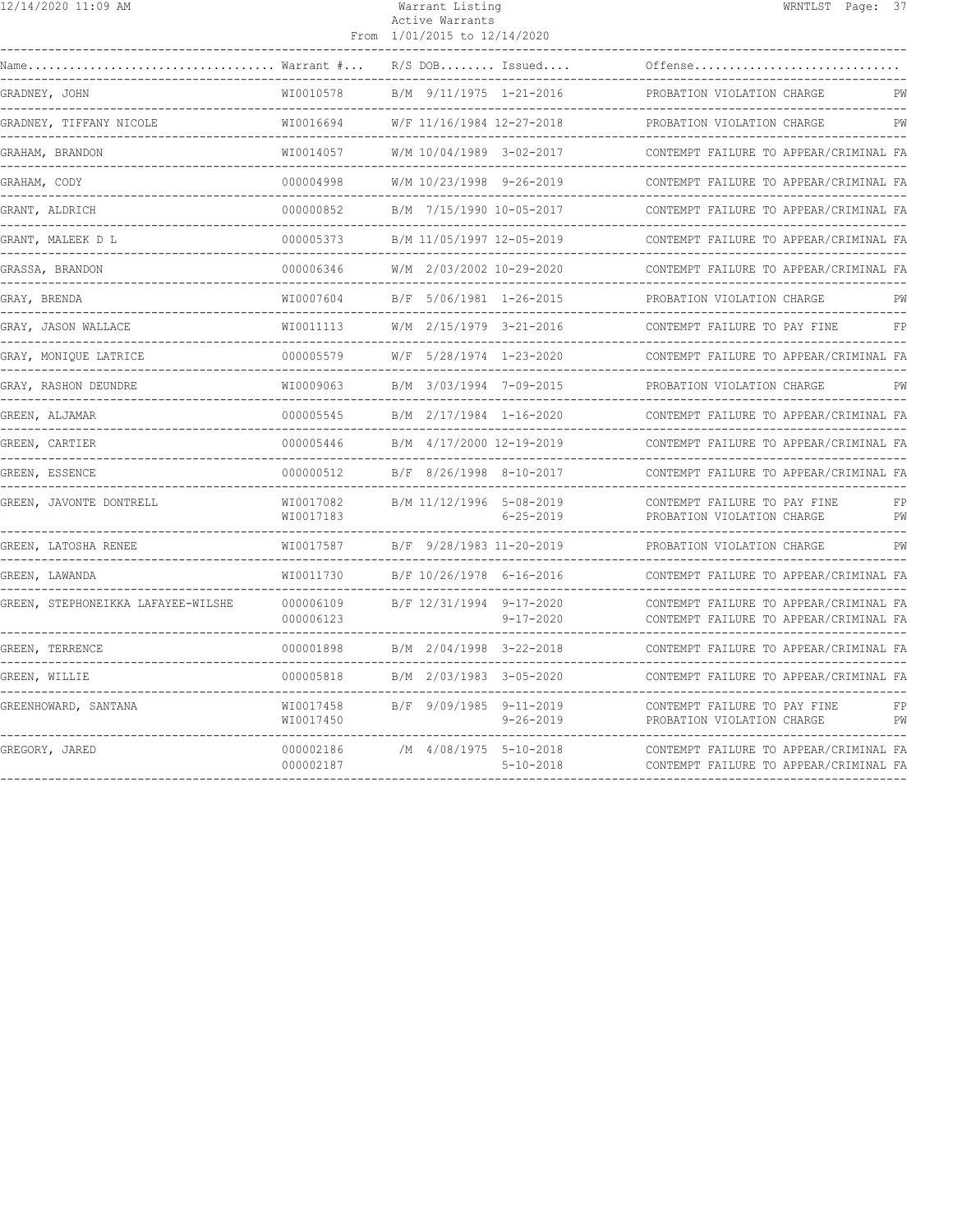| 12/14/2020 11:09 AM                                                                                                                    |                             | Warrant Listing<br>Active Warrants<br>From 1/01/2015 to 12/14/2020 | WRNTLST Page: 38                                                                 |
|----------------------------------------------------------------------------------------------------------------------------------------|-----------------------------|--------------------------------------------------------------------|----------------------------------------------------------------------------------|
| $\texttt{Name} \dots \dots \dots \dots \dots \dots \dots \dots \dots \dots \dots \ \texttt{Warrant} \ \texttt{\#} \dots \ \texttt{\#}$ |                             | $R/S$ DOB Issued                                                   | Offense                                                                          |
| GRIFFIN, KATRINA JYNE                                                                                                                  | 000003008                   | B/F 7/09/1990 10-11-2018                                           | CONTEMPT FAILURE TO APPEAR/CRIMINAL FA                                           |
| GRIFFIN, KIM CHARLOTTE                                                                                                                 | WI0014640                   | B/F 2/09/1979 5-04-2017                                            | CONTEMPT FAILURE TO APPEAR/CRIMINAL FA                                           |
| GRIFFITH, ASHLEY BEANNA                                                                                                                | WI0016925                   | B/F 2/07/2000 3-19-2019                                            | CONTEMPT FAILURE TO PAY FINE                                                     |
| GROOTHOFF, ASIA NICOLE                                                                                                                 | --------------<br>000004900 | /F 9/18/1996 9-12-2019                                             | CONTEMPT FAILURE TO APPEAR/CRIMINAL FA                                           |
| GROSS, JOHN DAVID                                                                                                                      | 000004519<br>000004575      | W/M 2/15/1977 7-25-2019<br>$7 - 25 - 2019$                         | CONTEMPT FAILURE TO APPEAR/CRIMINAL FA<br>CONTEMPT FAILURE TO APPEAR/CRIMINAL FA |
| GROVES, RAENEISHIA                                                                                                                     | WI0015391<br>WI0015505      | B/F 2/27/1989 10-09-2017<br>$11 - 28 - 2017$                       | CONTEMPT FAILURE TO PAY FINE<br>FP<br>PROBATION VIOLATION CHARGE<br>PW           |
| GUERRA, JOE LOUIS III                                                                                                                  | 000004132                   | W/M 3/28/1990 5-30-2019                                            | CONTEMPT FAILURE TO APPEAR/CRIMINAL FA                                           |
| GUIDRY, AARON                                                                                                                          | WI0008233                   | W/M 11/08/1993 4-30-2015                                           | CONTEMPT FAILURE TO APPEAR/CRIMINAL FA                                           |
| GUIDRY, DANIEL                                                                                                                         | 000000994                   | W/M 3/22/1986 11-16-2017                                           | CONTEMPT FAILURE TO APPEAR/CRIMINAL FA                                           |
| GUIDRY, ERIN                                                                                                                           | 000000755                   | W/F 8/21/1977 9-21-2017                                            | CONTEMPT FAILURE TO APPEAR/CRIMINAL FA                                           |
| GUIDRY, TIKI L                                                                                                                         | WI0007684                   | B/F 12/23/1986 2-02-2015                                           | CONTEMPT FAILURE TO APPEAR/CRIMINAL FA                                           |
| GUILBEAU, JORDI                                                                                                                        | WI0007700                   | W/M 8/05/1989 2-02-2015                                            | CONTEMPT FAILURE TO APPEAR/CRIMINAL FA                                           |
| GUILLORY, MARK ANTHONY                                                                                                                 | 000003770                   | W/M 6/26/1973 3-28-2019                                            | CONTEMPT FAILURE TO APPEAR/CRIMINAL FA                                           |
| GUILLORY, MICHAEL WAYNE                                                                                                                | WI0009722                   | W/M 5/27/1978 9-24-2015                                            | CONTEMPT FAILURE TO APPEAR/CRIMINAL FA                                           |
| GUILLOT, LACEY GAGNARD                                                                                                                 | 000006432                   | W/F 8/31/1994 12-03-2020                                           | CONTEMPT FAILURE TO APPEAR/CRIMINAL FA                                           |
| GUILLOT, PAMELA                                                                                                                        | 000000766                   | $W/F$ 4/17/1962 9-28-2017                                          | CONTEMPT FAILURE TO APPEAR/CRIMINAL FA                                           |
| GUILLOTTE, RICHARD NORMAN                                                                                                              | 000006088                   | W/M 9/13/1970 9-10-2020                                            | CONTEMPT FAILURE TO APPEAR/CRIMINAL FA                                           |
| GUIMBELLOT, JUSTIN GLEN                                                                                                                | WI0016887                   | /M 8/02/1989 2-25-2019                                             | CONTEMPT FAILURE TO PAY FINE<br>FP                                               |
| GUIN, JARROD LAMAR                                                                                                                     | 000002787                   | W/M 10/26/1976 8-30-2018                                           | CONTEMPT FAILURE TO APPEAR/CRIMINAL FA                                           |
| GULLETTE, JOHNNIE LEE III                                                                                                              | 000001396                   | B/M 9/01/1987 1-04-2018                                            | CONTEMPT FAILURE TO APPEAR/CRIMINAL FA                                           |
| GUSTER, ASHLEY                                                                                                                         | 000003277                   | B/F 6/21/1991 12-06-2018                                           | CONTEMPT FAILURE TO APPEAR/CRIMINAL FA                                           |
| GUSTER, ZACHARY V                                                                                                                      | WI0010246                   | W/M 1/25/1990 12-03-2015                                           | CONTEMPT FAILURE TO APPEAR/CRIMINAL FA                                           |
| HAAS, KERRY                                                                                                                            | WI0017912<br>WI0017933      | W/F 8/16/1978 6-17-2020<br>$7 - 06 - 2020$                         | CONTEMPT FAILURE TO PAY FINE<br>FP<br>PROBATION VIOLATION CHARGE<br>PW           |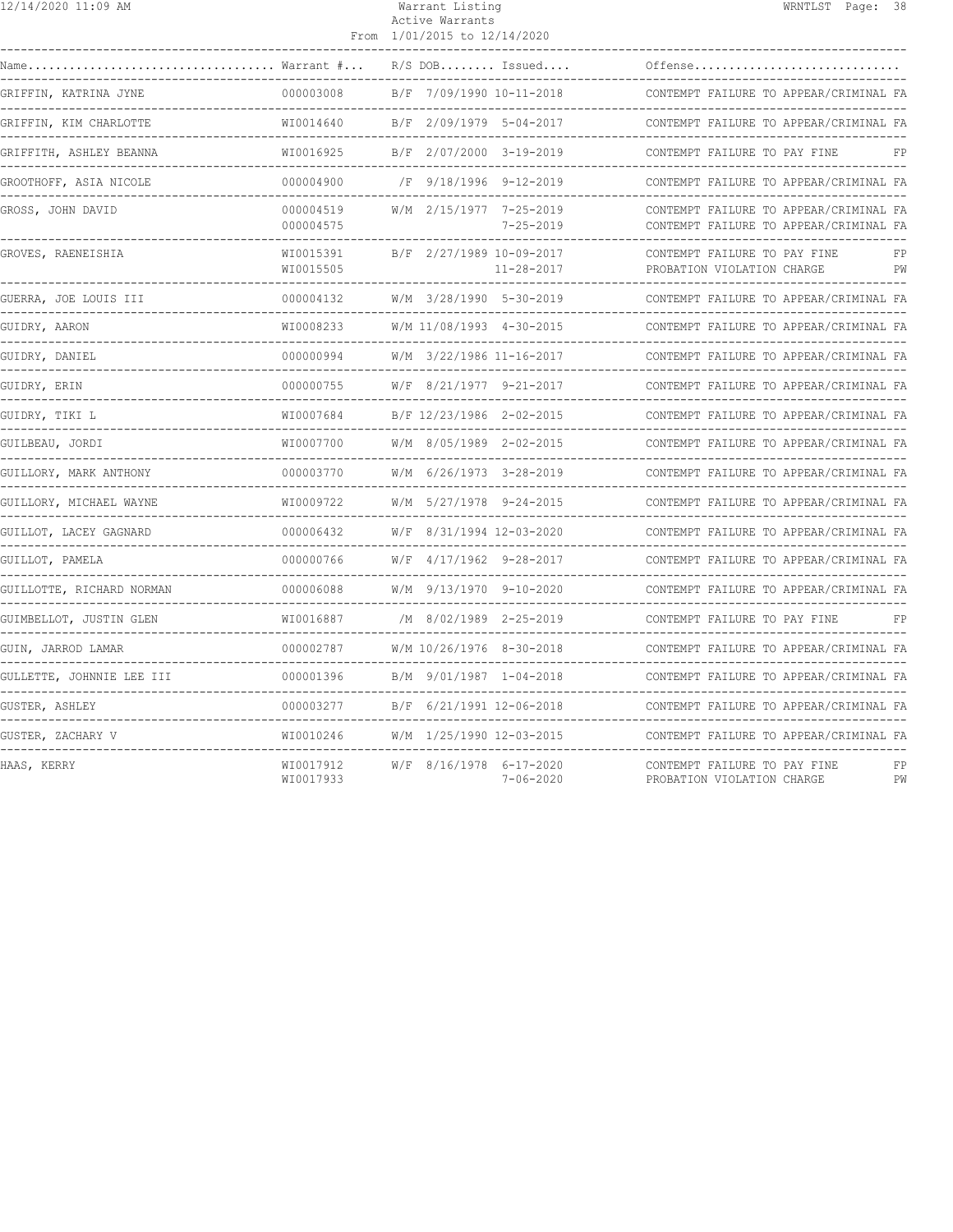| 12/14/2020 11:09 AM |  |
|---------------------|--|
|---------------------|--|

## Warrant Listing WRNTLST Page: 39 Active Warrants

|                            |                            | From 1/01/2015 to 12/14/2020                      |                 |                                                                                  |          |
|----------------------------|----------------------------|---------------------------------------------------|-----------------|----------------------------------------------------------------------------------|----------|
| Warrant #<br>Name          |                            | $R/S$ DOB Issued                                  |                 | Offense                                                                          |          |
| HAFFORD, JERINESHA NASHAE  | WI0018122<br>WI0018154     | B/F 9/14/1994 10-07-2020<br>$11 - 30 - 2020$      |                 | CONTEMPT FAILURE TO PAY FINE<br>PROBATION VIOLATION CHARGE                       | FP<br>PW |
| HAGAN, ANTOINE L           | WI0017228                  | B/M 1/01/1994 7-11-2019<br>________________       |                 | PROBATION VIOLATION CHARGE                                                       | PW       |
| HAGER, MYAN VALINDA        | 000003041                  | W/F 2/01/1977 10-18-2018                          |                 | CONTEMPT FAILURE TO APPEAR/CRIMINAL FA                                           |          |
| HALL, CASINA SHAWNTAYE     | 000002531                  | B/F 10/15/1986 7-19-2018                          |                 | CONTEMPT FAILURE TO APPEAR/CRIMINAL FA                                           |          |
| HALL, DASHIA               | WI0017951                  | B/F 6/14/1998 7-13-2020                           |                 | PROBATION VIOLATION CHARGE                                                       | PW       |
| HALL, DESTINY DEWONA       | WI0015321<br>WI0015313     | B/F 8/03/1990 9-25-2017<br>$10 - 06 - 2017$       |                 | CONTEMPT FAILURE TO PAY FINE<br>PROBATION VIOLATION CHARGE                       | FP<br>PW |
| HALL, DEVANTE              | 000003324                  | B/M 3/26/1993 12-13-2018                          |                 | CONTEMPT FAILURE TO APPEAR/CRIMINAL FA                                           |          |
| HALL, JOE III              | 000001460<br>------------- | B/M 9/22/1977 1-18-2018                           |                 | CONTEMPT FAILURE TO APPEAR/CRIMINAL FA                                           |          |
| HALL, LYNDELL ROY          | 000006259                  | B/M 10/06/1990 10-22-2020                         |                 | CONTEMPT FAILURE TO APPEAR/CRIMINAL FA                                           |          |
| HALL, ZHIVAGO              | 000006385<br>000006395     | B/M 7/17/1986 11-19-2020<br>11-19-2020            |                 | CONTEMPT FAILURE TO APPEAR/CRIMINAL FA<br>CONTEMPT FAILURE TO APPEAR/CRIMINAL FA |          |
| HAMILTON, DAICHA BREANNA   | 000005725                  | B/F 8/01/1990 2-13-2020                           |                 | CONTEMPT FAILURE TO APPEAR/CRIMINAL FA                                           |          |
| HAMILTON, JERROD           | WI0017135                  | B/M 11/02/1987 6-10-2019                          |                 | PROBATION VIOLATION CHARGE                                                       | PW       |
| HAMM, JESSICA LYNN         | 000002961                  | W/F 9/23/1986 10-08-2018                          |                 | CONTEMPT FAILURE TO APPEAR/CRIMINAL FA                                           |          |
| HAMMOCK, JERMARCUS         | WI0014470                  | B/M 10/03/1996 4-20-2017                          |                 | PROBATION VIOLATION CHARGE                                                       |          |
| HAMMOND, ANGELA            | 000000997                  | B/F 3/03/1977 11-16-2017<br><u>______________</u> |                 | CONTEMPT FAILURE TO APPEAR/CRIMINAL FA                                           |          |
| HAMMOND, CARTINEZ THOMAS 0 | 000006079<br>000006097     | B/M 5/23/1994 9-10-2020                           | $9 - 10 - 2020$ | CONTEMPT FAILURE TO APPEAR/CRIMINAL FA<br>CONTEMPT FAILURE TO APPEAR/CRIMINAL FA |          |
| HAMMOND, DONTE MARKIES     | WI0015314                  | B/M 6/05/1994 10-06-2017                          |                 | PROBATION VIOLATION CHARGE                                                       | PW       |
| HAMMOND, JORDANN RASHAD    | 000006185                  | B/M 5/03/1993 10-01-2020                          |                 | CONTEMPT FAILURE TO APPEAR/CRIMINAL FA                                           |          |
| HAMMOND, TORI JAMES        | WI0011750                  | B/M 12/24/1976 6-13-2016                          |                 | CONTEMPT FAILURE TO PAY FINE                                                     | FP       |
| HAMPTON, ANTHONY RAY       | WI0017386<br>WI0017391     | B/M 5/08/1978 8-21-2019                           | $9 - 06 - 2019$ | CONTEMPT FAILURE TO PAY FINE<br>PROBATION VIOLATION CHARGE                       | FP<br>PW |
| HAMPTON, ERIC LEE          | WI0018039<br>WI0018034     | B/M 9/14/1997 8-24-2020                           | $9 - 14 - 2020$ | CONTEMPT FAILURE TO PAY FINE<br>PROBATION VIOLATION CHARGE                       | FP<br>PW |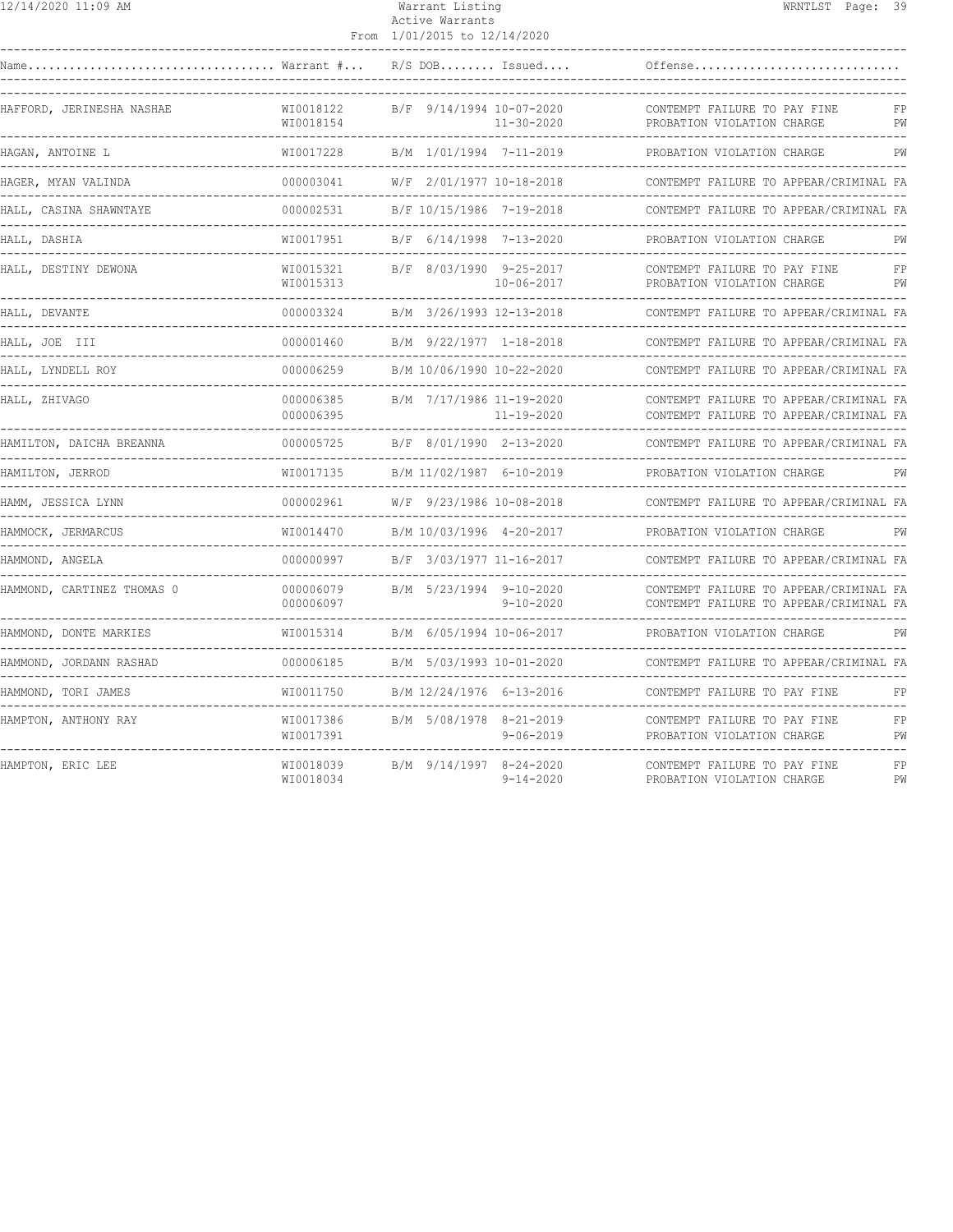| 12/14/2020 11:09 AM                                                   |                                     | Warrant Listing<br>Active Warrants<br>From 1/01/2015 to 12/14/2020 |                                                                                                     |                                        | WRNTLST Page: 40                 |          |
|-----------------------------------------------------------------------|-------------------------------------|--------------------------------------------------------------------|-----------------------------------------------------------------------------------------------------|----------------------------------------|----------------------------------|----------|
|                                                                       |                                     |                                                                    |                                                                                                     |                                        |                                  |          |
| HAMPTON, JAMES COATY JR                                               |                                     |                                                                    |                                                                                                     |                                        |                                  |          |
| HAMPTON, LACREESHA NICOLE                                             | 000005777 B/F 9/13/1993 2-27-2020   |                                                                    |                                                                                                     | CONTEMPT FAILURE TO APPEAR/CRIMINAL FA |                                  |          |
| HARBOR, LAKEISHA                                                      | WI0012354 B/F 5/10/1979 9-01-2016   |                                                                    |                                                                                                     | CONTEMPT FAILURE TO APPEAR/CRIMINAL FA |                                  |          |
| HARDAWAY, JVEION TARQUIS                                              |                                     |                                                                    |                                                                                                     | CONTEMPT FAILURE TO APPEAR/CRIMINAL FA |                                  |          |
| HARE, TYLER                                                           |                                     |                                                                    |                                                                                                     |                                        |                                  |          |
| HARGRAVE, SKY L                                                       | 000005679                           |                                                                    | 000005655 W/M 6/01/1970 2-06-2020 CONTEMPT FAILURE TO APPEAR/CRIMINAL FA<br>$2 - 06 - 2020$         | CONTEMPT FAILURE TO APPEAR/CRIMINAL FA |                                  |          |
| HARGROVE, ARDREOINA                                                   |                                     |                                                                    |                                                                                                     |                                        |                                  |          |
| HARGROVE, DAQUIRIUS JAKEL                                             | 000006410                           |                                                                    | 000006407 B/M 10/02/2001 12-03-2020 CONTEMPT FAILURE TO APPEAR/CRIMINAL FA<br>$12 - 03 - 2020$      | CONTEMPT FAILURE TO APPEAR/CRIMINAL FA |                                  |          |
| HARMSON, JASON GRANT                                                  | 000004636                           |                                                                    | W/M 10/25/1991 8-01-2019                                                                            | CONTEMPT FAILURE TO APPEAR/CRIMINAL FA |                                  |          |
| HARMSON, MIRANDA                                                      | WI0010118                           |                                                                    | W/F 8/28/1981 11-16-2015                                                                            | CONTEMPT FAILURE TO APPEAR/CRIMINAL FA |                                  |          |
|                                                                       |                                     |                                                                    |                                                                                                     |                                        |                                  |          |
| HARPER, DEBRA B                                                       |                                     |                                                                    | WI0014058 W/F 5/28/1957 2-09-2017 CONTEMPT FAILURE TO APPEAR/CRIMINAL FP                            |                                        |                                  |          |
| HARPER, TAYLOR LAYNE                                                  |                                     |                                                                    | WI0017659 W/M 2/06/1992 12-26-2019 PROBATION VIOLATION CHARGE                                       |                                        |                                  | PW       |
| HARRINGTON, JED ALEXANDER                                             |                                     |                                                                    | 000005293 W/M 12/27/1989 11-21-2019 CONTEMPT FAILURE TO APPEAR/CRIMINAL FA                          |                                        |                                  |          |
| HARRIS, GEORGE ANTHONY                                                |                                     |                                                                    | 000005451 B/M 11/06/1965 12-19-2019                                                                 | CONTEMPT FAILURE TO APPEAR/CRIMINAL FA |                                  |          |
| HARRIS, GERALD WAYNE SR                                               | WI0013382 B/M 11/30/1971 12-29-2016 |                                                                    |                                                                                                     | PROBATION VIOLATION CHARGE             | -------------------------------- | PW       |
| HARRIS, JEROME DARNELL<br>------------------------------------        |                                     |                                                                    | WI0017761 B/M 7/05/1989 7-18-2019 CONTEMPT FAILURE TO APPEAR FOR FAIL MW                            |                                        |                                  |          |
| HARRIS, QUANTAEVIOUS DEMOND<br>-------------------------------------- | WI0018001                           |                                                                    | $\verb WIO017854  B/M 6/08/2000 6-10-2020  PROBATION VIOLATION CHARGE \vspace{-0.1cm}$<br>7-27-2020 | CONTEMPT FAILURE TO PAY FINE           |                                  | PW<br>FP |
|                                                                       |                                     |                                                                    |                                                                                                     |                                        |                                  |          |

HARRIS, TASERA WI0010534 B/F 10/10/1994 1-14-2016 PROBATION VIOLATION CHARGE PW ------------------------------------------------------------------------------------------------------------------------------------ HARRISON, ANN 000002778 W/F 8/08/1986 8-30-2018 CONTEMPT FAILURE TO APPEAR/CRIMINAL FA ------------------------------------------------------------------------------------------------------------------------------------ HARRISON, JOHN EDWARD 000006112 B/M 1/27/1987 9-17-2020 CONTEMPT FAILURE TO APPEAR/CRIMINAL FA 000006402 11-19-2020 CONTEMPT FAILURE TO APPEAR/CRIMINAL FA ------------------------------------------------------------------------------------------------------------------------------------ HARRISON, KEELY WI0017136 W/F 10/19/1993 6-10-2019 PROBATION VIOLATION CHARGE PW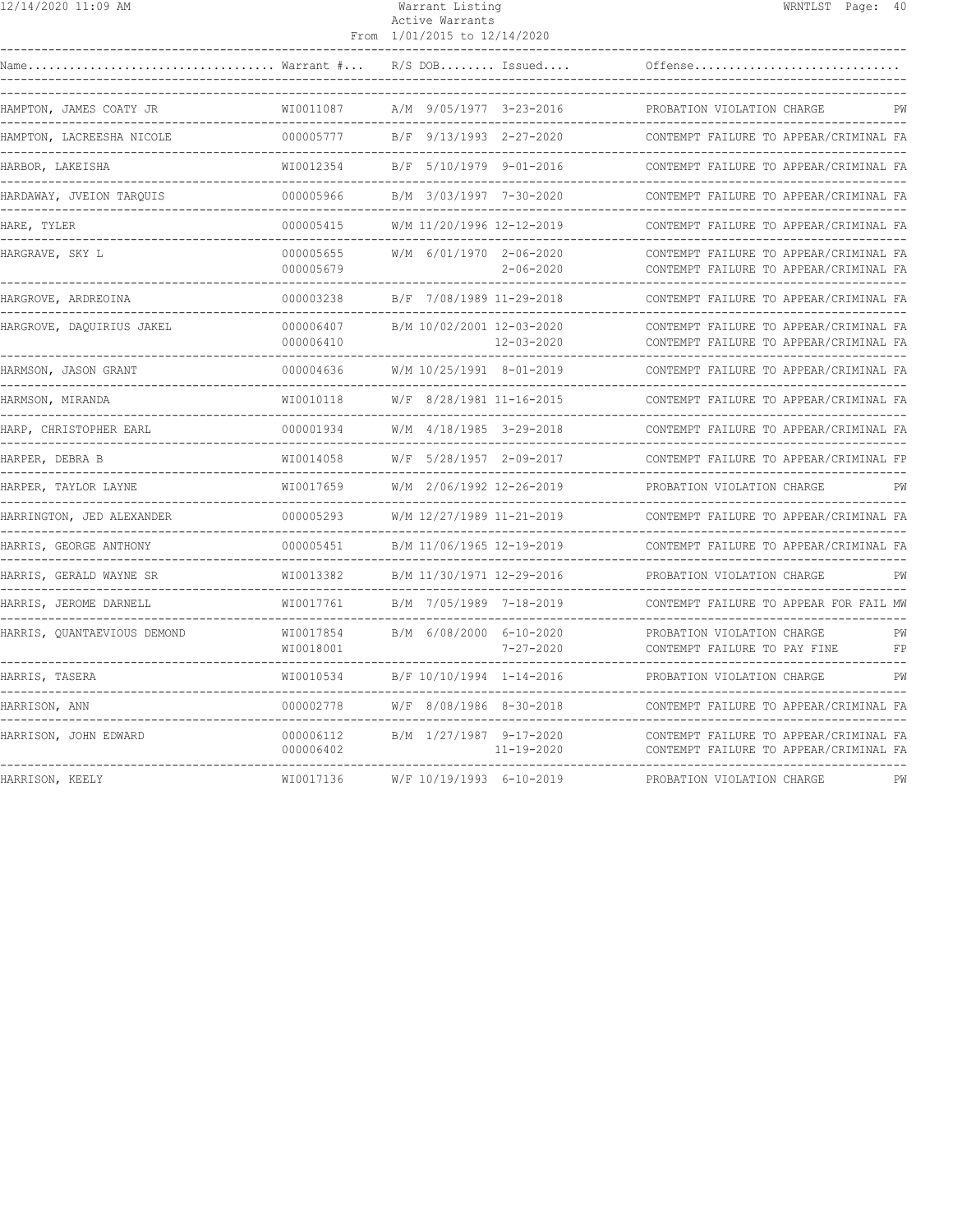| $\frac{12}{14}$ /14/2020 11:09 AM            |                                     | Warrant Listing<br>Active Warrants                                  | WRNTLST Page: 41                                                                                                           |
|----------------------------------------------|-------------------------------------|---------------------------------------------------------------------|----------------------------------------------------------------------------------------------------------------------------|
|                                              |                                     | From 1/01/2015 to 12/14/2020                                        |                                                                                                                            |
|                                              |                                     | $R/S$ DOB Issued                                                    | Offense                                                                                                                    |
| HARRISON, RAGINALD                           | 000006443                           | B/M 11/11/1992 12-03-2020                                           | CONTEMPT FAILURE TO APPEAR/CRIMINAL FA                                                                                     |
| HART, KAYLA                                  | WI0011255                           | W/F 9/27/1988 4-14-2016                                             | CONTEMPT FAILURE TO APPEAR/CRIMINAL FA                                                                                     |
| HARVEY, ZACHARY GRAVES                       | WI0017069                           | W/M 5/26/1987 5-16-2019                                             | CONTEMPT FAILURE TO APPEAR FOR FAIL MW                                                                                     |
| HASKINS, TIFFANY M. WYNN                     | 000006146<br>000006343              | W/F 9/30/1977 9-24-2020<br>$10 - 29 - 2020$<br>-------------------- | CONTEMPT FAILURE TO APPEAR/CRIMINAL FA<br>CONTEMPT FAILURE TO APPEAR/CRIMINAL FA                                           |
| HASTINGS, AMBER D                            | WI0012838<br>--------------         | W/F 2/04/1984 10-27-2016                                            | PROBATION VIOLATION CHARGE<br>PW                                                                                           |
| HATHORN, WILLIAM CHASE                       | 000004830                           | W/M 8/05/1985 8-29-2019                                             | CONTEMPT FAILURE TO APPEAR/CRIMINAL FA                                                                                     |
| HATTEN, FREDRICK JERMAINE                    | WI0015348<br>WI0015190              | $/ 11/28/1980 8-14-2017$<br>$9 - 05 - 2017$                         | CONTEMPT FAILURE TO PAY FINE<br>FP<br>PROBATION VIOLATION CHARGE<br>PW                                                     |
| HAWKINS, JASPER DAVID                        | WI0018070                           | B/M 2/11/1989 10-16-2020                                            | PROBATION VIOLATION CHARGE<br>PW                                                                                           |
| HAWN, NICOLE MICHELLE                        | WI0017908                           | W/F 2/28/1984 6-17-2020                                             | FP<br>CONTEMPT FAILURE TO PAY FINE                                                                                         |
| HAWN, WILLIAM CODY                           | 000005110                           | W/M 10/25/1975 10-17-2019                                           | CONTEMPT FAILURE TO APPEAR/CRIMINAL FA                                                                                     |
| HAWTHORNE, HOLLY MICHELLE                    | 000006455                           | /F 3/23/1985 12-03-2020                                             | CONTEMPT FAILURE TO APPEAR/CRIMINAL FA                                                                                     |
| HAYES, AMANDA                                | WI0013519<br>. <u>.</u> .           | W/F 8/13/1979 1-12-2017<br>-------------------------------------    | CONTEMPT FAILURE TO APPEAR/CRIMINAL FA<br>--------------------------------------                                           |
| HAYES, APRIL DEVON                           | 000003377<br>000003379<br>000003417 | B/F 7/29/1993 1-10-2019<br>$1 - 10 - 2019$<br>$1 - 10 - 2019$       | CONTEMPT FAILURE TO APPEAR/CRIMINAL FA<br>CONTEMPT FAILURE TO APPEAR/CRIMINAL FA<br>CONTEMPT FAILURE TO APPEAR/CRIMINAL FA |
| HAYES, ARNOLD                                | 000002318                           | /M 10/23/1960 6-14-2018<br>--------------------                     | CONTEMPT FAILURE TO APPEAR/CRIMINAL FA                                                                                     |
| HAYES, ARNOLD ROY<br>----------------------- | 000002414<br>_________              | B/M 10/23/1960 6-28-2018                                            | CONTEMPT FAILURE TO APPEAR/CRIMINAL FA                                                                                     |
| HAYES, BERNARD JR                            | 000003648                           | /M 12/04/1978 2-21-2019                                             | CONTEMPT FAILURE TO APPEAR/CRIMINAL FA                                                                                     |
| HAYES, ERIKA A                               | 000001115                           | W/F 10/23/1987 12-07-2017                                           | CONTEMPT FAILURE TO APPEAR/CRIMINAL FA                                                                                     |
| HAYES, GLENN DAVID                           | WI0009414                           | W/M 1/02/1976 8-13-2015                                             | CONTEMPT FAILURE TO APPEAR/CRIMINAL FA                                                                                     |
| HAYES, KERRY RANDY                           | WI0010004                           | B/M 1/09/1961 11-05-2015                                            | CONTEMPT FAILURE TO APPEAR/CRIMINAL FA                                                                                     |
| HAYES, LAUREN EBERT                          | 000006352<br>000006353<br>000006354 | W/F 8/24/1990 11-05-2020<br>$11 - 05 - 2020$<br>$11 - 05 - 2020$    | CONTEMPT FAILURE TO APPEAR/CRIMINAL FA<br>CONTEMPT FAILURE TO APPEAR/CRIMINAL FA<br>CONTEMPT FAILURE TO APPEAR/CRIMINAL FA |
| HAYES, MELISSA                               | 000003676                           | B/F 3/04/1990 3-07-2019                                             | CONTEMPT FAILURE TO APPEAR/CRIMINAL FA                                                                                     |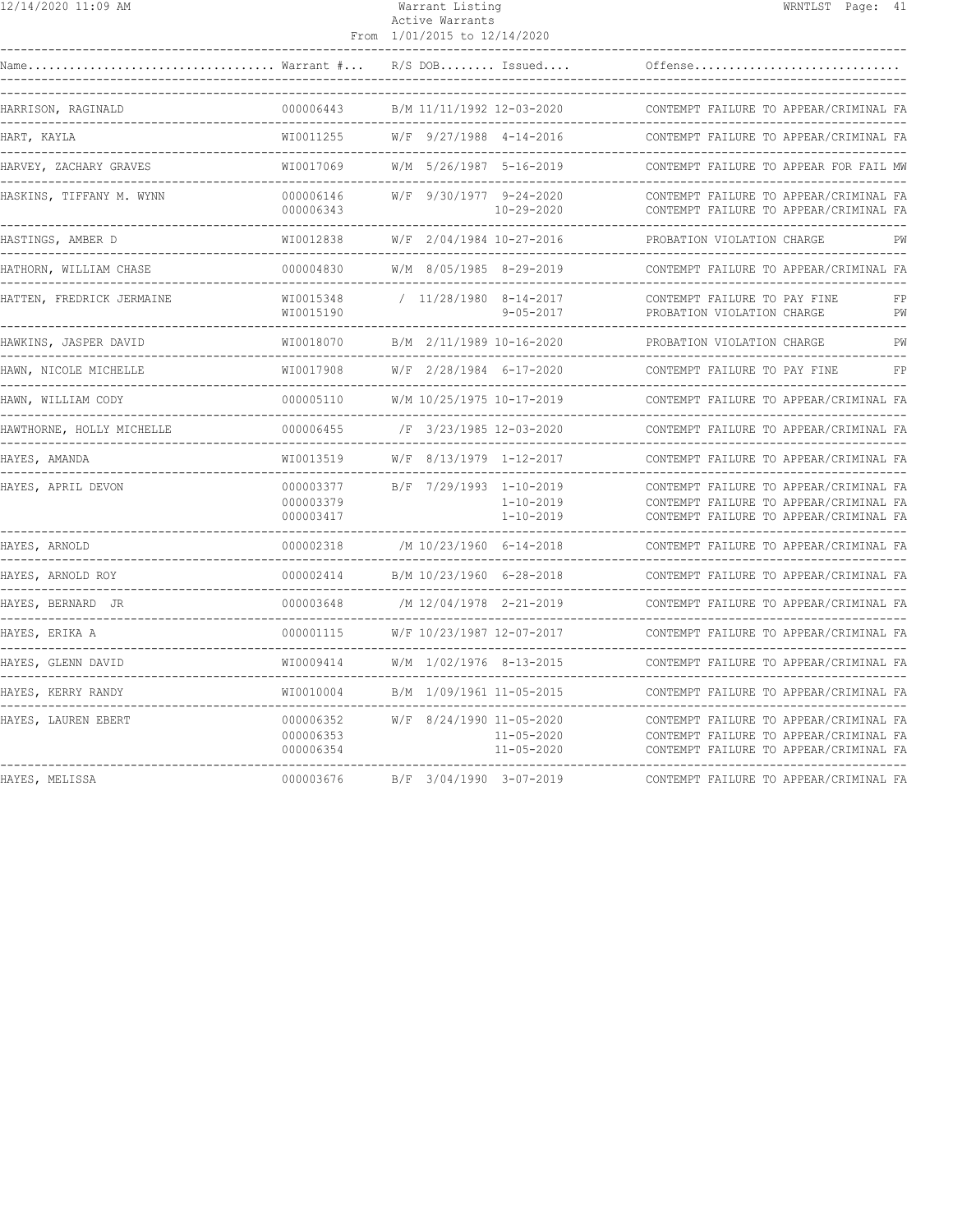| 12/14/2020 11:09 AM                  |                                                | Warrant Listing<br>Active Warrants<br>From 1/01/2015 to 12/14/2020 | WRNTLST Page: 42                                                               |
|--------------------------------------|------------------------------------------------|--------------------------------------------------------------------|--------------------------------------------------------------------------------|
| Warrant #<br>Name                    |                                                | $R/S$ DOB Issued                                                   | Offense                                                                        |
| HAYES, RAQUEL MONIQUE                | WI0016457                                      | B/F 6/06/1992 10-02-2018                                           | CONTEMPT FAILURE TO PAY FINE<br>FP                                             |
| HAYES, SHARROD D                     | WI0009241                                      | B/M 12/02/1991 7-30-2015                                           | CONTEMPT FAILURE TO APPEAR/CRIMINAL FA                                         |
| HAYES, STEVEN DAMARKUS               | WI0017970                                      | B/M 2/28/1992 7-23-2020                                            | CONTEMPT FAILURE TO PAY FINE<br>МW                                             |
| HAYES, WILBERT                       | 000006241                                      | B/M 12/16/1982 10-15-2020                                          | CONTEMPT FAILURE TO APPEAR/CRIMINAL FA                                         |
| HAYNES, ALICIA RACHELL               | WI0017199<br>WI0017162<br>-------------------- | B/F 8/17/1983 6-10-2019<br>6-18-2019                               | CONTEMPT FAILURE TO PAY FINE<br>PROBATION VIOLATION CHARGE<br>PW               |
| HAYWARD, ANTHONY                     | 000004073                                      | /M 7/09/1983 5-16-2019                                             | CONTEMPT FAILURE TO APPEAR/CRIMINAL FA                                         |
| HAYWARD, CATINA S                    | 000004368                                      | B/F 3/13/1973 6-27-2019                                            | CONTEMPT FAILURE TO APPEAR/CRIMINAL FA<br>____________________________________ |
| HEBERT, CHRISTOPHER JOSEPH           | 000006059                                      | B/M 6/07/1991 8-20-2020                                            | CONTEMPT FAILURE TO APPEAR/CRIMINAL FA                                         |
| HEBERT, KELLI                        | WI0010343<br>WI0011103                         | W/F 10/27/1970 12-17-2015<br>$2 - 29 - 2016$                       | PROBATION VIOLATION CHARGE<br>PW<br>CONTEMPT FAILURE TO PAY FINE<br>FP         |
| HEBERT, SARAH MICHELLE               | WI0018155                                      | W/F 11/13/1986 11-30-2020                                          | PROBATION VIOLATION CHARGE<br>PW                                               |
| HEBERT, WEBB ELTON JR                | 000006077<br>-------------                     | W/M 4/10/1962 8-06-2020                                            | CONTEMPT FAILURE TO PAY FINE<br>FA                                             |
| HEBNER, CHASTITY M<br>------------   | WI0007496                                      | W/F 10/27/1977 1-13-2015                                           | CONTEMPT FAILURE TO APPEAR/CRIMINAL FA                                         |
| HEGGAR, AMEN                         | 000001504                                      | B/M 1/26/1992 1-25-2018                                            | CONTEMPT FAILURE TO APPEAR/CRIMINAL FA                                         |
| HEGGER, JOHN RAY                     | WI0013165                                      | B/M 12/20/1987 12-01-2016                                          | CONTEMPT FAILURE TO APPEAR/CRIMINAL FA                                         |
| HEIDER, JASON DAVID                  | WI0016392                                      | W/M 12/24/1980 9-10-2018                                           | CONTEMPT FAILURE TO PAY FINE<br>FP                                             |
| HELVERSON, TYLER MICHAEL             | 000003150                                      | W/M 6/27/1995 11-15-2018                                           | CONTEMPT FAILURE TO APPEAR/CRIMINAL FA                                         |
| HEMPHILL, ROSA RENEE<br>------------ | 000006262                                      | W/F 12/11/1975 10-22-2020                                          | CONTEMPT FAILURE TO APPEAR/CRIMINAL FA                                         |
| HENARD, KASHA                        | WI0017660                                      | W/F 3/27/1991 12-26-2019                                           | PROBATION VIOLATION CHARGE<br>PW                                               |
| HENDERSON, DEVIN PAUL                | WT0011513                                      | B/M 7/05/1983 5-19-2016                                            | CONTEMPT FAILURE TO APPEAR/CRIMINAL FA                                         |
| HENDERSON, JONATHAN JANEAL           | 000003722                                      | B/M 2/17/1985 3-21-2019                                            | CONTEMPT FAILURE TO APPEAR/CRIMINAL FA                                         |
| HENDERSON, TARA MELINDA              | WI0017729                                      | B/F 1/29/1981 1-29-2020                                            | PROBATION VIOLATION CHARGE<br>PW                                               |
| HENKEL, LEA LASHIA                   | 000005885                                      | B/F 9/07/2000 7-02-2020                                            | CONTEMPT FAILURE TO APPEAR/CRIMINAL FA                                         |
| HENRY, DESMOND                       | 000001039                                      | B/M 3/04/1994 11-16-2017                                           | CONTEMPT FAILURE TO APPEAR/CRIMINAL FA                                         |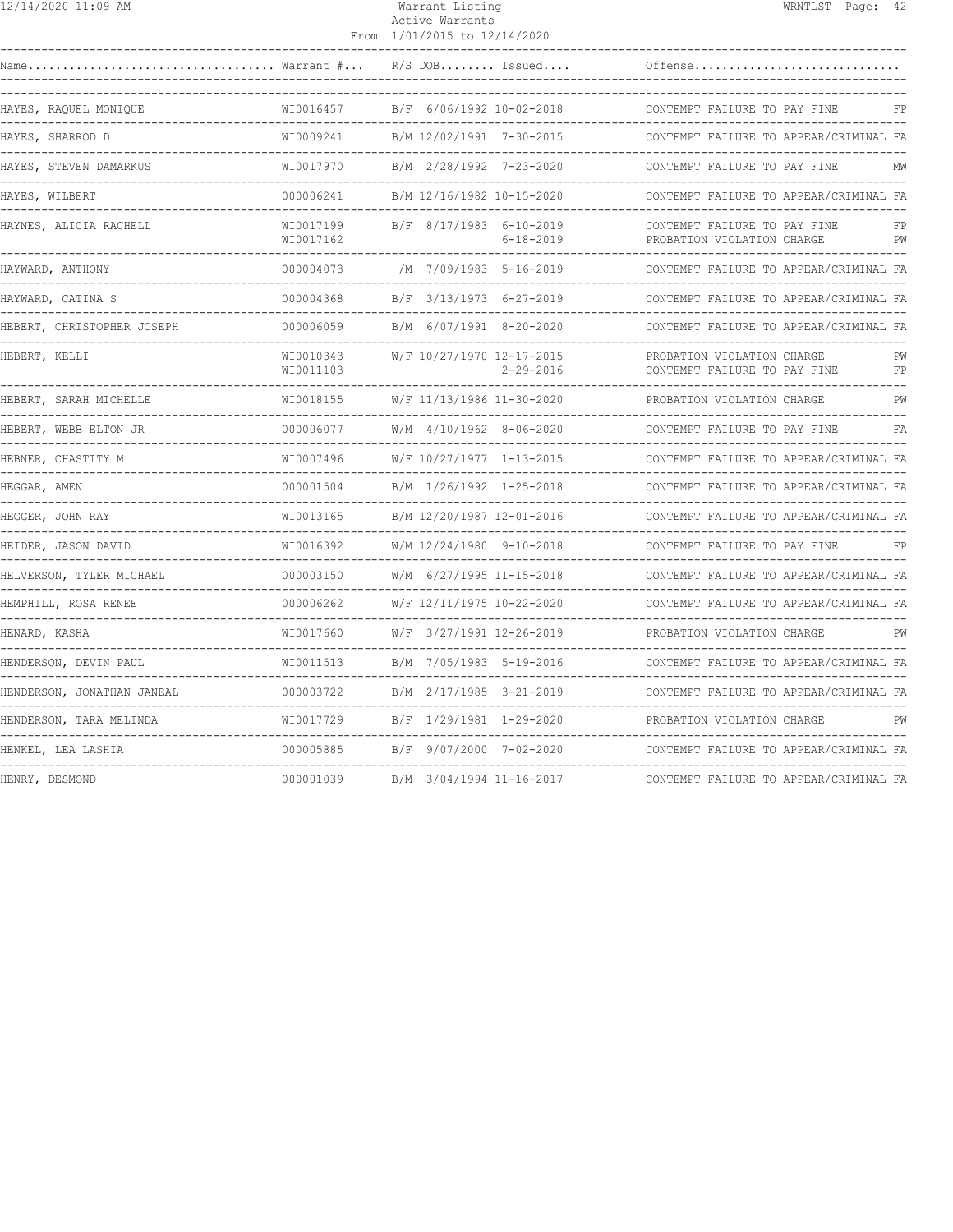| 12/14/2020 11:09 AM           |                                     | Warrant Listing<br>Active Warrants<br>From 1/01/2015 to 12/14/2020 | WRNTLST Page: 43                                                                                                           |
|-------------------------------|-------------------------------------|--------------------------------------------------------------------|----------------------------------------------------------------------------------------------------------------------------|
| Name                          | $\ldots$ Warrant $\# \ldots$        | $R/S$ DOB Issued                                                   | Offense                                                                                                                    |
| HENRY, KARL EVANS             | 000005975                           | B/M 5/07/1965 7-30-2020                                            | CONTEMPT FAILURE TO APPEAR FOR FAIL FA                                                                                     |
| HENRY, REBECCA J VOORHIES     | WI0011417                           | W/F<br>8/17/1973 5-05-2016                                         | PROBATION VIOLATION CHARGE<br>PW                                                                                           |
| HENRY, TYRONE<br>___________  | 000000996                           | B/M 10/24/1972 11-16-2017                                          | CONTEMPT FAILURE TO APPEAR/CRIMINAL FA                                                                                     |
| HENSON, LANDRY<br>----------  | 000000773                           | W/M 4/14/1998 9-28-2017                                            | CONTEMPT FAILURE TO APPEAR/CRIMINAL FA                                                                                     |
| HERBERT, BRIAN                | 000000658                           | W/M 12/22/1978 8-31-2017                                           | CONTEMPT FAILURE TO APPEAR/CRIMINAL FA                                                                                     |
| HERNANDEZ, MICHELLE MARIE     | 000005259                           | W/F 2/28/1985 11-14-2019                                           | CONTEMPT FAILURE TO APPEAR/CRIMINAL FA                                                                                     |
| HERRON, SHANE DENNIS          | 000006463                           | W/M 10/04/1988 12-03-2020                                          | ATTEMPTED CHARGE OF ORIGINAL CHARGE FA                                                                                     |
| HICKS, BRENNAN MICHAEL        | WI0018002<br>WI0018071              | B/M 2/28/1997 7-29-2020<br>$10 - 16 - 2020$                        | CONTEMPT FAILURE TO PAY FINE<br>FP<br>PROBATION VIOLATION CHARGE<br>PW                                                     |
| HICKS, CHRISTOPHER BRADLEY    | WI0017640                           | W/M 3/06/1988 11-25-2019                                           | CONTEMPT FAILURE TO PAY FINE<br>FP                                                                                         |
| HICKS, JALEN                  | 000005778                           | B/M 2/03/1995 2-27-2020                                            | CONTEMPT FAILURE TO APPEAR/CRIMINAL FA<br>__________________________________                                               |
| HICKS, NICKYMBRA OSHAY        | 000004361                           | B/F 12/24/1994 6-27-2019                                           | CONTEMPT FAILURE TO APPEAR/CRIMINAL FA                                                                                     |
| HICKS, SHALONDA               | 000002986<br>000003005<br>000003006 | /F 12/27/1977 10-11-2018<br>$10 - 11 - 2018$<br>$10 - 11 - 2018$   | CONTEMPT FAILURE TO APPEAR/CRIMINAL FA<br>CONTEMPT FAILURE TO APPEAR/CRIMINAL FA<br>CONTEMPT FAILURE TO APPEAR/CRIMINAL FA |
| HICKS, TONY JAKE              | WI0017573<br>WI0017601              | W/M 2/07/1978 11-14-2019<br>$12 - 03 - 2019$                       | CONTEMPT FAILURE TO APPEAR FOR FAIL MW<br>PW<br>PROBATION VIOLATION CHARGE                                                 |
| HIGGINS, SHAWN ROBERT         | WI0017253                           | W/M 10/06/1972 6-24-2019                                           | FP<br>CONTEMPT FAILURE TO PAY FINE                                                                                         |
| HILL, RICHARD E               | WI0008104                           | W/M 8/26/1996 4-09-2015                                            | PROBATION VIOLATION CHARGE<br>PW                                                                                           |
| HILL, SHACOYIA SHAWNQUISE     | 000003608                           | 9/12/1990 2-14-2019<br>B/F                                         | CONTEMPT FAILURE TO APPEAR/CRIMINAL FA                                                                                     |
| HILL, VIRDO L<br>------------ | 000003734                           | B/F 8/03/1965 3-21-2019                                            | CONTEMPT FAILURE TO APPEAR/CRIMINAL FA                                                                                     |
| HILLS, DARRYL                 | WI0010482                           | B/M 12/18/1977 1-07-2016                                           | CONTEMPT FAILURE TO APPEAR/CRIMINAL FA                                                                                     |
| HINES, BRANDON DEWAYNE        | 000005874                           | B/M 6/19/1998 6-25-2020                                            | CONTEMPT FAILURE TO APPEAR/CRIMINAL FA                                                                                     |
| HINES, COURTNEY JANEE         | 000005800                           | B/F 1/08/1992 3-05-2020                                            | CONTEMPT FAILURE TO APPEAR/CRIMINAL FA                                                                                     |
| HINES, KEE'VON MAURICE        | 000006304                           | B/M 6/07/2001 10-22-2020                                           | CONTEMPT FAILURE TO APPEAR/CRIMINAL FA                                                                                     |
|                               |                                     |                                                                    |                                                                                                                            |

HINKSTON, DALVIN 000004800 B/M 2/12/1992 8-29-2019 CONTEMPT FAILURE TO APPEAR/CRIMINAL FA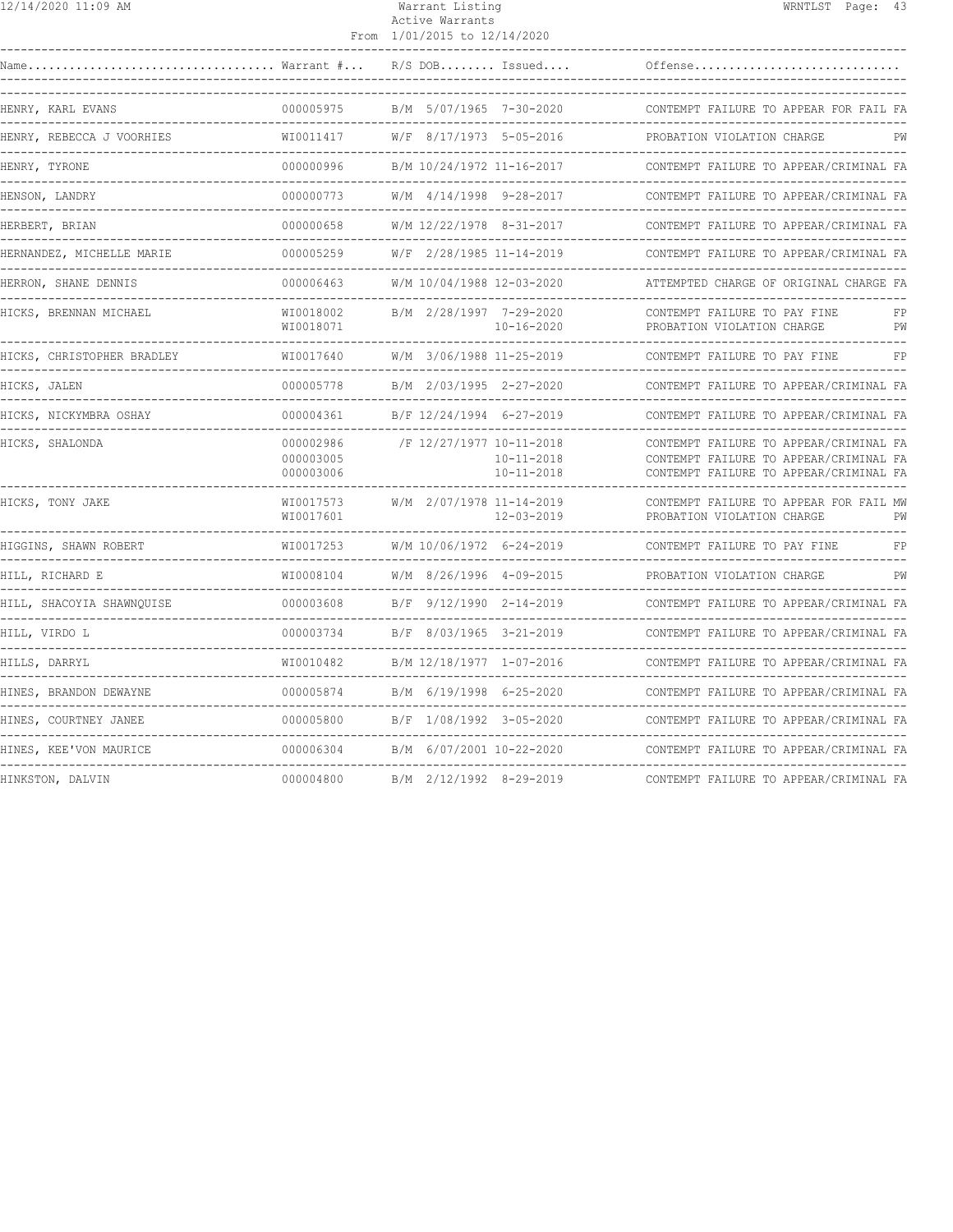| 12/14/2020 11:09 AM                                |                                          | Warrant Listing<br>Active Warrants<br>From 1/01/2015 to 12/14/2020 |                                    |                                                                                                                | WRNTLST Page: 44 |          |
|----------------------------------------------------|------------------------------------------|--------------------------------------------------------------------|------------------------------------|----------------------------------------------------------------------------------------------------------------|------------------|----------|
|                                                    |                                          | $R/S$ DOB Issued                                                   |                                    | Offense                                                                                                        |                  |          |
| HINTON, PENNY DARRYL PENNEY                        | WI0017580<br>WI0017589                   | W/F 8/19/1985 11-06-2019                                           | 11-20-2019                         | CONTEMPT FAILURE TO PAY FINE<br>PROBATION VIOLATION CHARGE                                                     |                  | FP<br>PW |
| HOBBS, CHRISTEEN S                                 | 000005098<br>000005099                   | B/F 8/30/1996 12-20-2018                                           | $12 - 20 - 2018$                   | CONTEMPT FAILURE TO APPEAR/CRIMINAL FA<br>CONTEMPT FAILURE TO APPEAR/CRIMINAL FA                               |                  |          |
| HOBBS, DEMETRIA C                                  | WI0011906<br>WI0011915                   | B/F 8/21/1991 7-07-2016                                            | 7-07-2016                          | CONTEMPT FAILURE TO APPEAR/CRIMINAL FA<br>CONTEMPT FAILURE TO APPEAR/CRIMINAL FA                               |                  |          |
| HOBBS, TYMEKA                                      | 000006377<br>--------------------        | B/F 5/25/1987 11-12-2020                                           |                                    | CONTEMPT FAILURE TO APPEAR/CRIMINAL FA                                                                         |                  |          |
| HOBBS, WILLIAM HENRY JR                            | 000004039<br>000004040                   | B/M 7/12/1985 5-16-2019                                            | 5-16-2019                          | CONTEMPT FAILURE TO APPEAR/CRIMINAL FA<br>CONTEMPT FAILURE TO APPEAR/CRIMINAL FA                               |                  |          |
| HOLDEN, APRIL                                      | WI0016332                                | B/F 6/30/1977 8-23-2018                                            |                                    | CONTEMPT FAILURE TO PAY FINE                                                                                   |                  | FP       |
| HOLDEN, SAMUEL                                     | WI0013732                                | B/M 4/24/1965 2-02-2017                                            |                                    | CONTEMPT FAILURE TO APPEAR/CRIMINAL FA                                                                         |                  |          |
| HOLLINGWORTH, DARRICK CHATMAN                      | 000004775                                | W/M 10/29/1981 8-22-2019                                           |                                    | CONTEMPT FAILURE TO APPEAR/CRIMINAL FA                                                                         |                  |          |
| HOLLIS, TAMBERLLA                                  | WI0008105                                | W/F 7/30/1970 4-09-2015                                            |                                    | PROBATION VIOLATION CHARGE                                                                                     |                  | PW       |
| HOLMES, DAEQUAN J.                                 | 000003902<br>000003904<br>WI0017025      | B/M 9/27/1994 4-25-2019                                            | $4 - 25 - 2019$<br>$5 - 02 - 2019$ | CONTEMPT FAILURE TO APPEAR/CRIMINAL FA<br>CONTEMPT FAILURE TO APPEAR/CRIMINAL FA<br>PROBATION VIOLATION CHARGE |                  | PW       |
| HOLMES, LUCIO RAYMOND                              | 000003965                                | W/M 11/19/1991 5-02-2019                                           |                                    | CONTEMPT FAILURE TO APPEAR/CRIMINAL FA                                                                         |                  |          |
| HOLMES, QUASHIKULA                                 | 000000360<br>000000435                   | B/F 10/01/1995 7-20-2017                                           | $8 - 0.3 - 2.017$                  | CONTEMPT FAILURE TO APPEAR/CRIMINAL FA<br>CONTEMPT FAILURE TO APPEAR/CRIMINAL FA                               |                  |          |
| HOLMES, ROBERT EARL                                | 000002130<br>000002432                   | B/M 5/10/1963 5-03-2018                                            | $6 - 28 - 2018$                    | CONTEMPT FAILURE TO APPEAR/CRIMINAL FA<br>CONTEMPT FAILURE TO APPEAR/CRIMINAL FA                               |                  |          |
| HOLMES, SAVANNA DANIELLE                           | 000006190<br>000006199<br>-------------- | B/F 7/15/1996 10-01-2020                                           | $10 - 08 - 2020$                   | CONTEMPT FAILURE TO APPEAR/CRIMINAL FA<br>CONTEMPT FAILURE TO APPEAR/CRIMINAL FA                               |                  |          |
| HOLSINGER, JOHN                                    | 000003495                                | W/M 7/20/1967 1-24-2019                                            |                                    | CONTEMPT FAILURE TO APPEAR/CRIMINAL FA                                                                         |                  |          |
| HOLT, CHIOUITA                                     | WI0007920                                | B/F 9/17/1986 3-16-2015                                            |                                    | CONTEMPT FAILURE TO APPEAR/CRIMINAL FA                                                                         |                  |          |
| HOLT, DEBRA A. DOUZAT                              | 000004175                                | W/ 10/19/1965 5-30-2019                                            |                                    | CONTEMPT FAILURE TO APPEAR/CRIMINAL FA                                                                         |                  |          |
| HONGO, CEDRICK<br>-------------------------------- | 000005211 B/M 10/20/1987 11-05-2019      |                                                                    |                                    | CONTEMPT FAILURE TO APPEAR/CRIMINAL FA                                                                         |                  |          |
|                                                    |                                          |                                                                    |                                    |                                                                                                                |                  |          |

HONORE, LATONYA WI0013346 B/F 10/25/1986 12-15-2016 CONTEMPT FAILURE TO APPEAR/CRIMINAL FA ------------------------------------------------------------------------------------------------------------------------------------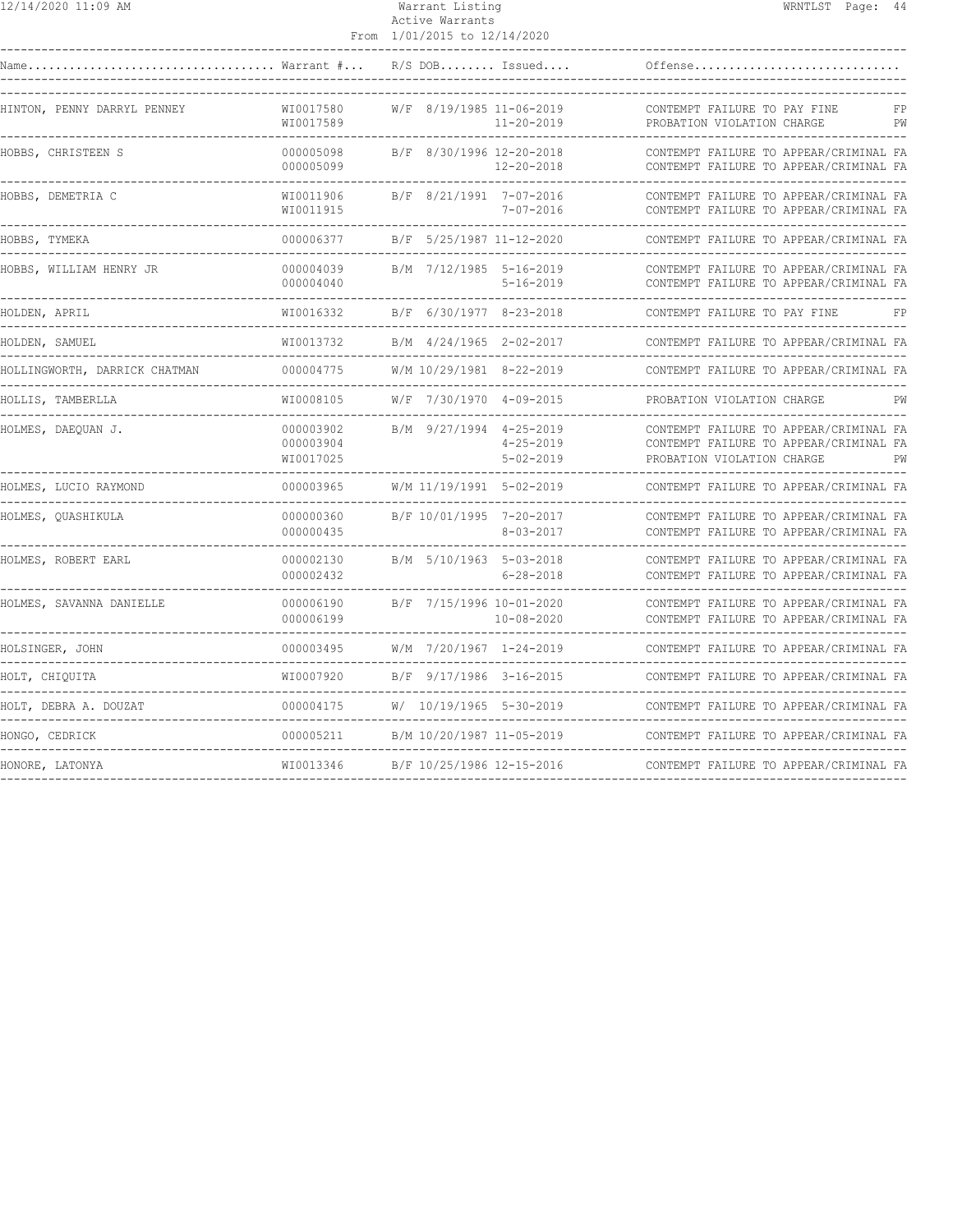| 12/14/2020 11:09 AM                       |                                     |  | Warrant Listing<br>Active Warrants<br>From 1/01/2015 to 12/14/2020 |                                    | WRNTLST Page: 45                                                                                                           |
|-------------------------------------------|-------------------------------------|--|--------------------------------------------------------------------|------------------------------------|----------------------------------------------------------------------------------------------------------------------------|
| Name                                      | Warrant #                           |  | $R/S$ DOB Issued                                                   |                                    | Offense                                                                                                                    |
| HOOD, GLORIA L<br>----------------------- | WI0014311                           |  | B/F 11/01/1972 3-30-2017                                           |                                    | CONTEMPT FAILURE TO APPEAR/CRIMINAL FA<br>-------------------------------                                                  |
| HOOLIHAN, DANI                            | WI0017872                           |  | W/F 9/09/1959 6-16-2020                                            |                                    | PROBATION VIOLATION CHARGE<br>PW                                                                                           |
| HOOLIHAN, SHANNON KATIE                   | 000000248                           |  | W/F 2/13/1973 7-13-2017                                            |                                    | CONTEMPT FAILURE TO APPEAR/CRIMINAL FA                                                                                     |
| HORN, ALYSSA CLIFTON                      | 000003522                           |  | B/F 11/17/1995 1-24-2019                                           |                                    | CONTEMPT FAILURE TO APPEAR/CRIMINAL FA                                                                                     |
| HORTON, DAEVION MAROUISE                  | 000002331<br>000002828<br>000002829 |  | B/M 10/08/1995 6-14-2018                                           | $9 - 06 - 2018$<br>$9 - 06 - 2018$ | CONTEMPT FAILURE TO APPEAR/CRIMINAL FA<br>CONTEMPT FAILURE TO APPEAR/CRIMINAL FA<br>CONTEMPT FAILURE TO APPEAR/CRIMINAL FA |
| HORTON, DESTINEE                          | ------------<br>000000321           |  | B/F 2/20/1990 7-13-2017                                            |                                    | CONTEMPT FAILURE TO APPEAR/CRIMINAL FA<br>------------------------------                                                   |
| HOSEA, COURTNEY                           | WI0011976                           |  | B/F 2/17/1987 7-07-2016                                            |                                    | CONTEMPT FAILURE TO APPEAR/CRIMINAL FA                                                                                     |
| HOSSEINI, SEYED                           | WI0009560<br>WI0009813              |  | W/M 2/20/1956 9-03-2015                                            | $9 - 30 - 2015$                    | CONTEMPT FAILURE TO PAY FINE<br>FP<br>PROBATION VIOLATION CHARGE<br>PW<br>---------------------------                      |
| HOUSTON, JOHN                             | WI0009647                           |  | B/M 10/04/1960 9-17-2015                                           |                                    | PROBATION VIOLATION CHARGE<br>PW                                                                                           |
| HOWARD, CORLISS LEE                       | 000006450                           |  | B/M 2/21/1980 12-03-2020                                           |                                    | CONTEMPT FAILURE TO APPEAR/CRIMINAL FA                                                                                     |
| HOWARD, DARIEN                            | 000006093                           |  | B/M 11/08/1991 9-10-2020                                           |                                    | CONTEMPT FAILURE TO APPEAR/CRIMINAL FA                                                                                     |
| HOWARD, ERIC DAMON                        | WI0017554                           |  | B/M 10/07/1984 11-12-2019                                          |                                    | PROBATION VIOLATION CHARGE<br>PW                                                                                           |
| HOWARD, JEREMY JUANNA                     | 000003735                           |  | B/M 0/00/0000 3-21-2019                                            |                                    | CONTEMPT FAILURE TO APPEAR/CRIMINAL FA                                                                                     |
| HOWARD, JERMARCUS                         | 000005123                           |  | B/M 1/05/1989 10-17-2019                                           |                                    | CONTEMPT FAILURE TO APPEAR/CRIMINAL FA                                                                                     |
| HOWARD, NYOTA YKEYA                       | 000001882                           |  | B/F 8/18/1977 3-22-2018                                            |                                    | CONTEMPT FAILURE TO APPEAR/CRIMINAL FA                                                                                     |
| HOWARD, RANEISHA RASHAY                   | WI0017480                           |  | B/F 9/17/1990 9-12-2019                                            |                                    | CONTEMPT FAILURE TO PAY FINE<br>FP<br>______________________________                                                       |
| HOWELL, CHRISTOPHER SHANE                 | WI0016099                           |  | W/M 7/13/1981 6-11-2018                                            |                                    | PROBATION VIOLATION CHARGE<br>PW                                                                                           |
| HUDNALL, JARED L                          | 000001797                           |  | W/M 5/08/1994 3-08-2018                                            |                                    | CONTEMPT FAILURE TO APPEAR/CRIMINAL FA                                                                                     |
| HUFF, JAMES JEFFERY                       | WI0012304                           |  | W/M 10/08/1957 8-25-2016                                           |                                    | CONTEMPT FAILURE TO APPEAR/CRIMINAL FA                                                                                     |
| HUGHES, KELSIE                            | WI0016435                           |  | W/F 7/13/1992 9-24-2018                                            |                                    | PROBATION VIOLATION CHARGE<br>PW                                                                                           |
| HULIN, DYLAN RYAN                         | 000005003                           |  | W/M 8/21/1991 9-26-2019                                            |                                    | CONTEMPT FAILURE TO APPEAR/CRIMINAL FA                                                                                     |
| HUMPHREY, JIMMIE LEE                      | 000005842                           |  | B/M 1/21/1949 5-28-2020                                            |                                    | CONTEMPT FAILURE TO APPEAR/CRIMINAL FA<br>_________________________________                                                |
| HUMPHREY, KINEQUA                         | WI0015101                           |  | B/F 7/03/1986 6-26-2017                                            |                                    | CONTEMPT FAILURE TO PAY FINE<br>FP                                                                                         |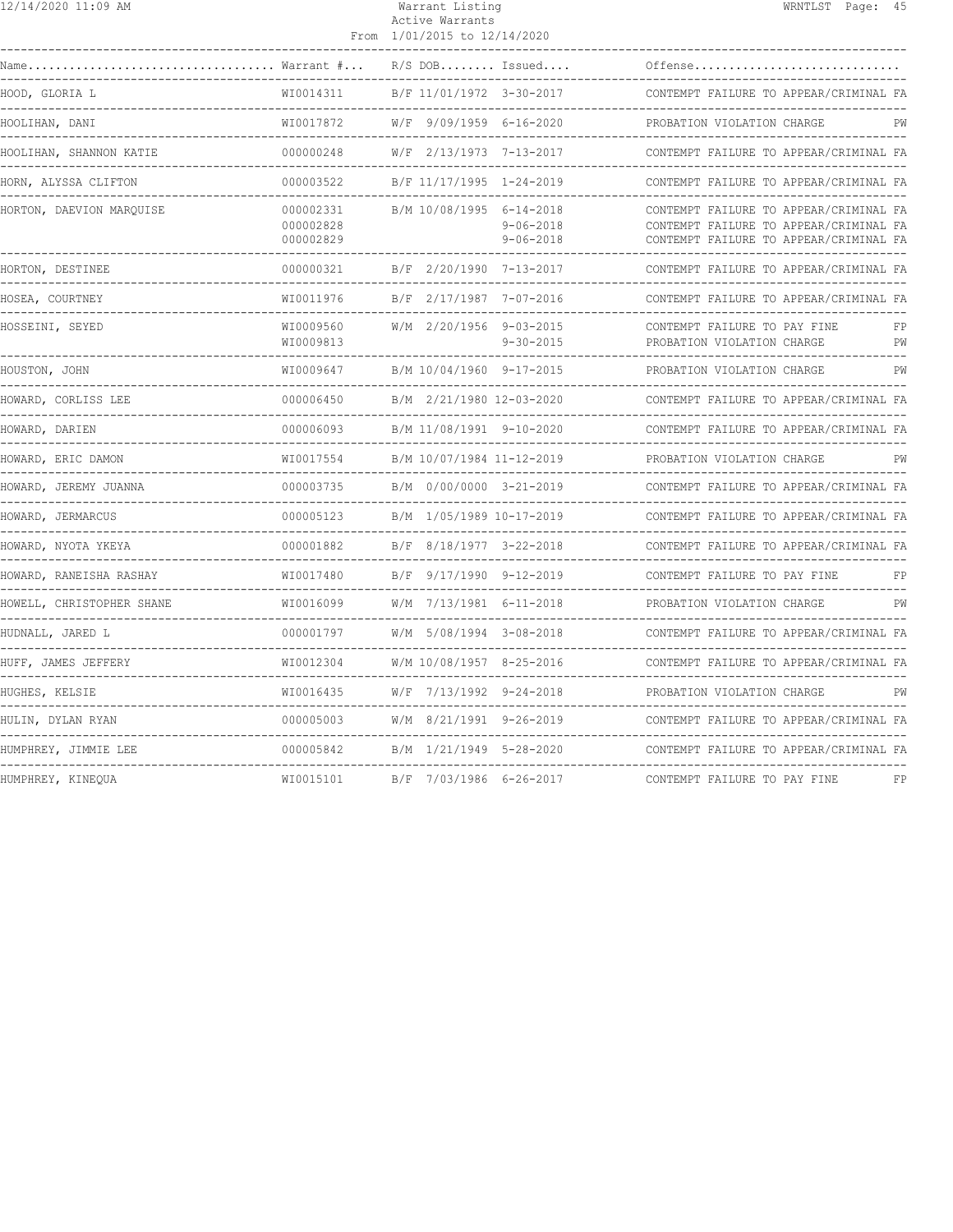| 12/14/2020 11:09 AM |  |  |  |  |  |
|---------------------|--|--|--|--|--|
|---------------------|--|--|--|--|--|

## Warrant Listing Natural Mexico and WRNTLST Page: 46 Active Warrants

|                                                            |                              | From 1/01/2015 to 12/14/2020 |                  |                                                                                  |          |
|------------------------------------------------------------|------------------------------|------------------------------|------------------|----------------------------------------------------------------------------------|----------|
| Name                                                       | $\ldots$ Warrant $\# \ldots$ | $R/S$ DOB Issued             |                  | Offense                                                                          |          |
|                                                            | WI0015354                    |                              | $8 - 21 - 2017$  | CONTEMPT FAILURE TO PAY FINE                                                     | FP       |
| HUMPHREY, MARCUS DEVON                                     | 000005964                    | B/M 5/16/1996 7-30-2020      |                  | CONTEMPT FAILURE TO APPEAR/CRIMINAL FA                                           |          |
| HUMPHRIES, CHASS                                           | WI0014496                    | W/M 1/23/1975 4-20-2017      |                  | CONTEMPT FAILURE TO APPEAR/CRIMINAL FA                                           |          |
| HUMPHRIES, HAYLIE B                                        | 000004755                    | W/F 7/02/1996 8-22-2019      |                  | CONTEMPT FAILURE TO APPEAR/CRIMINAL FA                                           |          |
| HUMPHRIES, JOSHUA<br>----------------                      | WI0010933                    | W/M 5/23/1986 3-10-2016      |                  | PROBATION VIOLATION CHARGE                                                       | PW       |
| HUNT, LIONELL NATHAN                                       | WI0009765<br>WI0009824       | B/M 10/14/1986 9-21-2015     | $10 - 08 - 2015$ | CONTEMPT FAILURE TO PAY FINE<br>PROBATION VIOLATION CHARGE                       | FP<br>РW |
| HUNT, MACAULLY                                             | 000005741                    | B/M 2/02/1993 2-20-2020      |                  | CONTEMPT FAILURE TO APPEAR/CRIMINAL FA                                           |          |
| HUNTER, DEMARKUS DEVONNE                                   | 000000458                    | B/M 3/17/1994 8-03-2017      |                  | CONTEMPT FAILURE TO APPEAR/CRIMINAL FA                                           |          |
| HUNTER, DERRICK DEMETRIUS                                  | 000003415                    | B/M 7/02/1972 1-10-2019      |                  | CONTEMPT FAILURE TO APPEAR/CRIMINAL FA                                           |          |
| HURD, PATRICIA                                             | 000004157                    | B/F 11/14/2000 5-30-2019     |                  | CONTEMPT FAILURE TO APPEAR/CRIMINAL FA                                           |          |
| HURD, WAYMOND D.                                           | 000005920<br>000005921       | B/M 7/30/1984 7-16-2020      | $7 - 16 - 2020$  | CONTEMPT FAILURE TO APPEAR/CRIMINAL FA<br>CONTEMPT FAILURE TO APPEAR/CRIMINAL FA |          |
| HURSEY, CHARLES STEPHEN                                    | WI0014284                    | W/M 11/14/1968 3-30-2017     |                  | CONTEMPT FAILURE TO APPEAR/CRIMINAL FA                                           |          |
| --------------------------<br>HURST, LASHEA<br>----------- | WI0017164                    | W/F 5/06/1976 6-18-2019      |                  | -----------------------------<br>PROBATION VIOLATION CHARGE                      | PW       |
| HURTS, JEREMY JOSEPH                                       | 000006032                    | B/M 7/30/1986 8-13-2020      |                  | CONTEMPT FAILURE TO APPEAR/CRIMINAL FA                                           |          |
| HUTCHINS, CHARLSEONA                                       | 000003695                    | B/F 4/17/1995 3-14-2019      |                  | CONTEMPT FAILURE TO APPEAR/CRIMINAL FA                                           |          |
| HUTCHINS, LUCIOUS MICAH                                    | WI0017639<br>WI0017855       | W/M 9/22/1978 11-25-2019     | $6 - 10 - 2020$  | CONTEMPT FAILURE TO PAY FINE<br>PROBATION VIOLATION CHARGE                       | FP<br>PW |
| HUTCHINSON, MICHAEL WAYNE                                  | WI0010666                    | W/M 4/02/1976 2-04-2016      |                  | CONTEMPT FAILURE TO APPEAR/CRIMINAL FA                                           |          |
| HYMEL, MICHAEL DWAYNE                                      | 000006063                    | W/M 1/29/1981 8-20-2020      |                  | CONTEMPT FAILURE TO APPEAR/CRIMINAL FA                                           |          |
| ILES, BRANDON                                              | WI0007864                    | B/M 6/21/1988 3-11-2015      |                  | CONTEMPT FAILURE TO PAY FINE                                                     | FP       |
| ILES, CROATIA                                              | WI0014991                    | B/F 2/05/1993 6-05-2017      |                  | CONTEMPT FAILURE TO PAY FINE                                                     | FP       |
| ILES, SILVIA ANN                                           | 000006411                    | B/F 2/10/1965 12-03-2020     |                  | CONTEMPT FAILURE TO APPEAR/CRIMINAL FA                                           |          |
| INGRAM, MARCUS COREY                                       | 000005788                    | W/M 10/19/1985 2-27-2020     |                  | CONTEMPT FAILURE TO APPEAR/CRIMINAL FA                                           |          |
| IRBY, AARON TODD                                           | WI0015937                    | W/M 9/28/1996 4-23-2018      |                  | PROBATION VIOLATION CHARGE                                                       | PW       |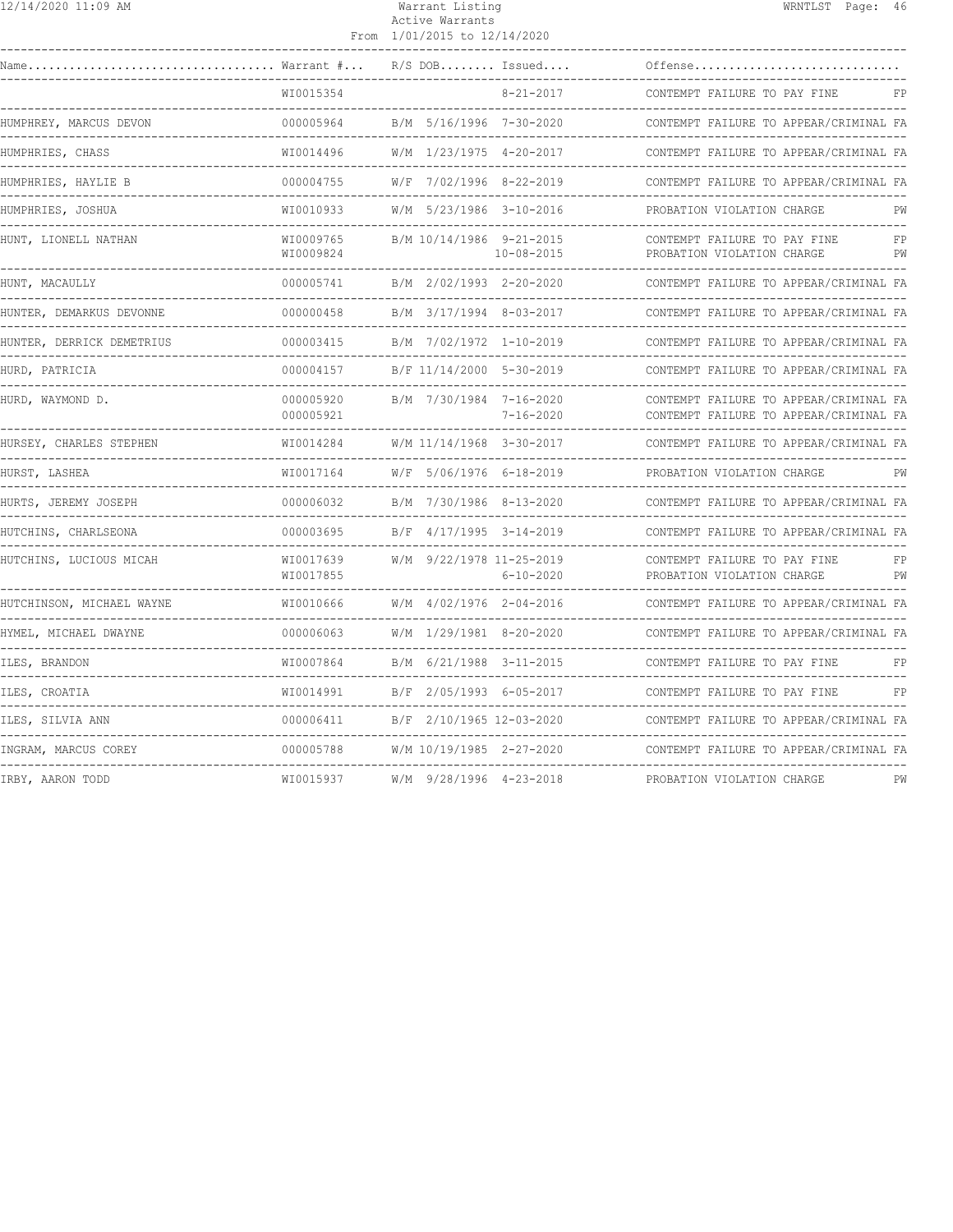|--|

#### Warrant Listing WRNTLST Page: 47 Active Warrants From 1/01/2015 to 12/14/2020

| Name<br>Warrant #          |                        |                           |                  | $R/S$ DOB Issued         | Offense                                                                          |    |
|----------------------------|------------------------|---------------------------|------------------|--------------------------|----------------------------------------------------------------------------------|----|
| IVEY, HARTFORD M           | 000005381              | W/M 2/06/1963 12-05-2019  |                  |                          | CONTEMPT FAILURE TO APPEAR/CRIMINAL FA                                           |    |
| IVY, REGAN                 | 000002777              | W/F 1/29/1990 8-30-2018   |                  |                          | CONTEMPT FAILURE TO APPEAR/CRIMINAL FA                                           |    |
| JACKSON, ANDREW            | 000000734              | B/M 3/13/1963 9-21-2017   |                  |                          | CONTEMPT FAILURE TO APPEAR/CRIMINAL FA<br>-------------------------              |    |
| JACKSON, ANTHONY           | 2015000819             | B/M 2/05/1992 9-03-2015   |                  |                          | CONTEMPT FAILURE TO APPEAR/CRIMINAL FA                                           |    |
| <b>JACKSON, ARTHUR</b>     | 000004801              | B/M 7/13/1989 8-29-2019   |                  |                          | CONTEMPT FAILURE TO APPEAR/CRIMINAL FA<br>--------------------                   |    |
| JACKSON, ASHARI            | WI0017873              | B/F 5/26/2001 6-16-2020   |                  |                          | PROBATION VIOLATION CHARGE                                                       |    |
| JACKSON, CAMERON           | 000004964              |                           |                  | /M 1/03/1995 9-19-2019   | CONTEMPT FAILURE TO APPEAR/CRIMINAL FA                                           |    |
| JACKSON, CARLATTA          | WI0010127              | B/F 12/11/1955 11-16-2015 |                  |                          | CONTEMPT FAILURE TO APPEAR/CRIMINAL FA                                           |    |
| JACKSON, DOMINIC NICOLE    | 000005238              |                           |                  | B/F 1/05/1996 11-14-2019 | CONTEMPT FAILURE TO APPEAR/CRIMINAL FA                                           |    |
| JACKSON, DONNIE            | 000000692              | B/M 2/08/1980 9-07-2017   |                  |                          | CONTEMPT FAILURE TO APPEAR/CRIMINAL FA                                           |    |
| JACKSON, EDWARD THEIRON    | WI0015237              | B/M 7/09/1999 9-14-2017   |                  |                          | PROBATION VIOLATION CHARGE                                                       | РW |
| JACKSON, ELLIS BERNARD     | 000000801              | B/M 3/04/1980 10-05-2017  |                  |                          | CONTEMPT FAILURE TO APPEAR/CRIMINAL FA                                           |    |
| JACKSON, GARRON DEWAYNE    | WI0014018<br>000003139 | B/M 8/04/1967 3-02-2017   |                  | $11 - 15 - 2018$         | CONTEMPT FAILURE TO APPEAR/CRIMINAL FA<br>CONTEMPT FAILURE TO APPEAR/CRIMINAL FA |    |
| JACKSON, HEATHER DAWN      | 000006265              | B/F 1/25/1991 10-22-2020  | ________________ |                          | CONTEMPT FAILURE TO APPEAR/CRIMINAL FA                                           |    |
| JACKSON, JAYNISHA MICHELLE | 000004832              | B/F 8/19/1984 9-05-2019   |                  |                          | CONTEMPT FAILURE TO APPEAR/CRIMINAL FA                                           |    |
| JACKSON, JENNIFER NICOLE   | 000005856              | $W/F$ 4/23/1993 6-18-2020 |                  |                          | CONTEMPT FAILURE TO APPEAR/CRIMINAL FA                                           |    |
| JACKSON, JIMMEZ J          | 000005305              | B/M 10/08/1986 11-21-2019 |                  |                          | CONTEMPT FAILURE TO APPEAR/CRIMINAL FA                                           |    |
| JACKSON, KELDRICK MAURICE  | WI0013708              | B/M 11/27/1979 1-26-2017  |                  |                          | CONTEMPT FAILURE TO APPEAR/CRIMINAL FA                                           |    |
| JACKSON, KENNETH           | 000004906              |                           |                  | B/M 6/07/1994 9-12-2019  | CONTEMPT FAILURE TO APPEAR/CRIMINAL FA                                           |    |
| JACKSON, NATASHIA NICHELLE | 000002614              |                           |                  | B/F 5/14/1992 8-02-2018  | CONTEMPT FAILURE TO APPEAR/CRIMINAL FA                                           |    |
| JACKSON, ROBERT WALTER     | WI0011268              | $W/M$ 2/11/1995 4-14-2016 |                  |                          | CONTEMPT FAILURE TO APPEAR/CRIMINAL FA                                           |    |
| JACKSON, TINA LYNN         | 000005857              | W/F 2/07/1971 6-18-2020   |                  |                          | CONTEMPT FAILURE TO APPEAR/CRIMINAL FA                                           |    |
| JACKSON, TROY JERMAINE     | 000005359              | B/M 8/16/1975 12-05-2019  |                  |                          | CONTEMPT FAILURE TO APPEAR/CRIMINAL FA                                           |    |
|                            |                        |                           |                  |                          |                                                                                  |    |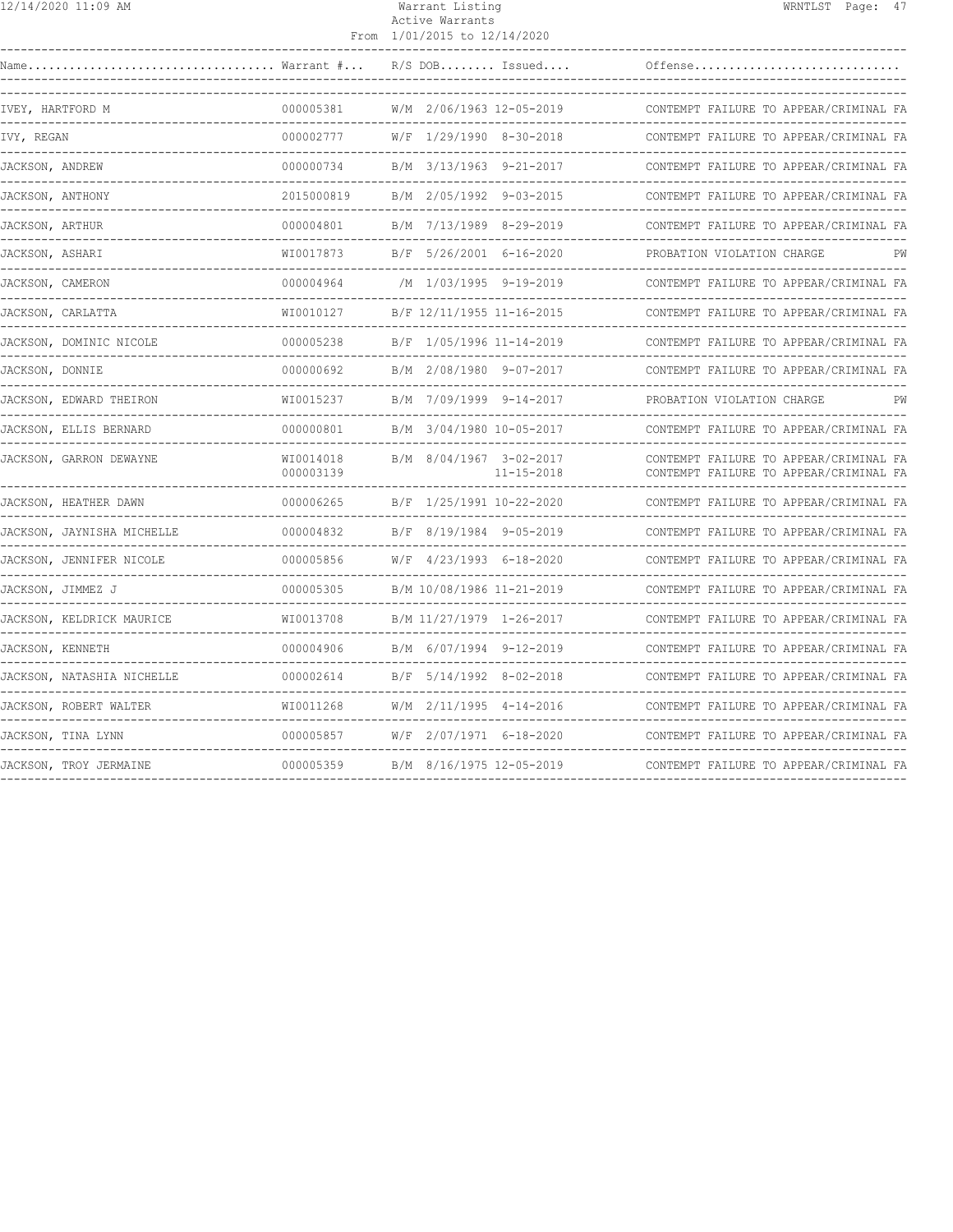| 12/14/2020 11:09 AM      |                                                  | Warrant Listing<br>Active Warrants<br>From 1/01/2015 to 12/14/2020                  | WRNTLST Page: 48                                                                                                                                               |
|--------------------------|--------------------------------------------------|-------------------------------------------------------------------------------------|----------------------------------------------------------------------------------------------------------------------------------------------------------------|
|                          | Warrant #                                        | $R/S$ DOB Issued                                                                    | Offense                                                                                                                                                        |
| JACOB, KADELL DOLPHUS    | 000005443                                        | B/M 1/04/1971 12-12-2019                                                            | CONTEMPT FAILURE TO APPEAR/CRIMINAL FA                                                                                                                         |
| JACOBS, AARON            | ---------------<br>000006435                     | B/M 5/11/1997 12-03-2020                                                            | CONTEMPT FAILURE TO APPEAR/CRIMINAL FA                                                                                                                         |
| JACOBS, ANISSA MICHELL   | WI0017715<br>WI0017718                           | B/F 10/28/1979 1-16-2020<br>1-16-2020                                               | CONTEMPT FAILURE TO APPEAR FOR FAIL MW<br>CONTEMPT FAILURE TO APPEAR FOR FAIL MW                                                                               |
| JACOBS, BRITTANY         | WI0017730<br>-------------<br>WI0010697          | 1-29-2020<br>B/F 5/22/1988 2-11-2016                                                | NO CHILD RESTRAINT MUST APPEAR<br>PW<br>PROBATION VIOLATION CHARGE<br>PW                                                                                       |
| JACOBS, DOMONICA RENA    | 000005843                                        | B/F 2/25/1993 5-28-2020                                                             | CONTEMPT FAILURE TO APPEAR/CRIMINAL FA                                                                                                                         |
| JACOBS, FELIX JAMAREE    | <u> Le Belese Beles</u><br>000006072             | B/M 9/06/1993 8-20-2020                                                             | CONTEMPT FAILURE TO APPEAR/CRIMINAL FA                                                                                                                         |
| JACOBS, JESSIE           | WI0009084                                        | B/M 2/09/1989 7-09-2015                                                             | CONTEMPT FAILURE TO APPEAR/CRIMINAL FA<br>--------------------------------                                                                                     |
| JACOBS, JOSEPH D         | WI0018156                                        | B/M 12/17/1998 11-30-2020                                                           | PROBATION VIOLATION CHARGE<br>PW                                                                                                                               |
| JACOBS, STEVEN           | WI0014131                                        | B/M 8/05/1977 3-06-2017                                                             | CONTEMPT FAILURE TO PAY FINE<br>FP                                                                                                                             |
| JAMES, BRIAN KEITH       | WI0017618<br>WI0017650<br>WI0017644              | B/M 8/26/1987 11-14-2019<br>11-25-2019<br>12-13-2019                                | CONTEMPT FAILURE TO PAY FINE<br>FP<br>CONTEMPT FAILURE TO PAY FINE<br>FP<br>PROBATION VIOLATION CHARGE<br>PW                                                   |
| JAMES, COURTLAND MATTHEW | 000001683<br>000002064                           | B/M 1/17/1981 2-15-2018<br>$4 - 19 - 2018$                                          | CONTEMPT FAILURE TO APPEAR/CRIMINAL FA<br>CONTEMPT FAILURE TO APPEAR/CRIMINAL FA                                                                               |
| JAMES, JESSICA           | WI0015438<br>WI0015468                           | B/F 5/08/1991 11-07-2017<br>11-17-2017                                              | CONTEMPT FAILURE TO PAY FINE<br>FP<br>PROBATION VIOLATION CHARGE<br>PW                                                                                         |
| JAMES, JIMMY RAY         | 000004988                                        | B/M 12/25/1964 9-26-2019                                                            | CONTEMPT FAILURE TO APPEAR/CRIMINAL FA                                                                                                                         |
| JAMES, LEE OWEN          | 000004712                                        | B/M 8/03/1968 8-15-2019                                                             | CONTEMPT FAILURE TO APPEAR/CRIMINAL FA                                                                                                                         |
| JARVIS, JASMINE          | 000000525                                        | B/F 10/14/1992 8-10-2017                                                            | CONTEMPT FAILURE TO APPEAR/CRIMINAL FA<br>-----------------------                                                                                              |
| JEFFERSON, GERMON        | WI0017856<br>000005866<br>WI0017919              | B/M 8/20/1996 6-10-2020<br>6-17-2020<br>$6 - 17 - 2020$                             | PROBATION VIOLATION CHARGE<br>PW<br>CONTEMPT FAILURE TO PAY FINE<br><b>FA</b><br>CONTEMPT FAILURE TO PAY FINE<br>FP                                            |
| JEFFERSON, JAKE          | WI0016092                                        | B/M 12/30/1981 5-24-2018                                                            | CONTEMPT FAILURE TO PAY FINE<br>FP                                                                                                                             |
| JEFFERSON, JAKE LEON     | 000002503                                        | B/M 12/30/1981 7-12-2018                                                            | CONTEMPT FAILURE TO APPEAR/CRIMINAL FA                                                                                                                         |
| JEFFERSON, JAMOINE AKEEM | WI0017934<br>000006366<br>000006369<br>000006370 | B/M 7/29/1987 7-06-2020<br>$11 - 12 - 2020$<br>$11 - 12 - 2020$<br>$11 - 12 - 2020$ | PROBATION VIOLATION CHARGE<br>PW<br>CONTEMPT FAILURE TO APPEAR/CRIMINAL FA<br>CONTEMPT FAILURE TO APPEAR/CRIMINAL FA<br>CONTEMPT FAILURE TO APPEAR/CRIMINAL FA |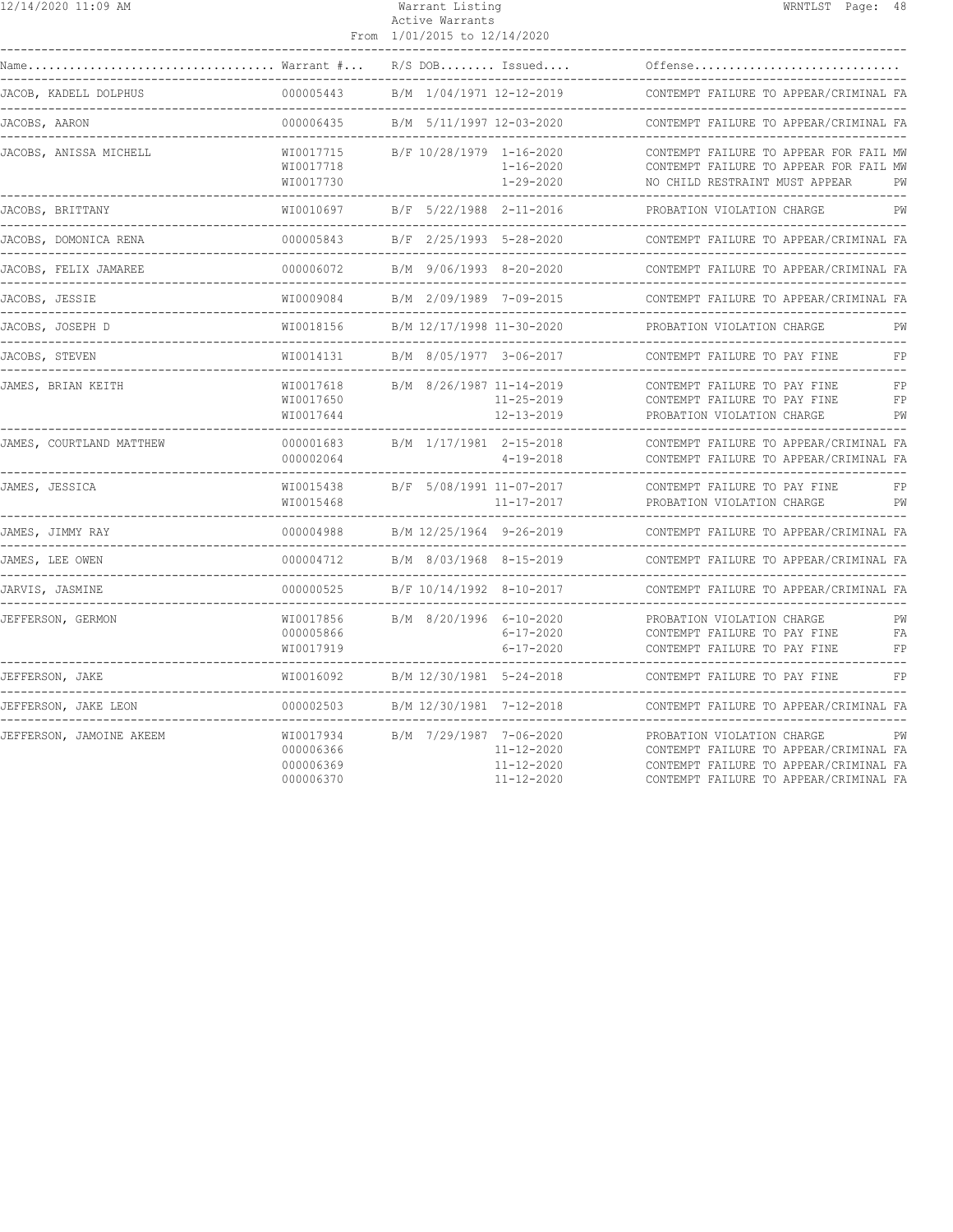| $\frac{12}{14}$ /14/2020 11:09 AM                            |                                                 | Warrant Listing<br>Active Warrants<br>From 1/01/2015 to 12/14/2020 |                                                                | WRNTLST Page: 49                                                                                                     |  |
|--------------------------------------------------------------|-------------------------------------------------|--------------------------------------------------------------------|----------------------------------------------------------------|----------------------------------------------------------------------------------------------------------------------|--|
|                                                              |                                                 |                                                                    | $R/S$ DOB Issued                                               | Offense                                                                                                              |  |
| JEFFERSON, JEVANTE J                                         | WI0010934                                       |                                                                    | B/M 4/27/1995 3-10-2016                                        | PROBATION VIOLATION CHARGE                                                                                           |  |
| JEFFERSON, MARCUS                                            | WT0013189                                       |                                                                    | B/M 6/11/1979 12-01-2016                                       | CONTEMPT FAILURE TO APPEAR/CRIMINAL FA                                                                               |  |
| JEFFERSON, TAMBRA TYNAE                                      | 000006299                                       |                                                                    | B/F 7/04/1992 10-22-2020                                       | CONTEMPT FAILURE TO APPEAR/CRIMINAL FA                                                                               |  |
| JENKINS, FRANK H<br>----------------------------------       | 000002571<br>-----------                        |                                                                    | B/M 11/07/1967 7-26-2018                                       | CONTEMPT FAILURE TO APPEAR/CRIMINAL FA                                                                               |  |
| JENKINS, JUSTIN                                              | 000001272                                       |                                                                    | W/M 6/16/1992 1-04-2018                                        | CONTEMPT FAILURE TO APPEAR/CRIMINAL FA                                                                               |  |
| JENKINS, KANTRAL DENISE<br>--------------------------------- | WI0010558                                       |                                                                    | B/F 10/13/1979 1-19-2016                                       | PROBATION VIOLATION CHARGE<br>PW                                                                                     |  |
| JENKINS, ROBERT WILLIAM                                      | WI0017345<br>WI0017362                          |                                                                    | W/M 8/21/1991 8-08-2019<br>$8 - 28 - 2019$                     | CONTEMPT FAILURE TO APPEAR FOR FAIL MW<br>PROBATION VIOLATION CHARGE<br>PW                                           |  |
| JENKINS, STEVEN WAYNE                                        | 000001110                                       |                                                                    | W/M 1/15/1971 12-07-2017                                       | CONTEMPT FAILURE TO APPEAR/CRIMINAL FA                                                                               |  |
| JESELINK, CARLTON SHEPARD                                    | 000004183                                       |                                                                    | W/M 8/10/1960 5-30-2019                                        | CONTEMPT FAILURE TO APPEAR/CRIMINAL FA                                                                               |  |
| JESTER, SARAH M                                              | WI0012045<br>______________                     |                                                                    | W/F 6/18/1972 7-21-2016                                        | PROBATION VIOLATION CHARGE<br>PW                                                                                     |  |
| JETT, ZACHARY                                                | 000006292                                       | _________________________                                          | /M 12/25/1999 10-22-2020                                       | CONTEMPT FAILURE TO APPEAR/CRIMINAL FA<br>__________________________________                                         |  |
| JEWITT, EMANUEL EARL                                         | 000005993<br>000006004                          |                                                                    | B/M 8/05/1984 8-06-2020<br>$8 - 06 - 2020$                     | CONTEMPT FAILURE TO APPEAR/CRIMINAL FA<br>CONTEMPT FAILURE TO APPEAR/CRIMINAL FA<br>-------------------------------- |  |
| JIMMERSON, CHRISTOPHER GERMAINE                              | WI0017322<br>000005501<br>000006363             |                                                                    | B/M 7/04/1994 8-13-2019<br>$1 - 09 - 2020$<br>$11 - 05 - 2020$ | PROBATION VIOLATION CHARGE<br>PW<br>CONTEMPT FAILURE TO APPEAR/CRIMINAL FA<br>CONTEMPT FAILURE TO APPEAR/CRIMINAL FA |  |
| JIMMERSON, LANDON DWAYNE                                     | 000005580                                       | -------------------                                                | B/M 1/14/1977 1-23-2020                                        | CONTEMPT FAILURE TO APPEAR/CRIMINAL FA                                                                               |  |
| JOFFRION, SHAMEKE DARTELL                                    | 000002803                                       |                                                                    | B/F 12/05/1983 8-30-2018                                       | CONTEMPT FAILURE TO APPEAR/CRIMINAL FA                                                                               |  |
| JOFFRION, SHAMIKA                                            | 000004192                                       |                                                                    | /F 12/11/1975 5-30-2019                                        | CONTEMPT FAILURE TO APPEAR/CRIMINAL FA                                                                               |  |
| JOHNS, JOSEPH                                                | 000003932                                       |                                                                    | W/M 7/10/1963 5-02-2019                                        | CONTEMPT FAILURE TO APPEAR/CRIMINAL FA                                                                               |  |
| JOHNSON, ALICIA LYNN                                         | 000002058<br>000002059<br>_____________________ |                                                                    | B/F 1/21/1991 4-19-2018<br>$4 - 19 - 2018$                     | CONTEMPT FAILURE TO APPEAR/CRIMINAL FA<br>CONTEMPT FAILURE TO APPEAR/CRIMINAL FA                                     |  |
| JOHNSON, BRASHAWNEE RAKITA                                   | 000006417                                       |                                                                    | /F 8/25/1993 12-03-2020                                        | CONTEMPT FAILURE TO APPEAR/CRIMINAL FA                                                                               |  |
| JOHNSON, BRITTANY TAJIANNA                                   | 000003468                                       |                                                                    | B/F 5/12/1998 1-17-2019                                        | CONTEMPT FAILURE TO APPEAR/CRIMINAL FA                                                                               |  |
| JOHNSON, CHRISTOPHER DAWN                                    | WI0009189<br>WI0009631                          |                                                                    | B/M 10/22/1978 7-23-2015<br>$9 - 10 - 2015$                    | CONTEMPT FAILURE TO PAY FINE<br>FP<br>PROBATION VIOLATION CHARGE<br>PW                                               |  |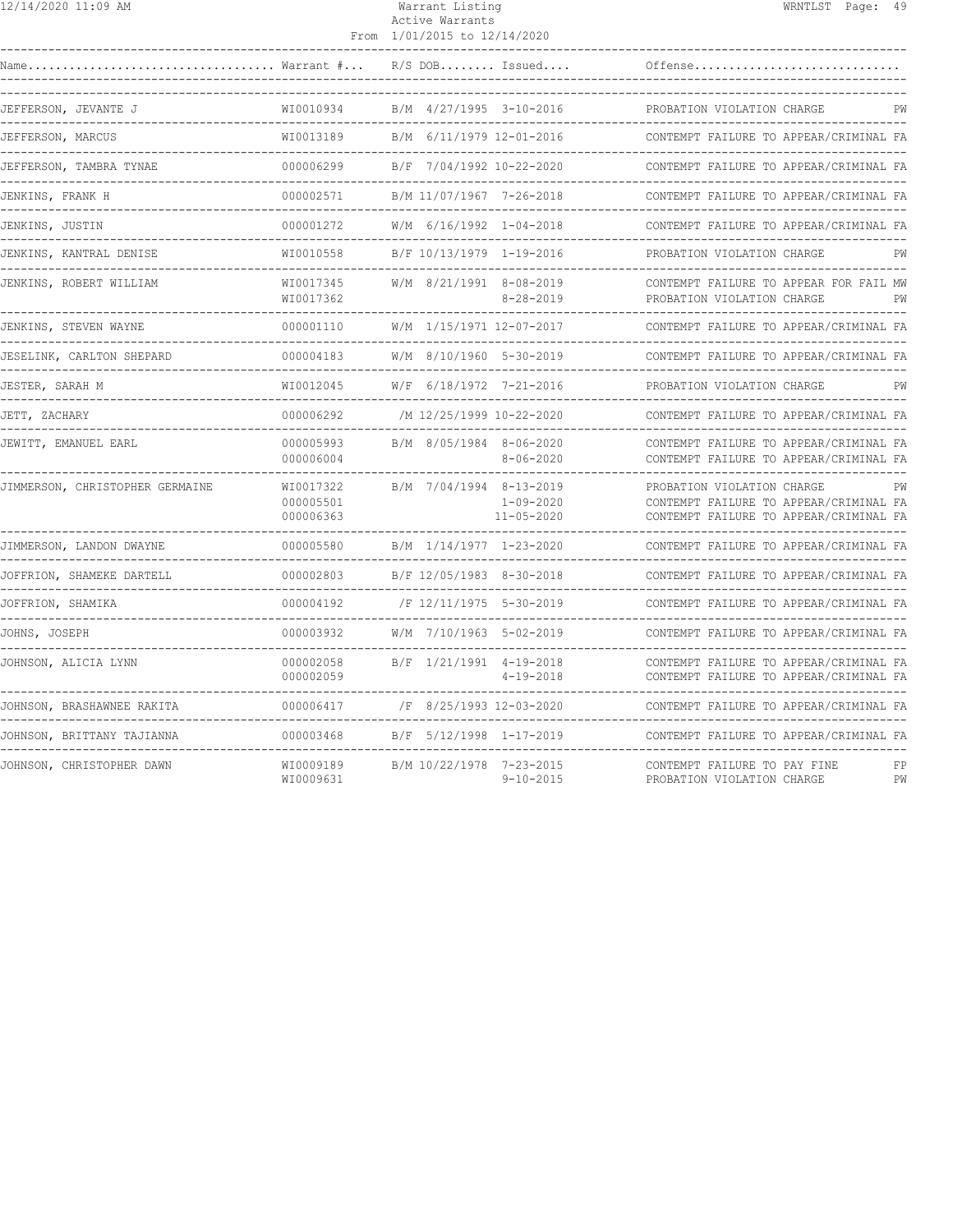| 2/14/2020 11:09 AM |
|--------------------|
|--------------------|

## 12/14/2020 11:09 AM Warrant Listing WRNTLST Page: 50 Active Warrants

| Name             | $\ldots$ Warrant $\# \ldots$             |                                                  |                                                  | $R/S$ DOB Issued | Offense                                                                                                 |
|------------------|------------------------------------------|--------------------------------------------------|--------------------------------------------------|------------------|---------------------------------------------------------------------------------------------------------|
| JOHNSON, COREY   | -------------------------------------    | WI0008706<br>----------------                    | B/M 12/18/1989 6-04-2015                         |                  | PROBATION VIOLATION CHARGE<br>PW                                                                        |
|                  | JOHNSON, COURTNEE                        | 000004248                                        | B/F 6/13/1988 6-13-2019                          |                  | CONTEMPT FAILURE TO APPEAR/CRIMINAL FA<br>-------------------                                           |
|                  | JOHNSON, DAMIAN TRAVONE                  | WI0015269<br>000000884<br>______________________ | B/M 6/18/1989 9-29-2017                          | $10 - 19 - 2017$ | PROBATION VIOLATION CHARGE<br>PW<br>CONTEMPT FAILURE TO APPEAR/CRIMINAL FA                              |
| JOHNSON, DANIEL  |                                          | WI0013199                                        | W/M 1/28/1989 12-01-2016<br>-------------------- |                  | CONTEMPT FAILURE TO APPEAR/CRIMINAL FA<br>-------------------------------                               |
|                  | JOHNSON, DAVID REMON                     | 000002246                                        | B/M 12/17/1985 5-17-2018                         |                  | CONTEMPT FAILURE TO APPEAR/CRIMINAL FA                                                                  |
|                  | JOHNSON, DERRICK DEWAYNE                 | 000002785<br>WI0016407                           | B/M 7/13/1989 8-30-2018                          | $9 - 12 - 2018$  | CONTEMPT FAILURE TO APPEAR/CRIMINAL FA<br>CONTEMPT FAILURE TO PAY FINE<br>FP                            |
|                  | JOHNSON, DOMINIQUE LA SHAY               | 000005916<br>000005922                           | B/F 9/04/1988 7-16-2020                          | $7 - 16 - 2020$  | CONTEMPT FAILURE TO APPEAR/CRIMINAL FA<br>CONTEMPT FAILURE TO APPEAR/CRIMINAL FA                        |
| JOHNSON, HENRY   |                                          | 000000447                                        | B/M 1/12/1985 8-03-2017                          |                  | CONTEMPT FAILURE TO APPEAR/CRIMINAL FA                                                                  |
|                  | JOHNSON, HERLEASIA WONETTE               | WI0016933                                        | B/F 12/07/1980 3-26-2019                         |                  | CONTEMPT FAILURE TO PAY FINE<br>FP                                                                      |
|                  | JOHNSON, JABRIL DESHUN                   | 000001854                                        | B/M 8/14/1984 3-15-2018                          |                  | CONTEMPT FAILURE TO APPEAR/CRIMINAL FA                                                                  |
|                  | JOHNSON, JASMINE TENILLE                 | WI0008152                                        | B/F 2/12/1993 4-10-2015                          |                  | CONTEMPT FAILURE TO PAY FINE<br>FP<br>-------------------------------                                   |
|                  | JOHNSON, JENNIFER                        | 000000478                                        | W/F 2/26/1980 8-03-2017                          |                  | CONTEMPT FAILURE TO APPEAR/CRIMINAL FA                                                                  |
|                  | JOHNSON, JERMAINE                        | WI0011565<br>WI0011587                           | B/M 6/24/1985 5-16-2016                          | $5 - 26 - 2016$  | CONTEMPT FAILURE TO PAY FINE<br>FP<br>PROBATION VIOLATION CHARGE<br>PW<br>----------------------------- |
|                  | JOHNSON, JESSICA LEE                     | WI0008161                                        | W/F 12/30/1978 4-10-2015                         |                  | CONTEMPT FAILURE TO APPEAR/CRIMINAL FA                                                                  |
|                  | JOHNSON, JESSIE ALLEN                    | 000003413                                        | /M 8/10/1987 1-10-2019                           |                  | CONTEMPT FAILURE TO APPEAR/CRIMINAL FA                                                                  |
|                  | JOHNSON, KADERIA KESHON<br>------------- | 000000514                                        | W/F 5/24/1989 8-10-2017                          |                  | CONTEMPT FAILURE TO APPEAR/CRIMINAL FA<br>___________________________                                   |
|                  | JOHNSON, KIMBERLY MARIE                  | WI0011637<br>WI0011779                           | B/F 4/20/1994 5-23-2016                          | $6 - 23 - 2016$  | CONTEMPT FAILURE TO PAY FINE<br>FP<br>PW<br>PROBATION VIOLATION CHARGE                                  |
|                  | JOHNSON, LAKAYSHA                        | 000006143<br>000006206                           | B/F 7/17/1993 9-24-2020                          | $10 - 08 - 2020$ | CONTEMPT FAILURE TO APPEAR/CRIMINAL FA<br>CONTEMPT FAILURE TO APPEAR/CRIMINAL FA                        |
| JOHNSON, LATIJRA |                                          | 000005971                                        | B/F 8/09/1991 2-13-2020                          |                  | CONTEMPT FAILURE TO APPEAR FOR FAIL FA<br>---------------------------------                             |
|                  | JOHNSON, PATRICIA                        | WI0009537                                        | B/F 11/21/1980 8-27-2015                         |                  | CONTEMPT FAILURE TO APPEAR/CRIMINAL FA                                                                  |
| JOHNSON, PAUL J  |                                          | WI0011661                                        | $W/M$ 8/12/1959 6-02-2016                        |                  | CONTEMPT FAILURE TO APPEAR/CRIMINAL FA                                                                  |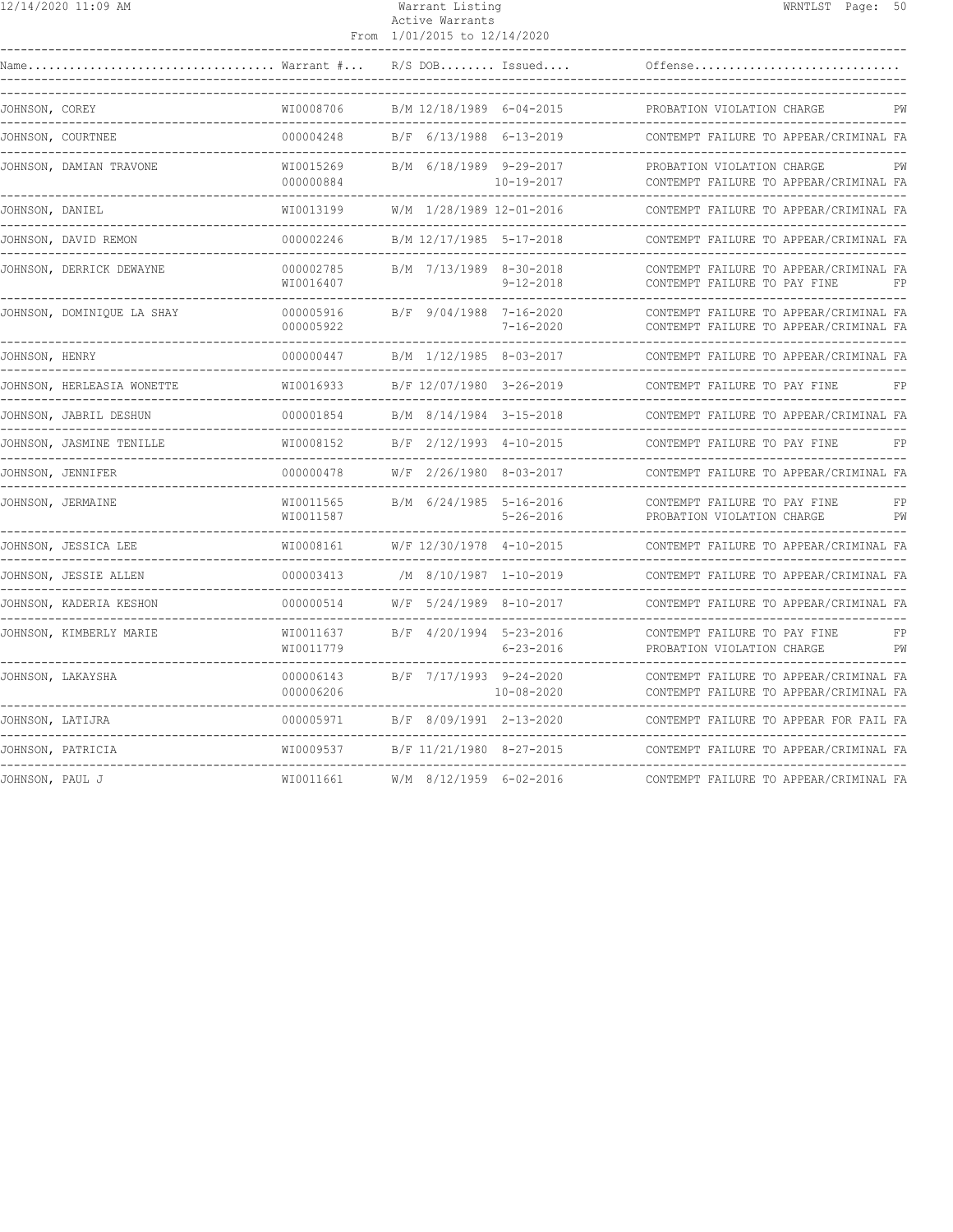| 12/14/2020 11:09 AM |
|---------------------|
|---------------------|

# Warrant Listing Natural Mension of the WRNTLST Page: 51 Active Warrants

|                                                             |                              | From 1/01/2015 to 12/14/2020                       |                         |                                                                                  |          |
|-------------------------------------------------------------|------------------------------|----------------------------------------------------|-------------------------|----------------------------------------------------------------------------------|----------|
| Warrant #<br>Name                                           |                              |                                                    | $R/S$ DOB Issued        | Offense                                                                          |          |
| JOHNSON, RICO D<br>---------------                          | WI0010950<br>--------------- |                                                    | B/M 4/24/1986 3-10-2016 | CONTEMPT FAILURE TO APPEAR/CRIMINAL FA                                           |          |
| JOHNSON, RIKKI SADE                                         | WI0011042                    | B/F 3/09/1994 3-17-2016                            |                         | CONTEMPT FAILURE TO APPEAR/CRIMINAL FA                                           |          |
| JOHNSON, RON                                                | 000004411<br>000004463       | B/M 12/02/1969 7-11-2019                           | $7 - 11 - 2019$         | CONTEMPT FAILURE TO APPEAR/CRIMINAL FA<br>CONTEMPT FAILURE TO APPEAR/CRIMINAL FA |          |
| JOHNSON, SABRINA SHANTEL<br>----------------------          | WI0010871<br>_______________ | B/F 5/21/1990 3-03-2016<br>_______________________ |                         | PROBATION VIOLATION CHARGE<br>------------------------                           | РW       |
| JOHNSON, SHERECKO SHEREE                                    | WI0017534<br>.               | B/F 2/26/1988 10-31-2019                           |                         | PROBATION VIOLATION CHARGE                                                       | PW       |
| JOHNSON, SHERTICA RENA                                      | WI0018100                    | B/F 7/21/1979 10-05-2020                           |                         | CONTEMPT FAILURE TO PAY FINE                                                     | FP       |
| JOHNSON, TRACY                                              | 000002337                    | W/F 2/08/1970 6-14-2018                            |                         | CONTEMPT FAILURE TO APPEAR/CRIMINAL FA                                           |          |
| JOHNSON, TRE'VON                                            | 000005802                    | B/M 9/23/1999 3-05-2020                            |                         | CONTEMPT FAILURE TO APPEAR/CRIMINAL FA                                           |          |
| JOHNSON, WAYNTESHIA K                                       | WI0015644                    | B/F 1/03/1991 1-22-2018                            |                         | CONTEMPT FAILURE TO PAY FINE                                                     | FP       |
| JOHNSON, WILLIAM D                                          | WI0014812                    | W/M 2/13/1998 4-13-2017                            |                         | CONTEMPT FAILURE TO PAY FINE                                                     | FP       |
| JOHNSON, WILLIAM H                                          | 000000597                    | W/M 8/01/1984 8-24-2017                            |                         | CONTEMPT FAILURE TO APPEAR/CRIMINAL FA                                           |          |
| JOHNSTON, KATHERINE ELIZABETH                               | WI0016256                    | W/F 7/08/1994 7-27-2018                            |                         | PROBATION VIOLATION CHARGE                                                       | PW       |
| JOHNSTON, KEVIN DAVID                                       | 000000654                    | W/M 5/31/1978 8-31-2017                            |                         | CONTEMPT FAILURE TO APPEAR/CRIMINAL FA                                           |          |
| JOHNSTON, LISA                                              | WI0017463<br>WI0017472       | W/F 8/31/1964 9-18-2019                            | $10 - 03 - 2019$        | CONTEMPT FAILURE TO PAY FINE<br>PROBATION VIOLATION CHARGE                       | FP<br>PW |
| JOINER, CHRISTIAN FIDEL                                     | WI0017796<br>WI0017782       | B/M 10/21/1982 2-12-2020                           | $3 - 02 - 2020$         | CONTEMPT FAILURE TO PAY FINE<br>PROBATION VIOLATION CHARGE                       | FP<br>PW |
| JOINER, KHLYND DEONTE                                       | 000006108                    | B/M 6/23/1995 9-17-2020                            |                         | CONTEMPT FAILURE TO APPEAR/CRIMINAL FA                                           |          |
| JONES, BONITA L                                             | WI0013482                    | W/F 8/07/1986 1-05-2017                            |                         | CONTEMPT FAILURE TO APPEAR/CRIMINAL FA                                           |          |
| JONES, BYRON KEITH                                          | WI0008214                    | B/M 1/06/1997 4-30-2015                            |                         | CONTEMPT FAILURE TO APPEAR/CRIMINAL FA                                           |          |
| JONES, CANDACE MIRANDA                                      | 000003900                    |                                                    | W/F 5/11/1993 4-25-2019 | CONTEMPT FAILURE TO APPEAR/CRIMINAL FA                                           |          |
| JONES, CARLA SCOTT<br>. _ _ _ _ _ _ _ _ _ _ _ _ _ _ _ _ _ _ | WI0007585                    | B/F 4/03/1963 1-23-2015                            |                         | CONTEMPT FAILURE TO APPEAR/CRIMINAL FA                                           |          |
| JONES, CATRINA ESTELLE                                      | 000005632                    | B/F 9/03/1977 1-30-2020                            |                         | CONTEMPT FAILURE TO APPEAR/CRIMINAL FA                                           |          |
| JONES, CHADDRICK LANCE                                      | WI0017645                    | B/M 9/27/1999 12-13-2019                           |                         | PROBATION VIOLATION CHARGE                                                       | PW       |
|                                                             |                              |                                                    |                         |                                                                                  |          |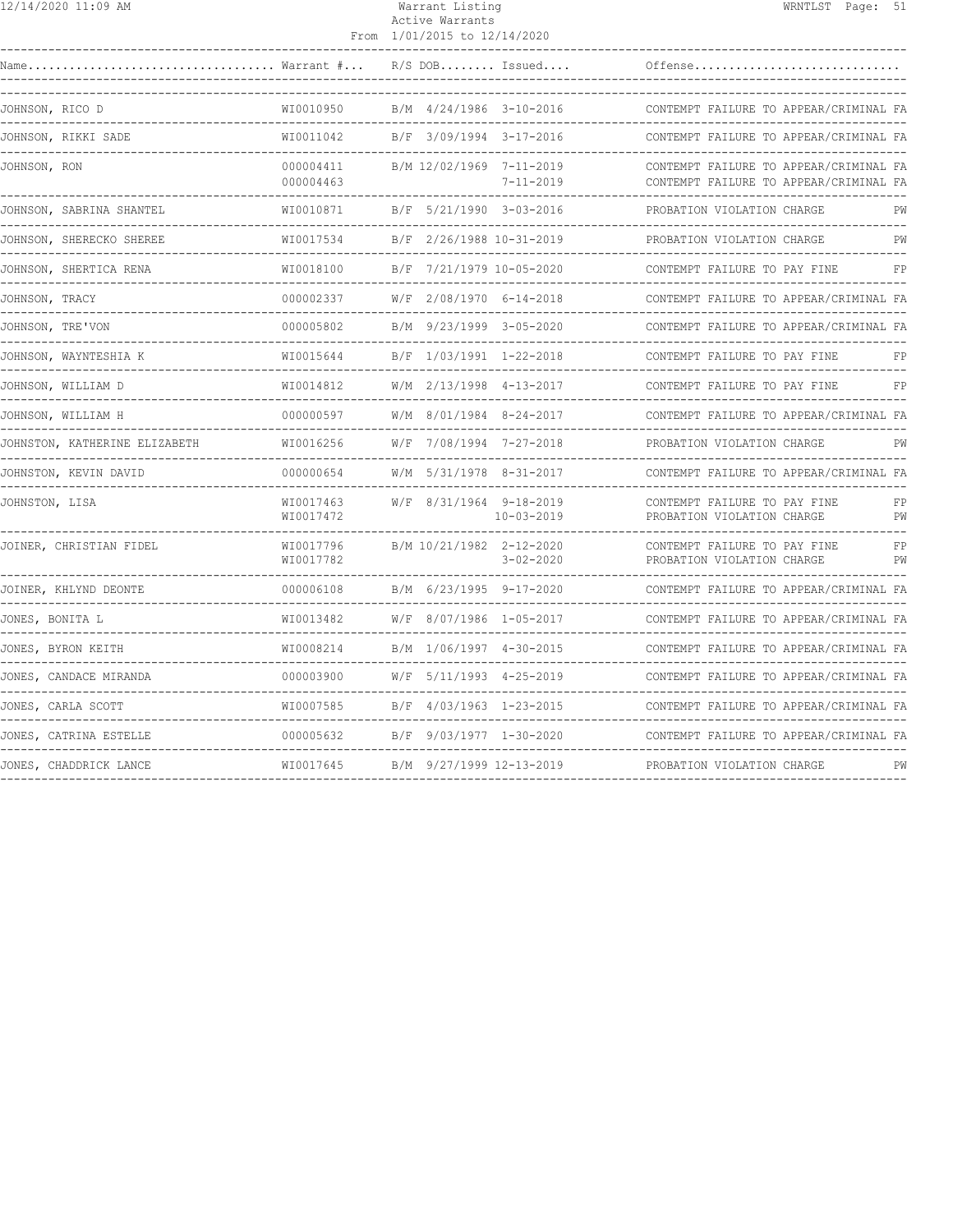|               | 12/14/2020 11:09 AM             |                                            | Warrant Listing<br>Active Warrants<br>From 1/01/2015 to 12/14/2020 |                                   |                                                                                  | WRNTLST Page: 52 |          |
|---------------|---------------------------------|--------------------------------------------|--------------------------------------------------------------------|-----------------------------------|----------------------------------------------------------------------------------|------------------|----------|
|               |                                 |                                            |                                                                    |                                   |                                                                                  |                  |          |
|               |                                 |                                            | $R/S$ DOB Issued                                                   |                                   | Offense                                                                          |                  |          |
|               | JONES, CHARNITRA                | WI0016222                                  | B/F 1/03/1991 7-17-2018                                            |                                   | CONTEMPT FAILURE TO PAY FINE                                                     |                  | FP       |
|               | JONES, COREY D                  | WI0015933                                  | B/M 8/26/1984 4-23-2018                                            |                                   | PROBATION VIOLATION CHARGE<br>----------------------                             |                  | PW       |
|               | JONES, DAMARCUS EUGENE          | WI0015818<br>WI0015822                     | B/M 2/23/1988 3-13-2018                                            | $3 - 14 - 2018$                   | PROBATION VIOLATION CHARGE<br>CONTEMPT FAILURE TO PAY FINE                       |                  | РW<br>FP |
|               | JONES, DARYL FLOYD JR           | 000006257                                  | B/M 8/22/1997 10-15-2020                                           |                                   | CONTEMPT FAILURE TO APPEAR/CRIMINAL FA<br>-----------------------------------    |                  |          |
| JONES, DEANA  |                                 | WI0014502                                  | B/F 12/12/1992 4-20-2017                                           |                                   | CONTEMPT FAILURE TO APPEAR/CRIMINAL FA                                           |                  |          |
|               | JONES, DONALD DEWAYNE           | 000005664<br>000005667                     | B/M 5/12/1979 2-06-2020                                            | $2 - 06 - 2020$                   | CONTEMPT FAILURE TO APPEAR/CRIMINAL FA<br>CONTEMPT FAILURE TO APPEAR/CRIMINAL FA |                  |          |
|               | JONES, GERALD                   | 000001736                                  | B/M 3/31/1966 3-01-2018                                            |                                   | CONTEMPT FAILURE TO APPEAR/CRIMINAL FA                                           |                  |          |
|               | JONES, GERALD JR                | 000003881                                  | B/M 3/26/1990 4-18-2019                                            |                                   | CONTEMPT FAILURE TO APPEAR/CRIMINAL FA                                           |                  |          |
|               | JONES, JACOBI                   | WI0014181                                  | B/M 3/01/1984 3-16-2017                                            |                                   | CONTEMPT FAILURE TO APPEAR/CRIMINAL FA                                           |                  |          |
|               | JONES, JANA ALEXANDRA           | WI0016611                                  | B/F 10/22/1979 11-21-2018                                          |                                   | CONTEMPT FAILURE TO PAY FINE                                                     |                  | FP       |
|               | JONES, JARVIS                   | WI0014631<br>WI0014886                     | B/M 11/26/1988 5-04-2017                                           | $5 - 22 - 2017$                   | PROBATION VIOLATION CHARGE<br>CONTEMPT FAILURE TO PAY FINE                       |                  | PW<br>FP |
|               | JONES, JERRY LEE III            | WI0016170<br>WI0016278                     | B/M 8/10/1982 7-02-2018                                            | $8 - 01 - 2018$                   | PROBATION VIOLATION CHARGE<br>CONTEMPT FAILURE TO PAY FINE                       |                  | PW<br>FP |
|               | JONES, JIMIE ROGERS             | WI0011629<br>WI0011873                     | B/M 8/05/1961 5-23-2016                                            | $6 - 30 - 2016$                   | CONTEMPT FAILURE TO PAY FINE<br>PROBATION VIOLATION CHARGE                       |                  | FP<br>PW |
|               | JONES, JOSHUA WILLIAM           | 000005149                                  | B/M 5/19/1985 10-24-2019                                           |                                   | CONTEMPT FAILURE TO APPEAR/CRIMINAL FA<br>--------------------------             |                  |          |
|               | JONES, JOYCE RENEE CARRAWAY     | WI0017800<br>WI0017783<br>---------------- | W/F 9/02/1982 2-12-2020                                            | $3 - 02 - 2020$<br>-------------- | CONTEMPT FAILURE TO PAY FINE<br>PROBATION VIOLATION CHARGE                       |                  | FP<br>PW |
|               | JONES, KANIA ATIANA GRIFFIN     | 000000629                                  | B/F 2/27/1994 8-31-2017                                            |                                   | CONTEMPT FAILURE TO APPEAR/CRIMINAL FA                                           |                  |          |
|               | JONES, KARMIN<br>______________ | 000006282<br>--------------                | W/F 10/06/1985 10-22-2020                                          |                                   | CONTEMPT FAILURE TO APPEAR/CRIMINAL FA<br>_______________________________        |                  |          |
| ------------- | JONES, LAKIAH REQUEL            | 000000076                                  | B/F 8/08/1996 6-01-2017                                            |                                   | CONTEMPT FAILURE TO APPEAR/CRIMINAL FA                                           |                  |          |
|               | JONES, MATTHEW                  | WI0013806                                  | W/M 6/26/1995 2-09-2017                                            |                                   | CONTEMPT FAILURE TO APPEAR/CRIMINAL FA                                           |                  |          |
|               | JONES, MERCEDES MYKEL           | 000004075                                  | B/F 8/11/1993 5-23-2019                                            |                                   | CONTEMPT FAILURE TO APPEAR/CRIMINAL FA                                           |                  |          |
|               | JONES, MICHELLE CHRISTAN        | 000000359<br>000000412                     | W/F 11/18/1967 7-20-2017                                           | $7 - 27 - 2017$                   | CONTEMPT FAILURE TO APPEAR/CRIMINAL FA<br>CONTEMPT FAILURE TO APPEAR/CRIMINAL FA |                  |          |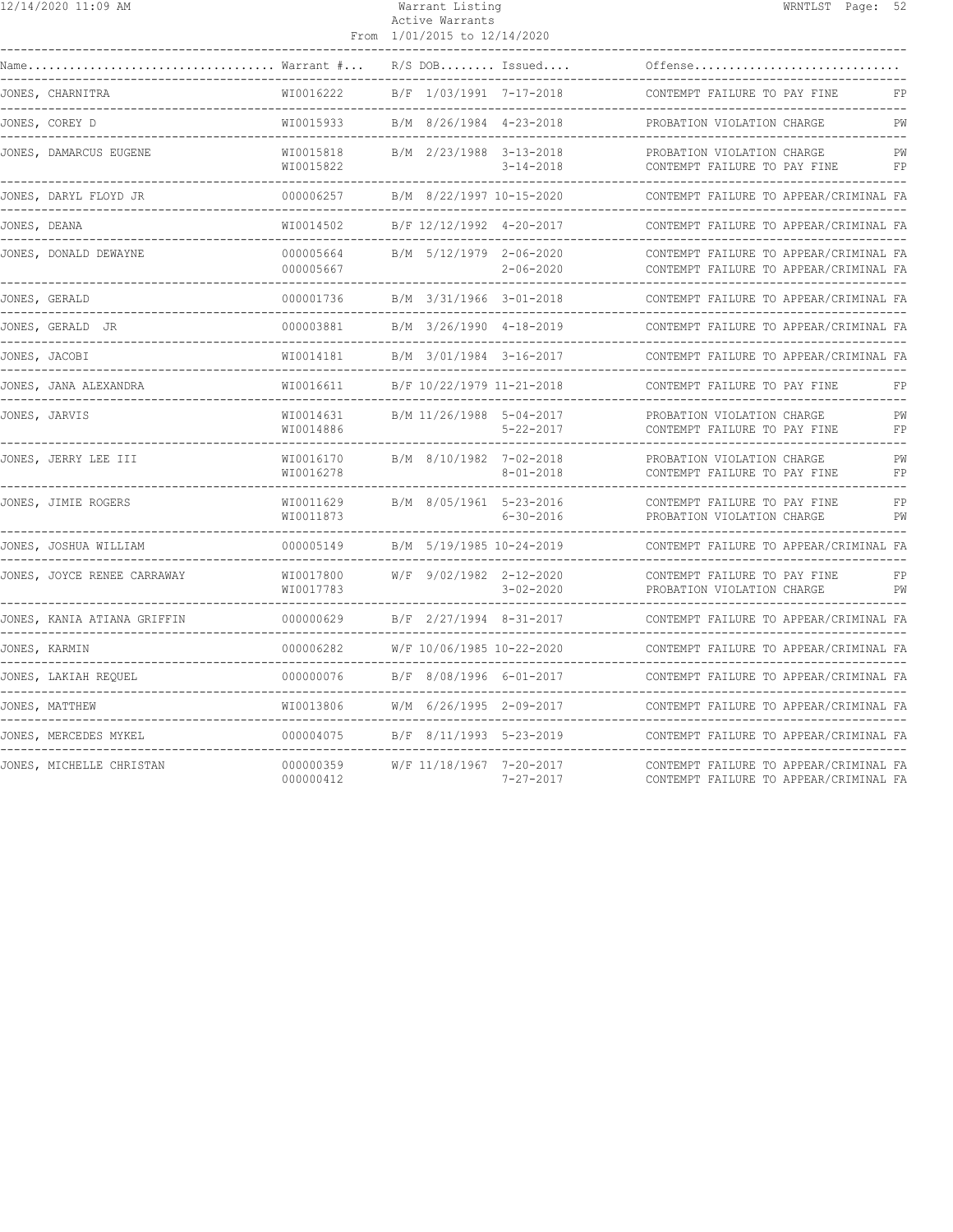| 12/14/2020 11:09 AM | Warrant Listing | WRNTLST Page: 53 |  |  |
|---------------------|-----------------|------------------|--|--|
|---------------------|-----------------|------------------|--|--|

### Active Warrants From 1/01/2015 to 12/14/2020

| Name                                                       |                                                  |                           |                                                                  |                                                                                                                                                                      |
|------------------------------------------------------------|--------------------------------------------------|---------------------------|------------------------------------------------------------------|----------------------------------------------------------------------------------------------------------------------------------------------------------------------|
| JONES, MYKEAL TYREON VIRIE                                 |                                                  |                           |                                                                  |                                                                                                                                                                      |
| JONES, NYESHA NASHA                                        | 000006401                                        |                           | /F 7/13/1997 11-19-2020<br>------------------------------------- | CONTEMPT FAILURE TO APPEAR/CRIMINAL FA                                                                                                                               |
| 001<br>----------------------------------<br>JONES, OLIVIA | WI0011702                                        | $\sqrt{2}$                | $6/06/1995$ $6-16-2016$                                          | PROBATION VIOLATION CHARGE<br>PW                                                                                                                                     |
| JONES, TAVARES CORTEZ                                      | 000002356                                        |                           | B/M 9/12/1985 6-14-2018                                          | CONTEMPT FAILURE TO APPEAR/CRIMINAL FA                                                                                                                               |
| JONES, TONISHA LASHALL                                     | WI0009748                                        | B/F 9/18/1989 9-24-2015   |                                                                  | CONTEMPT FAILURE TO APPEAR/CRIMINAL FA                                                                                                                               |
| JONES, TORI R                                              | 000006151                                        |                           | W/F 3/05/1998 9-24-2020                                          | CONTEMPT FAILURE TO APPEAR/CRIMINAL FA                                                                                                                               |
| JONES, VERONICA D                                          | 000005839                                        | B/F 7/19/1969 5-28-2020   |                                                                  | CONTEMPT FAILURE TO APPEAR/CRIMINAL FA                                                                                                                               |
| JOSEPH, ERIC                                               | WI0018117<br>WI0018073                           | B/M 4/06/1997 9-28-2020   | $10 - 16 - 2020$                                                 | CONTEMPT FAILURE TO PAY FINE<br>FP<br>PROBATION VIOLATION CHARGE<br>PW                                                                                               |
| JOSEPH, FELICIA                                            | 000005146<br>000005151                           | B/F 12/14/1989 10-24-2019 | $10 - 24 - 2019$                                                 | CONTEMPT FAILURE TO APPEAR/CRIMINAL FA<br>CONTEMPT FAILURE TO APPEAR/CRIMINAL FA                                                                                     |
| JOUBERT, ROBERT                                            | WI0013902                                        | B/M 7/06/1983 2-16-2017   |                                                                  | CONTEMPT FAILURE TO APPEAR/CRIMINAL FA                                                                                                                               |
| JOWERS, CINDY B                                            | 000002566                                        |                           | $W/F$ 2/03/1966 7-26-2018 CONTE                                  | CONTEMPT FAILURE TO APPEAR/CRIMINAL FA                                                                                                                               |
| JOWERS, DAVID L                                            | 000005366                                        |                           | I/M 5/09/1986 12-05-2019<br>---------------------                | CONTEMPT FAILURE TO APPEAR/CRIMINAL FA                                                                                                                               |
| JUGE, DONALD RAY                                           | 000005403                                        |                           |                                                                  | W/M 11/09/1965 12-05-2019 CONTEMPT FAILURE TO APPEAR/CRIMINAL FA                                                                                                     |
| JUMONVILLE, JACOB JOSEPH                                   | 000004335                                        |                           | W/M 9/13/1985 6-27-2019<br>---------------------                 | CONTEMPT FAILURE TO APPEAR/CRIMINAL FA                                                                                                                               |
| JUNEAU, TIFFANY N                                          |                                                  |                           |                                                                  | CONTEMPT FAILURE TO APPEAR/CRIMINAL FA                                                                                                                               |
| JUPITER, CHANTELL                                          | WI0007737                                        |                           |                                                                  | CONTEMPT FAILURE TO APPEAR/CRIMINAL FA                                                                                                                               |
| KAY, ADRIAN                                                | WI0015282                                        | B/M 2/16/1979 9-11-2017   |                                                                  | CONTEMPT FAILURE TO PAY FINE<br>FP                                                                                                                                   |
| KEEFER, DAVID LEE<br>------------                          | 000004137                                        |                           | W/M 11/30/1977 5-30-2019                                         | CONTEMPT FAILURE TO APPEAR/CRIMINAL FA                                                                                                                               |
| KEENE, CHARLES                                             |                                                  | W/M 9/21/1972 8-24-2018   |                                                                  | PROBATION VIOLATION CHARGE<br>PW                                                                                                                                     |
| KEENE, SHANE CODY                                          | 000006233                                        | W/M 10/13/1981 10-15-2020 |                                                                  | CONTEMPT FAILURE TO APPEAR/CRIMINAL FA                                                                                                                               |
| KELLEY, JOSHUA BRYAN                                       | 000005357<br>000005361<br>000005362<br>000005363 | W/M 12/14/1988 12-05-2019 | $12 - 05 - 2019$<br>$12 - 05 - 2019$<br>$12 - 05 - 2019$         | CONTEMPT FAILURE TO APPEAR/CRIMINAL FA<br>CONTEMPT FAILURE TO APPEAR/CRIMINAL FA<br>CONTEMPT FAILURE TO APPEAR/CRIMINAL FA<br>CONTEMPT FAILURE TO APPEAR/CRIMINAL FA |
|                                                            |                                                  |                           |                                                                  |                                                                                                                                                                      |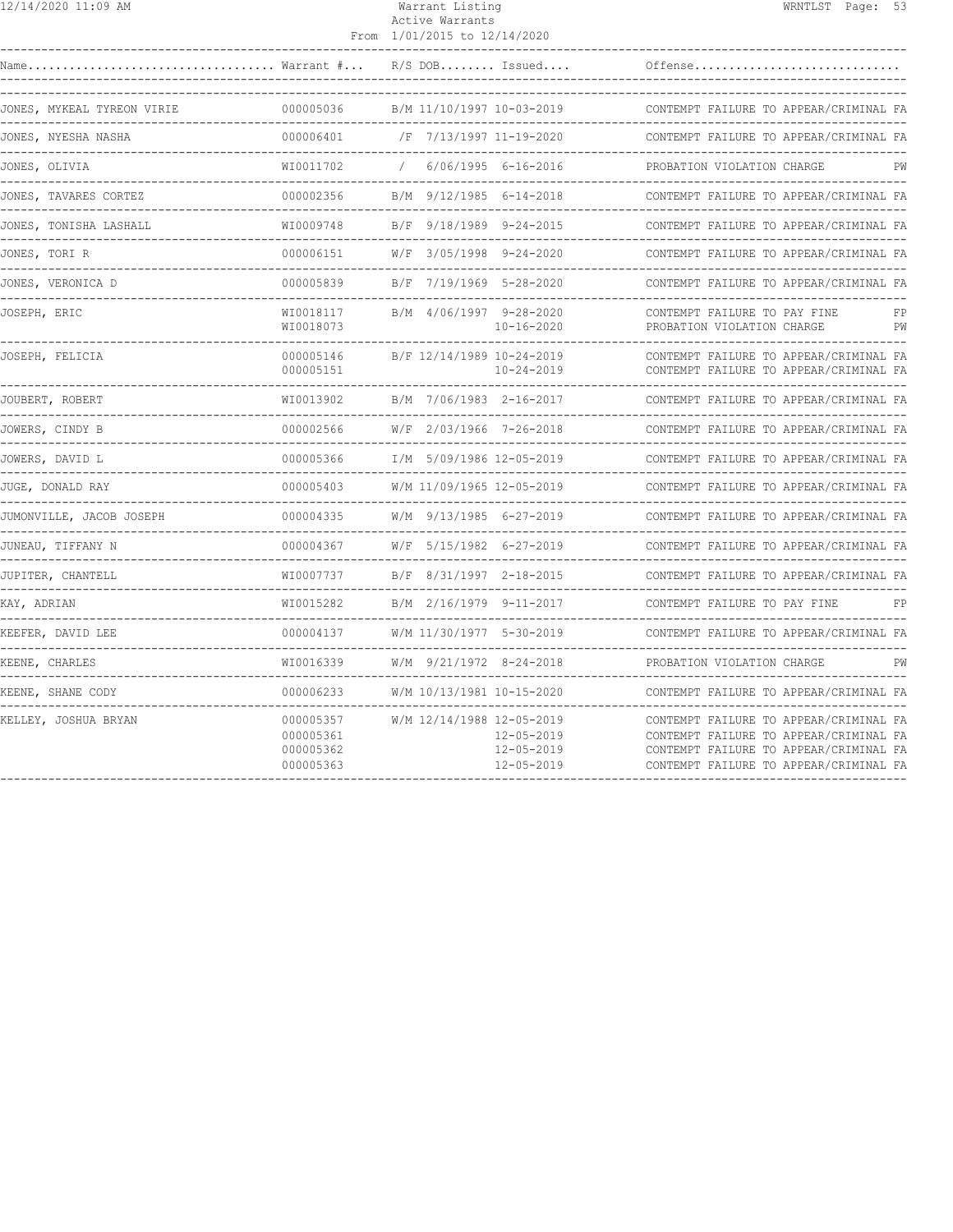| 12/14/2020 11:09 AM                                    |                             | Warrant Listing<br>Active Warrants<br>From 1/01/2015 to 12/14/2020 | WRNTLST Page: 54                                                                 |
|--------------------------------------------------------|-----------------------------|--------------------------------------------------------------------|----------------------------------------------------------------------------------|
| Warrant #<br>$\texttt{Name} \dots \texttt{.}$          |                             | $R/S$ DOB Issued                                                   | Offense                                                                          |
| KELLEY, KELSEY                                         | 000000793                   | W/F 11/04/1998 10-05-2017                                          | CONTEMPT FAILURE TO APPEAR/CRIMINAL FA                                           |
| KELLEY, TAWNY                                          | 000003306                   | B/F 6/27/1969 12-13-2018                                           | CONTEMPT FAILURE TO APPEAR/CRIMINAL FA                                           |
| KELLY, DANNY DAWAYNE                                   | WI0015999                   | B/M 11/16/1983 5-08-2018                                           | CONTEMPT FAILURE TO PAY FINE<br>FP                                               |
| KELLY, JOHN ALLEN                                      | WI0011409<br>WI0011384      | B/M 12/22/1989 4-25-2016<br>$4 - 28 - 2016$                        | CONTEMPT FAILURE TO PAY FINE<br>FP<br>PW<br>PROBATION VIOLATION CHARGE           |
| KELLY, LIONELL TIREZ JR                                | 000005652                   | B/M 12/29/1992 2-06-2020                                           | CONTEMPT FAILURE TO APPEAR/CRIMINAL FA                                           |
| KELLY, MICHAL SHANICE                                  | WI0008183<br>WI0008350      | B/F 4/14/1992 5-01-2015<br>$5 - 08 - 2015$                         | PROBATION VIOLATION CHARGE<br>PW<br>CONTEMPT FAILURE TO PAY FINE<br>FP           |
| KENDRICKS, EDDIE LEE<br>------------------------------ | WI0015734                   | B/M 3/23/1979 2-22-2018                                            | FP<br>CONTEMPT FAILURE TO PAY FINE                                               |
| KENNARD, MATTHEW SEGREST                               | WI0013177                   | W/M 7/19/1981 12-01-2016                                           | CONTEMPT FAILURE TO APPEAR/CRIMINAL FA                                           |
| KENNEDY, SCOTT DREW                                    | WI0015591<br>WI0015638      | W/M 7/02/1976 12-29-2017<br>$1 - 22 - 2018$                        | PROBATION VIOLATION CHARGE<br>PW<br>CONTEMPT FAILURE TO PAY FINE<br>FP           |
| KENT, STEPHEN PAUL                                     | 000005107<br>000005108      | W/M 1/13/1966 10-17-2019<br>$10 - 17 - 2019$                       | CONTEMPT FAILURE TO APPEAR/CRIMINAL FA<br>CONTEMPT FAILURE TO APPEAR/CRIMINAL FA |
| KEUSCHER, JONATHAN                                     | 000002696                   | W/M 2/17/1987 8-16-2018                                            | CONTEMPT FAILURE TO APPEAR/CRIMINAL FA                                           |
| KEY, CARMENCITA                                        | WI0009880                   | B/F 7/26/1977 10-15-2015                                           | PROBATION VIOLATION CHARGE<br>PW                                                 |
| KEYS, KYMARION JOESHUN                                 | WI0018114<br>WI0018089      | B/M 2/25/1995 10-05-2020<br>$11 - 09 - 2020$                       | CONTEMPT FAILURE TO APPEAR/CRIMINAL FP<br>PROBATION VIOLATION CHARGE<br>PW       |
| KILBARGER, ISABELLA NICOLE                             | 000005582                   | W/F 9/29/1997 1-23-2020                                            | CONTEMPT FAILURE TO APPEAR/CRIMINAL FA                                           |
| KILLION, JASOM                                         | 000004938<br>-------------- | W/M 5/10/1981 9-19-2019                                            | CONTEMPT FAILURE TO APPEAR/CRIMINAL FA                                           |
| KIMBERLIN, KELLY MARIE                                 | WI0015216                   | W/F 11/14/1982 9-08-2017                                           | PROBATION VIOLATION CHARGE<br>------------------------------                     |
| KING, DEBRA JALEA                                      | WI0016899<br>WI0016904      | W/F 1/10/1981 3-06-2019<br>$3 - 11 - 2019$                         | PROBATION VIOLATION CHARGE<br>PW<br>CONTEMPT FAILURE TO PAY FINE<br>FP           |
| KING, JAMES ROBERT                                     | WI0016627                   | W/M 8/02/1973 11-30-2018                                           | PROBATION VIOLATION CHARGE<br>PW                                                 |
| KING, MARCUS                                           | 000004819                   | B/M 7/17/1990 8-29-2019                                            | CONTEMPT FAILURE TO APPEAR/CRIMINAL FA                                           |
| KING, TYLER LEIGHANN                                   | WI0012601                   | W/F 11/03/1991 10-06-2016                                          | PROBATION VIOLATION CHARGE<br>PW                                                 |
| KING, TYRONE DEVON                                     | 000001422<br>WI0015701      | B/M 8/13/1965 1-11-2018<br>$2 - 05 - 2018$                         | CONTEMPT FAILURE TO APPEAR/CRIMINAL FA<br>CONTEMPT FAILURE TO PAY FINE<br>F P    |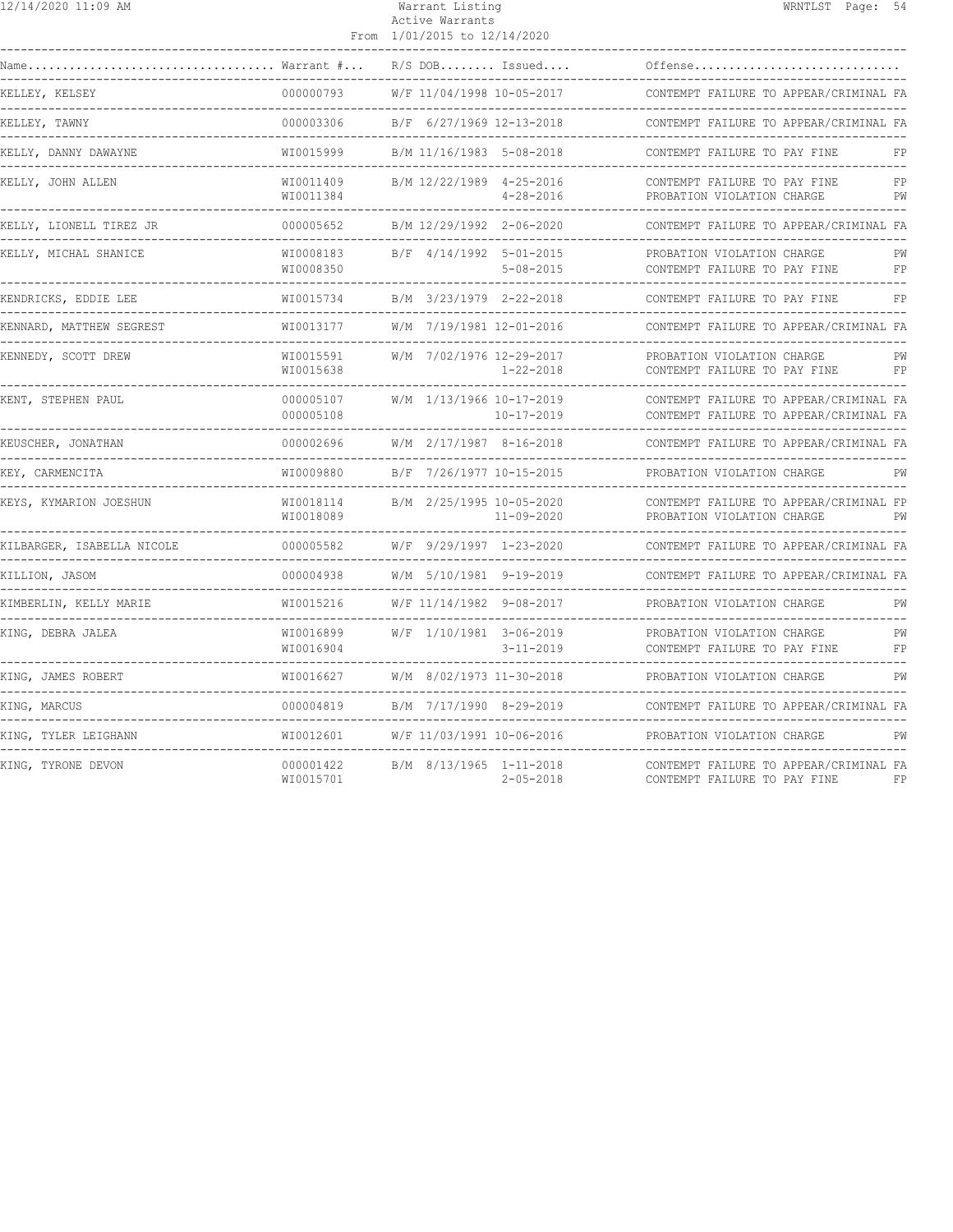| 12/14/2020 11:09 AM |
|---------------------|
|---------------------|

### Active Warrants From 1/01/2015 to 12/14/2020

|                            | $\ldots$ . Warrant $\# \ldots$ | $R/S$ DOB Issued                                   | Offense                                                                          |
|----------------------------|--------------------------------|----------------------------------------------------|----------------------------------------------------------------------------------|
| KIRK, JOSEPH               | WI0017805                      | B/M 1/31/1995 2-17-2020                            | CONTEMPT FAILURE TO PAY FINE                                                     |
| KIRKLIN, CONTARIOUS        | 000001596                      | B/M 1/20/1996 2-08-2018<br>----------------------- | CONTEMPT FAILURE TO APPEAR/CRIMINAL FA                                           |
| KISOR, ELENA JANINE        | 000005898                      | W/F 10/29/1992 7-02-2020                           | CONTEMPT FAILURE TO APPEAR/CRIMINAL FA                                           |
| KITTINGER, DARA MARIE      | 000006103                      | 8/21/1980 9-10-2020<br>W/F                         | CONTEMPT FAILURE TO APPEAR/CRIMINAL FA                                           |
| KLEIN, KALEB CHASE         | WI0012881                      | 8/24/1992 10-27-2016<br>W/                         | CONTEMPT FAILURE TO APPEAR/CRIMINAL FA                                           |
| KLINE, TIMOTHY             | 000001233                      | W/M 7/23/1993 12-14-2017                           | CONTEMPT FAILURE TO APPEAR/CRIMINAL FA                                           |
| KNAPP, JAMES ANTHONY       | 000005868                      | W/M 12/29/1972 6-25-2020                           | CONTEMPT FAILURE TO APPEAR/CRIMINAL FA                                           |
| KRAKE, ROBERT J            | 000006311                      | W/M 11/13/1980 10-22-2020                          | CONTEMPT FAILURE TO APPEAR/CRIMINAL FA                                           |
| KRESS, TESIA NICOLE        | WI0017901<br>WI0017952         | W/F 5/25/1983 6-17-2020<br>$7 - 13 - 2020$         | CONTEMPT FAILURE TO PAY FINE<br>FP<br>PROBATION VIOLATION CHARGE<br>PW           |
| KYLE, URSULA CHEW          | 000006397                      | B/F 9/04/1979 11-19-2020                           | CONTEMPT FAILURE TO APPEAR/CRIMINAL FA                                           |
| LABORDE, PATRICK WAYNE     | WI0009095                      | W/M 3/31/1979 7-09-2015                            | CONTEMPT FAILURE TO APPEAR/CRIMINAL FA                                           |
| LACHENEY, DIANA            | WI0010365                      | W/F 10/22/1990 12-17-2015                          | CONTEMPT FAILURE TO APPEAR/CRIMINAL FA                                           |
| LACHNEY, BLAKE ALLEN       | 000005394                      | W/M 7/28/1995 12-05-2019                           | CONTEMPT FAILURE TO APPEAR/CRIMINAL FA                                           |
| LACHNEY, GARY P            | 000002924<br>000002930         | W/M 7/07/1964 10-08-2018<br>$10 - 08 - 2018$       | CONTEMPT FAILURE TO APPEAR/CRIMINAL FA<br>CONTEMPT FAILURE TO APPEAR/CRIMINAL FA |
| LACHNEY, SHARI B           | 000005672                      | W/F 8/22/1975 2-06-2020                            | CONTEMPT FAILURE TO APPEAR/CRIMINAL FA                                           |
| LACKEY, DESTINY CHYANNE    | 000006278                      | W/F 6/09/1999 10-22-2020                           | CONTEMPT FAILURE TO APPEAR/CRIMINAL FA                                           |
| LACOMBE, LEAH CONSTANCE    | 000002816                      | W/F 4/19/1980 9-06-2018                            | CONTEMPT FAILURE TO APPEAR/CRIMINAL FA                                           |
| LACOUR, DONTERRI DAQUAN    | 000003621                      | B/M 7/02/1995 2-14-2019                            | CONTEMPT FAILURE TO APPEAR/CRIMINAL FA                                           |
| LACOUR, PETRA DEJON        | WI0016587<br>WI0016669         | B/F 8/22/1991 11-20-2018<br>$12 - 12 - 2018$       | PROBATION VIOLATION CHARGE<br>PW<br>FP<br>CONTEMPT FAILURE TO PAY FINE           |
| LADAY, KELLIGH             | 000006359                      | 1/31/2000 11-05-2020<br>$\sqrt{2}$                 | CONTEMPT FAILURE TO APPEAR/CRIMINAL FA                                           |
| LADNER, SAMSON CHRISTOPHER | 000004549                      | W/M 6/28/1988 7-25-2019                            | CONTEMPT FAILURE TO APPEAR/CRIMINAL FA                                           |
| LAFFOON, MONICA            | WI0017557                      | W/F 6/29/1980 11-12-2019                           | PROBATION VIOLATION CHARGE<br>PW                                                 |
|                            |                                |                                                    |                                                                                  |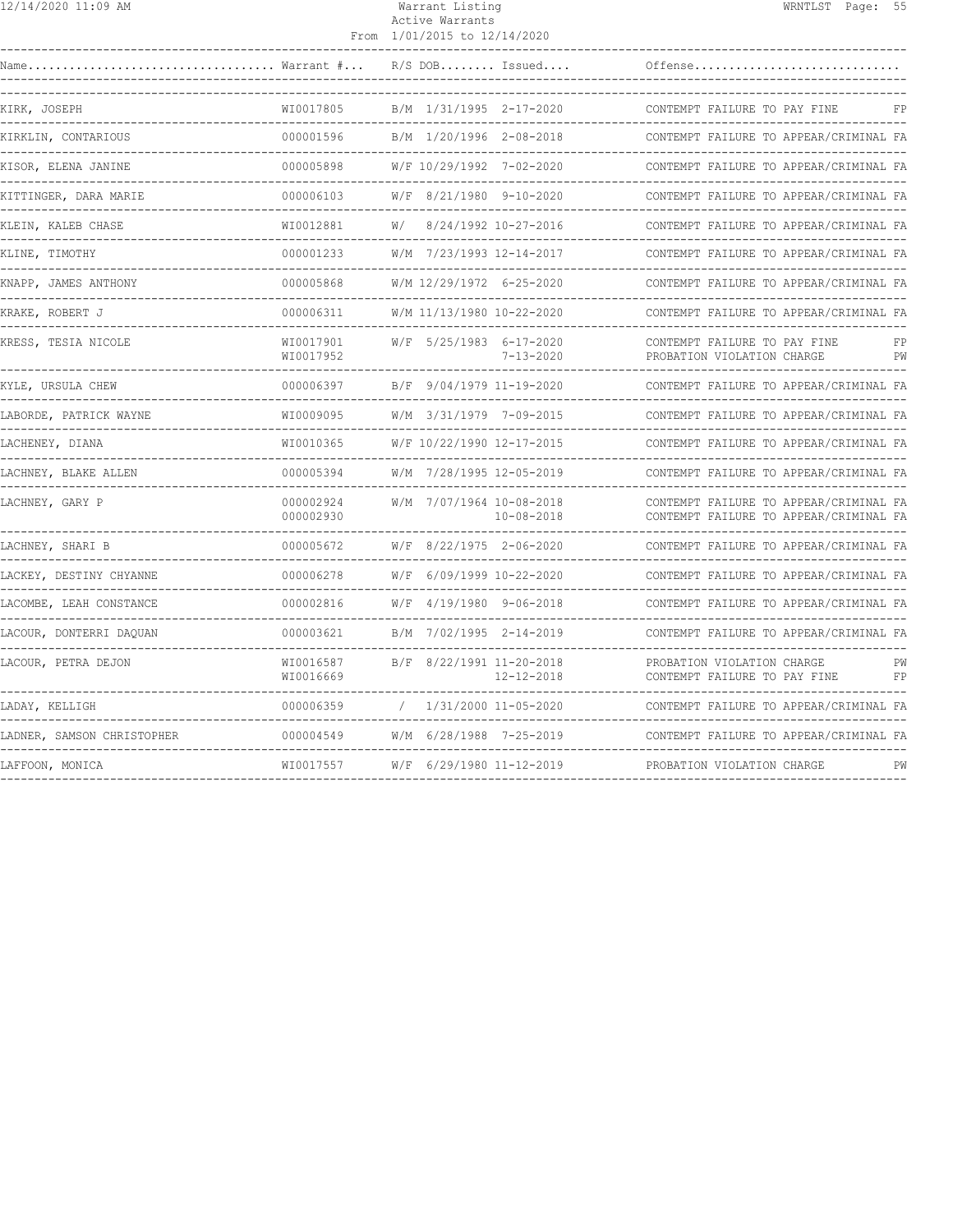| 12/14/2020 11:09 AM                               |                                                     | Warrant Listing<br>Active Warrants<br>From 1/01/2015 to 12/14/2020 |                       |                                                                                                                       | WRNTLST Page: 56 |          |
|---------------------------------------------------|-----------------------------------------------------|--------------------------------------------------------------------|-----------------------|-----------------------------------------------------------------------------------------------------------------------|------------------|----------|
| $\ldots \ldots \ldots \ldots$ Warrant $\# \ldots$ |                                                     | $R/S$ DOB Issued                                                   |                       | Offense                                                                                                               |                  |          |
| LAICHE, SEAN J                                    | WI0012013                                           | W/M 5/01/1992 7-14-2016                                            |                       | CONTEMPT FAILURE TO APPEAR/CRIMINAL FA                                                                                |                  |          |
| LAIR, CATLIN LEE                                  | 2013002100                                          | B/M 8/17/1990 9-03-2015                                            |                       | CONTEMPT FAILURE TO APPEAR/CRIMINAL FA                                                                                |                  |          |
| LAIRD, CANDY JEAN                                 | 000004395                                           | W/F 10/26/1968 6-27-2019                                           |                       | CONTEMPT FAILURE TO APPEAR/CRIMINAL FA                                                                                |                  |          |
| LAMARTINIERE, TAYLOR JOSH                         | 000001576                                           | W/M 11/09/1988 2-01-2018                                           |                       | CONTEMPT FAILURE TO APPEAR/CRIMINAL FA<br>------------------------------                                              |                  |          |
| LANDERS, LAKITA MARIE                             | WI0017500<br>-------------------------------------- | B/F 7/06/1997 10-15-2019                                           |                       | PROBATION VIOLATION CHARGE                                                                                            |                  | РW       |
| LANDRY, CODY E                                    | WI0013682<br>WI0013695                              | W/M 9/15/1992 1-26-2017                                            | $1 - 26 - 2017$       | CONTEMPT FAILURE TO APPEAR/CRIMINAL FA<br>CONTEMPT FAILURE TO APPEAR/CRIMINAL FA                                      |                  |          |
| LANDRY, DAMIEN LEE                                | WI0017381                                           | /M 9/02/1992 8-12-2019                                             |                       | CONTEMPT FAILURE TO PAY FINE                                                                                          |                  | FP       |
| LANDRY, MARISA                                    | 000006448                                           | W/F 2/23/1985 12-03-2020                                           |                       | CONTEMPT FAILURE TO APPEAR/CRIMINAL FA                                                                                |                  |          |
| LANE, MICHAEL W                                   | 000005453<br>000005455                              | B/M 3/22/1981 12-19-2019                                           | 12-19-2019            | CONTEMPT FAILURE TO APPEAR/CRIMINAL FA<br>CONTEMPT FAILURE TO APPEAR/CRIMINAL FA<br>_________________________________ |                  |          |
| LATCHIE, JERRINIKA                                | 000005695                                           | B/F 6/12/2000 2-06-2020                                            |                       | CONTEMPT FAILURE TO APPEAR/CRIMINAL FA                                                                                |                  |          |
| LAUDUN, ROBERT DANIEL                             | WI0009847<br>WI0013540                              | W/M 8/21/1968 10-08-2015                                           | $1 - 12 - 2017$       | CONTEMPT FAILURE TO APPEAR/CRIMINAL FA<br>CONTEMPT FAILURE TO APPEAR/CRIMINAL FA                                      |                  |          |
| LAVALAIS, ANITA                                   | WI0012581<br>WI0012700                              | B/F 3/27/1989 9-12-2016                                            | $10 - 13 - 2016$      | CONTEMPT FAILURE TO PAY FINE<br>PROBATION VIOLATION CHARGE                                                            |                  | FP<br>PW |
| LAVALAIS, LILLIAN MARIE CEPHAS                    | 000005801<br>000005822                              | B/F 10/10/1992 3-05-2020                                           | $3 - 05 - 2020$       | CONTEMPT FAILURE TO APPEAR/CRIMINAL FA<br>CONTEMPT FAILURE TO APPEAR/CRIMINAL FA                                      |                  |          |
| LAVALAIS, LISA RICHELLE                           | 000001725                                           | B/F 2/06/1976 2-22-2018                                            |                       | CONTEMPT FAILURE TO APPEAR/CRIMINAL FA                                                                                |                  |          |
| LAVALAIS, PAGE MARQUITE                           | WI0009103<br>WI0009143                              | B/F 1/25/1984 7-15-2015                                            | $7 - 16 - 2015$       | CONTEMPT FAILURE TO PAY FINE<br>PROBATION VIOLATION CHARGE<br>-------------------------                               |                  | FP<br>PW |
| LAVALAIS, WHITNEY S                               | WI0012666                                           | B/F 9/24/1986 9-26-2016                                            |                       | CONTEMPT FAILURE TO PAY FINE                                                                                          |                  | FP       |
| LAVALLIE, SANDY BROOKE                            | WI0009307                                           | W/F 3/12/1980 8-06-2015                                            |                       | PROBATION VIOLATION CHARGE                                                                                            |                  | PW       |
| LAVAN, KASHA DAYAN                                | WI0017283                                           | B/F 3/24/1982 7-31-2019                                            |                       | PROBATION VIOLATION CHARGE                                                                                            |                  | PW       |
| LAVANCHA, SARA MARIE                              | 000004101                                           |                                                                    | $4/21/1984$ 5-23-2019 | CONTEMPT FAILURE TO APPEAR/CRIMINAL FA                                                                                |                  |          |
| LAVESPERE, ANTWINE JOSEPH III                     | WI0016342                                           | W/M 9/27/1982 8-24-2018                                            |                       | PROBATION VIOLATION CHARGE                                                                                            |                  | PW       |
| LAVESPERE, STEPHEN V                              | 000006184                                           | W/M 12/02/1963 10-01-2020                                          |                       | CONTEMPT FAILURE TO APPEAR/CRIMINAL FA                                                                                |                  |          |
|                                                   |                                                     |                                                                    |                       |                                                                                                                       |                  |          |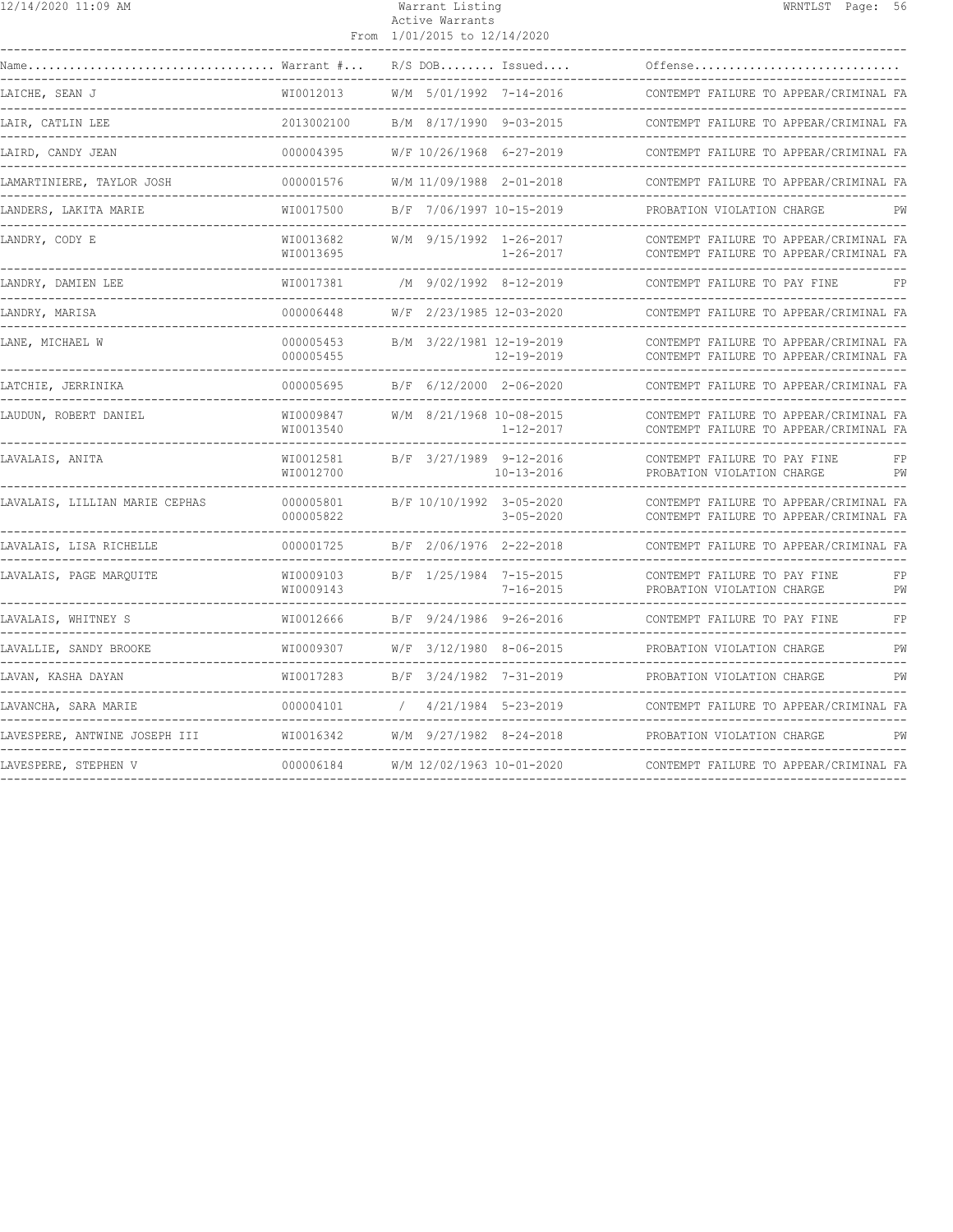| 12/14/2020 11:09 AM                               |                                          | Warrant Listing<br>Active Warrants<br>From 1/01/2015 to 12/14/2020 |                                                                           |                                                                                  | WRNTLST Page: 57 |          |
|---------------------------------------------------|------------------------------------------|--------------------------------------------------------------------|---------------------------------------------------------------------------|----------------------------------------------------------------------------------|------------------|----------|
| $\ldots \ldots \ldots \ldots$ Warrant $\# \ldots$ |                                          |                                                                    | $R/S$ DOB Issued                                                          | Offense                                                                          |                  |          |
| LAWHON, SCOTT AARON                               | 000006155                                |                                                                    | W/M 12/29/1989 9-24-2020                                                  | CONTEMPT FAILURE TO APPEAR/CRIMINAL FA                                           |                  |          |
| LAWRENCE, BRANDY M                                | WI0017798<br>WI0017784                   |                                                                    | W/F 6/06/1983 2-12-2020<br>$3 - 02 - 2020$                                | CONTEMPT FAILURE TO PAY FINE<br>PROBATION VIOLATION CHARGE                       |                  | FP<br>PW |
| LAWRENCE, JOSEPH<br>.                             | WI0014866                                |                                                                    | W/M 3/11/1969 5-08-2017                                                   | CONTEMPT FAILURE TO PAY FINE                                                     |                  | FP       |
| LAYSSARD, BRIAN SCOTT                             | WI0017064                                |                                                                    | W/M 6/13/1979 5-14-2019                                                   | CONTEMPT FAILURE TO PAY FINE                                                     |                  | FP       |
| LAYSSARD, JENNIFER                                | 000005483                                |                                                                    | $W/F$ 3/28/1969 8-30-2018                                                 | CONTEMPT FAILURE TO APPEAR/CRIMINAL FA                                           |                  |          |
| LEACH, LEON ROSE                                  | WI0017998<br>WI0017994                   |                                                                    | B/M 11/18/1993 7-27-2020<br>$8 - 11 - 2020$                               | CONTEMPT FAILURE TO PAY FINE<br>PROBATION VIOLATION CHARGE                       |                  | FP<br>PW |
| LEARY, CURTIS TYRONE                              | 000001618<br>000005755                   | B/M 6/20/1970 2-08-2018                                            | $2 - 20 - 2020$                                                           | CONTEMPT FAILURE TO APPEAR/CRIMINAL FA<br>CONTEMPT FAILURE TO APPEAR/CRIMINAL FA |                  |          |
| LEARY, XAVIER                                     | 000006379                                |                                                                    | B/M 12/04/1997 11-12-2020                                                 | CONTEMPT FAILURE TO APPEAR/CRIMINAL FA                                           |                  |          |
| LEBLANC, NICKOLAS                                 | WT0008191                                |                                                                    | W/M 3/23/1975 4-30-2015                                                   | CONTEMPT FAILURE TO APPEAR/CRIMINAL FA                                           |                  |          |
| LEDOUX, VICKIE LYNN<br>.                          | 000000784                                |                                                                    | W/F 7/09/1968 10-05-2017                                                  | CONTEMPT FAILURE TO APPEAR/CRIMINAL FA                                           |                  |          |
| LEE, AIYANIQUE                                    | 000005160<br>000005194                   |                                                                    | B/F 1/14/1997 10-24-2019<br>$11 - 05 - 2019$<br>------------------------- | CONTEMPT FAILURE TO APPEAR/CRIMINAL FA<br>CONTEMPT FAILURE TO APPEAR/CRIMINAL FA |                  |          |
| LEE, ANTONIO MARCUS                               | 000005240                                |                                                                    | B/M 11/20/1985 11-14-2019                                                 | CONTEMPT FAILURE TO APPEAR/CRIMINAL FA                                           |                  |          |
| LEE, CONCEPCION ALILAO                            | WI0008507<br>. _ _ _ _ _ _ _ _ _ _ _ _ _ | _____________________                                              | B/M 12/21/1978 5-14-2015                                                  | CONTEMPT FAILURE TO APPEAR/CRIMINAL FA                                           |                  |          |
| LEE, FELICIA RENNEE                               | 000006020<br>WI0016828                   |                                                                    | B/F 11/10/1983 1-31-2019<br>$2 - 04 - 2019$                               | CONTEMPT FAILURE TO APPEAR FOR FAIL FA<br>PROBATION VIOLATION CHARGE             |                  | PW       |
| LEE, JEREMY C                                     | 000000471                                | B/M 3/19/1992 8-03-2017                                            |                                                                           | CONTEMPT FAILURE TO APPEAR/CRIMINAL FA                                           |                  |          |
| LEE, LAURI                                        | WI0011755<br>WI0011885                   |                                                                    | B/F 11/21/1986 6-13-2016<br>$7 - 07 - 2016$                               | CONTEMPT FAILURE TO PAY FINE<br>PROBATION VIOLATION CHARGE                       |                  | FP<br>PW |
| LEE, LEANTONIA KAYLA                              | 000001789                                |                                                                    | B/F 11/18/1986 3-01-2018                                                  | CONTEMPT FAILURE TO APPEAR/CRIMINAL FA                                           |                  |          |
| LEE, RYAN MIKEAL                                  | WI0010017                                | W/M 3/22/1996 11-05-2015                                           |                                                                           | CONTEMPT FAILURE TO APPEAR/CRIMINAL FA                                           |                  |          |
| LEGGETT, KAYLA ANNE                               | WI0010621                                |                                                                    | $W/F$ 6/09/1989 1-21-2016                                                 | CONTEMPT FAILURE TO APPEAR/CRIMINAL FA                                           |                  |          |
| LEJEUNE, ROGER DALE                               | WI0012711                                |                                                                    | W/M 10/29/1961 10-13-2016                                                 | CONTEMPT FAILURE TO APPEAR/CRIMINAL FA                                           |                  |          |
| LEMMONS, DANA WILLIAMS                            | WI0012890                                | W/F 8/12/1978 11-03-2016                                           |                                                                           | PROBATION VIOLATION CHARGE                                                       |                  | PW       |
|                                                   |                                          |                                                                    |                                                                           |                                                                                  |                  |          |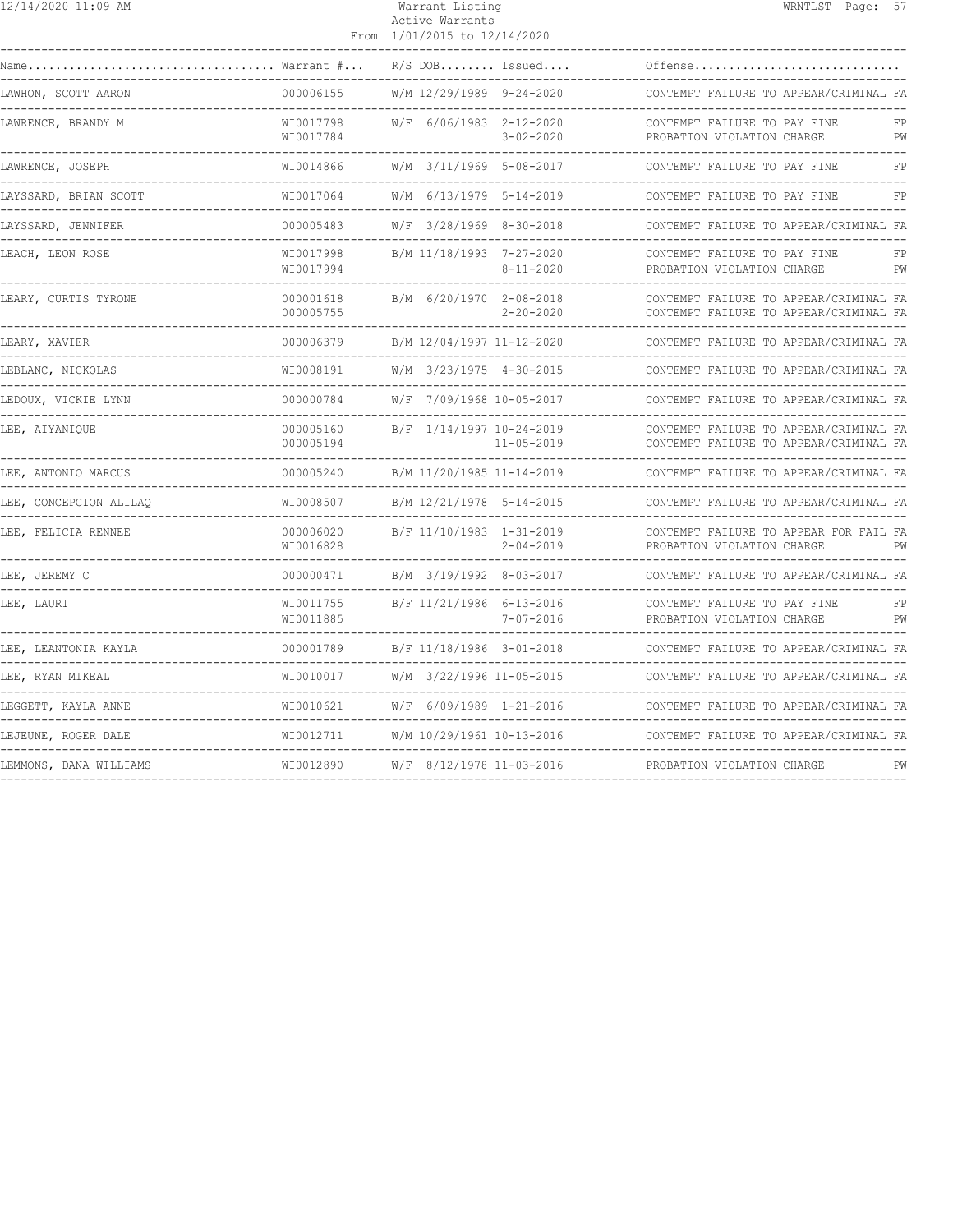| 12/14/2020 11:09 AM                                               |                        | Warrant Listing<br>Active Warrants<br>From 1/01/2015 to 12/14/2020 | WRNTLST Page: 58                                                                 |
|-------------------------------------------------------------------|------------------------|--------------------------------------------------------------------|----------------------------------------------------------------------------------|
|                                                                   |                        | $R/S$ DOB Issued                                                   | Offense                                                                          |
| LEMONS, DMARKIEUS JERRELL                                         | 000005757              | B/M 9/22/1988 2-20-2020                                            | CONTEMPT FAILURE TO APPEAR/CRIMINAL FA                                           |
| LENDEBORG, LAKEN YVETTE                                           | 000004895              | B/F 9/20/1985 9-12-2019                                            | CONTEMPT FAILURE TO APPEAR/CRIMINAL FA                                           |
| LEONARD, SHANDRICKA SHARDAELANAE                                  | 000005217              | B/F 7/07/1995 11-05-2019                                           | CONTEMPT FAILURE TO APPEAR/CRIMINAL FA                                           |
| LESTER, BRITTANY                                                  | WI0014656              | W/F 12/10/1985 5-04-2017                                           | CONTEMPT FAILURE TO APPEAR/CRIMINAL FA                                           |
| LEVINGSTON, MYESHIA                                               | WI0013270              | B/F 6/26/1980 12-08-2016                                           | CONTEMPT FAILURE TO APPEAR/CRIMINAL FA                                           |
| LEWIS, ERIC                                                       | WI0014308              | B/M 8/02/1966 3-30-2017                                            | CONTEMPT FAILURE TO APPEAR/CRIMINAL FA                                           |
| LEWIS, LANDON COLBY                                               | 000003067<br>000003650 | W/M 9/01/1987 10-25-2018<br>$2 - 21 - 2019$                        | CONTEMPT FAILURE TO APPEAR/CRIMINAL FA<br>CONTEMPT FAILURE TO APPEAR/CRIMINAL FA |
| LEWIS, PAUL M                                                     | WI0015307<br>WI0015138 | W/M 1/02/1988 7-31-2017<br>$8 - 11 - 2017$                         | CONTEMPT FAILURE TO PAY FINE<br>FP<br>PROBATION VIOLATION CHARGE<br>PW           |
| LEWIS, SHEILA                                                     | WI0010851              | B/F 4/17/1974 2-25-2016                                            | CONTEMPT FAILURE TO APPEAR/CRIMINAL FA                                           |
| LINCECUM, ASHLEY                                                  | 000004048              | W/F 1/24/1986 5-16-2019                                            | CONTEMPT FAILURE TO APPEAR/CRIMINAL FA                                           |
| LINDSEY, ANTONIO T                                                | 000001578              | B/M 3/27/1991 2-01-2018                                            | CONTEMPT FAILURE TO APPEAR/CRIMINAL FA                                           |
| LINSCOMB, DORIAN BERNARD JR                                       | 000006251              | B/M 2/22/2002 10-15-2020                                           | CONTEMPT FAILURE TO APPEAR/CRIMINAL FA                                           |
| LIVINGSTON, SHARON GLOVER                                         | 000004364              | W/F 2/18/1947 6-27-2019                                            | CONTEMPT FAILURE TO APPEAR/CRIMINAL FA                                           |
| LIVINGSTON, SHARON KAY                                            | 000002081              | W/F 2/18/1947 4-26-2018                                            | CONTEMPT FAILURE TO APPEAR/CRIMINAL FA                                           |
| LIVLEY, JOSEPH                                                    | 000005523              | W/M 5/16/1964 1-09-2020                                            | CONTEMPT FAILURE TO APPEAR/CRIMINAL FA                                           |
| LOBATO, KIMMY M.                                                  | 000004443<br>WI0017290 | W/F 8/30/1971 7-11-2019<br>7-11-2019                               | CONTEMPT FAILURE TO APPEAR/CRIMINAL FA<br>CONTEMPT FAILURE TO APPEAR FOR FAIL MW |
| LOFTIN, JONATHAN DAVID                                            | 000005835              | W/M 3/23/1983 5-21-2020                                            | CONTEMPT FAILURE TO APPEAR/CRIMINAL FA                                           |
| LOFTON, CHESTER JR                                                | 000006381              | B/M 4/23/1959 11-12-2020                                           | CONTEMPT FAILURE TO APPEAR/CRIMINAL FA                                           |
| LOFTON, MARK STEVEN                                               | 000006106<br>000006138 | W/M 10/05/1967 9-17-2020<br>$9 - 17 - 2020$                        | CONTEMPT FAILURE TO APPEAR/CRIMINAL FA<br>CONTEMPT FAILURE TO APPEAR/CRIMINAL FA |
| LOGAN, DAVID<br>------------------------------                    | WI0015127              | B/M 2/24/1986 7-17-2017                                            | CONTEMPT FAILURE TO PAY FINE                                                     |
| LONADIER, KIMBERLY JOHNSON<br>----------------------------------- | 000000901              | W/F 2/20/1974 10-26-2017                                           | CONTEMPT FAILURE TO APPEAR/CRIMINAL FA                                           |
| LONDON, DEVON                                                     | WI0012059              | B/M 12/19/1998 7-21-2016                                           | CONTEMPT FAILURE TO APPEAR/CRIMINAL FA                                           |
|                                                                   |                        |                                                                    |                                                                                  |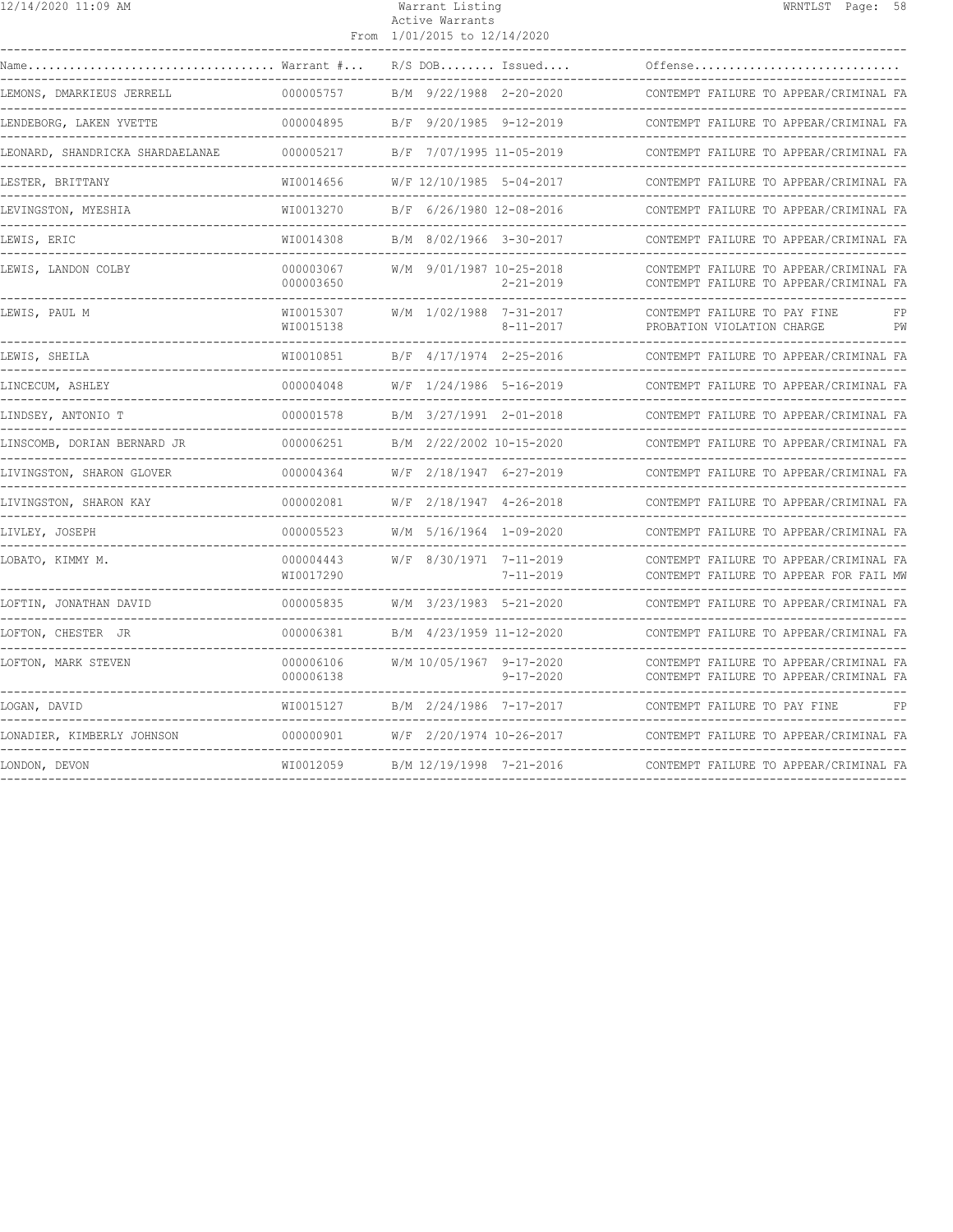| 12/14/2020 11:09 AM         |                                                  | Warrant Listing<br>Active Warrants<br>From 1/01/2015 to 12/14/2020 |                                                       | WRNTLST Page: 59                                                                                                                                           |
|-----------------------------|--------------------------------------------------|--------------------------------------------------------------------|-------------------------------------------------------|------------------------------------------------------------------------------------------------------------------------------------------------------------|
| Warrant #<br>Name           |                                                  |                                                                    | $R/S$ DOB Issued                                      | Offense                                                                                                                                                    |
| LONG, BRITTNEY LYNN         | WI0014717                                        | B/F 2/25/1987 5-04-2017                                            |                                                       | CONTEMPT FAILURE TO APPEAR/CRIMINAL FA                                                                                                                     |
| LONG, CLISHAUN D            | 000002255                                        | B/M 5/05/1995 5-24-2018                                            |                                                       | CONTEMPT FAILURE TO APPEAR/CRIMINAL FA                                                                                                                     |
| LONG, JOHN-DERRION DE'SHAWN | 000005691                                        | B/M 7/06/2001 2-06-2020                                            |                                                       | CONTEMPT FAILURE TO APPEAR/CRIMINAL FA                                                                                                                     |
| LONG, MICHAEL NICHOLAS      | 000003687<br>WI0016921<br>WI0017104<br>WI0016917 | W/M 3/01/1984 3-14-2019                                            | $3 - 14 - 2019$<br>$3 - 14 - 2019$<br>$3 - 15 - 2019$ | CONTEMPT FAILURE TO APPEAR/CRIMINAL FA<br>CONTEMPT FAILURE TO PAY FINE<br>FP<br>CONTEMPT FAILURE TO APPEAR FOR FAIL MW<br>PROBATION VIOLATION CHARGE<br>PW |
| LONG, RACHEL KAY            | WI0012369                                        | $W/F$ 8/22/1982 8-22-2016                                          |                                                       | FP<br>CONTEMPT FAILURE TO PAY FINE                                                                                                                         |
| LONG, RONNIE WAYNE          | 000004920                                        | B/M 2/05/1960 9-19-2019                                            |                                                       | CONTEMPT FAILURE TO APPEAR/CRIMINAL FA                                                                                                                     |
| LONZO, JOSEPH               | 000005717<br>---------                           |                                                                    | B/M 1/01/1982 2-13-2020                               | CONTEMPT FAILURE TO APPEAR/CRIMINAL FA                                                                                                                     |
| LORENZO, JORDEN LYNN        | 000006094                                        | W/F 7/24/1993 9-10-2020                                            |                                                       | CONTEMPT FAILURE TO APPEAR/CRIMINAL FA                                                                                                                     |
| LOTT, ADRIENNE ANN          | WT0017953                                        | B/F 8/05/1979 7-13-2020                                            |                                                       | PROBATION VIOLATION CHARGE                                                                                                                                 |
| LOTT, TARDARUIS LEMON       | 000005241                                        | B/M 10/29/1994 11-14-2019                                          |                                                       | CONTEMPT FAILURE TO APPEAR/CRIMINAL FA                                                                                                                     |
| LOTTS, EVAN                 | WI0016818                                        |                                                                    | /M 1/08/1986 1-30-2019                                | CONTEMPT FAILURE TO PAY FINE<br>FP                                                                                                                         |
| LOUCIOUS, AMBREE            | 000006131                                        |                                                                    | B/F 2/20/1994 9-17-2020                               | CONTEMPT FAILURE TO APPEAR/CRIMINAL FA                                                                                                                     |
| LOUVIERE, CODY JOSEPH       | 000005555                                        | W/M 3/26/1985 1-16-2020                                            |                                                       | CONTEMPT FAILURE TO APPEAR/CRIMINAL FA                                                                                                                     |
| LOVAS, ANGELA RENEE         | WI0012877<br>000006348                           | W/F 7/15/1976 10-27-2016                                           | 10-29-2020                                            | CONTEMPT FAILURE TO APPEAR/CRIMINAL FA<br>CONTEMPT FAILURE TO APPEAR/CRIMINAL FA                                                                           |
| LOVE, CARL                  | WI0012797                                        | B/M 3/23/1967 10-20-2016                                           |                                                       | CONTEMPT FAILURE TO APPEAR/CRIMINAL FA                                                                                                                     |
| LOVECCHIO, FRANK            | WI0007906                                        | W/M 12/04/1980 3-16-2015                                           |                                                       | CONTEMPT FAILURE TO APPEAR/CRIMINAL FA                                                                                                                     |
| LOVELACE, TANNER EVAN       | WT0010374                                        | W/M 11/07/1987 12-17-2015                                          |                                                       | CONTEMPT FAILURE TO APPEAR/CRIMINAL FA                                                                                                                     |
| LOWERY, CHARLES LEON        | WI0015194                                        |                                                                    | W/M 8/01/1967 9-05-2017                               | PROBATION VIOLATION CHARGE<br>PW                                                                                                                           |
| LOYD, KENNETH D             | 000005452                                        | B/M 1/29/1990 12-19-2019                                           |                                                       | CONTEMPT FAILURE TO APPEAR/CRIMINAL FA                                                                                                                     |
| LOYD, SKYENISHA             | WT0018157                                        | B/F 10/01/1999 11-30-2020                                          |                                                       | PROBATION VIOLATION CHARGE<br>PW                                                                                                                           |
| LUCAS, DUANE JOSHUA         | 000004514                                        |                                                                    | B/M 8/12/1987 7-18-2019                               | CONTEMPT FAILURE TO APPEAR/CRIMINAL FA                                                                                                                     |
| LUCIUS, CONSTENCE LEANN     | 000003739                                        |                                                                    | W/F 11/08/1981 3-21-2019                              | CONTEMPT FAILURE TO APPEAR/CRIMINAL FA                                                                                                                     |
|                             |                                                  |                                                                    |                                                       |                                                                                                                                                            |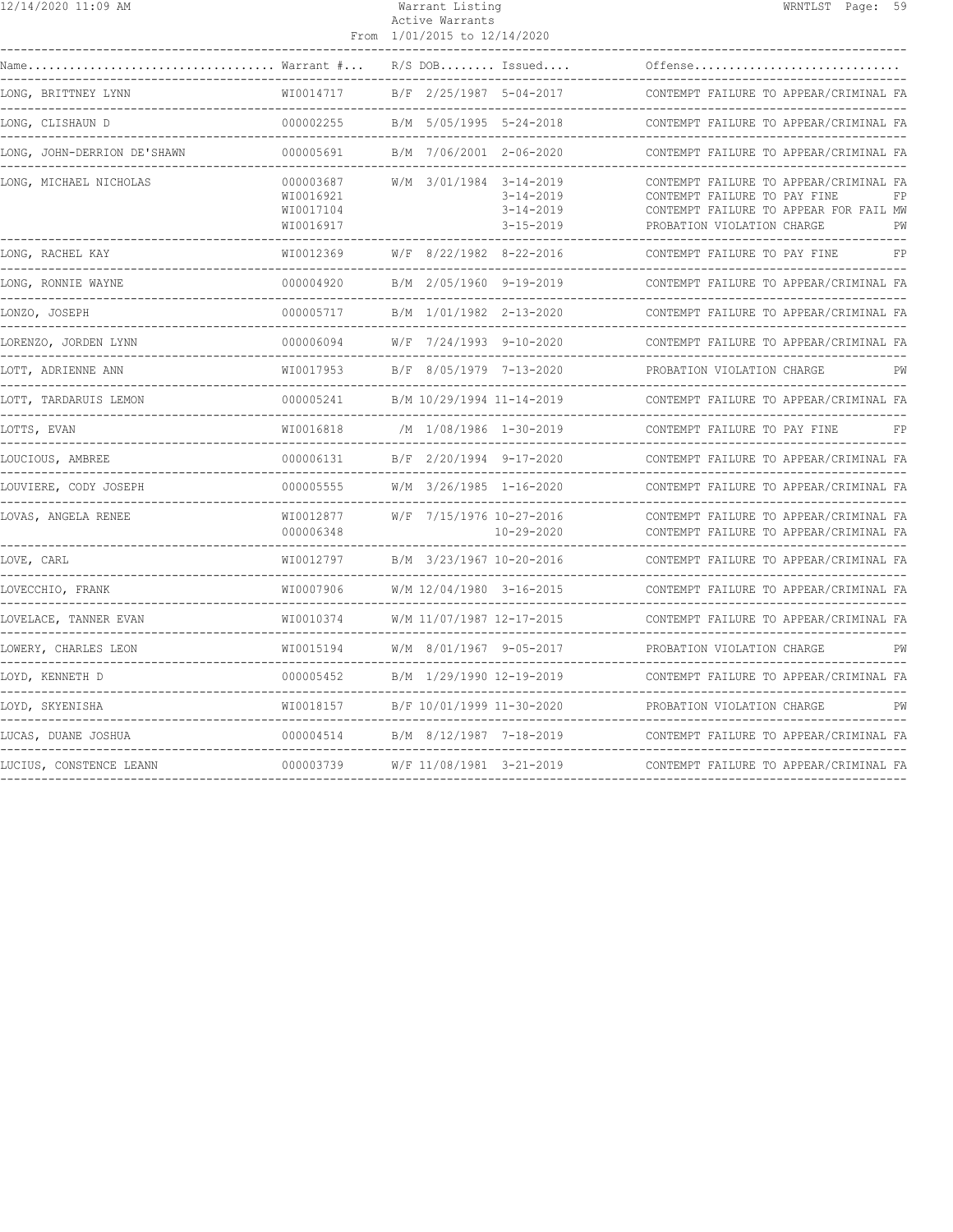| 12/14/2020 11:09 AM                                            |                                     | Warrant Listing<br>Active Warrants<br>From 1/01/2015 to 12/14/2020 | WRNTLST Page: 60                                                                                                 |
|----------------------------------------------------------------|-------------------------------------|--------------------------------------------------------------------|------------------------------------------------------------------------------------------------------------------|
|                                                                |                                     | $R/S$ DOB Issued<br>-----------------------                        | Offense                                                                                                          |
| LUTTRELL, HARLYN                                               | WI0014737                           | W/F 3/21/1994 5-11-2017                                            | PROBATION VIOLATION CHARGE<br>PW                                                                                 |
| LUVIANO, LILY MARIE                                            | 000003310                           | W/F 9/25/1995 12-13-2018                                           | CONTEMPT FAILURE TO APPEAR/CRIMINAL FA                                                                           |
| LYNCH, MALIK DKWAN                                             | WI0017982                           | B/M 10/21/1996 8-04-2020                                           | PROBATION VIOLATION CHARGE<br>PW                                                                                 |
| LYONS, JONATHAN PAUL                                           |                                     | WI0011606 W/M 4/03/1996 5-26-2016                                  | CONTEMPT FAILURE TO APPEAR/CRIMINAL FA                                                                           |
| MACK, MAHOGANIE ANDREA                                         | 000006179                           | B/F 8/02/1996 10-01-2020                                           | CONTEMPT FAILURE TO APPEAR/CRIMINAL FA                                                                           |
| MACKLIN, PATRICK LEVON JR                                      | 000004842                           | B/M 11/13/1990 9-05-2019                                           | CONTEMPT FAILURE TO APPEAR/CRIMINAL FA                                                                           |
| MADDEN, ASHLEY RASHAYE                                         | 000005811                           | B/F 11/04/1993 3-05-2020                                           | CONTEMPT FAILURE TO APPEAR/CRIMINAL FA                                                                           |
| MADISON, FREDERICK ANTHONY<br>-------------------------------- | WI0017793<br>WI0017886              | B/M 1/20/1967 2-07-2020<br>6-25-2020                               | CONTEMPT FAILURE TO PAY FINE<br>FP<br>PROBATION VIOLATION CHARGE<br>PW                                           |
| MADISON, TONEY DAWAYNE                                         | WI0017612                           | B/M 8/30/1987 11-18-2019                                           | CONTEMPT FAILURE TO PAY FINE<br>FP                                                                               |
| MAGDALENO, ANTHONY RAY                                         | WI0015464                           | W/M 10/03/1980 11-17-2017                                          | CONTEMPT FAILURE TO PAY FINE<br>FP                                                                               |
| MAGGARD, JUSTIN                                                | WI0014378<br>WI0014451              | W/M 11/08/1984 4-06-2017<br>$4 - 13 - 2017$                        | CONTEMPT FAILURE TO APPEAR/CRIMINAL FA<br>CONTEMPT FAILURE TO APPEAR/CRIMINAL FA                                 |
| MALONE, SANDY DENISE                                           | 000004149                           | W/F 1/02/1981 5-30-2019                                            | CONTEMPT FAILURE TO APPEAR/CRIMINAL FA                                                                           |
| MALTIE, JAMAL O                                                | 000005356                           | B/M 9/22/1993 12-05-2019                                           | CONTEMPT FAILURE TO APPEAR/CRIMINAL FA                                                                           |
| MALTIE, JUSTIN AKEEM                                           |                                     |                                                                    | CONTEMPT FAILURE TO APPEAR/CRIMINAL FA                                                                           |
| MANATAD, TAISYN                                                | WI0007642                           | /M 12/18/1987 1-26-2015                                            | CONTEMPT FAILURE TO APPEAR/CRIMINAL FA                                                                           |
| MANUEL, CHAD C                                                 |                                     |                                                                    | CONTEMPT FAILURE TO APPEAR/CRIMINAL FA                                                                           |
| MARC, TEMPSON                                                  | WI0011120                           | B/M 9/29/1993 3-31-2016                                            | PROBATION VIOLATION CHARGE<br>PW                                                                                 |
| MARCANTEL, KEISHA MARCANTEL SONNI                              | WI0015386<br>WI0015415              | W/F 1/22/1980 10-09-2017<br>$10 - 26 - 2017$                       | CONTEMPT FAILURE TO PAY FINE<br>FP<br>PROBATION VIOLATION CHARGE<br>PW                                           |
| MARCHETTA, LILLIAN SUE                                         | 000002808                           | W/F 5/17/1971 8-30-2018                                            | CONTEMPT FAILURE TO APPEAR/CRIMINAL FA                                                                           |
| MARICLE, JASON BOYD                                            | 000006051                           | W/M 11/11/1980 8-20-2020                                           | CONTEMPT FAILURE TO APPEAR/CRIMINAL FA                                                                           |
| MARKS, CHRISTOPHER DANDRE                                      | 000003366<br>WI0016784<br>WI0016796 | B/M 12/26/1989 12-20-2018<br>1-22-2019<br>$1 - 23 - 2019$          | CONTEMPT FAILURE TO APPEAR/CRIMINAL FA<br>CONTEMPT FAILURE TO PAY FINE<br>FP<br>PW<br>PROBATION VIOLATION CHARGE |
| MARKS, PATRICK ROSEVELT                                        | WI0017284                           | B/M 4/16/1992 7-31-2019                                            | PROBATION VIOLATION CHARGE<br>PW                                                                                 |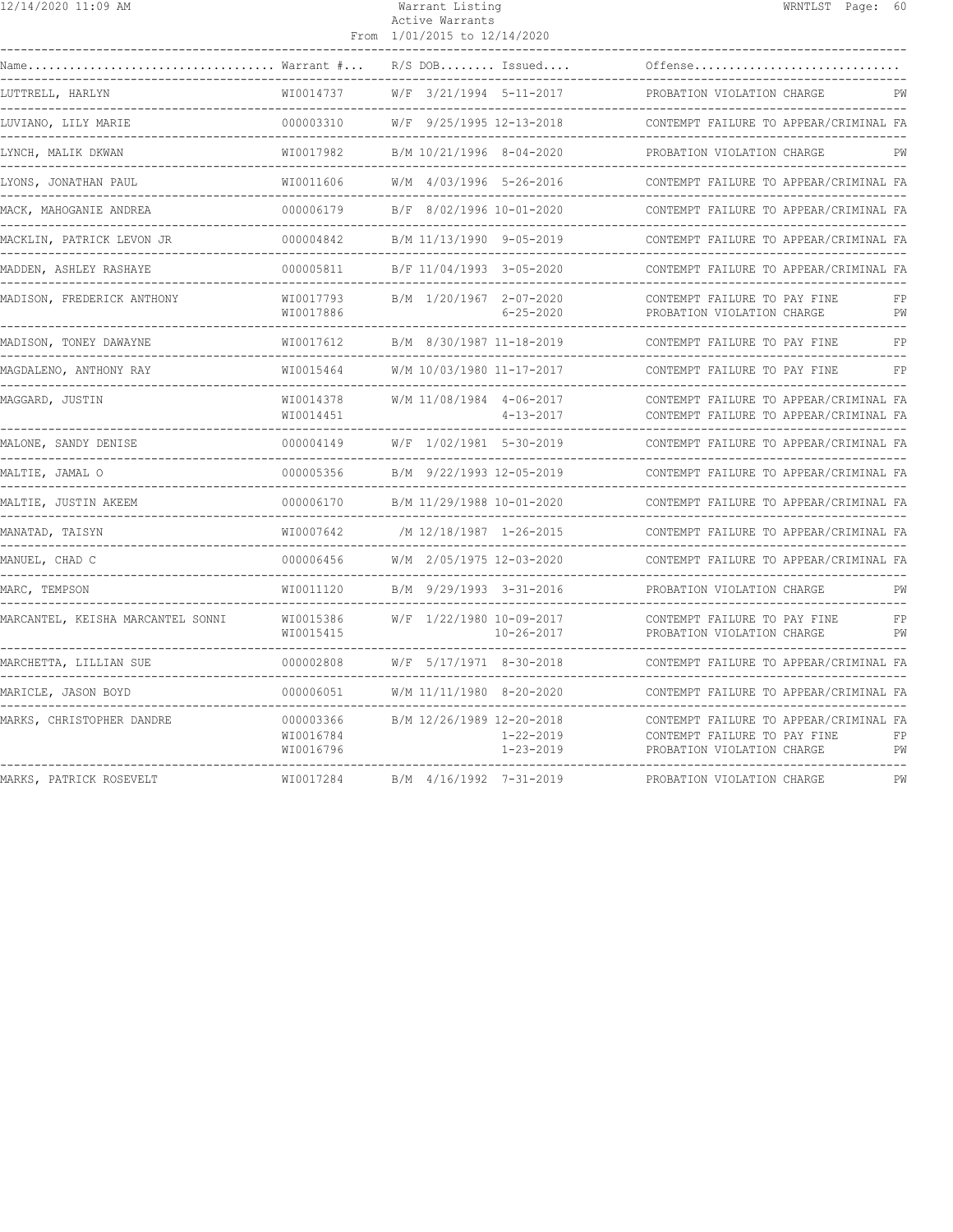## Warrant Listing Natural Mension of the WRNTLST Page: 61 Active Warrants

|                                        |                                     | From 1/01/2015 to 12/14/2020                 |                                      |                                                                                                                            |          |
|----------------------------------------|-------------------------------------|----------------------------------------------|--------------------------------------|----------------------------------------------------------------------------------------------------------------------------|----------|
|                                        |                                     | $R/S$ DOB Issued                             |                                      | Offense                                                                                                                    |          |
|                                        | 000005126                           |                                              | $10 - 17 - 2019$                     | CONTEMPT FAILURE TO APPEAR/CRIMINAL FA                                                                                     |          |
| MARLER, COREY                          | WI0017354                           | W/M 1/11/1997 8-26-2019                      |                                      | PROBATION VIOLATION CHARGE                                                                                                 | PW       |
| MARSTON, SIRDERRICK ANTWON             | WT0010787                           | B/M 12/24/1991 2-18-2016                     |                                      | CONTEMPT FAILURE TO APPEAR/CRIMINAL FA                                                                                     |          |
| MARTIN, ASHYA KAYSHAWN                 | WI0016939                           | B/F 2/26/1991 3-26-2019                      |                                      | PROBATION VIOLATION CHARGE                                                                                                 | РW       |
| MARTIN, FINEST MAJA                    | WI0017613<br>000005376              | B/M 7/19/1990 11-18-2019                     | $12 - 05 - 2019$                     | CONTEMPT FAILURE TO PAY FINE<br>CONTEMPT FAILURE TO APPEAR/CRIMINAL FA                                                     | FP       |
| MARTIN, LATISHA QUSHAWN                | 000006178<br>000006284<br>000006447 | B/F 7/19/1993 10-01-2020                     | $10 - 22 - 2020$<br>$12 - 03 - 2020$ | CONTEMPT FAILURE TO APPEAR/CRIMINAL FA<br>CONTEMPT FAILURE TO APPEAR/CRIMINAL FA<br>CONTEMPT FAILURE TO APPEAR/CRIMINAL FA |          |
| MARTIN, SHELBY LANE                    | WI0013037<br>---------------        | W/M 2/18/1996 11-17-2016                     |                                      | CONTEMPT FAILURE TO APPEAR/CRIMINAL FA                                                                                     |          |
| MARTIN, SHILOE                         | WI0010736<br>---------------        | W/F 12/05/1975 2-11-2016                     |                                      | CONTEMPT FAILURE TO APPEAR/CRIMINAL FA                                                                                     |          |
| MARTIN, VIVIAN DEMONIA<br>------------ | 000005236                           | B/M 10/29/1993 11-14-2019                    |                                      | CONTEMPT FAILURE TO APPEAR/CRIMINAL FA                                                                                     |          |
| MARTINEZ, DANIEL                       | 000005335                           | H/M 9/07/1981 11-21-2019                     |                                      | CONTEMPT FAILURE TO APPEAR/CRIMINAL FA                                                                                     |          |
| MARZETTE, YOLANDA D                    | 000006320<br>000006324<br>000006372 | B/F 2/12/1976 10-29-2020                     | $10 - 29 - 2020$<br>$11 - 12 - 2020$ | CONTEMPT FAILURE TO APPEAR/CRIMINAL FA<br>CONTEMPT FAILURE TO APPEAR/CRIMINAL FA<br>CONTEMPT FAILURE TO APPEAR/CRIMINAL FA |          |
| MASON, KEYAIRA                         | 000003102                           | B/F 2/05/1999 11-15-2018                     |                                      | CONTEMPT FAILURE TO APPEAR/CRIMINAL FA                                                                                     |          |
| MASON, ROMONA                          | 000001925                           | B/F 6/14/1975 3-29-2018<br>----------------- |                                      | CONTEMPT FAILURE TO APPEAR/CRIMINAL FA                                                                                     |          |
| MATCHETT, MORGAN CLAIRE                | WI0014423                           | W/F 9/29/1985 4-13-2017                      |                                      | CONTEMPT FAILURE TO APPEAR/CRIMINAL FA                                                                                     |          |
| MATHEWS, NACOMA                        | WI0015819<br>WI0015821              | W/M 12/28/1996 3-13-2018                     | $3 - 14 - 2018$                      | PROBATION VIOLATION CHARGE<br>CONTEMPT FAILURE TO PAY FINE                                                                 | PW<br>FP |
| MATLOCK, BLAKE ANGELEE VANDER          | WI0016369<br>WI0016402              | W/F 10/16/1964 9-05-2018                     | $9 - 12 - 2018$                      | PROBATION VIOLATION CHARGE<br>CONTEMPT FAILURE TO PAY FINE                                                                 | PW<br>FP |
| MATTHEWS, ADAM COREY                   | WI0017875                           | W/M 10/29/1989 6-16-2020                     |                                      | PROBATION VIOLATION CHARGE                                                                                                 | PW       |
| MAXWELL, KIMBERLY NICOLE               | 000005997                           | H/F 4/29/1987 8-06-2020                      |                                      | CONTEMPT FAILURE TO APPEAR/CRIMINAL FA                                                                                     |          |
| MAY, DEROYCE                           | 000005831                           | B/M 3/23/1993 5-21-2020<br>_______________   |                                      | CONTEMPT FAILURE TO APPEAR/CRIMINAL FA                                                                                     |          |
| MAY, KOURTNEY                          | 000002024                           | W/F 11/22/1995 4-12-2018                     |                                      | CONTEMPT FAILURE TO APPEAR/CRIMINAL FA                                                                                     |          |
| MAY, LATRAYKUS                         | WI0012288                           | B/M 8/22/1992 8-08-2016                      |                                      | CONTEMPT FAILURE TO PAY FINE                                                                                               | FP       |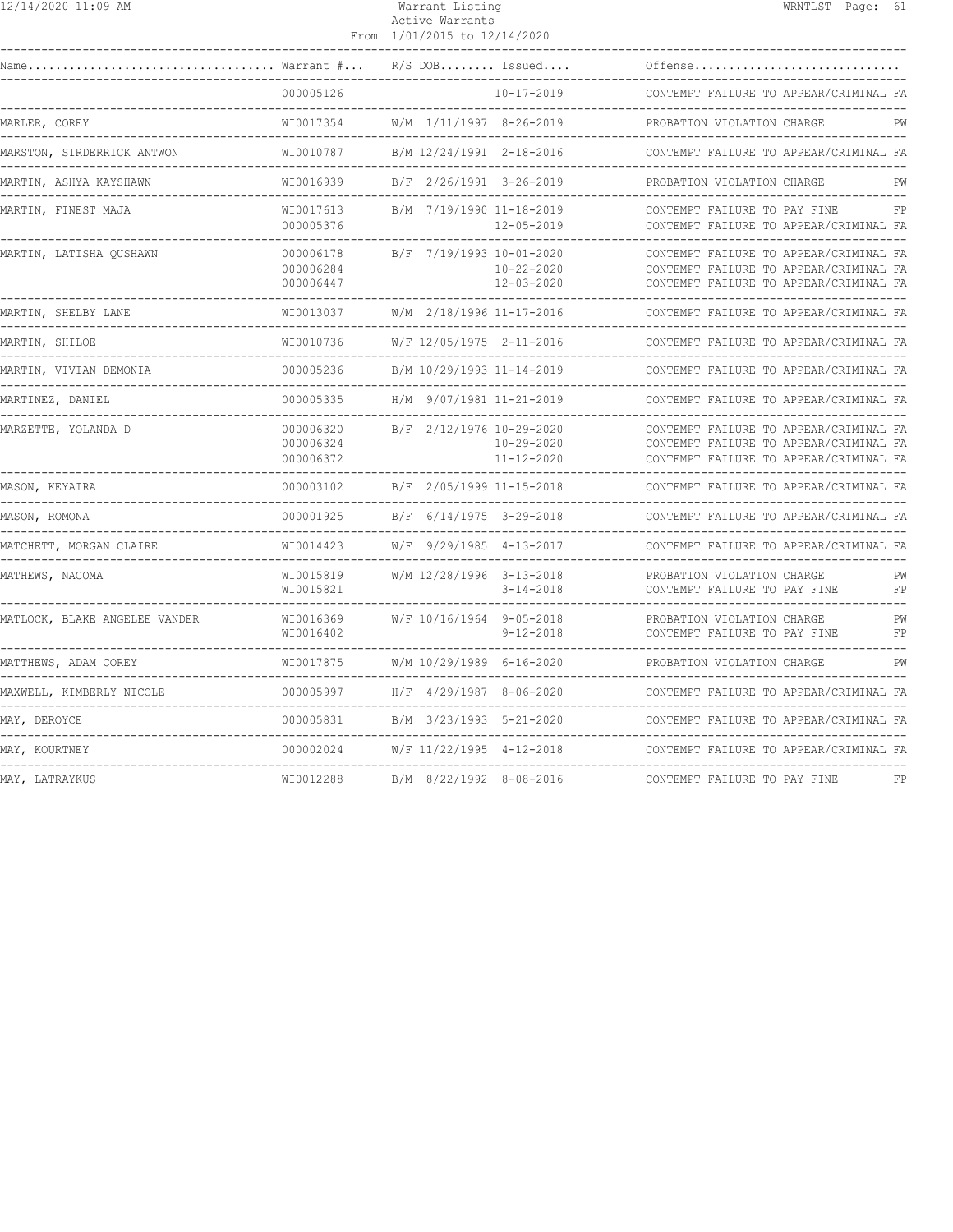|  | 12/14/2020 11:09 AM |  |  |  |
|--|---------------------|--|--|--|
|--|---------------------|--|--|--|

# Warrant Listing WRNTLST Page: 62 Active Warrants

|                                                                  |                        | From 1/01/2015 to 12/14/2020 |                                              |                                                                                  |    |
|------------------------------------------------------------------|------------------------|------------------------------|----------------------------------------------|----------------------------------------------------------------------------------|----|
| $\ldots \ldots \ldots \ldots \ldots$ Warrant $\# \ldots$<br>Name |                        |                              | $R/S$ DOB Issued                             | Offense                                                                          |    |
| MAYEAUX, OSCAR                                                   | 000000460              | W/M 7/18/1955 8-03-2017      |                                              | CONTEMPT FAILURE TO APPEAR/CRIMINAL FA                                           |    |
| MAYEAUX, SANDIE                                                  | 000006016<br>WI0017410 | W/F 8/19/1986 9-05-2019      | $9 - 13 - 2019$                              | CONTEMPT FAILURE TO APPEAR FOR FAIL FA<br>PROBATION VIOLATION CHARGE             | PW |
| MAYEUR, DONALD ANTHONY JR                                        | 000006386              | W/M 9/25/1980 11-19-2020     |                                              | CONTEMPT FAILURE TO APPEAR/CRIMINAL FA                                           |    |
| MAYEUX, CHRISTOPHER KENT                                         | 000005063<br>000005065 |                              | W/M 6/14/1985 10-10-2019<br>$10 - 10 - 2019$ | CONTEMPT FAILURE TO APPEAR/CRIMINAL FA<br>CONTEMPT FAILURE TO APPEAR/CRIMINAL FA |    |
| MAYEUX, PATRICK DAMETRIAM                                        | 000004324              | B/M 10/06/1979 6-27-2019     |                                              | CONTEMPT FAILURE TO APPEAR/CRIMINAL FA                                           |    |
| MAYFIELD, CHRISTOPHER T                                          | WI0012980              |                              | W/M 5/20/1980 11-03-2016                     | CONTEMPT FAILURE TO APPEAR/CRIMINAL FA                                           |    |
| MAYO, JOEY LYNN<br>------------                                  | 000005121              |                              | W/M 4/03/1978 10-17-2019                     | CONTEMPT FAILURE TO APPEAR/CRIMINAL FA                                           |    |
| MAYO, JOSHUA LANE                                                | WI0017574              |                              | W/M 1/02/1985 11-04-2019                     | CONTEMPT FAILURE TO PAY FINE                                                     | FP |
| MCBRIDE, DANA EKELL                                              | 000006459              |                              | B/F 4/27/1987 12-03-2020                     | CONTEMPT FAILURE TO APPEAR/CRIMINAL FA                                           |    |
| MCBRIDE, REGGIE                                                  | 000004480              |                              | B/M 3/08/1968 7-18-2019                      | CONTEMPT FAILURE TO APPEAR/CRIMINAL FA                                           |    |
| MCCALLON, DESHAWNA                                               | WI0014691              |                              | B/F 2/11/1995 5-04-2017                      | CONTEMPT FAILURE TO APPEAR/CRIMINAL FA                                           |    |
| MCCANN, TARA AINSLIE                                             | 000004943              |                              | W/F 9/29/1978 9-19-2019                      | CONTEMPT FAILURE TO APPEAR/CRIMINAL FA                                           |    |
| MCCLINTON, JALEN                                                 | WI0017961              |                              | B/M 9/07/2000 7-03-2020                      | CONTEMPT FAILURE TO PAY FINE                                                     | FP |
| MCCLINTON, MONIQUE                                               | 000001921              |                              | B/F 11/26/1983 3-29-2018                     | CONTEMPT FAILURE TO APPEAR/CRIMINAL FA                                           |    |
| MCCOY, TRIAND CEDRIC II                                          | 000005863              |                              | B/M 1/04/1993 6-18-2020                      | CONTEMPT FAILURE TO APPEAR/CRIMINAL FA                                           |    |
| MCCRIMON, ERIC ANTHONY                                           | 000005974<br>WI0017832 |                              | B/M 6/14/1972 3-05-2020<br>$5 - 18 - 2020$   | CONTEMPT FAILURE TO APPEAR FOR FAIL FA<br>PROBATION VIOLATION CHARGE             | PW |
| MCDOWELL, JACKIE J                                               | WI0016277              |                              | $4/17/1970$ 8-01-2018                        | CONTEMPT FAILURE TO PAY FINE                                                     | FP |
| MCDOWELL, MELVIN                                                 | 000001046              |                              | W/M 2/11/1959 11-16-2017                     | CONTEMPT FAILURE TO APPEAR/CRIMINAL FA                                           |    |
| MCDOWELL, TIMOTHY WADE                                           | 000005368<br>000005404 |                              | W/M 2/15/1982 12-05-2019<br>$12 - 05 - 2019$ | CONTEMPT FAILURE TO APPEAR/CRIMINAL FA<br>CONTEMPT FAILURE TO APPEAR/CRIMINAL FA |    |
| MCDUFFIE, JONATHAN EDWARD                                        | 000003085              | W/M 8/08/1983 10-25-2018     |                                              | CONTEMPT FAILURE TO APPEAR/CRIMINAL FA<br>--------------------                   |    |
| MCGARR, MICHAEL DEWEAYNE                                         | 000006129              | B/M 3/14/1977 9-17-2020      |                                              | CONTEMPT FAILURE TO APPEAR/CRIMINAL FA                                           |    |
| MCGEE, JAKIAH MIUNIQUE                                           | WI0017966              | B/F 8/27/1999 7-22-2020      |                                              | PROBATION VIOLATION CHARGE                                                       | PW |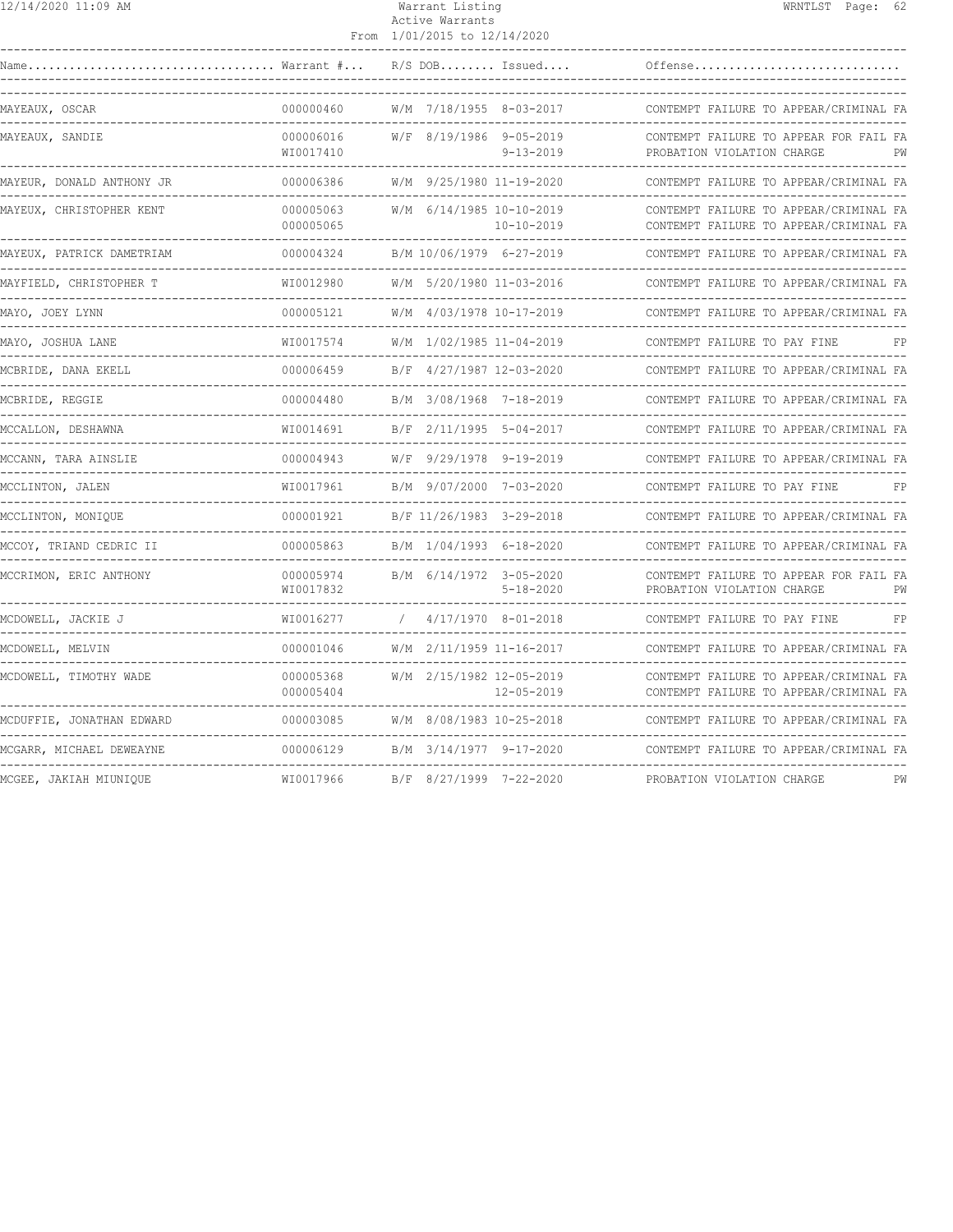|--|

#### Warrant Listing WRNTLST Page: 63 Active Warrants From 1/01/2015 to 12/14/2020

| MCGEE, KARTAVIOUS D         | 000006408              | B/M 4/26/1997 12-03-2020                                    | CONTEMPT FAILURE TO APPEAR/CRIMINAL FA                                           |
|-----------------------------|------------------------|-------------------------------------------------------------|----------------------------------------------------------------------------------|
| MCGHEE, PRESTON             | 000002465              | B/M 2/12/1987 7-12-2018                                     | CONTEMPT FAILURE TO APPEAR/CRIMINAL FA                                           |
| MCGLORY, DAMIEN             | 000004837              | /M 7/04/1994 9-05-2019<br>-------------------------------   | CONTEMPT FAILURE TO APPEAR/CRIMINAL FA                                           |
| MCGLOTHLIN, MAKIAH          | 000005280              | B/F 6/24/1994 11-21-2019                                    | CONTEMPT FAILURE TO APPEAR/CRIMINAL FA                                           |
| MCGOOGAN, ADAM HILTON       | 000005458              | W/M 7/29/1973 12-19-2019                                    | CONTEMPT FAILURE TO APPEAR/CRIMINAL FA                                           |
| MCGREW, WILL                | WI0013277              | B/M 11/23/1965 12-01-2016<br>.                              | CONTEMPT FAILURE TO APPEAR/CRIMINAL FA                                           |
| MCKINNEY, MARCIE YEVETTE    | WI0012178<br>WI0012182 | B/F 2/06/1967 8-04-2016<br>8-04-2016                        | CONTEMPT FAILURE TO APPEAR/CRIMINAL FA<br>CONTEMPT FAILURE TO APPEAR/CRIMINAL FA |
| MCKINNEY, SAWYER W          | 000004288              | B/M 1/25/1995 6-20-2019<br>--------------------             | CONTEMPT FAILURE TO APPEAR/CRIMINAL FA                                           |
| MCKINNEY, TASIARA B         | 000004160              | B/F 6/24/1993 5-30-2019                                     | CONTEMPT FAILURE TO APPEAR/CRIMINAL FA                                           |
| MCKNIGHT, JESSIE JAMES      | 000000519              | B/M 10/30/1965 8-10-2017                                    | CONTEMPT FAILURE TO APPEAR/CRIMINAL FA                                           |
| MCLAUGHLIN, BREANNE         | WI0010888              | W/F 8/06/1992 3-03-2016                                     | CONTEMPT FAILURE TO APPEAR/CRIMINAL FA                                           |
| MCLAUGHLIN, ROBERT GRAYGAR  | WI0007925              | W/M 5/28/1974 3-16-2015                                     | CONTEMPT FAILURE TO APPEAR/CRIMINAL FA                                           |
| MCMANUS, AMANDA BROOKE      | 000004966              | W/F 10/27/1989 9-19-2019<br>-------------------------       | CONTEMPT FAILURE TO APPEAR/CRIMINAL FA                                           |
| MCMANUS, CRAIG DALE         | WI0017679              | W/M 1/02/1974 12-09-2019                                    | CONTEMPT FAILURE TO PAY FINE<br>FP.                                              |
| MCNAUGHTON, MALISA LYNN     | 000005905              | W/F 11/17/1985 7-09-2020                                    | CONTEMPT FAILURE TO APPEAR/CRIMINAL FA                                           |
| MCNEAL, BRITTANY            | 000004651<br>000004652 | B/F 7/21/1985 8-01-2019<br>$8 - 01 - 2019$                  | CONTEMPT FAILURE TO APPEAR/CRIMINAL FA<br>CONTEMPT FAILURE TO APPEAR/CRIMINAL FA |
| MCNEAL, CODY LANE           | 000003089              | W/M 1/01/1995 10-25-2018                                    | CONTEMPT FAILURE TO APPEAR/CRIMINAL FA                                           |
| MCNEELY, SAMUEL RAY         | WI0017599              | W/M 5/02/1975 11-04-2019<br>------------------------------- | CONTEMPT FAILURE TO PAY FINE<br>FP                                               |
| MCQUARTER, ANGELENA COLETTE | WI0012408              | B/F 5/08/1959 9-08-2016<br>--------------------             | CONTEMPT FAILURE TO APPEAR/CRIMINAL FA                                           |
| MCOUEEN, REBECCA M          | WI0013078              | W/F 10/26/1980 11-17-2016                                   | CONTEMPT FAILURE TO APPEAR/CRIMINAL FA                                           |
| MCWILLIAMS, RITA MARIE      | WI0014849              | W/F 11/03/1980 5-18-2017<br>--------------------            | CONTEMPT FAILURE TO APPEAR/CRIMINAL FA                                           |
| MEANS, EMANUWELL            | 000005766              | B/M 2/10/1997 2-27-2020                                     | CONTEMPT FAILURE TO APPEAR/CRIMINAL FA                                           |
| MEGISON, DANIEL BRETT       | WI0015219              | W/M 7/14/1982 9-08-2017                                     | PROBATION VIOLATION CHARGE<br>PW                                                 |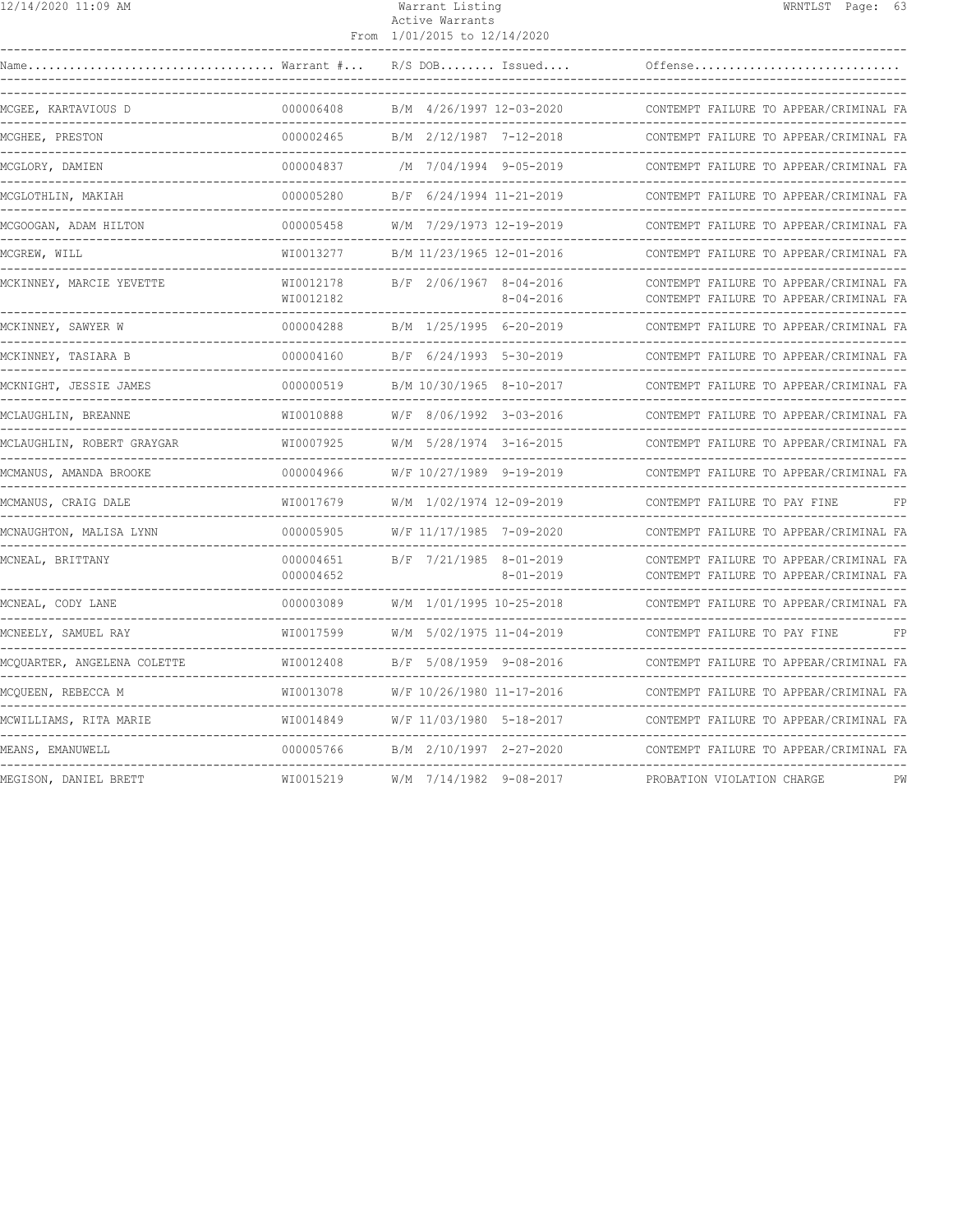| 12/14/2020 11:09 AM                     |                        | Warrant Listing<br>Active Warrants<br>From 1/01/2015 to 12/14/2020 | WRNTLST Page: 64                                                                         |
|-----------------------------------------|------------------------|--------------------------------------------------------------------|------------------------------------------------------------------------------------------|
|                                         |                        | $R/S$ DOB Issued                                                   | Offense                                                                                  |
| ----------------------<br>MEJIA, RAMIRO | 000000527              | W/M 7/06/1971 8-10-2017                                            | CONTEMPT FAILURE TO APPEAR/CRIMINAL FA                                                   |
| MEJIA-BONILLA, ERIBERTO                 | 000000869<br>000001063 | W/M 3/16/1974 10-19-2017<br>11-30-2017                             | CONTEMPT FAILURE TO PAY FINE<br>FA<br>CONTEMPT FAILURE TO APPEAR/CRIMINAL FA             |
| MELBERT, MARKEEM D                      | WI0016128<br>WI0016143 | B/M 6/29/1990 6-04-2018<br>$6 - 25 - 2018$                         | --------------------<br>CONTEMPT FAILURE TO PAY FINE<br>PROBATION VIOLATION CHARGE<br>PW |
| MELDER, KRISTOFFER                      | 000005367              | W/M 2/04/1978 12-05-2019                                           | CONTEMPT FAILURE TO APPEAR/CRIMINAL FA                                                   |
| MELDER, KRISTOFFER WARREN               | 000005344              | W/M 4/04/1978 12-05-2019                                           | CONTEMPT FAILURE TO APPEAR/CRIMINAL FA                                                   |
| MENA, TAYLOR                            | 000005390              | H/M 12/28/2000 12-05-2019                                          | CONTEMPT FAILURE TO APPEAR/CRIMINAL FA                                                   |
| MEREDITH, MARQUANE RENEATRIA            | 000003625              | B/F 1/23/1999 2-14-2019                                            | CONTEMPT FAILURE TO APPEAR/CRIMINAL FA                                                   |
| METCALF, JONATHAN KEITH JR              | 000004214<br>000004229 | B/M 9/21/1989 6-13-2019<br>$6 - 13 - 2019$                         | CONTEMPT FAILURE TO APPEAR/CRIMINAL FA<br>CONTEMPT FAILURE TO APPEAR/CRIMINAL FA         |
| METOYER, CELINE CLAIRE                  | WI0017364              | B/F 11/21/1962 8-28-2019                                           | PROBATION VIOLATION CHARGE<br>PW                                                         |
| METOYER, TOY TENISHA                    | 000004330              | B/F 7/26/1979 6-27-2019                                            | CONTEMPT FAILURE TO APPEAR/CRIMINAL FA                                                   |
| _______________<br>MICHAEL, EDWARD R    | 000005677<br>000005686 | B/M 9/27/1983 2-06-2020<br>2-06-2020                               | CONTEMPT FAILURE TO APPEAR/CRIMINAL FA<br>CONTEMPT FAILURE TO APPEAR/CRIMINAL FA         |
| MIDDLETON, MICHAEL                      | 000004951              | W/M 12/15/1997 9-19-2019                                           | CONTEMPT FAILURE TO APPEAR/CRIMINAL FA                                                   |
| MILES, BERNARD                          | 000004490              | B/M 1/26/1994 7-18-2019                                            | CONTEMPT FAILURE TO APPEAR/CRIMINAL FA                                                   |
| MILES, JACQUELINE D                     | WI0017937              | B/F 4/21/1985 7-06-2020                                            | PROBATION VIOLATION CHARGE<br>PW                                                         |
| MILES, ROBERT                           | WI0014611              | B/M 12/15/1970 3-20-2017                                           | FP<br>CONTEMPT FAILURE TO PAY FINE                                                       |
| MILES, RONALD TIMOTHY                   | WI0013280              | B/M 4/06/1986 12-05-2016                                           | CONTEMPT FAILURE TO PAY FINE<br>FP                                                       |
| MILLER, ADRIANNA BREEJEAN               | 000003428              | B/F 12/11/1989 1-10-2019                                           | CONTEMPT FAILURE TO APPEAR/CRIMINAL FA                                                   |
| MILLER, JERRY                           | WI0016144              | W/M 10/02/1963 6-25-2018                                           | PROBATION VIOLATION CHARGE<br>PW                                                         |
| MILLER, JOSHUA DANIEL                   | 000006396              | W/M 7/25/1984 11-19-2020                                           | CONTEMPT FAILURE TO APPEAR/CRIMINAL FA                                                   |
| MILLER, KIMBERLY DAWN                   | WI0011901              | ------------------------<br>W/F 11/06/1975 7-07-2016               | CONTEMPT FAILURE TO APPEAR/CRIMINAL FA                                                   |
| MILLER, LACEY R                         | 000004560              | W/F 6/23/1978 7-25-2019                                            | CONTEMPT FAILURE TO APPEAR/CRIMINAL FA                                                   |
| MILLER, LACEY RENEE                     | WI0017026              | W/F 6/23/1978 5-02-2019                                            | PROBATION VIOLATION CHARGE<br>PW                                                         |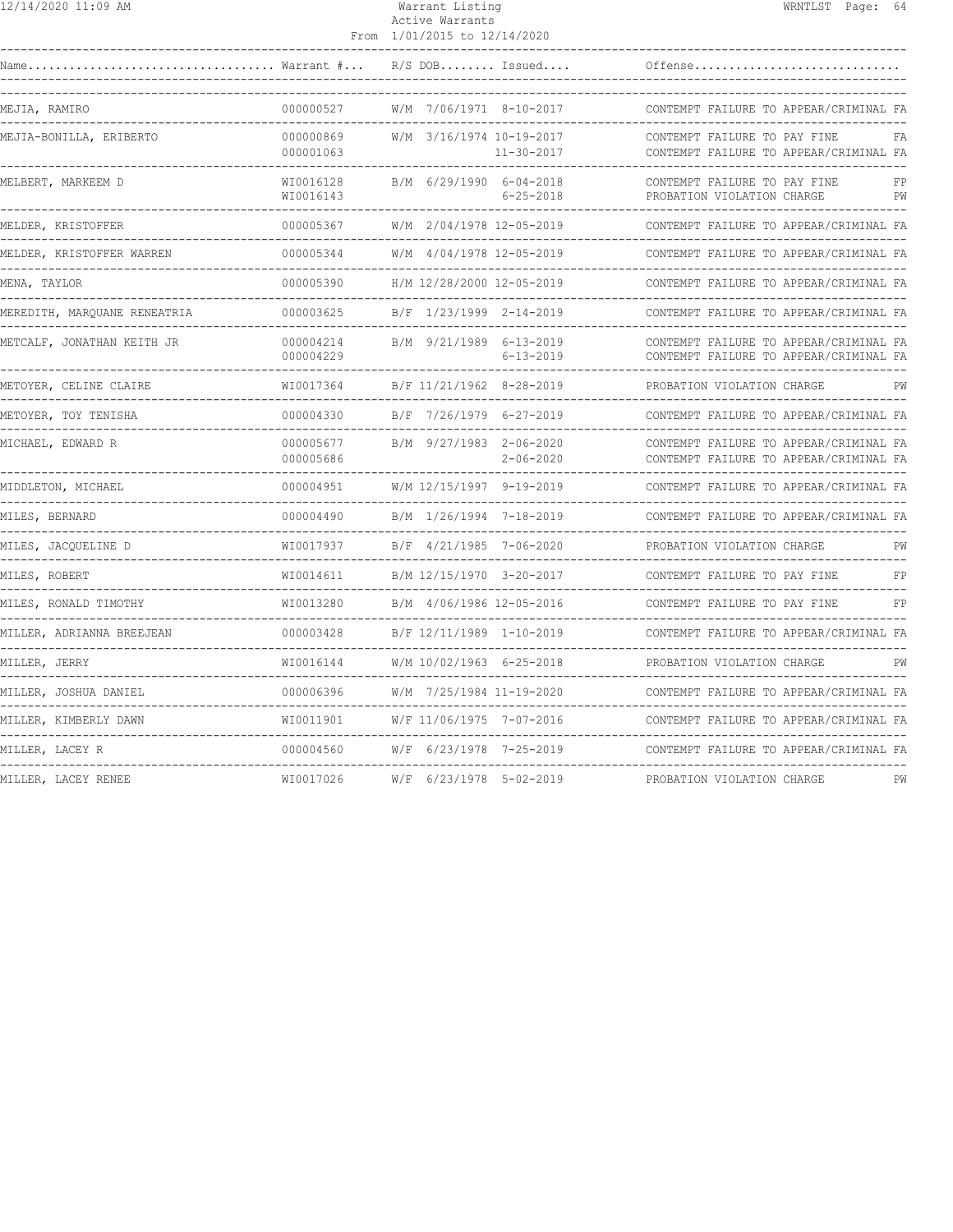| 12/14/2020 11:09 AM                                         |                        | Warrant Listing<br>Active Warrants<br>From 1/01/2015 to 12/14/2020 | WRNTLST Page: 65                                                                 |          |
|-------------------------------------------------------------|------------------------|--------------------------------------------------------------------|----------------------------------------------------------------------------------|----------|
|                                                             |                        | $R/S$ DOB Issued<br>---------------------------------              | Offense                                                                          |          |
| MILLER, MICHAEL                                             | 000006437              | B/M 8/06/1983 12-03-2020                                           | CONTEMPT FAILURE TO APPEAR/CRIMINAL FA                                           |          |
| MILLER, MICHAEL DONAHUE                                     |                        | 000003327 W/M 8/26/1991 12-13-2018                                 | CONTEMPT FAILURE TO APPEAR/CRIMINAL FA                                           |          |
| MILLER, THOMAS KIRBY                                        | 000005659<br>000005660 | W/M 10/27/1986 2-06-2020<br>$2 - 06 - 2020$<br>----------------    | CONTEMPT FAILURE TO APPEAR/CRIMINAL FA<br>CONTEMPT FAILURE TO APPEAR/CRIMINAL FA |          |
| MILLS, CLAYTON CHRISTOPHER DEW                              | 000006189              | B/M 1/13/1988 10-01-2020                                           | CONTEMPT FAILURE TO APPEAR/CRIMINAL FA                                           |          |
| MIMS, JAMES EARL                                            | WI0018016<br>WI0018149 | B/M 2/15/1990 8-12-2020<br>11-30-2020                              | CONTEMPT FAILURE TO PAY FINE<br>PROBATION VIOLATION CHARGE                       | FP<br>PW |
| MIMS, SANDRA K                                              | 000005910              | B/F 8/27/1987 7-09-2020                                            | CONTEMPT FAILURE TO APPEAR/CRIMINAL FA                                           |          |
| MINOR, SHABILLA SHANICE                                     | 000005790              | /F 2/07/1984 2-27-2020                                             | CONTEMPT FAILURE TO APPEAR/CRIMINAL FA                                           |          |
| MIQBEL, TERI LAINE                                          | 000005438              | W/F 9/02/1984 12-12-2019                                           | CONTEMPT FAILURE TO APPEAR/CRIMINAL FA                                           |          |
| MITCHELL, BETTY W<br>--------------------------------       |                        | 000004623 B/F 2/08/1949 8-01-2019<br>----------------------------  | CONTEMPT FAILURE TO APPEAR/CRIMINAL FA                                           |          |
| MITCHELL, HERMANN                                           | WI0011707              | B/M 1/29/1998 6-16-2016                                            | CONTEMPT FAILURE TO APPEAR/CRIMINAL FA                                           |          |
| MITCHELL, LAOUSHA DENICE                                    | WI0018159              | B/F 10/04/1986 11-30-2020                                          | PROBATION VIOLATION CHARGE                                                       | PW       |
| MITCHELL, RAYMOND                                           | 000006090              | B/M 9/01/1956 9-10-2020                                            | CONTEMPT FAILURE TO APPEAR/CRIMINAL FA                                           |          |
| MITCHELL, ROBERT ADONIC                                     | 000005057              | B/M 8/22/1974 10-03-2019                                           | CONTEMPT FAILURE TO APPEAR/CRIMINAL FA                                           |          |
| MITCHELL, STEVEN MATTHEW                                    |                        | WI0018128 W/M 9/05/1992 10-08-2020                                 | CONTEMPT FAILURE TO APPEAR FOR FAIL MW                                           |          |
| MIXON, NATHEN ALLEN                                         |                        | WI0018123 W/M 3/30/2001 10-14-2020                                 | CONTEMPT FAILURE TO PAY FINE                                                     | $F$ P    |
| MOCK, JOHNNY<br>-------------<br>-------------------------- | WI0012384              | W/M 12/02/1980 8-29-2016                                           | CONTEMPT FAILURE TO PAY FINE                                                     | FP       |
| MOLETTE, JASMINE                                            | WI0017079<br>WI0017090 | B/F 5/23/1986 5-08-2019<br>5-24-2019                               | CONTEMPT FAILURE TO PAY FINE<br>PROBATION VIOLATION CHARGE                       | FP<br>PW |
| MOLETTE, JOHN ANTHONY JR                                    | WI0016894              | B/M 7/15/1985 3-01-2019                                            | PROBATION VIOLATION CHARGE                                                       | PW       |
| MOLETTE, MAURICE                                            | WI0018077              | B/M 4/29/1983 10-16-2020                                           | PROBATION VIOLATION CHARGE                                                       | PW       |
| MOLLETTE, KATLYN                                            | WI0018051              | B/F 3/12/1999 9-24-2020                                            | PROBATION VIOLATION CHARGE                                                       | PW       |
| MOLYNEAUX, BRIANA                                           | WI0016576<br>WI0016662 | B/F 5/30/1995 11-14-2018<br>12-11-2018                             | CONTEMPT FAILURE TO PAY FINE<br>PROBATION VIOLATION CHARGE                       | FP<br>PW |
| MONK, LACEY CHEYENNE                                        | 000006247              | W/F 2/10/1999 10-15-2020                                           | CONTEMPT FAILURE TO APPEAR/CRIMINAL FA                                           |          |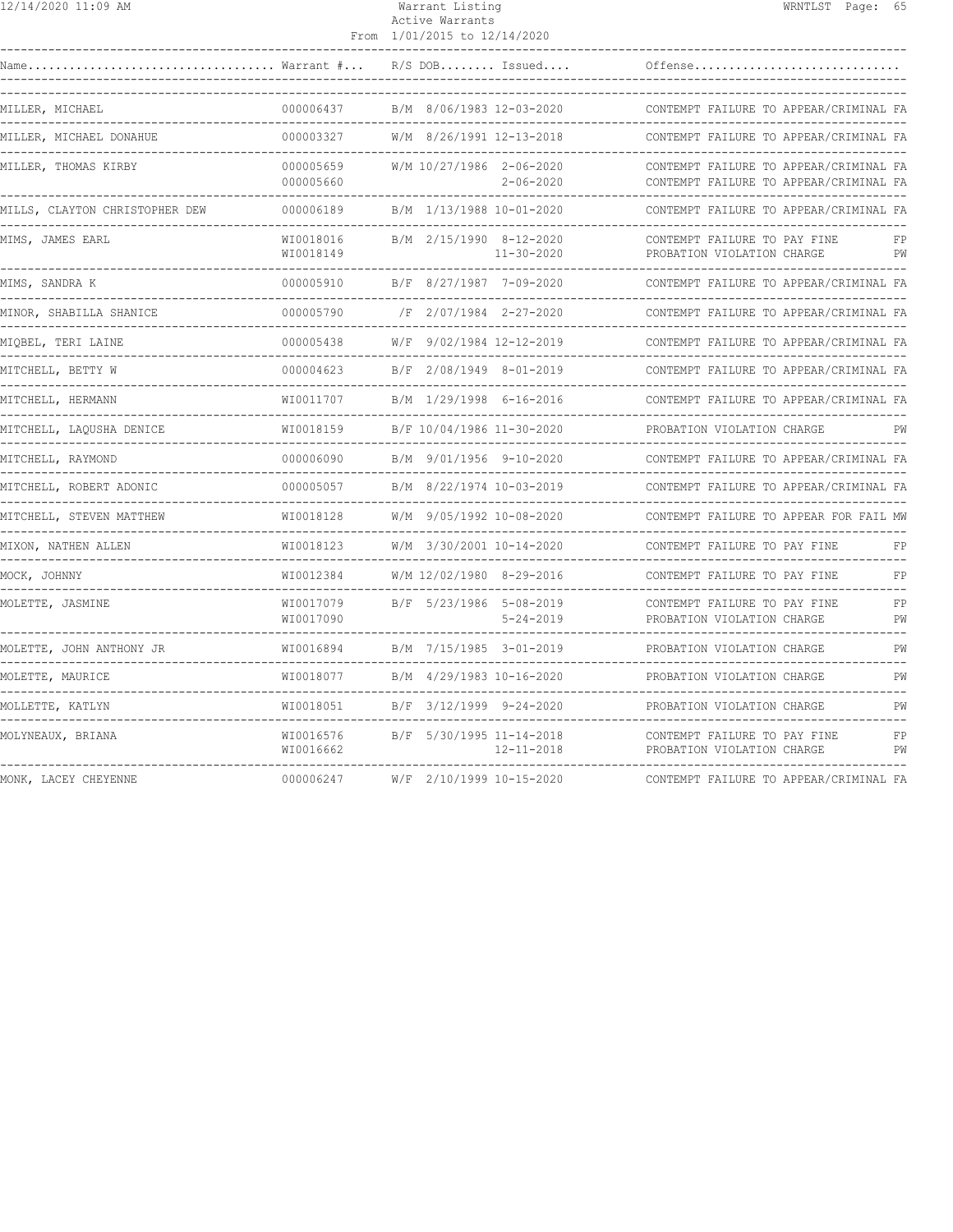|--|

## 12/14/2020 11:09 AM Warrant Listing WRNTLST Page: 66 Active Warrants

|                                           |                                     | From 1/01/2015 to 12/14/2020                    |                                     |                                                                                                                   |          |
|-------------------------------------------|-------------------------------------|-------------------------------------------------|-------------------------------------|-------------------------------------------------------------------------------------------------------------------|----------|
| Warrant #<br>Name                         |                                     | $R/S$ DOB Issued                                |                                     | Offense                                                                                                           |          |
| MONTGOMERY, CRYSTAL CLARK                 | WI0016146<br>WI0016153              | W/F 2/26/1987 6-25-2018                         | $6 - 25 - 2018$                     | PROBATION VIOLATION CHARGE<br>CONTEMPT FAILURE TO PAY FINE                                                        | PW<br>FP |
| MOORE, CLAUDE EUGENE                      | 000006296                           | /M 6/01/1982 10-22-2020<br>-----------------    |                                     | CONTEMPT FAILURE TO APPEAR/CRIMINAL FA                                                                            |          |
| MOORE, DERRICK DEWAYNE                    | WI0016027                           | W/M 8/30/1996 5-18-2018                         |                                     | PROBATION VIOLATION CHARGE                                                                                        | PW       |
| MOORE, JERRY JR                           | 000006283                           | B/M 1/31/2001 10-22-2020                        |                                     | CONTEMPT FAILURE TO APPEAR/CRIMINAL FA                                                                            |          |
| MOORE, MONICA                             | WI0011546                           | W/F 1/23/1980 5-15-2016                         |                                     | CONTEMPT FAILURE TO APPEAR/CRIMINAL FA                                                                            |          |
| MOORE, REGINALD VAN                       | 000003349                           | B/M 2/23/1962 12-20-2018                        |                                     | CONTEMPT FAILURE TO APPEAR/CRIMINAL FA                                                                            |          |
| MOORE, STEPHANIE BRIDJEAT                 | WI0017975<br>WI0018160              | B/F 1/25/1977 7-13-2020                         | $11 - 30 - 2020$                    | CONTEMPT FAILURE TO PAY FINE<br>PROBATION VIOLATION CHARGE                                                        | FP<br>PW |
| MORACE, JENNA                             | WI0015112                           | W/F 1/14/1984 7-10-2017                         |                                     | CONTEMPT FAILURE TO PAY FINE                                                                                      | FP       |
| MORENO, JOSHUA<br>----------------------- | WI0015126                           | W/M 1/30/1976 7-17-2017<br>-------------------- |                                     | CONTEMPT FAILURE TO PAY FINE                                                                                      | FP       |
| MORENO, LUISA ANN                         | 000003161<br>000003304<br>WI0016732 | B/F 5/25/1984 11-15-2018                        | $12 - 13 - 2018$<br>$1 - 04 - 2019$ | CONTEMPT FAILURE TO APPEAR/CRIMINAL FA<br>CONTEMPT FAILURE TO APPEAR/CRIMINAL FA<br>CONTEMPT FAILURE TO PAY FINE  | FP       |
| MORGAN, EDDIE H                           | 000005958                           | B/M 3/08/1991 7-30-2020                         |                                     | CONTEMPT FAILURE TO APPEAR/CRIMINAL FA                                                                            |          |
| MORGAN, RICHARD II                        | WI0016163<br>000002469              | W/M 4/17/1980 6-25-2018                         | $7 - 12 - 2018$                     | CONTEMPT FAILURE TO PAY FINE<br>CONTEMPT FAILURE TO APPEAR/CRIMINAL FA                                            | FP       |
| MORLTE, ANGELA                            | WI0017495<br>WI0017558              | B/F 3/17/1977 9-11-2019                         | $11 - 12 - 2019$                    | CONTEMPT FAILURE TO PAY FINE<br>PROBATION VIOLATION CHARGE                                                        | FP<br>PW |
| MORRIS, APRIL MARIE                       | 000005967                           | B/                                              | $3/31/1992$ 7-30-2020               | CONTEMPT FAILURE TO APPEAR/CRIMINAL FA                                                                            |          |
| MORRIS, CHARVEN J                         | WI0013312                           | B/M 3/10/1997 12-15-2016                        |                                     | CONTEMPT FAILURE TO APPEAR/CRIMINAL FA                                                                            |          |
| MORRIS, DANIELLE NICHOLE                  | 000003215                           | W/F 5/11/1986 11-29-2018                        |                                     | CONTEMPT FAILURE TO APPEAR/CRIMINAL FA                                                                            |          |
| MORRIS, JERMAINE                          | WI0012899<br>WI0012900              | B/M 7/31/1986 11-03-2016                        | $11 - 03 - 2016$                    | CONTEMPT FAILURE TO APPEAR/CRIMINAL FA<br>CONTEMPT FAILURE TO APPEAR/CRIMINAL FA<br>----------------------------- |          |
| MORRIS, KENEESHA RICHELLE                 | 000005978                           | B/F 10/09/1984 7-30-2020                        |                                     | CONTEMPT FAILURE TO APPEAR/CRIMINAL FA                                                                            |          |
| MORRIS, KRISTINA                          | WI0014657                           | W/F 4/16/1980 5-04-2017                         |                                     | CONTEMPT FAILURE TO APPEAR/CRIMINAL FA                                                                            |          |
| MORRIS, THADDIUS                          | 000005388                           | B/M 10/24/1994 12-05-2019                       |                                     | CONTEMPT FAILURE TO APPEAR/CRIMINAL FA                                                                            |          |
|                                           |                                     |                                                 |                                     |                                                                                                                   |          |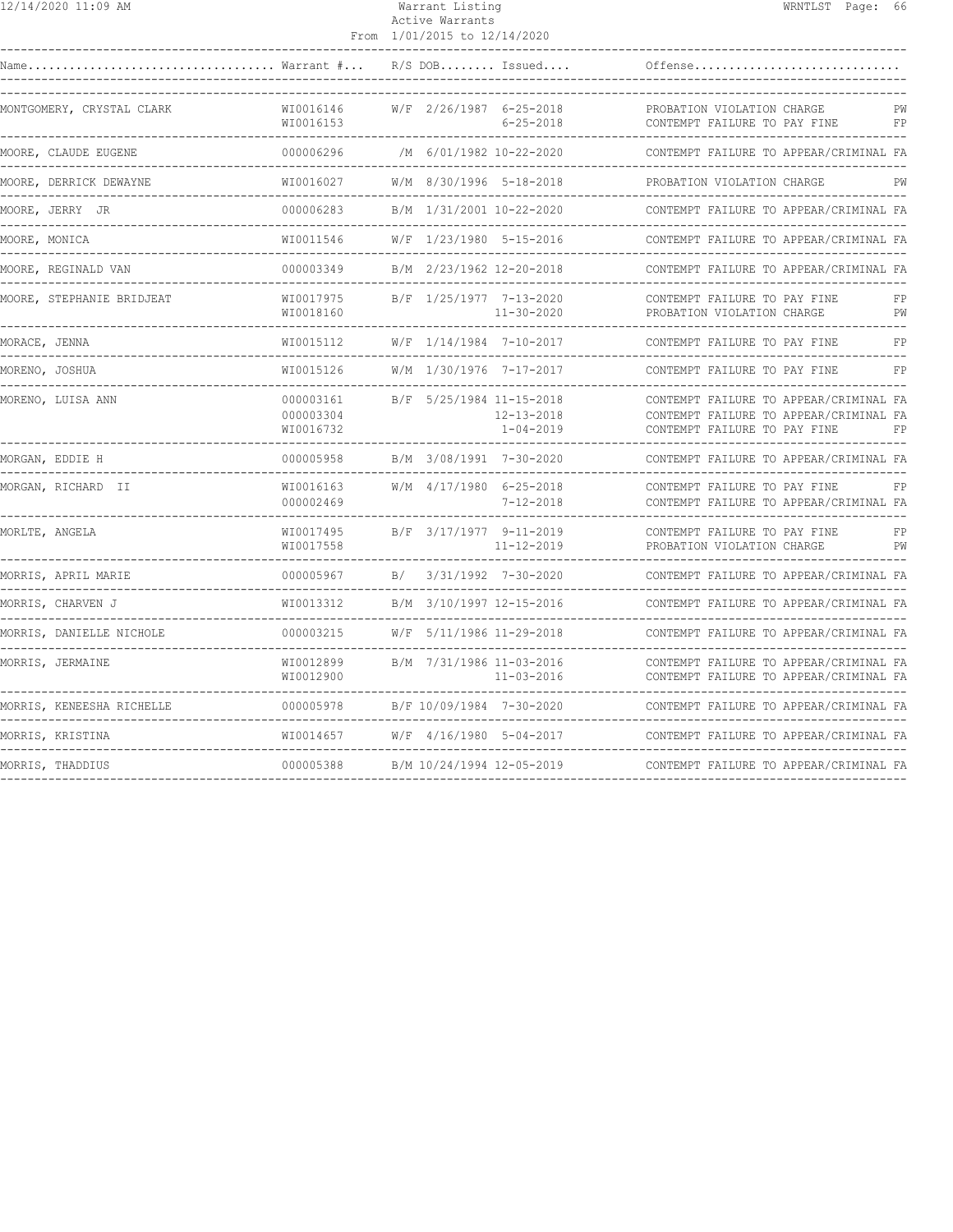| 12/14/2020 11:09 AM        |                                                  | Warrant Listing<br>Active Warrants<br>From 1/01/2015 to 12/14/2020 |                                                                    |                                                                                                                            | WRNTLST Page: 67 |    |
|----------------------------|--------------------------------------------------|--------------------------------------------------------------------|--------------------------------------------------------------------|----------------------------------------------------------------------------------------------------------------------------|------------------|----|
| Warrant #<br>Name          |                                                  | $R/S$ DOB Issued                                                   |                                                                    | Offense                                                                                                                    |                  |    |
| MORRIS, THADDIUS RAY JR    | 000004061                                        | B/M 10/24/1994 5-16-2019                                           |                                                                    | CONTEMPT FAILURE TO APPEAR/CRIMINAL FA                                                                                     |                  |    |
| MORRISETTE, BRANDON SCOTT  | WI0011888                                        | W/M 10/05/1980 7-07-2016                                           |                                                                    | PROBATION VIOLATION CHARGE                                                                                                 |                  | РW |
| MOSES, JOY ELIZABETH       | <u> - - - - - - - - - - - - - -</u><br>000006451 | W/F 12/19/1995 12-03-2020                                          |                                                                    | CONTEMPT FAILURE TO APPEAR/CRIMINAL FA                                                                                     |                  |    |
| MOSLEY, LONNIE             | -----------<br>000001283                         | B/M 12/15/1966 1-04-2018                                           |                                                                    | CONTEMPT FAILURE TO APPEAR/CRIMINAL FA                                                                                     |                  |    |
| MOSSIER, TYSON             | WI0009550                                        | W/M 9/02/1985 8-27-2015                                            |                                                                    | CONTEMPT FAILURE TO APPEAR/CRIMINAL FA                                                                                     |                  |    |
| MOTT, JOHNNIE LUTHER       | 000003639                                        | W/M 8/04/1964 2-21-2019                                            |                                                                    | CONTEMPT FAILURE TO APPEAR/CRIMINAL FA                                                                                     |                  |    |
| MOTT, KENNETH JAMES        | WI0011509<br>---------------                     | W/M 4/21/1976 5-19-2016                                            |                                                                    | CONTEMPT FAILURE TO APPEAR/CRIMINAL FA                                                                                     |                  |    |
| MOUILLE, BRIAN C           | 000005860                                        | W/M 11/25/1977 6-18-2020                                           |                                                                    | CONTEMPT FAILURE TO APPEAR/CRIMINAL FA                                                                                     |                  |    |
| MOUNT ON, JULIAN           | 000003646                                        | B/M 10/19/1984 2-21-2019                                           |                                                                    | CONTEMPT FAILURE TO APPEAR/CRIMINAL FA                                                                                     |                  |    |
| MOUTON, JARRET             | WI0010108                                        |                                                                    | W/M 7/07/1980 11-16-2015                                           | CONTEMPT FAILURE TO APPEAR/CRIMINAL FA                                                                                     |                  |    |
| MOUTON, JEREMY             | 000005274                                        | B/M 5/17/1987 11-14-2019                                           |                                                                    | CONTEMPT FAILURE TO APPEAR/CRIMINAL FA                                                                                     |                  |    |
| MUGUIRA, BRITTANY NICOLE   | 000001975                                        | W/F 12/22/1987 4-05-2018                                           |                                                                    | CONTEMPT FAILURE TO APPEAR/CRIMINAL FA                                                                                     |                  |    |
| MULCAHY, BROOKELYN KARLEEN | 000003490                                        | W/F 5/05/1995 1-17-2019                                            |                                                                    | CONTEMPT FAILURE TO APPEAR/CRIMINAL FA                                                                                     |                  |    |
| MULLINS, JANIE RENAE       | 000004580                                        | W/F 7/28/1983 8-01-2019                                            |                                                                    | CONTEMPT FAILURE TO APPEAR/CRIMINAL FA                                                                                     |                  |    |
| MURPHY, JESSE              | 000003177                                        |                                                                    | B/M 7/26/1986 11-15-2018                                           | CONTEMPT FAILURE TO APPEAR/CRIMINAL FA                                                                                     |                  |    |
| MURPHY, JESSICA            | 000006327                                        |                                                                    | W/F 5/25/1987 10-29-2020<br>-------------------------------------- | CONTEMPT FAILURE TO APPEAR/CRIMINAL FA                                                                                     |                  |    |
| MURRAY, JULUIS             | 000000181                                        | B/M 8/11/1981 6-29-2017                                            |                                                                    | CONTEMPT FAILURE TO APPEAR/CRIMINAL FA                                                                                     |                  |    |
| MURRELL, DOROTHY           | 000001669                                        | W/F 9/24/1944 2-15-2018                                            |                                                                    | CONTEMPT FAILURE TO APPEAR/CRIMINAL FA                                                                                     |                  |    |
| MUSE, JENNIFER P           | WI0011608                                        | W/F 10/30/1982 5-26-2016                                           |                                                                    | CONTEMPT FAILURE TO APPEAR/CRIMINAL FA                                                                                     |                  |    |
| MUSSER, MARK LEALAND SR    | 000005300<br>---------------                     |                                                                    | W/M 7/02/1984 11-21-2019                                           | CONTEMPT FAILURE TO APPEAR/CRIMINAL FA                                                                                     |                  |    |
| MYERS, NATAS LYNN          | 000005534                                        | W/M 3/07/1998 1-16-2020                                            |                                                                    | CONTEMPT FAILURE TO APPEAR/CRIMINAL FA                                                                                     |                  |    |
| MYLOTT, OMNI MICHELLE      | 000002323<br>000002325<br>000002397              | W/F 11/27/1986 6-14-2018                                           | $6 - 14 - 2018$<br>$6 - 28 - 2018$                                 | CONTEMPT FAILURE TO APPEAR/CRIMINAL FA<br>CONTEMPT FAILURE TO APPEAR/CRIMINAL FA<br>CONTEMPT FAILURE TO APPEAR/CRIMINAL FA |                  |    |
| MYRICK, MICHAEL            | 000004429                                        | W/M 9/10/1974 7-11-2019                                            |                                                                    | CONTEMPT FAILURE TO APPEAR/CRIMINAL FA                                                                                     |                  |    |
|                            |                                                  |                                                                    |                                                                    |                                                                                                                            |                  |    |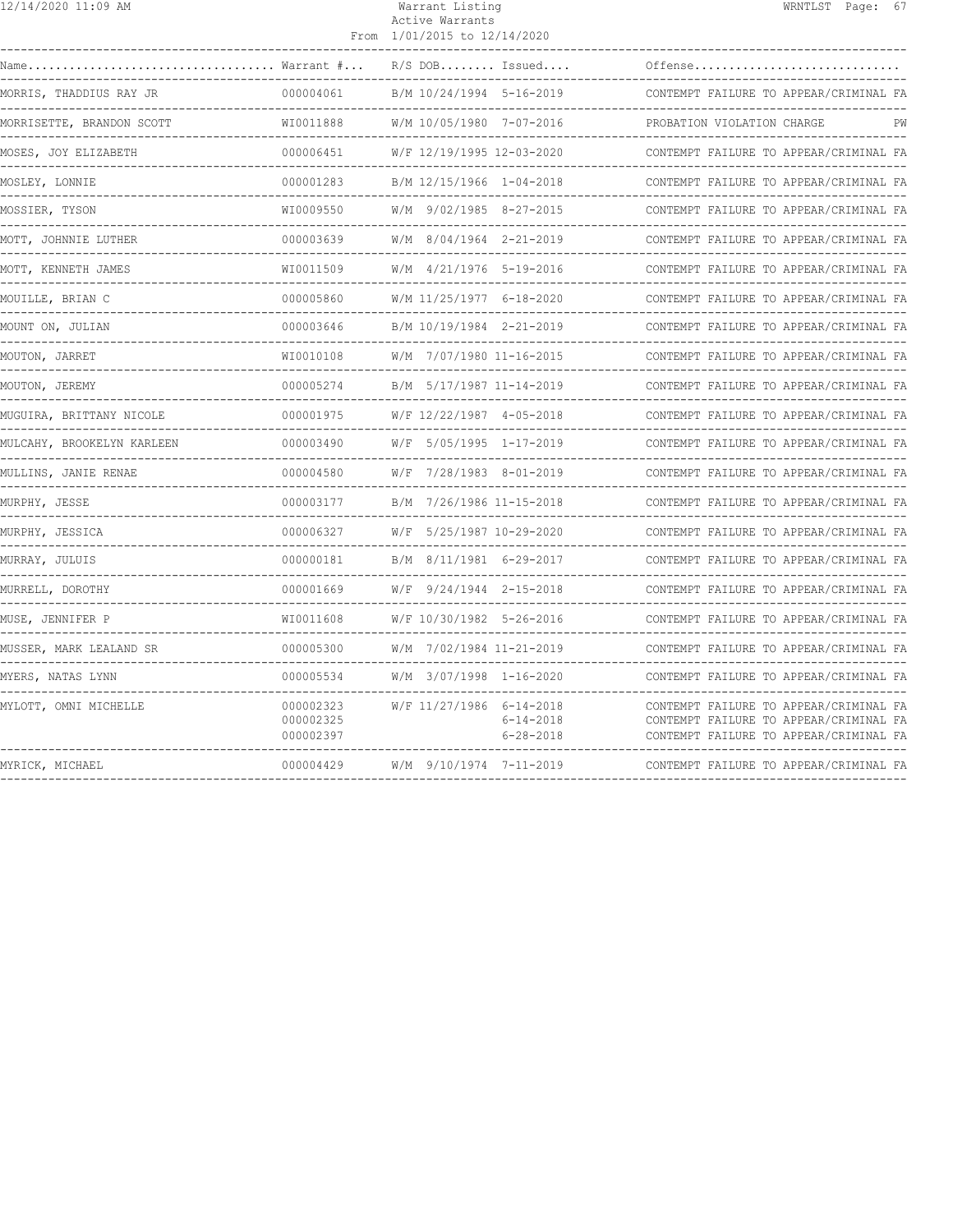| 12/14/2020 11:09 AM      |                                            | Warrant Listing<br>Active Warrants<br>From 1/01/2015 to 12/14/2020 | WRNTLST Page: 68                                                                 |
|--------------------------|--------------------------------------------|--------------------------------------------------------------------|----------------------------------------------------------------------------------|
| Name                     | Warrant #                                  | $R/S$ DOB Issued                                                   | Offense                                                                          |
| NADOROZNY, COREY A       | WI0012003                                  | W/M 5/29/1987 7-14-2016                                            | CONTEMPT FAILURE TO APPEAR/CRIMINAL FA                                           |
| NAPOLEON, DARIAN         | 000000693                                  | B/M 5/13/1983 9-07-2017                                            | CONTEMPT FAILURE TO APPEAR/CRIMINAL FA                                           |
| NASON, THOMAS III        | 000003052                                  | W/M 0/00/0000 10-25-2018                                           | CONTEMPT FAILURE TO APPEAR/CRIMINAL FA                                           |
| NATHAN, LATANYA          | WI0013395<br>WI0013431                     | B/F 12/22/1980 12-12-2016<br>$1 - 05 - 2017$                       | CONTEMPT FAILURE TO PAY FINE<br>PROBATION VIOLATION CHARGE<br>PW                 |
| NAVA, RHONDA             | 000004005                                  | W/F 9/28/1967 5-09-2019<br>----------------                        | CONTEMPT FAILURE TO APPEAR/CRIMINAL FA<br>--------------------------             |
| NEATHERY, PATRICIA G     | WI0015744                                  | W/F 8/20/1964 2-22-2018                                            | CONTEMPT FAILURE TO PAY FINE<br>FP                                               |
| NEIGHBORS, IVORY         | WI0010462                                  | B/M 11/15/1983 1-07-2016                                           | CONTEMPT FAILURE TO APPEAR/CRIMINAL FA                                           |
| NELSON, JAVIER JEVON     | WI0017972                                  | B/M 4/08/1994 7-23-2020                                            | CONTEMPT FAILURE TO APPEAR FOR FAIL MW                                           |
| NELSON, PEARL MAE        | WI0008336                                  | B/F 10/20/1969 5-07-2015                                           | PROBATION VIOLATION CHARGE<br>PW                                                 |
| NEWHOUSE, TONITA MARIE   | 000005384                                  | B/F 6/10/1985 12-05-2019                                           | CONTEMPT FAILURE TO APPEAR/CRIMINAL FA                                           |
| NEWMAN, THOMAS ALONGE    | WI0013436                                  | B/M 12/28/1986 1-05-2017                                           | CONTEMPT FAILURE TO APPEAR/CRIMINAL FA                                           |
| NEWTON, DEMETRUS DAMON   | 000003644<br>000005314<br>________________ | B/M 5/24/1972 2-21-2019<br>$11 - 21 - 2019$<br>-------------       | CONTEMPT FAILURE TO APPEAR/CRIMINAL FA<br>CONTEMPT FAILURE TO APPEAR/CRIMINAL FA |
| NGUYEN, KENNY THAI       | 000002722<br>WI0016406                     | I/M 2/16/1994 8-16-2018<br>$9 - 12 - 2018$                         | CONTEMPT FAILURE TO APPEAR/CRIMINAL FA<br>CONTEMPT FAILURE TO PAY FINE<br>FP     |
| NICHOLS, ANTONIO         | WI0017462<br>WI0017474                     | B/M 5/24/1995 9-18-2019<br>10-03-2019                              | CONTEMPT FAILURE TO PAY FINE<br>FP<br>PROBATION VIOLATION CHARGE<br>PW           |
| NICHOLS, PATRICK         | WT0007890                                  | $W/M$ 3/07/1979 3-16-2015                                          | CONTEMPT FAILURE TO APPEAR/CRIMINAL FA                                           |
| NIX, LISHA ANN           | 000006249                                  | W/F 12/10/1973 10-15-2020                                          | CONTEMPT FAILURE TO APPEAR/CRIMINAL FA                                           |
| NOEL, ROBERT             | 000006303                                  | B/M 8/02/1974 10-22-2020                                           | CONTEMPT FAILURE TO APPEAR/CRIMINAL FA<br>----------------------------           |
| NORMAND, COURTLAND JAMES | WI0007616                                  | W/M 3/15/1991 1-26-2015                                            | PROBATION VIOLATION CHARGE<br>PW<br>----------------------------                 |
| NORMAND, DAVID JAMES     | WI0018054<br>WI0018144                     | $W/M$ 4/24/1963 9-16-2020<br>11-16-2020                            | FP<br>CONTEMPT FAILURE TO PAY FINE<br>PW<br>PROBATION VIOLATION CHARGE           |
| NORMAND, PAULA DENISE    | WI0017974                                  | W/F 9/19/1979 7-28-2020                                            | PROBATION VIOLATION CHARGE<br>PW                                                 |
| NORMAND, TINA            | WI0017475                                  | W/F 8/28/1984 10-03-2019                                           | PW<br>PROBATION VIOLATION CHARGE                                                 |
| NORRIS, KENDERICK RAY    | WI0017411                                  | B/M 9/22/1990 9-13-2019                                            | PROBATION VIOLATION CHARGE<br>PW                                                 |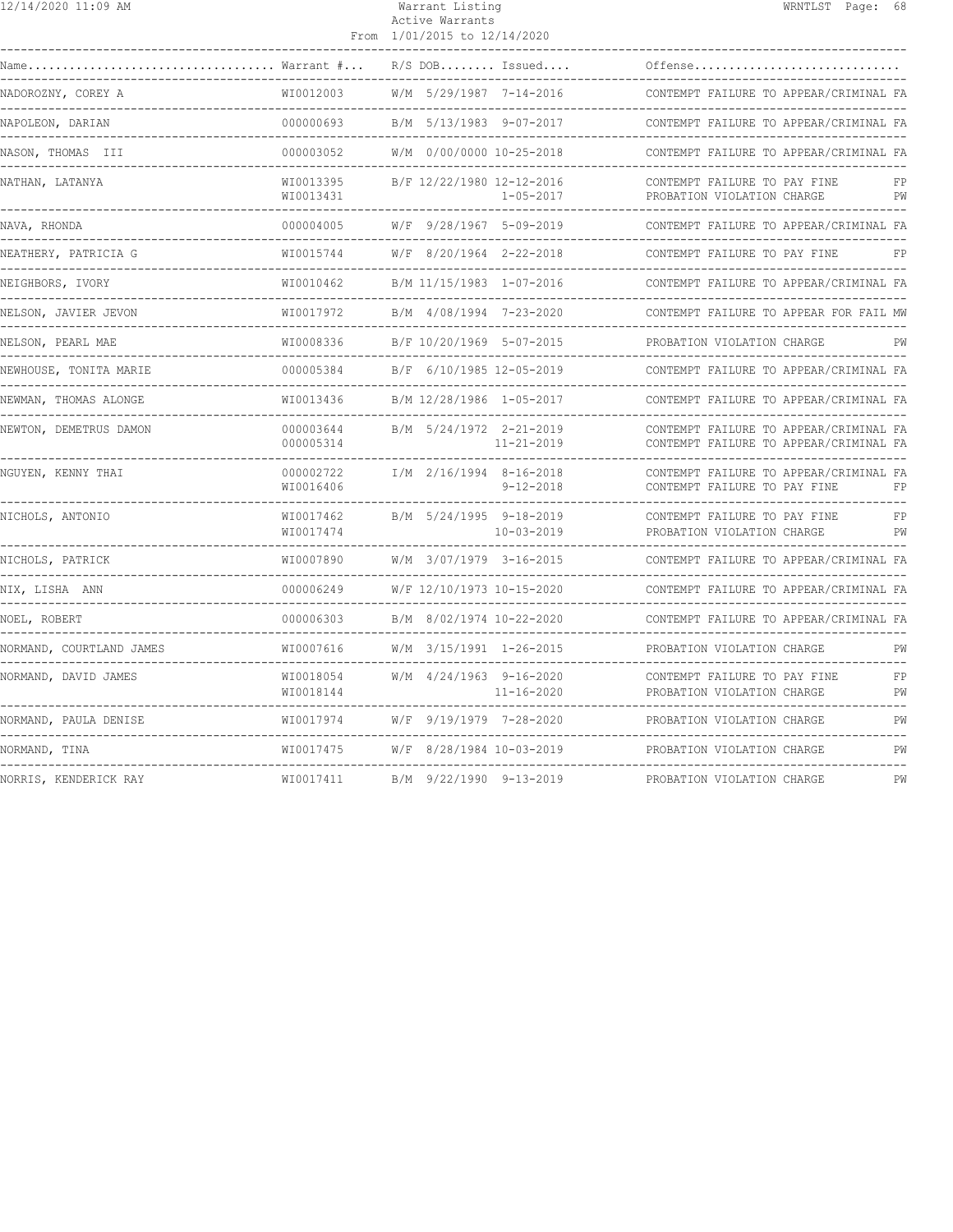| $\frac{12}{14}$ /14/2020 11:09 AM            |                        | Warrant Listing<br>Active Warrants<br>From 1/01/2015 to 12/14/2020 | WRNTLST Page: 69                                                                 |
|----------------------------------------------|------------------------|--------------------------------------------------------------------|----------------------------------------------------------------------------------|
|                                              |                        | $R/S$ DOB Issued                                                   | Offense                                                                          |
| NORRIS, ROBERT EARL                          | WI0016639              | B/M 10/28/1988 12-04-2018                                          | PROBATION VIOLATION CHARGE                                                       |
| NORTH, GRALIN RENEE                          | WI0012544              | W/M 9/15/1968 9-29-2016                                            | CONTEMPT FAILURE TO APPEAR/CRIMINAL FA                                           |
| NORTHCUTT, RANDALL KEITH                     | 000003634<br>000003643 | W/M 10/22/1979 2-21-2019<br>$2 - 21 - 2019$                        | CONTEMPT FAILURE TO PAY FINE<br>FA<br>CONTEMPT FAILURE TO APPEAR/CRIMINAL FA     |
| NORWITZ, ALYSON ELIZABETH                    | 000003336              | W/F 4/05/1970 12-20-2018                                           | CONTEMPT FAILURE TO APPEAR/CRIMINAL FA                                           |
| NOVAK, EDWARD MARCUS II                      | 000005375              | W/M 11/18/1982 12-05-2019                                          | CONTEMPT FAILURE TO APPEAR/CRIMINAL FA<br>__________________________________     |
| NUGENT, DEVAN                                | 000004799              | W/M 2/07/1996 8-29-2019                                            | CONTEMPT FAILURE TO APPEAR/CRIMINAL FA                                           |
| -------------<br>NUGENT, DREW THOMAS         | WI0016533              | W/M 3/22/1999 10-29-2018                                           | PROBATION VIOLATION CHARGE<br>PW                                                 |
| NUGENT, MARTIN WESLEY JR                     | WI0018092              | W/M 10/01/1968 11-09-2020                                          | PROBATION VIOLATION CHARGE<br>PW                                                 |
| NUNEZ, KIREE HERIBERTO                       | 000005467              | B/M 4/05/2001 12-19-2019                                           | CONTEMPT FAILURE TO APPEAR/CRIMINAL FA                                           |
| NYE, SUNNY LEANNE<br>-------------           | WI0016687              | W/F 3/25/1982 12-19-2018                                           | CONTEMPT FAILURE TO PAY FINE<br>FP<br>---------------------------------          |
| OBRYANT, DANIELLE                            | WI0010515<br>WI0010701 | B/F 4/05/1992 1-04-2016<br>$2 - 11 - 2016$                         | CONTEMPT FAILURE TO PAY FINE<br>FP<br>PROBATION VIOLATION CHARGE<br>PW           |
| OBRYANT, DEMETRIUS DESHAWN                   | 000005461              | B/M 3/19/1991 12-19-2019                                           | CONTEMPT FAILURE TO APPEAR/CRIMINAL FA                                           |
| OFFORD, ANTHONY                              | WI0007722              | B/M 1/06/1982 2-06-2015                                            | PROBATION VIOLATION CHARGE<br>PW                                                 |
| OFFORD, NATASHA                              | WI0010725              | B/F 4/25/1982 2-11-2016                                            | CONTEMPT FAILURE TO APPEAR/CRIMINAL FA                                           |
| -----------<br>OGLE, LENNY                   | WI0009053              | 6/25/1993 7-08-2015                                                | CONTEMPT FAILURE TO PAY FINE<br>FP                                               |
| OGLETREE, JAQUARIUS DEQUAN                   | 000005055              | B/M 1/03/1996 10-03-2019                                           | CONTEMPT FAILURE TO APPEAR/CRIMINAL FA                                           |
| OILER, TAYLOR                                | 000002846<br>000003065 | W/F 12/20/1988 9-13-2018<br>$10 - 25 - 2018$                       | CONTEMPT FAILURE TO APPEAR/CRIMINAL FA<br>CONTEMPT FAILURE TO APPEAR/CRIMINAL FA |
| OLIBEAUX, CANDACE                            | WI0009268              | W/F 9/23/1983 7-30-2015                                            | CONTEMPT FAILURE TO APPEAR/CRIMINAL FA                                           |
| OLIVER, AMBER JONES                          | WI0016866<br>WI0016863 | W/F 10/24/1983 2-19-2019<br>$2 - 19 - 2019$                        | CONTEMPT FAILURE TO PAY FINE<br>FP<br>PW<br>PROBATION VIOLATION CHARGE           |
| ONEAIL, DANRICK DANYETTIS                    | WI0017218              | B/M 5/05/1991 6-17-2019                                            | CONTEMPT FAILURE TO PAY FINE<br>FP                                               |
| ONEAL, LAURA BRITTANY<br>___________________ | 000003854              | W/F 11/17/1989 4-18-2019                                           | CONTEMPT FAILURE TO APPEAR/CRIMINAL FA                                           |
| ONEAL, MELANIE JOY                           | WI0017914              | W/F 2/23/1970 6-17-2020                                            | CONTEMPT FAILURE TO PAY FINE<br>FP                                               |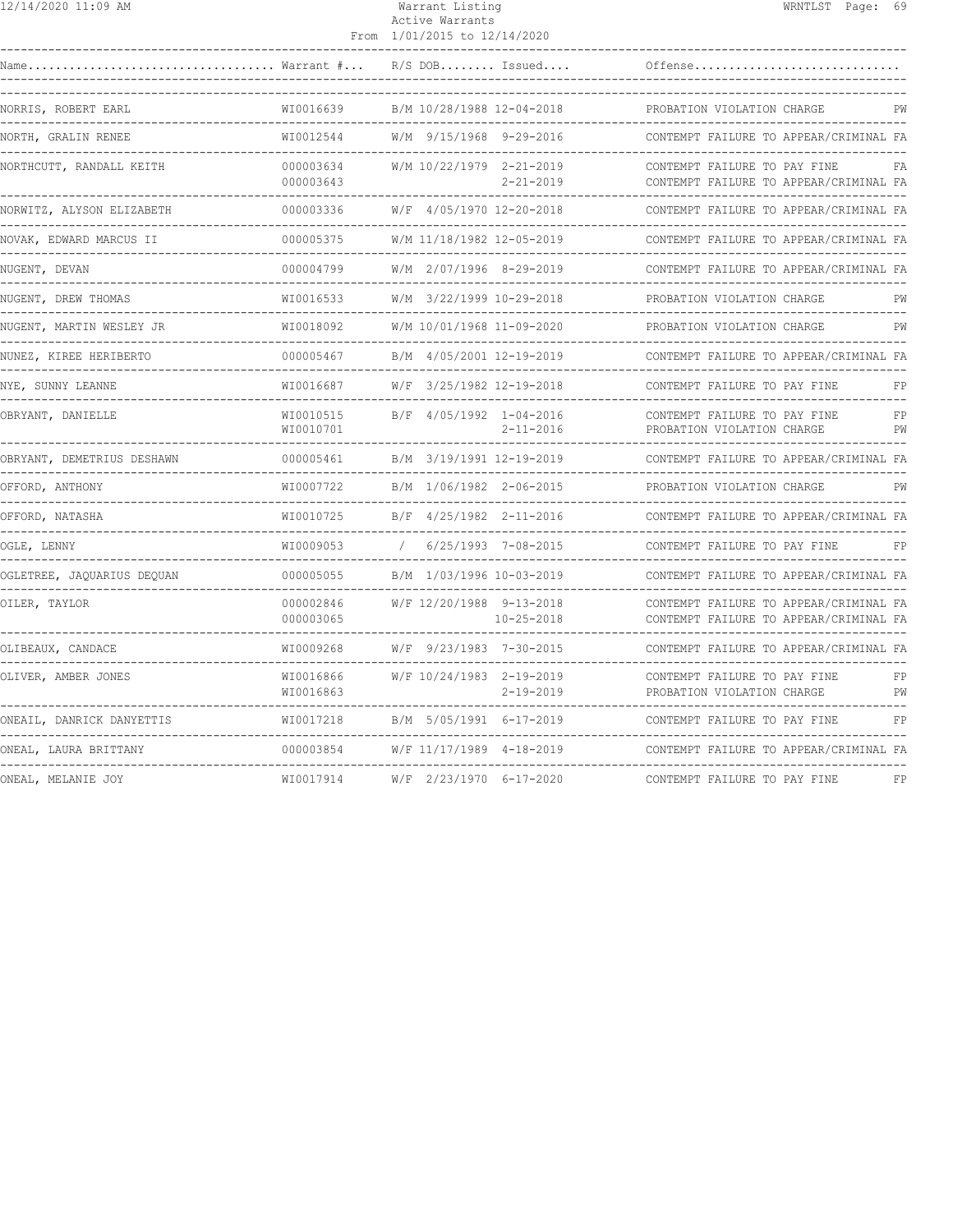| 12/14/2020 11:09 AM                                               |                                     | Warrant Listing<br>Active Warrants<br>From 1/01/2015 to 12/14/2020 | WRNTLST Page: 70                                                                                                           |          |
|-------------------------------------------------------------------|-------------------------------------|--------------------------------------------------------------------|----------------------------------------------------------------------------------------------------------------------------|----------|
|                                                                   |                                     | $R/S$ DOB Issued                                                   | Offense                                                                                                                    |          |
|                                                                   | WI0017938                           | $7 - 06 - 2020$                                                    | PROBATION VIOLATION CHARGE                                                                                                 | PW       |
| ONEAL, STEPHANIE                                                  | 000000032                           | W/F 7/23/1973 3-03-2016                                            | CONTEMPT FAILURE TO APPEAR/CRIMINAL FA                                                                                     |          |
| ONISHEA, MADELEINE L                                              | WI0016194                           | W/M 9/19/1993 7-09-2018                                            | CONTEMPT FAILURE TO PAY FINE                                                                                               | FP       |
| ORE, DARRIEN                                                      | WI0011991<br>WI0012218              | B/M 3/07/1995 7-14-2016<br>$8 - 01 - 2016$                         | PROBATION VIOLATION CHARGE<br>CONTEMPT FAILURE TO PAY FINE                                                                 | PW<br>FP |
| ORE, OBRIAN<br>------------                                       | WI0012505                           | B/M 10/11/1996 9-22-2016                                           | PROBATION VIOLATION CHARGE                                                                                                 | PW       |
| ORTIZ, DAVID                                                      | WI0010375                           | H/M 4/14/1990 12-17-2015                                           | CONTEMPT FAILURE TO APPEAR/CRIMINAL FA                                                                                     |          |
| ORTIZ-MORALES, STEVEN FRANCISCO<br>______________________________ | 000004438                           | U/M 1/17/1992 7-11-2019                                            | CONTEMPT FAILURE TO APPEAR/CRIMINAL FA                                                                                     |          |
| OSBERRY, TYNAE                                                    | WI0011645<br>WI0011685              | B/F 10/31/1991 6-02-2016<br>$6 - 06 - 2016$                        | PROBATION VIOLATION CHARGE<br>CONTEMPT FAILURE TO PAY FINE                                                                 | PW<br>FP |
| OSHEE, WILLIAM STERKX 3RD                                         | 000006003<br>000006013<br>000006014 | W/M 4/02/1957 8-06-2020<br>$8 - 06 - 2020$<br>$8 - 06 - 2020$      | CONTEMPT FAILURE TO APPEAR/CRIMINAL FA<br>CONTEMPT FAILURE TO APPEAR/CRIMINAL FA<br>CONTEMPT FAILURE TO APPEAR/CRIMINAL FA |          |
| OSTEEN, ROYLESHA ANMEEKOUALA LAUR                                 | 000003669                           | B/F 9/03/1996 3-07-2019                                            | CONTEMPT FAILURE TO APPEAR/CRIMINAL FA                                                                                     |          |
| OSTEEN, SHANNON D                                                 | WI0016356                           | B/M 1/20/1972 8-28-2018                                            | CONTEMPT FAILURE TO PAY FINE                                                                                               | FP       |
| OUTLEY, ORLANDO M                                                 | WI0012281                           | B/M 2/08/1967 8-18-2016                                            | CONTEMPT FAILURE TO APPEAR/CRIMINAL FA                                                                                     |          |
| OWEN, DORIS<br>-------------------------------------              | 000001242                           | W/F 10/08/1944 12-14-2017                                          | CONTEMPT FAILURE TO APPEAR/CRIMINAL FA                                                                                     |          |
| PACE, ALEXANDER C<br>-----------------------                      | 000005419                           | B/M 12/10/1984 12-12-2019                                          | CONTEMPT FAILURE TO APPEAR/CRIMINAL FA                                                                                     |          |
| PANTALLIN, ERICA                                                  | 000004072                           | _____________________<br>B/F 10/31/1994 5-16-2019                  | CONTEMPT FAILURE TO APPEAR/CRIMINAL FA                                                                                     |          |
| --------------------------------------<br>PAPILLION, BENJAMIN W   | WI0017166                           | W/M 6/13/1969 6-18-2019                                            | PROBATION VIOLATION CHARGE                                                                                                 | PW       |
| PARKER, EDNA                                                      | WI0011322                           | B/F 6/17/1954 4-21-2016                                            | CONTEMPT FAILURE TO APPEAR/CRIMINAL FA                                                                                     |          |
| PARKER, EUGENE                                                    | 000002334                           | B/M 5/23/1989 6-14-2018                                            | CONTEMPT FAILURE TO APPEAR/CRIMINAL FA                                                                                     |          |
| PARKER, JADARIS GARROD                                            | WI0017967                           | B/M 10/09/1997 7-22-2020                                           | PROBATION VIOLATION CHARGE                                                                                                 | PW       |
| PARSONS, GARRETT Z                                                | WI0011564                           | W/M 9/01/1993 5-15-2016                                            | CONTEMPT FAILURE TO APPEAR/CRIMINAL FA                                                                                     |          |
| PASSMORE, SHATORA ELANIE                                          | WI0016952                           | B/F 5/28/1985 4-02-2019                                            | CONTEMPT FAILURE TO PAY FINE                                                                                               | FP       |
| PATEL, VIKASH                                                     | WI0010647                           | A/M 7/15/1993 1-28-2016                                            | CONTEMPT FAILURE TO APPEAR/CRIMINAL FA                                                                                     |          |

------------------------------------------------------------------------------------------------------------------------------------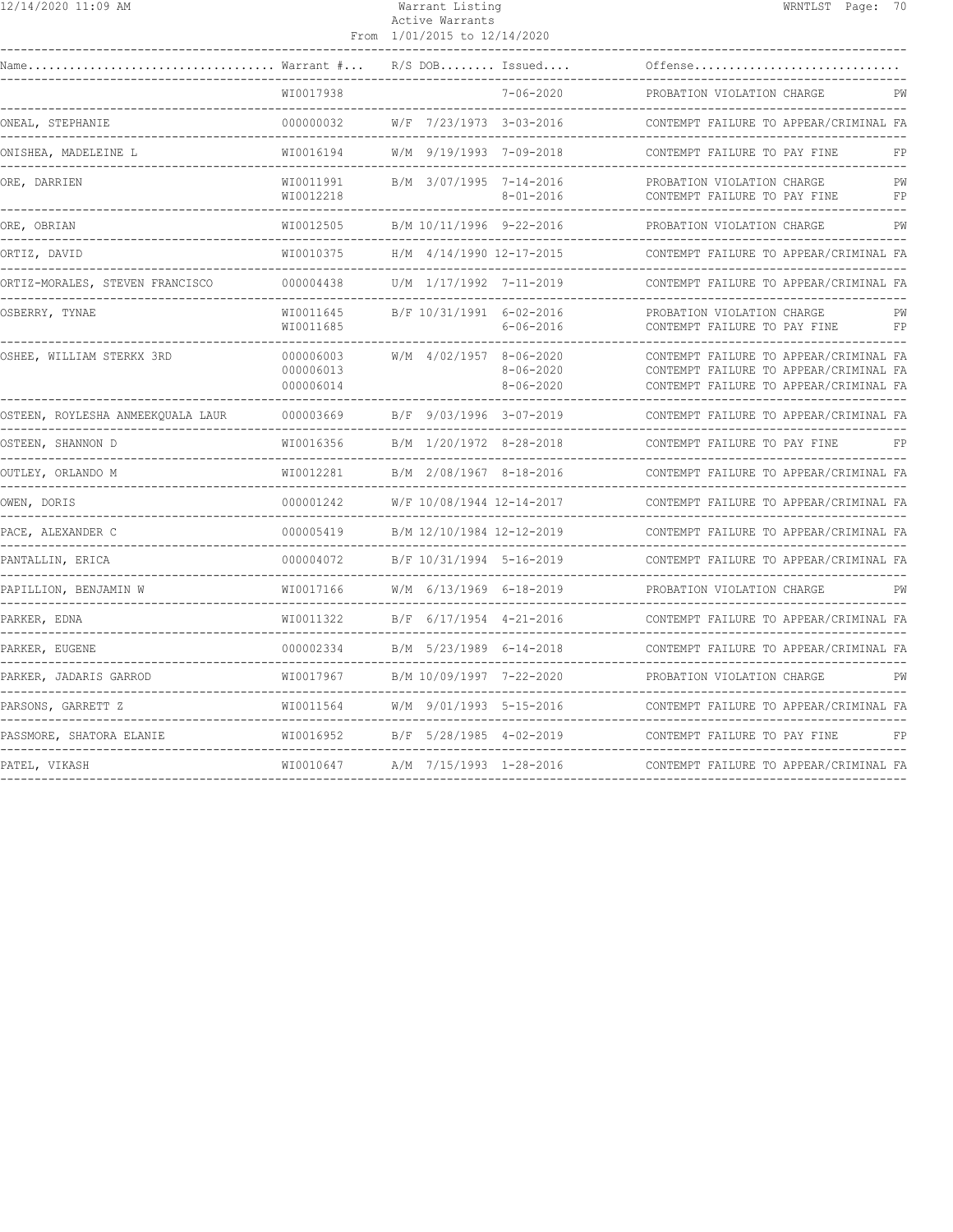| 12/14/2020 11:09 AM                       |                                     | Warrant Listing<br>Active Warrants<br>From 1/01/2015 to 12/14/2020 |                                    |                                                                                                      | WRNTLST Page: 71 |          |
|-------------------------------------------|-------------------------------------|--------------------------------------------------------------------|------------------------------------|------------------------------------------------------------------------------------------------------|------------------|----------|
| Warrant #                                 |                                     | $R/S$ DOB Issued                                                   |                                    | Offense                                                                                              |                  |          |
| PATTERSON, KEVIN RENARD                   | WI0009358<br>WI0009527              | B/M 11/16/1975 8-12-2015                                           | $8 - 27 - 2015$                    | CONTEMPT FAILURE TO PAY FINE<br>PROBATION VIOLATION CHARGE                                           |                  | FP<br>PW |
| PATTERSON, MARY                           | WI0017962<br>WI0018036              | B/F 3/24/1962 6-24-2020                                            | $9 - 14 - 2020$                    | CONTEMPT FAILURE TO PAY FINE<br>PROBATION VIOLATION CHARGE                                           |                  | FP<br>PW |
| PATTERSON, SHANNON NICOLE                 | 000005666<br>000005685              | B/F 5/18/1974 2-06-2020                                            | $2 - 06 - 2020$                    | CONTEMPT FAILURE TO APPEAR/CRIMINAL FA<br>CONTEMPT FAILURE TO APPEAR/CRIMINAL FA                     |                  |          |
| PATTON, WILL IKE<br>. _ _ _ _ _ _ _ _ _ _ | WI0013243                           | B/M 2/18/1982 12-08-2016                                           |                                    | CONTEMPT FAILURE TO APPEAR/CRIMINAL FA                                                               |                  |          |
| PAUL, DALE ANTHONY JR                     | 000006042                           | W/M 5/06/1978 8-13-2020                                            |                                    | CONTEMPT FAILURE TO APPEAR/CRIMINAL FA                                                               |                  |          |
| PAUL, ELIOT CARRUTH                       | 000006099                           | W/F 1/27/1995 9-10-2020                                            |                                    | CONTEMPT FAILURE TO APPEAR/CRIMINAL FA                                                               |                  |          |
| PAUL, JACOB T                             | WI0010595<br>000003973              | W/M 7/26/1982 1-21-2016                                            | $5 - 02 - 2019$                    | CONTEMPT FAILURE TO APPEAR/CRIMINAL FA<br>CONTEMPT FAILURE TO APPEAR/CRIMINAL FA                     |                  |          |
| PAUL, LATASHA                             | WI0010591<br>WI0014317              | B/F 8/20/1981 1-21-2016                                            | $3 - 30 - 2017$                    | CONTEMPT FAILURE TO APPEAR/CRIMINAL FA<br>CONTEMPT FAILURE TO APPEAR/CRIMINAL FA                     |                  |          |
| PAUL, TINA                                | WI0015319<br>WI0015340              | W/F 10/11/1965 9-25-2017                                           | $10 - 13 - 2017$                   | CONTEMPT FAILURE TO PAY FINE<br>PROBATION VIOLATION CHARGE                                           |                  | FP<br>PW |
| PAYNE, JAMES ROBERT JR                    | 000006461                           | W/M 10/13/1972 12-03-2020                                          |                                    | CONTEMPT FAILURE TO APPEAR/CRIMINAL FA                                                               |                  |          |
| PAYTON, BRUCE S                           | 000005935                           | B/M 9/15/1990 7-23-2020                                            |                                    | CONTEMPT FAILURE TO APPEAR/CRIMINAL FA                                                               |                  |          |
| PEACE, ELAHJA R<br>. _ _ _ _ _ _ _ _ _ _  | 000004085<br>-----------            | B/M 12/04/1986 5-23-2019                                           |                                    | CONTEMPT FAILURE TO APPEAR/CRIMINAL FA                                                               |                  |          |
| PEARSON, BREANNA                          | 000004107                           | B/F 12/30/1996 5-23-2019                                           |                                    | CONTEMPT FAILURE TO APPEAR/CRIMINAL FA                                                               |                  |          |
| PEARSON, GLENDA R                         | 000006217                           | /F 10/09/1992 10-08-2020                                           |                                    | CONTEMPT FAILURE TO APPEAR/CRIMINAL FA                                                               |                  |          |
| PEART, GARY                               | WI0015416                           | W/M 5/31/1977 10-26-2017                                           |                                    | PROBATION VIOLATION CHARGE                                                                           |                  | PW       |
| PELLEY, ANDREW PAUL                       | 000006053                           | W/M 3/23/1989 8-20-2020                                            |                                    | CONTEMPT FAILURE TO APPEAR/CRIMINAL FA                                                               |                  |          |
| PEMBERTON, THERESA                        | WI0016897<br>WI0017103<br>WI0016912 | B/F 5/21/1981 2-28-2019                                            | $2 - 28 - 2019$<br>$3 - 15 - 2019$ | CONTEMPT FAILURE TO PAY FINE<br>CONTEMPT FAILURE TO APPEAR FOR FAIL MW<br>PROBATION VIOLATION CHARGE |                  | FP<br>PW |
| PENNINGTON, CHARLES KEVIN                 | 000005058                           | W/M 1/17/1967 10-03-2019                                           |                                    | CONTEMPT FAILURE TO APPEAR/CRIMINAL FA                                                               |                  |          |
| PENNINGTON, STEVE IV                      | 000006416                           | W/M 8/14/1987 12-03-2020                                           |                                    | CONTEMPT FAILURE TO APPEAR/CRIMINAL FA                                                               |                  |          |
| PENNOCK, LAIKLYN RENEE                    | WI0016590<br>WI0016783              | W/F 3/25/1995 11-20-2018                                           | $1 - 22 - 2019$                    | PROBATION VIOLATION CHARGE<br>CONTEMPT FAILURE TO PAY FINE                                           |                  | PW<br>FP |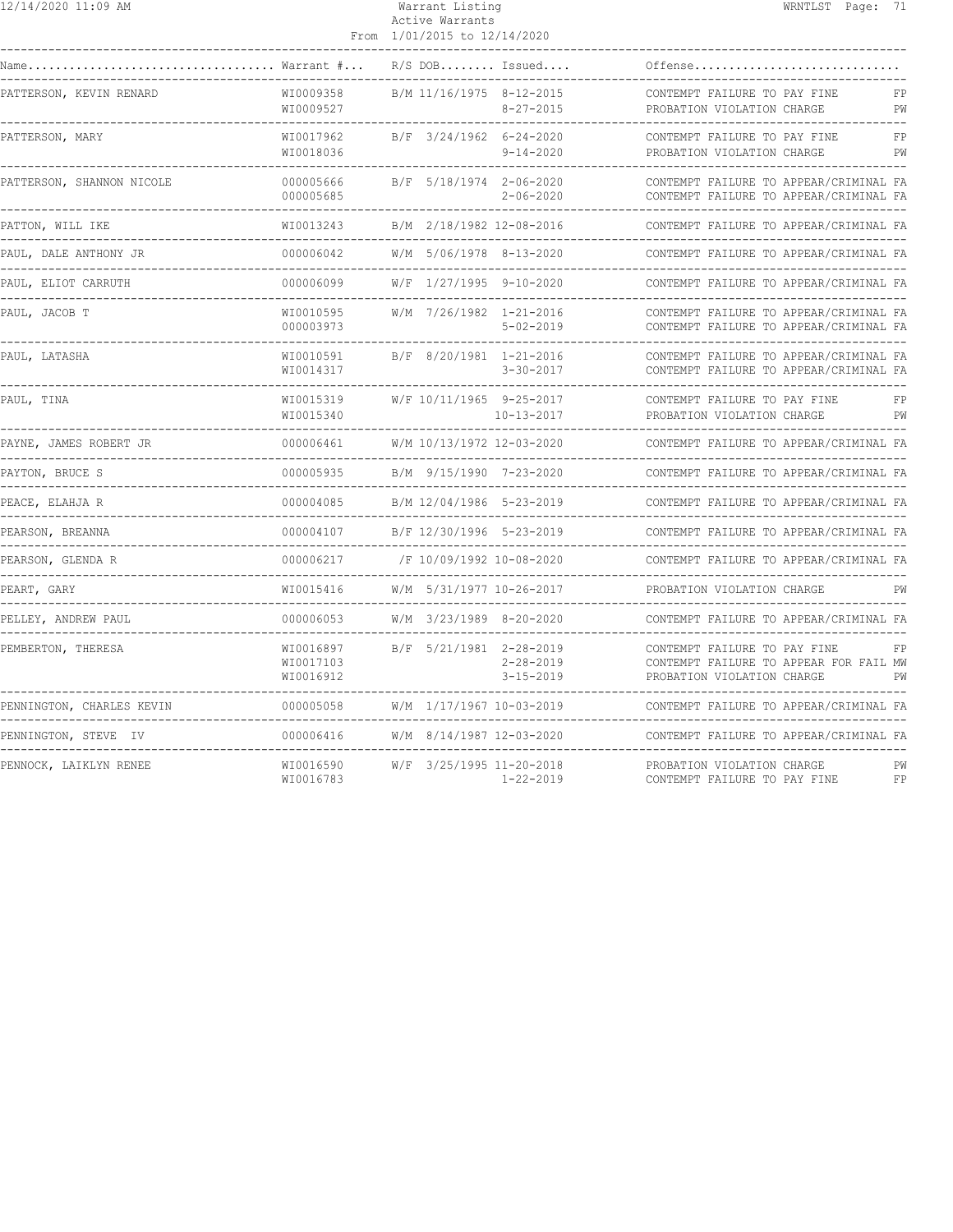| 12/14/2020 11:09 AM                                       |                                           | Warrant Listing<br>Active Warrants<br>From 1/01/2015 to 12/14/2020           | WRNTLST Page: 72                                                                     |          |
|-----------------------------------------------------------|-------------------------------------------|------------------------------------------------------------------------------|--------------------------------------------------------------------------------------|----------|
| $\ldots \ldots \ldots \ldots$ Warrant $\# \ldots$<br>Name |                                           | $R/S$ DOB Issued                                                             | Offense                                                                              |          |
| PEPPERS, SARAH CARTER                                     | WI0016895                                 | W/F 5/13/1977 3-01-2019                                                      | PROBATION VIOLATION CHARGE                                                           | PW       |
| PEREIRA, FERNANDO J<br>----------------                   | WI0007579                                 | B/M 3/17/1992 1-23-2015                                                      | CONTEMPT FAILURE TO APPEAR/CRIMINAL FA<br>---------------------------                |          |
| PERKINS, CONSTANCE T                                      | WI0008441                                 | B/F 12/24/1984 5-12-2015                                                     | CONTEMPT FAILURE TO PAY FINE<br>-----------------------------------                  | FP       |
| PERRY, DARYL                                              | WI0015440<br>WI0015471                    | B/M 6/05/1975 11-07-2017<br>$11 - 17 - 2017$                                 | CONTEMPT FAILURE TO PAY FINE<br>PROBATION VIOLATION CHARGE<br>---------------------- | FP<br>PW |
| PERRY, JOHN WESLEY JR                                     | WI0015911<br>WI0016302<br>--------------- | B/M 5/18/1987 4-16-2018<br>$8 - 13 - 2018$                                   | PROBATION VIOLATION CHARGE<br>CONTEMPT FAILURE TO PAY FINE                           | PW<br>FP |
| PERRY, KARLLIS STERLING                                   | 000005430                                 | B/M 11/27/1990 12-12-2019                                                    | CONTEMPT FAILURE TO APPEAR/CRIMINAL FA                                               |          |
| PERRY, KENDRICK MICHAEL                                   | 000006269<br>000006276                    | B/M 2/20/1992 10-22-2020<br>$10 - 22 - 2020$                                 | CONTEMPT FAILURE TO APPEAR/CRIMINAL FA<br>CONTEMPT FAILURE TO APPEAR/CRIMINAL FA     |          |
| PETERSON, JESSE NOLAN                                     | WI0017888                                 | W/M 10/30/1969 6-25-2020                                                     | PROBATION VIOLATION CHARGE<br>---------------------------                            | PW       |
| PETERSON, RHONDA DENNIS                                   | WI0018053<br>WI0018095                    | W/F 9/29/1964 9-16-2020<br>$11 - 09 - 2020$<br>----------------------------- | CONTEMPT FAILURE TO PAY FINE<br>PROBATION VIOLATION CHARGE<br>---------------------  | FP<br>PW |
| PHELPS, ROGER LESLIE                                      | WI0017002                                 | W/M 12/29/1978 4-22-2019                                                     | PROBATION VIOLATION CHARGE                                                           | PW       |
| PHILLIPS, AMANDA N                                        | 000000560                                 | W/F 1/15/1985 8-17-2017                                                      | CONTEMPT FAILURE TO APPEAR/CRIMINAL FA                                               |          |
| PHILLIPS, ANTHONY                                         | 000002678                                 | B/M 5/29/1996 8-09-2018<br>--------------------------------------            | CONTEMPT FAILURE TO APPEAR/CRIMINAL FA                                               |          |
| PHILLIPS, DARRELL DEWAYNE                                 | 000004967                                 | B/M 8/01/1985 9-26-2019                                                      | CONTEMPT FAILURE TO APPEAR/CRIMINAL FA                                               |          |
| PHILLIPS, EBONY K                                         | 000005281                                 | B/F 9/16/1983 11-21-2019                                                     | CONTEMPT FAILURE TO APPEAR/CRIMINAL FA                                               |          |
| PHILLIPS, ELIZABETH J                                     | WI0017889                                 | W/F 3/31/1983 6-25-2020                                                      | PROBATION VIOLATION CHARGE                                                           | PW       |
| PHILLIPS, JASON ERIC                                      | 000004154                                 | W/M 2/23/1974 5-30-2019                                                      | CONTEMPT FAILURE TO APPEAR/CRIMINAL FA                                               |          |
| PHILLIPS, LLOYD EDWARDS                                   | 000000062                                 | B/M 11/03/1987 6-01-2017                                                     | CONTEMPT FAILURE TO APPEAR/CRIMINAL FA                                               |          |
| PHILLIPS, SAMUEL RHETT                                    | 000004246<br>000005219                    | W/M 7/01/1996 6-13-2019<br>$11 - 05 - 2019$                                  | CONTEMPT FAILURE TO APPEAR/CRIMINAL FA<br>CONTEMPT FAILURE TO APPEAR/CRIMINAL FA     |          |
| PIAS, REBECCA JEAN                                        | 000004230                                 | W/F 9/02/1976 6-13-2019                                                      | CONTEMPT FAILURE TO APPEAR/CRIMINAL FA                                               |          |
| PIAZZA, JESSICA RAE                                       | 000004674                                 | /F 9/24/1976 8-08-2019                                                       | CONTEMPT FAILURE TO APPEAR/CRIMINAL FA                                               |          |
| PIAZZA, WILLIAM JOSEPH                                    | 000006034                                 | W/M 8/22/1983 8-13-2020                                                      | CONTEMPT FAILURE TO APPEAR/CRIMINAL FA                                               |          |
|                                                           |                                           |                                                                              |                                                                                      |          |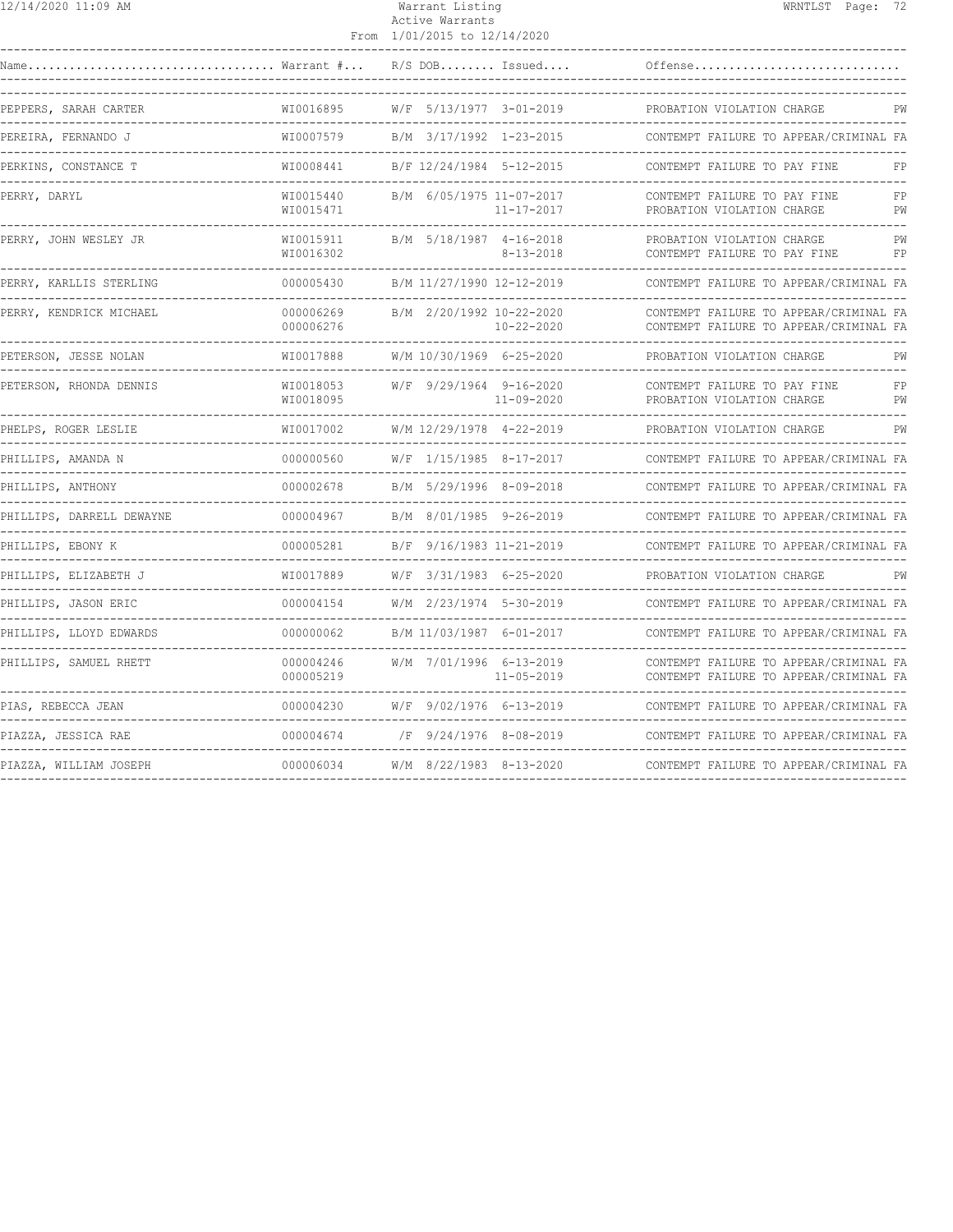| 12/14/2020 11:09 AM                                   |                              | Warrant Listing<br>Active Warrants<br>From 1/01/2015 to 12/14/2020 |                                              |                                                                          | WRNTLST Page: 73 |          |
|-------------------------------------------------------|------------------------------|--------------------------------------------------------------------|----------------------------------------------|--------------------------------------------------------------------------|------------------|----------|
| Warrant #                                             |                              |                                                                    | $R/S$ DOB Issued                             | Offense                                                                  |                  |          |
| PICKERING, PATRICIA                                   | WI0016043<br>WI0016029       |                                                                    | W/F 7/19/1966 5-07-2018<br>$5 - 18 - 2018$   | CONTEMPT FAILURE TO PAY FINE<br>PROBATION VIOLATION CHARGE               |                  | FP<br>PW |
| PICRAUX, ANGELA MARIE                                 | WI0008518                    | B/F 1/30/1973 5-14-2015                                            | -------                                      | ------------------------------<br>CONTEMPT FAILURE TO APPEAR/CRIMINAL FA |                  |          |
| PIERCE, JOEELA<br>. _ _ _ _ _ _ _ _ _ _ _ _ _ _ _ _ _ | 000006086<br>--------------  |                                                                    | B/F 1/11/1973 9-10-2020                      | CONTEMPT FAILURE TO APPEAR/CRIMINAL FA                                   |                  |          |
| PIERCE, MAROUEZ DASHUN                                | 000005522<br>--------------- | /M 12/03/2000 1-09-2020                                            |                                              | CONTEMPT FAILURE TO APPEAR/CRIMINAL FA                                   |                  |          |
| PIERSON, THURSTON THERMAINE                           | WI0016238                    | B/M 9/09/1977 7-24-2018                                            |                                              | CONTEMPT FAILURE TO PAY FINE                                             |                  |          |
| PILGRAM, HEATHER                                      | WI0016262<br>WI0016300       |                                                                    | W/F 10/10/1984 7-27-2018<br>$8 - 06 - 2018$  | PROBATION VIOLATION CHARGE<br>CONTEMPT FAILURE TO PAY FINE               |                  | PW<br>FP |
| PILGRIM, ROBERT WILLIAM                               | WI0014698                    |                                                                    | $W/M$ 3/21/1968 5-04-2017                    | CONTEMPT FAILURE TO APPEAR/CRIMINAL FA                                   |                  |          |
| PIPER, ASHLEY                                         | WI0012349                    | B/F 8/21/1995 9-01-2016                                            |                                              | CONTEMPT FAILURE TO APPEAR/CRIMINAL FA                                   |                  |          |
| PIPER, DEMETRIUS DEWAYNE                              | WI0015486                    |                                                                    | B/M 2/18/1994 11-20-2017                     | CONTEMPT FAILURE TO PAY FINE                                             |                  | FP       |
| PIPER, DONISHA                                        | 000006216                    | /F 12/13/1993 10-08-2020                                           |                                              | CONTEMPT FAILURE TO APPEAR/CRIMINAL FA                                   |                  |          |
| PIPER, JACOY EDWARD                                   | 000004985                    |                                                                    | B/M 10/02/1995 9-26-2019                     | CONTEMPT FAILURE TO APPEAR/CRIMINAL FA                                   |                  |          |
| PIPER, MICHEAL                                        | WI0008887                    |                                                                    | B/M 5/05/1983 6-18-2015                      | CONTEMPT FAILURE TO APPEAR/CRIMINAL FA                                   |                  |          |
| PIPER, OZEL F                                         | 000006441                    | B/F 5/01/1951 12-03-2020                                           |                                              | CONTEMPT FAILURE TO APPEAR/CRIMINAL FA                                   |                  |          |
| PIPER, RONISHA                                        | WI0016700<br>______________  |                                                                    | B/F 12/13/1993 12-27-2018                    | PROBATION VIOLATION CHARGE                                               |                  | PW       |
| PIPER, XAVIER DAQUANE                                 | WI0017547<br>WI0017559       |                                                                    | B/M 9/22/2000 10-21-2019<br>$11 - 12 - 2019$ | CONTEMPT FAILURE TO PAY FINE<br>PROBATION VIOLATION CHARGE               |                  | FP<br>PW |
| PLAISANCE, KYLE MICHAEL                               | 000005638                    | W/M 5/23/1979 1-30-2020                                            |                                              | CONTEMPT FAILURE TO APPEAR/CRIMINAL FA                                   |                  |          |
| PLEASANT, MARCUS ANTWAUN                              | WI0016739                    |                                                                    | B/M 8/30/1979 1-04-2019                      | CONTEMPT FAILURE TO PAY FINE                                             |                  | FP       |
| POINDEXTER, ASHLEY J                                  | 000002840                    | B/F 3/30/1991 9-06-2018                                            |                                              | CONTEMPT FAILURE TO APPEAR/CRIMINAL FA                                   |                  |          |
| POISSO, HOLLY DENISE                                  | 000001204                    | W/F 1/07/1977 12-14-2017                                           |                                              | CONTEMPT FAILURE TO APPEAR/CRIMINAL FA                                   |                  |          |
| POLESKO, STEVEN                                       | WI0013713                    |                                                                    | W/M 1/26/1947 1-26-2017                      | CONTEMPT FAILURE TO APPEAR/CRIMINAL FA                                   |                  |          |
| POLK, TAYLOR                                          | WI0007966                    | W/M 4/12/1996 3-19-2015                                            |                                              | PROBATION VIOLATION CHARGE                                               |                  | PW       |
| POLKEY, JODY ORY                                      | WI0016771<br>WI0016799       | W/F 7/27/1966 1-22-2019                                            | $1 - 23 - 2019$                              | CONTEMPT FAILURE TO PAY FINE<br>PROBATION VIOLATION CHARGE               |                  | FP<br>PW |
|                                                       |                              |                                                                    |                                              |                                                                          |                  |          |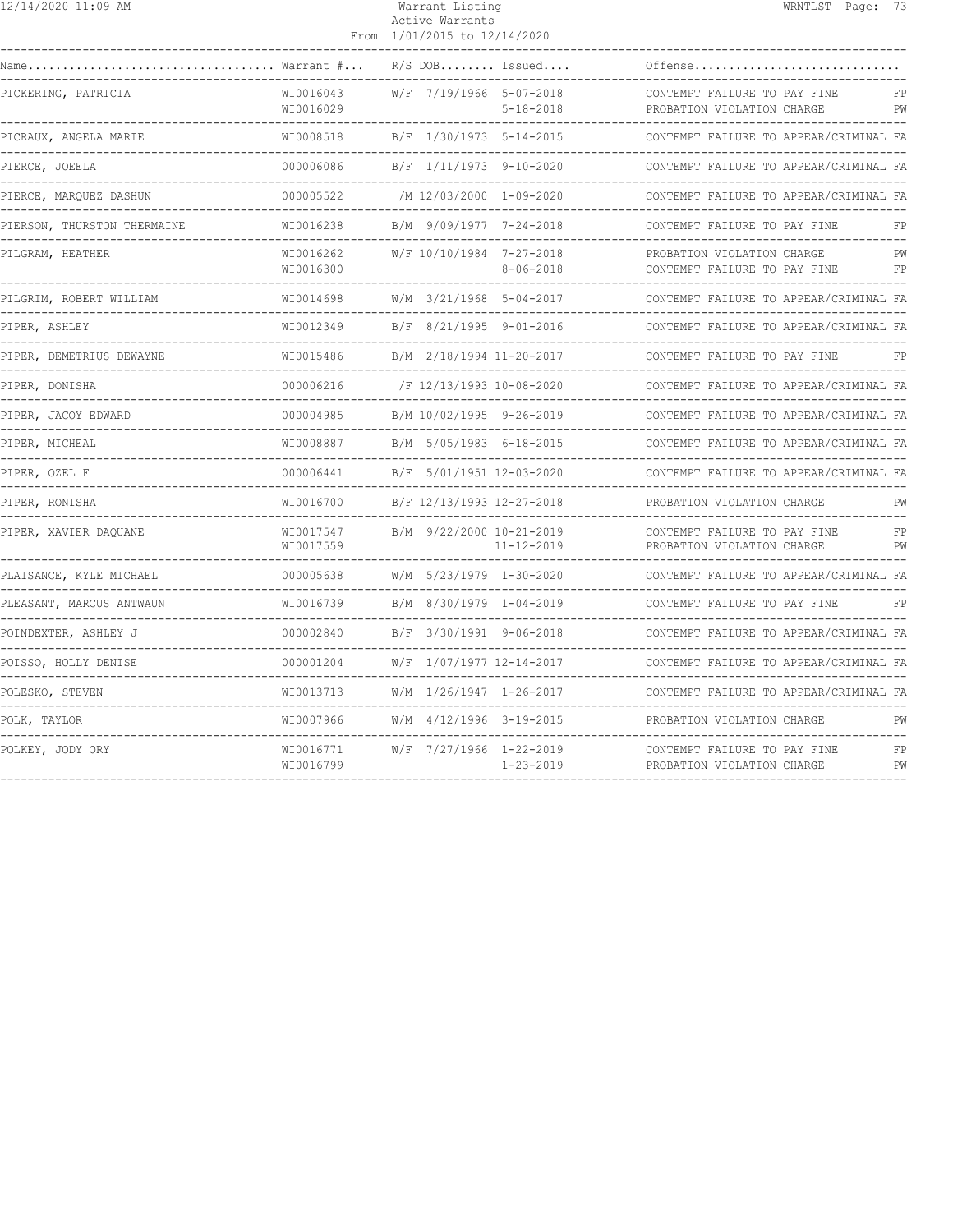| 12/14/2020 11:09 AM                                 |                        | Warrant Listing<br>Active Warrants<br>From 1/01/2015 to 12/14/2020 | WRNTLST Page: 74                                                                 |
|-----------------------------------------------------|------------------------|--------------------------------------------------------------------|----------------------------------------------------------------------------------|
| Warrant #                                           |                        | $R/S$ DOB Issued                                                   | Offense                                                                          |
| PONDS, TAMARA DIANE                                 | 000001947              | W/F 5/09/1986 4-05-2018                                            | CONTEMPT FAILURE TO APPEAR/CRIMINAL FA                                           |
| PORTER, BRANDON THEODORE                            | 000006223<br>000006349 | B/M 9/16/1990 10-08-2020<br>$10 - 29 - 2020$                       | CONTEMPT FAILURE TO APPEAR/CRIMINAL FA<br>CONTEMPT FAILURE TO APPEAR/CRIMINAL FA |
| POWELL, TANNER                                      | 000001773              | W/M 2/24/1992 3-01-2018                                            | CONTEMPT FAILURE TO APPEAR/CRIMINAL FA                                           |
| PRENELL, KEON                                       | 000000034              | B/M 6/23/1998 11-12-2015                                           | CONTEMPT FAILURE TO APPEAR/CRIMINAL FA                                           |
| PRENELL, RHONSKYLAN SHANTIVIA                       | WI0009783              | B/F 3/04/1983 10-01-2015                                           | CONTEMPT FAILURE TO APPEAR/CRIMINAL FA                                           |
| PREUETT, JOSHUA GLENN                               | 000004266              | W/M 1/19/1986 6-13-2019                                            | CONTEMPT FAILURE TO APPEAR/CRIMINAL FA                                           |
| PRICE, ELI III                                      | 000000886              | B/M 1/29/1979 10-19-2017                                           | CONTEMPT FAILURE TO APPEAR/CRIMINAL FA                                           |
| PRICE, JAMES ALTON III                              | 000001676              | W/M 6/26/1987 2-15-2018                                            | CONTEMPT FAILURE TO APPEAR/CRIMINAL FA                                           |
| PRICE, JAMES E                                      | 000003547              | /M 6/05/1971 1-31-2019                                             | CONTEMPT FAILURE TO APPEAR/CRIMINAL FA                                           |
| PRICE, NNENNA SEITU JR                              | 000003826              | $/M$ 3/11/1999 4-04-2019                                           | CONTEMPT FAILURE TO APPEAR/CRIMINAL FA                                           |
| PRICE, THOMAS DEAN                                  | 000002676              | W/M 5/22/1994 8-09-2018                                            | CONTEMPT FAILURE TO APPEAR/CRIMINAL FA                                           |
| PRITCHARD, AIMEE S                                  | 000004821<br>000005553 | W/F 8/15/1981 8-29-2019<br>$1 - 16 - 2020$                         | CONTEMPT FAILURE TO APPEAR/CRIMINAL FA<br>CONTEMPT FAILURE TO APPEAR/CRIMINAL FA |
| PROFFER, AMANDA MICHELLE                            | WI0017968              | W/F 12/26/1990 7-22-2020                                           | PROBATION VIOLATION CHARGE<br>PW                                                 |
| PROVEAUX, HALEY ELIZABETH                           | 000006434<br>.         | W/F 10/23/1992 12-03-2020<br>----------------------                | CONTEMPT FAILURE TO APPEAR/CRIMINAL FA<br>-----------------------------------    |
| PROWSE, JOHN ZACHARY                                | 000006076<br>000006382 | W/M 12/20/1991 8-20-2020<br>$11 - 12 - 2020$                       | CONTEMPT FAILURE TO APPEAR/CRIMINAL FA<br>CONTEMPT FAILURE TO APPEAR/CRIMINAL FA |
| PULLINS, ELISA CARTER JR                            | WI0016850<br>000003727 | W/F 8/08/1984 2-12-2019<br>$3 - 21 - 2019$                         | CONTEMPT FAILURE TO PAY FINE<br>FP<br>CONTEMPT FAILURE TO APPEAR/CRIMINAL FA     |
| PURVIS, JUSTIN                                      | WI0012943              | B/M 8/17/1991 11-03-2016                                           | CONTEMPT FAILURE TO APPEAR/CRIMINAL FA                                           |
| QUINN, KYLE                                         | 000000383              | W/M 3/03/1988 7-27-2017                                            | CONTEMPT FAILURE TO APPEAR/CRIMINAL FA                                           |
| OUINNEY, DEBRA DENISE                               | 000006373              | B/F 12/14/1966 11-12-2020                                          | CONTEMPT FAILURE TO APPEAR/CRIMINAL FA                                           |
| RACHAL, AMANDA RAE                                  | 000002124              | W/F 3/18/1977 5-03-2018                                            | CONTEMPT FAILURE TO APPEAR/CRIMINAL FA                                           |
| RACHAL, AMBER<br>---------------------------------- | WI0015539              | W/F 7/18/1993 12-11-2017                                           | CONTEMPT FAILURE TO PAY FINE<br>FP                                               |
| RACHAL, AMY DROUIN                                  | 000005448              | W/F 12/14/1985 12-19-2019                                          | CONTEMPT FAILURE TO APPEAR/CRIMINAL FA                                           |
|                                                     |                        |                                                                    |                                                                                  |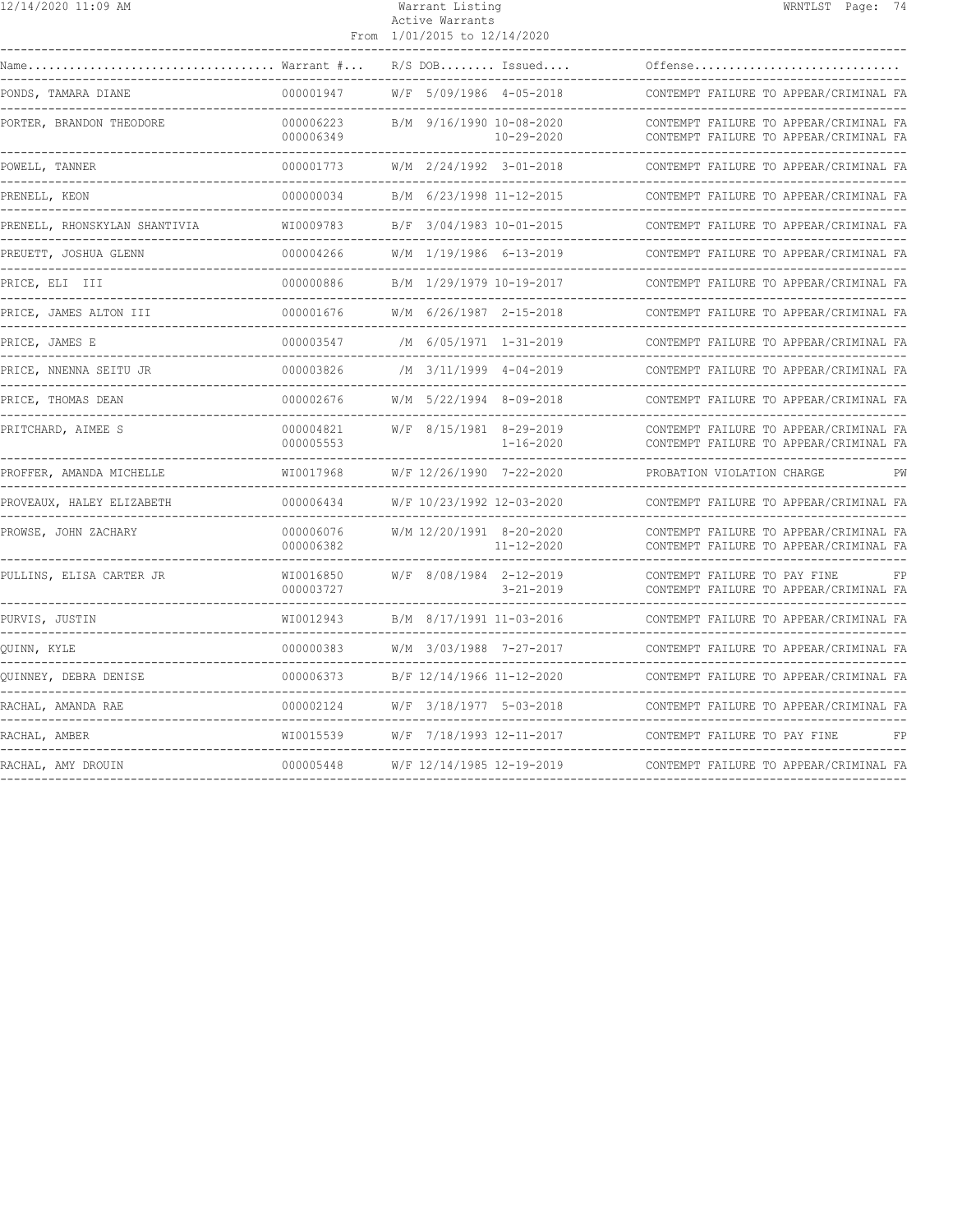| 12/14/2020 11:09 AM                                                                                                               |                                     |  | Warrant Listing<br>Active Warrants<br>From 1/01/2015 to 12/14/2020 |                                                                   | WRNTLST Page: 75                                                                                                           |
|-----------------------------------------------------------------------------------------------------------------------------------|-------------------------------------|--|--------------------------------------------------------------------|-------------------------------------------------------------------|----------------------------------------------------------------------------------------------------------------------------|
| ___________________<br>$\texttt{Name} \dots \dots \dots \dots \dots \dots \dots \dots \dots \dots \dots \dots$ Warrant $\# \dots$ |                                     |  |                                                                    | $R/S$ DOB Issued                                                  | Offense                                                                                                                    |
| RACHAL, JUSTIN WAYNE                                                                                                              | 000006387<br>000006388              |  |                                                                    | W/M 1/10/1992 11-19-2020<br>$11 - 19 - 2020$                      | CONTEMPT FAILURE TO APPEAR/CRIMINAL FA<br>CONTEMPT FAILURE TO APPEAR/CRIMINAL FA                                           |
| RACHAL, KALA LAVON                                                                                                                | WI0016030                           |  |                                                                    | W/F 11/08/1959 5-18-2018                                          | PROBATION VIOLATION CHARGE<br>PW                                                                                           |
| RACHAL, KELSIE                                                                                                                    | WI0016149<br>WI0016155              |  |                                                                    | W/F 7/20/1988 6-25-2018<br>$6 - 25 - 2018$                        | PROBATION VIOLATION CHARGE<br>PW<br>CONTEMPT FAILURE TO PAY FINE<br>FP                                                     |
| RACINE, BAYLEN PAUL<br>-------------------------------------                                                                      | 000005306<br>000005319<br>000005323 |  |                                                                    | W/M 11/08/2000 11-21-2019<br>$11 - 21 - 2019$<br>$11 - 21 - 2019$ | CONTEMPT FAILURE TO APPEAR/CRIMINAL FA<br>CONTEMPT FAILURE TO APPEAR/CRIMINAL FA<br>CONTEMPT FAILURE TO APPEAR/CRIMINAL FA |
| RAINWATER, LORETTA                                                                                                                | 000001224                           |  |                                                                    | B/F 8/04/1987 12-14-2017                                          | CONTEMPT FAILURE TO APPEAR/CRIMINAL FA                                                                                     |
| RAMIREZ, LETECIA<br>---------------------------------                                                                             | WI0017400<br>---------------------- |  |                                                                    | /F 6/22/1973 8-26-2019<br>$- - - - - - - - -$                     | CONTEMPT FAILURE TO PAY FINE<br>FP                                                                                         |
| RAMSEY, DUSTIN TAYLOR                                                                                                             | WI0017900<br>WI0017890              |  |                                                                    | W/M 10/30/1979 6-17-2020<br>$6 - 25 - 2020$                       | CONTEMPT FAILURE TO PAY FINE<br>FP<br>PROBATION VIOLATION CHARGE<br>PW                                                     |
| RANBURGER, MONICA SUE                                                                                                             | 000004090<br>000004091              |  |                                                                    | W/F 10/06/1972 5-23-2019<br>$5 - 23 - 2019$                       | CONTEMPT FAILURE TO APPEAR/CRIMINAL FA<br>CONTEMPT FAILURE TO APPEAR/CRIMINAL FA                                           |
| RANDALL, ERIKA JULIANNA                                                                                                           | 000003927                           |  |                                                                    | W/F 7/04/1984 5-02-2019                                           | CONTEMPT FAILURE TO APPEAR/CRIMINAL FA                                                                                     |
| RANDALL, ROWDY A                                                                                                                  | 000003984                           |  |                                                                    | W/M 9/15/1998 5-09-2019                                           | CONTEMPT FAILURE TO APPEAR/CRIMINAL FA                                                                                     |
| RANDLE, JAMES                                                                                                                     | WT0016327                           |  |                                                                    | B/M 10/15/1969 8-21-2018                                          | PROBATION VIOLATION CHARGE<br>PW                                                                                           |
| RANDLE, LEON LEE IV                                                                                                               | WI0017222<br>WI0017325              |  |                                                                    | B/M 7/07/1984 6-26-2019<br>$8 - 13 - 2019$                        | CONTEMPT FAILURE TO PAY FINE<br>FP<br>PW<br>PROBATION VIOLATION CHARGE                                                     |
| RASHALL, JULIANN LACEY                                                                                                            | 000002023                           |  |                                                                    | /F 3/12/1996 4-12-2018                                            | CONTEMPT FAILURE TO APPEAR/CRIMINAL FA                                                                                     |
| RAWAL, VARUN                                                                                                                      | 000001435                           |  |                                                                    | /M 5/03/1992 1-11-2018                                            | CONTEMPT FAILURE TO APPEAR/CRIMINAL FA<br>-----------------------------------                                              |
| RAX, LASHONDA RENEE                                                                                                               | WI0018131                           |  |                                                                    | B/F 6/05/1987 10-08-2020                                          | CONTEMPT FAILURE TO APPEAR FOR FAIL MW                                                                                     |
| RAY, AMANDA                                                                                                                       | 000003269                           |  |                                                                    | W/F 2/03/1981 12-06-2018                                          | CONTEMPT FAILURE TO APPEAR/CRIMINAL FA                                                                                     |
| RAY, BRANDON PATRICK                                                                                                              | WI0017604                           |  |                                                                    | B/M 2/13/2000 12-03-2019                                          | PROBATION VIOLATION CHARGE<br>PW                                                                                           |
| RAY, NICHOLAS                                                                                                                     | 000006046                           |  |                                                                    | W/M 12/26/1959 8-24-2020                                          | CONTEMPT FAILURE TO APPEAR/CRIMINAL FA                                                                                     |
| RAY, STEWART D                                                                                                                    | WI0009899                           |  |                                                                    | W/M 8/25/1969 10-15-2015                                          | CONTEMPT FAILURE TO APPEAR/CRIMINAL FA                                                                                     |
| RAYNES, MADISON PAIGE                                                                                                             | 000003629                           |  |                                                                    | W/F 4/22/1999 2-14-2019                                           | CONTEMPT FAILURE TO APPEAR/CRIMINAL FA                                                                                     |
| REAGAN, PATRICK THOMAS                                                                                                            | WI0012462                           |  |                                                                    | W/M 8/28/1981 9-15-2016                                           | CONTEMPT FAILURE TO APPEAR/CRIMINAL FA                                                                                     |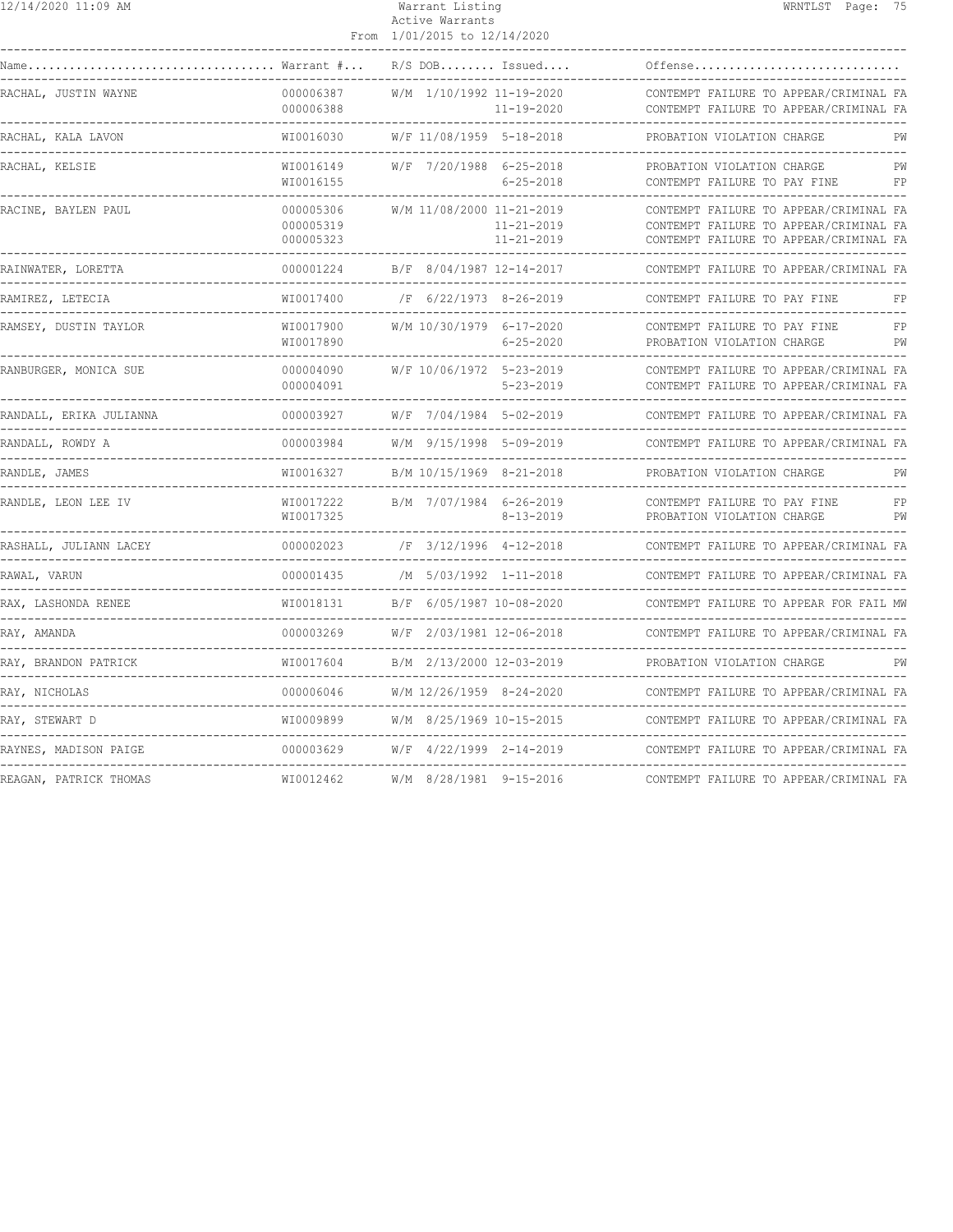|  | 12/14/2020 11:09 AM |  |  |
|--|---------------------|--|--|
|--|---------------------|--|--|

## Warrant Listing National Communication of MRNTLST Page: 76 Active Warrants

|                                                       |                                     | From 1/01/2015 to 12/14/2020 |                                      |                                                                                                                            |          |
|-------------------------------------------------------|-------------------------------------|------------------------------|--------------------------------------|----------------------------------------------------------------------------------------------------------------------------|----------|
| Name Warrant #                                        |                                     |                              |                                      | Offense                                                                                                                    |          |
| REED, ALFRED JR                                       | 000002658                           | B/M 6/12/1980 8-09-2018      |                                      | CONTEMPT FAILURE TO APPEAR/CRIMINAL FA                                                                                     |          |
| REED, BERNICE                                         | WI0017417<br>WI0017447              | W/F 11/19/1992 8-28-2019     | $9 - 26 - 2019$                      | CONTEMPT FAILURE TO PAY FINE<br>PROBATION VIOLATION CHARGE                                                                 | FP<br>PW |
| REED, BRUNO                                           | WI0017825<br>WI0017841              | B/M 1/20/1980 2-19-2020      | $6 - 01 - 2020$                      | CONTEMPT FAILURE TO PAY FINE<br>PROBATION VIOLATION CHARGE<br>-----------------                                            | FP<br>PW |
| REED, GERMORIUS L                                     | WI0013963                           | B/M 5/04/1993 2-21-2017      |                                      | CONTEMPT FAILURE TO PAY FINE                                                                                               | FP       |
| REED, JASON PAUL                                      | 000003697                           | W/M 2/15/1984 3-14-2019      |                                      | CONTEMPT FAILURE TO APPEAR/CRIMINAL FA                                                                                     |          |
| REED, LASHANDA S                                      | 000004785                           | B/F 1/01/1983 8-22-2019      |                                      | CONTEMPT FAILURE TO APPEAR/CRIMINAL FA                                                                                     |          |
| REED, LESLIE ANN                                      | 000003673                           | W/F 5/07/1982 3-07-2019      |                                      | CONTEMPT FAILURE TO APPEAR/CRIMINAL FA                                                                                     |          |
| REED, TIANN                                           | WI0007680                           | B/F 1/05/1988 2-02-2015      |                                      | CONTEMPT FAILURE TO APPEAR/CRIMINAL FA                                                                                     |          |
| REED, TYTIAUNA ARKIMBRIC                              | 000006426                           | B/F 2/13/1998 12-03-2020     |                                      | CONTEMPT FAILURE TO APPEAR/CRIMINAL FA                                                                                     |          |
| REESE, CHARLES EDWARD                                 | 000005456                           | B/M 8/10/1979 12-19-2019     |                                      | CONTEMPT FAILURE TO APPEAR/CRIMINAL FA                                                                                     |          |
| REYNOLDS, JASON LYNN                                  | WI0015952                           | W/M 1/07/1976 4-23-2018      |                                      | CONTEMPT FAILURE TO PAY FINE                                                                                               |          |
| REYNOLDS-JARRELL, NATALIE KARIN                       | WI0017424                           | W/F 12/10/1980 7-25-2019     |                                      | CONTEMPT FAILURE TO APPEAR FOR FAIL MW                                                                                     |          |
| RHODEN, DANIEL                                        | 000005066<br>000005291<br>000005358 | W/M 5/06/1987 10-10-2019     | $11 - 21 - 2019$<br>$12 - 05 - 2019$ | CONTEMPT FAILURE TO APPEAR/CRIMINAL FA<br>CONTEMPT FAILURE TO APPEAR/CRIMINAL FA<br>CONTEMPT FAILURE TO APPEAR/CRIMINAL FA |          |
| RHODES, JOHNATHAN<br>-------------------------------- | WI0018118                           | B/M 9/16/1999 10-05-2020     |                                      | CONTEMPT FAILURE TO PAY FINE                                                                                               | FP       |
| RHODES, KAYLA JORDAN                                  | 000003220                           | W/F 1/09/1991 11-29-2018     |                                      | CONTEMPT FAILURE TO APPEAR/CRIMINAL FA                                                                                     |          |
| RICE, JEREMY LAMAR                                    | WI0018003<br>WI0018009              | W/M 11/23/1990 8-05-2020     | $8 - 20 - 2020$                      | CONTEMPT FAILURE TO PAY FINE<br>PROBATION VIOLATION CHARGE                                                                 | FP<br>PW |
| RICHARD, JACOB STEVEN                                 | 000005872<br>000005875<br>000005877 | W/M 12/25/1981 6-25-2020     | $6 - 25 - 2020$<br>$6 - 25 - 2020$   | CONTEMPT FAILURE TO APPEAR/CRIMINAL FA<br>CONTEMPT FAILURE TO APPEAR/CRIMINAL FA<br>CONTEMPT FAILURE TO APPEAR/CRIMINAL FA |          |
| RICHARD, JAKEEM ALTOINE                               | WI0016896                           | B/M 1/05/1998 3-01-2019      |                                      | PROBATION VIOLATION CHARGE                                                                                                 | PW       |
| RICHARDS, SHAWNIQUA                                   | WI0012669<br>WI0012705              | B/F 5/21/1989 10-03-2016     | $10 - 13 - 2016$                     | CONTEMPT FAILURE TO PAY FINE<br>PROBATION VIOLATION CHARGE                                                                 | FP<br>PW |
| RICHARDSON, ASHLEY RENEA                              | 000005896                           | B/F 7/16/1983 7-02-2020      |                                      | CONTEMPT FAILURE TO APPEAR/CRIMINAL FA                                                                                     |          |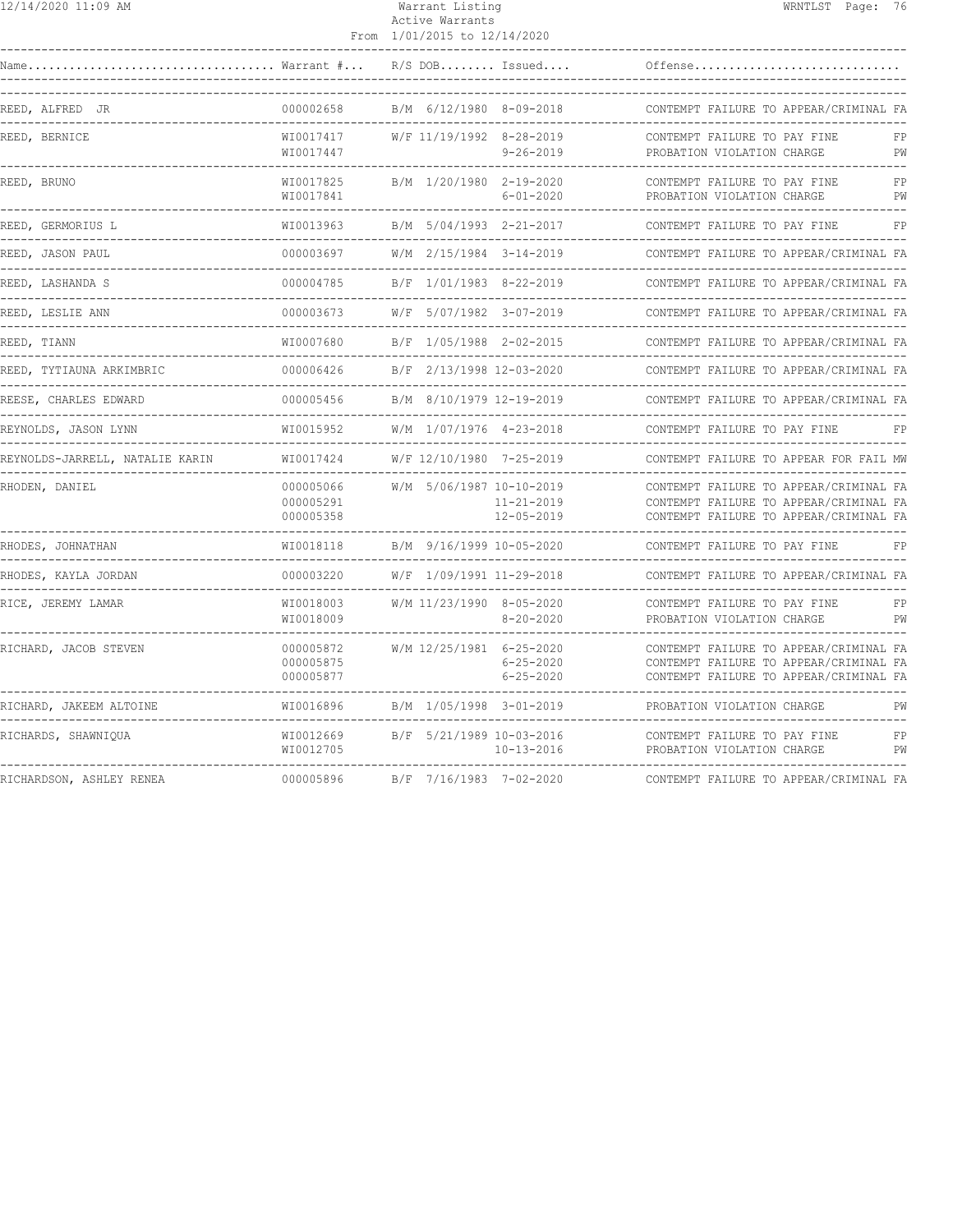| 12/14/2020 11:09 AM         |                        | Warrant Listing<br>Active Warrants<br>From 1/01/2015 to 12/14/2020 |                                                                                  | WRNTLST Page: 77 |          |
|-----------------------------|------------------------|--------------------------------------------------------------------|----------------------------------------------------------------------------------|------------------|----------|
| Name                        | Warrant #              | $R/S$ DOB Issued                                                   | Offense                                                                          |                  |          |
| RICHARDSON, GARY COLE       | WI0017095              | W/M 12/30/1992 5-24-2019                                           | PROBATION VIOLATION CHARGE<br>----------------------------------                 |                  | PW       |
| RICHARDSON, JAMES M         | WI0012706<br>WI0012998 | B/M 7/01/1953 10-13-2016<br>$10 - 17 - 2016$                       | PROBATION VIOLATION CHARGE<br>CONTEMPT FAILURE TO PAY FINE                       |                  | PW<br>FP |
| RICHARDSON, KENNETH WAYNE   | WI0008834<br>WI0008879 | B/M 9/24/1967 6-18-2015<br>$6 - 18 - 2015$                         | CONTEMPT FAILURE TO APPEAR/CRIMINAL FA<br>CONTEMPT FAILURE TO APPEAR/CRIMINAL FA |                  |          |
| RICHMOND, ASHLEY            | WI0008116              | W/F 7/22/1986 4-10-2015                                            | CONTEMPT FAILURE TO APPEAR/CRIMINAL FA                                           |                  |          |
| RICKETTS, STARIE            | 000001912              | B/F 9/07/1989 3-29-2018                                            | CONTEMPT FAILURE TO APPEAR/CRIMINAL FA                                           |                  |          |
| RILEY, BABY                 | WI0012633              | /M 11/16/1982 10-06-2016                                           | CONTEMPT FAILURE TO APPEAR/CRIMINAL FA                                           |                  |          |
| RILEY, ROGERS REUBEN        | 000004962              | B/M 11/07/1979 9-19-2019                                           | CONTEMPT FAILURE TO APPEAR/CRIMINAL FA                                           |                  |          |
| RIMKUS, SABRINA MARIE       | WI0013388              | W/F 8/15/1993 12-29-2016                                           | PROBATION VIOLATION CHARGE                                                       |                  |          |
| RIOJAS, ANNA MARIE          | WI0011605              | W/F 1/31/1994 5-26-2016                                            | CONTEMPT FAILURE TO APPEAR/CRIMINAL FA                                           |                  |          |
| RIVERA, DAVID               | WI0008122              | W/M 5/26/1988 4-10-2015                                            | CONTEMPT FAILURE TO APPEAR/CRIMINAL FA                                           |                  |          |
| RIVERS, JASON               | 000001135              | W/M 1/09/1980 12-07-2017                                           | CONTEMPT FAILURE TO APPEAR/CRIMINAL FA                                           |                  |          |
| ROBERSON, DEVONTEY D        | 000005232              | B/M 9/27/1992 11-14-2019                                           | CONTEMPT FAILURE TO APPEAR/CRIMINAL FA                                           |                  |          |
| ROBERT, SCOTT LAURENT       | 000005360              | W/M 10/01/1974 12-05-2019                                          | CONTEMPT FAILURE TO APPEAR/CRIMINAL FA                                           |                  |          |
| ROBERTS, CHARLES            | WI0014967              | B/M 6/25/1970 6-22-2017                                            | PROBATION VIOLATION CHARGE                                                       |                  | PW       |
| ROBERTS, JOSEPH             | 000002370              | W/M 12/23/1968 6-21-2018                                           | CONTEMPT FAILURE TO APPEAR/CRIMINAL FA                                           |                  |          |
| ROBERTS, MADISON FAYETH-ANN | 000000567              | W/F 2/27/1996 8-17-2017                                            | CONTEMPT FAILURE TO APPEAR/CRIMINAL FA                                           |                  |          |
| ROBERTSON, ASHLEY LEANNE    | WI0014654              | W/F 12/01/1980 5-04-2017                                           | CONTEMPT FAILURE TO APPEAR/CRIMINAL FA                                           |                  |          |
| ROBERTSON, ELLIS            | WI0017858              | B/M 3/22/1984 6-10-2020                                            | PROBATION VIOLATION CHARGE                                                       |                  | PW       |
| ROBICHAUX, KATRINA M        | 000005104              | W/F 7/15/1982 10-17-2019                                           | CONTEMPT FAILURE TO APPEAR/CRIMINAL FA                                           |                  |          |
| ROBINSON, AMANDA MICHELLE   | WI0018102              | B/F 8/24/1980 10-19-2020                                           | CONTEMPT FAILURE TO PAY FINE                                                     |                  | FP       |
| ROBINSON, HEATHER D         | WI0016814              | W/F 1/26/1978 1-30-2019                                            | CONTEMPT FAILURE TO PAY FINE                                                     |                  | FP       |
| ROBINSON, THERESA           | WI0011538              | -------------------<br>W/F 11/30/1970 5-15-2016                    | CONTEMPT FAILURE TO APPEAR/CRIMINAL FA                                           |                  |          |
|                             |                        |                                                                    |                                                                                  |                  |          |

ROBINSON, WINTER 000004332 B/F 1/30/1966 6-27-2019 CONTEMPT FAILURE TO APPEAR/CRIMINAL FA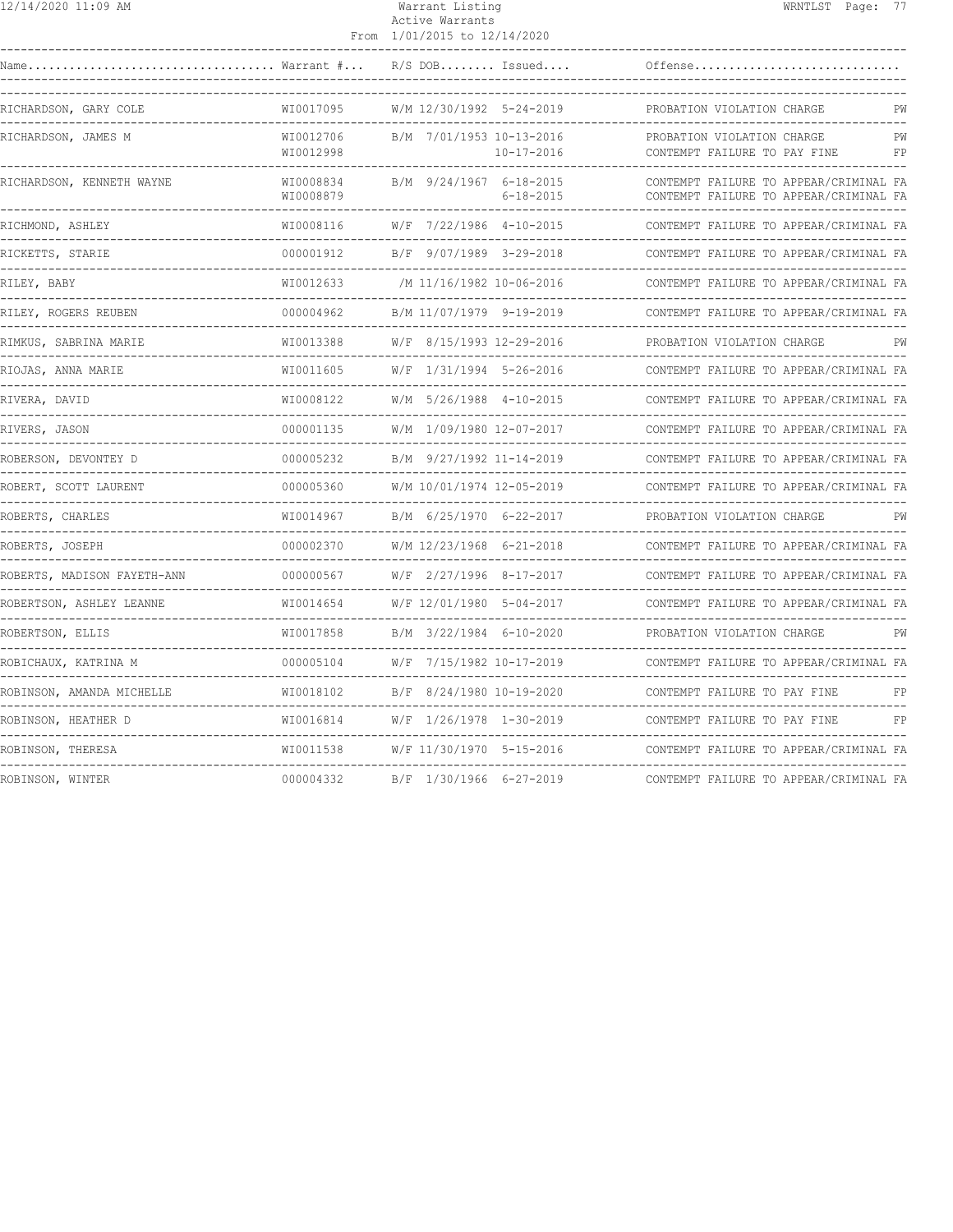|--|

#### Warrant Listing WRNTLST Page: 78 Active Warrants From 1/01/2015 to 12/14/2020

| Name                         |                                     | $R/S$ DOB Issued                       |                                     | Offense                                                                                                          |
|------------------------------|-------------------------------------|----------------------------------------|-------------------------------------|------------------------------------------------------------------------------------------------------------------|
| RODDEN, GARY L               | 000005105                           |                                        | 2/07/1984 10-17-2019                | CONTEMPT FAILURE TO APPEAR/CRIMINAL FA                                                                           |
| RODRIGUEZ, VENIA MARIE       | 000006314<br>000006330              | B/F 9/23/1982 10-29-2020               | $10 - 29 - 2020$                    | CONTEMPT FAILURE TO APPEAR/CRIMINAL FA<br>CONTEMPT FAILURE TO APPEAR/CRIMINAL FA                                 |
| ROGERS, JACK GLENN           | 000004971                           | W/M 7/16/1967 9-26-2019<br>___________ |                                     | CONTEMPT FAILURE TO APPEAR/CRIMINAL FA                                                                           |
| ROLAND, CLARITA              | 000004389                           | B/F 4/23/1968 6-27-2019                |                                     | CONTEMPT FAILURE TO APPEAR/CRIMINAL FA                                                                           |
| ROLLINS, BRITTANY            | WI0015940                           | W/F 9/06/1992 4-23-2018                |                                     | PROBATION VIOLATION CHARGE<br>PW                                                                                 |
| ROLLINS, DAMON SEAN          | 000000814<br>WI0015481<br>WI0016116 | W/M 9/17/1973 10-05-2017               | $11 - 20 - 2017$<br>$6 - 18 - 2018$ | CONTEMPT FAILURE TO APPEAR/CRIMINAL FA<br>CONTEMPT FAILURE TO PAY FINE<br>FP<br>PROBATION VIOLATION CHARGE<br>PW |
| ROLLINS, DAVID               | WI0013726                           | W/M 9/15/1989 2-02-2017                |                                     | CONTEMPT FAILURE TO APPEAR/CRIMINAL FA                                                                           |
| ROLLINS, TIFFANY MICHELLE    | WI0016388                           | W/F 8/20/1992 8-13-2018                |                                     | CONTEMPT FAILURE TO PAY FINE<br>FP                                                                               |
| ROMAN, CRAIG A               | WI0008655                           | B/M 9/18/1963 5-22-2015                |                                     | FP<br>CONTEMPT FAILURE TO PAY FINE                                                                               |
| ROMERO, TOMMY JAMES          | 000005472                           | W/M 1/04/1992 12-19-2019               |                                     | CONTEMPT FAILURE TO APPEAR/CRIMINAL FA                                                                           |
| ROMERO-GARCIA, JESUS         | 000005233                           | W/M 3/30/1988 11-14-2019               |                                     | CONTEMPT FAILURE TO APPEAR/CRIMINAL FA                                                                           |
| ROPER, TYLER JESS            | 000002442                           | W/M 8/22/1988 6-28-2018                |                                     | CONTEMPT FAILURE TO APPEAR/CRIMINAL FA                                                                           |
| ROOUES, JACOB SEAN           | 000006334                           | W/M 4/16/1999 10-29-2020               |                                     | CONTEMPT FAILURE TO APPEAR/CRIMINAL FA                                                                           |
| ROSE, CORISSA                | WI0012418                           | B/F 11/17/1975 9-08-2016               |                                     | CONTEMPT FAILURE TO APPEAR/CRIMINAL FA                                                                           |
| ROSENTHAL, GERALD RONDELL JR | 000004659                           | B/M 3/11/1990 8-08-2019                |                                     | CONTEMPT FAILURE TO APPEAR/CRIMINAL FA                                                                           |
| ROSHTO, JERRY WAYNE          | WI0010132                           | W/M 2/14/1964 11-16-2015               |                                     | CONTEMPT FAILURE TO APPEAR/CRIMINAL FA                                                                           |
| ROSIER, MICHAEL WESLEY       | 000005762                           | W/M 7/11/1986 2-27-2020                |                                     | CONTEMPT FAILURE TO APPEAR/CRIMINAL FA                                                                           |
| ROSS, QUASHANDERRICKA        | WI0010016                           | B/F 5/22/1998 11-05-2015               |                                     | CONTEMPT FAILURE TO APPEAR/CRIMINAL FA                                                                           |
| ROSS, SHANE                  | 000001628                           | B/M 10/10/1974 10-26-2017              |                                     | CONTEMPT FAILURE TO APPEAR/CRIMINAL FA                                                                           |
| ROSZELL, DOUGLAS ALLEN       | WI0017996<br>WI0017997              | W/M 2/14/1989 7-22-2020                | $8 - 11 - 2020$                     | CONTEMPT FAILURE TO PAY FINE<br>FP<br>PROBATION VIOLATION CHARGE<br>PW                                           |
| RUBY, TREVOR                 | WI0014270                           | W/M 5/27/1986 3-23-2017                |                                     | CONTEMPT FAILURE TO APPEAR/CRIMINAL FA                                                                           |
| RUFF, AVERY JOE              | 000003205                           | W/F 4/01/1996 11-29-2018               |                                     | CONTEMPT FAILURE TO APPEAR/CRIMINAL FA                                                                           |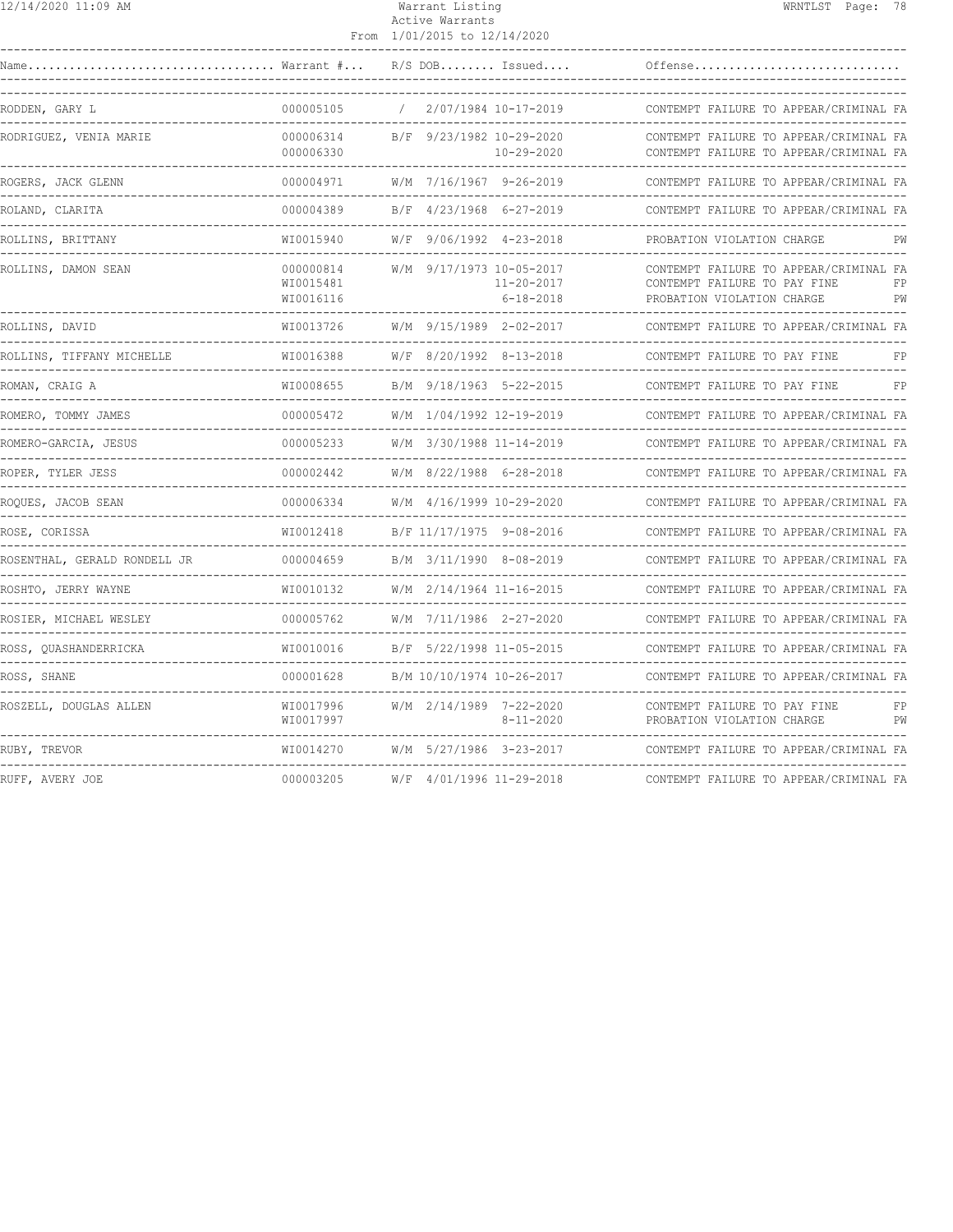| 12/14/2020 11:09 AM |
|---------------------|
|---------------------|

## Warrant Listing WRNTLST Page: 79 Active Warrants

|                                          |                              | From 1/01/2015 to 12/14/2020                 |                                                                                  |
|------------------------------------------|------------------------------|----------------------------------------------|----------------------------------------------------------------------------------|
|                                          |                              | $R/S$ DOB Issued                             | Offense                                                                          |
| RUIZ, HENRY<br>---------                 | WI0012978                    | H/M 4/27/1986 11-03-2016                     | CONTEMPT FAILURE TO APPEAR/CRIMINAL FA                                           |
| RUSH, RAY LYNN                           | 000001209<br>000001212       | W/F 10/11/1959 12-14-2017<br>12-14-2017      | CONTEMPT FAILURE TO APPEAR/CRIMINAL FA<br>CONTEMPT FAILURE TO APPEAR/CRIMINAL FA |
| RUSSAW, KELVIN                           | WI0009737                    | B/M 10/23/1986 9-24-2015                     | CONTEMPT FAILURE TO APPEAR/CRIMINAL FA                                           |
| RUSSAW, KELVIN DEWAYNE                   | 2015005701<br>WI0010221      | B/M 10/23/1986 9-17-2015<br>$11 - 30 - 2015$ | CONTEMPT FAILURE TO APPEAR/CRIMINAL FA<br>CONTEMPT FAILURE TO PAY FINE<br>FP     |
| RUSSAW, LUELLER K                        | WI0011363<br>WI0011469       | B/F 5/09/1988 4-18-2016<br>$5 - 12 - 2016$   | FP<br>CONTEMPT FAILURE TO PAY FINE<br>PROBATION VIOLATION CHARGE<br>PW           |
| RUSSAW, QWANTAVIOUS                      | WI0016906<br>WI0016965       | B/M 5/30/1999 3-11-2019<br>$4 - 08 - 2019$   | CONTEMPT FAILURE TO PAY FINE<br>FP<br>PROBATION VIOLATION CHARGE<br>PW           |
| RUSSELL, ANDRAI MICHAEL                  | 000005994                    | B/M 6/18/2001 8-06-2020                      | CONTEMPT FAILURE TO APPEAR/CRIMINAL FA                                           |
| RUSSELL, MATTHEW JEROME<br>------------- | 000003908                    | W/M 7/25/1984 4-25-2019                      | CONTEMPT FAILURE TO APPEAR/CRIMINAL FA                                           |
| RUSSELL, ROBERT W                        | WI0013421                    | W/M 5/10/1964 12-27-2016                     | CONTEMPT FAILURE TO PAY FINE<br>FP                                               |
| RYLAND, REBEKAH LYNN                     | 000006100                    | W/F 10/12/1972 9-10-2020                     | CONTEMPT FAILURE TO APPEAR/CRIMINAL FA                                           |
| SABITUS, WILLIAM H                       | WI0010898                    | /M 11/03/1957 3-03-2016                      | CONTEMPT FAILURE TO APPEAR/CRIMINAL FA<br>--------------------                   |
| SALARD, NICHOLAS                         | WI0014061<br>WI0014074       | W/M 6/15/1999 2-27-2017<br>$3 - 09 - 2017$   | CONTEMPT FAILURE TO PAY FINE<br>FP<br>PROBATION VIOLATION CHARGE<br>PW           |
| SAMPRATT, JOHN A                         | 000002530                    | B/M 11/16/1970 7-19-2018                     | CONTEMPT FAILURE TO APPEAR/CRIMINAL FA                                           |
| SANCHEZ, JONATHAN PETE                   | 000002448<br>000002452       | W/M 4/12/1994 7-12-2018<br>$7 - 12 - 2018$   | CONTEMPT FAILURE TO APPEAR/CRIMINAL FA<br>CONTEMPT FAILURE TO APPEAR/CRIMINAL FA |
| SANDERS, BRADY                           | 000006040                    | W/M 11/22/2000 8-13-2020<br>--------         | CONTEMPT FAILURE TO APPEAR/CRIMINAL FA                                           |
| SANDERS, DALE JR                         | 000005565                    | B/M 4/10/1982 1-22-2020                      | CONTEMPT FAILURE TO APPEAR/CRIMINAL FA                                           |
| SANDERS, DENISE MARIE                    | WI0017030                    | B/F 7/04/1986 5-02-2019                      | PROBATION VIOLATION CHARGE<br>PW                                                 |
| SANDERS, FRANK                           | WI0014823                    | B/M 1/05/1992 5-18-2017                      | CONTEMPT FAILURE TO APPEAR/CRIMINAL FA                                           |
| SANDERS, JERALD JEROME                   | 000005176<br>--------------- | B/M 12/13/1986 10-24-2019                    | CONTEMPT FAILURE TO APPEAR/CRIMINAL FA                                           |
| SANDERS, KEOMI KIRIE                     | 000004129                    | B/F 10/13/1991 5-23-2019                     | CONTEMPT FAILURE TO APPEAR/CRIMINAL FA                                           |
| SANDERS, KRISTIE ANN                     | WI0013136                    | W/F 8/22/1971 11-14-2016                     | CONTEMPT FAILURE TO PAY FINE<br>FP                                               |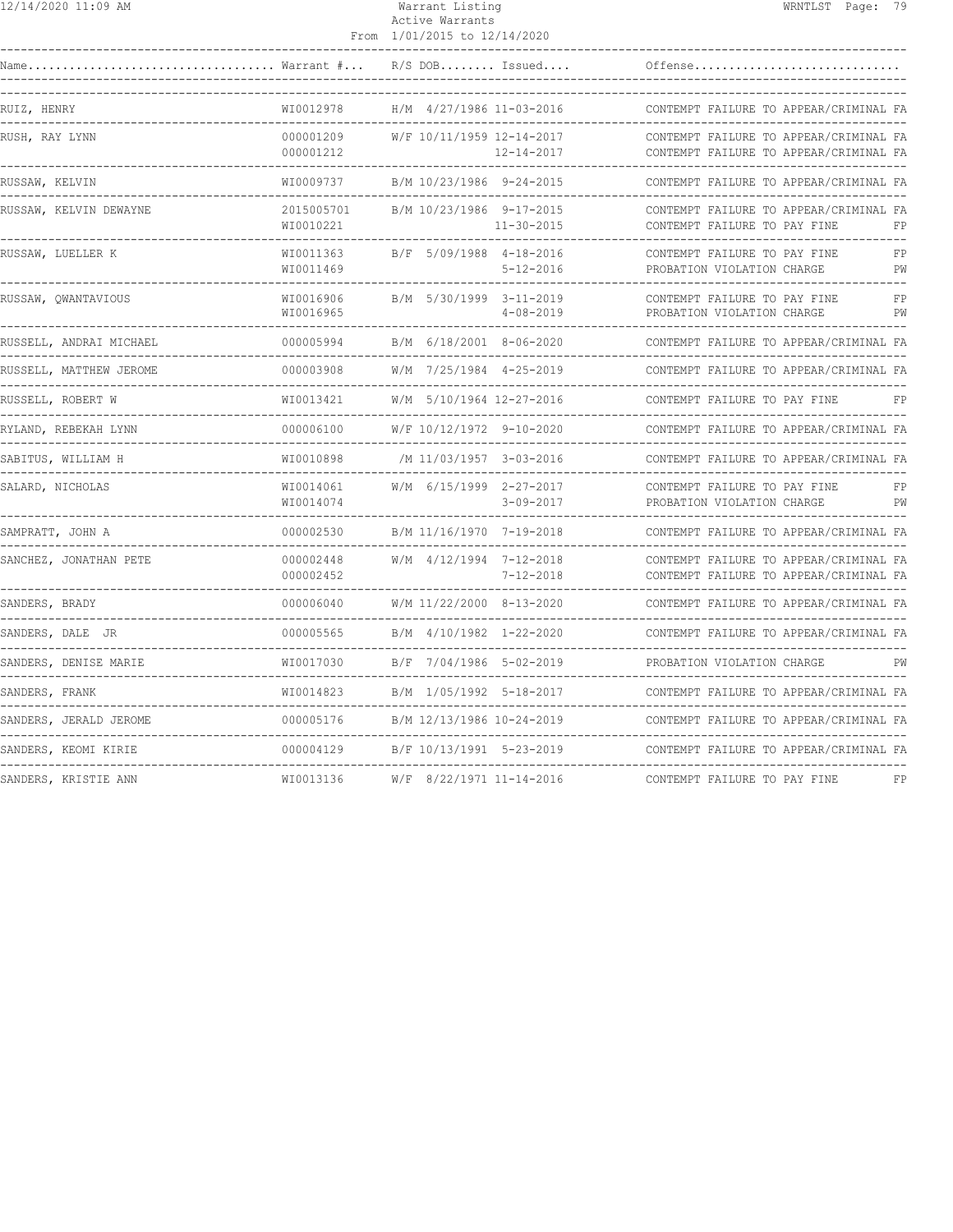|  | 12/14/2020 11:09 AM |  |
|--|---------------------|--|
|--|---------------------|--|

#### Warrant Listing WRNTLST Page: 80 Active Warrants From 1/01/2015 to 12/14/2020

| Name                                              | $\ldots \ldots \ldots$ Warrant $\# \ldots$ | $R/S$ DOB Issued          |                                    | Offense                                                                                                                    |          |
|---------------------------------------------------|--------------------------------------------|---------------------------|------------------------------------|----------------------------------------------------------------------------------------------------------------------------|----------|
|                                                   | WI0013235                                  |                           | $12 - 08 - 2016$                   | PROBATION VIOLATION CHARGE                                                                                                 | PW       |
| SANDERS, SANTANA RENEE<br>_______________________ | 000004272                                  | B/F 12/29/1993 6-13-2019  |                                    | CONTEMPT FAILURE TO APPEAR/CRIMINAL FA                                                                                     |          |
| SANDERS, SHANDRIEKA                               | 000002872                                  | B/F 7/04/1983 9-20-2018   |                                    | CONTEMPT FAILURE TO APPEAR/CRIMINAL FA                                                                                     |          |
| SANDERS, TRAMEIKA LASHAWN                         | WI0017743                                  | B/F 11/18/1982 1-20-2020  |                                    | CONTEMPT FAILURE TO PAY FINE                                                                                               | FP       |
| SANDIFER, ERIC JOSEPH                             | 000003235                                  | W/M 11/21/1987 11-29-2018 |                                    | CONTEMPT FAILURE TO APPEAR/CRIMINAL FA                                                                                     |          |
| SARTIN, JESSICA SCOTT                             | WI0018012                                  | W/F 11/21/1984 8-25-2020  |                                    | PROBATION VIOLATION CHARGE                                                                                                 | РW       |
| SASSER, JUSTIN SCOTT                              | 000002521                                  | W/M 7/25/1991 7-19-2018   |                                    | CONTEMPT FAILURE TO APPEAR/CRIMINAL FA                                                                                     |          |
| SAUSEDA, JOSIE                                    | 000005519                                  | W/F 6/02/1997 1-09-2020   |                                    | CONTEMPT FAILURE TO APPEAR/CRIMINAL FA                                                                                     |          |
| SAVAGE, TRAVIS J                                  | WI0008907                                  | B/M 8/18/1987 6-25-2015   |                                    | CONTEMPT FAILURE TO PAY FINE                                                                                               | FP       |
| SAVANT, ADAM ROBERT                               | 000000497<br>---------------               | W/M 10/16/1986 8-10-2017  |                                    | CONTEMPT FAILURE TO APPEAR/CRIMINAL FA                                                                                     |          |
| SAVOY, DEION                                      | WI0012841                                  | B/M 5/03/1996 10-27-2016  |                                    | PROBATION VIOLATION CHARGE                                                                                                 | РW       |
| SAWYER, DONALD                                    | WI0008671<br>WI0008685                     | B/M 11/22/1954 5-29-2015  | $5 - 29 - 2015$                    | CONTEMPT FAILURE TO APPEAR/CRIMINAL FA<br>CONTEMPT FAILURE TO APPEAR/CRIMINAL FA                                           |          |
| SAYER, WHITNEY                                    | 000005673                                  | W/F 2/21/1989 2-06-2020   |                                    | CONTEMPT FAILURE TO APPEAR/CRIMINAL FA                                                                                     |          |
| SCALES, JEREMY L                                  | 000002259<br>000002539                     | B/M 9/21/1992 5-24-2018   | $7 - 19 - 2018$                    | CONTEMPT FAILURE TO APPEAR/CRIMINAL FA<br>CONTEMPT FAILURE TO APPEAR/CRIMINAL FA<br>___________________________________    |          |
| SCHAFFER, RUSHANA P                               | 000004014                                  | B/F 8/10/1987 5-09-2019   |                                    | CONTEMPT FAILURE TO APPEAR/CRIMINAL FA                                                                                     |          |
| SCHIELE, DEMARCUS LASHAUN                         | 000003847                                  | B/M 10/28/1982 4-18-2019  |                                    | CONTEMPT FAILURE TO APPEAR/CRIMINAL FA                                                                                     |          |
| SCHLEY, JOHN RUSSELL                              | 000004732<br>000004738<br>000004745        | W/M 7/26/1963 8-22-2019   | $8 - 22 - 2019$<br>$8 - 22 - 2019$ | CONTEMPT FAILURE TO APPEAR/CRIMINAL FA<br>CONTEMPT FAILURE TO APPEAR/CRIMINAL FA<br>CONTEMPT FAILURE TO APPEAR/CRIMINAL FA |          |
| SCHWEIGER, RICHARD JOSEPH                         | 000005583                                  | W/M 9/16/1975 1-23-2020   |                                    | CONTEMPT FAILURE TO APPEAR/CRIMINAL FA                                                                                     |          |
| SCOFIELD, MIRANDA DAWN                            | WI0016459                                  | W/F 7/12/1994 10-02-2018  |                                    | CONTEMPT FAILURE TO PAY FINE<br>___________________________                                                                | FP       |
| SCOTT, COURTNEY                                   | 000004926<br>.                             | B/F 11/14/1990 9-19-2019  |                                    | CONTEMPT FAILURE TO APPEAR/CRIMINAL FA                                                                                     |          |
| SCOTT, DAVID WAYNE                                | 000005713                                  | B/M 12/23/1991 2-13-2020  |                                    | CONTEMPT FAILURE TO APPEAR/CRIMINAL FA                                                                                     |          |
| SCOTT, JEFF DAVID JR                              | WI0013503<br>WI0013780                     | B/M 12/14/1956 1-12-2017  | $1 - 23 - 2017$                    | PROBATION VIOLATION CHARGE<br>CONTEMPT FAILURE TO PAY FINE                                                                 | PW<br>FP |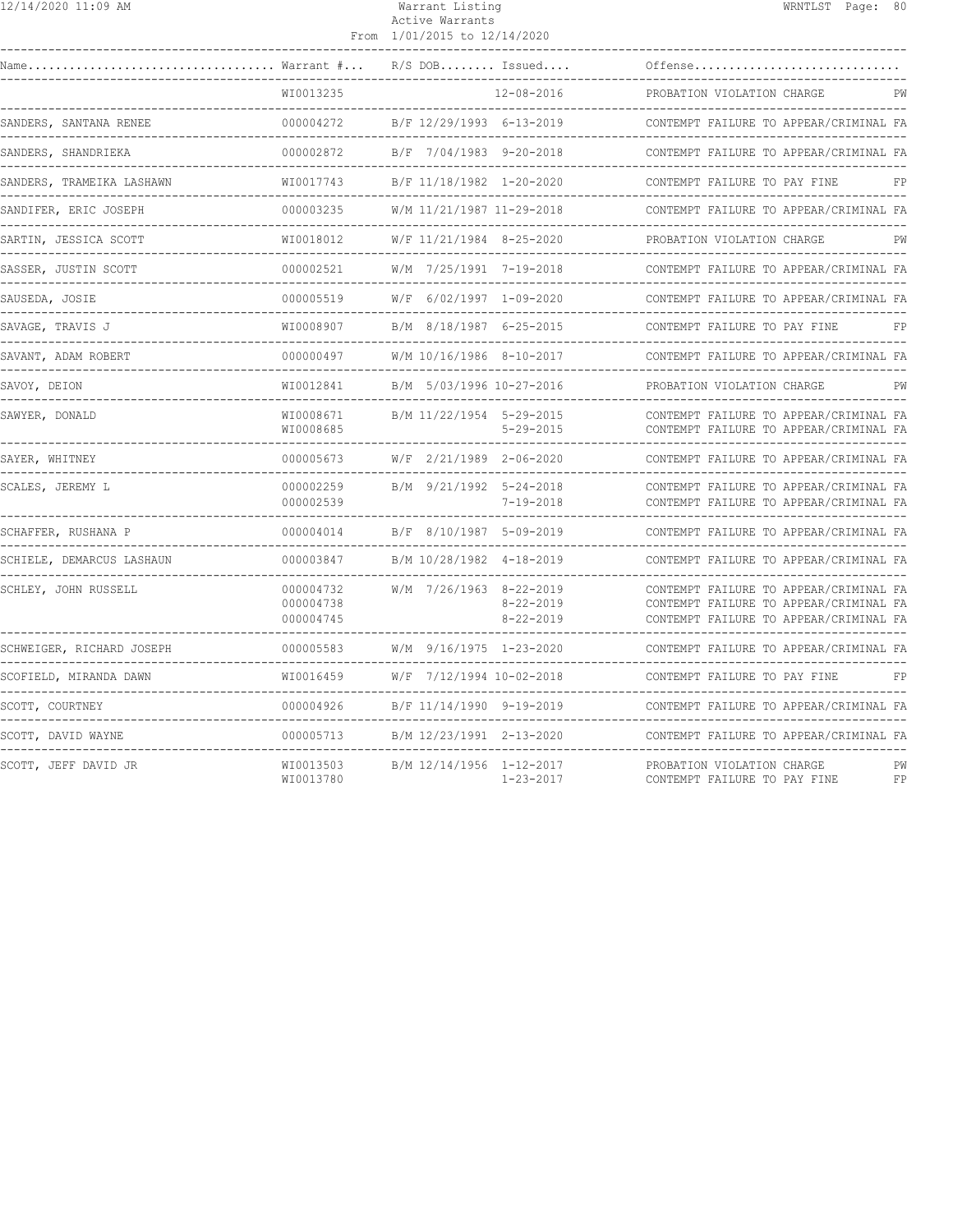### 12/14/2020 11:09 AM Warrant Listing WRNTLST Page: 81 Active Warrants

|                                |                        | From 1/01/2015 to 12/14/2020 |                 |                                                            |    |
|--------------------------------|------------------------|------------------------------|-----------------|------------------------------------------------------------|----|
| Name                           | Warrant #              | $R/S$ DOB Issued             |                 | Offense                                                    |    |
|                                | WI0013989              |                              | $3 - 02 - 2017$ | CONTEMPT FAILURE TO APPEAR/CRIMINAL FA                     |    |
| SCOTT, JEFFREY WAYNE           | 000003939              | B/M 1/28/1995 5-02-2019      |                 | CONTEMPT FAILURE TO APPEAR/CRIMINAL FA                     |    |
| SCOTT, ROMANIEN M              | WI0017765              | B/F 1/02/1975 2-03-2020      |                 | CONTEMPT FAILURE TO PAY FINE                               | FP |
| SCOTT, WANDA RENEE             | 000005593              | B/F 7/01/1968 1-23-2020      |                 | CONTEMPT FAILURE TO APPEAR/CRIMINAL FA                     |    |
| SCUDDER, ROBERT                | 000000286              | B/M 9/09/1992 7-13-2017      |                 | CONTEMPT FAILURE TO APPEAR/CRIMINAL FA                     |    |
| SEALS, MICHAEL GLEN            | WI0014636              | W/M 1/01/1971 5-04-2017      |                 | PROBATION VIOLATION CHARGE                                 | PW |
| SELF, HOWLISHA                 | WI0012547              | B/F 11/19/1984 9-29-2016     |                 | CONTEMPT FAILURE TO APPEAR/CRIMINAL FA                     |    |
| SELLERS, DRAVON CHESERA        | 000006444              | B/M 9/06/1981 12-03-2020     |                 | CONTEMPT FAILURE TO APPEAR/CRIMINAL FA                     |    |
| SEMIEN, CHUCK HARRISON         | WI0017326<br>WI0017385 | W/M 9/17/1961 8-13-2019      | $8 - 21 - 2019$ | PROBATION VIOLATION CHARGE<br>CONTEMPT FAILURE TO PAY FINE | FP |
| SERAILE, DANIEL<br>----------- | 000001758              | B/M 12/02/1981 3-01-2018     |                 | CONTEMPT FAILURE TO APPEAR/CRIMINAL FA                     |    |
| SESSIONS, JOSHUA E             | WI0018108              | B/M 12/17/1980 10-05-2020    |                 | CONTEMPT FAILURE TO PAY FINE                               | FP |
| SETLIFF, MORLEY STEPHEN        | 000002613              | /M 1/15/1996 8-02-2018       |                 | CONTEMPT FAILURE TO APPEAR/CRIMINAL FA                     |    |
| SEWELL, DERRICK D              | 000003924              | B/M 3/22/1987 5-02-2019      |                 | CONTEMPT FAILURE TO APPEAR/CRIMINAL FA                     |    |
| SEWELL, JAQUARIUS DEONTA       | 000006307              | B/M 10/28/1995 10-22-2020    |                 | CONTEMPT FAILURE TO APPEAR/CRIMINAL FA                     |    |
| SEWELL, JOSEPH                 | WI0014567              | B/M 9/12/1991 4-27-2017      |                 | CONTEMPT FAILURE TO APPEAR/CRIMINAL FA                     |    |
| SEWELL, KELSEY                 | WI0017693              | B/F 7/12/1997 12-12-2019     |                 | CONTEMPT FAILURE TO APPEAR FOR FAIL MW                     |    |
| SEWELL, NIKITA                 | WI0017939              | B/F 6/16/1999 7-06-2020      |                 | PROBATION VIOLATION CHARGE                                 | PW |
| SEWELL, TERRICK GEWAYNE        | 000003909              | B/M 8/05/1988 4-25-2019      |                 | CONTEMPT FAILURE TO APPEAR/CRIMINAL FA                     |    |
| SEWELL, WILLIAM                | 000005892              | B/M 4/11/1986 7-02-2020      |                 | CONTEMPT FAILURE TO APPEAR/CRIMINAL FA                     |    |
| SEYMORE, ASHLEY                | WI0011310              | B/F 10/06/1991 4-21-2016     |                 | PROBATION VIOLATION CHARGE                                 | PW |
| SHACKELFORD, SARAH ELIZABETH   | WI0010046              | W/F 5/06/1984 11-05-2015     |                 | CONTEMPT FAILURE TO APPEAR/CRIMINAL FA                     |    |
| SHADDINGER, DAVID LLOYD JR     | 000006393              | W/M 8/04/1953 11-19-2020     |                 | CONTEMPT FAILURE TO APPEAR/CRIMINAL FA                     |    |
| SHADER, MICHAEL DANIEL         | WI0011397              | W/M 12/17/1982 4-28-2016     |                 | CONTEMPT FAILURE TO APPEAR/CRIMINAL FA                     |    |
| SHAUNIC, EGGINS                | 000000760              | B/F 4/17/1985 9-21-2017      |                 | CONTEMPT FAILURE TO APPEAR/CRIMINAL FA                     |    |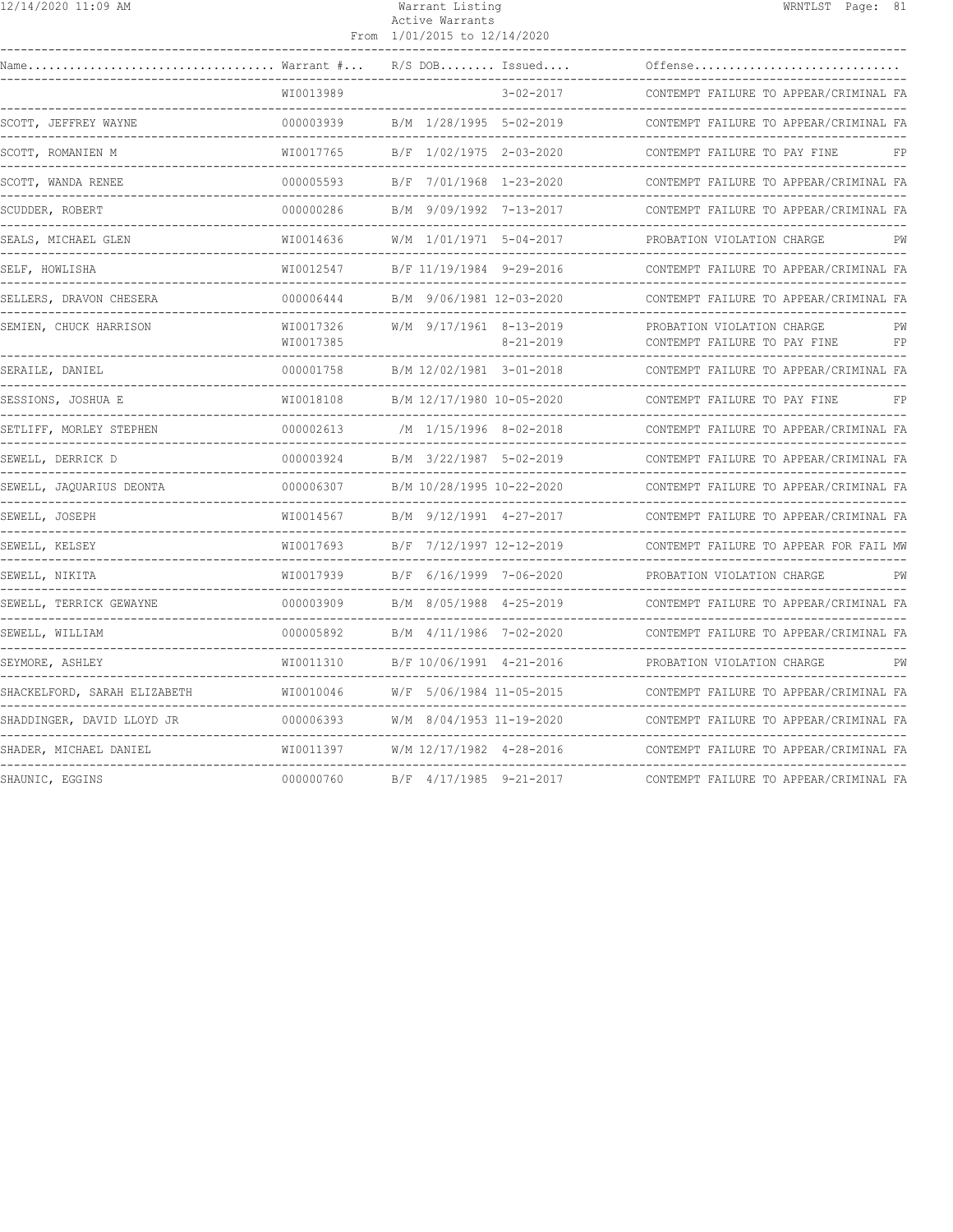| 12/14/2020 11:09 AM                    |                        | Warrant Listing<br>Active Warrants<br>From 1/01/2015 to 12/14/2020 | WRNTLST Page: 82                                                                 |
|----------------------------------------|------------------------|--------------------------------------------------------------------|----------------------------------------------------------------------------------|
|                                        |                        | $R/S$ DOB Issued                                                   | Offense                                                                          |
| SHAVER, KIRA                           | WI0015639              | W/F 2/07/1993 1-22-2018                                            | CONTEMPT FAILURE TO PAY FINE<br>FP                                               |
| SHAW, VICTORIA                         | WI0008072              | B/F 12/17/1966 3-27-2015                                           | CONTEMPT FAILURE TO APPEAR/CRIMINAL FA                                           |
| SHEDD, JESSICA MONIQUE                 | WI0014206              | W/F 11/18/1983 3-23-2017                                           | PROBATION VIOLATION CHARGE<br>PW                                                 |
| SHEFFIELD, WILLIAM CLYDE JR            | 000004856              | W/M 10/29/1978 9-05-2019                                           | CONTEMPT FAILURE TO APPEAR/CRIMINAL FA                                           |
| SHELLEY, MICHAEL A                     | 000000082              | B/M 3/29/1979 2-05-2015                                            | CONTEMPT FAILURE TO APPEAR/CRIMINAL FA                                           |
| SHEPHARD, MATTHEW G                    | 000000084              | W/M 7/22/1988 10-13-2016                                           | CONTEMPT FAILURE TO APPEAR/CRIMINAL FA                                           |
| SHEPPARD, KARTAVIOUS MEGAIL            | 000006018<br>WI0018084 | B/M 10/01/1999 12-12-2019<br>$10 - 27 - 2020$                      | CONTEMPT FAILURE TO APPEAR FOR FAIL FA<br>PROBATION VIOLATION CHARGE<br>PW       |
| SHERMAN, IMAN JANAY                    | 000002708              | B/F 2/13/1999 8-16-2018                                            | CONTEMPT FAILURE TO APPEAR/CRIMINAL FA                                           |
| SHIERS, JESSE DONALD JR                | 000006430              | W/M 5/30/1985 12-03-2020                                           | CONTEMPT FAILURE TO APPEAR/CRIMINAL FA                                           |
| SHIPP, JOSHUA MARC                     | WI0012061              | W/M 1/27/1992 7-21-2016                                            | CONTEMPT FAILURE TO APPEAR/CRIMINAL FA                                           |
| SHORTS, SHERTEROCCA                    | WI0015155              | B/F 11/12/1975 7-24-2017                                           | CONTEMPT FAILURE TO PAY FINE                                                     |
| SHREWBURY, JUSTIN S                    | 000005282              | W/M 6/06/1987 11-21-2019                                           | CONTEMPT FAILURE TO APPEAR/CRIMINAL FA                                           |
| SHUMATE, TIMOTHY DARRELL               | 000005273              | W/M 6/24/1974 11-14-2019                                           | CONTEMPT FAILURE TO APPEAR/CRIMINAL FA                                           |
| SICKAFOOSE, THOMAS ANTHONY             | 000004834              | W/M 12/19/1972 9-05-2019                                           | CONTEMPT FAILURE TO APPEAR/CRIMINAL FA                                           |
| SILAS, DESMOND                         | WI0014592              | B/M 12/07/1990 4-27-2017                                           | CONTEMPT FAILURE TO APPEAR/CRIMINAL FA                                           |
| SILAS, KENTRELL                        | WI0012999              | -------------------------------------<br>B/M 1/04/1994 10-17-2016  | ---------------------------------<br>CONTEMPT FAILURE TO PAY FINE<br>FP          |
| ------------<br>SIMMONS, AARON MICHAEL | 000006229              | W/M 8/06/1998 10-15-2020                                           | CONTEMPT FAILURE TO APPEAR/CRIMINAL FA                                           |
| SIMMONS, CHRISTINE RESHA               | WI0017808              | B/F 3/08/1986 2-03-2020                                            | -----------------------------------<br>CONTEMPT FAILURE TO PAY FINE<br>FP        |
| SIMMONS, JAMES W III                   | 000003147<br>000003390 | W/M 9/10/1963 11-15-2018<br>$1 - 10 - 2019$                        | CONTEMPT FAILURE TO APPEAR/CRIMINAL FA<br>CONTEMPT FAILURE TO APPEAR/CRIMINAL FA |
| SIMMONS, MARSHAL                       | 000002142              | W/M 2/11/1992 5-03-2018                                            | CONTEMPT FAILURE TO APPEAR/CRIMINAL FA                                           |
| SIMMONS, MEAGAN                        | WI0011762              | W/F 6/16/1985 6-13-2016                                            | CONTEMPT FAILURE TO PAY FINE                                                     |
| SIMMONS, TAYLOR D                      | 000000816              | B/F 4/15/1992 10-05-2017                                           | CONTEMPT FAILURE TO APPEAR/CRIMINAL FA                                           |
| -------------<br>SIMMONS, TRAMEKKA     | WI0010031              | B/F 9/17/1981 11-05-2015                                           | ---------------------------------<br>CONTEMPT FAILURE TO APPEAR/CRIMINAL FA      |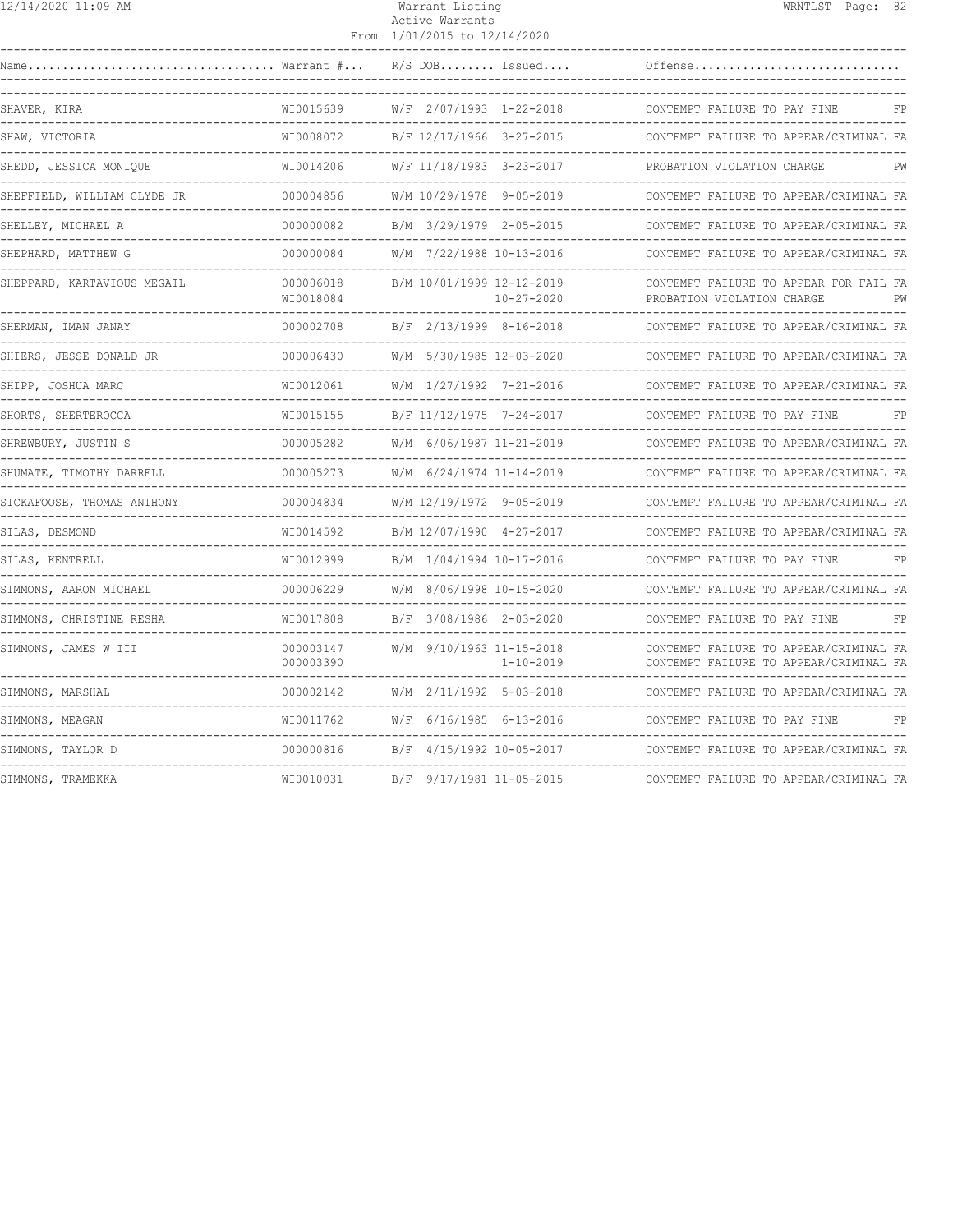| 12/14/2020 11:09 AM<br>Warrant Listing | WRNTLST Page: 83 |  |  |
|----------------------------------------|------------------|--|--|
|----------------------------------------|------------------|--|--|

# Active Warrants

|                                                   |                                     | From 1/01/2015 to 12/14/2020 |                                     |                                                                                                      |          |
|---------------------------------------------------|-------------------------------------|------------------------------|-------------------------------------|------------------------------------------------------------------------------------------------------|----------|
| $\ldots$ Warrant $\#$<br>Name                     |                                     |                              | $R/S$ DOB Issued                    | Offense                                                                                              |          |
| SIMON, BRAXTON DJON                               | 000002357                           | /M 1/07/1995 6-14-2018       |                                     | CONTEMPT FAILURE TO APPEAR/CRIMINAL FA                                                               |          |
| SIMON, EDWARD JR JR                               | WI0018098                           | B/M 5/17/1984 10-05-2020     |                                     | CONTEMPT FAILURE TO PAY FINE                                                                         | FP       |
| SIMON, WESLEY<br>-------------------------------- | WI0013192                           | B/M 8/30/1982 12-01-2016     |                                     | CONTEMPT FAILURE TO APPEAR/CRIMINAL FA                                                               |          |
| SIMPSON, DERRICK DONIEL                           | WI0012020                           | B/M 12/07/1977 7-14-2016     |                                     | CONTEMPT FAILURE TO APPEAR/CRIMINAL FA                                                               |          |
| SIMS, JUSTIN ONEAL                                | 000006458                           | W/M 2/21/1986 12-03-2020     |                                     | CONTEMPT FAILURE TO APPEAR/CRIMINAL FA                                                               |          |
| SIMS, STEVEN JAMES                                | 000005893                           | W/M 9/23/1997 7-02-2020      |                                     | CONTEMPT FAILURE TO APPEAR/CRIMINAL FA                                                               |          |
| SINGLETON, NORMAN LAVERN                          | WI0017969                           | B/M 8/08/2000 7-22-2020      |                                     | PROBATION VIOLATION CHARGE                                                                           |          |
| SITTINGDOWN, JOSHUA J                             | WI0013528                           |                              | W/M 6/08/1976 1-12-2017             | CONTEMPT FAILURE TO APPEAR/CRIMINAL FA                                                               |          |
| SKOUG, DAVID                                      | 2015005638                          | W/M 4/10/1980 9-17-2015      |                                     | CONTEMPT FAILURE TO APPEAR/CRIMINAL FA                                                               |          |
| SMALL, JEMARK A                                   | 000004198<br>000004237              | B/M 3/25/1989 6-13-2019      | $6 - 13 - 2019$                     | CONTEMPT FAILURE TO APPEAR/CRIMINAL FA<br>CONTEMPT FAILURE TO APPEAR/CRIMINAL FA                     |          |
| SMITH, AKAYSHA                                    | WI0012243                           | B/F 10/11/1988 8-11-2016     |                                     | CONTEMPT FAILURE TO APPEAR/CRIMINAL FA                                                               |          |
| SMITH, ANTHONY DEWAYNE                            | WI0012582<br>WI0012774              | B/M 7/09/1986 9-12-2016      | $10 - 20 - 2016$                    | CONTEMPT FAILURE TO PAY FINE<br>PROBATION VIOLATION CHARGE                                           | FP<br>PW |
| SMITH, CLARENCE ANDRE                             | 000002507                           | /M 1/18/1973 7-12-2018       |                                     | CONTEMPT FAILURE TO APPEAR/CRIMINAL FA                                                               |          |
| SMITH, CRAIGORY D                                 | 000002085                           | B/M 10/17/1988 4-26-2018     |                                     | CONTEMPT FAILURE TO APPEAR/CRIMINAL FA                                                               |          |
| SMITH, DEMETRIC                                   | 000004286                           | B/M 9/19/1993 6-20-2019      |                                     | CONTEMPT FAILURE TO APPEAR/CRIMINAL FA                                                               |          |
| SMITH, DIMITRI<br>--------------                  | WI0010167<br>WI0010233<br>000001464 | B/M 9/19/1993 11-20-2015     | $12 - 03 - 2015$<br>$1 - 18 - 2018$ | CONTEMPT FAILURE TO PAY FINE<br>PROBATION VIOLATION CHARGE<br>CONTEMPT FAILURE TO APPEAR/CRIMINAL FA | FP<br>PW |
| SMITH, DUSTIN WESLEY                              | 000005891                           | B/M 6/25/1992 7-02-2020      |                                     | CONTEMPT FAILURE TO APPEAR/CRIMINAL FA                                                               |          |
| SMITH, HUNTER BRADFORD                            | WI0017378<br>WI0017430              | W/M 9/23/2001 8-15-2019      | $9 - 20 - 2019$                     | CONTEMPT FAILURE TO PAY FINE<br>PROBATION VIOLATION CHARGE                                           | FP<br>PW |
| SMITH, JASMINE JAMAL                              | 000003993                           | B/F 1/14/1999 5-09-2019      |                                     | CONTEMPT FAILURE TO APPEAR/CRIMINAL FA                                                               |          |
| SMITH, JOHN TOM                                   | 000003500                           | W/M 5/10/1983 1-24-2019      |                                     | CONTEMPT FAILURE TO APPEAR/CRIMINAL FA                                                               |          |
| SMITH, JOHNNY JR                                  | 000002796                           | /M 9/13/1996 8-30-2018       |                                     | CONTEMPT FAILURE TO APPEAR/CRIMINAL FA                                                               |          |
|                                                   |                                     |                              |                                     |                                                                                                      |          |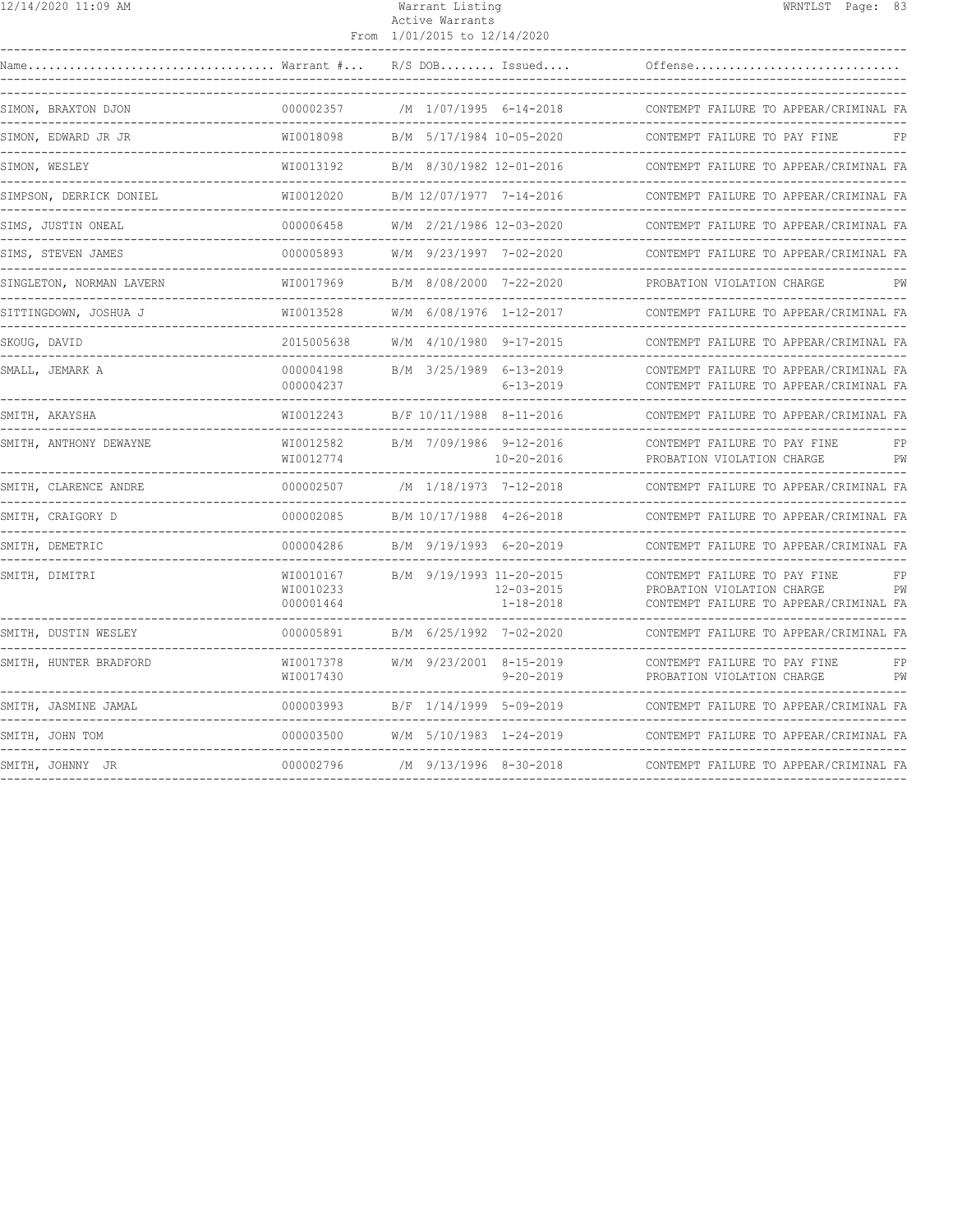| 12/14/2020 11:09 AM           |                                       | Warrant Listing<br>Active Warrants<br>From 1/01/2015 to 12/14/2020 | WRNTLST Page: 84                                                                                         |
|-------------------------------|---------------------------------------|--------------------------------------------------------------------|----------------------------------------------------------------------------------------------------------|
|                               | Warrant #                             | $R/S$ DOB Issued                                                   | Offense                                                                                                  |
| SMITH, JUSTIN LAYNE           | 000001442                             | W/M 7/02/1988 1-11-2018                                            | CONTEMPT FAILURE TO APPEAR/CRIMINAL FA                                                                   |
| SMITH, KAYLA KARNETRA         | 000006117<br>000006118                | B/F 7/08/1988 9-17-2020<br>$9 - 17 - 2020$                         | CONTEMPT FAILURE TO APPEAR/CRIMINAL FA<br>CONTEMPT FAILURE TO APPEAR/CRIMINAL FA                         |
| SMITH, KENAN ANDRAY           | 2015005401<br>. _ _ _ _ _ _ _ _ _ _ _ | B/M 9/23/1996 9-17-2015                                            | CONTEMPT FAILURE TO APPEAR/CRIMINAL FA                                                                   |
| SMITH, KENDERICK DENMOTE      | 000002099                             | /M 12/03/1986 4-26-2018                                            | CONTEMPT FAILURE TO APPEAR/CRIMINAL FA                                                                   |
| SMITH, KHADEJA LASHAY         | 000003122                             | B/F 4/20/1985 11-15-2018                                           | CONTEMPT FAILURE TO APPEAR/CRIMINAL FA                                                                   |
| SMITH, KIMBERLY DESELLE       | WI0007521                             | W/F 4/08/1976 1-20-2015                                            | CONTEMPT FAILURE TO APPEAR/CRIMINAL FA<br>____________________                                           |
| SMITH, LADAISHA OUINETT       | WI0018103                             | B/F 3/17/1995 9-21-2020                                            | CONTEMPT FAILURE TO PAY FINE<br>FP                                                                       |
| SMITH, LENA LEE               | WI0016591                             | W/F 5/09/1995 11-20-2018                                           | PROBATION VIOLATION CHARGE<br>PW                                                                         |
| SMITH, MARTHA AMANDA          | WI0017075<br>WI0017031                | $W/F$ 4/23/1986 4-18-2019<br>$5 - 02 - 2019$                       | CONTEMPT FAILURE TO APPEAR FOR FAIL MW<br>PROBATION VIOLATION CHARGE<br>PW                               |
| SMITH, NEANGELA F             | 000005712<br>000005719                | B/F 10/28/1998 2-13-2020<br>$2 - 13 - 2020$                        | CONTEMPT FAILURE TO APPEAR/CRIMINAL FA<br>CONTEMPT FAILURE TO APPEAR/CRIMINAL FA<br>-------------------- |
| SMITH, NIESHALA LECOLE        | 000006457                             | B/F 8/01/1984 12-03-2020                                           | CONTEMPT FAILURE TO APPEAR/CRIMINAL FA                                                                   |
| SMITH, RANDAL CORNELIUS       | WI0017334<br>WI0017327                | B/M 2/08/1975 7-12-2019<br>$8 - 13 - 2019$                         | CONTEMPT FAILURE TO PAY FINE<br>FP<br>PROBATION VIOLATION CHARGE<br>PW                                   |
| SMITH, SECORY JAQWUAN         | 000004980<br>000005157                | B/M 3/03/2000 9-26-2019<br>$10 - 24 - 2019$                        | CONTEMPT FAILURE TO APPEAR/CRIMINAL FA<br>CONTEMPT FAILURE TO APPEAR/CRIMINAL FA                         |
| SMITH, SERENTHIA MONAI        | WI0017957                             | B/F 1/02/1992 11-20-2019                                           | CONTEMPT FAILURE TO PAY FINE<br>FP                                                                       |
| SMITH, SHUN                   | 000000782                             | B/M 10/17/1988 9-28-2017                                           | CONTEMPT FAILURE TO APPEAR/CRIMINAL FA                                                                   |
| SMITH, WILLIAM KRISTOPHER     | WI0009298                             | B/M 3/27/1992 8-06-2015                                            | CONTEMPT FAILURE TO PAY FINE                                                                             |
| SNEAD, CHARLES                | 000005748                             | /M 11/18/2000 2-20-2020                                            | CONTEMPT FAILURE TO APPEAR/CRIMINAL FA                                                                   |
| SNEED, CHARLES O III          | 000005737<br>000005740                | B/M 11/18/2000 2-20-2020<br>$2 - 20 - 2020$                        | CONTEMPT FAILURE TO APPEAR/CRIMINAL FA<br>CONTEMPT FAILURE TO APPEAR/CRIMINAL FA                         |
| SOBER, BREANNA MARIE          | 000003037                             | W/F 11/12/1997 10-18-2018                                          | CONTEMPT FAILURE TO APPEAR/CRIMINAL FA                                                                   |
| SODERLUND, PAUL D             | WI0017038                             | /M 6/30/1966 5-07-2019                                             | CONTEMPT FAILURE TO PAY FINE<br>FP                                                                       |
| SOLITAIRE, CONSTANCE MICHELLE | WI0018050<br>000006173                | B/F 8/07/1984 9-24-2020<br>$10 - 01 - 2020$                        | PROBATION VIOLATION CHARGE<br>PW<br>CONTEMPT FAILURE TO APPEAR/CRIMINAL FA                               |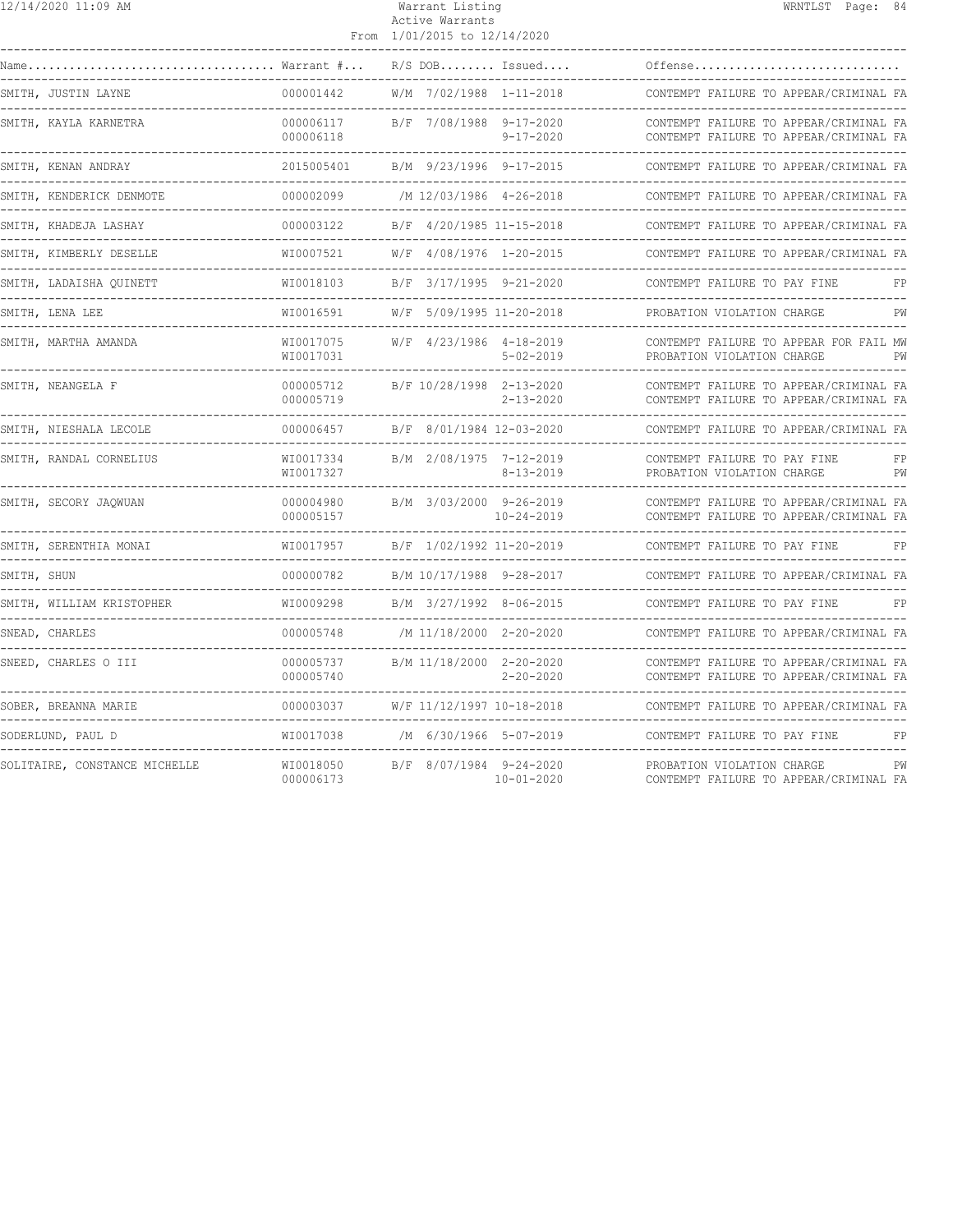|  | 12/14/2020 11:09 AM |  |  |
|--|---------------------|--|--|
|--|---------------------|--|--|

#### Warrant Listing WRNTLST Page: 85 Active Warrants From 1/01/2015 to 12/14/2020

| Name                        | $\ldots$ Warrant $\# \ldots$ |  | $R/S$ DOB Issued             | Offense                                |
|-----------------------------|------------------------------|--|------------------------------|----------------------------------------|
| SON, BYRON W                | WI0008688                    |  | B/M 3/14/1964 5-29-2015      | CONTEMPT FAILURE TO APPEAR/CRIMINAL FA |
| SONNIER, MATTHEW            | 000002256                    |  | B/M 7/31/1988 5-24-2018      | CONTEMPT FAILURE TO APPEAR/CRIMINAL FA |
| SOTO, HAZELENE LATRISHA     | 000002973                    |  | /F 8/11/1988 10-08-2018      | CONTEMPT FAILURE TO APPEAR/CRIMINAL FA |
| SOUTHERTON, KATHRYN JEAN    | 000005337                    |  | W/F 9/11/1960 12-05-2019     | CONTEMPT FAILURE TO APPEAR/CRIMINAL FA |
| SPAIN, GREGORY KENNETH      | WI0012177                    |  | B/M 1/25/1964 8-04-2016      | THEFT (MUST APPEAR)<br>FA              |
| SPEARS, DEBORAH             | WI0014608                    |  | W/F 8/22/1983 4-27-2017      | CONTEMPT FAILURE TO APPEAR/CRIMINAL FA |
| SPEARS, TRAVIS WADE         | WI0012611                    |  | W/M 1/07/1993 10-06-2016     | PROBATION VIOLATION CHARGE<br>PW       |
| SPEIGHTS, SHAWN             | 000006275                    |  | W/F 1/29/1972 10-22-2020     | CONTEMPT FAILURE TO APPEAR/CRIMINAL FA |
| SPENCER, NATHAN MATTHEW     | WI0009409                    |  | W/M 8/02/1993 8-13-2015      | CONTEMPT FAILURE TO APPEAR/CRIMINAL FA |
| SPIVEY, DESHAN              | WI0013240                    |  | B/M 6/20/1986 12-08-2016     | CONTEMPT FAILURE TO APPEAR/CRIMINAL FA |
| SPLOND, DANIEL              | 000004080                    |  | B/M 5/22/1997 5-23-2019      | CONTEMPT FAILURE TO APPEAR/CRIMINAL FA |
| SPRAYBERRY, JENNIFER RENEA  | 000005792                    |  | W/F 1/08/1975 2-27-2020      | CONTEMPT FAILURE TO APPEAR/CRIMINAL FA |
| SPRINGER, DEANGELO          | 000001085                    |  | B/M 2/13/1993 11-30-2017     | CONTEMPT FAILURE TO APPEAR/CRIMINAL FA |
| SPURGEON, ALEX SAMUEL       | 000002283                    |  | W/M 6/10/1994 5-24-2018      | CONTEMPT FAILURE TO APPEAR/CRIMINAL FA |
| ST ROMAIN, TYRONE           | WI0012783                    |  | B/M 7/17/1977 10-20-2016     | CONTEMPT FAILURE TO APPEAR/CRIMINAL FA |
| STANDFIELD, SHERMAN MITCHEL | 000006240                    |  | B/M 2/27/1991 10-15-2020     | CONTEMPT FAILURE TO APPEAR/CRIMINAL FA |
| STANLEY, AMBER NICOLE       | 000000624                    |  | W/F 9/19/1986 8-31-2017      | CONTEMPT FAILURE TO APPEAR/CRIMINAL FA |
| STANLEY, JOSELYNN LOUISE    | 000003928                    |  | $/ 11/25/1998 5 - 02 - 2019$ | CONTEMPT FAILURE TO APPEAR/CRIMINAL FA |
| STANLEY, LAQUISTA           | 000006439                    |  | W/F 5/21/1993 12-03-2020     | CONTEMPT FAILURE TO APPEAR/CRIMINAL FA |
| STAPLETON, CHRISTOPHER      | WI0016421                    |  | W/M 3/07/1999 9-17-2018      | PROBATION VIOLATION CHARGE<br>PW       |
| STAVIG, ANTHONY J           | WI0011041                    |  | W/M 4/24/1993 3-17-2016      | CONTEMPT FAILURE TO APPEAR/CRIMINAL FA |
| STEARNS, FRED GERALD        | WI0011594                    |  | W/M 11/23/1963 5-26-2016     | CONTEMPT FAILURE TO APPEAR/CRIMINAL FA |
| STELLY, AUDRA RASHUN        | 000005331                    |  | B/M 9/12/1987 11-21-2019     | CONTEMPT FAILURE TO APPEAR/CRIMINAL FA |
| STEPHEN, KENNEY             | 000001291                    |  | W/M 5/01/1974 1-04-2018      | CONTEMPT FAILURE TO APPEAR/CRIMINAL FA |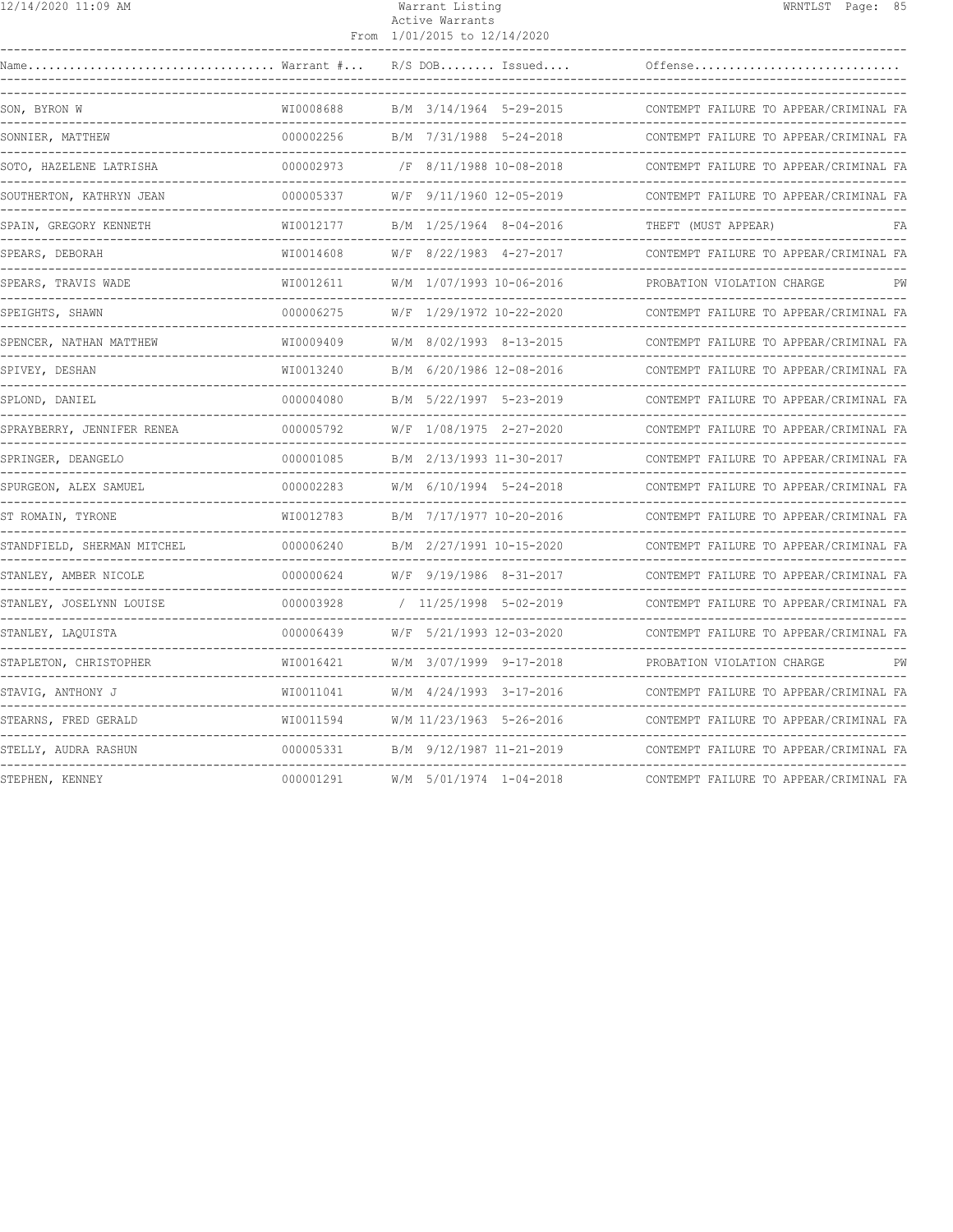| 2/14/2020 11:09 AM |  |  |
|--------------------|--|--|
|--------------------|--|--|

## 12/14/2020 11:09 AM Warrant Listing WRNTLST Page: 86 Active Warrants

|                                                                                                            |                          | From 1/01/2015 to 12/14/2020 |                 |                                                                                  |          |
|------------------------------------------------------------------------------------------------------------|--------------------------|------------------------------|-----------------|----------------------------------------------------------------------------------|----------|
| $\texttt{Name} \dots \dots \dots \dots \dots \dots \dots \dots \dots \dots \dots \dots$ Warrant $\# \dots$ |                          | $R/S$ DOB Issued             |                 | Offense                                                                          |          |
| STEPHENS, CHRISTOPHER ALAN                                                                                 | 000000300<br>000002468   | W/M 7/23/1984 7-13-2017      | $7 - 12 - 2018$ | CONTEMPT FAILURE TO APPEAR/CRIMINAL FA<br>CONTEMPT FAILURE TO APPEAR/CRIMINAL FA |          |
| STEPHENS, JESSICA R                                                                                        | WI0009742                | W/F 11/25/1979 9-24-2015     |                 | CONTEMPT FAILURE TO APPEAR/CRIMINAL FA<br>--------------------------------       |          |
| STERLING, LAKISHA D                                                                                        | 000002494                | B/F 2/28/1984 7-12-2018      |                 | CONTEMPT FAILURE TO APPEAR/CRIMINAL FA                                           |          |
| STEVENSON, DEREK ONEAL                                                                                     | WI0014907                | B/M 4/07/1972 5-30-2017      |                 | CONTEMPT FAILURE TO PAY FINE                                                     | FP       |
| STEWART, ELI DILLON                                                                                        | 000005339                | B/M 9/13/1996 12-05-2019     |                 | CONTEMPT FAILURE TO APPEAR/CRIMINAL FA                                           |          |
| STEWART, JERRY MARICE                                                                                      | 000005973                | B/M 8/23/1983 6-25-2020      |                 | CONTEMPT FAILURE TO APPEAR FOR FAIL FA                                           |          |
| STEWART, JOHN NMN                                                                                          | 000004309                | /M 1/11/1990 6-20-2019       |                 | CONTEMPT FAILURE TO APPEAR/CRIMINAL FA                                           |          |
| STEWART, LEIGH                                                                                             | 000002424                | W/F 2/04/1988 6-28-2018      |                 | CONTEMPT FAILURE TO APPEAR/CRIMINAL FA                                           |          |
| STEWART, LEIGH M                                                                                           | 000002426                | /F 2/04/1988 6-28-2018       |                 | CONTEMPT FAILURE TO APPEAR/CRIMINAL FA                                           |          |
| STEWART, SYCHRONN REESE                                                                                    | 000005517                | B/F 7/01/1963 1-09-2020      |                 | CONTEMPT FAILURE TO APPEAR/CRIMINAL FA                                           |          |
| STEWART, TERRANCE MARQUI<br>---------------------------------                                              | WI0009793                | B/M 3/17/1984 10-01-2015     |                 | CONTEMPT FAILURE TO APPEAR/CRIMINAL FA<br>---------------------------------      |          |
| STIVEN, JEREMY L                                                                                           | WI0014575                | W/M 9/07/1985 4-27-2017      |                 | CONTEMPT FAILURE TO APPEAR/CRIMINAL FA                                           |          |
| STOCK, MORGAN                                                                                              | WI0015827<br>WI0015843   | W/F 8/09/1995 3-16-2018      | $3 - 26 - 2018$ | PROBATION VIOLATION CHARGE<br>CONTEMPT FAILURE TO PAY FINE                       | PW<br>FP |
| STOKER, BRITTANY JADE                                                                                      | WI0017824<br>WI0017941   | B/F 7/16/1989 2-17-2020      | $7 - 06 - 2020$ | CONTEMPT FAILURE TO PAY FINE<br>PROBATION VIOLATION CHARGE                       | FP<br>PW |
| STOKES, JORDAN ALEXANDRA                                                                                   | WI0016715<br>WI0016768   | W/F 12/26/1992 1-03-2019     | $1 - 15 - 2019$ | PROBATION VIOLATION CHARGE<br>CONTEMPT FAILURE TO PAY FINE                       | PW<br>FP |
| STOKLEY, JAMES                                                                                             | 000005341                | W/M 4/13/1961 12-05-2019     |                 | CONTEMPT FAILURE TO APPEAR/CRIMINAL FA                                           |          |
| STROUD, BRIANNA NICOLE                                                                                     | 000003653                | W/F 10/02/1990 2-28-2019     |                 | CONTEMPT FAILURE TO APPEAR/CRIMINAL FA                                           |          |
| STUART, TIFFANY ANN<br>--------------------                                                                | WI0017572<br>----------- | W/F 1/09/1983 11-14-2019     |                 | CONTEMPT FAILURE TO APPEAR FOR FAIL MW<br>---------------------------            |          |
| STYLES, MYRON CLIFTON                                                                                      | 000004954                | B/M 5/12/1948 9-19-2019      |                 | CONTEMPT FAILURE TO APPEAR/CRIMINAL FA                                           |          |
| SUGGS, KELSEY                                                                                              | WI0011682<br>WI0012393   | W/F 12/11/1997 6-06-2016     | $9 - 08 - 2016$ | CONTEMPT FAILURE TO PAY FINE<br>PROBATION VIOLATION CHARGE                       | FP<br>PW |
| SULLIVAN, ARA                                                                                              | WI0013154                | B/F 5/15/1988 11-30-2016     |                 | PROBATION VIOLATION CHARGE                                                       | PW       |
|                                                                                                            |                          |                              |                 |                                                                                  |          |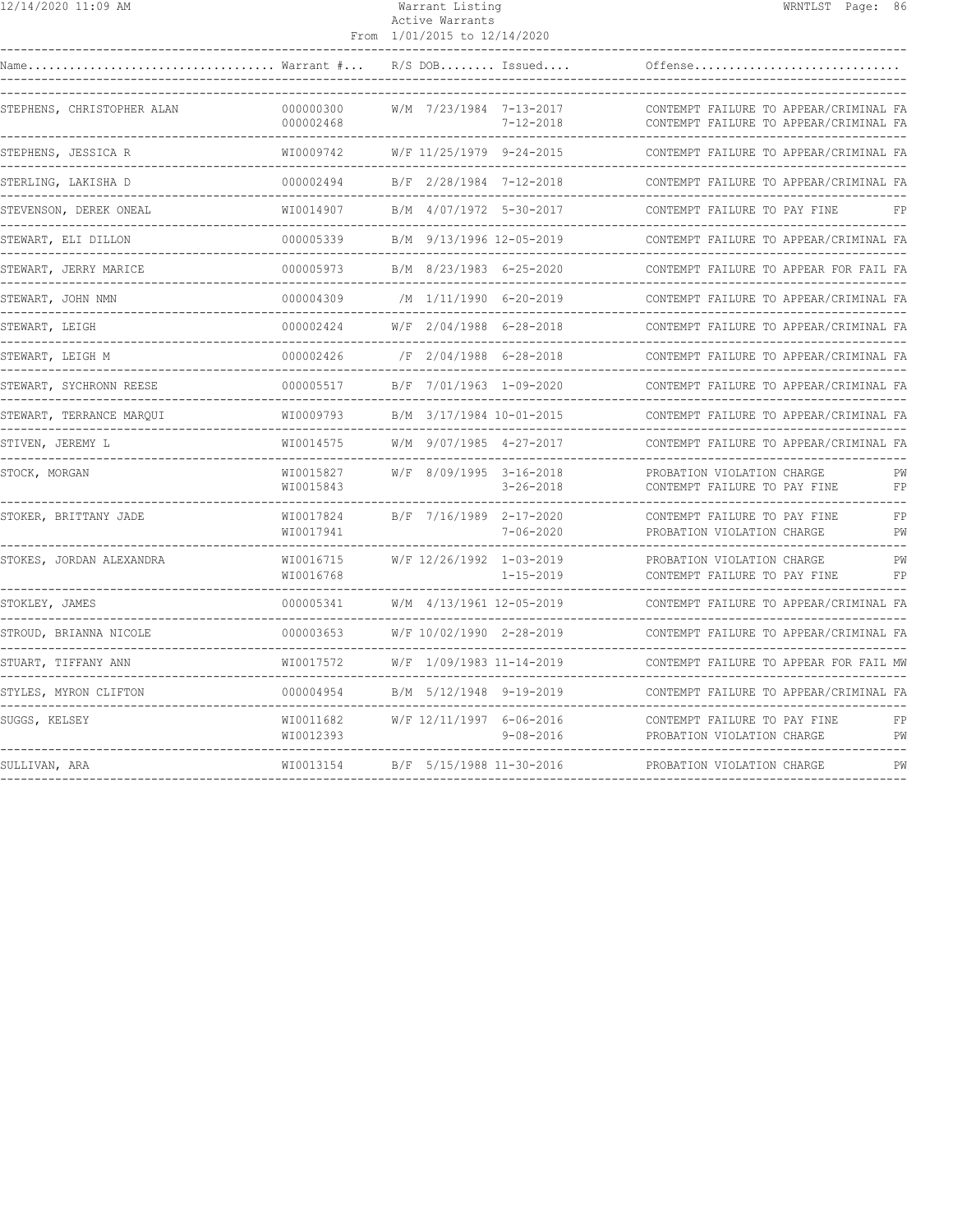| 12/14/2020 11:09 AM                  |                                                   | Warrant Listing<br>Active Warrants<br>From 1/01/2015 to 12/14/2020              | WRNTLST Page: 87                                                                                                                                                     |
|--------------------------------------|---------------------------------------------------|---------------------------------------------------------------------------------|----------------------------------------------------------------------------------------------------------------------------------------------------------------------|
|                                      | $\ldots \ldots \ldots \ldots$ Warrant $\# \ldots$ | $R/S$ DOB Issued                                                                | Offense                                                                                                                                                              |
| SUMBLER, CHRISTOPHER                 | 000004885                                         | B/M 2/18/1990 9-12-2019                                                         | CONTEMPT FAILURE TO APPEAR/CRIMINAL FA                                                                                                                               |
| SUTTLES, LINDSAY R                   | WI0008068                                         | W/F 3/04/1991 3-27-2015                                                         | CONTEMPT FAILURE TO APPEAR/CRIMINAL FA                                                                                                                               |
| SWAFFORD, LAKESHA TAMEKA             | WI0017843                                         | B/F 8/30/1989 6-01-2020                                                         | PROBATION VIOLATION CHARGE<br>PW                                                                                                                                     |
| SWASEY, CHRISTOPHER PATRICK          | WI0017005<br>WI0017010                            | W/M 4/19/1981 4-22-2019<br>$4 - 22 - 2019$                                      | PW<br>PROBATION VIOLATION CHARGE<br>CONTEMPT FAILURE TO PAY FINE<br>FP                                                                                               |
| SWEAZIE, ALICIA NICOLE               | WI0013214<br>WI0013505                            | B/F 2/21/1978 11-21-2016<br>$1 - 12 - 2017$                                     | CONTEMPT FAILURE TO PAY FINE<br>FP<br>PROBATION VIOLATION CHARGE<br>PW                                                                                               |
| SWIFT, LILLIAN AMANDA                | 000003297<br>000003303<br>000003311<br>000003314  | B/F 11/04/1981 12-13-2018<br>$12 - 13 - 2018$<br>12-13-2018<br>$12 - 13 - 2018$ | CONTEMPT FAILURE TO APPEAR/CRIMINAL FA<br>CONTEMPT FAILURE TO APPEAR/CRIMINAL FA<br>CONTEMPT FAILURE TO APPEAR/CRIMINAL FA<br>CONTEMPT FAILURE TO APPEAR/CRIMINAL FA |
| SWORD, ANCRANETTE                    | 000003897                                         | B/F 7/25/1990 4-25-2019                                                         | CONTEMPT FAILURE TO APPEAR/CRIMINAL FA                                                                                                                               |
| SYKES, CHRISTOPHER                   | 000003347                                         | B/M 4/22/1996 12-20-2018                                                        | CONTEMPT FAILURE TO APPEAR/CRIMINAL FA                                                                                                                               |
| SYKES, CHRISTOPHER RAY               | 000006158<br>000006175                            | B/M 9/27/1974 10-01-2020<br>$10 - 01 - 2020$                                    | CONTEMPT FAILURE TO APPEAR/CRIMINAL FA<br>CONTEMPT FAILURE TO APPEAR/CRIMINAL FA                                                                                     |
| SYKES, STANDALE                      | WI0013123                                         | B/M 8/24/1990 11-23-2016                                                        | PROBATION VIOLATION CHARGE<br>PW                                                                                                                                     |
| SYZDEK, CLAYTON                      | 000001014                                         | W/M 3/31/1977 11-16-2017                                                        | CONTEMPT FAILURE TO APPEAR/CRIMINAL FA                                                                                                                               |
| TABOR, ROBERT CHASE                  | 000006340                                         | W/M 12/01/1999 10-29-2020<br>---------------------                              | CONTEMPT FAILURE TO APPEAR/CRIMINAL FA<br>-------------------------------                                                                                            |
| TADEMY, DAMIEN LOUIS                 | WI0016645<br>WI0016647                            | B/M 12/20/1994 12-04-2018<br>$12 - 04 - 2018$                                   | PROBATION VIOLATION CHARGE<br>PW<br>CONTEMPT FAILURE TO PAY FINE<br>FP                                                                                               |
| TALLEY, JOHN M                       | WI0011515                                         | W/M 8/21/1985 5-19-2016                                                         | CONTEMPT FAILURE TO APPEAR/CRIMINAL FA                                                                                                                               |
| TANKERSLEY, CHRISTOPHER LEWIS        | WI0018064                                         | W/M 10/30/1999 9-29-2020                                                        | PROBATION VIOLATION CHARGE<br>PW                                                                                                                                     |
| TANKSLEY, TRAVIS WAYNE               | 000006390                                         | W/M 1/10/1992 11-19-2020                                                        | CONTEMPT FAILURE TO APPEAR/CRIMINAL FA                                                                                                                               |
| TANNEHILL, DARNISHA L                | WI0017245                                         | /F 5/13/1990 7-01-2019                                                          | CONTEMPT FAILURE TO PAY FINE<br>FP                                                                                                                                   |
| TANNEHILL, SHAMIKA SHANANE           | 000003840                                         | B/F 12/22/1992 4-04-2019                                                        | CONTEMPT FAILURE TO APPEAR/CRIMINAL FA                                                                                                                               |
| TANNER, CHRISTOPHER L                | 000001068                                         | B/M 6/02/1992 11-30-2017                                                        | CONTEMPT FAILURE TO APPEAR/CRIMINAL FA<br>__________________________________                                                                                         |
| TARPLEY, SAMUEL F                    | WI0009573                                         | W/M 3/21/1970 9-03-2015                                                         | CONTEMPT FAILURE TO PAY FINE<br>FP                                                                                                                                   |
| ------------<br>TARVER, BRANDY RENEE | 000003785                                         | W/F 7/17/1981 3-28-2019                                                         | CONTEMPT FAILURE TO APPEAR/CRIMINAL FA                                                                                                                               |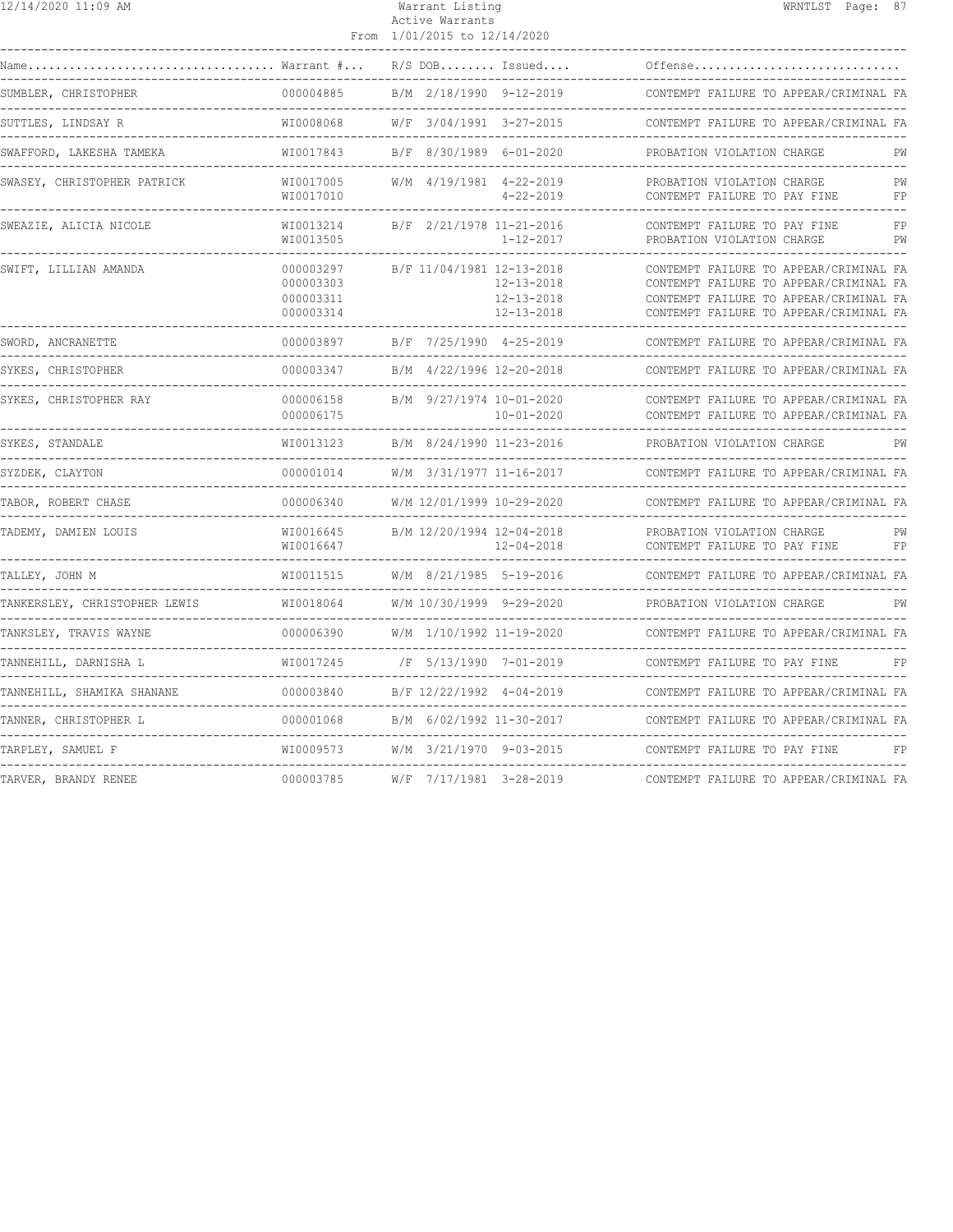| 12/14/2020 11:09 AM             |                                                | Warrant Listing<br>Active Warrants<br>From 1/01/2015 to 12/14/2020  |                         |                                                                                  | WRNTLST Page: 88 |          |
|---------------------------------|------------------------------------------------|---------------------------------------------------------------------|-------------------------|----------------------------------------------------------------------------------|------------------|----------|
|                                 |                                                |                                                                     | $R/S$ DOB Issued        | Offense                                                                          |                  |          |
| TARVER, COURTNEY                | WI0016832                                      | W/F 4/30/1991 2-04-2019                                             |                         | PROBATION VIOLATION CHARGE                                                       |                  | PW       |
| TARVER, TIMOTHY CLAY II         | 000003925                                      | W/M 11/27/1985 5-02-2019                                            |                         | CONTEMPT FAILURE TO APPEAR/CRIMINAL FA                                           |                  |          |
| TATUM, MONICA CHARISE           | 000005192<br>000005196                         | B/F 3/08/1973 11-05-2019                                            | $11 - 05 - 2019$        | CONTEMPT FAILURE TO APPEAR/CRIMINAL FA<br>CONTEMPT FAILURE TO APPEAR/CRIMINAL FA |                  |          |
| TAUNTON, MATTHEW EARL           | WI0017615<br>WI0017629                         | W/M 4/13/1979 11-20-2019                                            | 12-06-2019              | CONTEMPT FAILURE TO PAY FINE<br>PROBATION VIOLATION CHARGE                       |                  | FP<br>PW |
| TAYLOR, BRAXTON                 | 000003374                                      | B/M 8/06/1997 1-10-2019                                             |                         | CONTEMPT FAILURE TO APPEAR/CRIMINAL FA                                           |                  |          |
| TAYLOR, DAVID                   | 000006132                                      | /M 3/20/1983 9-17-2020                                              |                         | CONTEMPT FAILURE TO APPEAR/CRIMINAL FA                                           |                  |          |
| TAYLOR, DIARA DAMELLE           | 000003771                                      | B/M 5/05/1993 3-28-2019                                             |                         | CONTEMPT FAILURE TO APPEAR/CRIMINAL FA                                           |                  |          |
| TAYLOR, DOROTHY ANN             | 000003703                                      | B/F 5/06/1968 3-14-2019                                             |                         | CONTEMPT FAILURE TO APPEAR/CRIMINAL FA                                           |                  |          |
| TAYLOR, JENNIFER CALACEY        | WI0012337<br>WI0012587                         | B/F 12/06/1986 9-01-2016                                            | $9 - 26 - 2016$         | PROBATION VIOLATION CHARGE<br>CONTEMPT FAILURE TO PAY FINE                       |                  | PW<br>FP |
| TAYLOR, JERVARIUS SHERMAL       | WI0016089                                      |                                                                     | B/M 9/25/1998 5-24-2018 | CONTEMPT FAILURE TO PAY FINE                                                     |                  | FP       |
| TAYLOR, JOSEPH JR               | WI0017215                                      | B/M 4/07/1967 7-08-2019                                             |                         | PROBATION VIOLATION CHARGE                                                       |                  | PW       |
| TAYLOR, JOSHAYINE T             | WI0017891                                      | B/F 9/03/1999 6-25-2020                                             |                         | PROBATION VIOLATION CHARGE                                                       |                  | PW       |
| TAYLOR, LARRY SERVANCE          | WI0011166                                      | B/M 9/28/1976 3-28-2016                                             |                         | --------------------------------<br>CONTEMPT FAILURE TO PAY FINE                 |                  | FP       |
| TAYLOR, MARKUS                  | WI0016315                                      | /M 1/07/1987 8-14-2018                                              |                         | CONTEMPT FAILURE TO PAY FINE                                                     |                  | FP       |
| TAYLOR, TRAQUEISHYA ELENA       | 000003257                                      | B/F 11/17/1993 11-29-2018                                           |                         | CONTEMPT FAILURE TO APPEAR/CRIMINAL FA                                           |                  |          |
| TAYLOR-BILLUPS, DEMARIES MYKEL  | WI0013561                                      | B/M 10/11/1997 12-05-2016<br>-------------------------------------- |                         | CONTEMPT FAILURE TO PAY FINE                                                     |                  | FP       |
| TEASLEY, CYNTHIA M              | WI0013433                                      | B/F 2/26/1994 1-05-2017                                             |                         | PROBATION VIOLATION CHARGE                                                       |                  | PW       |
| TEASLEY, TIANA                  | 000005550<br>000005785<br>-------------------- | B/F 1/15/2001 1-16-2020                                             | $2 - 27 - 2020$         | CONTEMPT FAILURE TO APPEAR/CRIMINAL FA<br>CONTEMPT FAILURE TO APPEAR/CRIMINAL FA |                  |          |
| TEEL, KEITH D                   | WI0007814                                      | W/M 5/06/1987 3-06-2015                                             |                         | PROBATION VIOLATION CHARGE                                                       |                  | PW       |
| ------------<br>TERRAL, SUZANNE | WI0017677                                      | W/F 2/02/1964 12-09-2019                                            |                         | CONTEMPT FAILURE TO PAY FINE                                                     |                  | FP       |
| TEXADA, BRANDON                 | 000000276                                      | B/M 9/02/1985 7-13-2017                                             |                         | CONTEMPT FAILURE TO APPEAR/CRIMINAL FA                                           |                  |          |
| THACKER, CRYSTAL                | WI0007829                                      | W/F 10/08/1980 3-09-2015                                            |                         | CONTEMPT FAILURE TO APPEAR/CRIMINAL FA                                           |                  |          |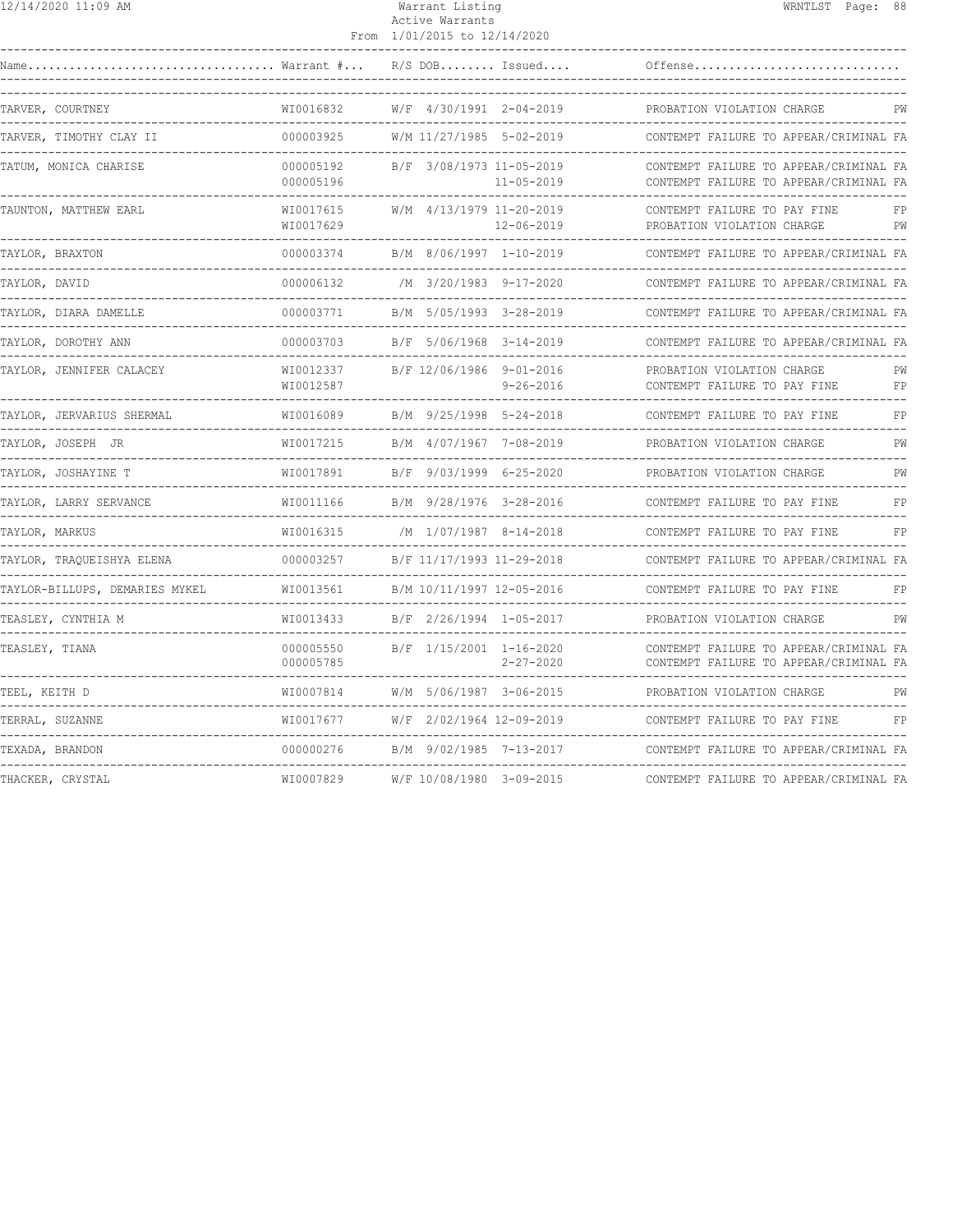| 12/14/2020 11:09 AM                                                                                        |                        | Warrant Listing<br>Active Warrants<br>From 1/01/2015 to 12/14/2020 | WRNTLST Page: 89                                                                 |
|------------------------------------------------------------------------------------------------------------|------------------------|--------------------------------------------------------------------|----------------------------------------------------------------------------------|
| $\texttt{Name} \dots \dots \dots \dots \dots \dots \dots \dots \dots \dots \dots \dots$ Warrant $\# \dots$ |                        | $R/S$ DOB Issued                                                   | Offense                                                                          |
| THACKER, ETHAN                                                                                             | WI0014099              | W/M 10/06/1994 3-09-2017                                           | CONTEMPT FAILURE TO APPEAR/CRIMINAL FA                                           |
| THIBODAUX, GABRIELLE E                                                                                     | 000005735              | W/F 10/26/1985 2-20-2020                                           | CONTEMPT FAILURE TO APPEAR/CRIMINAL FA                                           |
| THIBODEAUX, CAROLINE                                                                                       | WI0007674              | W/F 8/06/1968 2-02-2015                                            | CONTEMPT FAILURE TO APPEAR/CRIMINAL FA                                           |
| THOMAS, ANTHONY JAOUIL<br>________________________________                                                 | 000004145              | B/M 6/22/1988 5-30-2019                                            | CONTEMPT FAILURE TO APPEAR/CRIMINAL FA                                           |
| THOMAS, ASHLEY CHIQUIA                                                                                     | WI0016504<br>WI0016516 | B/F 9/28/1985 10-22-2018<br>$10 - 22 - 2018$                       | CONTEMPT FAILURE TO PAY FINE<br>FP<br>PROBATION VIOLATION CHARGE<br>PW           |
| THOMAS, CHARLES OTIS                                                                                       | WI0007824              | B/M 11/11/1962 3-09-2015                                           | CONTEMPT FAILURE TO APPEAR/CRIMINAL FA                                           |
| THOMAS, DEIRDE LORRAINE                                                                                    | 000005514<br>000005515 | B/F 11/05/1989 1-09-2020<br>1-09-2020                              | CONTEMPT FAILURE TO APPEAR/CRIMINAL FA<br>CONTEMPT FAILURE TO APPEAR/CRIMINAL FA |
| THOMAS, DEZTINI LOYCE                                                                                      | WI0008666              | B/F 7/24/1996 5-28-2015                                            | PROBATION VIOLATION CHARGE<br>PW                                                 |
| THOMAS, DWAUN                                                                                              | WI0007617              | B/M 9/20/1979 1-26-2015                                            | PROBATION VIOLATION CHARGE<br>PW                                                 |
| THOMAS, JAMES E                                                                                            | 000005159              | B/M 7/28/1983 10-24-2019                                           | CONTEMPT FAILURE TO APPEAR/CRIMINAL FA                                           |
| THOMAS, JASON RENARD                                                                                       | 000001727              | B/M 7/18/1998 2-22-2018                                            | CONTEMPT FAILURE TO APPEAR/CRIMINAL FA                                           |
|                                                                                                            | WI0008271              |                                                                    | CONTEMPT FAILURE TO APPEAR/CRIMINAL FA                                           |
| THOMAS, JOHN DAVID                                                                                         | WI0017563              | B/M 11/13/1989 10-30-2019                                          | CONTEMPT FAILURE TO PAY FINE                                                     |
| THOMAS, JOHN SCOTT                                                                                         | 000005253              | W/M 3/31/1967 11-14-2019                                           | CONTEMPT FAILURE TO APPEAR/CRIMINAL FA                                           |
| THOMAS, JOSHUA SANCHEZ                                                                                     | 000005418              | B/M 10/30/1988 12-12-2019                                          | CONTEMPT FAILURE TO APPEAR/CRIMINAL FA                                           |
| THOMAS, LARRY                                                                                              | 000000156              | B/M 3/21/1976 6-22-2017                                            | CONTEMPT FAILURE TO APPEAR/CRIMINAL FA                                           |
| THOMAS, MARKEZ DESHON                                                                                      | 000003823              | B/M 4/14/1998 4-04-2019                                            | CONTEMPT FAILURE TO APPEAR/CRIMINAL FA<br>-------------------------------------  |
| THOMAS, SHACHLOE ELIZABETH                                                                                 | WI0017150<br>WI0017169 | B/F 3/11/2000 5-29-2019<br>6-18-2019                               | CONTEMPT FAILURE TO PAY FINE<br>FP<br>PROBATION VIOLATION CHARGE<br>PW           |
| THOMAS, SHACOBI SHARONE                                                                                    | 000003763              | B/M 1/11/1996 3-28-2019                                            | CONTEMPT FAILURE TO APPEAR/CRIMINAL FA                                           |
| THOMAS, SHUNDRIKA                                                                                          | WI0011520              | B/F 8/20/1970 5-19-2016                                            | CONTEMPT FAILURE TO APPEAR/CRIMINAL FA                                           |
| THOMAS, VANESSA LASHAY                                                                                     | WI0016991              | B/F 9/20/1998 4-16-2019                                            | PROBATION VIOLATION CHARGE<br>PW                                                 |
| THOMAS, ZACHARY CHARLES                                                                                    |                        |                                                                    | PW                                                                               |
|                                                                                                            |                        |                                                                    |                                                                                  |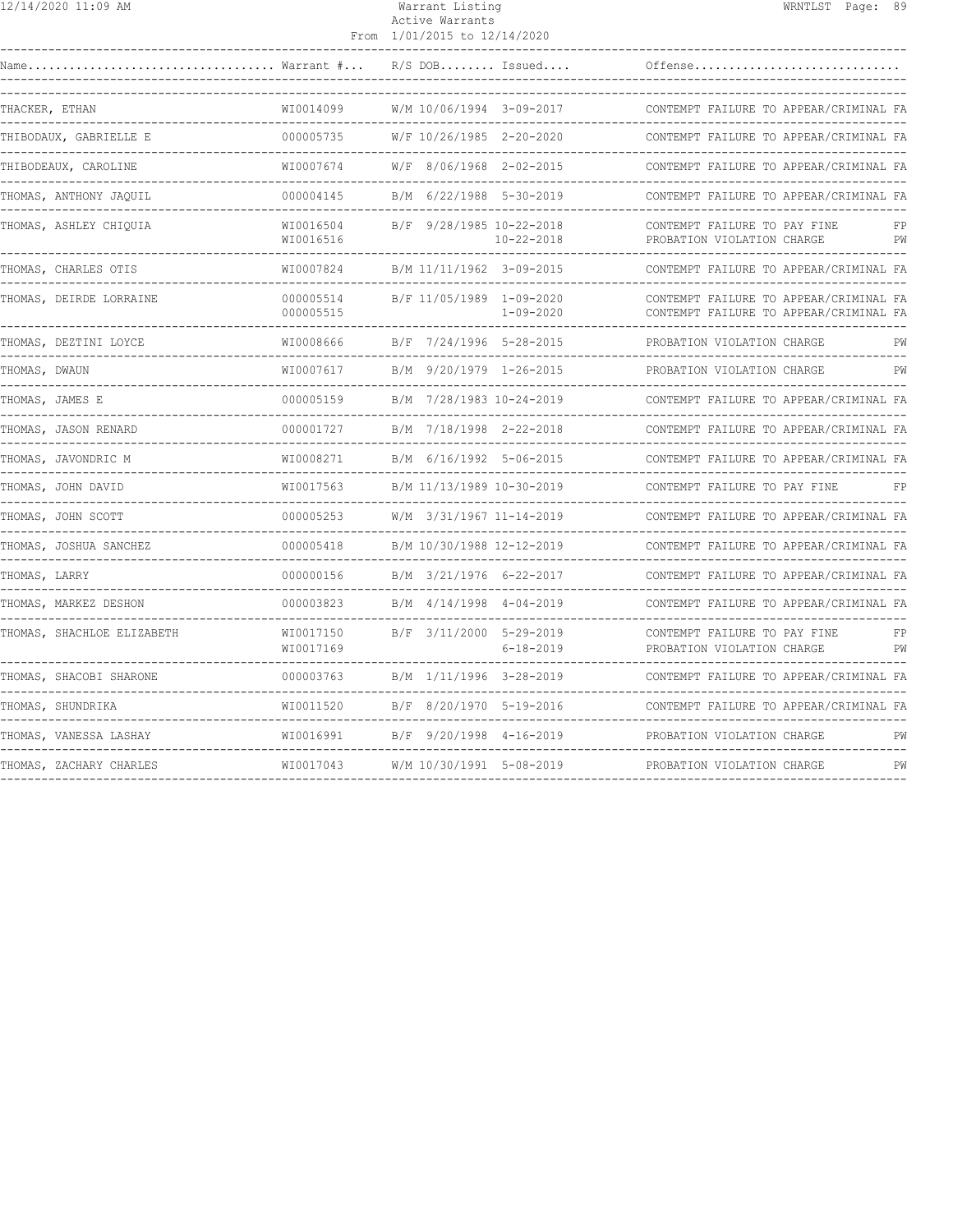| 12/14/2020 11:09 AM        |                                           | Warrant Listing<br>Active Warrants<br>From 1/01/2015 to 12/14/2020 | WRNTLST Page: 90                                                                                   |
|----------------------------|-------------------------------------------|--------------------------------------------------------------------|----------------------------------------------------------------------------------------------------|
| Warrant #<br>Name          |                                           | $R/S$ DOB Issued                                                   | Offense                                                                                            |
| THOMPSON, ASHLEY           | WI0018146                                 | /F 1/03/1981 11-16-2020                                            | PROBATION VIOLATION CHARGE<br>PW                                                                   |
| THOMPSON, CYNTHIA          | 000000904                                 | W/F 11/10/1964 10-26-2017                                          | CONTEMPT FAILURE TO APPEAR/CRIMINAL FA                                                             |
| THOMPSON, DANDY DEE JR     | WI0017541<br>WI0017478                    | B/M 4/17/1981 9-30-2019<br>$10 - 03 - 2019$<br>----------------    | CONTEMPT FAILURE TO PAY FINE<br>FP<br>PROBATION VIOLATION CHARGE<br>PW<br>------------------------ |
| THOMPSON, DANIEL J         | 000000256<br>------------                 | W/M 8/06/1994 7-13-2017                                            | CONTEMPT FAILURE TO APPEAR/CRIMINAL FA                                                             |
| THOMPSON, KEVIN DEMARCUS   | 000003270<br>-------------                | B/M 4/02/2000 12-06-2018                                           | CONTEMPT FAILURE TO APPEAR/CRIMINAL FA                                                             |
| THOMPSON, KRISTINA ROSE    | 000000822                                 | W/F 8/05/1999 10-05-2017                                           | CONTEMPT FAILURE TO APPEAR/CRIMINAL FA<br>------------------------------                           |
| THOMPSON, LESLEY L         | WI0017382                                 | W/F 9/28/1979 8-12-2019                                            | CONTEMPT FAILURE TO PAY FINE<br>FP                                                                 |
| THOMPSON, MATTHEW          | WI0017714<br>WI0017737                    | W/M 10/28/1974 1-23-2020<br>$2 - 03 - 2020$                        | CONTEMPT FAILURE TO APPEAR FOR FAIL MW<br>PROBATION VIOLATION CHARGE<br>PW                         |
| THOMPSON, MATTHEW ROSS     | WI0015252                                 | W/M 9/06/1979 9-22-2017                                            | PROBATION VIOLATION CHARGE<br>PW<br>-----------------------------------                            |
| THOMPSON, RAMANDA NICOLE   | 000005948                                 | W/F 6/13/1990 7-30-2020                                            | CONTEMPT FAILURE TO APPEAR/CRIMINAL FA                                                             |
| THOMPSON, VELMA GAIL       | WI0015178                                 | B/F 6/10/1966 8-07-2017                                            | CONTEMPT FAILURE TO PAY FINE<br>FP                                                                 |
| THORNHILL, JOHNNY HERMAN   | WI0008480<br>WI0008521                    | W/M 12/08/1992 5-14-2015<br>$5 - 19 - 2015$                        | PROBATION VIOLATION CHARGE<br>PW<br>CONTEMPT FAILURE TO PAY FINE<br>FP                             |
| THORNTON, KENNETH L        | 000003738                                 | B/M 1/23/1958 3-21-2019                                            | CONTEMPT FAILURE TO APPEAR/CRIMINAL FA                                                             |
| THORNTON, MONICA           | WI0009701                                 | W/F 8/31/1981 9-24-2015                                            | CONTEMPT FAILURE TO APPEAR/CRIMINAL FA                                                             |
| TIBBS, AUDRINNA SANDERS    | 000003714                                 | B/F 12/29/1961 3-14-2019                                           | CONTEMPT FAILURE TO APPEAR/CRIMINAL FA                                                             |
| TILLIS, BRAXTON J'MOR      | WI0014543<br>WI0014865<br>--------------- | B/M 5/17/1997 4-10-2017<br>$5 - 25 - 2017$<br>--------             | CONTEMPT FAILURE TO PAY FINE<br>FP<br>PROBATION VIOLATION CHARGE<br>PW                             |
| TILLMAN, JASON ALLEN       | 000004671                                 | B/M 9/30/1998 8-08-2019                                            | CONTEMPT FAILURE TO APPEAR/CRIMINAL FA                                                             |
| TILSON, BOBBY WAYNE        | WI0009546                                 | W/M 6/19/1963 8-27-2015                                            | CONTEMPT FAILURE TO APPEAR/CRIMINAL FA                                                             |
| TINDOLL, CHRISTIAN ANTHONY | 000002711                                 | W/M 9/29/1997 8-16-2018                                            | CONTEMPT FAILURE TO APPEAR/CRIMINAL FA                                                             |
| TINER, SOPHIA COLEMAN      | WI0017834                                 | W/F 2/20/1981 5-18-2020                                            | PROBATION VIOLATION CHARGE<br>PW                                                                   |
| TISON, ERIC DARNELL JR     | WI0015045                                 | B/M 10/03/1993 6-19-2017                                           | CONTEMPT FAILURE TO PAY FINE<br>FP                                                                 |
| TOMLINSON, CLARENCE JACOB  | 000006070                                 | W/M 3/10/1993 8-20-2020                                            | CONTEMPT FAILURE TO APPEAR/CRIMINAL FA                                                             |
|                            |                                           |                                                                    |                                                                                                    |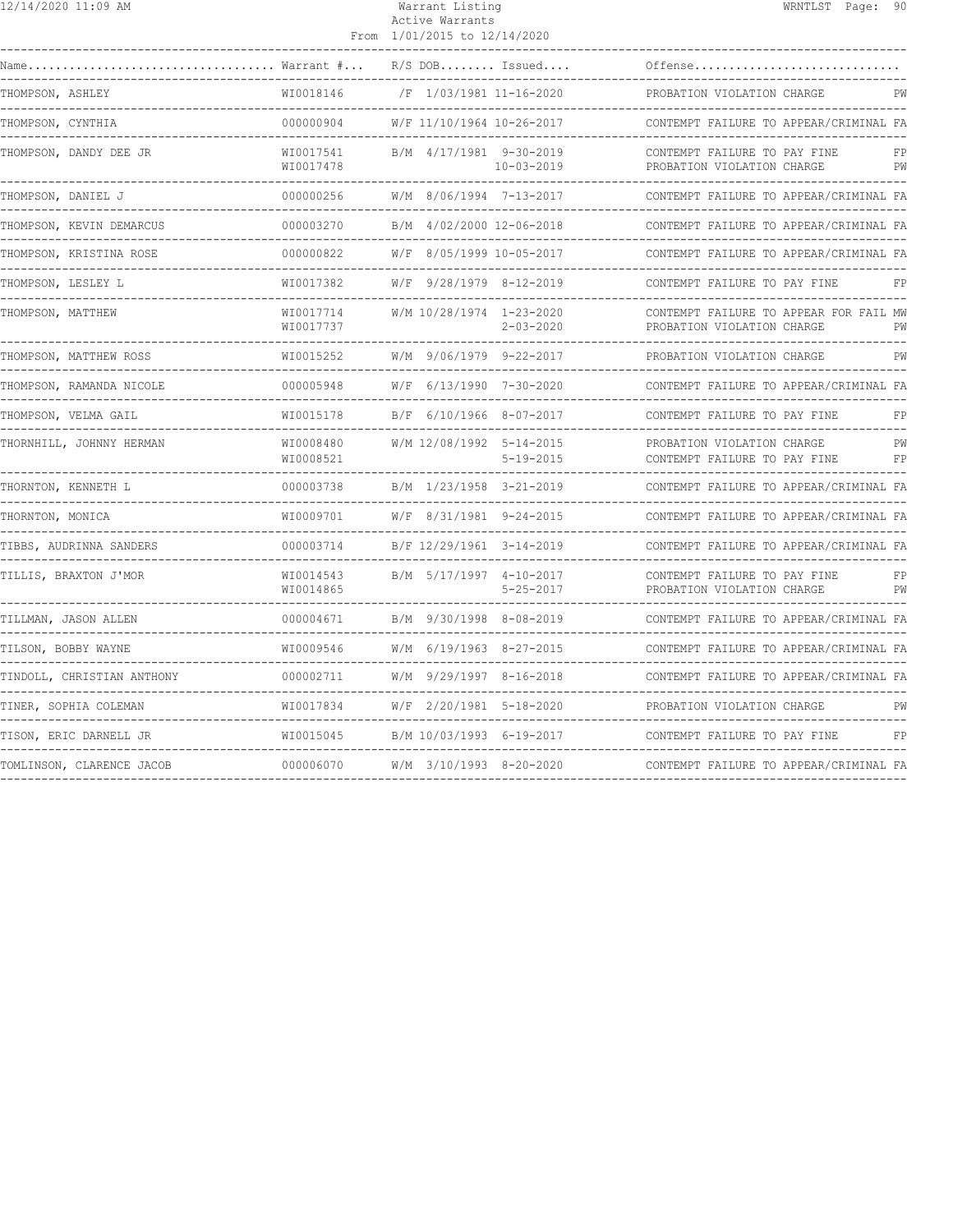| 12/14/2020 11:09 AM       |                                     | Warrant Listing<br>Active Warrants<br>From 1/01/2015 to 12/14/2020 |                                                                  | WRNTLST Page: 91                                                                                                           |  |
|---------------------------|-------------------------------------|--------------------------------------------------------------------|------------------------------------------------------------------|----------------------------------------------------------------------------------------------------------------------------|--|
|                           |                                     |                                                                    | $R/S$ DOB Issued                                                 | Offense                                                                                                                    |  |
| TONEY, KNIJELE TRAYVOND   | 000005953                           |                                                                    | B/M 4/25/1995 7-30-2020                                          | CONTEMPT FAILURE TO APPEAR/CRIMINAL FA                                                                                     |  |
| TONEY, SHAUONDA           | WI0014570                           |                                                                    | B/F 5/03/1978 4-27-2017                                          | CONTEMPT FAILURE TO APPEAR/CRIMINAL FA                                                                                     |  |
| TONEY, SHAVANTE S         | 000003905                           |                                                                    | /F 4/21/1996 4-25-2019                                           | CONTEMPT FAILURE TO APPEAR/CRIMINAL FA                                                                                     |  |
| TOOM, MUHAMMAD Z          |                                     |                                                                    |                                                                  | CONTEMPT FAILURE TO APPEAR/CRIMINAL FA                                                                                     |  |
| TRAHAN, JESSICA LYNN      | WI0012465                           |                                                                    | W/F 2/04/1978 9-15-2016                                          | CONTEMPT FAILURE TO APPEAR/CRIMINAL FA                                                                                     |  |
| TRAPP, AUSTIN THOMAS      | 000006433                           |                                                                    | W/M 6/14/2000 12-03-2020                                         | CONTEMPT FAILURE TO APPEAR/CRIMINAL FA                                                                                     |  |
| TRAXLER, KEVIN            | 000005473                           |                                                                    | B/M 2/17/1981 12-19-2019                                         | CONTEMPT FAILURE TO APPEAR/CRIMINAL FA                                                                                     |  |
| TRENT, BILLY              | 000000887                           |                                                                    | W/M 9/28/1954 10-19-2017                                         | CONTEMPT FAILURE TO APPEAR/CRIMINAL FA                                                                                     |  |
| TRIGGS, KRISTEN SHEA      | 000002166                           |                                                                    | B/F 11/12/1991 5-03-2018                                         | CONTEMPT FAILURE TO APPEAR/CRIMINAL FA                                                                                     |  |
| TRIPLETT, WILLIE          | WI0011031                           |                                                                    | B/M 1/14/1970 3-17-2016                                          | CONTEMPT FAILURE TO APPEAR/CRIMINAL FA                                                                                     |  |
| TROTTER, RICHARO V        | 000005601                           |                                                                    | B/M 12/10/1961 1-23-2020                                         | CONTEMPT FAILURE TO APPEAR/CRIMINAL FA                                                                                     |  |
| TROWELL, LESTER JR        | 000002656                           |                                                                    | B/M 2/14/1997 8-09-2018                                          | CONTEMPT FAILURE TO APPEAR/CRIMINAL FA                                                                                     |  |
| TRUSSELL, CHRISTOPHER LEE | 000004591                           |                                                                    | W/M 3/27/1981 8-01-2019                                          | CONTEMPT FAILURE TO APPEAR/CRIMINAL FA                                                                                     |  |
| TUEGEL, TATE JAMES        | 000004853                           |                                                                    | W/M 4/06/1978 9-05-2019                                          | CONTEMPT FAILURE TO APPEAR/CRIMINAL FA                                                                                     |  |
| TULLOS, JASON EDWIN       | 000001210                           |                                                                    | W/M 12/05/1976 12-14-2017                                        | CONTEMPT FAILURE TO APPEAR/CRIMINAL FA                                                                                     |  |
| TUMA, BUFFY EDIE'LANE     | WI0018085                           |                                                                    | W/F 9/26/1985 10-27-2020                                         | PROBATION VIOLATION CHARGE<br>PW                                                                                           |  |
| TURNAGE, DILLON           | 000003952                           |                                                                    | /M 1/17/1995 5-02-2019                                           | CONTEMPT FAILURE TO APPEAR/CRIMINAL FA<br>-------------------------------                                                  |  |
| TURNAGE, JAMES ADAM       | 000006019<br>000004876<br>000004877 |                                                                    | W/M 6/26/1985 8-08-2019<br>$9 - 12 - 2019$<br>$9 - 12 - 2019$    | CONTEMPT FAILURE TO APPEAR FOR FAIL FA<br>CONTEMPT FAILURE TO APPEAR/CRIMINAL FA<br>CONTEMPT FAILURE TO APPEAR/CRIMINAL FA |  |
| TURNER, ACQUANETTA        | 000004274                           |                                                                    | B/F 9/12/1974 6-20-2019                                          | CONTEMPT FAILURE TO APPEAR/CRIMINAL FA                                                                                     |  |
| TURNER, CASEY LAWRENCE    | WI0014796                           |                                                                    | W/M 3/28/1985 5-11-2017                                          | CONTEMPT FAILURE TO APPEAR/CRIMINAL FA                                                                                     |  |
| TURNER, DIANE             | WI0015664                           |                                                                    | B/F 3/27/1979 2-02-2018                                          | PROBATION VIOLATION CHARGE<br>PW                                                                                           |  |
| TURNER, ERIALIANA NICOLE  | 000005258<br>000005321<br>000005329 |                                                                    | B/F 3/20/1992 11-14-2019<br>$11 - 21 - 2019$<br>$11 - 21 - 2019$ | CONTEMPT FAILURE TO APPEAR/CRIMINAL FA<br>CONTEMPT FAILURE TO APPEAR/CRIMINAL FA<br>CONTEMPT FAILURE TO APPEAR/CRIMINAL FA |  |
|                           |                                     |                                                                    |                                                                  |                                                                                                                            |  |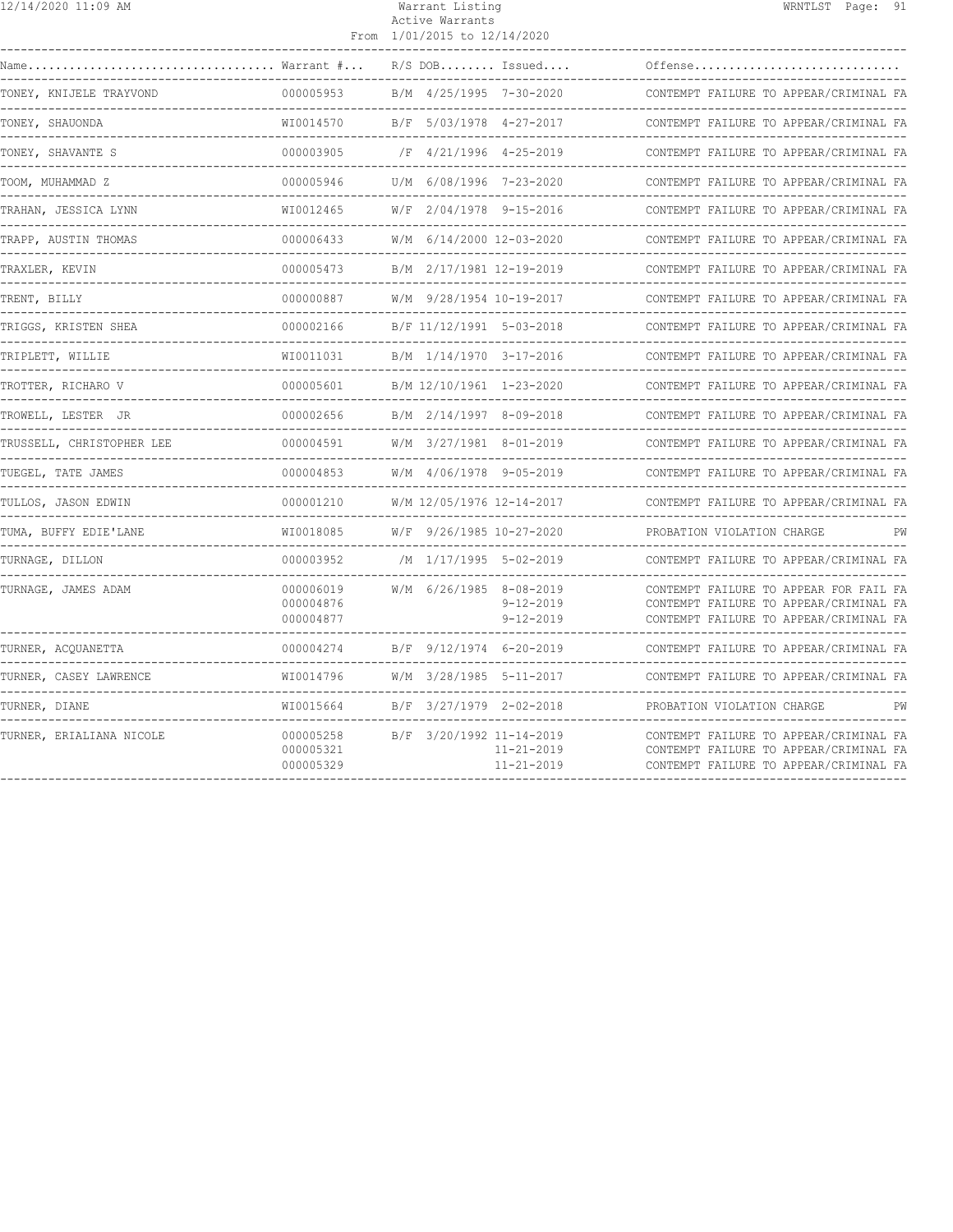| 12/14/2020 11:09 AM                                   |                                                                   | Warrant Listing<br>Active Warrants<br>From 1/01/2015 to 12/14/2020                                         | WRNTLST Page: 92                                                                                                                                           |
|-------------------------------------------------------|-------------------------------------------------------------------|------------------------------------------------------------------------------------------------------------|------------------------------------------------------------------------------------------------------------------------------------------------------------|
| Name<br>Warrant #                                     |                                                                   | $R/S$ DOB Issued                                                                                           | Offense                                                                                                                                                    |
| TURNER, GABRIELLE DESIRREE                            | WI0017398<br>WI0017393                                            | B/F 0/00/0000 7-31-2019<br>$9 - 06 - 2019$                                                                 | CONTEMPT FAILURE TO PAY FINE<br>FP<br>PROBATION VIOLATION CHARGE<br>PW                                                                                     |
| TURNER, MACKENZIE                                     | .<br>000001605                                                    | -------<br>W/F 7/19/1987 2-08-2018                                                                         | ------------------------------<br>CONTEMPT FAILURE TO APPEAR/CRIMINAL FA<br>-------------------                                                            |
| TURNER, MARTAVIUS<br>. _ _ _ _ _ _ _ _ _ _ _ _ _      | WI0011245                                                         | B/M 2/02/1994 4-14-2016<br>_____________________________                                                   | PROBATION VIOLATION CHARGE<br>PW<br>-----------------------------                                                                                          |
| TURNER, MICHAEL JR                                    | WI0017405<br>WI0017413<br>000005077<br>000005153<br>------------- | B/M 2/05/1982 8-28-2019<br>$9 - 13 - 2019$<br>$10 - 10 - 2019$<br>$10 - 24 - 2019$<br>-------------------- | CONTEMPT FAILURE TO PAY FINE<br>FP<br>PROBATION VIOLATION CHARGE<br>PW<br>CONTEMPT FAILURE TO APPEAR/CRIMINAL FA<br>CONTEMPT FAILURE TO APPEAR/CRIMINAL FA |
| TURNER, RAGAN ANNANEJAE                               | 000002873                                                         | B/F 6/21/1999 9-20-2018                                                                                    | CONTEMPT FAILURE TO APPEAR/CRIMINAL FA<br>-----------------------------                                                                                    |
| TURNER, RAKEISHA ANOUINIOUE                           | 000002874                                                         | B/F 10/02/1997 9-20-2018                                                                                   | CONTEMPT FAILURE TO APPEAR/CRIMINAL FA                                                                                                                     |
| TURNER, TYRIANNA LACHELLE                             | WI0013216<br>WI0013371                                            | B/F 8/17/1998 11-21-2016<br>$12 - 22 - 2016$                                                               | CONTEMPT FAILURE TO PAY FINE<br>FP<br>PROBATION VIOLATION CHARGE<br>PW                                                                                     |
| TUTTLE, JESSE JOSEPH                                  | 000001852                                                         | B/M 6/14/1988 3-15-2018                                                                                    | CONTEMPT FAILURE TO APPEAR/CRIMINAL FA<br>--------------------------                                                                                       |
| TYLER, CHARLISA                                       | WI0016812<br>WI0016902                                            | W/F 7/04/1988 1-30-2019<br>$3 - 06 - 2019$                                                                 | CONTEMPT FAILURE TO PAY FINE<br>FP<br>PROBATION VIOLATION CHARGE<br>PW                                                                                     |
| TYLER, KIMBERLY<br>-----------------------            | WI0016452                                                         | W/F 12/28/1974 10-01-2018                                                                                  | PROBATION VIOLATION CHARGE<br>PW<br>----------------------------                                                                                           |
| TYNES, JAYME                                          | WI0009528                                                         | W/F 11/18/1986 8-27-2015                                                                                   | PROBATION VIOLATION CHARGE<br>PW                                                                                                                           |
| UHAZI, MARGARET                                       | WI0016234<br>WI0016329                                            | W/F 10/23/1958 7-24-2018<br>$8 - 21 - 2018$                                                                | CONTEMPT FAILURE TO PAY FINE<br>FP<br>PROBATION VIOLATION CHARGE<br>PW                                                                                     |
| ULMER, VICTORIA ALLISON                               | 000006436                                                         | W/F 9/02/1995 12-03-2020                                                                                   | CONTEMPT FAILURE TO APPEAR/CRIMINAL FA<br>---------------------                                                                                            |
| UPSHAW, JACQUELINE                                    | 000001138<br>---------                                            | B/F 1/07/1964 12-07-2017                                                                                   | CONTEMPT FAILURE TO APPEAR/CRIMINAL FA                                                                                                                     |
| VALOIS, COURTNEY NICOLE                               | 000004362                                                         | /F 9/26/1990 6-27-2019                                                                                     | CONTEMPT FAILURE TO APPEAR/CRIMINAL FA                                                                                                                     |
| VALOIS, COURTNEY NICOLE                               | 000005911                                                         | B/F 9/26/1990 7-09-2020                                                                                    | CONTEMPT FAILURE TO APPEAR/CRIMINAL FA                                                                                                                     |
| VANASSELBERG, DILLAN LANE                             | 000006425                                                         | W/M 7/28/2000 12-03-2020                                                                                   | CONTEMPT FAILURE TO APPEAR/CRIMINAL FA                                                                                                                     |
| VARRA, KEDERICK D                                     | WI0011607                                                         | B/M 3/21/1978 5-26-2016                                                                                    | CONTEMPT FAILURE TO APPEAR/CRIMINAL FA                                                                                                                     |
| VARRA, KENYATTA<br>---------------------------------- | WI0017944                                                         | B/F 12/09/1991 7-06-2020                                                                                   | PROBATION VIOLATION CHARGE<br>PW<br>-------------------------------                                                                                        |
| VARRA, TYREKASE                                       | WI0008365                                                         | B/M 12/13/1986 5-08-2015                                                                                   | CONTEMPT FAILURE TO PAY FINE<br>FP                                                                                                                         |
| VASSAR, WAYNE FITZGERALD JR                           | 000002581                                                         | B/M 9/28/1986 7-26-2018                                                                                    | CONTEMPT FAILURE TO APPEAR/CRIMINAL FA                                                                                                                     |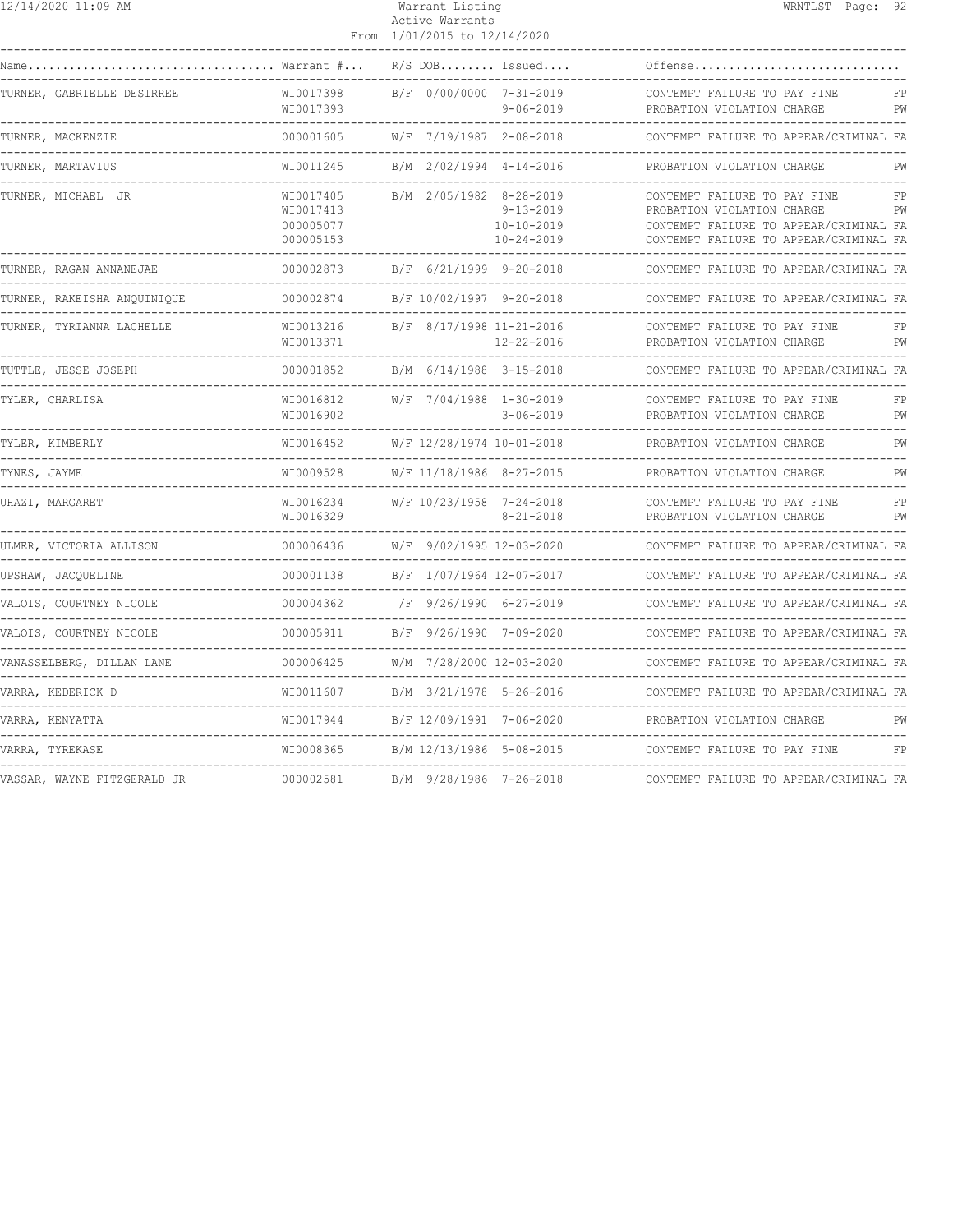|--|

#### Warrant Listing WRNTLST Page: 93 Active Warrants From 1/01/2015 to 12/14/2020

| Name                    | $\ldots$ Warrant $\# \ldots$ | $R/S$ DOB Issued                                              |                 | Offense                                                                          |          |
|-------------------------|------------------------------|---------------------------------------------------------------|-----------------|----------------------------------------------------------------------------------|----------|
| VAUGHN, CARY JAMES JR   | WI0017198<br>WI0017216       | W/M 8/16/1991 6-19-2019                                       | $7 - 08 - 2019$ | CONTEMPT FAILURE TO PAY FINE<br>PROBATION VIOLATION CHARGE                       | FP<br>PW |
| VAUGHN, JOHN VIRCIE JR  | 000000868                    | W/M 9/03/1973 10-19-2017                                      |                 | CONTEMPT FAILURE TO APPEAR/CRIMINAL FA                                           |          |
| VAUGHN, KACION          | 000006360                    | B/M 9/13/1997 11-05-2020                                      |                 | CONTEMPT FAILURE TO APPEAR/CRIMINAL FA                                           |          |
| VAUGHN, KAYLA NOELLE    | WI0017266                    | W/F 6/20/1995 7-24-2019                                       |                 | PROBATION VIOLATION CHARGE                                                       | PW       |
| VAUGHN, KELTRIC D.      | WI0017606                    | B/M 10/23/1975 12-03-2019                                     |                 | PROBATION VIOLATION CHARGE                                                       | РW       |
| VAUGHN, LACEY NICOLE    | WI0017706                    | W/F 9/10/1992 12-18-2019                                      |                 | CONTEMPT FAILURE TO PAY FINE                                                     | FP       |
| VAUGHN, RICHARD         | 000002237                    | W/M 8/23/1982 5-17-2018                                       |                 | CONTEMPT FAILURE TO APPEAR/CRIMINAL FA                                           |          |
| VEAL, JIMMY             | 000006060                    | B/M 11/03/1979 8-20-2020                                      |                 | CONTEMPT FAILURE TO APPEAR/CRIMINAL FA                                           |          |
| VERCHER, ANDRE DEWAYNE  | 000005493                    | B/M 9/17/1978 1-09-2020                                       |                 | CONTEMPT FAILURE TO APPEAR/CRIMINAL FA                                           |          |
| VERCHER, KAREN RENEE    | WI0015968                    | $W/F$ 2/28/1968 4-30-2018                                     |                 | PROBATION VIOLATION CHARGE                                                       | PW       |
| VICKNAIR, RAYANNE E     | 000005037                    | W/F 12/18/1997 10-03-2019                                     |                 | CONTEMPT FAILURE TO APPEAR/CRIMINAL FA                                           |          |
| VIENNE, DEAN J          | WI0015665                    | W/M 2/01/1963 2-02-2018<br>__________________________________ |                 | PROBATION VIOLATION CHARGE                                                       | PW       |
| VINCENT, JOSHUA MARTIN  | 000006105                    | W/M 6/28/1992 9-17-2020                                       |                 | CONTEMPT FAILURE TO APPEAR/CRIMINAL FA                                           |          |
| VINSON, KOLYN DARON     | 000006081<br>000006082       | B/M 9/10/1980 9-10-2020                                       | $9 - 10 - 2020$ | CONTEMPT FAILURE TO APPEAR/CRIMINAL FA<br>CONTEMPT FAILURE TO APPEAR/CRIMINAL FA |          |
| VOELKER, DAVID          | WI0015436                    | W/M 6/22/1983 11-06-2017                                      |                 | CONTEMPT FAILURE TO PAY FINE                                                     | FP       |
| VOORHIES, JORINA RENEE  | 000005132                    | B/F 11/13/1992 10-17-2019                                     |                 | CONTEMPT FAILURE TO APPEAR/CRIMINAL FA                                           |          |
| VOORHIES, KRISTEN       | 000003992                    | B/F 1/13/1997 5-09-2019                                       |                 | CONTEMPT FAILURE TO APPEAR/CRIMINAL FA                                           |          |
| VOORHIES, SAKESHA RENEE | 000005133                    | B/F 5/08/1993 10-17-2019                                      |                 | CONTEMPT FAILURE TO APPEAR/CRIMINAL FA                                           |          |
| WADE, DEWAYNE           | 000005799                    | B/M 5/14/1985 2-20-2020                                       |                 | CONTEMPT FAILURE TO APPEAR/CRIMINAL FA                                           |          |
| WAGNER, AUSTIN GAGE     | WI0018147                    | W/M 3/04/1997 11-16-2020                                      |                 | PROBATION VIOLATION CHARGE                                                       | PW       |
| WAGNER, LIONECHIA RENEE | 000005704                    | B/F 2/27/1983 2-13-2020                                       |                 | CONTEMPT FAILURE TO APPEAR/CRIMINAL FA                                           |          |
| WALDEN, SHELBY STERLING | WI0008394                    | W/M 2/26/1976 5-08-2015                                       |                 | CONTEMPT FAILURE TO APPEAR/CRIMINAL FA                                           |          |
| WALDRON, LACIE DANIELLE | WI0018162                    | W/F 3/30/1984 11-30-2020                                      |                 | PROBATION VIOLATION CHARGE                                                       | PW       |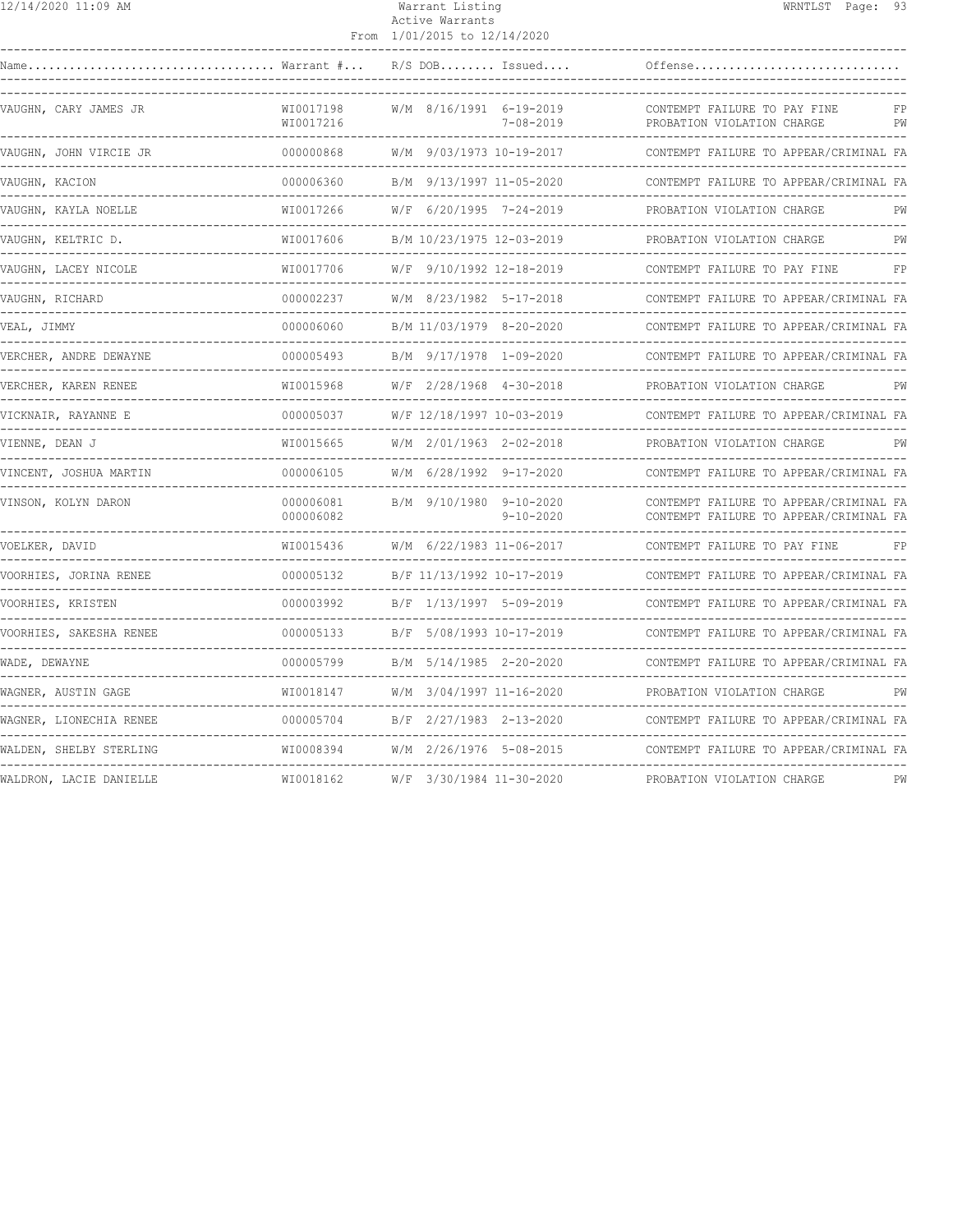| 12/14/2020 11:09 AM                                              |                        | Warrant Listing<br>Active Warrants<br>From 1/01/2015 to 12/14/2020      | WRNTLST Page: 94                                                                                                           |
|------------------------------------------------------------------|------------------------|-------------------------------------------------------------------------|----------------------------------------------------------------------------------------------------------------------------|
|                                                                  |                        |                                                                         |                                                                                                                            |
| WALDROP, OLIVIA MARIE                                            |                        | 000006453 W/F 4/02/1986 12-03-2020                                      | CONTEMPT FAILURE TO APPEAR/CRIMINAL FA                                                                                     |
| WALKER, APRIL CHERIE                                             |                        | 000001153    W/F 11/02/1983 12-07-2017                                  | CONTEMPT FAILURE TO APPEAR/CRIMINAL FA                                                                                     |
| WALKER, BOBBY                                                    |                        | WI0010999 / 8/14/1982 2-29-2016                                         | CONTEMPT FAILURE TO PAY FINE<br>FP                                                                                         |
| WALKER, ELIZABETH                                                |                        |                                                                         | 000004304 W/F 10/31/1969 6-20-2019 CONTEMPT FAILURE TO APPEAR/CRIMINAL FA                                                  |
| WALKER, JUSTIN RASHARD                                           |                        |                                                                         |                                                                                                                            |
| WALKER, KAYLA MARIE                                              |                        |                                                                         | 000006331 W/F 1/17/1988 10-29-2020 CONTEMPT FAILURE TO APPEAR/CRIMINAL FA                                                  |
| WALKER, KEEVAN DEWAYNE                                           |                        |                                                                         | WI0014720 B/M 4/30/1977 4-10-2017 CONTEMPT FAILURE TO PAY FINE FP                                                          |
|                                                                  |                        |                                                                         | CONTEMPT FAILURE TO PAY FINE FP                                                                                            |
| WALKER, LASHANDA TRENISE                                         |                        |                                                                         | WI0015226 B/F 6/23/1982 9-08-2017 PROBATION VIOLATION CHARGE PW                                                            |
| WALKER, MAIGAN SHARRIE<br>-------------------------------------- |                        | ---------------------                                                   | 000005707 W/F 11/16/1990 2-13-2020 CONTEMPT FAILURE TO APPEAR/CRIMINAL FA                                                  |
| WALKER, THOMAS DANIEL                                            |                        |                                                                         | 000005343 B/M 3/30/2000 12-05-2019 CONTEMPT FAILURE TO APPEAR/CRIMINAL FA                                                  |
| WALLACE, DATISKILA LASHAWN                                       |                        | --------------------------------                                        | WI0016847    B/F 7/24/1976 2-12-2019      CONTEMPT FAILURE TO PAY FINE    FP                                               |
| WALLACE, THOMAS                                                  |                        |                                                                         | 000006429 W/M 8/13/1987 12-03-2020 CONTEMPT FAILURE TO APPEAR/CRIMINAL FA                                                  |
| WALLMUTH, JASON LEONARD                                          |                        |                                                                         |                                                                                                                            |
| WARD, APRIL JOVON                                                | WT0017100<br>000004316 | WI0017102 W/F 4/01/1980 2-14-2019<br>$5 - 24 - 2019$<br>$6 - 27 - 2019$ | CONTEMPT FAILURE TO APPEAR FOR FAIL MW<br>CONTEMPT FAILURE TO APPEAR FOR FAIL MW<br>CONTEMPT FAILURE TO APPEAR/CRIMINAL FA |

------------------------------------------------------------------------------------------------------------------------------------ WARD, DEONTE 000006041 B/M 3/07/1999 8-13-2020 CONTEMPT FAILURE TO APPEAR/CRIMINAL FA ------------------------------------------------------------------------------------------------------------------------------------ WARD, JONATHAN DEWAYNE WI0018018 W/M 11/10/2000 8-12-2020 CONTEMPT FAILURE TO PAY FINE FP

------------------------------------------------------------------------------------------------------------------------------------ WARE, KINNIE L<br>WIDO11619 W/F 10/24/1982 5-23-2016 CONTEMPT FAILURE TO PAY FINE FP

------------------------------------------------------------------------------------------------------------------------------------ WARE, KIRSTEN NEKIE 000001086 B/F 1/05/1995 11-30-2017 CONTEMPT FAILURE TO APPEAR/CRIMINAL FA

------------------------------------------------------------------------------------------------------------------------------------ WARD, JOSHUA ELI 000005552 W/M 12/28/1980 1-16-2020 CONTEMPT FAILURE TO APPEAR/CRIMINAL FA ------------------------------------------------------------------------------------------------------------------------------------ WARDSWORTH, KEVIN JUAN WI0016674 B/M 11/01/1989 12-12-2018 CONTEMPT FAILURE TO PAY FINE FP

PROBATION VIOLATION CHARGE

WI0018021 8-13-2020 CONTEMPT FAILURE TO PAY FINE FP

WI0016810 1-30-2019 CONTEMPT FAILURE TO PAY FINE FP

WI0011591 5-26-2016 PROBATION VIOLATION CHARGE PW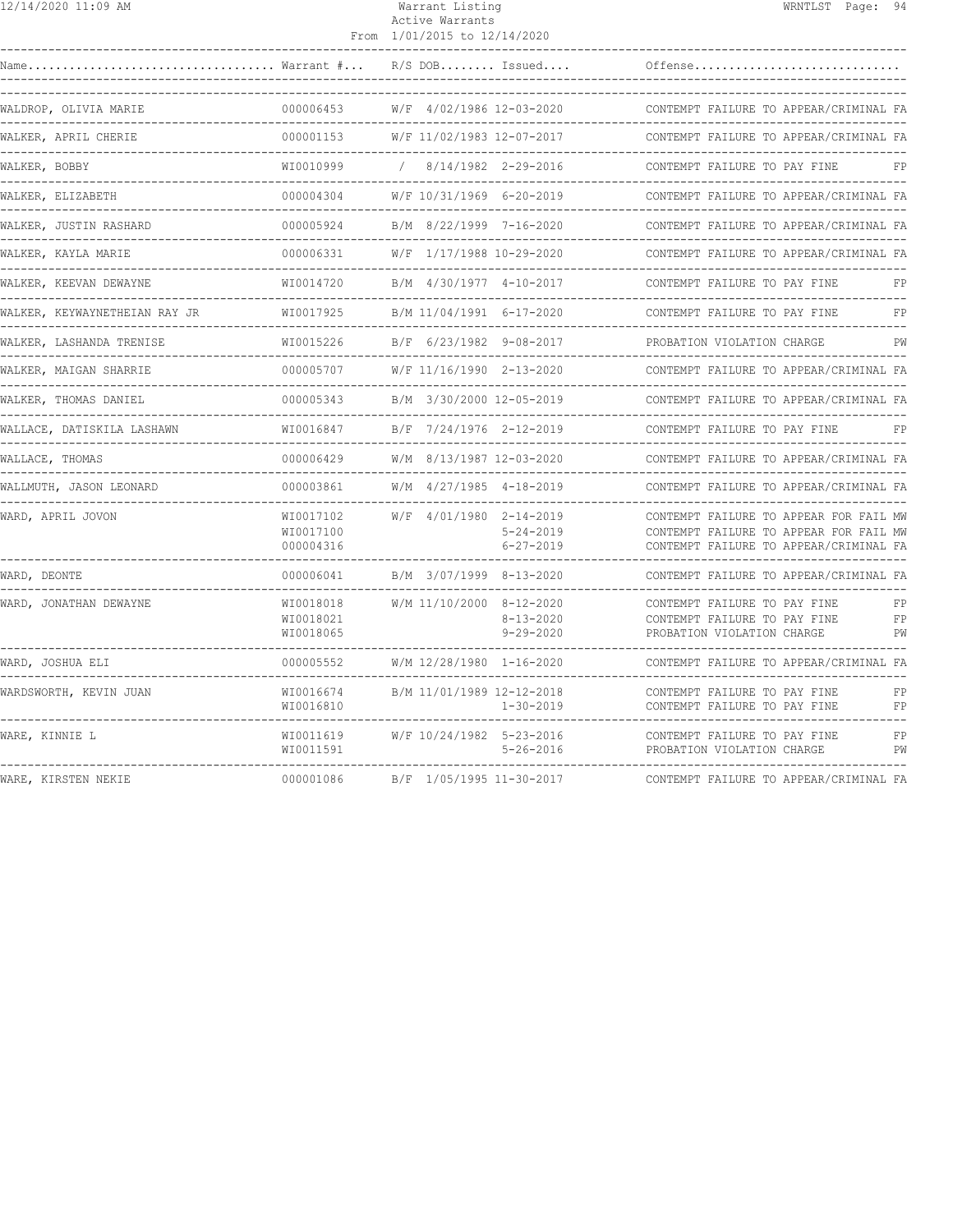## Active Warrants From 1/01/2015 to 12/14/2020

|                                                                   |                                     | TAATIYATI LO TINTANYAY    |                                    |                                                                                                                                                    |
|-------------------------------------------------------------------|-------------------------------------|---------------------------|------------------------------------|----------------------------------------------------------------------------------------------------------------------------------------------------|
| Warrant # R/S DOB Issued                                          |                                     |                           |                                    | Offense                                                                                                                                            |
| WARREN, JANET G                                                   | WI0016967<br>000005608<br>000005690 | B/F 6/26/1961 4-08-2019   | $1 - 23 - 2020$<br>$2 - 06 - 2020$ | PROBATION VIOLATION CHARGE<br>PW<br>CONTEMPT FAILURE TO APPEAR/CRIMINAL FA<br>CONTEMPT FAILURE TO APPEAR/CRIMINAL FA<br>-------------------------- |
| WARREN, JESSIE LYNN                                               | WI0017387<br>WI0017502              | W/M 3/19/1982 8-21-2019   | $10 - 15 - 2019$                   | CONTEMPT FAILURE TO PAY FINE<br>FP<br>PROBATION VIOLATION CHARGE<br>PW                                                                             |
| WARREN, STEVEN WAYNE                                              | WI0010727<br>WI0010753              | W/M 7/18/1976 2-11-2016   | $2 - 11 - 2016$                    | CONTEMPT FAILURE TO APPEAR/CRIMINAL FA<br>CONTEMPT FAILURE TO APPEAR/CRIMINAL FA                                                                   |
| WARTHEN, BRANDON D                                                | 000006174<br>000006195              | W/M 11/15/1989 10-01-2020 | $10 - 01 - 2020$                   | CONTEMPT FAILURE TO APPEAR/CRIMINAL FA<br>CONTEMPT FAILURE TO APPEAR/CRIMINAL FA                                                                   |
| WASHINGTON, DANIELLE SHAWNTA                                      | WI0016676<br>000003602              | B/F 12/10/1990 12-12-2018 | $2 - 14 - 2019$                    | CONTEMPT FAILURE TO PAY FINE<br>FP<br>CONTEMPT FAILURE TO APPEAR/CRIMINAL FA                                                                       |
| WASHINGTON, DARIUS DWON                                           | WI0012422<br>WI0012387              | B/M 1/06/1989 9-01-2016   | $9 - 08 - 2016$                    | CONTEMPT FAILURE TO PAY FINE<br>FP<br>PW<br>PROBATION VIOLATION CHARGE                                                                             |
| WASHINGTON, DEIDRIA                                               | WI0007459                           | B/F 8/22/1969 1-13-2015   |                                    | CONTEMPT FAILURE TO APPEAR/CRIMINAL FA                                                                                                             |
| WASHINGTON, DEVIN DECHRISTEN                                      | 000003171                           | /M 1/19/2000 11-15-2018   |                                    | CONTEMPT FAILURE TO APPEAR/CRIMINAL FA                                                                                                             |
| WASHINGTON, JOHNNIE<br>----------------------                     | 000002376                           | B/M 7/30/1991 6-21-2018   |                                    | CONTEMPT FAILURE TO APPEAR/CRIMINAL FA                                                                                                             |
| WASHINGTON, JORDAN R                                              | 000004752                           | B/M 4/07/1990 8-22-2019   |                                    | CONTEMPT FAILURE TO APPEAR/CRIMINAL FA<br>_____________________________                                                                            |
| WASHINGTON, MAYA                                                  | 000006376<br>000006460              | B/F 5/05/2001 11-12-2020  | 12-03-2020                         | CONTEMPT FAILURE TO APPEAR/CRIMINAL FA<br>CONTEMPT FAILURE TO APPEAR/CRIMINAL FA                                                                   |
| WASHINGTON, RODRICK DESHAWN<br>__________________________________ | WI0014237                           | B/M 3/03/1977 3-23-2017   |                                    | CONTEMPT FAILURE TO APPEAR/CRIMINAL FA                                                                                                             |
| WASHINGTON, ROMARO PEADRO                                         | 000005520                           | B/M 8/27/1979 1-09-2020   |                                    | CONTEMPT FAILURE TO APPEAR/CRIMINAL FA                                                                                                             |
| WASHINGTON, RONALD DEAN JR                                        | WI0018104                           | B/M 12/30/1995 9-21-2020  |                                    | CONTEMPT FAILURE TO PAY FINE<br>FP                                                                                                                 |
| WATERS, RUDOLPH E<br>----------------------                       | WI0010744                           | B/M 5/20/1962 2-11-2016   |                                    | CONTEMPT FAILURE TO APPEAR/CRIMINAL FA                                                                                                             |
| WATSON, ELIZABETH HELENIA                                         | 000005310<br>000005311              | B/F 7/18/1988 11-21-2019  | $11 - 21 - 2019$                   | CONTEMPT FAILURE TO APPEAR/CRIMINAL FA<br>CONTEMPT FAILURE TO APPEAR/CRIMINAL FA<br>____________________                                           |
| WATSON, FREDDIE LEWIS                                             | WI0014754                           | B/M 5/14/1968 5-11-2017   |                                    | CONTEMPT FAILURE TO APPEAR/CRIMINAL FA                                                                                                             |
| WATSON, JAMES                                                     | 000001992                           | B/M 4/30/1996 4-12-2018   |                                    | CONTEMPT FAILURE TO APPEAR/CRIMINAL FA                                                                                                             |
| WATTS, JAMES JAY                                                  | 000006424                           | W/M 5/12/1977 12-03-2020  |                                    | CONTEMPT FAILURE TO APPEAR/CRIMINAL FA                                                                                                             |
|                                                                   |                                     |                           |                                    |                                                                                                                                                    |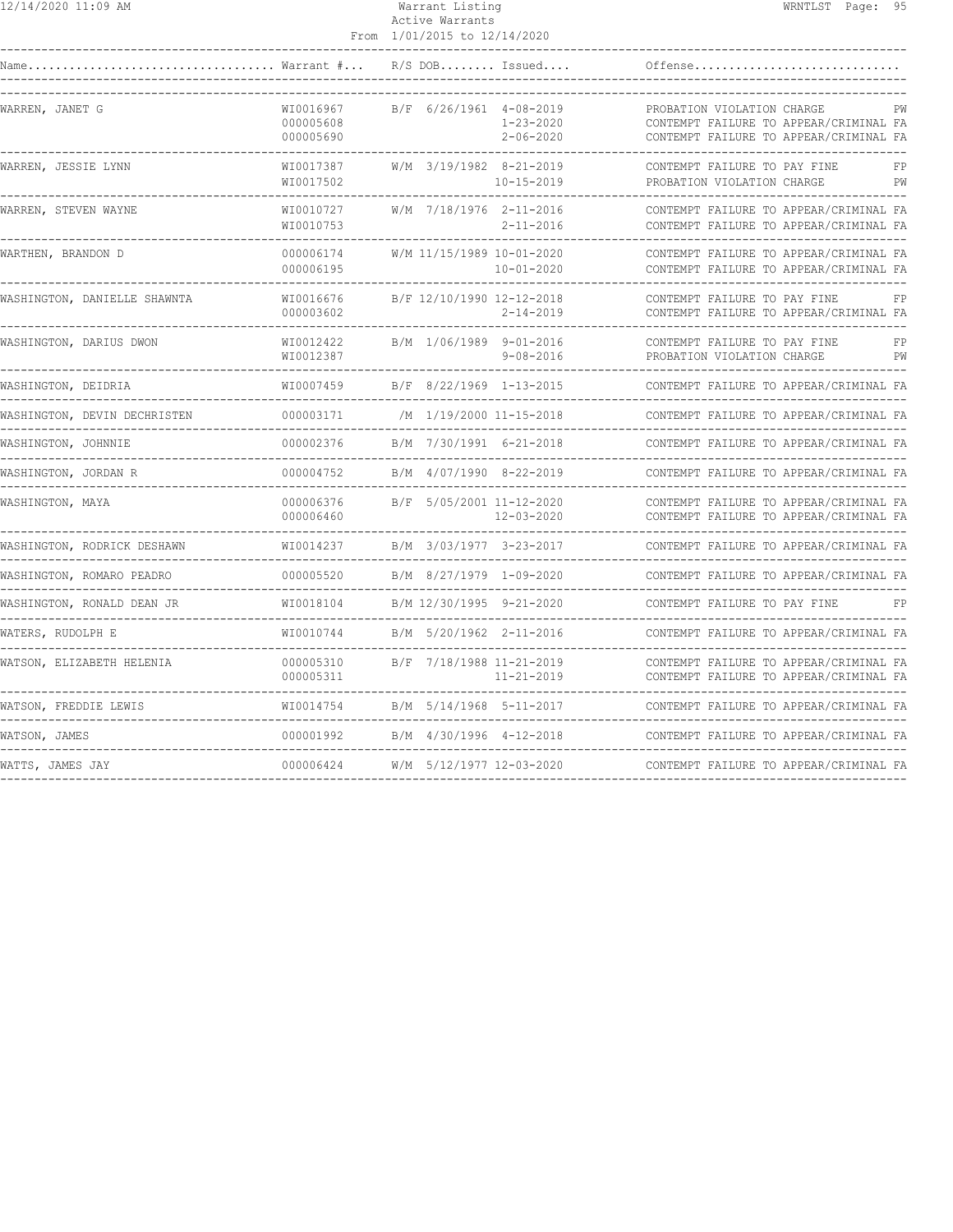| 12/14/2020 11:09 AM                           |                              | Warrant Listing<br>Active Warrants<br>From 1/01/2015 to 12/14/2020 |                                             |                                                                                               | WRNTLST Page: 96 |          |
|-----------------------------------------------|------------------------------|--------------------------------------------------------------------|---------------------------------------------|-----------------------------------------------------------------------------------------------|------------------|----------|
|                                               |                              |                                                                    | $R/S$ DOB Issued                            | Offense                                                                                       |                  |          |
| WEB, ROUANN                                   | 000002602                    |                                                                    | W/F 12/13/1967 8-02-2018                    | CONTEMPT FAILURE TO APPEAR/CRIMINAL FA                                                        |                  |          |
| WEBB, CHASE E                                 | WI0015081                    |                                                                    | W/M 8/03/1984 7-03-2017                     | CONTEMPT FAILURE TO PAY FINE                                                                  |                  | FP       |
| WEBB, COURTNEY L                              | ___________<br>000002562     |                                                                    | W/F 12/02/1987 7-26-2018                    | CONTEMPT FAILURE TO APPEAR/CRIMINAL FA                                                        |                  |          |
| ------------<br>WEBB, MARQUEL JAVEL           | WT0011600                    | B/M 11/15/1987 5-26-2016                                           |                                             | CONTEMPT FAILURE TO APPEAR/CRIMINAL FA                                                        |                  |          |
| WEBB, MONIOUE                                 | WI0014600                    |                                                                    | B/F 8/01/1990 4-27-2017                     | CONTEMPT FAILURE TO APPEAR/CRIMINAL FA                                                        |                  |          |
| WEBSTER, ALEXIS MONYAY                        | 000005963                    |                                                                    | /F 11/12/2000 7-30-2020                     | CONTEMPT FAILURE TO APPEAR/CRIMINAL FA                                                        |                  |          |
| WEBSTER, LARRY                                | 000006358                    |                                                                    | B/M 7/05/1994 11-05-2020                    | CONTEMPT FAILURE TO APPEAR/CRIMINAL FA                                                        |                  |          |
| ----------------<br>WEEKS, CHRISTOPHER AUSTIN | ---------------<br>000002487 |                                                                    | W/M 2/03/1998 7-12-2018                     | CONTEMPT FAILURE TO APPEAR/CRIMINAL FA                                                        |                  |          |
| WEHRLE, DANIEL                                | WT0015956                    |                                                                    | $W/M$ 4/29/1992 4-30-2018                   | PROBATION VIOLATION CHARGE                                                                    |                  |          |
| ------------<br>WEIR, DENNIS LEE              | WI0008584                    |                                                                    | W/M 12/06/1967 5-22-2015                    | CONTEMPT FAILURE TO APPEAR/CRIMINAL FA                                                        |                  |          |
| WELCH, ANDREW LYNN                            | 000006115                    |                                                                    | W/M 10/09/1995 9-17-2020                    | CONTEMPT FAILURE TO APPEAR/CRIMINAL FA                                                        |                  |          |
| WELLS, BROOKE M                               | WI0017152<br>WI0017170       |                                                                    | W/F 12/17/1996 5-29-2019<br>6-18-2019       | _______________________________<br>CONTEMPT FAILURE TO PAY FINE<br>PROBATION VIOLATION CHARGE |                  | FP<br>PW |
| WELLS, REKESHA FULTON                         | WI0018090                    |                                                                    | B/F 3/21/1975 11-09-2020                    | PROBATION VIOLATION CHARGE                                                                    |                  | PW       |
| WELLS, STOKES                                 | WI0013878                    |                                                                    | B/M 11/13/1991 2-16-2017                    | CONTEMPT FAILURE TO APPEAR/CRIMINAL FA                                                        |                  |          |
| WELLS, TORRIE KEMON                           | WI0015957<br>WI0016303       |                                                                    | B/M 10/10/1995 4-30-2018<br>$8 - 13 - 2018$ | PROBATION VIOLATION CHARGE<br>CONTEMPT FAILURE TO PAY FINE                                    |                  | PW<br>FP |
| WESLEY, TORIE LEE JR                          | WI0017330                    |                                                                    | B/M 6/16/1978 8-13-2019                     | PROBATION VIOLATION CHARGE                                                                    |                  | PW       |
| _______________<br>WESS, BYRON KILPATRICK     | WI0008813                    | B/M 2/28/1980 6-18-2015                                            |                                             | PROBATION VIOLATION CHARGE                                                                    |                  | PW       |
| WEST, JENNA                                   | 000001342                    | W/F 2/22/1970 1-04-2018                                            |                                             | CONTEMPT FAILURE TO APPEAR/CRIMINAL FA                                                        |                  |          |
| WEST, JENNA NICOLE                            | 000004216                    |                                                                    | W/F 4/20/1984 6-13-2019                     | CONTEMPT FAILURE TO APPEAR/CRIMINAL FA                                                        |                  |          |
| ------------<br>WEST, ROBERT LEE              | ---------------<br>000003061 | B/M 3/13/1991 10-25-2018                                           |                                             | CONTEMPT FAILURE TO APPEAR/CRIMINAL FA                                                        |                  |          |
| -----------------<br>WEST, TAMIKA MICHELLE    | 000005841                    |                                                                    | /F 5/23/1984 5-28-2020                      | CONTEMPT FAILURE TO APPEAR/CRIMINAL FA                                                        |                  |          |
| WEST, TERRY DEWAYNE                           | 000003896                    |                                                                    | B/M 4/14/1969 4-25-2019                     | CONTEMPT FAILURE TO APPEAR/CRIMINAL FA                                                        |                  |          |
| WHATLEY, VICTORIA                             | 000002154<br>000002155       | W/F 8/31/1989 5-03-2018                                            | $5 - 03 - 2018$                             | CONTEMPT FAILURE TO APPEAR/CRIMINAL FA<br>CONTEMPT FAILURE TO APPEAR/CRIMINAL FA              |                  |          |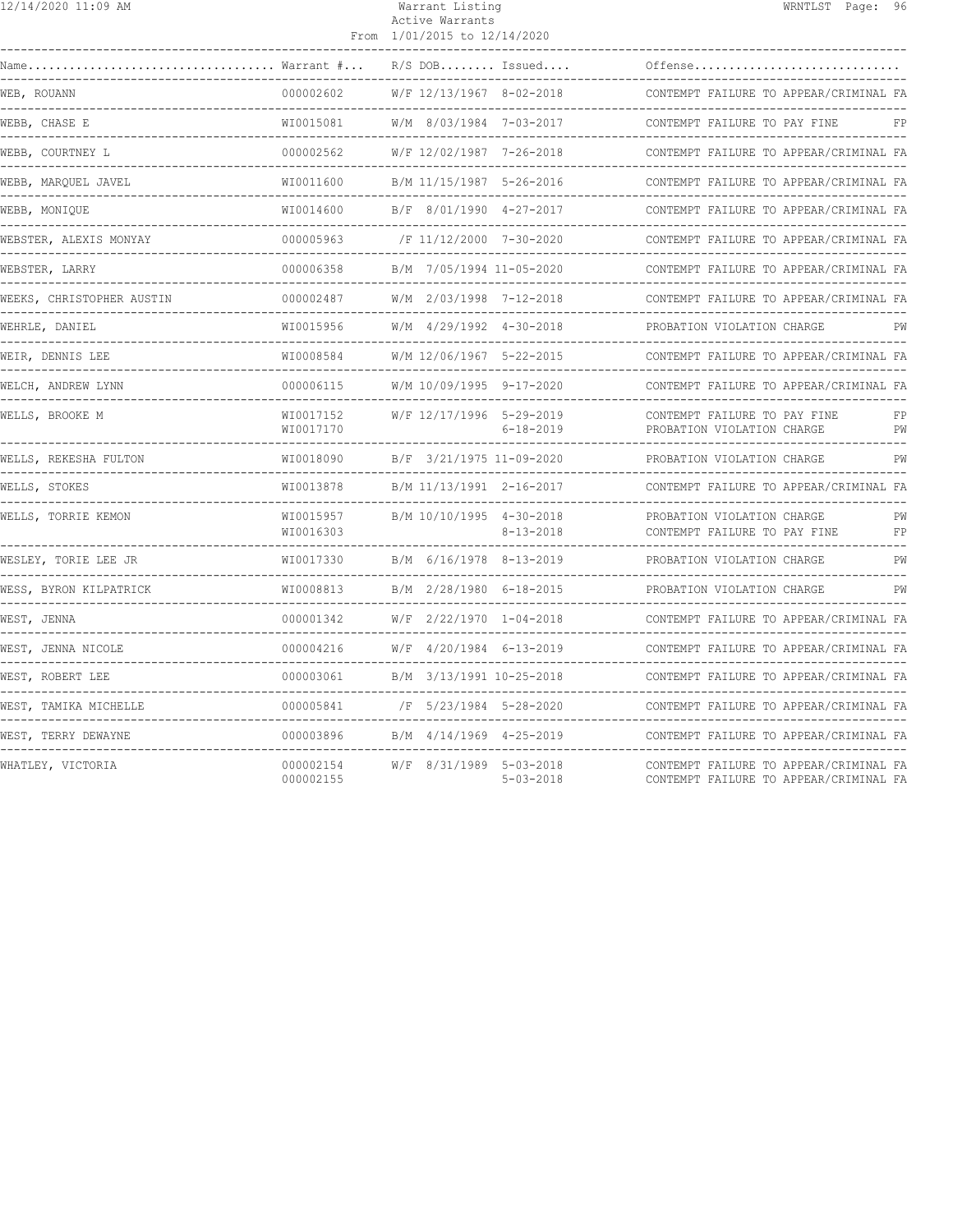| 12/14/2020 11:09 AM                      |                               | Warrant Listing<br>Active Warrants<br>From 1/01/2015 to 12/14/2020 | WRNTLST Page: 97                                                                 |
|------------------------------------------|-------------------------------|--------------------------------------------------------------------|----------------------------------------------------------------------------------|
|                                          |                               | $R/S$ DOB Issued                                                   | Offense                                                                          |
| WHEELER, KEENAN MITCHELL                 | WI0017836                     | W/M 6/13/1989 5-18-2020                                            | PROBATION VIOLATION CHARGE                                                       |
| WHELPLEY, APRIL NICOLE                   | WI0009420                     | W/F 2/11/1985 8-13-2015                                            | CONTEMPT FAILURE TO APPEAR/CRIMINAL FA                                           |
| WHITE, AMANDA KAY PLAINS GOURLEY         | 000000912                     | W/F 2/26/1985 10-26-2017                                           | CONTEMPT FAILURE TO APPEAR/CRIMINAL FA                                           |
| WHITE, BLAKE ALAN                        | 000006061                     | W/M 8/14/1986 8-20-2020                                            | CONTEMPT FAILURE TO APPEAR/CRIMINAL FA                                           |
| WHITE, CHAKERIA KYESHEANTE               | WI0016387<br>WI0016347        | B/F 6/15/1999 8-13-2018<br>$8 - 24 - 2018$                         | CONTEMPT FAILURE TO PAY FINE<br>FP<br>PROBATION VIOLATION CHARGE<br>PW           |
| WHITE, CURTIS ALEXANDER<br>------------- | WI0013043                     | W/M 11/03/1993 11-17-2016                                          | CONTEMPT FAILURE TO APPEAR/CRIMINAL FA                                           |
| WHITE, DARIUS<br>------------            | 000006295                     | /M 2/03/1995 10-22-2020                                            | CONTEMPT FAILURE TO APPEAR/CRIMINAL FA                                           |
| WHITE, DENNIS                            | WI0012307                     | B/M 9/29/1995 8-25-2016                                            | CONTEMPT FAILURE TO APPEAR/CRIMINAL FA                                           |
| WHITE, EDWARD BRIAN                      | 000006405                     | W/M 10/24/1977 11-19-2020                                          | CONTEMPT FAILURE TO APPEAR/CRIMINAL FA                                           |
| WHITE, ERICA DANYELLE                    | WI0015206<br>WI0015202        | B/F 2/23/1988 8-14-2017<br>$9 - 05 - 2017$                         | CONTEMPT FAILURE TO PAY FINE<br>PROBATION VIOLATION CHARGE<br>PW                 |
| WHITE, HOWARD DEWAYNE                    | 000002804                     | B/M 7/02/1979 8-30-2018                                            | CONTEMPT FAILURE TO APPEAR/CRIMINAL FA                                           |
| WHITE, JAQUAN                            | WI0017045                     | B/<br>9/30/2000 5-08-2019                                          | PROBATION VIOLATION CHARGE<br>PW                                                 |
| WHITE, JOHN MILTON                       | 000006293                     | W/M 2/26/1984 10-22-2020                                           | CONTEMPT FAILURE TO APPEAR/CRIMINAL FA                                           |
| WHITE, JONATHAN WILLIS<br>-------------  | WT0015151                     | $W/M$ 2/24/1993 7-24-2017                                          | CONTEMPT FAILURE TO PAY FINE                                                     |
| WHITE, KATHRYN S                         | WI0015285                     | W/F 7/08/1977 9-11-2017                                            | CONTEMPT FAILURE TO PAY FINE<br>FP                                               |
| WHITE, LAWRENCE                          | WI0007582                     | W/M 12/08/1972 1-23-2015                                           | CONTEMPT FAILURE TO APPEAR/CRIMINAL FA                                           |
| WHITE, MARY J                            | 000003401<br>000003402        | B/F 2/07/1951 1-10-2019<br>$1 - 10 - 2019$                         | CONTEMPT FAILURE TO APPEAR/CRIMINAL FA<br>CONTEMPT FAILURE TO APPEAR/CRIMINAL FA |
| WHITE, MELVIN                            | 000005470<br>---------------- | B/M 10/14/1985 12-19-2019                                          | CONTEMPT FAILURE TO APPEAR/CRIMINAL FA<br>______________________________         |
| WHITE, RANDALL W                         | 000002939                     | W/M 7/20/1964 10-08-2018                                           | CONTEMPT FAILURE TO APPEAR/CRIMINAL FA                                           |
| WHITE, ROBERT E                          | 000005412                     | B/M 11/14/1988 12-12-2019                                          | CONTEMPT FAILURE TO APPEAR/CRIMINAL FA                                           |
| WHITE, ROY WAYNE                         | WI0018127                     | W/M 11/05/1988 10-08-2020                                          | CONTEMPT FAILURE TO APPEAR FOR FAIL MW                                           |
| WHITE, WILLIAM CLEO                      | 000004004                     | W/M 9/24/1997 5-09-2019                                            | CONTEMPT FAILURE TO APPEAR/CRIMINAL FA                                           |
|                                          |                               |                                                                    |                                                                                  |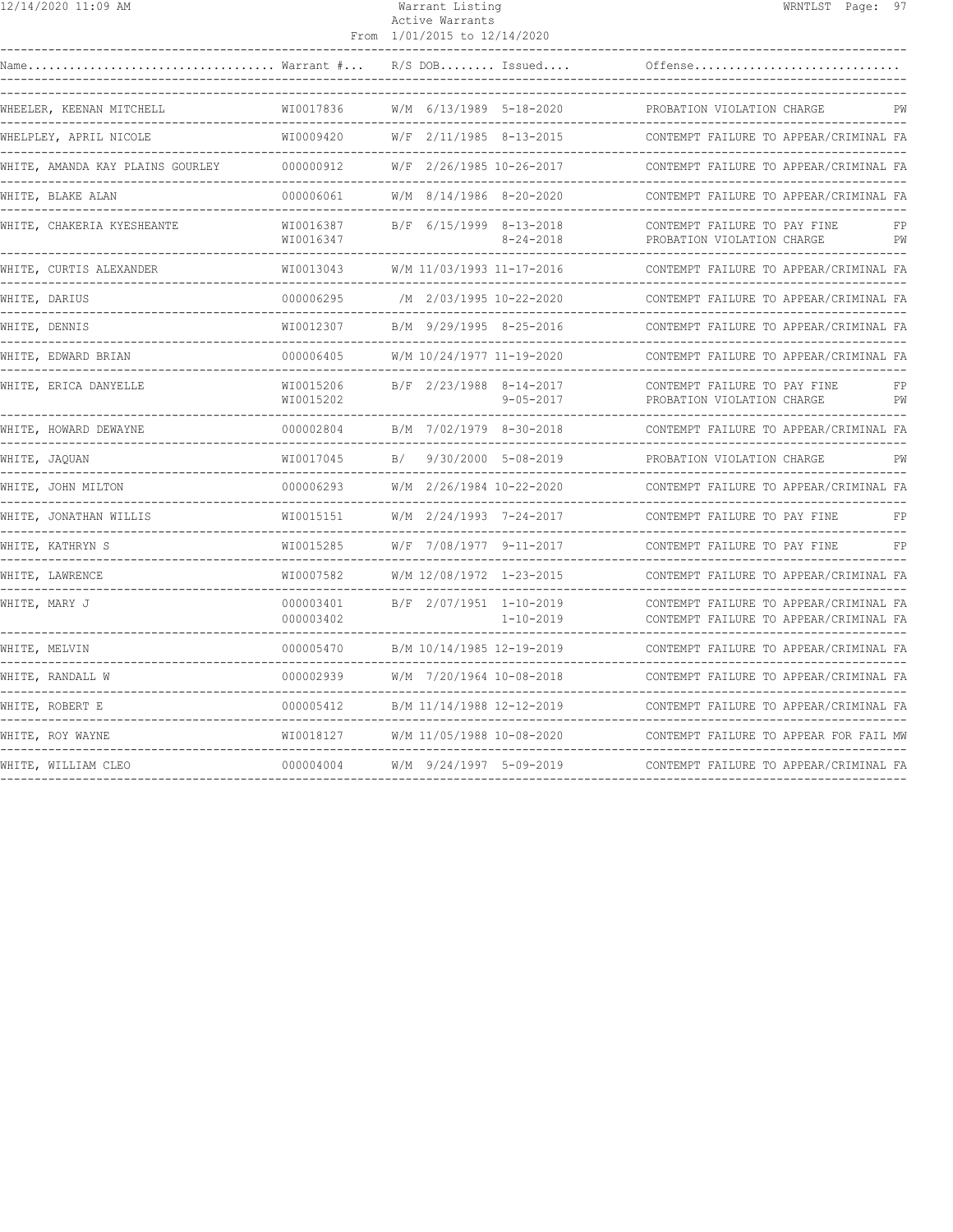| 12/14/2020 11:09 AM             |                                     | Warrant Listing<br>Active Warrants<br>From 1/01/2015 to 12/14/2020 |                                                                   |                                                                                                                            | WRNTLST Page: 98 |          |
|---------------------------------|-------------------------------------|--------------------------------------------------------------------|-------------------------------------------------------------------|----------------------------------------------------------------------------------------------------------------------------|------------------|----------|
| Name Warrant $\# \ldots$        |                                     |                                                                    | $R/S$ DOB Issued                                                  | Offense                                                                                                                    |                  |          |
| WHITEHEAD, JEREMY MARTIN        | 000004914                           |                                                                    | B/M 8/19/1990 9-19-2019                                           | CONTEMPT FAILURE TO APPEAR/CRIMINAL FA                                                                                     |                  |          |
| WHITEN, JOVONTE DEWAYNE         | 000005692                           |                                                                    | B/M 2/27/2001 2-06-2020                                           | CONTEMPT FAILURE TO APPEAR/CRIMINAL FA                                                                                     |                  |          |
| WHITLEY, DARRICE LAMAR          | 000004095                           |                                                                    | B/M 12/11/1992 5-23-2019                                          | CONTEMPT FAILURE TO APPEAR/CRIMINAL FA                                                                                     |                  |          |
| WHITLOCK, EUGENE                | 000004446                           |                                                                    | /M 7/20/1954 7-11-2019                                            | CONTEMPT FAILURE TO APPEAR/CRIMINAL FA                                                                                     |                  |          |
| WHITLY, QUENTON D               | WI0011392                           |                                                                    | B/M 4/23/1969 4-28-2016                                           | CONTEMPT FAILURE TO APPEAR/CRIMINAL FA                                                                                     |                  |          |
| WHITTLESEY-STAPP, ASHLEE BROOKE | 000006101                           |                                                                    | W/F 7/15/1986 9-10-2020                                           | CONTEMPT FAILURE TO APPEAR/CRIMINAL FA                                                                                     |                  |          |
| WICKS, BRITTANY R               | 000005528<br>000005529<br>000005531 |                                                                    | B/F 11/08/1989 1-16-2020<br>$1 - 16 - 2020$<br>$1 - 16 - 2020$    | CONTEMPT FAILURE TO APPEAR/CRIMINAL FA<br>CONTEMPT FAILURE TO APPEAR/CRIMINAL FA<br>CONTEMPT FAILURE TO APPEAR/CRIMINAL FA |                  |          |
| WILEY, ASHTON NICOLE            | 000005527                           |                                                                    | W/F 7/20/1986 1-09-2020                                           | CONTEMPT FAILURE TO APPEAR/CRIMINAL FA                                                                                     |                  |          |
| WILEY, JAMES TED JR             | WI0012525                           |                                                                    | W/M 7/17/1985 9-29-2016                                           | CONTEMPT FAILURE TO APPEAR/CRIMINAL FA                                                                                     |                  |          |
| WILEY, MEAGAN L                 | 000000243<br>000000274              |                                                                    | W/F 5/21/1989 7-13-2017<br>7-13-2017                              | CONTEMPT FAILURE TO APPEAR/CRIMINAL FA<br>CONTEMPT FAILURE TO APPEAR/CRIMINAL FA                                           |                  |          |
| WILKERSON, JAMES D              | WI0017120                           |                                                                    | /M 6/06/1979 5-29-2019                                            | PROBATION VIOLATION CHARGE                                                                                                 |                  | PW       |
| WILKERSON, JERRY                | WI0014023<br>---------------        |                                                                    | W/M 8/26/1976 3-02-2017<br>-------------------------------------- | CONTEMPT FAILURE TO APPEAR/CRIMINAL FA<br>------------------------------------                                             |                  |          |
| WILKINS, AKEEM NKRUMAH          | WI0017301<br>WI0017312              |                                                                    | B/M 2/01/1985 7-24-2019<br>$8 - 07 - 2019$                        | CONTEMPT FAILURE TO PAY FINE<br>PROBATION VIOLATION CHARGE                                                                 |                  | FP<br>PW |
| WILKINSON, CODY                 | 000000728                           |                                                                    | W/M 2/05/1993 9-14-2017                                           | CONTEMPT FAILURE TO APPEAR/CRIMINAL FA                                                                                     |                  |          |
| WILKINSON, EMILY                | WI0018111                           | W/F 10/21/1980 10-05-2020                                          |                                                                   | CONTEMPT FAILURE TO PAY FINE                                                                                               |                  | FP       |
| WILLIAMS, ALONDA DE'JANEE       | WI0018056<br>WI0018148              |                                                                    | B/F 7/11/1989 9-16-2020<br>11-16-2020                             | CONTEMPT FAILURE TO PAY FINE<br>PROBATION VIOLATION CHARGE<br>-----------------------------                                |                  | FP<br>PW |
| WILLIAMS, AMBER ALEXANDRA       | WI0009561<br>WI0009757              | B/F 5/20/1991 9-03-2015                                            | $9 - 24 - 2015$                                                   | CONTEMPT FAILURE TO PAY FINE<br>CONTEMPT FAILURE TO APPEAR/CRIMINAL FA<br>---------------------------                      |                  | FP       |
| WILLIAMS, ANGELIA               | WI0008731                           | W/F 8/07/1964 6-05-2015                                            |                                                                   | CONTEMPT FAILURE TO APPEAR/CRIMINAL FA                                                                                     |                  |          |
| WILLIAMS, ARIANA                | 000002654                           |                                                                    | B/F 7/16/1994 8-09-2018                                           | CONTEMPT FAILURE TO APPEAR/CRIMINAL FA                                                                                     |                  |          |
| WILLIAMS, BERRY                 | WI0009343                           |                                                                    | B/M 2/01/1991 8-06-2015                                           | CONTEMPT FAILURE TO APPEAR/CRIMINAL FA                                                                                     |                  |          |
| WILLIAMS, BESSIE L              |                                     |                                                                    |                                                                   | CONTEMPT FAILURE TO APPEAR/CRIMINAL FA                                                                                     |                  |          |
|                                 |                                     |                                                                    |                                                                   |                                                                                                                            |                  |          |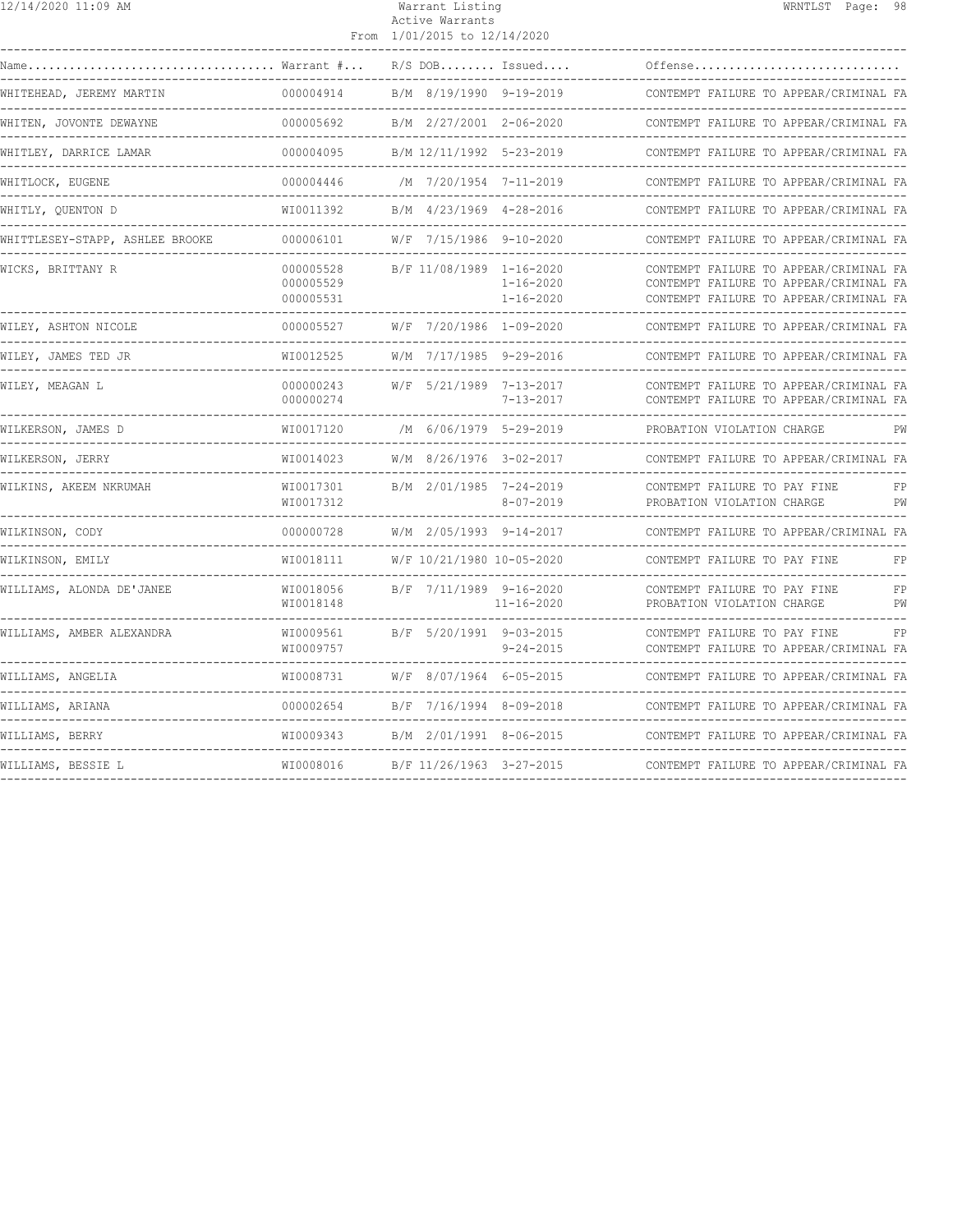|                    | $\frac{12}{12}$ 14/2020 11:09 AM                                                                           |                                                               | Warrant Listing<br>Active Warrants<br>From 1/01/2015 to 12/14/2020 |                                               | WRNTLST Page: 99                                                                 |
|--------------------|------------------------------------------------------------------------------------------------------------|---------------------------------------------------------------|--------------------------------------------------------------------|-----------------------------------------------|----------------------------------------------------------------------------------|
|                    | $\texttt{Name} \dots \dots \dots \dots \dots \dots \dots \dots \dots \dots \dots \dots$ Warrant $\# \dots$ |                                                               |                                                                    | $R/S$ DOB Issued                              | Offense                                                                          |
|                    | WILLIAMS, BRASHANNA JAINESE                                                                                | 000006152                                                     |                                                                    | B/F 9/19/2001 9-24-2020                       | CONTEMPT FAILURE TO APPEAR/CRIMINAL FA                                           |
|                    | WILLIAMS, BURNELL CASTEO                                                                                   | WI0016382                                                     |                                                                    | B/M 8/28/1986 8-20-2018                       | CONTEMPT FAILURE TO PAY FINE<br>FP                                               |
|                    | WILLIAMS, CHRISTOPHER CODY                                                                                 | . _ _ _ _ _ _ _ _ _ _ _ _ _<br>000006403                      |                                                                    | W/M 8/01/1991 11-19-2020                      | CONTEMPT FAILURE TO APPEAR/CRIMINAL FA                                           |
|                    | WILLIAMS, CHRISTOPHER JAMES                                                                                | 000004585                                                     |                                                                    | W/M 1/18/1977 8-01-2019                       | CONTEMPT FAILURE TO APPEAR/CRIMINAL FA                                           |
| WILLIAMS, CLAUDE R |                                                                                                            | WI0016663<br>WI0016673                                        |                                                                    | B/M 7/26/1964 12-11-2018<br>12-12-2018        | PROBATION VIOLATION CHARGE<br>PW<br>CONTEMPT FAILURE TO PAY FINE<br>FP           |
| WILLIAMS, DANA     |                                                                                                            | WI0014795                                                     |                                                                    | W/F 8/12/1978 5-11-2017                       | CONTEMPT FAILURE TO APPEAR/CRIMINAL FA                                           |
| WILLIAMS, DANA M   |                                                                                                            | 2015003791                                                    |                                                                    | W/F 8/12/1978 9-17-2015                       | CONTEMPT FAILURE TO APPEAR/CRIMINAL FA                                           |
|                    | WILLIAMS, DARIAN D                                                                                         | WI0018101<br>--------------                                   |                                                                    | B/M 7/16/1994 9-21-2020                       | CONTEMPT FAILURE TO PAY FINE<br>FP                                               |
|                    | WILLIAMS, DEIDRICK D                                                                                       | WI0010550                                                     |                                                                    | B/M 9/14/1973 1-14-2016                       | PROBATION VIOLATION CHARGE<br>PW                                                 |
|                    | WILLIAMS, DEMARIO TIJUAN                                                                                   | 000003605<br>000003760<br>----------------------------------- |                                                                    | B/M 5/13/1986 2-14-2019<br>$3 - 28 - 2019$    | CONTEMPT FAILURE TO APPEAR/CRIMINAL FA<br>CONTEMPT FAILURE TO APPEAR/CRIMINAL FA |
|                    | WILLIAMS, DOMINIQUE ALEXANDER                                                                              | WI0016357                                                     |                                                                    | B/M 6/29/1993 8-28-2018                       | CONTEMPT FAILURE TO PAY FINE<br>FP                                               |
| WILLIAMS, DONALD   |                                                                                                            | WI0008807                                                     |                                                                    | B/M 7/07/1981 6-18-2015                       | CONTEMPT FAILURE TO APPEAR/CRIMINAL FA                                           |
|                    | WILLIAMS, DORNETT LEE                                                                                      | WI0009327                                                     |                                                                    | B/F 4/28/1974 8-06-2015                       | CONTEMPT FAILURE TO APPEAR/CRIMINAL FA                                           |
|                    | WILLIAMS, EDWARD EARL JR                                                                                   | 000006342                                                     |                                                                    | B/M 11/08/2001 10-29-2020                     | CONTEMPT FAILURE TO APPEAR/CRIMINAL FA                                           |
|                    | WILLIAMS, FELICIA T                                                                                        | WI0014997<br>------------                                     |                                                                    | B/F 2/15/1995 6-12-2017                       | CONTEMPT FAILURE TO PAY FINE                                                     |
|                    | WILLIAMS, GREGORY W                                                                                        | 000002254                                                     |                                                                    | B/M 6/03/1961 5-24-2018                       | CONTEMPT FAILURE TO APPEAR/CRIMINAL FA                                           |
| WILLIAMS, HEBERT   |                                                                                                            | WI0014046                                                     |                                                                    | B/M 12/27/1980 3-02-2017                      | CONTEMPT FAILURE TO APPEAR/CRIMINAL FA                                           |
| WILLIAMS, ISABELLA |                                                                                                            | 000004407                                                     |                                                                    | B/F 4/03/1961 7-11-2019                       | CONTEMPT FAILURE TO APPEAR/CRIMINAL FA                                           |
|                    | WILLIAMS, JAMARIOUS DEVON                                                                                  | 000005080<br>_______________                                  |                                                                    | B/M 1/26/1989 10-10-2019                      | CONTEMPT FAILURE TO APPEAR/CRIMINAL FA<br>------------------------------------   |
|                    | WILLIAMS, JAMES ARTHUR                                                                                     | WI0016549<br>WI0016609                                        |                                                                    | B/M 11/22/1957 10-15-2018<br>$11 - 20 - 2018$ | CONTEMPT FAILURE TO PAY FINE<br>FP<br>PROBATION VIOLATION CHARGE<br>PW           |
|                    | WILLIAMS, JAQUANDRA                                                                                        | WI0014362<br>WI0014363                                        |                                                                    | B/F 9/29/1991 4-06-2017<br>$4 - 06 - 2017$    | CONTEMPT FAILURE TO APPEAR/CRIMINAL FA<br>CONTEMPT FAILURE TO APPEAR/CRIMINAL FA |
|                    | WILLIAMS, JASMINE SHANTAE                                                                                  | 000006057                                                     |                                                                    | B/F 6/16/1992 8-20-2020                       | CONTEMPT FAILURE TO APPEAR/CRIMINAL FA                                           |
|                    |                                                                                                            |                                                               |                                                                    |                                               |                                                                                  |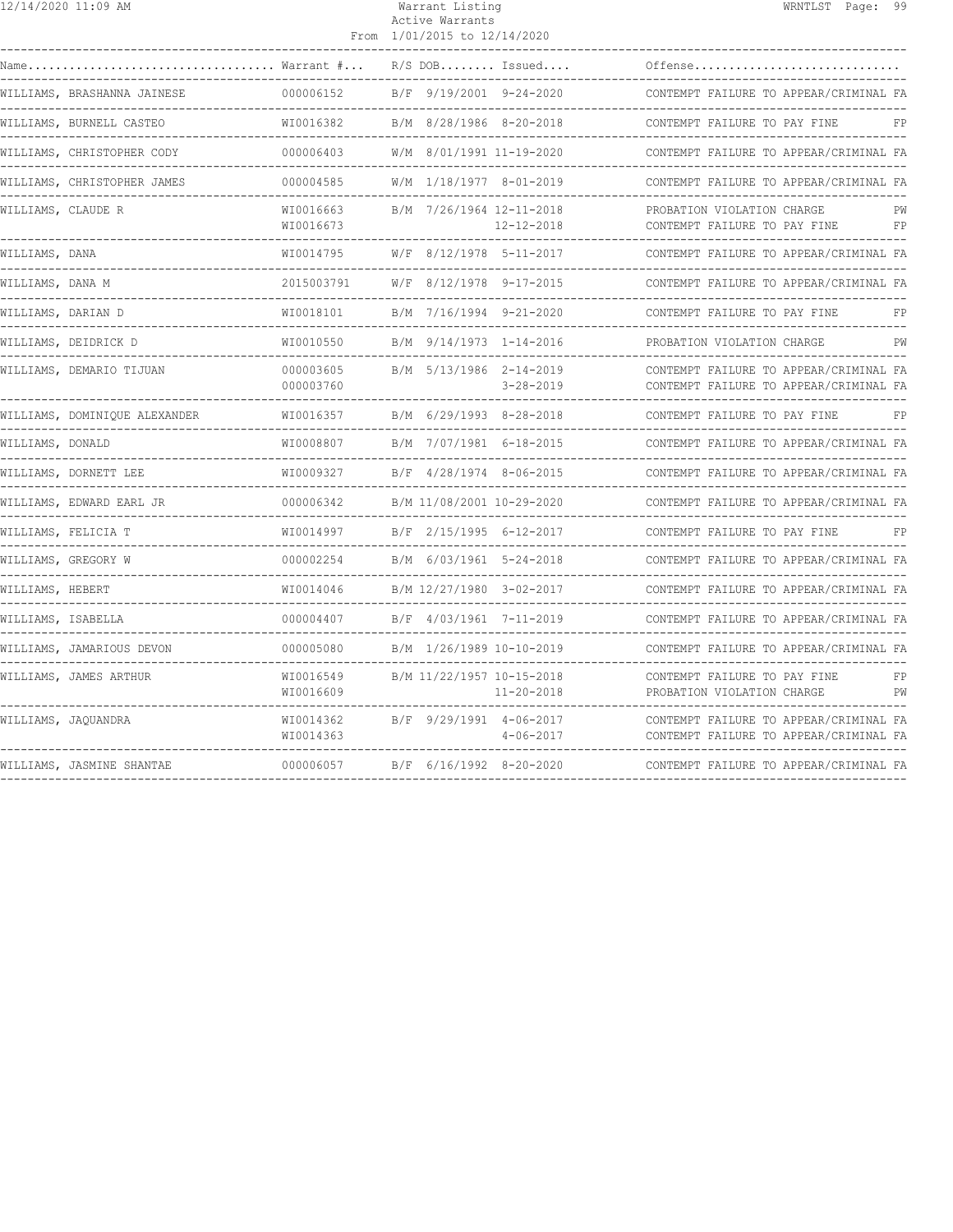| $\overline{12}/14/2020$ 11:09 AM |                          | Warrant Listing<br>Active Warrants |  |                              |                  | WRNTLST Page: 100                                                                |  |  |
|----------------------------------|--------------------------|------------------------------------|--|------------------------------|------------------|----------------------------------------------------------------------------------|--|--|
|                                  |                          |                                    |  | From 1/01/2015 to 12/14/2020 |                  |                                                                                  |  |  |
|                                  |                          |                                    |  | $R/S$ DOB Issued             |                  | Offense                                                                          |  |  |
| WILLIAMS, JASON                  |                          | WI0015182                          |  | B/M 1/12/1980 8-31-2017      |                  | CONTEMPT FAILURE TO PAY FINE<br>FP.                                              |  |  |
| WILLIAMS, JEFFERY                |                          | WI0011488<br>WI0010185             |  | / 4/19/1994 11-09-2015       | 11-25-2015       | CONTEMPT FAILURE TO PAY FINE<br>FP<br>PW<br>PROBATION VIOLATION CHARGE           |  |  |
| WILLIAMS, JERMAINE               |                          | 000004100                          |  | B/M 1/01/1995 5-23-2019      |                  | CONTEMPT FAILURE TO APPEAR/CRIMINAL FA                                           |  |  |
|                                  | WILLIAMS, JERRY DEWAYNE  | WI0011430                          |  | B/M 1/15/1978 5-05-2016      |                  | CONTEMPT FAILURE TO APPEAR/CRIMINAL FA                                           |  |  |
|                                  | WILLIAMS, JERRY WAYNE    | WI0012377<br>WI0012613             |  | W/M 2/16/1965 8-29-2016      | $10 - 06 - 2016$ | CONTEMPT FAILURE TO PAY FINE<br>FP<br>PROBATION VIOLATION CHARGE<br>PW           |  |  |
| WILLIAMS, JESSIE                 |                          | 000002855                          |  | B/M 10/16/1973 9-13-2018     |                  | CONTEMPT FAILURE TO APPEAR/CRIMINAL FA                                           |  |  |
|                                  | WILLIAMS, KEYON TAREZ    | 000004558                          |  | B/M 1/05/1995 7-25-2019      |                  | CONTEMPT FAILURE TO APPEAR/CRIMINAL FA                                           |  |  |
| WILLIAMS, KOURTNEY               |                          | WI0007797                          |  | B/F 4/23/1990 3-03-2015      |                  | PROBATION VIOLATION CHARGE                                                       |  |  |
|                                  | WILLIAMS, LASHAVIA       | 000005494                          |  | B/F 2/13/2001 1-09-2020      |                  | CONTEMPT FAILURE TO APPEAR/CRIMINAL FA                                           |  |  |
| WILLIAMS, LESLIE                 |                          | WI0013673<br>WI0013856             |  | B/F 11/10/1998 1-17-2017     | $2 - 16 - 2017$  | CONTEMPT FAILURE TO PAY FINE<br>FP<br>PROBATION VIOLATION CHARGE<br>PW           |  |  |
| WILLIAMS, OLIVIA                 |                          | WI0012283                          |  | W/F 7/31/1944 8-18-2016      |                  | CONTEMPT FAILURE TO APPEAR/CRIMINAL FA                                           |  |  |
| WILLIAMS, PAULA                  |                          | WI0016280                          |  | W/F 2/20/1955 8-03-2018      |                  | CONTEMPT FAILURE TO PAY FINE<br>FP                                               |  |  |
| WILLIAMS, PHELIX                 |                          | 000001305                          |  | B/M 2/08/1990 1-04-2018      |                  | CONTEMPT FAILURE TO APPEAR/CRIMINAL FA                                           |  |  |
|                                  | WILLIAMS, PHILLIP W      | WI0010022<br>WI0010023             |  | W/M 7/18/1972 11-05-2015     | $11 - 05 - 2015$ | CONTEMPT FAILURE TO APPEAR/CRIMINAL FA<br>CONTEMPT FAILURE TO APPEAR/CRIMINAL FA |  |  |
| WILLIAMS, RENIKA                 |                          | WI0009637 / 0/00/0000 9-10-2015    |  |                              |                  | PROBATION VIOLATION CHARGE<br>____________________________________               |  |  |
|                                  | WILLIAMS, SANDRA YEVETTE | WI0015672<br>WI0015698             |  | B/F 8/19/1967 2-02-2018      | $2 - 05 - 2018$  | PROBATION VIOLATION CHARGE<br>PW<br>CONTEMPT FAILURE TO PAY FINE<br>FP           |  |  |
|                                  | WILLIAMS, SANTAJA NICOLE | 000005480                          |  | B/F 3/07/1994 12-19-2019     |                  | CONTEMPT FAILURE TO APPEAR/CRIMINAL FA                                           |  |  |
| WILLIAMS, SHAN M                 |                          | 000003299                          |  | W/F 2/02/1975 12-13-2018     |                  | CONTEMPT FAILURE TO APPEAR/CRIMINAL FA                                           |  |  |
|                                  | WILLIAMS, TAQUARI RIQUI  | 000003744                          |  | B/F 2/04/1992 3-21-2019      |                  | CONTEMPT FAILURE TO APPEAR/CRIMINAL FA                                           |  |  |
|                                  | WILLIAMS, TED III        | 000004152                          |  | B/M 11/03/1990 5-30-2019     |                  | CONTEMPT FAILURE TO APPEAR/CRIMINAL FA                                           |  |  |
|                                  | WILLIAMS, TONTERICA      | WI0008171                          |  | B/F 8/28/1991 4-16-2015      |                  | PROBATION VIOLATION CHARGE<br>PW                                                 |  |  |
|                                  | WILLIAMS, TRACY DELONE   | WI0015955                          |  | B/M 4/12/1987 4-30-2018      |                  | PROBATION VIOLATION CHARGE<br>PW                                                 |  |  |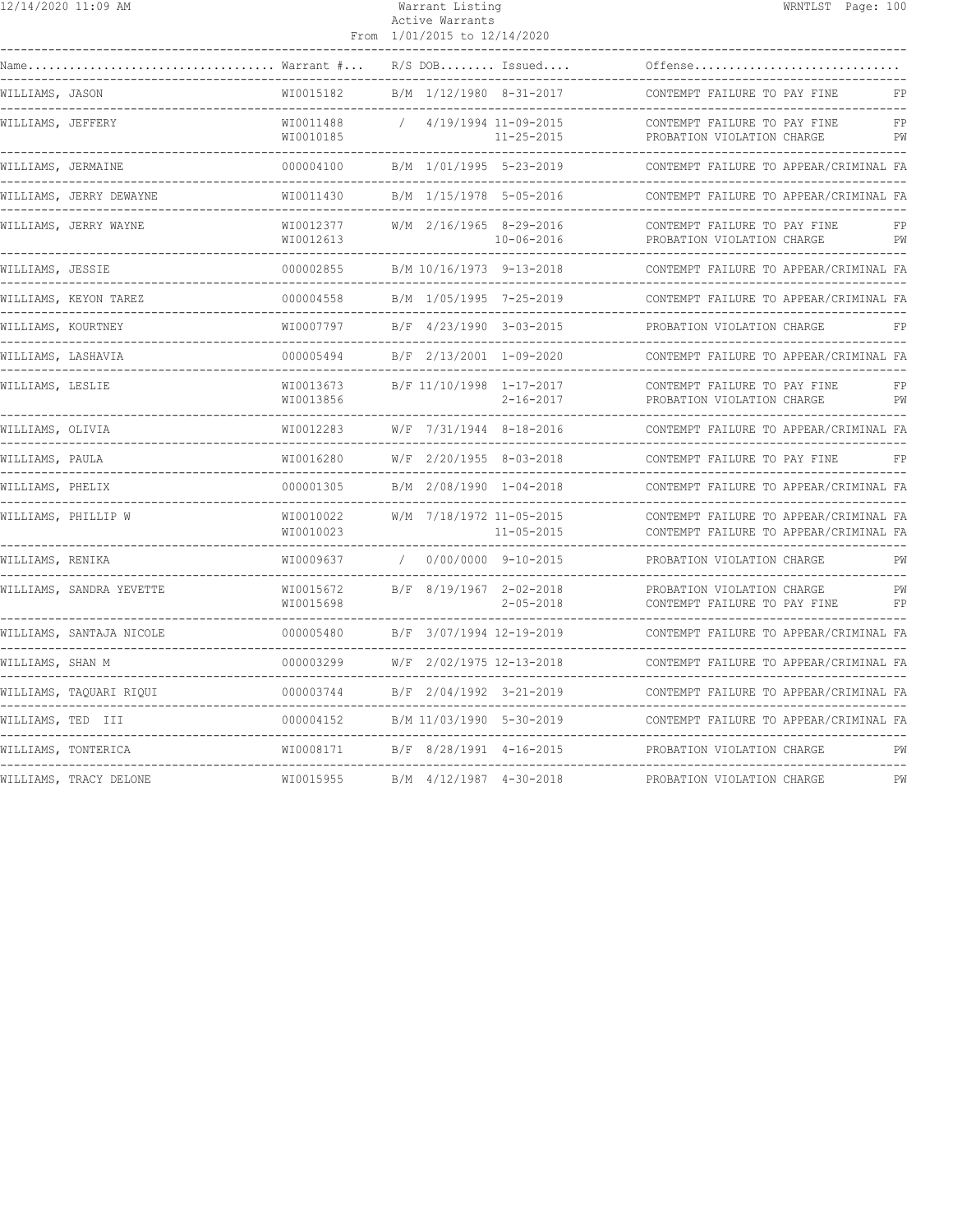| 12/14/2020 11:09 AM       |                            | Warrant Listing<br>Active Warrants<br>From 1/01/2015 to 12/14/2020 | WRNTLST Page: 101                                                                |
|---------------------------|----------------------------|--------------------------------------------------------------------|----------------------------------------------------------------------------------|
|                           |                            |                                                                    |                                                                                  |
| WILLIAMS, TRADALE ANDREW  | 000005459<br>------------- | B/M 3/18/1991 12-19-2019                                           | CONTEMPT FAILURE TO APPEAR/CRIMINAL FA<br>___________________________________    |
| WILLIAMS, TRENTON JAMAL   | 000003892                  | B/M 11/29/1989 4-25-2019                                           | CONTEMPT FAILURE TO APPEAR/CRIMINAL FA                                           |
| WILLIAMS, TYLER ALEXANDER | 000002978<br>000002988     | B/M 5/02/1995 10-08-2018<br>$10 - 11 - 2018$                       | CONTEMPT FAILURE TO APPEAR/CRIMINAL FA<br>CONTEMPT FAILURE TO APPEAR/CRIMINAL FA |
| WILLIAMS, TYRENCE JARELLE | 000005798                  | B/M 11/08/2000 2-13-2020                                           | CONTEMPT FAILURE TO APPEAR/CRIMINAL FA                                           |
| WILLIS, KEITH             | 000003829                  | W/M 3/14/1982 4-04-2019                                            | CONTEMPT FAILURE TO APPEAR/CRIMINAL FA                                           |
| WILLIS, SIDNEY KEITH JR   | 000005869                  | W/M 3/14/1982 6-25-2020                                            | CONTEMPT FAILURE TO APPEAR/CRIMINAL FA                                           |
| WILSON, BETHANY NOEL      | WI0014217                  | W/F 11/25/1981 3-23-2017                                           | CONTEMPT FAILURE TO APPEAR/CRIMINAL FA                                           |
| WILSON, CHRISTOPHER HOSEA | 000005124                  | B/M 9/05/1987 10-17-2019                                           | CONTEMPT FAILURE TO APPEAR/CRIMINAL FA                                           |
| WILSON, FRANKLIN III      | WI0012565                  | W/M 11/08/1976 9-29-2016                                           | CONTEMPT FAILURE TO APPEAR/CRIMINAL FA                                           |
| WILSON, JORDY STEVEN      | 000006015                  | W/ 11/02/1986 8-06-2020                                            | CONTEMPT FAILURE TO APPEAR/CRIMINAL FA                                           |
| WILSON, NICOLE            | 000001221                  | B/F 2/09/1969 12-14-2017                                           | CONTEMPT FAILURE TO APPEAR/CRIMINAL FA                                           |
| WILSON, RUSTY KEITH       | -------------<br>000006309 | W/M 7/29/1986 10-22-2020                                           | CONTEMPT FAILURE TO APPEAR/CRIMINAL FA                                           |
| WILSON, SANTANA MARIE     | 000005547                  | B/F 1/19/1985 1-16-2020                                            | CONTEMPT FAILURE TO APPEAR/CRIMINAL FA                                           |
| WILSON, TRALANYA SHONJEA  | 000004680                  | B/F 11/27/1971 8-08-2019                                           | CONTEMPT FAILURE TO APPEAR/CRIMINAL FA                                           |
| WILSON, TROYMOND JERMAIN  | 000004996                  | B/M 10/17/1988    9-26-2019    CONTE                               | CONTEMPT FAILURE TO APPEAR/CRIMINAL FA                                           |
| WIMBERLEY, ROBERT LOREN   | 000004370                  | W/M 2/20/1976 6-27-2019                                            | CONTEMPT FAILURE TO APPEAR/CRIMINAL FA                                           |
| WINDHAM, MARGARET IRENE   | WI0017894                  | W/F 10/09/1974 6-25-2020                                           | PROBATION VIOLATION CHARGE                                                       |
| WINN, ERIC BERNARD        | 000005710<br>WI0017770     | B/M 6/10/1990 2-13-2020<br>$2 - 13 - 2020$                         | CONTEMPT FAILURE TO APPEAR/CRIMINAL FA<br>CONTEMPT FAILURE TO APPEAR FOR FAIL MW |
| WISE, CANDISE CAIN        | 000002119                  | W/F 8/18/1969 4-26-2018 CONTE                                      | CONTEMPT FAILURE TO APPEAR/CRIMINAL FA                                           |
| WISE, JAMES ANTHONY       | 000005683                  | W/M 11/10/1978 2-06-2020                                           | CONTEMPT FAILURE TO APPEAR/CRIMINAL FA                                           |
| WISE, JESSICA JEAN        | 000006141                  | W/F 10/13/1980 9-24-2020                                           | CONTEMPT FAILURE TO APPEAR/CRIMINAL FA                                           |
| WISE, JESSIE NICOLE       | 000003883                  | W/F 5/12/1988 4-18-2019                                            | CONTEMPT FAILURE TO APPEAR/CRIMINAL FA                                           |
| WOLF, MICHAEL DEWAYNE     | 000006316                  | W/M 2/27/1985 10-29-2020                                           | --------------------------------<br>CONTEMPT FAILURE TO APPEAR/CRIMINAL FA       |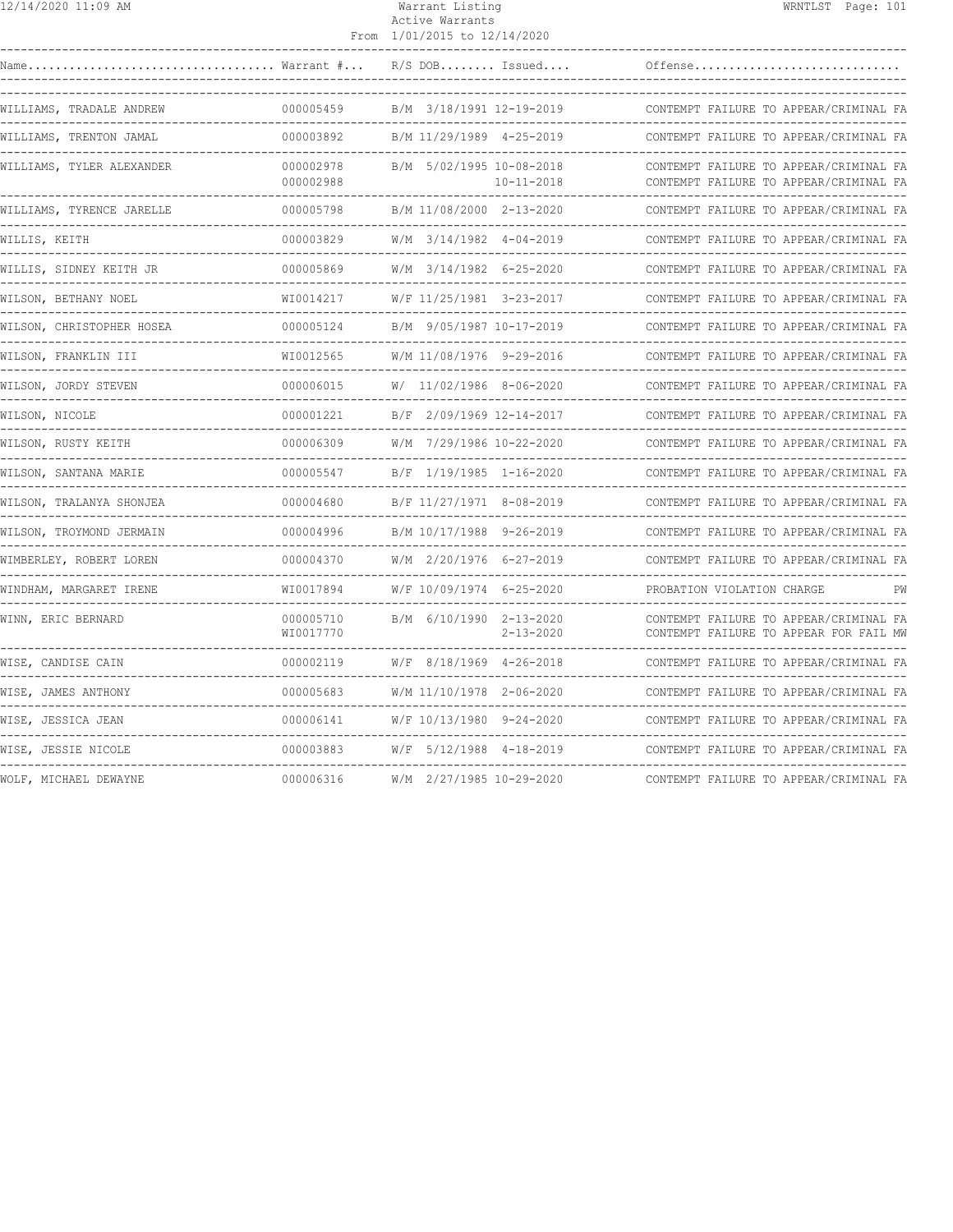|--|

## Warrant Listing WRNTLST Page: 102 Active Warrants

|                            |                                       | From 1/01/2015 to 12/14/2020 |                                            |                                                                                            |                |
|----------------------------|---------------------------------------|------------------------------|--------------------------------------------|--------------------------------------------------------------------------------------------|----------------|
| Name                       | $\ldots \ldots$ . Warrant $\# \ldots$ | $R/S$ DOB Issued             |                                            | Offense                                                                                    |                |
| WOLF, TAMMY LYNN           | WI0007970                             | W/F 3/03/1968 3-19-2015      |                                            | PROBATION VIOLATION CHARGE                                                                 |                |
| WOLFORD, DAVID             | WI0013818                             | W/M 12/03/1965 2-09-2017     |                                            | CONTEMPT FAILURE TO APPEAR/CRIMINAL FA                                                     |                |
| WONSLEY, LACEDA            | WI0013753                             | B/F 1/26/1983 2-02-2017      |                                            | CONTEMPT FAILURE TO APPEAR/CRIMINAL FA                                                     |                |
| WOODALL, RICKY             | WI0014282                             | B/M 12/06/1991 3-30-2017     |                                            | CONTEMPT FAILURE TO APPEAR/CRIMINAL FA                                                     |                |
| WOODARD, BENJAMIN ROBERT   | 000003936                             | W/M 9/15/1989 5-02-2019      |                                            | CONTEMPT FAILURE TO APPEAR/CRIMINAL FA                                                     |                |
| WOODS, ADRIAN CHRISTOPHER  | WI0016813                             | B/M 8/03/1978 1-30-2019      |                                            | CONTEMPT FAILURE TO PAY FINE                                                               | FP             |
| WOODS, ALPHONSA GERRAL     | 000006446                             | B/M 11/09/1978 12-03-2020    |                                            | CONTEMPT FAILURE TO APPEAR/CRIMINAL FA                                                     |                |
| WOODS, DARRELYN SHERI      | 000006031                             | B/F 10/08/1989 8-13-2020     |                                            | CONTEMPT FAILURE TO APPEAR/CRIMINAL FA                                                     |                |
| WOODS, KAYLA LEIGH         | 000005838                             | /F 7/01/1986 5-28-2020       |                                            | CONTEMPT FAILURE TO APPEAR/CRIMINAL FA                                                     |                |
| WOODWARD, MICHELLE         | WI0014239                             | W/F 4/19/1983 3-23-2017      |                                            | CONTEMPT FAILURE TO APPEAR/CRIMINAL FA                                                     |                |
| WOODY, KYZAR JERMAINE      | 000006133                             | B/M 11/19/1990 9-17-2020     |                                            | CONTEMPT FAILURE TO APPEAR/CRIMINAL FA                                                     |                |
| WOOLVERTON, KRISTOFER      | 000001456                             | W/M 1/26/1976 1-18-2018      |                                            | CONTEMPT FAILURE TO APPEAR/CRIMINAL FA                                                     |                |
| WORSHAM, JOHNNY R          | 000005947                             | W/M 10/02/1964 7-30-2020     |                                            | CONTEMPT FAILURE TO APPEAR/CRIMINAL FA                                                     |                |
| WORTHY, MICHAEL            | WI0016764<br>WI0016770                | B/M 6/12/1966 1-15-2019      | $1 - 22 - 2019$                            | PROBATION VIOLATION CHARGE<br>CONTEMPT FAILURE TO PAY FINE                                 | PW<br>FP       |
| WOTRING, ADAM BARTHOLOMEW  | 000003588                             | W/M 3/22/1994 2-07-2019      |                                            | CONTEMPT FAILURE TO APPEAR/CRIMINAL FA                                                     |                |
| WRIGHT, ARTHUR MACK        | WI0015166<br>WI0015167<br>WI0015228   | B/M 3/27/1956 8-17-2017      | $8 - 17 - 2017$<br>$9 - 08 - 2017$         | CONTEMPT FAILURE TO PAY FINE<br>CONTEMPT FAILURE TO PAY FINE<br>PROBATION VIOLATION CHARGE | FP<br>FP<br>PW |
| WRIGHT, CLIFFORD DEMARCUS  | WI0008289                             | B/M 7/09/1986 5-06-2015      |                                            | CONTEMPT FAILURE TO APPEAR/CRIMINAL FA                                                     |                |
| WRIGHT, DONTERIOUS MAURICE | WI0013168                             | B/M 10/26/1999 12-01-2016    |                                            | CONTEMPT FAILURE TO APPEAR/CRIMINAL FA                                                     |                |
| WRIGHT, ERICA              | WI0011833                             | B/F 6/19/1993 6-23-2016      |                                            | CONTEMPT FAILURE TO APPEAR/CRIMINAL FA                                                     |                |
| WRIGHT, JAMES D            | 000004686                             | B/M 3/07/1996 8-15-2019      |                                            | CONTEMPT FAILURE TO APPEAR/CRIMINAL FA                                                     |                |
| WRIGHTSTONE, RALPH L JR    | WI0015860<br>WI0015901                | B/                           | $3/07/1963$ $3-27-2018$<br>$4 - 10 - 2018$ | PROBATION VIOLATION CHARGE<br>CONTEMPT FAILURE TO PAY FINE                                 | PW<br>FP       |
| WYATT, VICTORIA LEVETTE    | 000005398                             | B/F 10/16/1994 12-05-2019    |                                            | CONTEMPT FAILURE TO APPEAR/CRIMINAL FA                                                     |                |